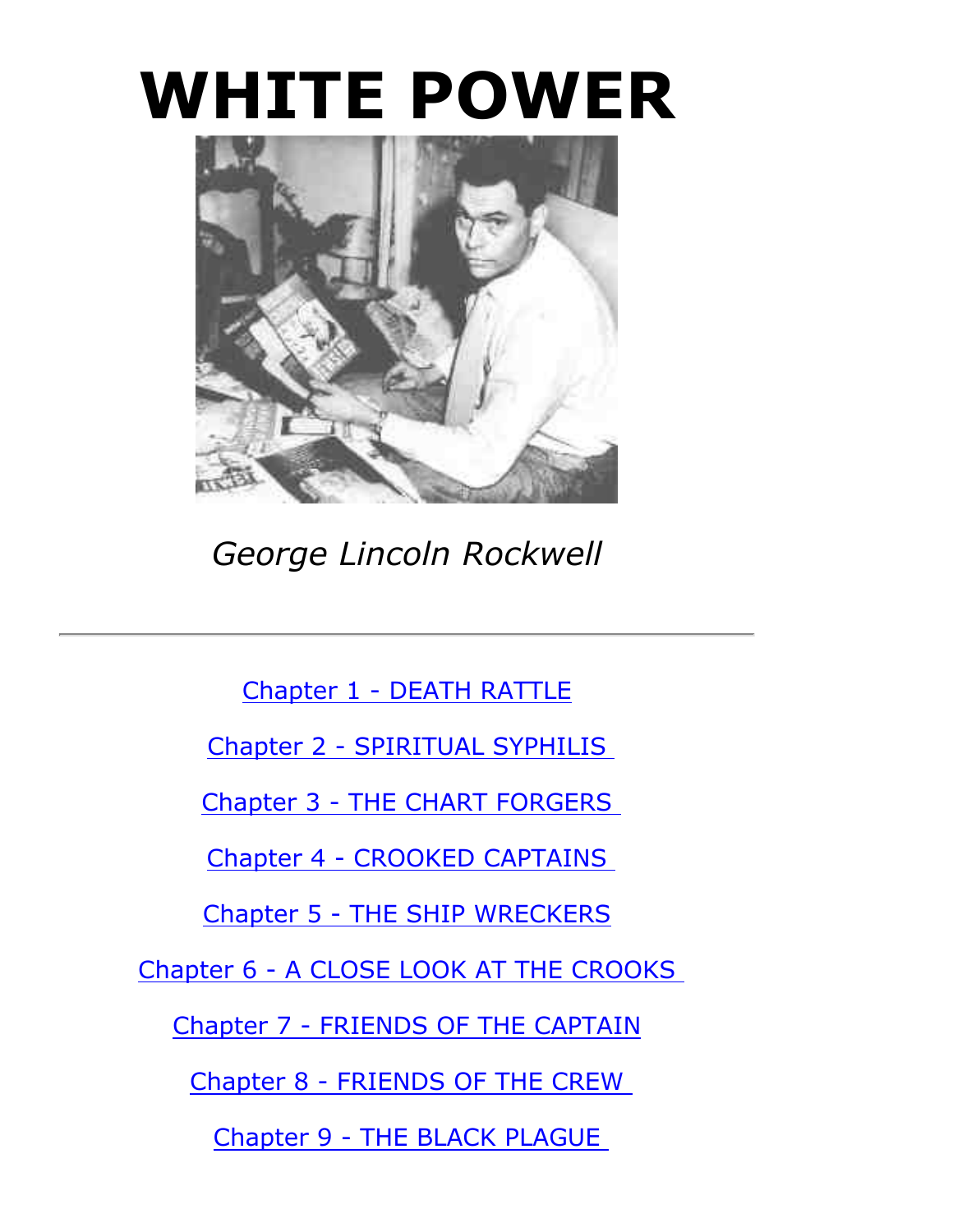[Chapter 10 - THE FACTS OF RACE](#page-158-0)

[Chapter 11 - NIGHTMARE](#page-181-0)

[Chapter 12 - FIFTY YEARS OF FAILURE](#page-202-0)

[Chapter 13 - WHITE IMPERIUM](#page-232-0) 

[Chapter 14 - WHITE REVOLUTION](#page-246-0)

[Chapter 15 - NATIONAL SOCIALISM](#page-255-0)

[Chapter 16 - WHITE POWER](#page-268-0)

**REPRODUCED WITH GRATEFUL ACKNOWLEDGEMENTS TO THE**



**[WHO FIRST PRODUCED THIS BOOK ON THE WEB](http://www.americannaziparty.com/)**

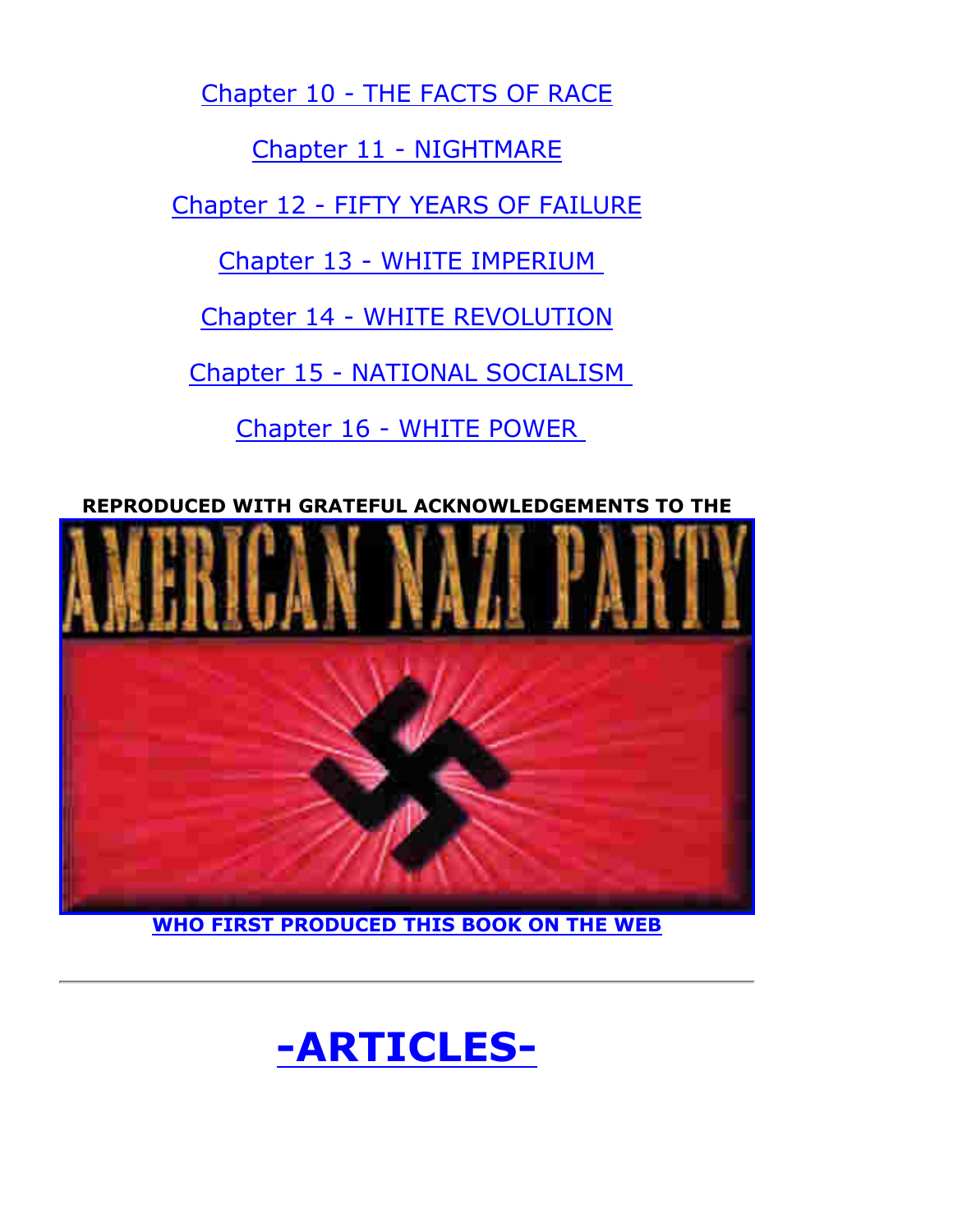## DEATH RATTLE

<span id="page-2-0"></span>**Sitting in the darkened theatre, you are at first conscious of the audience coughing, and whispering. Then there is the rustling noise of the curtain going up a very silent noise, but you can hear it. The stage is pitch black. A powerful spotlight stabs into the darkness. It reveals a live chicken crucified on a miniature cross. You hear the audience gasp almost in unison.**

**Then a young girl in leotards comes out, slashes the throat of the chicken, unties its wings and legs from the cross and lets it run around the stage with its blood spurting until it falls dead. The stage lights up. The girl takes off her leotards, and picks up a large doll. Howling and giggling, she twists the arms and legs off the doll. Then she lies down, naked, and a huge male comes out with a razor -and shaves the White girl's private parts. They get into a burlap bag and, standing up, engage in sexual intercourse. Finally, the girl emerges from the bag and her naked flesh is rubbed all over with wet spaghetti.**

**You have just been to a performance of the "New Theatre," a "happening" - a classic example of the way Shakespeare has been "improved" by Jean-Jacques Lebel, the producer of the above nightmare.**

**Not to be outdone by "Whites," the Negro race is doing its share to create the same sort of "New Theatre." TIME magazine reports that Le Roi Jones, the Negro "playwright,' puts on a play appropriately called "The Toilet." As the curtain goes up, we see a White boy being held with his head in a urinal by a Negro, while other Negroes actually urinate on the White boy on stage.**

**According to Le Roi's play, the White boy has been trying to get the Negroes to engage in homosexual acts with him, and the Negroes are chastising him by beating him up, stuffing his head in the urinal and actually urinating on his face.**

**Not only is this play actually staged, without public protest, but U.S. tax payers subsidized this degeneracy with \$40,000 in federal funds; (U. S. NEWS AND WORLD REPORT, December 13, 1965)**

**In Berkeley, California, the newspaper at the University of California advertises naked sex orgies of the Sexual Freedom League. There are advertisements such as "Slave wants Master," in which masochists want sadists to chain and beat them. These degenerates now brazenly push for naked sex and homosexuality - IN PUBLIC. Their program states, "We would rather see a sex organ in the hands of a child than a war toy." They do not specify WHOSE sex organ. This is distributed freely to innocent young girls on the campus.**

**In San Francisco, under the auspices of a rabbi, the homosexuals hold a formal "ball." In Washington, D. C., in the Sheraton-Park Hotel, the homosexuals, both "male" arid "female" hold an official convention, and lobby against any restrictions on their spreading filth. They picket the White House for freedom to "marry" each other. Queers DO get "married" and live**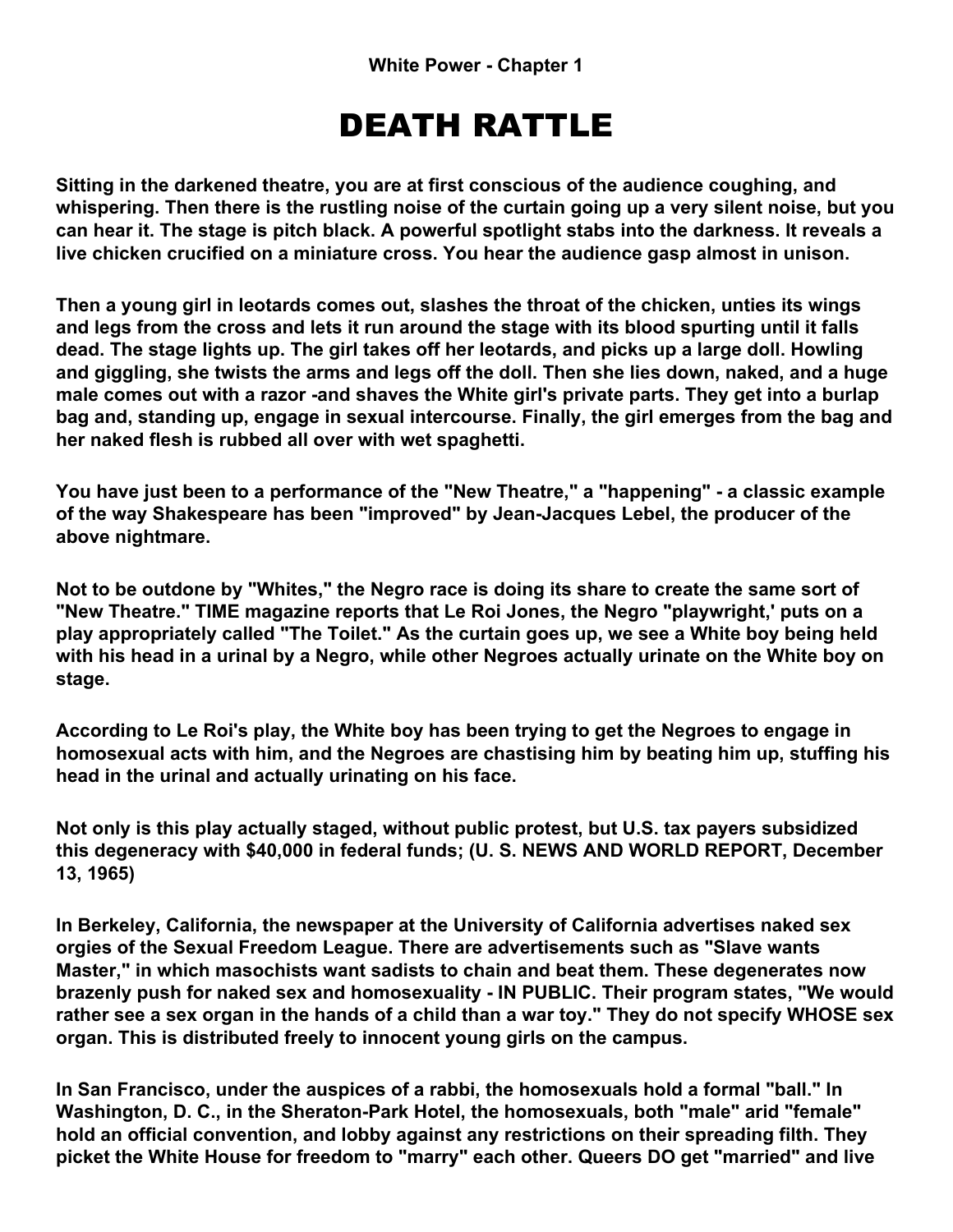#### **together in public. And nobody really protests!**

**Women have been wearing pants for such a long time that it is no longer noticed. But now the "American Observer" newspaper reports that "men" are taking to long hair, cosmetics, perfume, lipstick, and feminine clothes as "high fashion," until it's hard to tell males from females any more among so-called young "mods." Finally, the first skirts are appearing on men!**

**The Associated Press tells us, on May 22, 1966, that there is a huge, million-dollar business in making FALSE EYELASHES for U.S. businessmen! - not just for queers, but ordinary businessmen!**

**TIME magazine for December 9, 1966, describes a Boston opera production including a wild and completely nude SEX ORGY on stage. Herds of animals are slaughtered and naked men and women run riot! This is taken seriously as "art." The police do nothing.**

**United Press International reports that Richmond Professional Institute, with lovely White girls in attendance, has chosen a negress, Beatrice Wynn, as "Beauty Queen" in once-proud Richmond, Virginia. Again, no protest!**

**In Middlesex, England, (a White nation even further along on the road to degeneracy than the U.S.A.) the District Post for March 25, 1965, presents a photograph of a college play about Christ and the Disciples. Christ is portrayed by a Jamaican Negro, while all the White Disciples are shown on their knees before this arrogant black buck, posing as Jesus Christ. In Berkeley, California, an "Anti-Vietnam War Committee' puts out a booklet telling American youth how to duck military service. The pamphlet, called "Brief Notes on Ways and Means of Beating the Draft," list the following methods for our youth to avoid fighting for their country.**

**1. Be a conscientious objector (with details on how to do this). 2. Agitate at the Induction Center, wear anti-war signs, etc. 3. Refuse to sign the oath of loyalty to the U.S.A. 4. Act queer. "Flick your wrist, hold cigarettes delicately, move like chicks do." 5. Get a fake doctor's note that you are "sick," by buying the doctor. 6. Have an epileptic fit on the floor (with full details on how to act it out). 7. Get a jail record for a lot of misdemeanors. 8. Be "nuts." Tell them you're a secret agent for "God." 9. Arrive roaring drunk. 10. Arrive "high" on heroin. 11. Go without a shower for weeks. (Stink, have long hair, go barefoot, talk far-out.") 12. Be a foul-up. Do everything wrong, cause trouble. 13. Be antagonistic, smoke where it's prohibited, fight, argue, raise hell, etc. 14. Be a bed-wetter. "If they don't believe you, prove it !"**

**All of this is being done OPENLY, in violation of the Federal laws against sedition, etc. but nobody does anything about it! (Can you imagine what would have happened if anybody had tried this when HITLER was the enemy?) Nobody stops this sedition!**

**On April 26, 1966, United Press reports that the historic Old South Church in Boston conducted a Sunday "worship" service in which the congregation "frugged" in the aisles, as shown by the incredible picture. No real protest.**

**A Negro preacher halts traffic in Boston, dares the police to arrest him, and tells the black**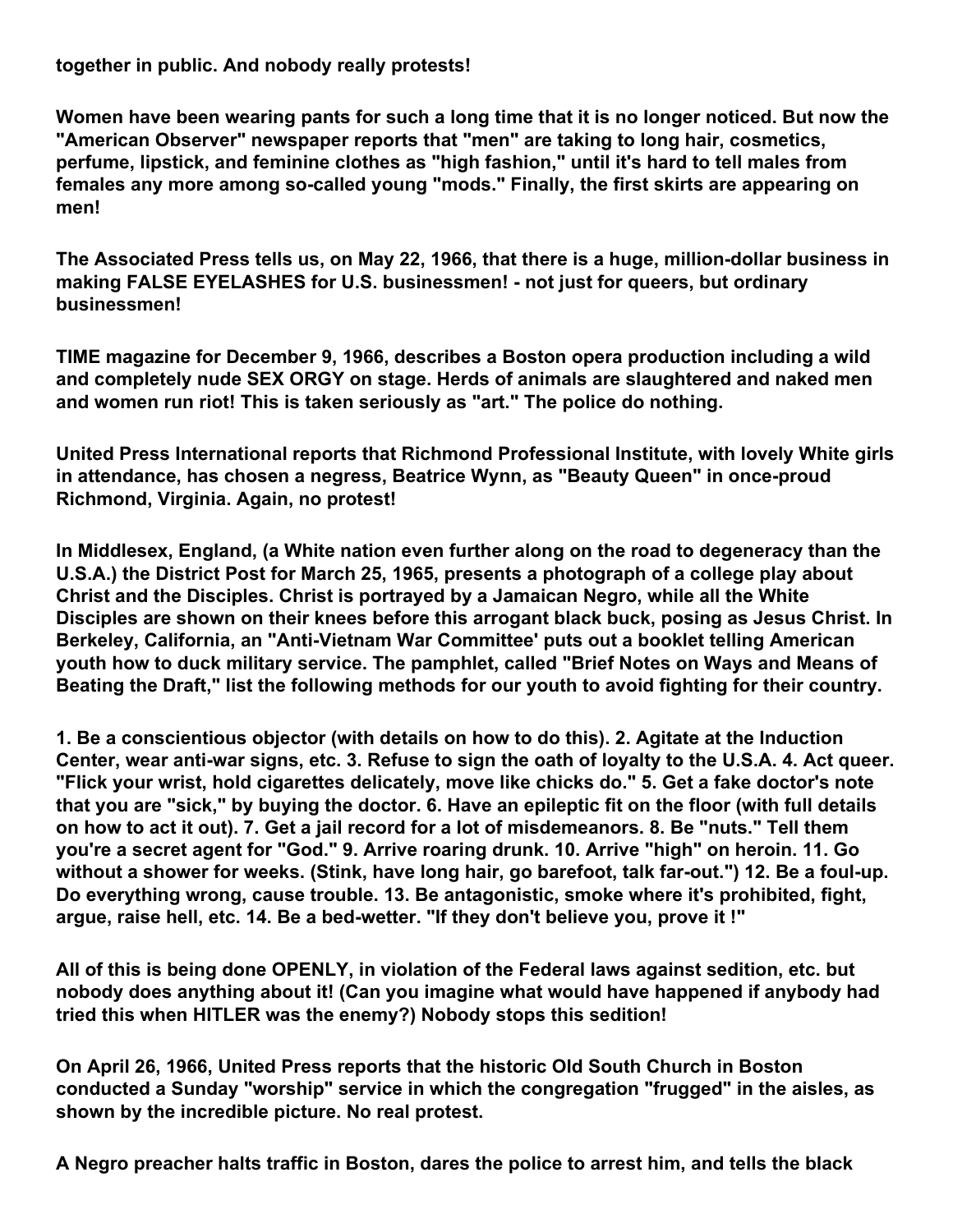**mob that if he IS arrested, they will "rock Boston." This "gentleman" is not arrested, (Boston Record, June 18, 1966)**

**The San Francisco Examiner, June 17, 1966, reports that the United States regularly helps Castro send arms to the Communists in Vietnam with which to kill Americans, by passing Castro's arms ships through "our" Panama Canal. Meanwhile, the U.S. Navy guards Castro from Cuban anti-Communist patriots trying to recapture their own country, and sends any Cuban patriots they catch to PRISON!**

**The New Haven Register, November 29, 1965, reports that American widows and mothers of servicemen killed fighting Communism in Vietnam are being harassed all night long with vile phone calls from Reds who gloat over the deaths of their loved ones!**

**In Dos Palos, California, United Press reports that Jack E. Mulkey, Superintendent of the Poverty War in that area, was "fighting poverty" by buying tuxedoes for Negroes so they can go to dances in style!**

**Associated Press and Reuters report that a chimpanzee named Cindy-Lou in the Worcestershire Zoo, near London, has "astonished the art world with a series of dazzling abstract paintings". A descendant of master painter, Sir ,Joshua Reynolds reports that these "wonderful" ape-paintings are worth hundreds of dollars each!**

**In an officer's club in Murnau, Germany, according to TIME magazine, a Major Robert G. Wallace passes two thousand dollars in bad checks. When the Army seeks to punish him for thus dishonoring his American uniform and for the crime of passing worthless checks (\$2,000 worth) the U.S. Court of Appeals turns him loose - saying that since the money was used to gamble, he could not be held to blame for writing any amount of bad checks! No national outrage.**

**In Cleveland, Philadelphia and many other cities, police officers are forbidden to interfere with Negroes openly looting stores. For centuries, looting has been dealt with by shooting all looters, out of hand. Our "leaders" do nothing.**

**TIME magazine reports on September 2, 1966, that one of America's top writers, Norman Mailer ("The Naked and the Dead"), now concentrates on the bowel. "Man's nature," says this Jewish playwright, "can be divined by the color, the shape, the size of the movement of his bowel contents!" This "artist" regularly appears on national TV and has his books published. No outraged protest.**

**While Jewish groups have managed to get Christmas Carols outlawed in many schools in New Jersey, California, New York, Illinois and many other states, Negro groups are actually agitating for NEGRO SANTA CLAUSES - and GETTING them! The Cleveland Press, December 17, 1966, reports they even have a union, 'The Union of Negro Santa Clauses" lobbying for black Santa Clauses in stores. Can you IMAGINE the effect of setting YOUR little toddler on the knee of a BLACK Santa Claus? If the kid cries, the case is no doubt referred to the State Discrimination Commission and the toddler sent to reform school for being a "hater."**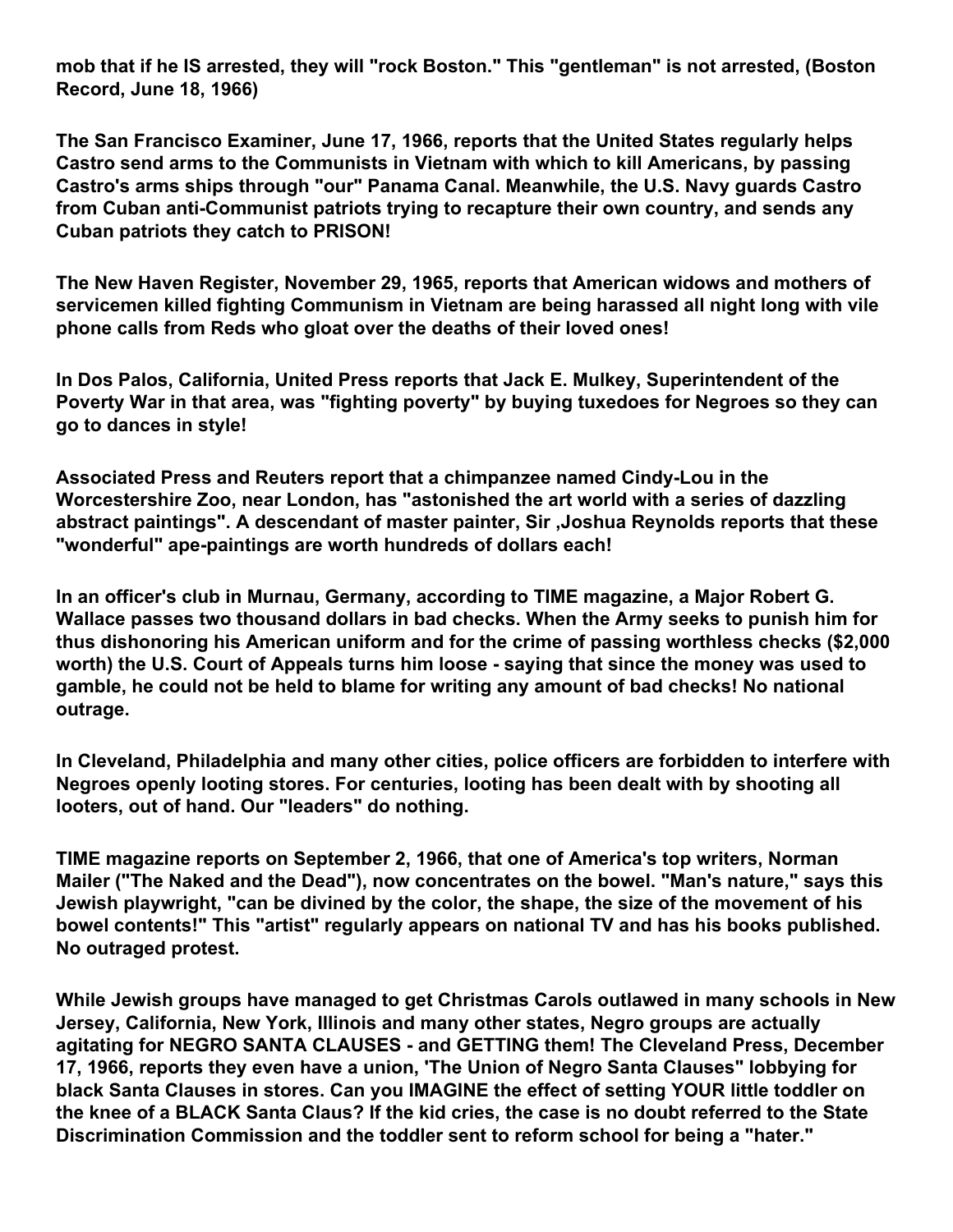**All over Washington, our top diplomats and dignitaries engage in drunken orgies of dancing the "frug" and the "watusi". Photos are made of our leaders appearing in sexual poses exactly like those of naked cannibals in Africa.**

**In San Francisco, a Negro named Harry Dedrick runs a shoeshine parlor. He has hired topless, White girls to shine Negroes' shoes!**

**A press dispatch on August 9, 1961, reports that a Negro mother of 14 illegitimate children in Newark, New Jersey, blames her plight on lack of relief money. She told New Jersey State Senator Grossi that, although she had received more than sixteen thousands dollars in relief money, this amount of money was so small that she was "forced to cohabit with men." No protest.**

**In Berkeley, California, students kidnap a female dean and hold her hostage over night, while the police and administration do nothing. When the police finally arrest one student, mobs surround the car. They imprison the officers for more than a day and most of a night, using the top of the police car as a platform for speeches blasting the university and the police.**

**The prisoner is released! Nobody is disciplined in any way for all this hell. Then the same students parade around the university with signs reading "F-ck!" and other "freedom" words. Still no discipline or resistance!**

**In the middle of the United Slates, we have set up the world's biggest spy and subversion center, the "United Nations." The first General Secretary of this infamous "Trojan horse" in our midst, was none other than Alger HISS, since convicted of perjury and exposed officially as a SOVIET SPY, working to destroy the United States of America, while he was a top officer of "our" state Department AND the Secretary General of the United Nations in San Francisco. Not only does nobody protest, but last year, when this convicted traitor spoke at Princeton University, he was CHEERED by Americans!**

**The Washington Post of November 19, 1966, reports that the Chief Judge of the D.C. Courts has reprimanded police and prosecutors for daring to charge a Negro named Watts with "threatening the President!" At a (Communist) Du Bois Club rally on the grounds of the Washington Monument, Watts shouted that he "would not serve if drafted' and that if he got a rifle in his hands, "the first person I'd shoot would be the President." If you or I said that, we'd be gone. This Black Communist not only howls that threat against our President in our capital, but gets caught with a package of dope on him - and the police are cussed out by the judge for arresting him!**

**Richard Wagner's great opera, Tannhauser, is performed in Bavreuth, Germany, with "Venus" played by a Negress, Leontvne Price.**

**Walter Jenkins is arrested for soliciting homosexual degeneracy in the men's room of the Washington, D.C. YMCA. It turns out that Mr. Jenkins is the closest personal aide to the President of the United States, who does everything possible to cover up the arrest.**

**Meanwhile, Jenkins and the President are famous for conducting nude swimming parties in**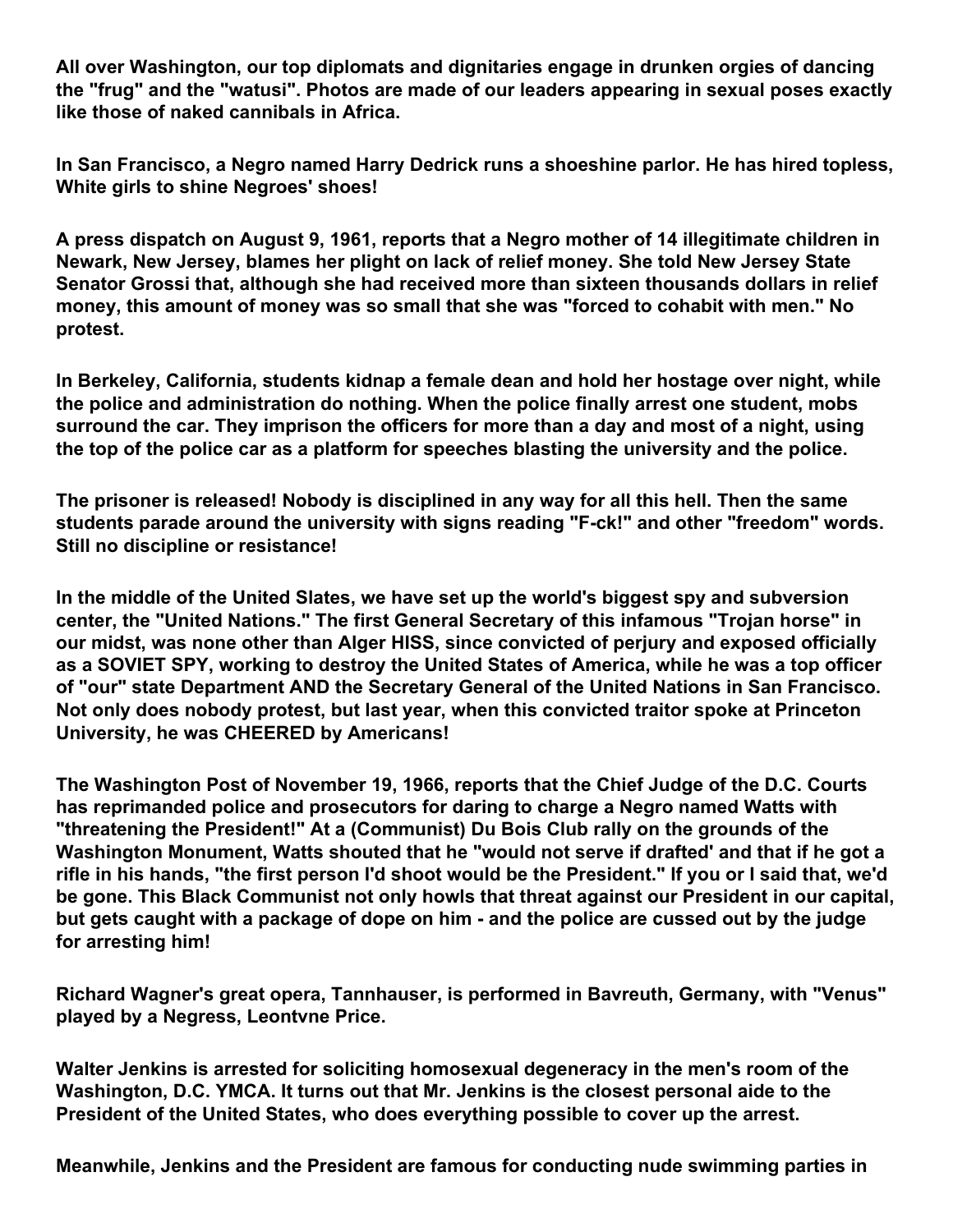**the White House pool, and almost forcing other top U.S. administrators to strip and swim naked with them. After the hullabaloo dies down, Jenkins moves from Washington to a few miles from LBJ's ranch in Texas. No mention in the press.**

**The Santa Barbara High School puts on the play "King Arthur's Round Table." Sir Launcelot, the lover of Queen Guinevere, is played by a six-foot Negro football player.**

**In literally tens of thousands of Jobs, White men are fired or passed over for promotion, especially in the federal government, to make jobs available to admittedly incompetent Negroes! Harry Golden recommends \$100 billion be given outright to Negroes by White taxpayers! Negro labor leader A. Philip Randolph goes before Congress and demands a \$185 billion gift to Negroes! Americans accept this arrogance meekly.**

**Sammy Davis, Jr., the Negro-Jew entertainer, plays "the fastest gun in the West" in "The Rifleman" TV show. When this one-eyed Jewish Negro appears in the western town, we are shown all the White men running and hiding. Americans swallow this without protest.**

**In Washington, D.C., police corner a Negro rapist in an elevator, stuck between floors, with his White female victim still terrified in there with the Black rapist. Before police break in to rescue the White girl and capture the Negro, they have to read the criminal a speech about his "rights," his privilege of remaining silent and his right to have a lawyer, for fear he might shout something "incriminating!" Madness! - and nobody cares enough to stop it!**

**All over the country, although it is not being reported except in isolated incidents, Negroes are using a new robbery technique. 15 or 20 tough Negro males walk into a small store and, at a given signal, run out with armfuls of goods. Nothing much can be done about it, since they are BLACK.**

**Arrogant traitors parade through American streets burning American flags, and flying enemy Vietcong flags, the flags under which enemy troops are now killing American boys. I try to get the American Legion, Veterans of Foreign Wars, Birchers, Klan - anybody - to help stop this unspeakable outrage. Nobody will do a thing except talk about it. So I - George Lincoln Rockwell - go out and tear down the first enemy flags in the District of Columbia. And I go to jail for it! My brave lads in Los Angeles, Seattle, Dallas, New York - everywhere - keep tearing down the commie red flags - and going to jail! So the American Legion passes resolutions condemning us as "tied in with the Communists." So do the Birchers!**

**Meanwhile, "peace" marchers sell and wear rings made from metal of American airplanes in which our sons and brothers died over Vietnam. Nobody protests.**

**In San Francisco, firemen going into the tinderbox Hunter's Point Negro section are regularly beaten, stoned and shot at. The firemen can get no protection from cowardly politicians and picket San Francisco City Hall demanding protection. They get none!**

**In Boston, Negro schools are so dangerous the Board of Education can't get any teachers to go in among these vicious Blacks. So they offer a thousand dollar bonus for teachers to face**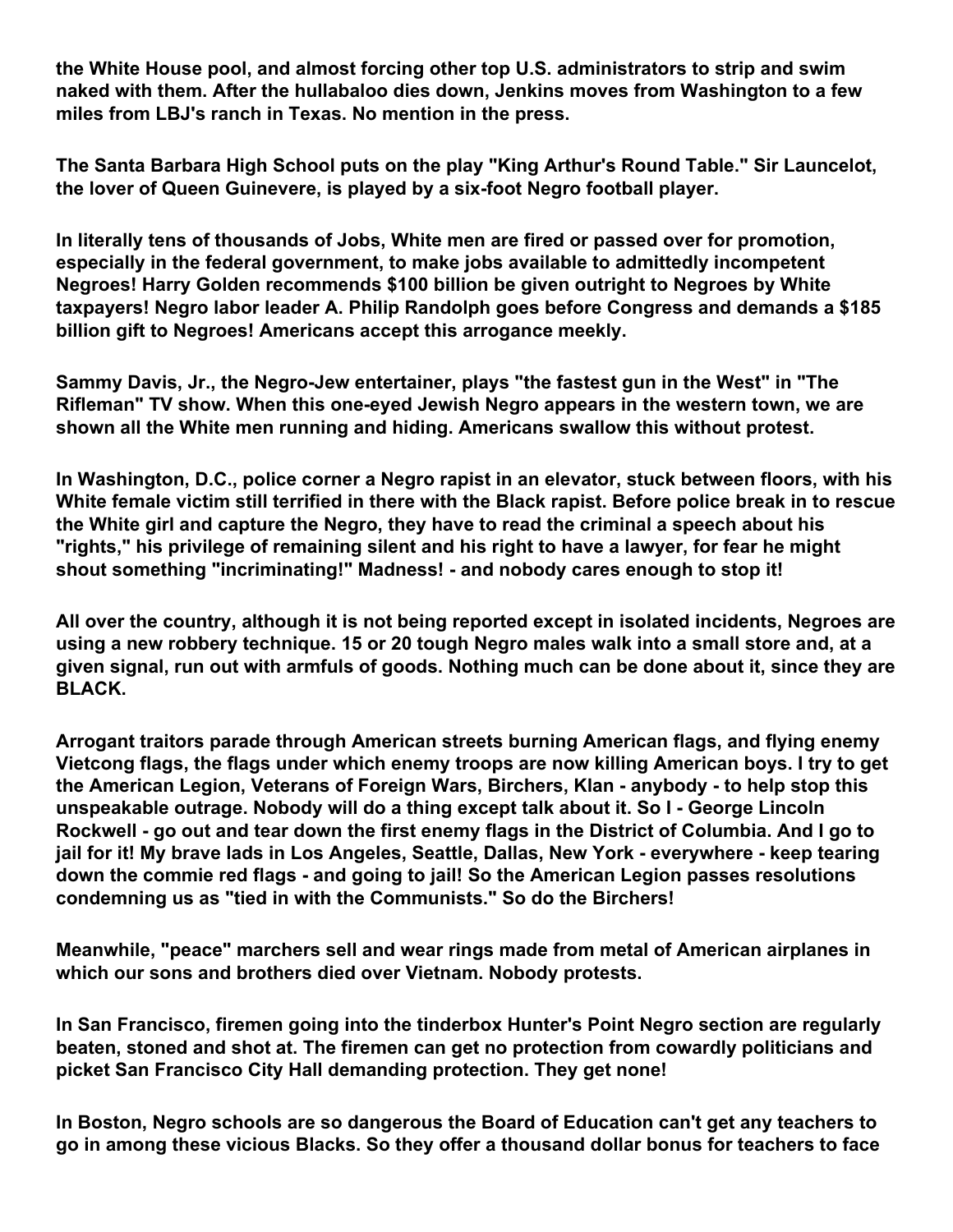**the razors, knives, rape and filth-"Combat Pay" it is called in the press. But it is not enough. Teachers still balk at braving the black hell. (Washington Post, Jan. 13, 1967)**

**Washington, D. C. once had the best schools in the nation. Then it desegregated. Now the schools are overwhelmingly black, after almost all the Whites moved to suburbs. So the D. C. schools have become among the worst in the country- so bad that the race-mixers who ruined them now claim that children attending them are "deprived".**

**Police officers have to be stationed in the halls of these Negro schools, the rooms and halls smell of urine, windows are all smashed out every year, and it is almost impossible to get good teachers to put up with the attacks and abuse heaped on them by Black pupils.**

**The government builds tremendous, multi-million dollar "slum clearance" modern apartment buildings, and turns them over to Negroes almost free. The fine new buildings promptly become vile slums, with elevators unsafe and often inoperative from all the Negro urine which literally shorts out the wires and rots the cables and flooring.**

**Washington, D.C. papers run advertisements for the new "Watergate Apartments," which boast that these new apartments have closed-circuit TV to guard all passageways, electrified fences, armed guards at all entrances and the rest of the things common to a PRISON. Negro crime is so rampant in the capital of the United States that a Congressman is stabbed in his offices by a Black savage.**

**A Congressman's secretary is stabbed as she kneels in prayer in a church. Women in D. C. office buildings must use the ladies rooms only in pairs, because the Blacks lie in wait in rest rooms for unwary, helpless women alone! The Supreme Court of the U. S. provides its secretaries with armed escorts to the women INSIDE its building!**

**High school girls coming to visit their nation's capital in the spring are regularly ravished by sex-crazy Black bucks and even the White school boys are now victims of gangs of Black teenagers who "shake them down" for money, watches and other valuables. Nobody dares point out that this is NEGRO crime. Everybody deplores the "crime wave," but it's "hate" to identify the Black criminals, who commit 85% of serious crime (FBI reports).**

**Tens of thousands of these Blacks, most of them living on "welfare" provided by hard-working White people, have openly organized what they openly call a "Black Revolution," in which they violently attack our cities, policemen, firemen and anybody who is White.**

**They scream, "Burn, baby, burn!", and loot millions of dollars of goods from stores, right under the noses of our policemen (who are usually ordered by politicians to do nothing). And they boast that, if we don't give them what they want, they will "tear down everything Western Civilization stands for," as Stokely Carmichael puts it. There is no real resistance. In fact, at colleges, Carmichael gets standing ovations from White students for his "GET WHITEY" speeches.**

**On almost any magazine stand these days you can buy dozens of paperback books and magazines devoted to the most disgusting pornography, depravity and homosexuality-**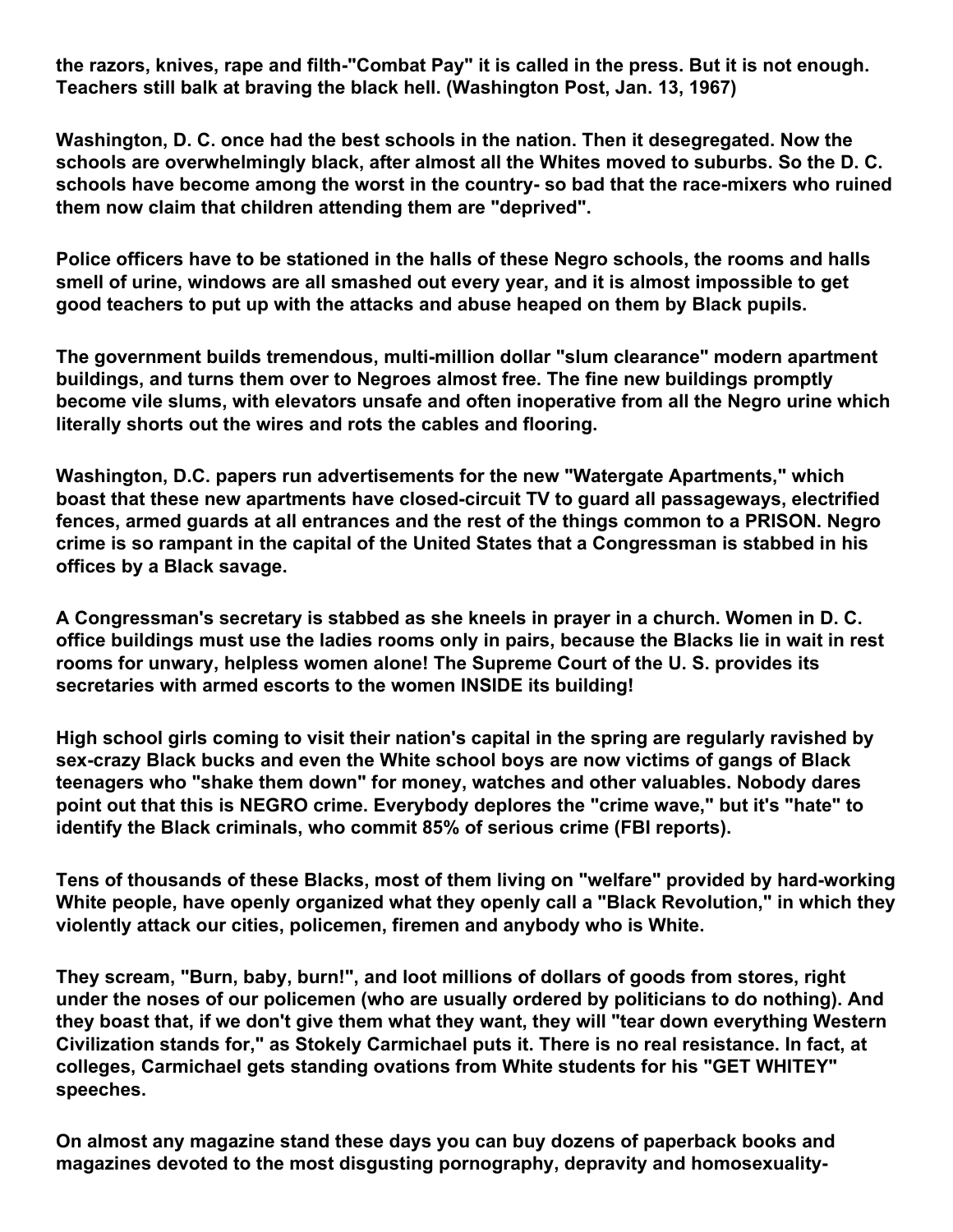**emphasizing enlarged male genitals and showing nude men caressing each other!**

**A Negro from the Watts section of Los Angeles wins an art prize with a sculpture consisting of the broken window of an automobile, an old generator, a busted oil can and some odd, dirty junk, all welded together. Another "great" "sculptor"-Lipshitz-wins another "art" prize and has his work exhibited in the White House.**

**On October 26, 1965, two Chicago police officers are attacked by two Puerto Ricans. To quote the UPI dispatch of March 8, 1966, "The officers encountered Suarez and Rodriguez in an alley, where they said Suarez was waving a broken beer bottle. They pulled their service revolvers, identified themselves as policemen, and ordered Suarez to drop the bottle. Instead Suarez slashed Officer Desutter in the face. He was scarred for life."**

**When the case went to trial before Negro Judge Leighton, the judge freed the two colored citizens and cussed out the cops . "The police officer has no business to pull a gun and attack a citizen," said the judge. "What is a citizen supposed to do when he is approached by two officers with a gun? It is not a crime to walk down a street with a broken beer bottle." Nothing is done.**

**The VIRGINIA SUN TIMES, for March 9, 1965, reports that a Private Burchell of Reno, Nevada, conducted a "lie-in" against the U. S. Army, in the Guard House. Burchell claimed the "right" to get out of the Guard House and the Army, and to win the "right," he refused to eat, wear a uniform, drill, or do "anything except lie in his sack."**

**The Army CAPITULATED to this "lie-in" and discharged Burchell, as he demanded!**

**In Leb's restaurant in Atlanta, Negroes invaded the restaurant, urinated on the tables, and defecated on the floors and chairs! None of these people were arrested.**

**On March 11, 1965, United Press reporting the Negro march on Montgomery, reported that "about 200 boys and girls. . . stood at a given signal and relieved themselves in the street!"**

**An exhibition of "modern art" features a gigantic statue of a female called "She." The statue lies on its back, with the breasts touching the ceiling of the exhibition hail, and its legs spread wide. Visitors enter and leave through a tremendous aperture between the legs! (Ramparts, October 1966)**

**Crucified chickens, naked sex-orgies on stage, bowel-movement prophets, businessmen wearing lipstick and false eyelashes . . . !**

**As painful as it has been for me, I have steeled myself to set down these almost unbelievable samples of rot and insanity infecting our civilization.**

**But the real depth of the problem cannot be gauged by these mere symptoms of degeneracy.**

**To plumb the depth of our plunge toward hell, one must examine the less sensational course**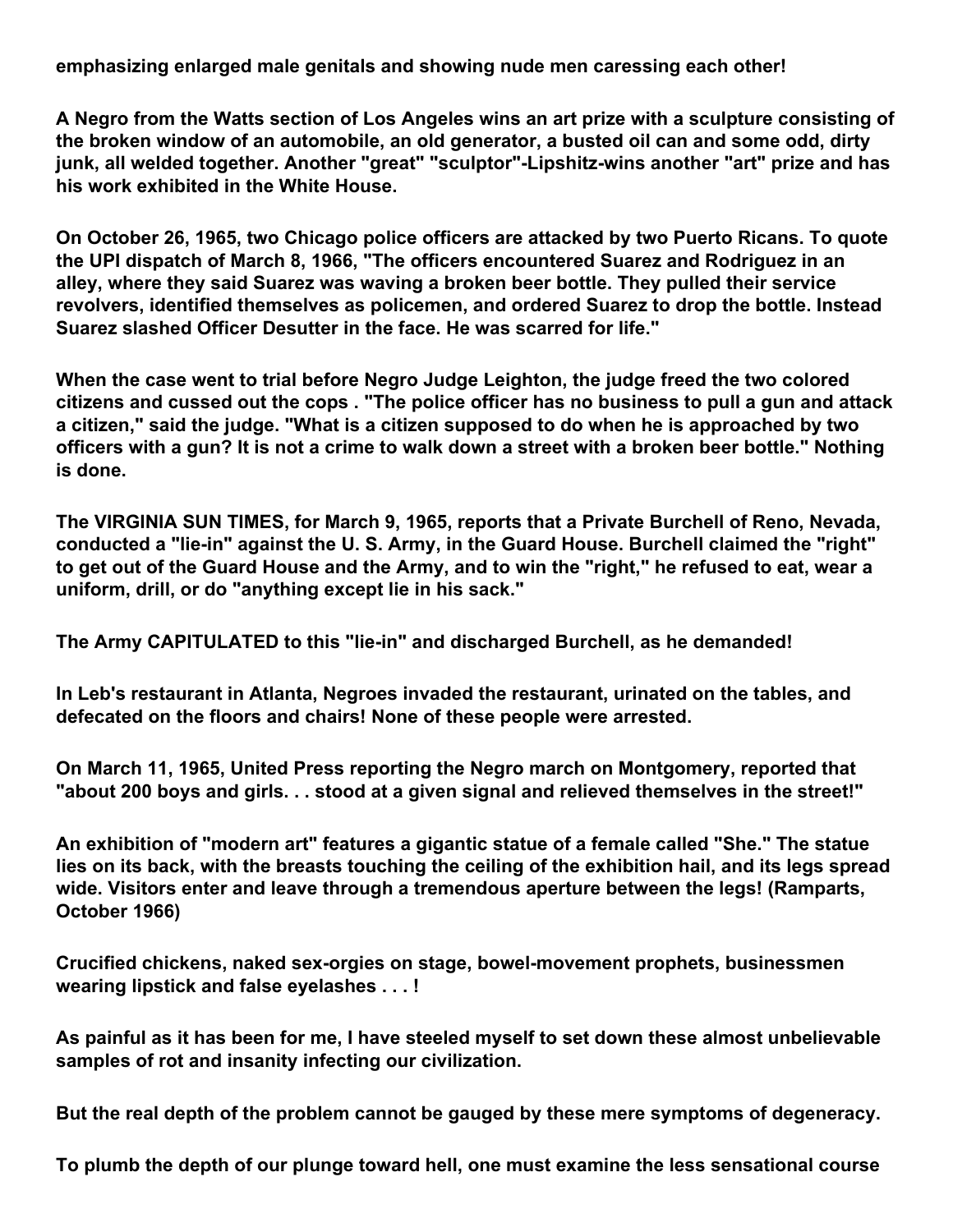**of our every-day affairs, and the astounding way we tolerate growing horror in our daily lives.**

**Take a look at what YOU put up with every day of the year - what millions and millions of us meekly tolerate!**

**Just a few generations ago our forefathers fought a desperate war against the mightiest power on earth - the British army and navy - over relatively minor taxes on tea and some stamps required on legal documents. They fought a bloody war for the right to help set those small taxes.**

**Today, not only do we have literally thousands of different taxes on stamps, tea and everything else, but they have STOLEN OUR MONEY TOO!**

**Literally!**

**They've done it so gradually that we have actually allowed ourselves to be robbed, just as surely as if it were done by bandits with pistols.**

**Our grandfathers could guard against future insecurity by saving up actual gold coins. Many young people today have never SEEN a gold coin. They don't miss what they have never experienced. And too few of the rest of us stop to think about it all, so we never remind them.**

**Franklin D. Roosevelt started the robbery by decreeing that YOU CAN'T HAVE ANY GOLD.**

**FOREIGNERS CAN GET ALL THE U.S. GOLD THEY WANT - BUT NOT YOU!**

**In the hysteria of a depression, people let Roosevelt and his gang take away every last gold coin we had. It's illegal for you to own them.**

**People tolerated this outrage because, we were told, the gold was held in safekeeping for us at Fort Knox. It said, right on our paper money, that it was backed by that gold (at Fort Knox). My older readers may remember the "Gold Certificates," which were orange-colored instead of green, and redeemable in solid gold.**

**Then, after the people had become accustomed to the idea of not being allowed to have their gold, but only the certificates standing for that gold, they went a step further.**

**They withdrew the gold certificates. They took away the gold backing for our paper money, and replaced it with "Silver Certificates." People went along with this, too, since they felt they could always fall back on the solid silver behind the paper.**

**Then, in 1964, the thieves moved ahead to step three: they changed the paper money again, and took away even the promise to pay for the paper in silver. Take a look at the paper money in your pocket. Unless it is a rarity, it no longer says "Silver Certificate," as it did only a few years ago. Now it just says "Federal Reserve Note."**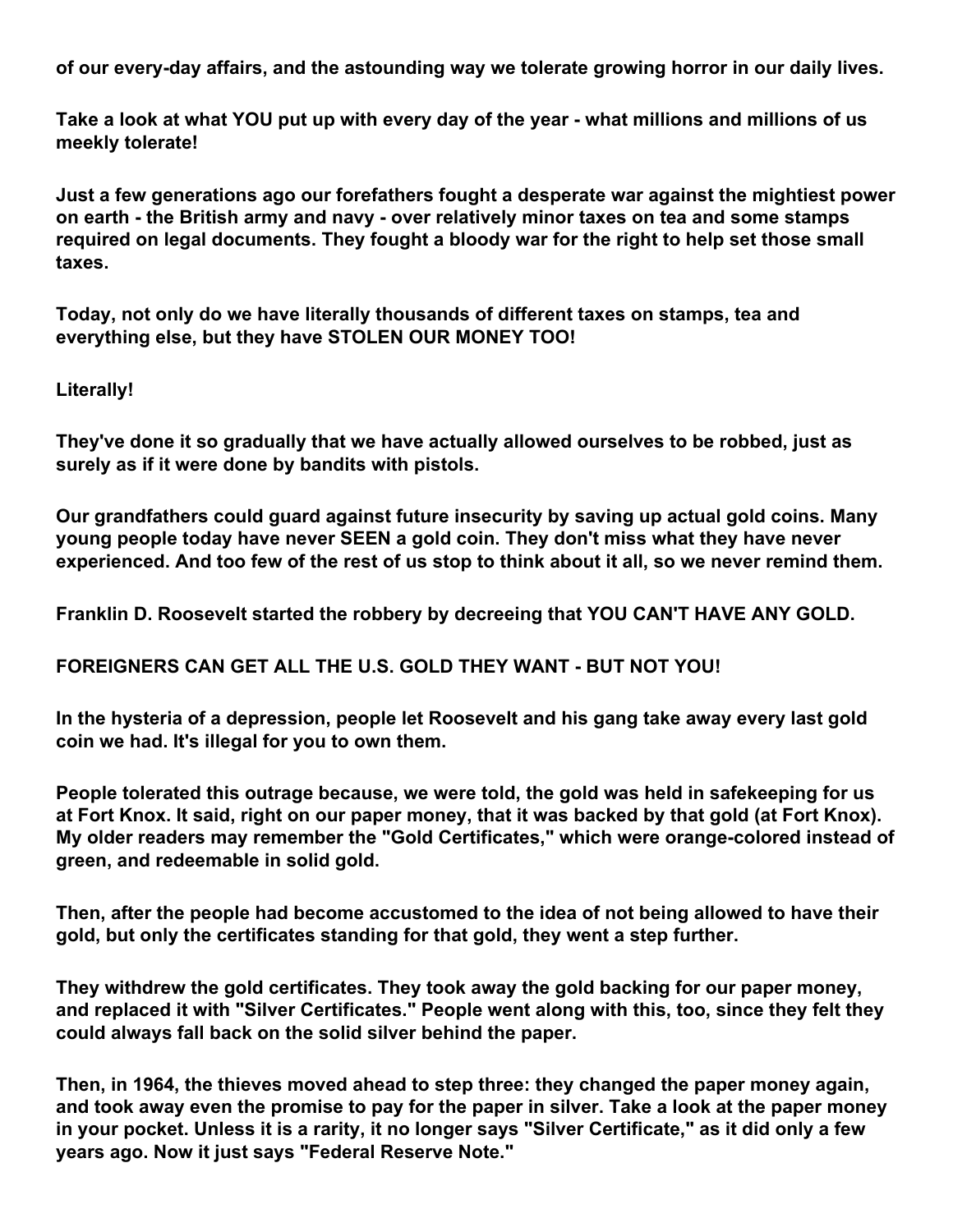**And what does THAT mean? Literally NOTHING! You can get neither gold nor silver coin for the paper.**

**But still there was actual SILVER in the pockets of Americans; dimes, quarters, half-dollars and silver "cartwheels." We still had something of real value.**

**Finally, in 1965, they took the last step and removed the silver from the coinage. Now the coins in your pocket are as worthless as the paper - just slugs.**

**And all this time, FOREIGNERS can and do drain YOUR gold - the gold our ancestors sweat and died to win for America. Foreigners take BILLIONS of dollars worth of gold in periods of weeks. As I dictate these words, foreigners have the right to "call" more of our remaining gold at Fort Knox than is available, leaving you - and your country - penniless.**

**Our great-great-granddaddies fought and won a bloody war over PENNIES and taxes on tea and stamps.**

**Yet the present generation doesn't make any effective protest even when it is ROBBED by its government and given worthless paper and slugs for its gold, while the gold is being hauled out of the country by arrogant foreigners who are getting it FREE - as "foreign aid!"**

**Meanwhile, even the paper money and credit we still have left is taxed at a higher rate (an average of more than 25% total of all taxes) than anything ever known in history under a supposedly free government. Most Americans meekly work about two days out of every week, not to take care of themselves and their dear ones, or even to help OUR nation- but to send wheat, food, machinery and our services to Communists, cannibals and criminal gangsters posing as "statesmen" in Africa, Haiti, Asia, India, etc., and loafing Negroes in America, Much of what we send to India for instance is devoured by millions of sacred COWS and rats- while there are hungry Americas right here at home!**

**Never in history has a great people so meekly submitted to outrageous robbery and payment of tribute to its ENEMIES!**

**Millions of fine American young people who would like to get married, and should be able to, can't - because they can't afford it!**

**So while they work to save enough money to have good American kids, their money is taken in taxes and in gold to enable foreigners and Blacks in Africa and here to have swarms of Black kids on OUR money - on "foreign aid" and "welfare!"**

**Instead of having a sweet little White American baby, American couples must work hard to produce African kids, Asian kids and kids of nations which openly hate us, and millions of illegitimate Black babies living on welfare here in America!**

**Meanwhile, take a ride out on a main road near any big city in what are called the "rush**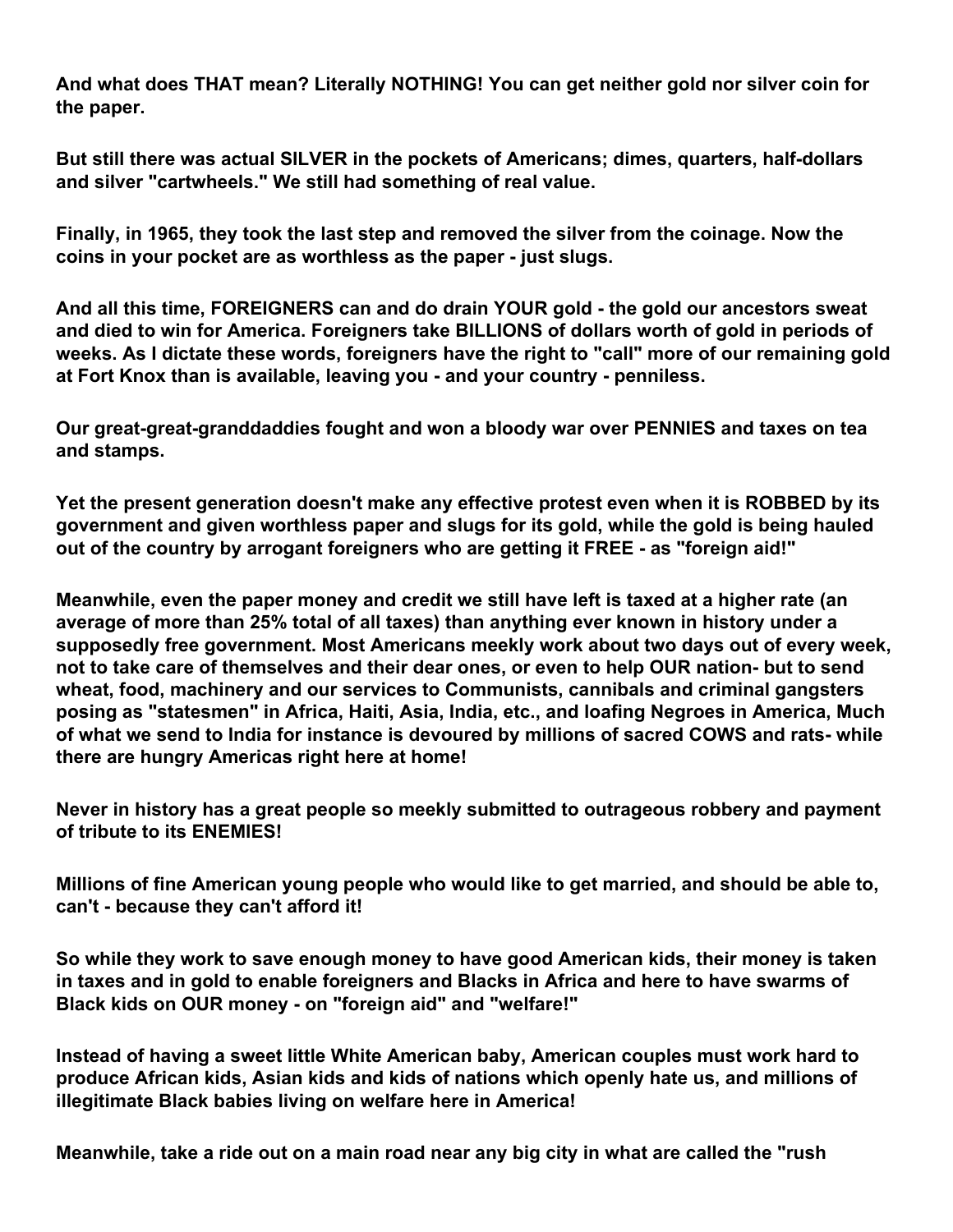**hours." You can't move. You sit, bumper to bumper, jammed in by the enormous crush of PEOPLE. We are almost swamped with people, polluting the air with the cars and manufacturing for too many people, polluting the water with the flood of sewage from too many people, jamming every road, every public and private facility with too many people. And there are such a hellish number MORE people on the way that even the liberals and the United Nations experts cringe. They babble about birth control.**

**But while we already suffer from such a log-jam of population, and limit our own numbers by birth control, our "leaders" are regularly letting down the bars for more and more immigration! We have recently gone all the way in this insanity and opened up the country to the endless millions and millions and millions from teeming Asia and Africa.**

**If you live in or near a big city, is it necessary for me to inform you of what has been done to our beautiful parks?**

**New York's Central Park is perhaps the most horrifying example in America. This refreshing patch of green in the dingy stone canyons of Manhattan was once a haven for nature-starved humanity toiling and living in the depressing artificiality of a great city.**

**But then came the "love-mongers" with their "equality" propaganda and the resulting flood of savage Africans from Harlem. Today, no amount of policing can make Central Park safe for honest citizens, especially women. The Park has been almost formally given up to the Black Terror -to African savagery!**

**It is the same in all the big cities. In Chicago, they have had to rip up the shrubbery in the many small parks scattered throughout the city, because the bushes were used by lurking Blacks to attack White passers-by, especially women. Nor is it only the city parks which have been abandoned to the spawn of the jungle by those who created them.**

**The streets of America, even in small towns, have become the hunting grounds for growing swarms of criminals, almost all of them BLACK. In the face of this danger, the obvious, tried and true methods by which police once kept the streets safe have been abandoned, and the police handcuffed with a crazy pattern of restrictions, so that YOU are no longer able to depend on police to protect you. Many policemen, understandably, would rather look the other way than take the chance of jail or losing their job for stopping a Black criminal and then being accused of "police brutality," or starting a riot.**

**If the reader is a young man, he PERSONALLY faces a horror none of us in previous generations ever had to face.**

**In all wars before Korea and Vietnam, our leaders at least tried to WIN - they didn't risk our lives without letting us use every weapon we had to defend ourselves and beat the enemy. But as I dictate these lines, young Americans boys, armed only with a pistol and a flashlight, are being sent down filthy tunnels after the deadly Vietcong guerillas!**

**All that would be necessary to save the lives of many of these kids would be to squirt TEAR GAS down these holes, forcing the red rats out.**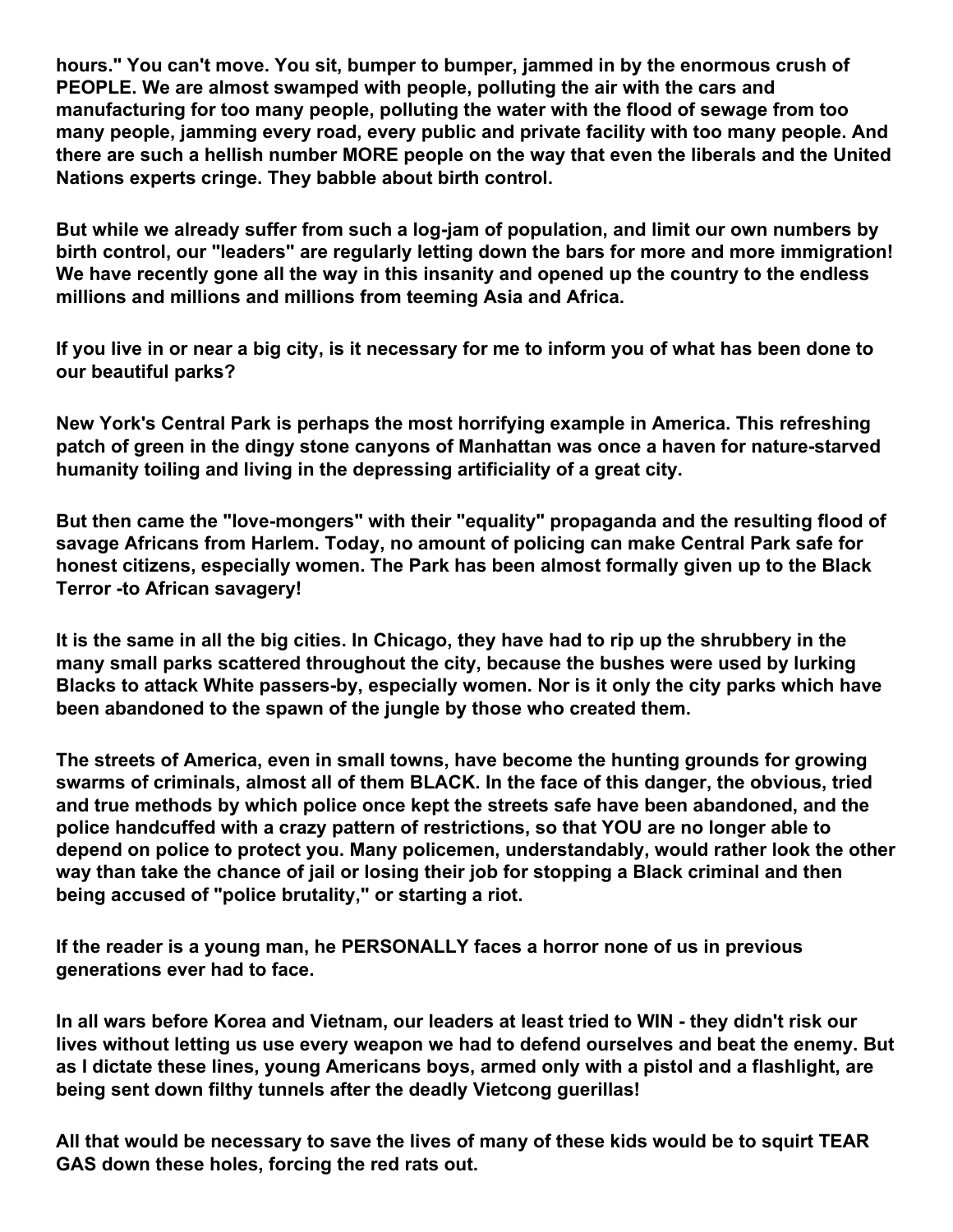**But since "world opinion" would raise a hue and cry about even tear gas, we sent those kids down there in the dark and death for NOTHING! Tear gas is reserved only for use on our OWN people, such as college girls at Oxford, Mississippi. Our leaders use bayonets and gas on White girls resisting Black invasion, but won't let American fighting men use that Same tear gas on our deadly Communist enemies in Vietnam!**

**Nobody has even mentioned this, to my knowledge!**

**And, in spite of the fuss made about "our boys" as veterans, they are abandoned the moment they apply for employment with their own government, in favor of AFRICANS. All over America, in Post Offices, Federal installations and federal-funded projects, White men, even veterans, are being discriminated against in favor of Negroes!**

**Mothers with small children are being forced to put helpless White kids on buses and ship them miles across town to BLACK schools, where their White girls will be fondled and attacked by animalistic Negro boys, and little White boys will be beaten and "shaken down" by these same African animals.**

**Literally thousands of the Blacks, man and boy, are heavily armed and openly DRILLING for war against us, war they have already been practicing in dozens of cities, during which they have OVERCOME THE ENTIRE POLICE DEPARTMENTS of such cities as Chicago, Cleveland, Los Angeles, etc., so that the National Guard had to be called out.**

**In the face of this open insurrection by heavily armed Black armies, which have been able to destroy police protection, our "leaders" are demanding that WE be disarmed!**

**They want to take away or register our guns so they can be seized at a moment's notice - by Negro police officers.**

**Nobody disarmed the bloodthirsty "Black Panthers" -who invaded the California Legislature, armed with automatic weapons, shotguns and revolvers!**

**Such examples of depravity and insanity could be multiplied indefinitely. My files bulge with thousands more documented items such as the foregoing.**

**But it should not be necessary.**

**The pattern should be clear to all those who are not determined to be stubbornly blind.**

**It is not these crazy facts themselves which are horrifying. There have always been nuts and criminals and wickedness, treason and depravity.**

**The difference between all previous times and our times is that the sort of monstrous insanity I have reported causes no particular outrage or indignation! These mad and vile things are**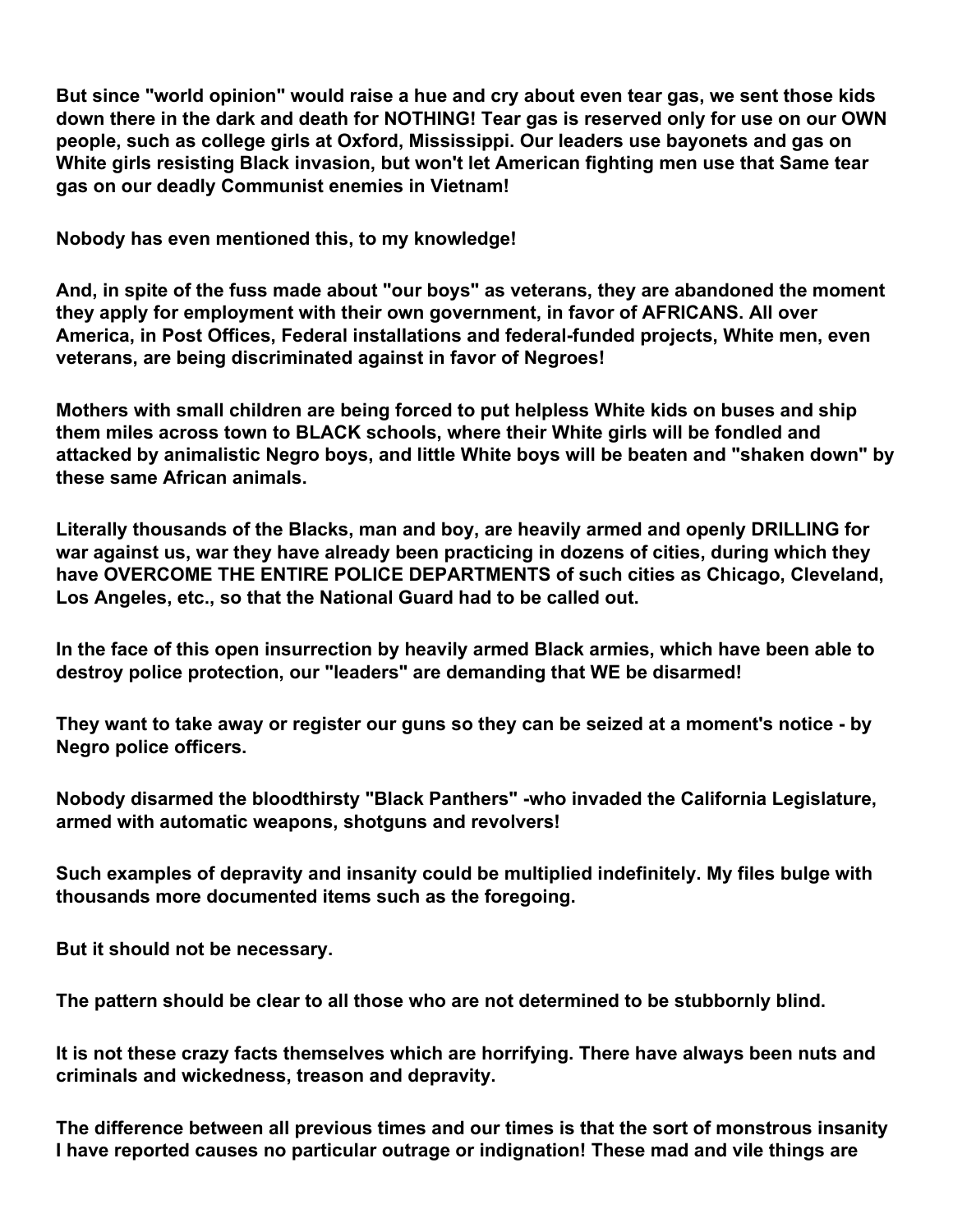**accepted by most Americans, and the rest of the world. In fact, many of them are points of pride!**

**Nobody has a fit when a Negro gathers our young girls up for a "Sexual Freedom League" and holds naked, interracial sex orgies in Berkeley, California. No. That is a sign of "freedom" and "progress" today!**

**Nobody demands impeachment when the President's top personal aide of many years turns out to be a filthy, degenerate and the President sends Abe Fortas around to hush up the story, even when it is discovered this is not the first time. Instead, the degenerate moves near the President's home in Austin, Texas (which isn't even reported), and the President wins a national election by a landslide!**

**The paintings of apes and the sculptures of madmen and criminals are pushed at us as "art," and those who deny that such depravity IS art are cursed and banished from "decent" society as bigots, "squares" and "philistines."**

**Other civilizations before us have gone down to collapse and death. But always before they fell, they have died of senility, of age, weariness and centuries of decline.**

**White, Western civilization is not old in terms of the millions of years of human existence. It is young, especially in America, and should be vigorous, healthy and aggressive.**

**Instead, it is mortally sick, weak, feeble, mad and depraved - dying.**

**Even Rome, during its decline, never reached the depths to which America has already sunk. If that sounds hard to believe, just try to imagine the following:**

**Picture the pomp and splendor of a Roman "Triumph" for a returning general at the head of his legions; the blaring trumpets, the horses and chariot wheels clattering on the cobblestones, the roar of the Roman crowd, the senators in white togas waiting in their dignity on the steps of the Imperial palace, the marching, armored legions, helmets and swords flashing in the sun, scarlet banners flying from their eagle, standards**

**Now, into the midst of this scene, picture a mob of Black Ethiopian slaves swarming from the gutter over the palace steps shouting "F--- CAESAR!", carrying signs "Smash Roman Power," and singing "We Shall Overcome !"**

**Can you IMAGINE Rome, at its worst, ever tolerating this outrage?**

**But wait! . . . There is more!**

**The trumpets blare and the vast crowd waits for Caesar himself to appear on the balcony high up in the magnificent palace. The great man appears. He raises his hand to still the roars of the crowd. The crowd falls silent, and mighty Caesar speaks. Caesar shouts the battle-cry of the Ethiopians: "WE SHALL OVERCOME !"**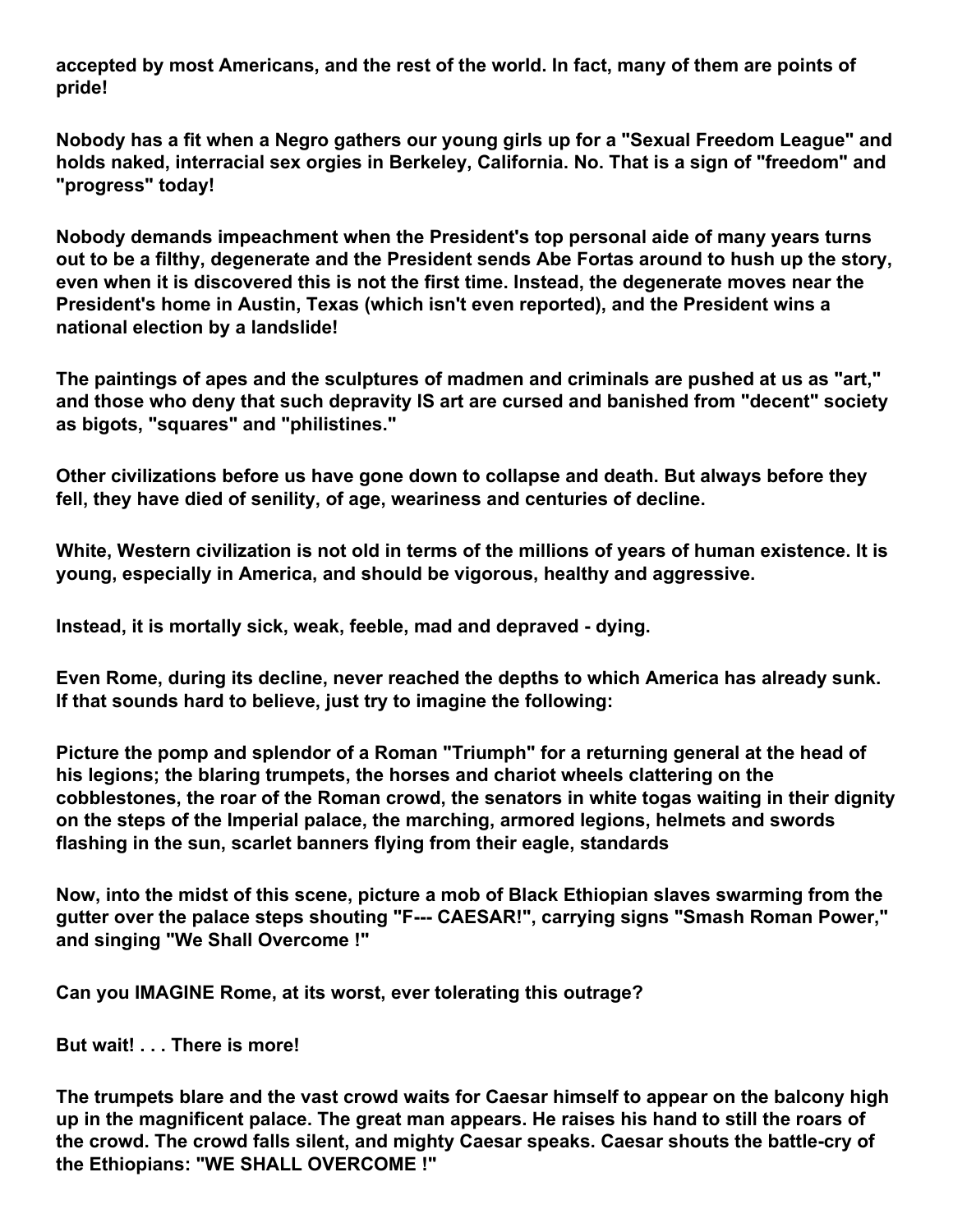**The Ethiopian Blacks are still mobbing the steps below the balcony, shouting "F--- CAESAR !" Suddenly some members of the Roman crowd leap forward and bash the Ethiopians.**

**Caesar immediately orders the Roman citizens seized and executed, and invites the Black Ethiopians up to the palace so he can apologize over tea and cakes.**

**While Caesar is serving tea and cakes to the Ethiopians, they stage a sit-in in the palace, refusing to leave all night, finally urinating on the marble stairs.**

**Is it necessary to draw the picture to the last line?**

**Can any American forget the scene in the joint session of our Congress in 1965 when our President shouted the slogan of the Black terrorists and revolutionists, "We SHALL OVERCOME!" and our robed Supreme Court rose and applauded? Or when the Negroes held a mass urination in the streets of Montgomery, Alabama?**

**Did any nation ever sink so low? Where, in the history of all peoples for all time, will you find an equal for the situation in America where our "leaders" openly ally themselves with our enemies and persecute patriots? Where our Attorney General gets down on his knees, begging these Black revolutionists to leave his office?**

**How come? Why? What's happened to our people?**

**It is not surprising that there are evil forces at work. That has been the case since history began.**

**But in our time, the very victims of the evil are the chief promoters of the evil itself. Our leaders are for the "barbarians" and against us!**

**Somehow, our people have been brought to the point where the arrogant Khrushchev could boast, rightly, that Americans would soon fall because we have become "too liberal to fight."**

**It is not the evil itself which is horrifying about our times-it is the way we not only tolerate evil, but have made a cult of positively worshipping weakness, depravity, rottenness and evil itself.**

**It is not the death rattle in the throat of Western civilization which is surprising; it is the fact that millions of Americans believe that the death rattle is a beautiful song!**

**Too many Americans are doing everything possible to hasten the death of our civilization, to welcome inferior barbarians who openly organize to murder and destroy our kind forever, all in the name of "Brotherhood" and "Freedom."**

**Why? And what can we do about it?**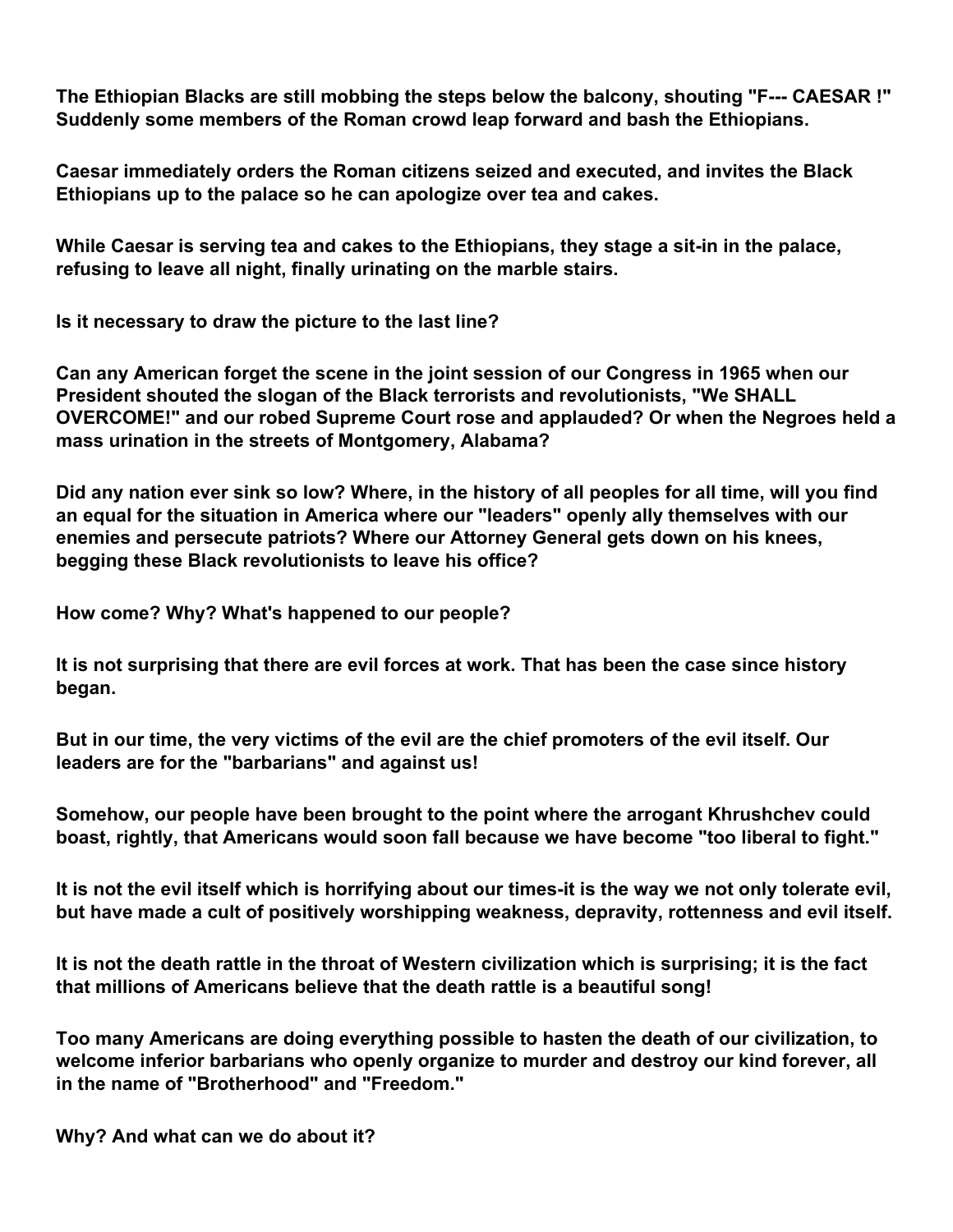**I have written this book to seek the answer.**

**[Chapter 2 - SPIRITUAL SYPHILIS](#page-16-0)**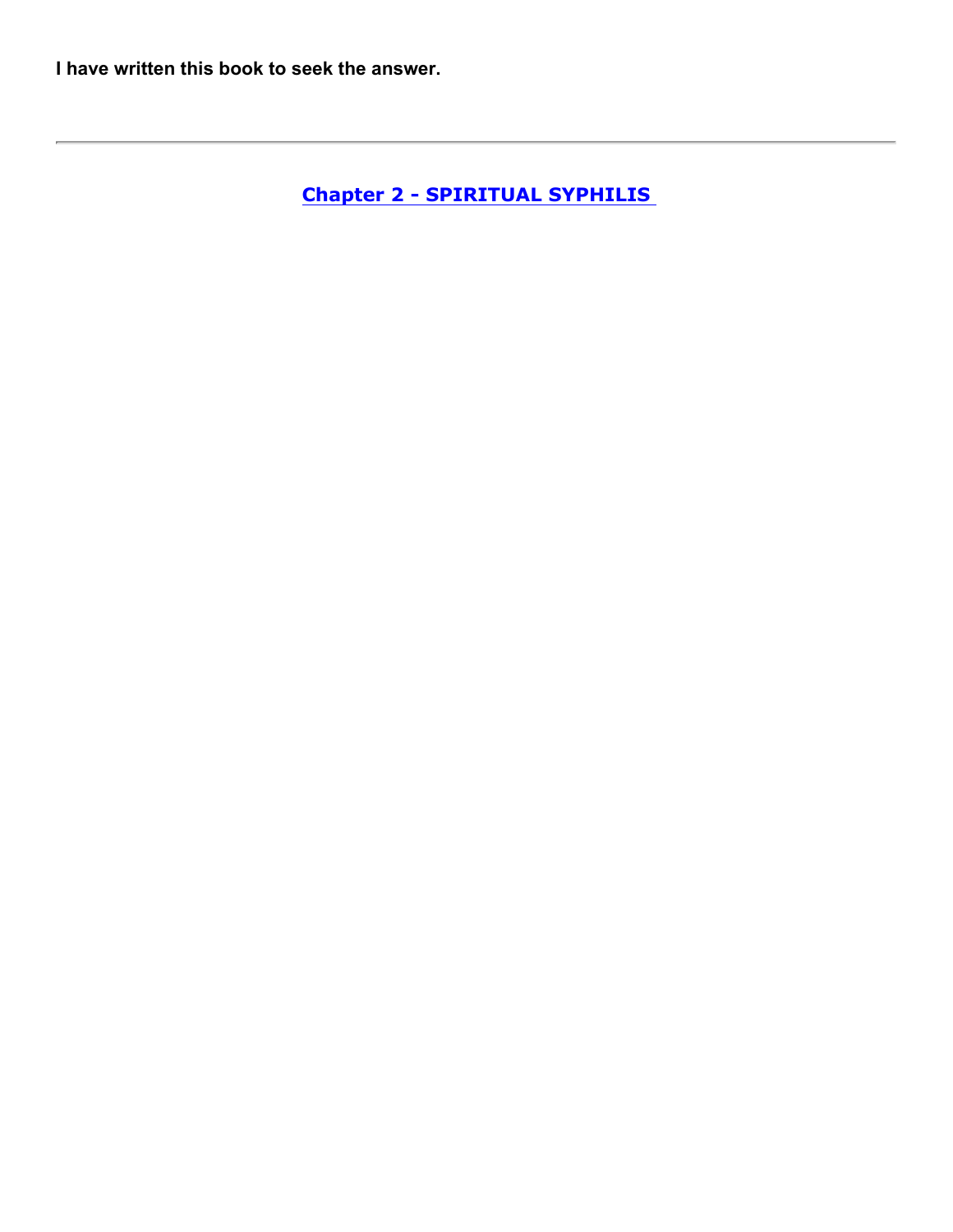## SPIRITUAL SYPHILIS

<span id="page-16-0"></span>**The guy at the door of Nazi Headquarters was the living embodiment of the national suicide I have set forth in chapter 1.**

**He seemed young. But you couldn't be sure, because he was wearing a matted red beard.**

**He wasn't wearing clothes just a raggedy blanket and sandals.**

**"Shades" (sun glasses) covered his eyes. Unkempt hair covered much of the rest of his face.**

**Our duty officer, sharply uniformed in well-pressed khakis, jump boots and side arm just stood there looking, bug-eyed in amazement.**

**The apparition, his head sort of bobbing and rolling to some rhythm while he snapped his fingers, looked the Duty Officer up and down.**

**"What's with you Nazi cats?" he said.**

**The Duty Officer stared.**

**"Say, man, will that thing shoot?" the man-in-the-blanket tried again, pointing a finger with inch-long dirty nails at the Duty Officer's .45.**

**"Certainly" replied the Duty Officer, finally getting over his first shock. "What can we do for you?"**

**"I want to join, man. Like I wanna be a Nazi! Wanna gas me a Jew! I wanna sign up! Where's this Rockwell cat?"**

**I was in a back room, printing. (I had to do much of it myself back then.) I heard all this going on. Although I didn't like to let visitors see me covered with printers ink, I couldn't resist coming out to see what was at the door.**

**"He wants to join, sir!" the Duty Officer said to me, still flabbergasted.**

**I couldn't resist talking to this thing from outer space.**

**I have often found that I learn most, not from books and literature, but from people and events themselves. And this guy looked like a whole encyclopedia of everything degenerate.**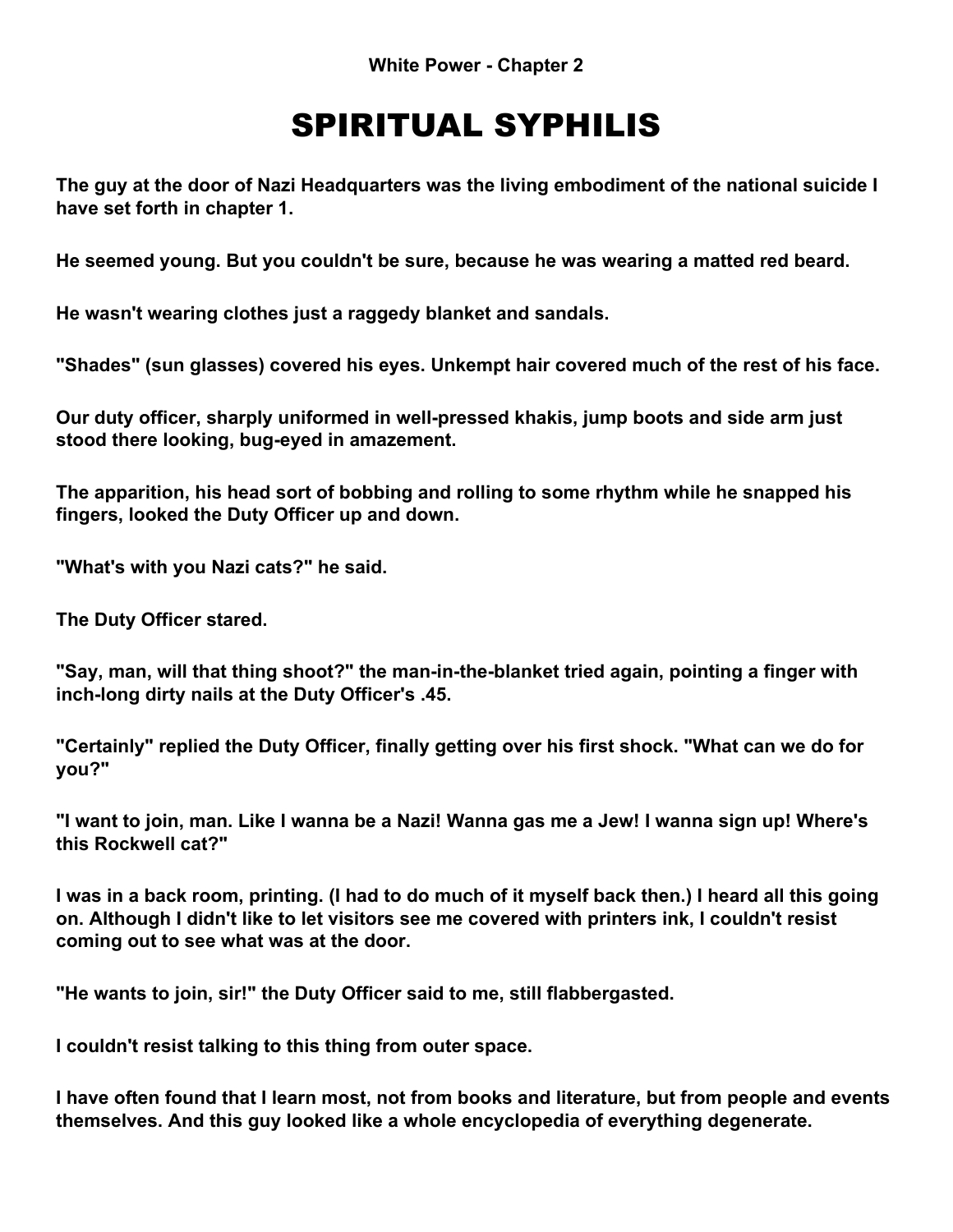**I invited him in. We talked. He couldn't stay still, but kept moving around the room, seeming to float a few inches above the floor. (I later learned that he was on pills and narcotics.)**

**After an hour or so of talking, he began to change a bit. He appeared unsure of himself in the presence of something he'd never experienced before - men who were sure of themselves and had a purpose.**

**A look of unbelieving wonder came over his blue eyes, even through the "shades" as I talked to him of what we really were and why we had given up everything of fun in life to fight for our nation and White Race.**

**Little by little, I began to get the story out of him. He was only seventeen years old, and had lived an entire lifetime.**

**He'd done everything, tried all kicks, and was already bored to death with an empty life. He'd made a mistress out of his art teacher, he'd run a den of degeneracy and debauchery called "Mule's Pad" where the local beats and wild crowds did anything, including enjoy dope. He'd shot a man, gotten off, and lived as fast and hard as he could until finally, he contemplated suicide in utter despair of finding ANYTHING worth doing any more all this at seventeen! Before he committed suicide, he told me, he decided to come to see the Nazi "cats," figuring it might be one last kick.**

**What he found, unexpectedly, was what every human being needs to survive this life a PURPOSE - something which gives life more meaning than a constant search for more pleasure and kicks.**

**He actually convinced me he wanted to try to be a Storm trooper!**

**As a matter of policy, whenever I hear that (as I do every day), I do all I can to discourage the applicant. We want no dabblers, but dedicated, fanatical fighters who will STICK through hell itself.**

**With this crazy character, I went even further. I made fun of him. I told him he'd never make it, that we'd run him off the first day.**

**He rose to the challenge.**

**"You name it, and I'll make it!" he said.**

**Strangely, I could sense a fiercely burning WILL behind the words.**

**I told him he couldn't come up to try life as a Nazi Storm-trooper until he was eighteen.**

**He left, vowing to return in a few months.**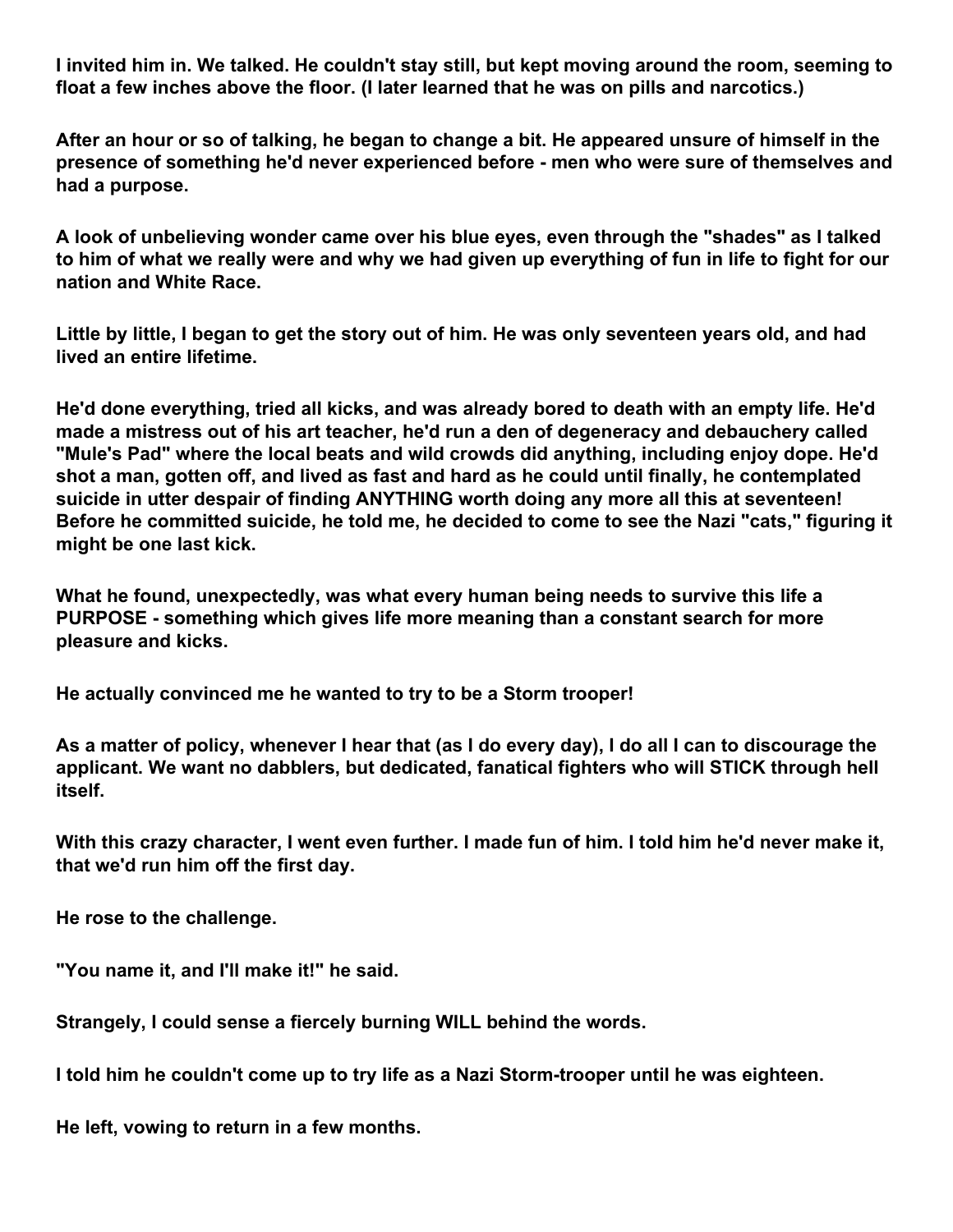**He did return - without the beatnik get-up. He turned out to be a blonde, young Viking, built for combat.**

**We poured it to him.**

**There was no place left inside for him to sleep. So he was assigned to a wrecked car out back. It was still winter and cold. But the kid moved into the wrecked car with a couple of blankets.**

**We put him to work cleaning the toilets, and yard.**

**He worked.**

**Spring came, and then a broiling summer. He was still in the wrecked car, eaten alive by mosquitoes.**

**I tried him on the printing press, and never saw such a bear for work. He was all dried out of booze, off the pills and dope, exercising plenty, and showing every sign of "making it." He accomplished dozens of dangerous missions against the SNCC, NAACP, Communists and peace creeps. He accompanied me to many a fight - and many a jail.**

**Within eleven months, faster than almost anybody before or since, this kid became an officer in the Storm troop section, and led more successful operations against the enemy than any single Party Officer, with one possible exception.**

**An example of the work of this kid was the time the Black agitators were trying to unseat the White Mississippi delegation, and our own blackface "delegation" sent the Black agitators packing back to Mississippi as laughing-stocks. My ex-beatnik managed to race onto the floor of Congress on opening day in blackface, with top hat, loin cloth and cigar, shouting. "I'ze de Mississippi delegation, and ah demands mah seat!"**

**The young man escaped the vicious circle of despair, boredom and degeneracy of millions of "modern youth" ONLY because he happened upon the spiritual life-preserver of Nazi love of Race and Nation before he sank forever into the putrid slime of modern spiritual syphilis.**

**There will be many who will say that he could have been saved, perhaps even more effectively by religion. Fifty years ago, yes. But I have had five years of experience seeing these lost kids on college campuses all over America. And I can assure the reader that most of these young people are far too cynical and hardened to be able to open their ears and heart even for a moment to ACCEPT a religious approach. Start talking about religion to such hard-case cynics and you drive them further and further away, no matter how hard you try.**

**It takes a new and SHOCKING approach, a dramatic and powerful approach to have any hope of making an impression on such lost, bitter kids. We have it, and it works.**

**Millions and millions of the youth of all Western nations are sinking into various degrees of the misery and degradation of the young "beat" who came to our door in beard, blanket and**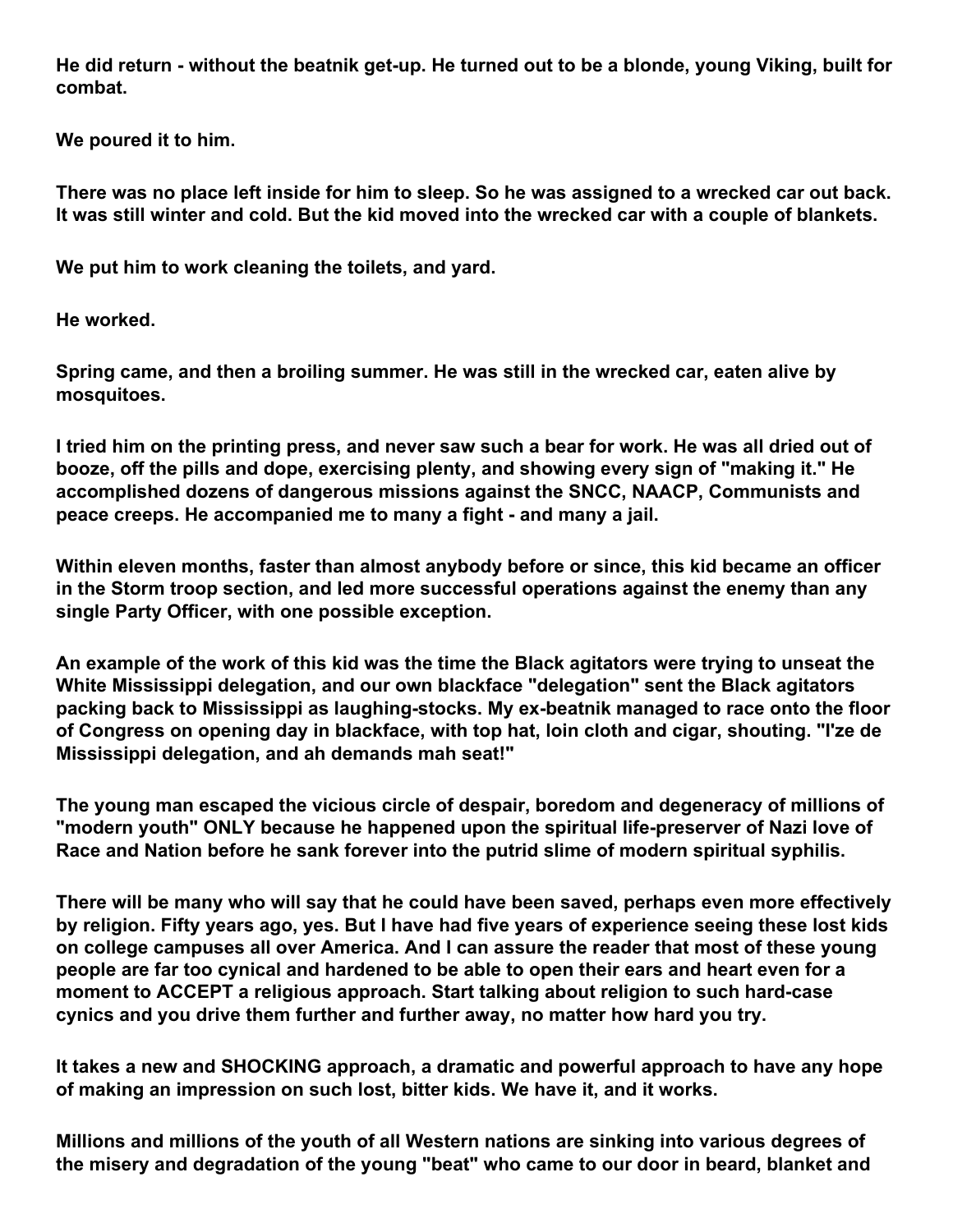#### **sandals.**

**Other millions of good people who don't look like beatniks are lost, without purpose, without confidence, without ambition, without beliefs or religion, without respect for home, flag, country, parents or anything else, without self-control or discipline, without morals or standards of any kind, with neither love for their own people nor hatred for their mortal enemies, without hope and without any real desire to live in any real sense. "Beat" is an apt description. They have, indeed, had almost everything beaten out of them. They have gotten disgusted with the hypocrisy, disorder and corruption of our times and QUIT. In their own words, they have "dropped out."**

**In "Battle For the Mind" William Sargent, top British psychologist, shows how the Communists use the principles of Soviet psychologist Pavlov to "brainwash" victims. And the FIRST thing they do is "empty" the minds and souls of the subject. They spiritually "beat" him until he QUITS. Once he is "empty" it is a relatively easy job for the Communist masters to pour back into his head whatever lies they want. That's how the Soviets can produce victims after a year or so in jail who get up in court and shout that they are guilty, and beg to be punished, as did the victims of Stalin's first great purge.**

**Our youth, in various stages of "beatnik-ism" are precisely like the victims of Soviet brainwashing - they are empty, or nearly empty, of anything positive. They are sick and disgusted with just about everything. Although they don't realize it they are desperate to believe in SOMETHING, to become a part of something bigger than they are, to be WORTHWHILE, to have a purpose, to have somebody care about them enough to discipline them and to show them something worthwhile to do in this world.**

### **But NOBODY DOES SHOW THESE LOST KIDS ANYTHING THEY CAN BELIEVE DEEPLY.**

**They have been made to feel they are living in a ruined, dirty, hypocritical world about to blow itself to pieces with the "bomb." Many of them have been spoiled rotten. Many know nothing of constructive efforts to earn a living, they are told they are the same as black Negroes (and they try desperately to believe that, but it destroys them inside because instincts are stronger than words).**

**Worst of all, they have been taught that mature love of ANYTHING, (except themselves and pleasure) is "corny" and "square." Their family, flag, country, national heroes, race and even God have been dragged down and ridiculed until there are no fixed stars in their heavens, nothing to aim at, nothing but an aimless wandering for more and more selfish pleasure and "kicks."**

**Unthinking animals can live from moment to moment on purely animal pleasures and satisfactions.**

**But man has been blessed - or cursed - with consciousness and the ability to imagine the future. Man forms an opinion of himself. This has given him an even greater need than the mere satisfaction of his animal needs. "Man cannot live by bread alone" says the Bible, and no truer words have ever been recorded. Men long for the admiration of other men, and a clear**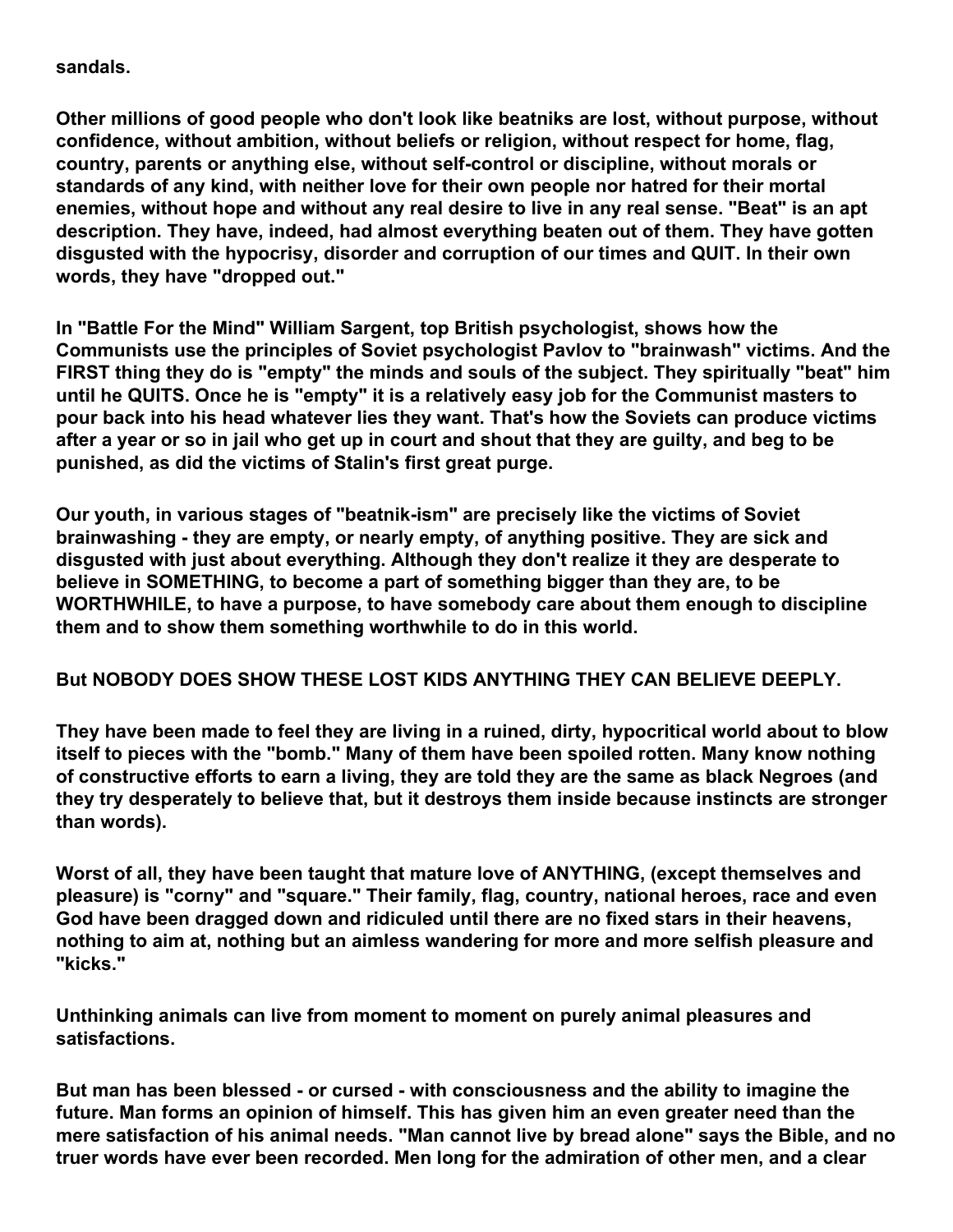**conscience. Every great religion in the world sets its precepts for human behavior not on mere satisfaction of animal pleasures and "kicks" but on the more lasting and deeply satisfying joys of OUTGOING activity, activity to be good and helpful to other people. When men concentrate only on themselves and their own animal lusts, they begin to despise themselves, they become despicable and hated by other men, and they become unhappy and hateful, in turn.**

**And each generation in Western civilization is being brought up to be more spoiled and selfish than the last. Predictably, each generation is becoming more and more unhappy, until today we have many young people from supposedly "the best" homes going forth into the streets to beat old men to death just for "kicks" while others abandon themselves as "hippies" to drugs, filth and sloth.**

**During the Korean War, not ONE American prisoner of war escaped! Many Americans (almost half of them) COOPERATED with the enemy when captured!**

**No matter how vicious the enemy in all previous wars, Americans have never failed to escape in large numbers, and have always resisted every effort by the enemy to make turncoats out of prisoners.**

**But now, the fighting American spirit is dying.**

**Americans have more cars, more telephones, more televisions, more household appliances and luxuries - more of almost everything than any human beings who have ever lived, or who live now.**

**Yet never have so many had so little inside. Never have there been so many suffering intolerable boredom. Never have people been packed so close as in our giant cities. Yet never have people been so alone, so cut off from one another.**

**There is a vast ocean of spiritual misery drowning great numbers of our people. Many of them have lost their religion, and there is nothing to fill the black numbing void which freezes the soul of modern, "emancipated" men. They desperately seek escape from this cold hopelessness in alcohol, LSD, dope or wild, crazy living.**

**It is not physical lacks or hardship which bears down or our people and drives them unconsciously toward national and racial suicide.**

**It is a SPIRITUAL failing, a DISEASE of the spirit, which has our people down and beaten.**

**Our people are rotting from the inside, no matter how the outside gives the appearance of prosperity and happiness. Like a man with a diseased heart, the first time America is subjected to a real crisis, unless something changes mighty quickly, America - and all of Western civilization with us will fold up with a whimper and die.**

**No spiritually healthy people would ever tolerate the sort of horrors catalogued in Chapter 1.**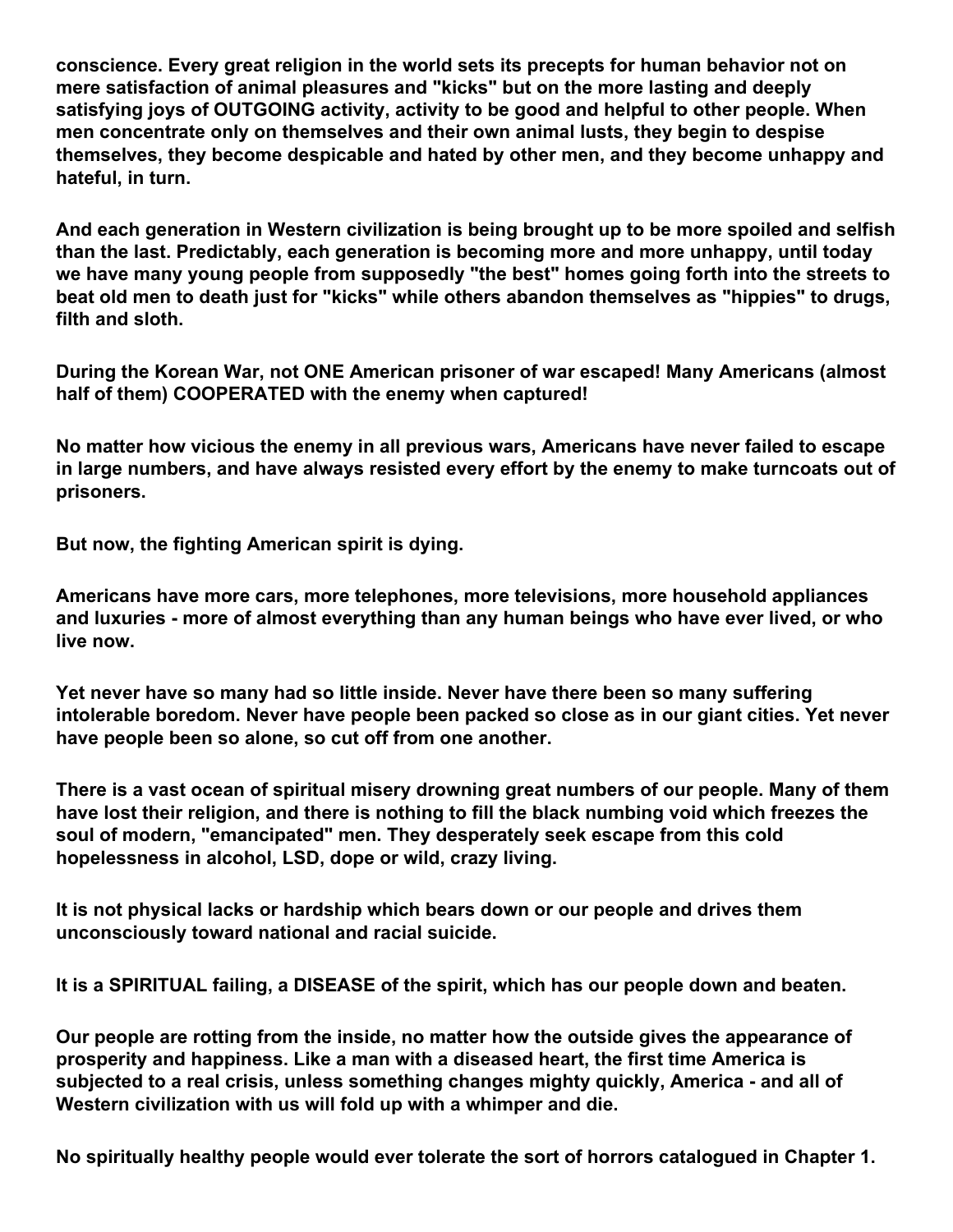**Western civilization, as Spengler predicted long ago, and America in particular, are far gone down the road toward decay and death. Nor is there any real resistance.**

**On the contrary, millions have made a "love" cult and a "religion" out of worshipping their own destroyers, and work tirelessly to hasten our national and racial death.**

**Is this a natural development? Are we, as a civilization and as a nation, dying of old age, senility and natural decay? Or is there something UNnatural about the situation? And if there is something unnatural, if there is something sinister, what is it and who is doing it? And why?**

**Where is all this spiritual syphilis coming from?**

**[Chapter 3 - THE CHART FORGERS](#page-22-0)**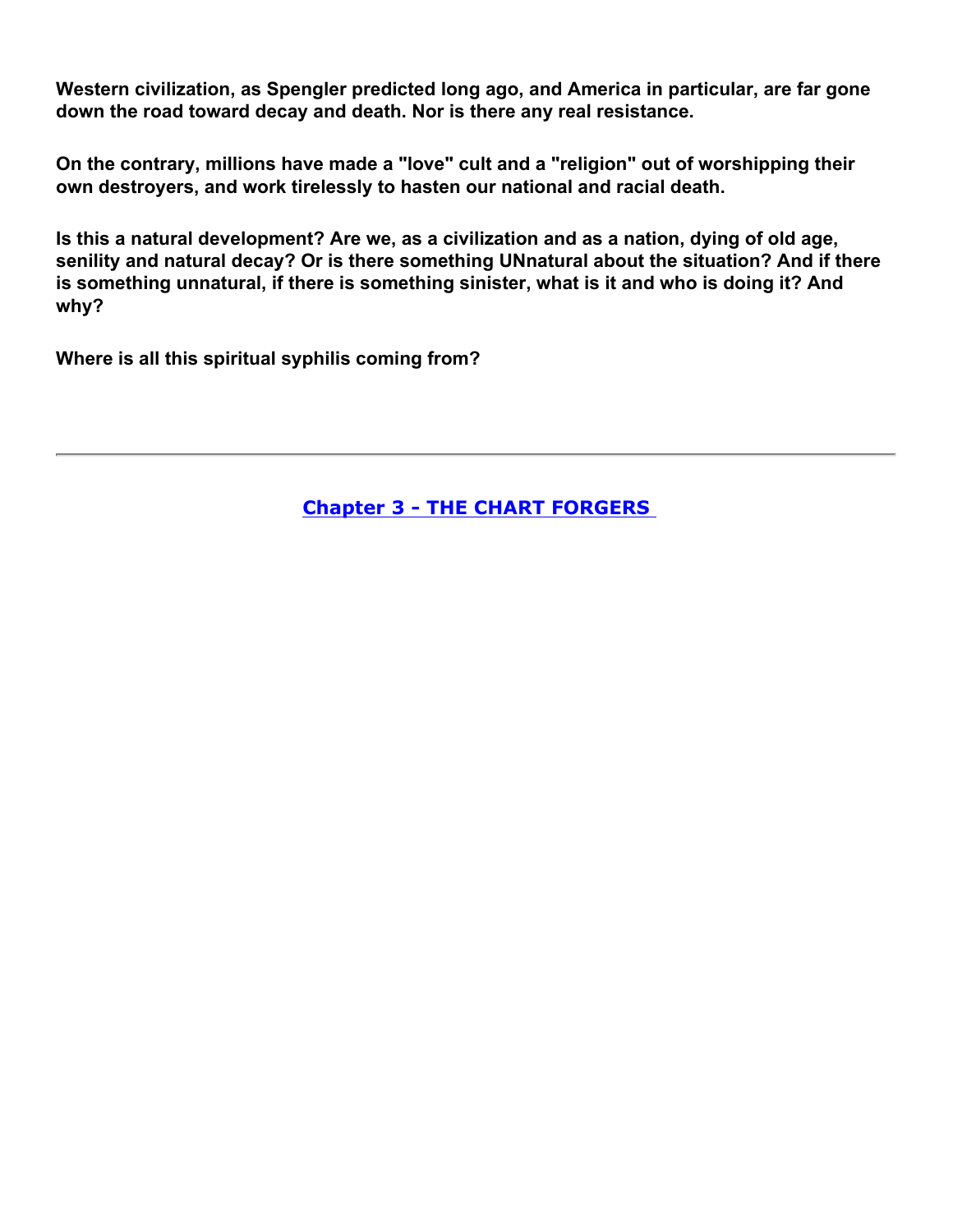## THE CHART FORGERS

<span id="page-22-0"></span>**The affairs of a great nation are often described as the "Ship of State." It is an apt analogy.**

**A nation has a "captain," officers, crew and navigator, who must sail it through endless storms, rocks, shoals and dangers to stay afloat.**

**In a so-called "free" country, the people are the "navigators."**

**You, the citizen, are supposed to steer the American ship of state. You are supposed to elect a captain who does what YOU want done. Above all, you are supposed to set the policies of the state by majority rule.**

**And to do the steering of the American "ship of state," you need charts.**

**No matter how wise he may be, the navigator of a great ship cannot steer the vessel safely through rocks and dangers without accurate charts.**

**And you cannot make wise decisions on the policies for the American ship of state, without accurate facts and information - the "charts" of dangers surrounding America.**

**Can there be any doubt about what would happen if somebody managed to give the navigator of a ship PHONY CHARTS - charts showing rocks where the channel really was - and showing a clear channel where the jagged rocks lurked to rip out the ship's bottom?**

**And whose fault would it be if a ship piled up on the rocks because the navigator had been given falsified charts? The navigator's? Of course not! The fault would be entirely that of whomever forged the charts and sneaked them over on the honest navigator.**

**The navigator would THINK, however, that he must have done something terribly wrong, because who would imagine anyone would be low and vile enough to substitute forged charts? The thought would never OCCUR to most honest navigators.**

**That's just what's happening to America. That's why we keep piling up on the rocks of Communism, crime, corruption and degeneracy.**

**The good people of this great nation have been supplied with NOTHING BUT false charts, charts which show a ''safe channel'' precisely where lie the deadliest rocks, and which pretend that the only possible safe channel is the path to destruction.**

**Trusting and believing in these forged ''charts'' - the phony "facts" and rigged "news" they are given - our people have innocently driven the once great American ship of state onto just**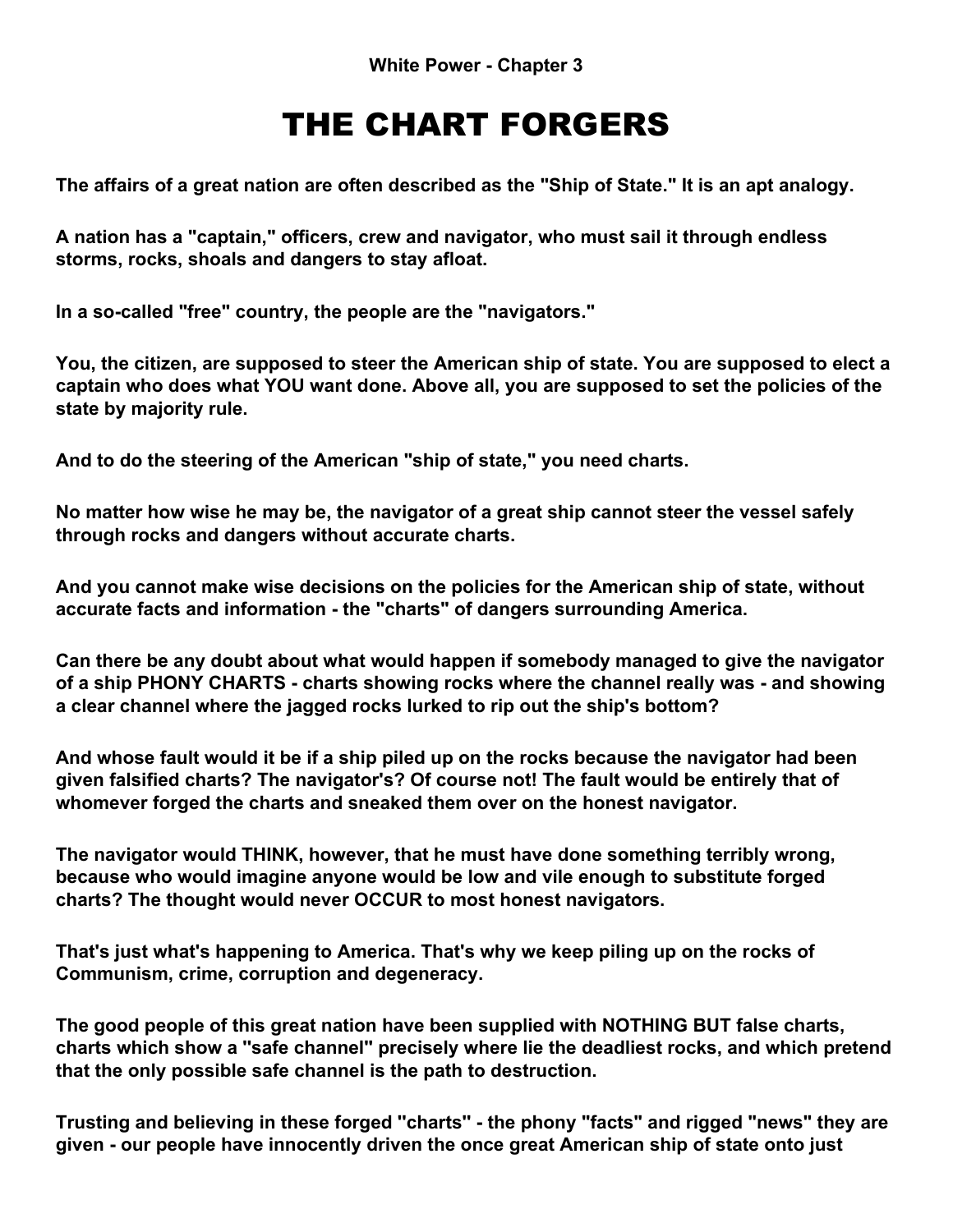**about every shoal and rock there is, producing the kind of wreckage and despair we saw in chapters One and Two.**

**Our people have been taught that their real heroes and leaders are ''haters," "bigots" and ''fascists," while the real haters and bigots are exalted by our phony charts - our press - as "statesmen" and "world leaders."**

**We have been FORCED onto the rocks of Communism and degeneracy by the press, TV, books, etc., which have praised every kind of rottenness and filth as "love," "brotherhood," etc., thus insuring that our people will sail unsuspectingly down the channel onto the rocks. And even when they keep piling up on the rocks, the people still do not suspect that anybody has palmed off forged charts on them. Rather, they naively believe that they simply didn't try hard enough, so that next time, they smash up even harder.**

**When integration, for instance, produces some of the horrors shown in Chapter I, our poor, swindled people are taught to believe it is because we need MORE integration. While the liars and forgers are driving our unwitting people up the rock-studded fake ''channels," they are also removing all the light houses and buoys which once guided mankind into safe and quiet harbors in the storms.**

**They have ripped up the light houses of religion, family, old-fashioned disciplined education, moral standards, authoritarian fathers and teachers, loving and motherly women, and that precious love of home and country called "patriotism" without which a people looses its bearings - as have out's.**

**The chart forgers have been so successful in driving our people onto the rocks time after time, over a period of forty years, that millions have given up, thrown away all charts, abandoned any effort to steer at all, and are just drifting. Others, more aggressive but equally frustrated, grow beards, wear filthy clothes, mount motorcycles, and race around attacking almost anything in sight.**

**Still others, the ''liberals,'' have made a cult of shipwreck, They have seen their own lives ruined under the impossible spiritual and intellectual frustrations of the "liberal" lies of the chart-forgers. They haven't got the guts to face the facts of their own mistakes and so they have convinced themselves that no matter how many rocks they hit sailing by the false charts, their charts and lies are right and true, and the fault lies in "extremists," "haters" and "fascists" who are secretly putting rocks in the channel.**

**Confirmed and rotten old whores and drunkards get a certain relief from their conscience pangs by seducing young innocents into their own rotten ways of life. And in the same way, the liberal victims of the chart forgers, who have had their own lives spoiled and "shipwrecked" by the lies of the chart-forgers, get a depraved satisfaction out of seducing other young innocents, by spreading the same lies and fake charts which wrecked their own miserable lives and are wrecking the life of our young people.**

**The chart-forgers and their "liberal" army of victims begin their attack on the minds of our people when the child is still in kindergarten. Subtly, the tots are infused with unconscious**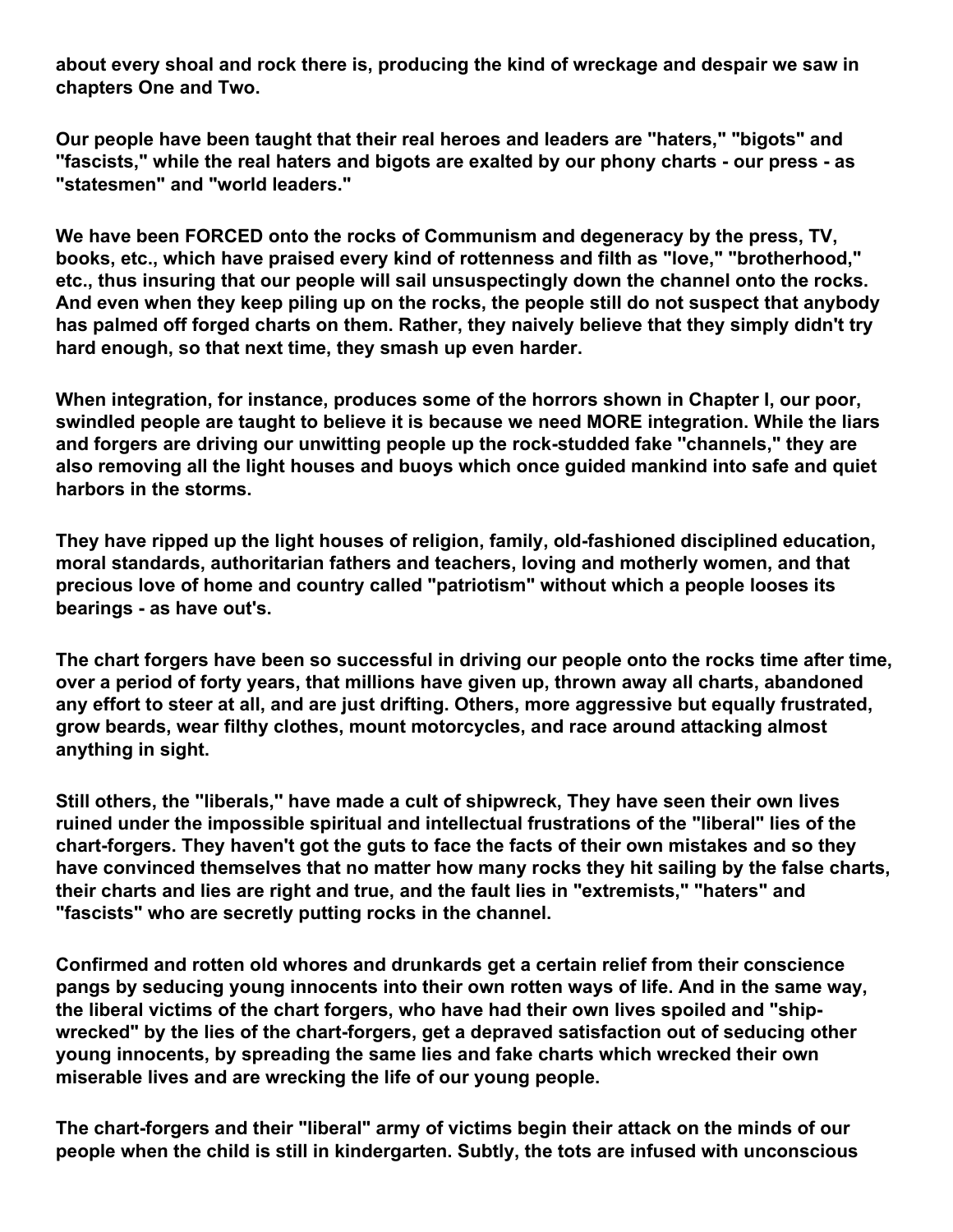**doubts about the wisdom and methods of their own fathers and mothers. The tiny minds are led to believe that any discipline and order imposed at home is old-fashioned and "tyranny," although the kids never hear such words.**

**On through the grades, the process of misleading our new citizens proceeds. American heroes, Washington, Patrick Henry, etc., were not real heroes at all, but greedy little men out for gain or glory. The Constitution is "out-dated." Religion is an "opium." Morals are "square."**

**I didn't notice this subtle forging and distortion of our national heritage and degrading of our heroes and traditions imposed on me at first.**

**It was not until I was a young undergraduate of Brown University in 1938 that I finally made direct contact with these chart forgers, whose identification and overthrow would later become my life work. But I didn't know or even suspect them then. I don't remember even thinking about such a thing, any more than I did Thugee-ism in India. I was still blissfully and totally ignorant of Communism, Jews, Negroes and the assault of the colored masses of the world against the White Race and its elite.**

**In a way, I am glad of this long maintained ignorance, because today, when I meet young college men and women who are full of conceit because of their "liberalism" and "understanding" of our social problems, I can be patient with them. I can imagine my own reaction if I had been told as a college-boy, that there was a Jewish or any other kind of world conspiracy. I was sure, at that time, that my "deep" studies into the profundities of knowledge would have long ago revealed any such monstrous conspiracy -and even if not, that my professors and men of learning would surely have known it. I would have been angry at such effrontery, just as most young college kids I meet today are, at first, angry because they've heard only one side.**

**In 1939, I sat in "Sociology I" class at Brown University and tried my best to make some sense out of it all. I had been happy at the chance to study sociology, as it appeared to me logical that there must be some fundamental principles of the development of the social relationships of life as I had discovered simple basic principles of other affairs I had looked into. I was most eager to learn these basic principles of the operation of human society so that I could understand the events around me, and perhaps even predict sociological occurrences in accordance with the principles I would be taught. I have since learned that there are such principles, as will be shown later.**

**But it would be many, many years before I would fight my way to the simple, fundamental and logical facts of social life. In Prof. Bucklin's classroom on society at Brown University, all was the most depressing darkness and confusion. It all sounded most enlightening, of course. There were lots of brave new words, "ethnic groups," etc., but try as I might, I could not get to the bottom of it all to find any idea, nor could I get hold of any principle. Muddiness of mind was not deplored, but glorified. I buried myself in my sociology books, absolutely determined to find why I was missing the kernel of the thing.**

**The best I could come up with in sociology was that human beings are all helpless tools of environment; that we are all born as rigidly equal lumps, and the disparity of our achievements and stations was entirely and 100% the result of the forces of environment that everybody,**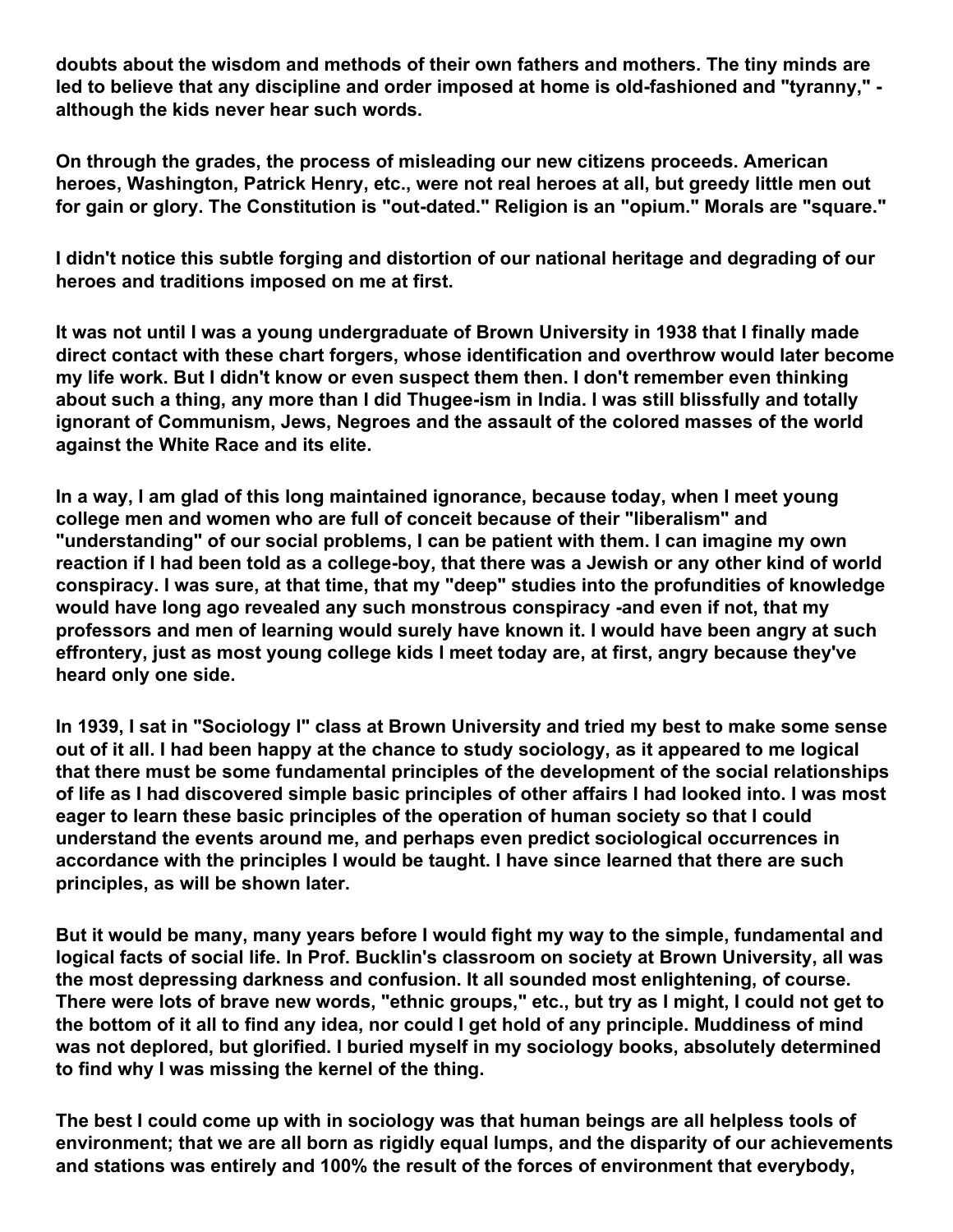**therefore, could theoretically be master-geniuses and kings if only we could sufficiently improve everybody's environment.**

**I was bold enough to ask Prof. Bucklin if this were the idea. He turned red with anger. I was told it was "impossible" to make any generalizations, although all I was asking was for the fundamental idea, if any, of Sociology.**

**I began to see that Sociology was different from any other course I had ever taken. Certain ideas produced apoplexy in the teacher, particularly the suggestion that perhaps some people were no-good, biological slobs from the day they were born. Certain other ideas, although they were never, never formulated and stated frankly, were fostered and encouraged - and these were always ideas revolving around the total power of environment.**

**Slowly, I got the idea. At first I just used it to get better grades. When I wrote my essay answers in examinations, I poured it on heavily that all hands in the civilization in question were potential Leonardo da Vinci's, no matter how black they were or how they ate their best friends for thousands of years - and that with a quick change in environment, these cannibals, too, would be writing arias, building Parthenons and painting masterpieces.**

**But then I began to wonder "how come"? Certainly environment was important. Anybody could see that. But it was obviously negative. You can make a helpless boob out of a born genius by raising him locked in a dark closet. But you can't make a genius out of a drooling idiot, even by sending him to Brown. Was it just old man Bucklin who was insane with environment? Or was it the whole subject?**

**I went to the library and read more sociology books. They were universally pushing the same idea. I began to make fun of Sociology in the college paper in my column, and got into more trouble. Some of the columns were "killed" before seeing the light. I was still too ignorant to know that I was fighting Lysenko and Marx and the whole Soviet theory of environmentalism, which has captured and hypnotized or terrorized all our intellectuals. I imagined I was battling just one foolish college course.**

**During my second year at Brown, my picture of the world darkened, as I discovered more and more the intellectual dishonesty in this university which had at first seemed almost heaven itself to me. I still knew little or nothing about Communism or its pimping little sister, "liberalism." But I could not avoid the steady pressure, everywhere in the university, to accept the idea of massive human equality, and the supremacy of environment. In every course I was repulsed by the intellectual cowardice of the faculty in standing up for any doctrine whatsoever.**

**I majored in philosophy, and, while I admired the intellectual brilliance of my professors, particularly Professor Ducasse, I was hugely disappointed in the headlong retreat of all the faculty whenever they were asked their own opinion as to the objective truth in any matter. I was told that "eternal seeking" is the way to knowledge. (And there is no denying that.) But lively discussion is also vital to any advance and you cannot have any lively discussion where the opposition either doesn't exist or melts away like a wraith when you seek to take hold of it.**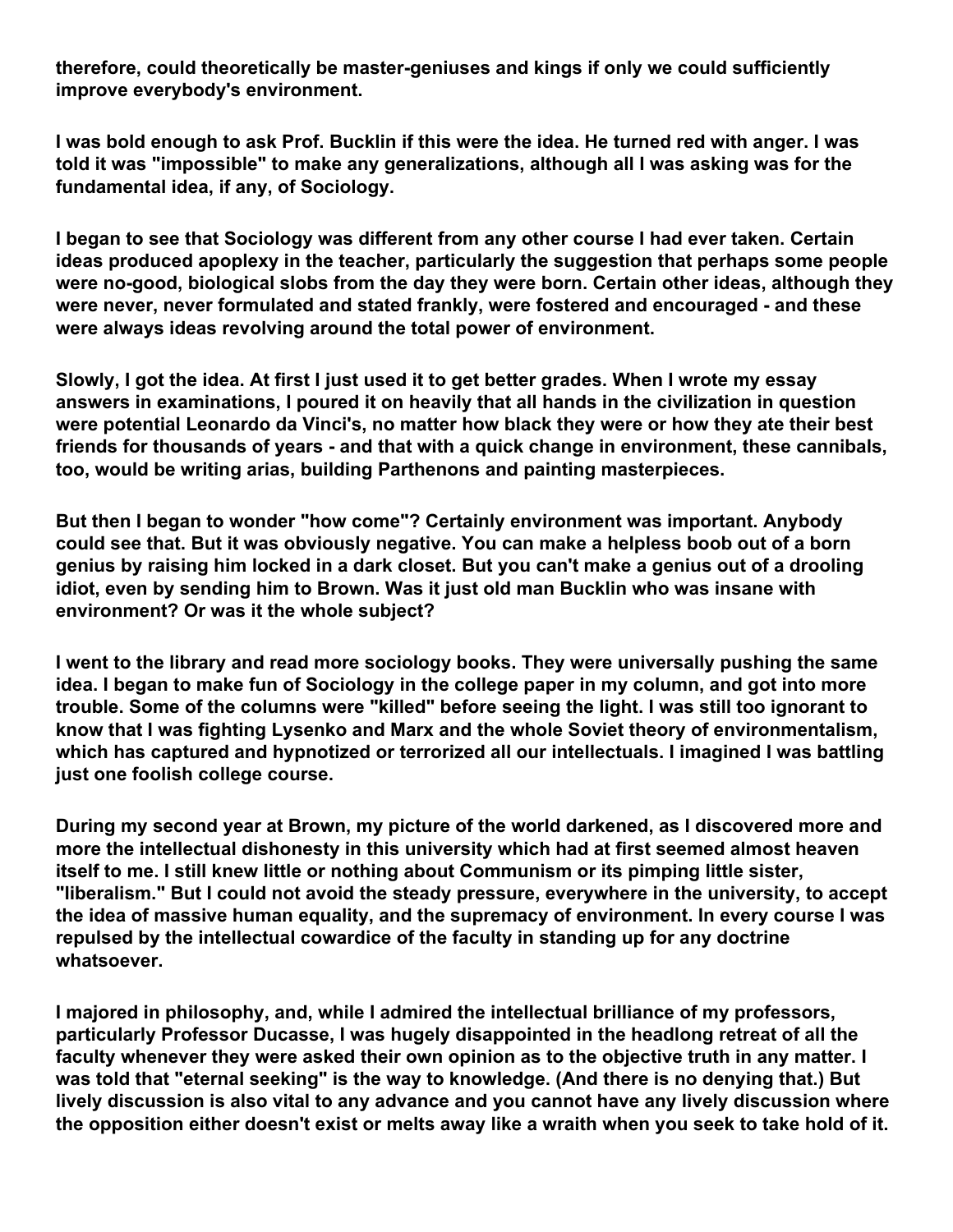**I was running into the social disease of our modern life-cowardice and pathological fear of a strong personality or strong ideas. Dale Carnegie has codified and commercialized this creeping disease as "how to win friends and influence people," which boils down, in essence, to the principle of having no personality or strong feelings or ideas and becoming passive and empty so that the "other fellow" can display HIS ideas and personality. But he, too, is trying to get "popular" by being passive and dispassionate, so that the result is like two dead batteries no current. Such human robots are suited to enslavement by a 1984-type society, but not to a bold, free society of men.**

**I found the same wishy-washy approach in every subject except in the sciences and for these last, I was very grateful. Here, in geology and psychology, I could find a few principles and laws, which stayed there when I reached out to grasp them. And so I reveled in these subjects, and rebelled to the limit of my capacity in the others.**

**In sociology, I went so far as to write an insolent examination paper, which almost got me thrown out of Brown. We were asked to write an essay on the factors leading to criminality and delinquency.**

**I wrote a fable about a crew of scientific geniuses who set out for Africa to see what made ants act like ants, searched around until they found a lot of ant-hills, observed them for many years, and finally came up with the discovery that when eggs were hatched in tunnels in a certain kind of hill in Africa, and grew up among six-legged creatures called "ants," they themselves were so affected by this strong environment that they became, themselves, ants, and waved their antennae like ants, scurried around like ants, looked like ants, and WERE ants.**

**I was hauled up before the administration for this impudence, and almost thrown out. Instead, I was given another opportunity to write the exam. And for the sake of my dear good Grandmother and my patient, loving Aunt Margie, I sat down and wrote what I knew they wanted -a piece showing how unfortunate and most excellent Negro babies were invariably driven to stealing from their parents, relatives and friends, robbing strangers at the point of a gun, looting, and finally axing somebody in sheer desperation at their nasty environment.**

**Meanwhile, I was learning mightily from my endless "bull-sessions" with Vic Hlillery and Bob Grabb, my constant companions. Both of them were soused to the ears with the prevailing "liberalism," although I still did not know what it was. I simply discovered that almost all my ideas clashed violently with theirs. My ideas that socially-significant novels were dangerous (because they allowed ideas to sneak into the mind while it was hypnotized by an illusion of "reality") was especially aggravating to them both, as we all aspired to creative careers, they as novelists and writers. My attack on the very social novels they were aiming to write was painful. And their reactions, particularly Hillery's, were most passionate. Far into the night we would battle over this matter, with the usual results - no progress. But in the process, I learned the art of controversy.**

**At first, I was too sincere and naive to do anything but try to make my opponent see the truth of my position with the utmost force and honesty. But then I found that I would fall victim of the dirtiest kind of sly tricks. My position would be enormously and ridiculously exaggerated, and then it would be flung in my face in triumph, to the great laughter of the audience of listeners or participants. I could not understand when even my beloved and revered friends did**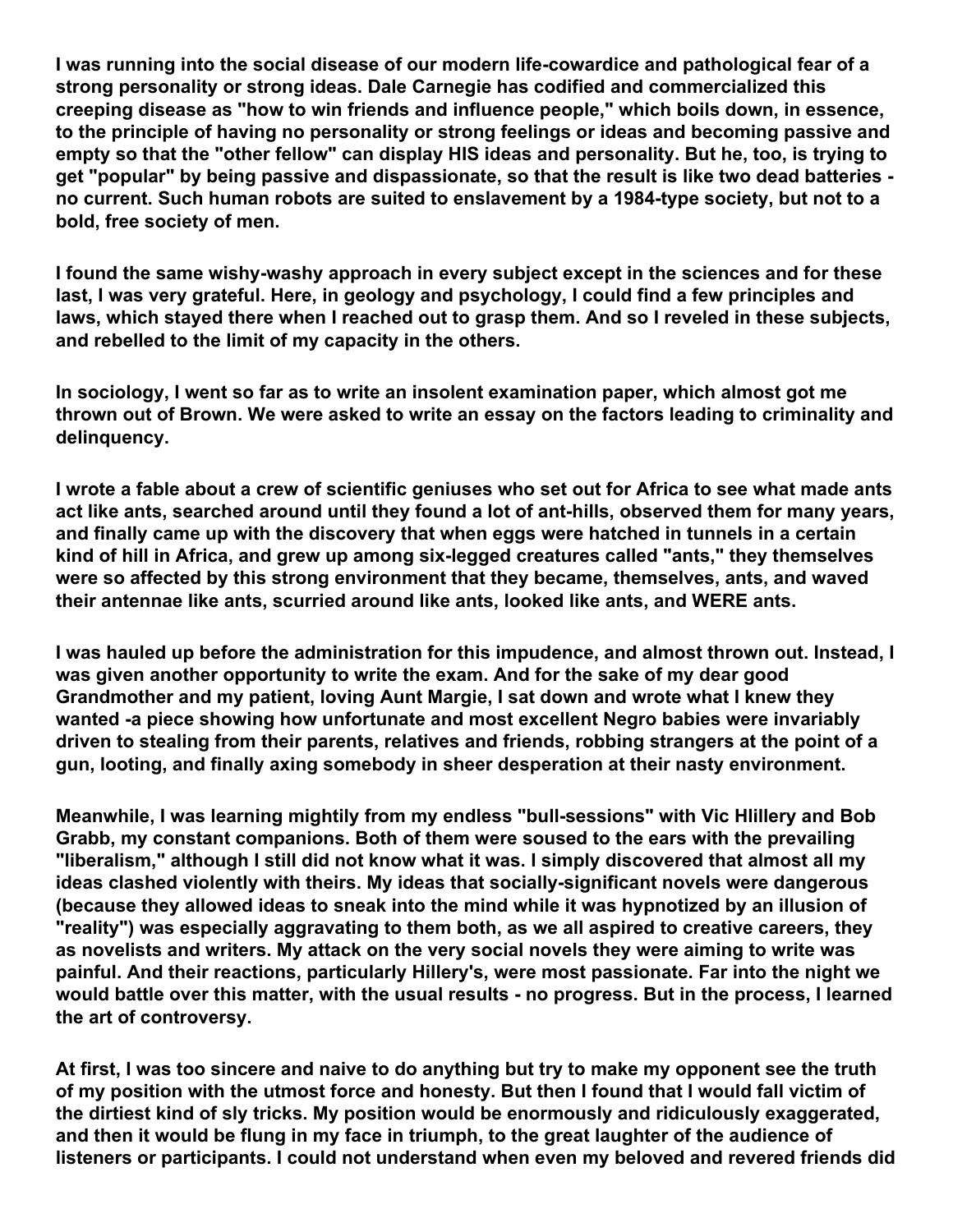**this to me. I was more than once too hurt by such 'liberal" tactics to defend myself.**

**But, as with everything else in my life, when I discovered the inevitability of such illogical skullduggery. I schooled myself in it and one day turned the tables on my "liberal" friends.**

**More and more, at Brown, I came into basic conflict with the prevailing super-liberalism - still without ever realizing what it was all about. My companions, my courses, my professors, and the latest erudite books - everything seemed to me to be touched with madness. I fought it fiercely and, for my ignorance, powerfully, but mostly by instinct. I simply had never heard of Communism as anything but a doctrine held by a few fanatics someplace overseas. That the campus, dorms, fraternity houses and class rooms of Brown University were crawling with the filthy thing, I would never have believed. I would have laughed to scorn anybody who had tried to tell me such a "Fantastic" thing - then!**

**Since this environmental "equality" idea of liberals Is literally insane (a delusion, substituted for reality); since men are also creatures who differ by breed just as much as dogs, horses, birds or any other living creatures; since some breeds of men are brighter than others (and some are infinitely stupider than others), it is inevitable that the attempt to organize any useful body of organized facts about human behavior, starting from the insane premise that they are all hereditarily equal, must wind up full of obvious contradictions and insanities. And this is exactly what happens!**

**If you try to argue with the guy in the nut house who thinks he is Napoleon, he will not only prove it to you, but he will hate you for doubting his "sacred, holy truth," and believe you are out to "get" him. But if he tries to write his "proofs" that he is Napoleon into a learned "scientific" paper, if he Is a "lucid" type nut, he will see that his "proofs" don't look too well In writing. And so he will resort to 'gobbledygook" writing of profound phrases and sixty-four dollar words to becloud what would be obviously insane if it were clear.**

**That's precisely what I found going on in "Sociology," only I didn't know it then. I didn't know what was wrong. I only knew that there was no way to get my feet on the ground in "Sociology." no way to come to grips with one, single, sure fact. Everything was, "by and large," "on the one hand - but then on the other hand," "Blatner and Fink say so-and-so, but then Fiddler and Fud say it's the other way around." etc., etc., ad nauseum.**

**I had stumbled head-on into one of the fundamental symptoms of our times, a very literal insanity - a desperate, frantic, pitiful effort by men who pretend to be the most enlightened of all humanity, to cling to the delusion that the only difference between Shakespeare and a savage is environment; that if we only manage to improve the environment enough, every cannibal can be a Chopin, every pygmy a Lord Nelson, every Bantu a Beethoven, and even' East Indian ragamuffin a Voltaire, History, biology, political science, economies - every organized body of knowledge must be twisted and wrenched to any extreme to maintain this insane and obvious delusion.**

**The way those afflicted with this modern Insanity cover up their madness from others - and mostly from themselves - is this process of pious scientific muddying of everything about the "sacred" doctrine. It is for this reason we are forever told things are always "grey" in this world, that there are "no simple solutions," that there are "no black and whites."**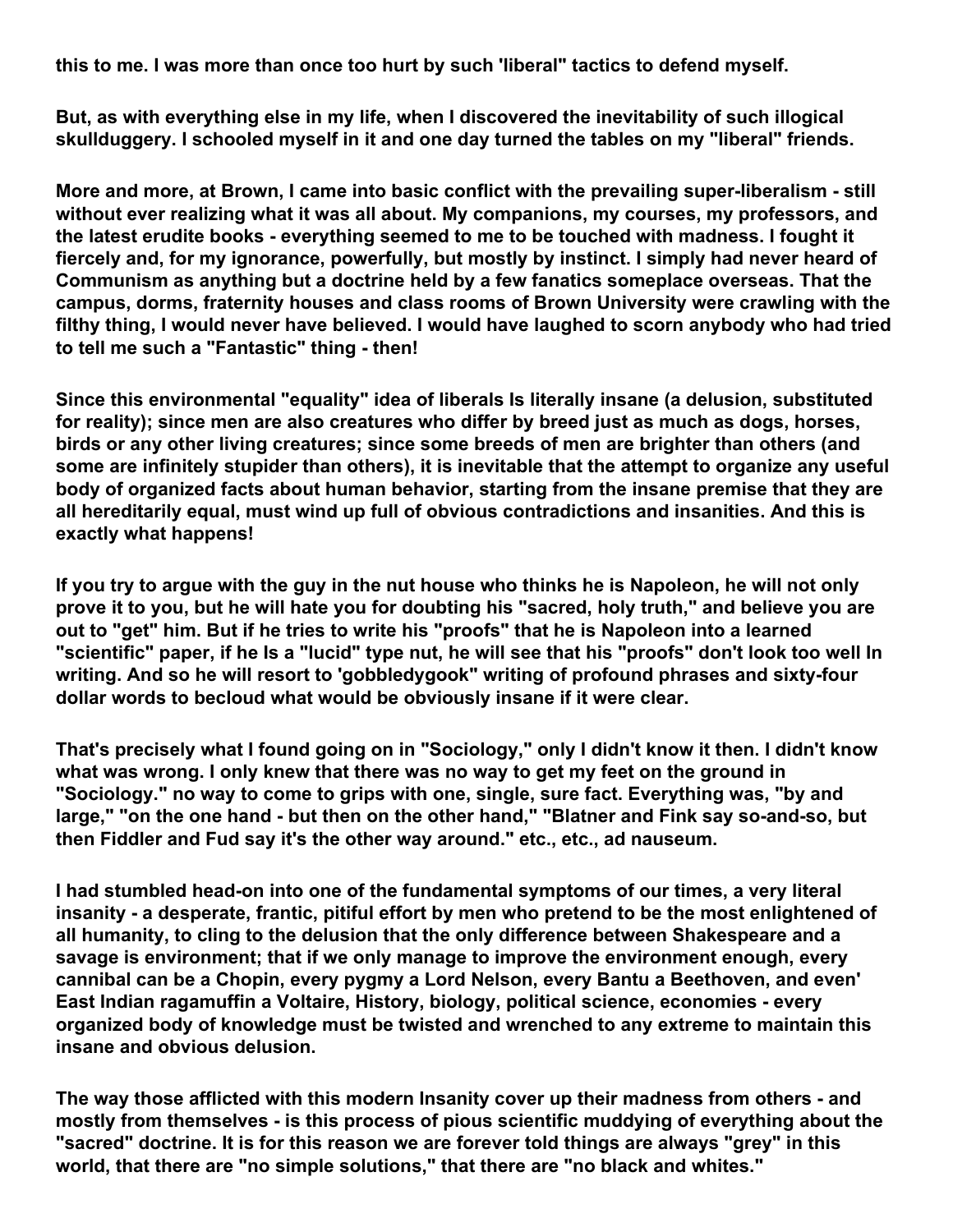**The fact that many things do exist as "shades of grey" rather than black and white does not mean that there is no such thing as black and white. Yet that is what the modern mad-men of "equality" keep trying to put out, precisely because they don't want any ordinary guy with common horse sense pointing out that they are full of beans.**

**Put simply, the "equality" theories of these witch-doctors of "modern science" would be laughed out of countenance by any school boy if they were in plain black and white, simple language. They are idiotic and dishonest, on their face! But in pages of witch-doctor "gobbledygook" they intimidate and impress many of our supposedly highly-trained minds, and produce "liberal" fanatics.**

**Sociology was an endless sea of grey mud. The only thing I could get clearly was that environment was everything, while heredity was a myth concocted by Southern brutes trying to re-enslave the Negroes.**

**By nature, I am a rebel. So I rebelled at this insanity. I wasn't sure what it was, or why they were doing it, but I did know for sure that it was crazy.**

**While at Brown I never did learn why the obviously intelligent and learned men all around me at the college were so all-fired "hung-up" on what seemed to me to be such obvious madness.**

**Now, more than twenty years and three wars later, I know what was going on, and why. I was surrounded by the most basic of all the lies of the chart-forgers the lie denying RACE, denying that there is any such thing as BREED among men, as there is breed among all other species.**

**In order for the chart-forgers' scheme to work, (as will be shown later) they must first pull down and destroy the resistance of the captain of civilization, the elite White Race. They must destroy its spirit and its ability to fight. They must fill it full of guilt feelings and degeneracy. Then, and then only, can chart-forgers and their army of mongrels overwhelm the White champion of civilization by sheer numbers.**

**So the chart-forgers have brilliantly exploited one of mankind's most ancient and deadly failings to produce a mass intoxication with what is actually mankind's last and most dangerous superstition - "humanitarianism." The White Race has been disarmed and poisoned with this clever lie. To get at the truth of the swindle, we have to "unthink" a lot that we have carelessly or, more often wishfully, assumed.**

**My own youthful experience with a drinking glass in the dish water is a perfect example of the frequent need to "un-think" a misconception.**

**As a boy, I was assigned "chores" around the home. One of them was the dishes.**

**But I don't think I did the dishes like other kids.**

**I experimented and wondered and tried to figure out the "why" of everything. I puzzled for**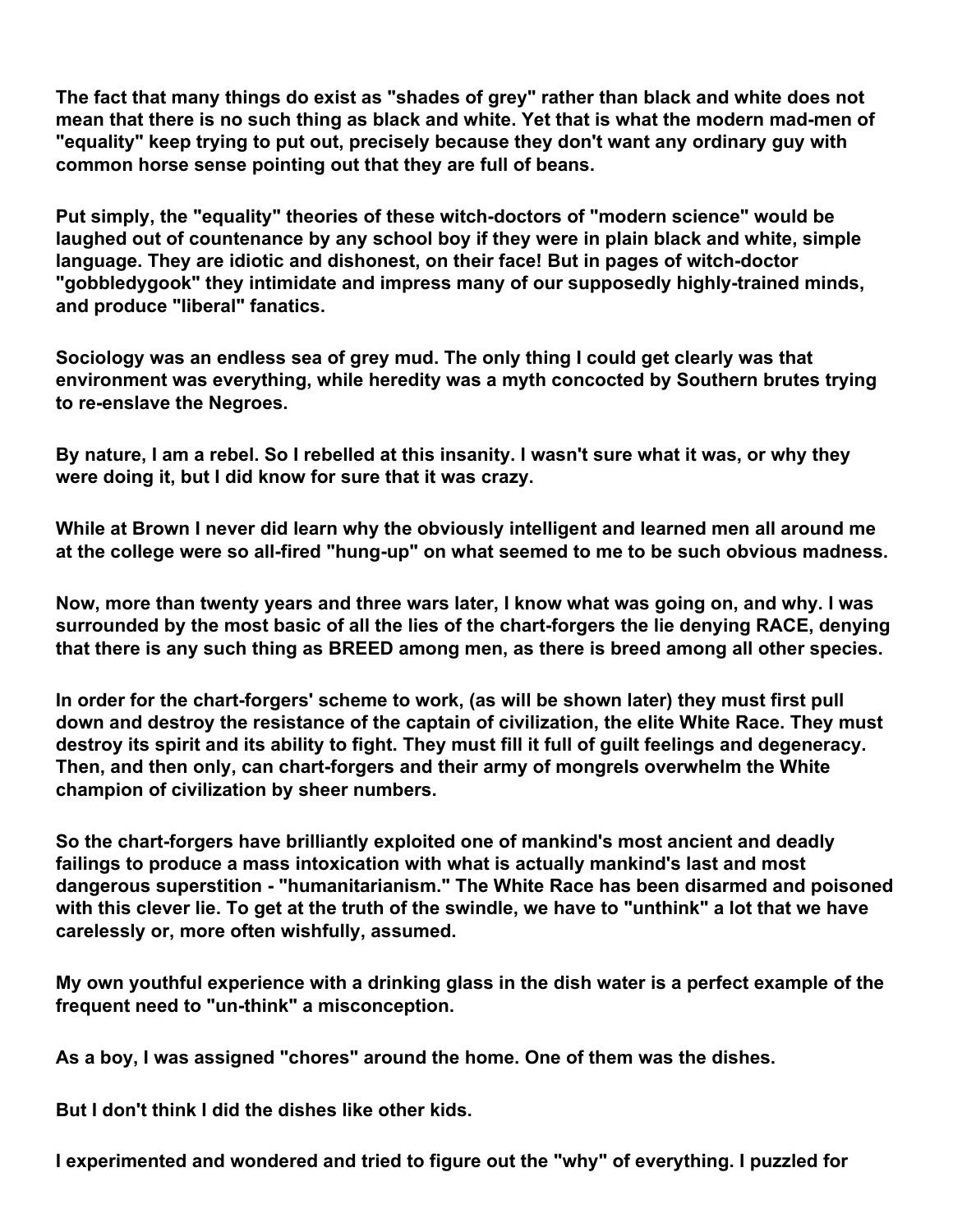**hours why water stayed in a tumbler when you lifted it, upside down, almost out of the dish water. I got in endless trouble over experiments with soap suds. What made them? What were they? Would they be bigger if you added various items? I tried talcum powder, mustard everything I could get my hands on. The usual result was that somebody got their hands on me for my trouble. I got a licking.**

**But the investigative turn of mind, which often fetched me out to the woodshed for "experimenting" with the dish water, has stayed with me. One of the dominant passions of my life is and always has been, the effort to discover the natural laws behind what appear, at first, to be a thousand disconnected "wonders" - like the water in the tumbler and the soap suds.**

**I began to discover that there were truly beautiful laws behind these things - that things in this universe are magnificently organized if only we are bright, unprejudiced and persistent enough to find the laws and the organization. I fell in "love" with the business of discovering and using the laws of the Universe.**

**I soon discovered, of course, that I was not the original discoverer of this organization of the universe or the methods of learning its laws and system. In high school I learned that the whole delightful business was called "science," and that a lot of very wonderful men hundreds of years before me had been looking into the dish water too and the heavens, and the seas, and into everything else in the universe. I fell upon such knowledge like a starving man and devoured it. Every new morsel was a delight. Even hard-to-digest items were delicacies, once I could intellectually "swallow'' them.**

**That air pressure held the water in the tumbler in the dish water by pressing on all the water outside the tumbler, and thus PUSHING IT UP inside the glass, instead of the vacuum inside ''sucking" it in was a big and tough lump for me to digest. But I got it down, and it was great! This taught me not to be prejudiced, not to be a "bigot,' not to jump at easy conclusions.**

**What seemed was often simply not true, even though the truth seemed less likely at first. The whole history of man's scientific progress, I learned has been his struggle to get rid of ideas which, at first seemed right and were therefore pre-judged to BE right In primitive societies, any suggestion that the gods did not exist when everybody KNEW they made the earth, the heavens, the sea and people, etc. got one promptly burned or sacrificed. Everybody knew for thousands of years that the earth was flat you could see it for yourself. And the first few halfwits who suggested it was round were not only laughed out of countenance, but some of them were burned at the stake for such "insanity."**

**The whole history of humanity is tragically soiled with a million repetitions of the burning of people who dared to suggest the wrongness of a precious prejudice of the times. Each generation in the last few centuries has looked with horror on this history of stupidity and insanity and then gone about the ruthless business of exterminating the men of its own times who dared to question the popular superstitions of the day.**

**The bigots of each era have dutifully shaken their heads in disbelief and horror at the witchdoctors of other eras, and then hunted down and destroyed anybody who dared to question the witch-doctors of their own era.**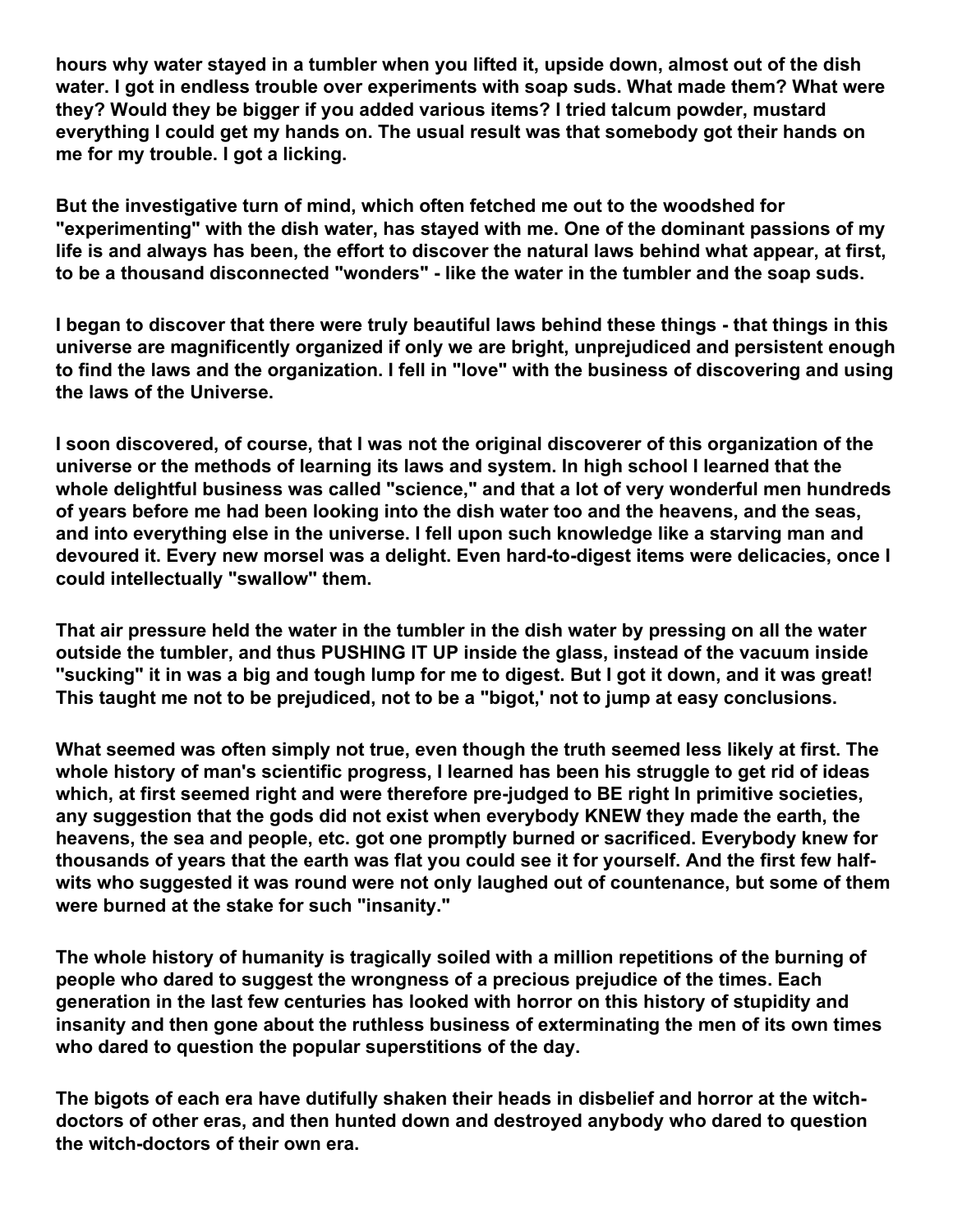**Why do I write this sort of stuff? Is this not the very essence of the arguments of the other side? Is this not "liberalism" at its worst? And the very words "prejudice," "bigotry," etc., not the chief weapons in the arsenal of the Communists and the rest of the enemy apparatus?**

**Yes, of course.**

**The enemy does inveigh endlessly against the "bigotry" of "racists" and "anti-Communists," etc. I am supposed to be the biggest bigot of them all. I "hate" nice Negroes and Jews, "just because of the color of their skins" or because of their "religion." This is the propaganda spread by the enemy. Somehow, goes the superstition of our times, I have developed an unreasoning hate of innocent and equal people who have dark skins or who go to a synagogue instead of a church.**

**Well, let's examine this idea, as I once examined the soapsuds and the dish water inside the tumbler. It would be a mark of the utmost stupidity to hate something or a person because you didn't like the color of his skin or hair, if there were no other differences. This would be as silly and stupid as hating chocolate ice-cream because it is dark.**

**I would shrivel up and die of shame before I would participate in any such stupidity and madness. Then why do I head a Nazi Party, and cuss out Negroes and talk about gassing Communist-Jew traitors?**

**Is this not the worst sort of "bigotry," "hate" and "prejudice?"**

**No!**

**For thousands of years, people suffered from the delusion that the earth was flat. Those who dared to question the idea got burned or crucified.**

**And for more thousands of years - even now, people are getting burned and crucified for questioning the idea that 'man" is somehow the "center of the universe" and therefore above natural law.**

**That is the whole source of our ideological trouble today, the "liberal" idea that men can disobey natural law.**

**Corpernicus and Galileo fought and suffered for preaching that the earth was not the center of the universe. Had not God Himself said the earth was the center of the universe, and Man its crowning glory, the Master of Creation? Of course! Therefore, Copernicus and Galileo were a couple of evil "haters" for suggesting otherwise. Had the word existed, they would doubtless have been called "fascists."**

**Since these two gentlemen got "crucified" for their insistence on Natural Law instead of conceited man-made law, facts have piled up to prove they were right. Only nuts, today, dare question that the earth is round or that it is only a small planet circling a very small sun in a minor galaxy in a very big universe. The battle against that prejudice is all over.**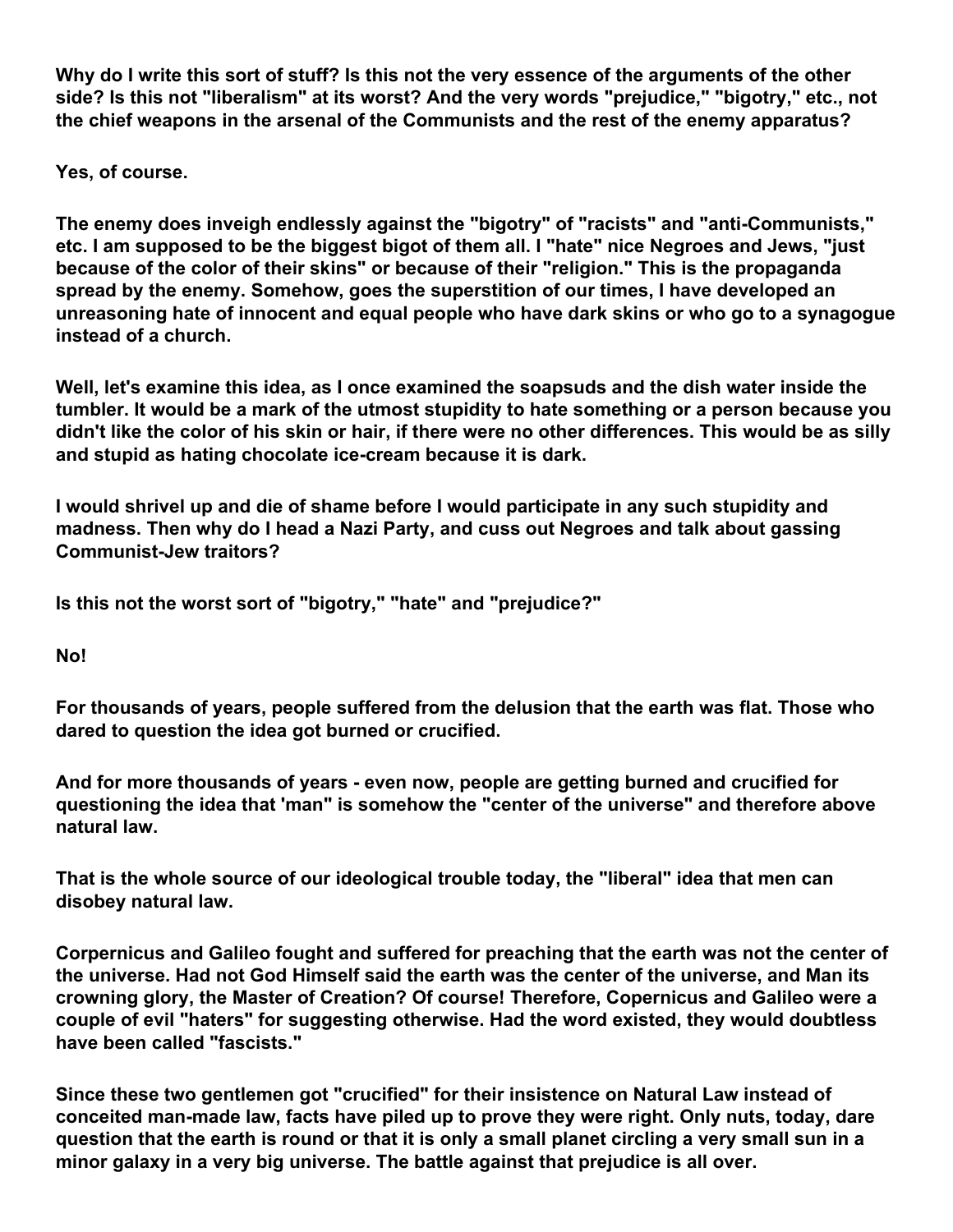**We are too "enlightened" today to fall victim to any such stupid prejudice.**

**Like hell!**

**Every time I speak to a university group, there are super-"intellectual" professors there, and the university students are super-enlightened, as is usual at such institutions. No witchcraft or superstition for them. No, sir! They wear beards and beatnik hair-dos to show their contempt for ordinary, stupid, unenlightened, prejudiced and bigoted dolts like me and other racists.**

**Their attitudes are precisely those of the ecclesiastical courts which condemned Messrs. Copernicus and Galileo; i. e., they are all conforming slavishly to the prejudice of our times (that every two-legged creature somehow has "dignity" and "rights," and has some mystical "value" just because he can squirm under the wire as "Man").**

**I am portrayed as a wild, raving lunatic, a "nut" and a heretic! Not one of the "enlightened" is able to see that what they are doing to "racists" today is just what the bigots who condemned Copernicus did. Like all bigots, they are right - and tell me so.**

**One professor at the University of New Hampshire went so far as to admit he was a "bigot," when it came to the possibility that he could ever see things my way.**

**"Never!" he gasped, for all the world like the gentlemen of the cloth examining Copernicus and his heretical ideas. I pointed out that anybody could be wrong, and might change - even I. He stuck by his guns. He hated racism, always would, and was proud of it! And there is the point.**

**Today's liberal intellectuals, who pride themselves on scientific method and being "broadminded," are the most narrow-minded, self-righteous and hate-filled bigots in the history of humanity. No primitive tribe worshiping with its witch-doctor was ever more vicious in its hatred and suppression of heretics than today's Marxist intellectuals, anti-racists and liberals.**

**Their intellectual position is pure, unadulterated superstition and prejudice, and they burn us heretics in the hottest fires of their hate and lies!**

**That, of course, they will deny, puffing and blowing and gasping with utter outrage.**

**But let's examine it. Let's do as science does with the tumbler full of dish water and see what their position IS.**

**Let's start out by exempting from combat the devoutly religious Christians. If you say to me, "God made all humanity in His own image, including savage black cannibals," then I cannot argue with you, because there is no way of proving you are wrong.**

**(However, to me, it is hard to imagine a good God purposely and knowingly dumping into the world, in all innocence, such of his own "Images" as the Australian aborigines and animal-like**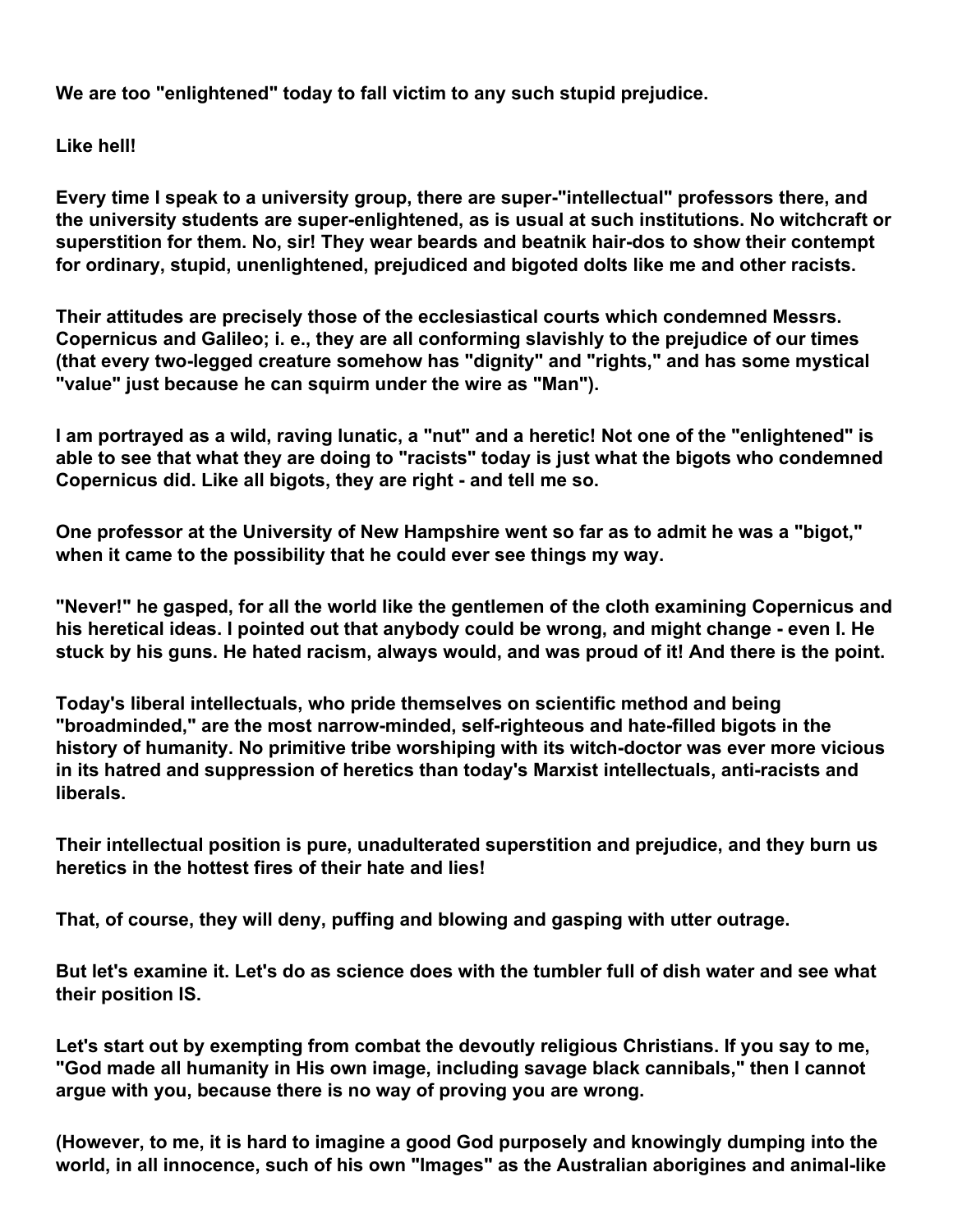**Congo cannibals. If all "humans" are indeed the "children" of a good God, and were all "created in His image" - then I do not really see how to escape the conclusion that we are all equal and "brothers." Because I can see no fair or honest reason why God would have given the White Man all the brains, good looks and energy which he has exhibited in history, while He gave seven times as many Blacks all the stupidity, laziness, ugliness, etc., which they have exhibited for thousands of years.)**

**Nevertheless, if you postulate God as the "Father of Humanity," then you can go from there to argue that God wants all His "children" to be "equal" and that we racists are mean, "un-Christian" and "prejudiced" if we "discriminate" against some of His children and claim we are superior.**

**(I am not saying, of course, that Christians have to argue that all men are equal. Many of them claim that God designed some to be inferior from birth as part of His plan. I personally cannot believe that a good God would do this to more that 6/7th of humanity. It is impossible for me to believe that God wanted to create a half-animal Congo cannibal when He could have made an intelligent, energetic and fine-looking White Man, instead - especially when He made at least seven times as many of these colored "Images" of Himself as White Men.)**

**But it is possible to argue such a position logically from the postulate of a Special Creation of Man as the Image of God just as it is also logically possible to argue the absolute "equality" and "brotherhood" of all men as "Children of God" - from the same postulate. Those who postulate a personal God reserve the right to make their own rules, and I cannot argue with them.**

**BUT THE LIBERALS I HAVE MET DO NOT POSTULATE "GOD."**

**Most of them are arrogant, sneering Atheists. And the open Marxists and Communists, as everybody knows, are all militant Atheists! \* Thus, their belief in equality among men, when it exists nowhere else in nature, is pure superstition.**

**\* (Just for the record, I am NOT an Atheist. I think Atheism is just as much superstition as some religion. The religionist says, "I have examined the universe, and discovered 'God,' and 'God' is such-and-such and all who disagree are heretics and wicked. I alone have the 'truth' in the matter." The Atheist says, "I have examined the universe and there is nothing I cannot eventually know and there is no 'super-human-power' who could qualify as a 'God'." To me, the latter statement is just as conceited as the statement of the religious fanatic, maybe worse, because it tries to prove a negative proposition. I don't think either one of them knows a thing. Both are guessing from insufficient data. What I have been able to observe indicates to me that there are many things, which happen which could be (anti probably are) the work of a superhuman agency, which could be called God. In fact, I believe the preponderance of evidence indicates there IS some Unknowable Agency at work, and I "believe in" this agency, which I call "Des tiny" or "Providence." In this sense, I believe in a God. But I ac no bigot on the subject, and seek all scientific data one-way or the other. Technically, I am thus a pro-Christian "Agnostic." My answer to the riddle of the universe, which I think is answered with unwarranted certainty by both the religious person and the Atheist, is simply "I do not know." My job is not to be a preacher, but soldier in the service of my people, Since most of my people an overwhelmingly Christian, I will fight for their right to keep this White, Christian**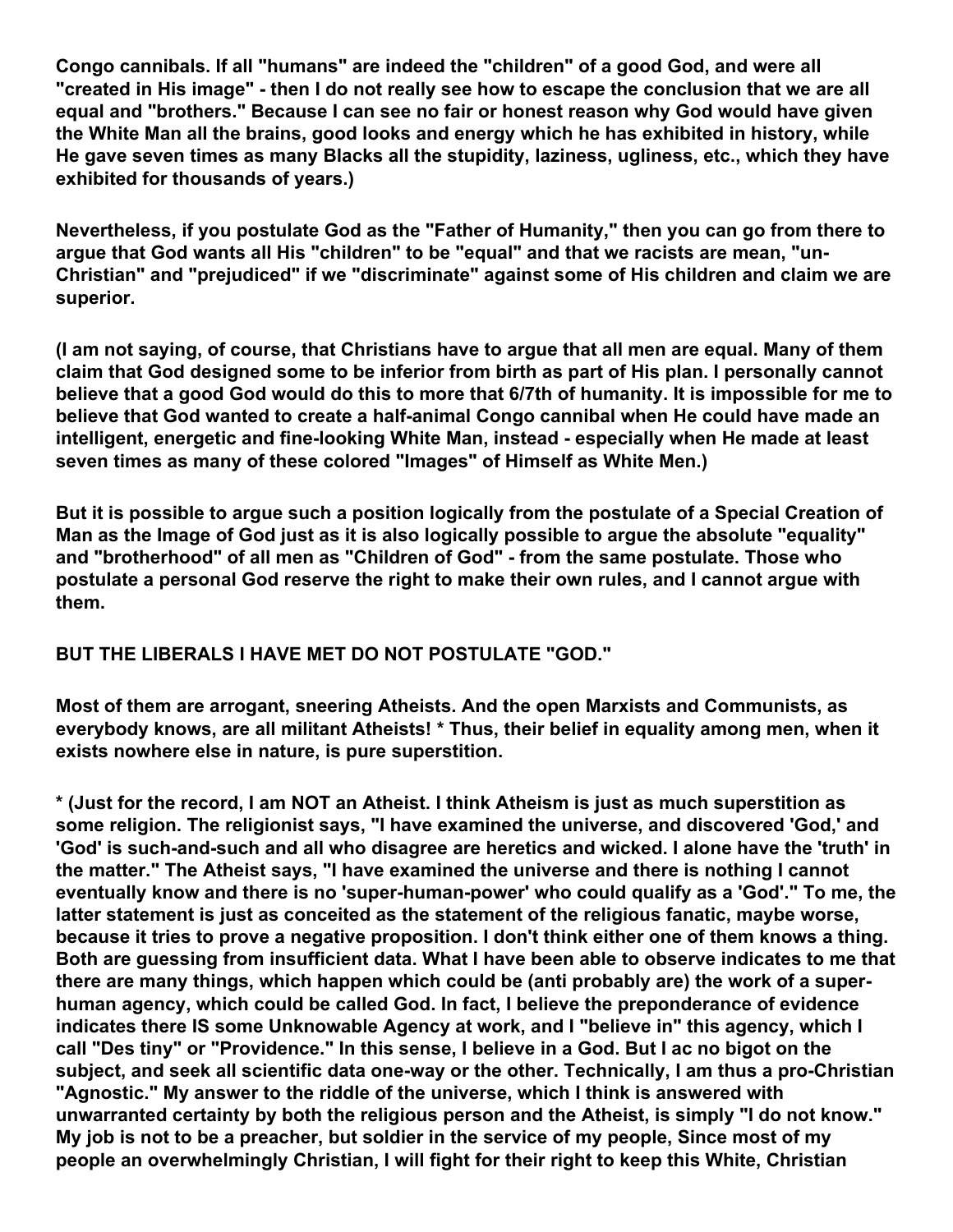**country, as long as that is the majority will.)**

**When we examine the common nature of all superstitions and error from which men have suffered down through the ages, it will be found in every case that the supernatural beliefs of every group of men, from the gloom of the tropical rain-forests of the Congo up to and including some modern religions, contain one constant, permanent factor: egocentrism. They all start from the presumption that the believers are something special, and there are supernatural beings who has a special interest in them, am that if they perform the proper rites and avoid the proper taboos, they will gain special ascendancy in this world, am total ascendancy in the next.**

**The road-block to progress in science has always been human conceit - the belief that humans are something special. The earth was the center of the universe, and for anybody to question that was to hurt men's ego, so such heretics had to die. Man had to be a special creation of special god. And he who questioned that must also die because if that is not true, then Man was just "homo sapien," an intelligent and communicating form of higher animal who was part of animal nature, and must obey Nature's laws.**

**It is natural for men to love and admire themselves, and their false beliefs and superstitions have always partaken of this enormous self-love.**

**And this infinite capacity for self-love has always blinded man to scientific truth.**

**For scientific truth reveals that man is mighty near to nothing in the scales of this universe.**

**The struggle for science has been a constant battle within man himself to see himself AS HE IS, not as he likes to imagine himself to be.**

**And that battle is still going on.**

**The last battle in the long struggle is taking place now.**

**At New Hampshire University, I faced the high priests and cultists of the liberal (and ancient) "Man-is-something-sacred" superstition, and suffered their hatred and scorn for making them look at themselves.**

**But I also found the "Achilles' Heel" of these Marxists and liberals!**

**Marxists and most liberals are thoroughly UN-religious. They boastfully and arrogantly deny God. They are their own gods. "Humanity" (themselves) has become their "god." They deny any supernatural agency. So they cannot claim, as humanity has for eons, that God made "Man" as something special. No! The Marxists and liberals are, by and large, materialists - and cannot claim any such thing.**

**This puts them in an absolutely impossible situation - if we will only take advantage of it and press it without mercy.**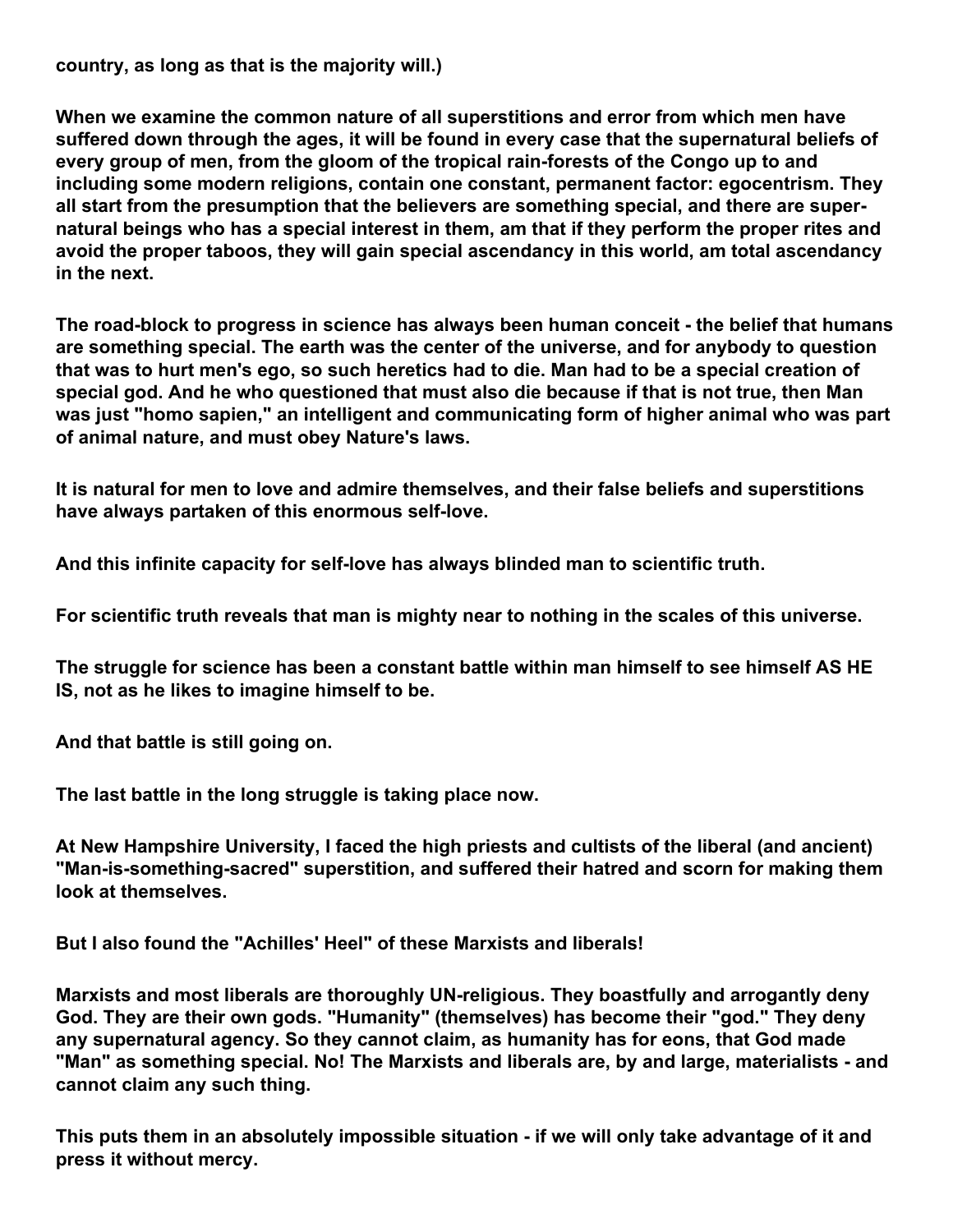**If man is merely an intelligent animal and thus part of all the rest of nature - which the Marxists and liberals assert, then man is also subject to all the laws of biology and evolution, the same as all other animals.**

**The religious man can and does draw a line between man and the rest of living creation. "God created Man as something special," he says. "And everything above that line can be called 'Man,' and is holy, sacred and special.**

**THE MARXIST AND LIBERAL CAN DO NO SUCH THING. HE CAN DRAW NO LINE WHATSOEVER. He preaches, as the very essence of his doctrine, that everything exists in "shades of greys," not black and white - that there are no arbitrary lines of demarcation between things.**

**So if we ask the Atheist Marxist or liberal about "Man's Natural Rights," or the "Human Dignity" which is so fondly preached by Martin Luther King, we have our opponents in a corner. If there is no God, then where did man get any ''rights'' which are not also the rights of horses, or apes - or worms? What ''right'' have we to murder cows and eat them, any more than cows have "rights" to murder us and eat us? And what, indeed, is "man?"**

**Phenomena do exist in this world in degrees, not as absolutes. There is an old story about the man who tried to wade across a stream which averaged two feet deep, and fell in a twenty-foot hole in the middle and drowned. Who is a "tall" man? When does a man become a "fat" man? How many stones in a "pile"? Two? Three? Five? How old is an "old" man? When does a "baby" cease to be a baby? Which year? Which month? Which week? Which day, hour, minute, second, etc.?**

**Any scientific examination of the animal world shows that there are no lines between one set of phenomena and another set. There are certainly recognizable groups, but the groups shade into each other at the edges, without hard sharp lines.**

**Now, without postulating "God," just how do the Marxists, etc., explain the concept of "Man" as an absolutely homogeneous and "equal" mass of creatures, completely separate and above the laws of the rest of Nature, A NATURE WHERE ABSOLUTELY EVERYTHING ELSE ALIVE EXISTS IN DEGREES OF CAPACITY, BOTH BY INDIVIDUALS AND GROUPS.**

**In every other specie of living creature, animal and vegetable, there are groups of recognizable varieties, which vary from other groups of the same species in hardihood, longevity, ability to adapt, sensitivity, etc.**

**Among plants, horses, dogs, monkeys, snakes, pigs, flowers, birds and cats there are breeds.**

**Some breeds are tough. Some are delicate and nervous. Some are stupid but strong. Some are weak but clever. There are draft horses and racehorses, sled dogs arid clever trained poodles, Greyhounds and Newfoundlands, Humming-birds and Penguins.**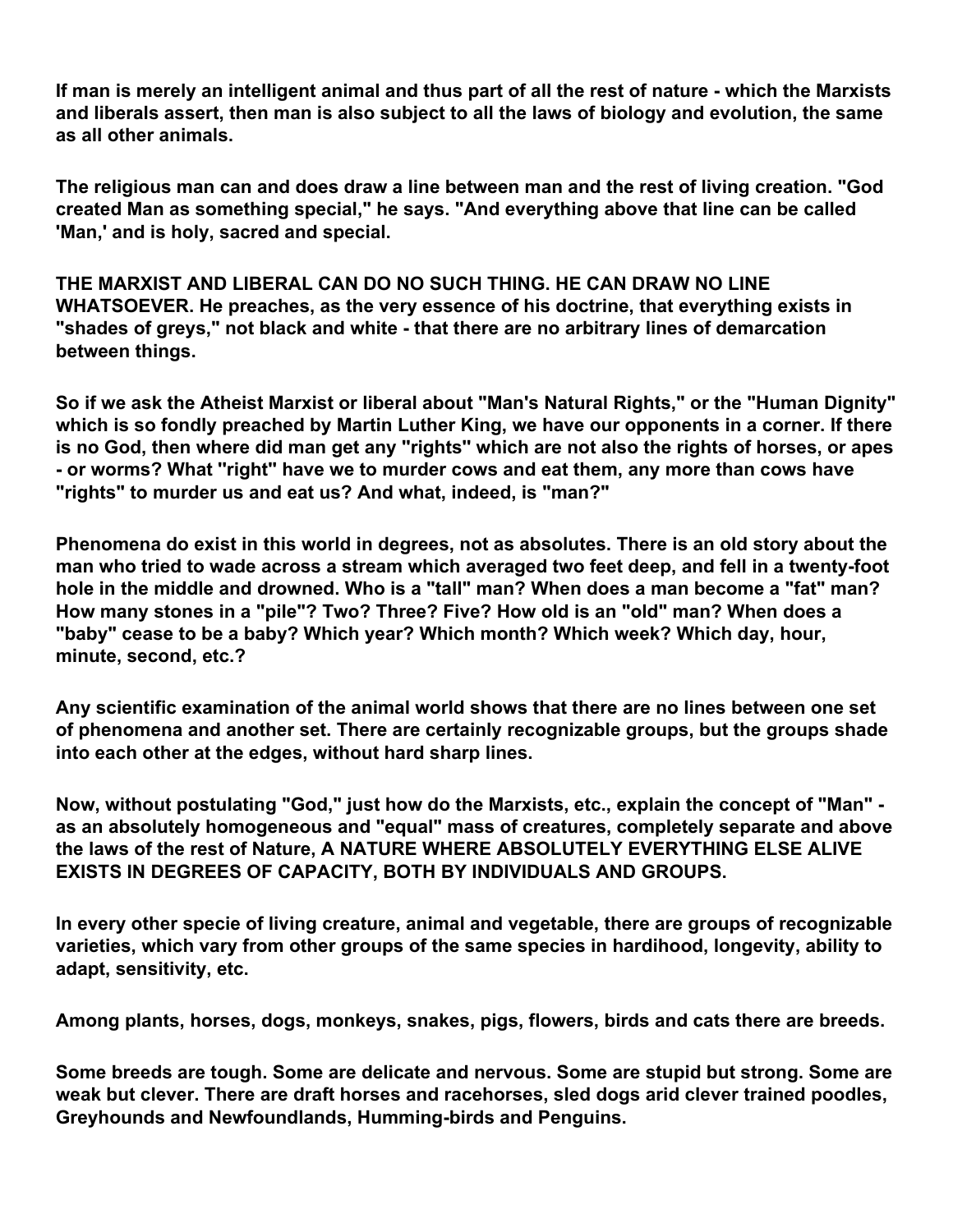**Nobody in his right mind would say "all birds are equal," or "all breeds of dogs are equal" or "all monkeys are equal." Every zoologist knows that chimpanzees are the most intelligent, while baboons are more stupid - although all of them are of the basic family. The same can be said of every single animal type in the world. In every specie the breeds vary by quality.**

**Yet, when it comes to what he claims is an intelligent kind of primate, which walks upon two legs and can think and talk better than a chimpanzee - the Marxist suddenly becomes religious, he talks of "human rights," "human dignity," etc.! WHAT "human dignity"? If there is such a thing as "human dignity" for one animal then why in the name of reason is there not "chimpanzee dignity" and "ape's rights" and even "snakes rights"?**

**The liberals and Atheists have no answer to this question. The typical egalitarian will trot out miles of statistics to show that some Congo cannibal once learned to play chess or run the hundred-yard dash or went to Harvard.**

**Such "argument" is precisely the same as if I were to try to "prove" that race and draft horses were the same, by training a race horse to pull a cart, or a draft horse to run a race. It would still be an un-typical draft horse running the race, and an un-typical race horse pulling the cart, Even if some odd fluke produced a fast draft horse who could beat some race horses it would not mean that there is no such thing as breeds of horses. Only an idiot would try to maintain such a mad argument.**

**If you want a racehorse, you breed for a racehorse; you do not try to train and beat a poor old plug draft horse into becoming a racehorse.**

**Above all, you do not spend all your money feeding a million heavy old plugs while you cut down on the oats and the breeding of the finest stock you have, hoping to teach one heavy plug to win a race!**

**Yet this is precisely the superstition - the "religion" if you will, of our times! - and exactly what we are doing all over the world. This is the irrational, crazy, egotistical fanaticism which I experience at the universities every time I speak at a college.**

**There is no reason for it. It is UNreasonable in the extreme. There is no logic behind it. It violates all logic. There is no excuse for it. It is the crazy "faith" of those who pretend to worship science and facts.**

**And it has been consciously; cunningly foisted on us the chart-forgers who KNOW it is a LIE!**

**The truly enlightened men of every age have had to struggle and often die because of the stupidity and ugly prejudice of those who truly believed themselves the very guardians of truth. Every "decent" person knew the world was flat and the center of the universe, and applauded the saintly men who persecuted Galileo for preaching the ugly story that the world was not the center of the universe.**

**Today, every "decent" liberal believes that "humanity has "dignity". Some religious people base their belief on an edict of God, and can find some excuse for their belief in equality. So**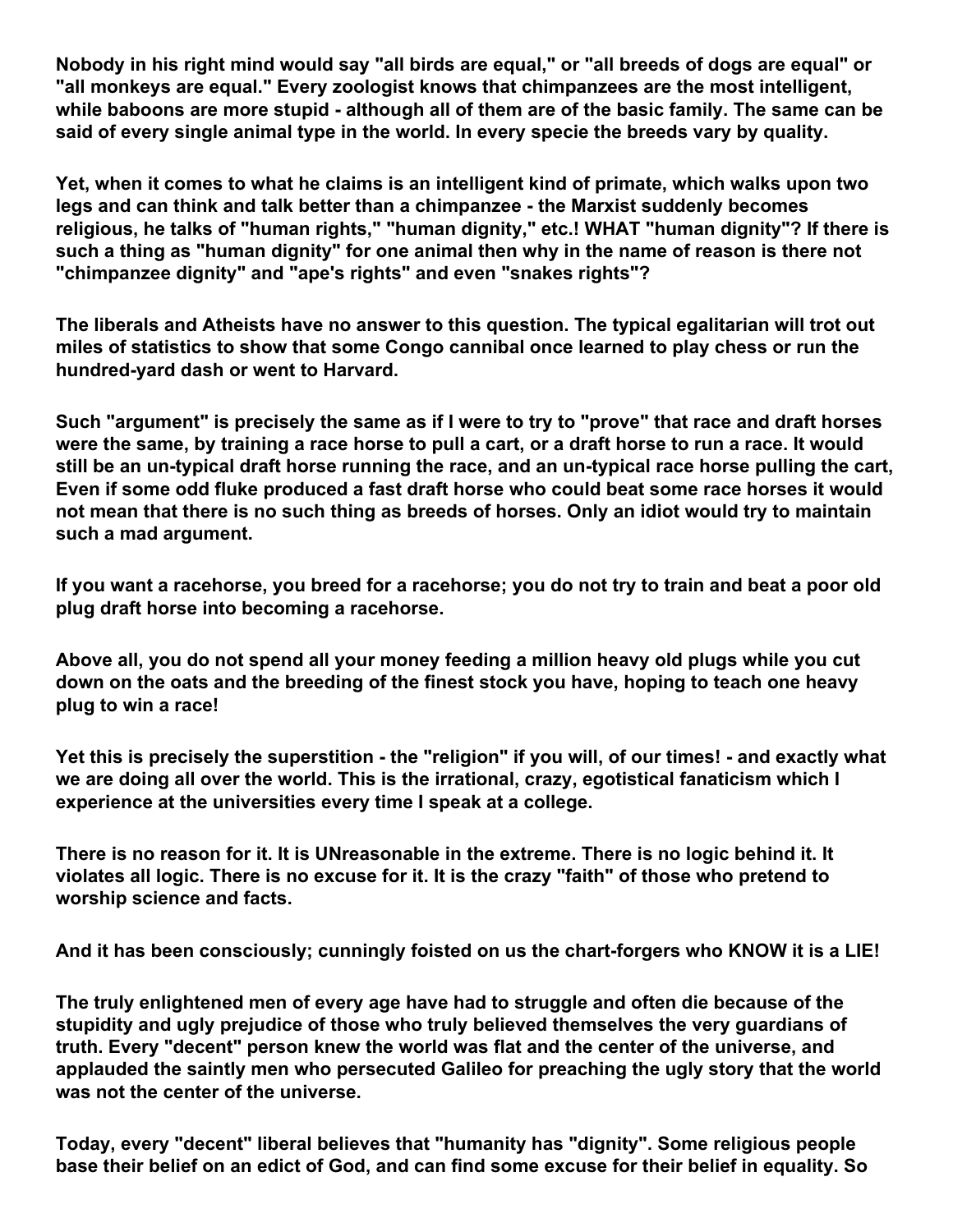**our preachers and priests are fighting fanatically against the new "heresy" of belief in human breeds.**

**And the Marxists and liberals are fighting just as fanatically right along with the preachers they scorn for the same thing!**

**The scientific fact is that man is super-intelligent but also a kind of animal and, like all the rest of life, differs by breeds or "races"!**

**This scientific fact is just as world-shaking as was the fact that the earth is not the center of the universe, in its day. And this fact is meeting with the same frantic struggle against it by the same bigots who have been crucifying bearers of truth for ten thousand years.**

**The curse of "liberal", "humanitarian" mankind is egocentrism, conceit. And the chart-forgers have learned to use this human failing to destroy humanity.**

**It simply kills the modern liberal that there are millions and millions and millions of his kind who are worthless scum (compared to the finest breeds of his kind). So he believes the chartforgers and denies it -- denies it and makes a religion of that denial-- the religion of "liberalism" and finally Marxism. There is no reason or logic to it only the same old "if you don't agree with us, we will silence and destroy you" which has been the unhappy lot of every fighter for truth against bigotry, for thousands of years.**

**There is one difference, though.**

**Humanity could believe the earth was the center of the universe - and flourish in its error. Nature took care that humans keep evolving, by eliminating the unfit and breeding the race ever upward, in spite of human egotism.**

**The present egocentric "equalism" of "enlightened" humanity is DESTROYING HUMANITY ITSELF.**

**The chart-forgers know all this very well, and are cynically going ahead anyway, spreading the atrocious, suicidal LIE that men do not differ by breed and quality, as does all the rest of creation.**

**This is the kernel of the chart-forgery, which is driving our people and our country onto the rocks of final and total shipwreck.**

**The scientific facts of RACE, today are being smeared and suppressed just as the facts about the round world were a few hundred years ago.**

**But note that the process of going from superstition to science is not going in the natural direction this time.**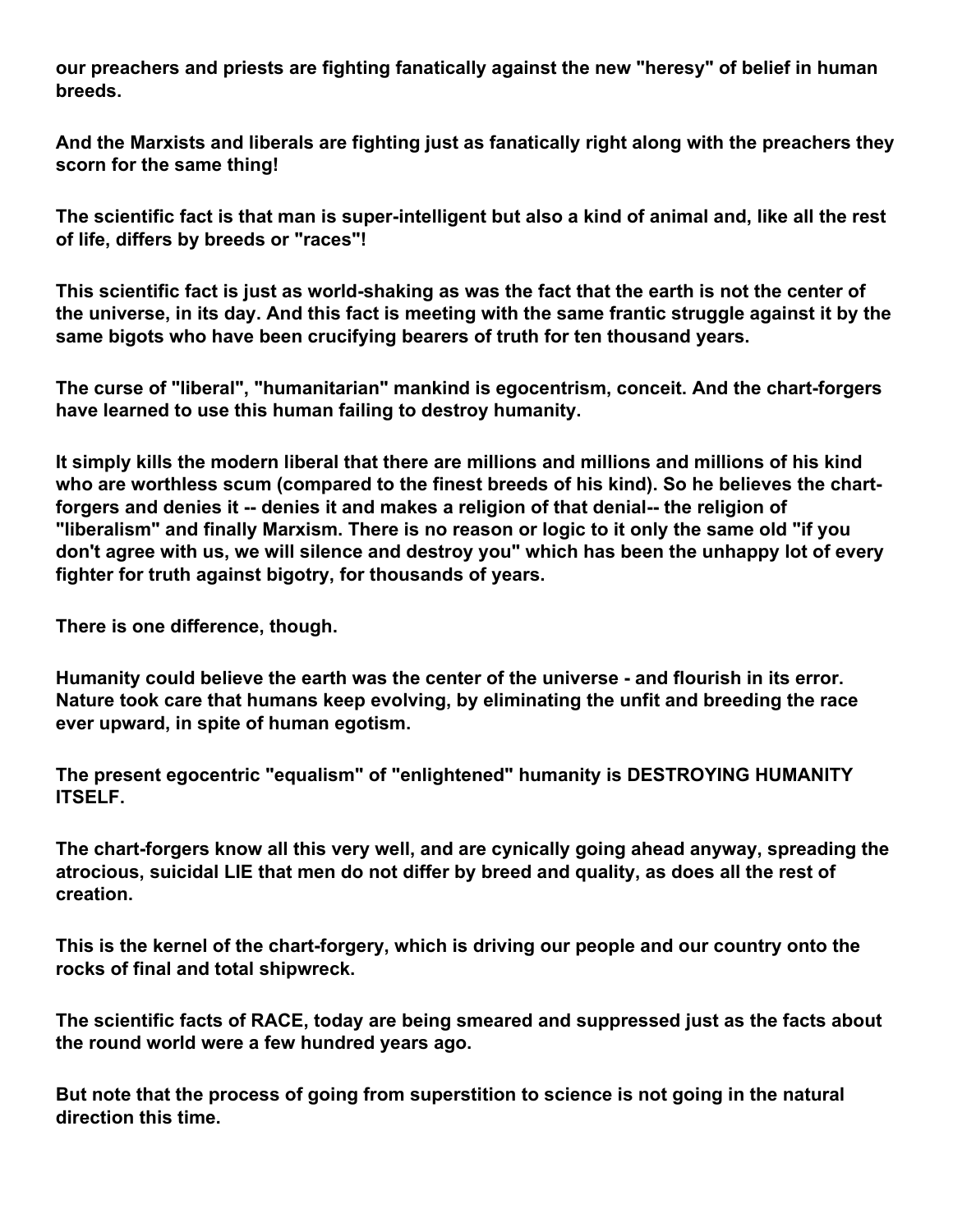**The "flat world" error came first and existed for untold thousands of years before men became courageous and self disciplined enough to THINK instead of feel and thus learned they were not the center of the universe, but only specks on a tiny round globe, circling a very small sun in a minor galaxy. Once they knew that fact, they did not regress BACK to the belief in the flat world again.**

**But with the facts of race, there is a new and sinister pattern, which emerges before our eyes.**

**For millions of years, men lived close to Nature and nobody could get away with saying, "all cows are equal", "all hens are equal", "all dogs are equal" or even "all corn is equal". The constant and eternal FACT of ALL life was the INequality of all living things, both among individuals, and VARIETIES of individuals. No farmer could survive pretending all corn was equal, and he needed no scientist to tell him that certain breeds of dog, such as the shepherd, were more intelligent and capable in handling sheep, while other dogs might be less intelligent, but, like the husky, better by Nature at pulling. Nor did he give his daughter to inferior humanity.**

**Then, as men began to get away from Nature and live artificially in urban, mechanized complexes called "cities", they stopped seeing the lessons of Nature before them, and the chart-forgers found their opportunity.**

**No farmer, who bred chickens, cows, dogs, etc., and saw the natural inequalities in all the rest of Nature could be convinced of the crazy lie that breeding means everything in all the rest of creation but nothing among humans.**

**But the man born under anesthetics in a hospital, nursed out of a glass bottle, raised on cement and asphalt instead of grass and forests, fed out of cans and packages, and "educated" 100% out of books with no contact with the hard realities of Nature, could be and has been led to believe that "there are no such things as breeds of men".**

**The forgers set about their endless repetitions of this LIE, which they now press upon us as such an "accepted fact" that any questioning of that "fact" is prima facie evidence that the questioner is himself a "bigot", "hater" and finally a ''Nazi''.**

**From this equality lie stems all the other forgeries of natural fact, which have been imposed upon our helpless people. From the basic false idea that humans are born biologically equal they derive the Marxist basic principle that therefore every human is ENTITLED to equal shares in the good things of this world. And from this, stems their further lie that all should and must share equally in government regardless of ability or qualification - the basic premise of their beloved "democracy" - and Marxism.**

**But it is not just this one basic lie about race, which is killing our people and our Nation; from the basic "equality" lie, they have spread out and built a vast lying machine which includes our press, TV, radio, magazines, books, movies and even religious publications, to lie about everything.**

**To show you just how powerful this network of poisonous lies has become, let me present just**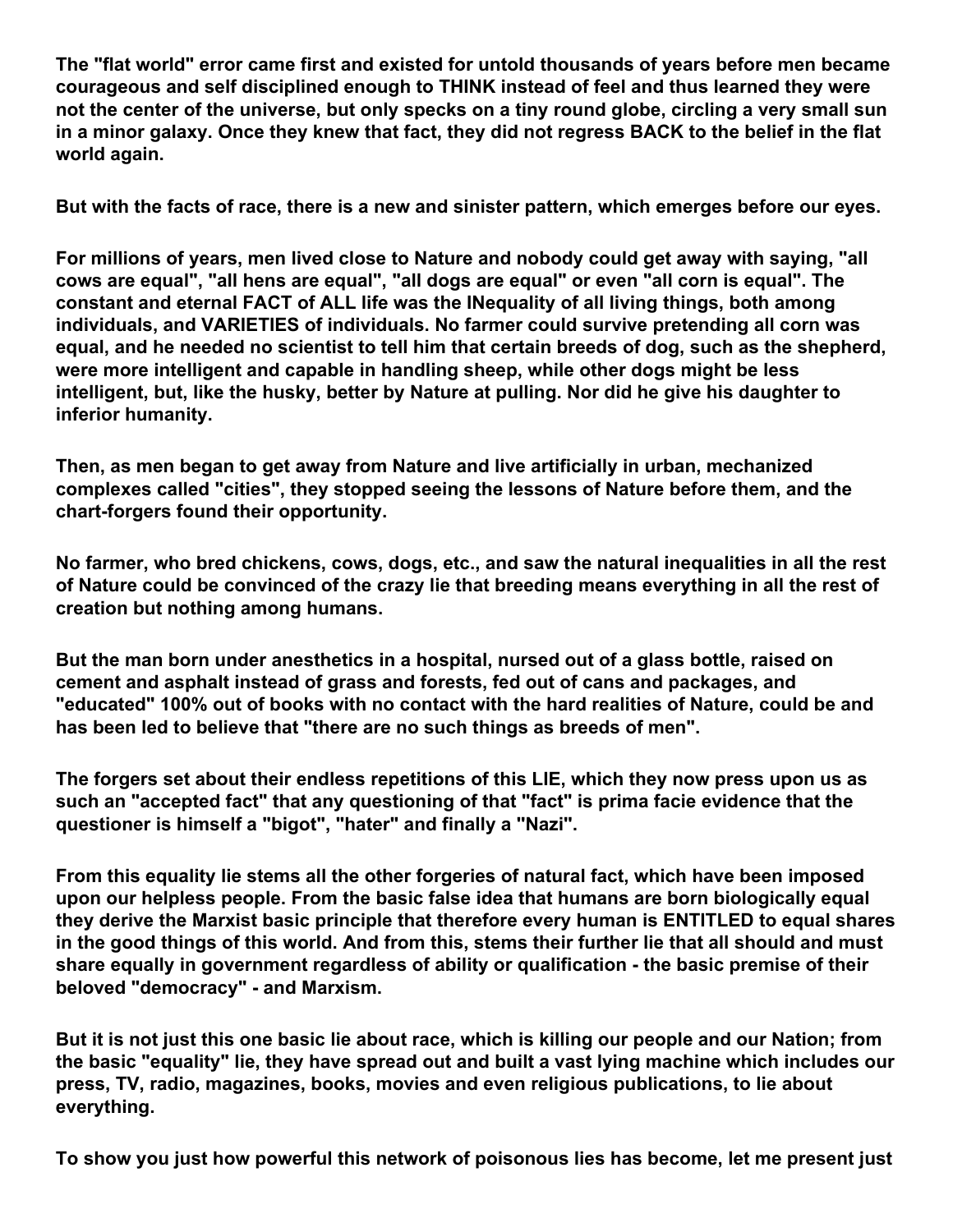**ONE example of how it works to keep the American people utterly helpless and ignorant of what is really going on in the world around us.**

**Let me ask the reader to try to imagine what would have happened just thirty years ago, if I, George Lincoln Rockwell well, had defected from the United States to Nazi Germany, denounced America, became an ardent Nazi citizen of Germany, then came back here to America and assassinated Franklin D. Roosevelt.**

**Does anyone imagine that our government and every organ of our press would have been insisting, over and over, that the assassination of Roosevelt was the act of just one man, me, and had nothing to do with the Nazis? - as they keep insisting that Oswald was a "loner" and had nothing at all to do with the world communist movement, although there is plenty of evidence that communism makes a BUSINESS of assassinations, - and that Oswald was a most vital part of the international communist apparatus?**

**To give the reader an inside peek into just how false is our whole information network, when it comes to anything involving race, or communism, - let me set forth the KNOWN facts behind the assassination of President Kennedy, and YOU judge how the lie-machine has misled America.**

**In the Jew-dominated Bronx, New York, when he was an adolescent youth, Lee Harvey Oswald admitted that his dark journey into Communist terrorism began. He was handed a pro-Communist leaflet on behalf of the two convicted Jewish Communist spies, Julius and Ethel Rosenberg, who were finally electrocuted for treason at Sing Sing Prison.**

**After reading the Communist pamphlet on behalf of the Jew Communist Rosenbergs, Oswald was inspired to obtain and read the works of Marx and Lenin. Later, in Dallas, Oswald boasted that "Das Kapital" became his "bible".**

**Instead of enjoying normal American pursuits and interests, young Oswald began to soak his mind in the fanatic class hatred of Communism. All millionaires were "enemies of the people", "tyrants" who should be killed.**

**The juggernaut that would, on November 22, 1963, blast out the brains of an American president - (a millionaire) was launched in New York's Bronx from the pages of the "Communist Manifesto", Rosenberg literature and "Das Kapital".**

**Continually soaking himself in this poisonous Communist hatred, Oswald became a typical young, liberal pseudointellectual.**

**In the Marine Corps, his Commanding Officer, First Lt. John E. Donovan, has told how Oswald, just like the young leftist college students I meet all the time, was full of liberal, Marxist and "intellectual" conceit, and arrogant attitude of superiority to all non-Marxist humanity.**

**In October 1959, full of hatred for the "capitalist" United States, Oswald traveled to the Soviet Union, turned his passport in to the U. S. Embassy, denounced his native America and applied for Soviet citizenship. In a press conference in Moscow, he heaped abuse on the United States**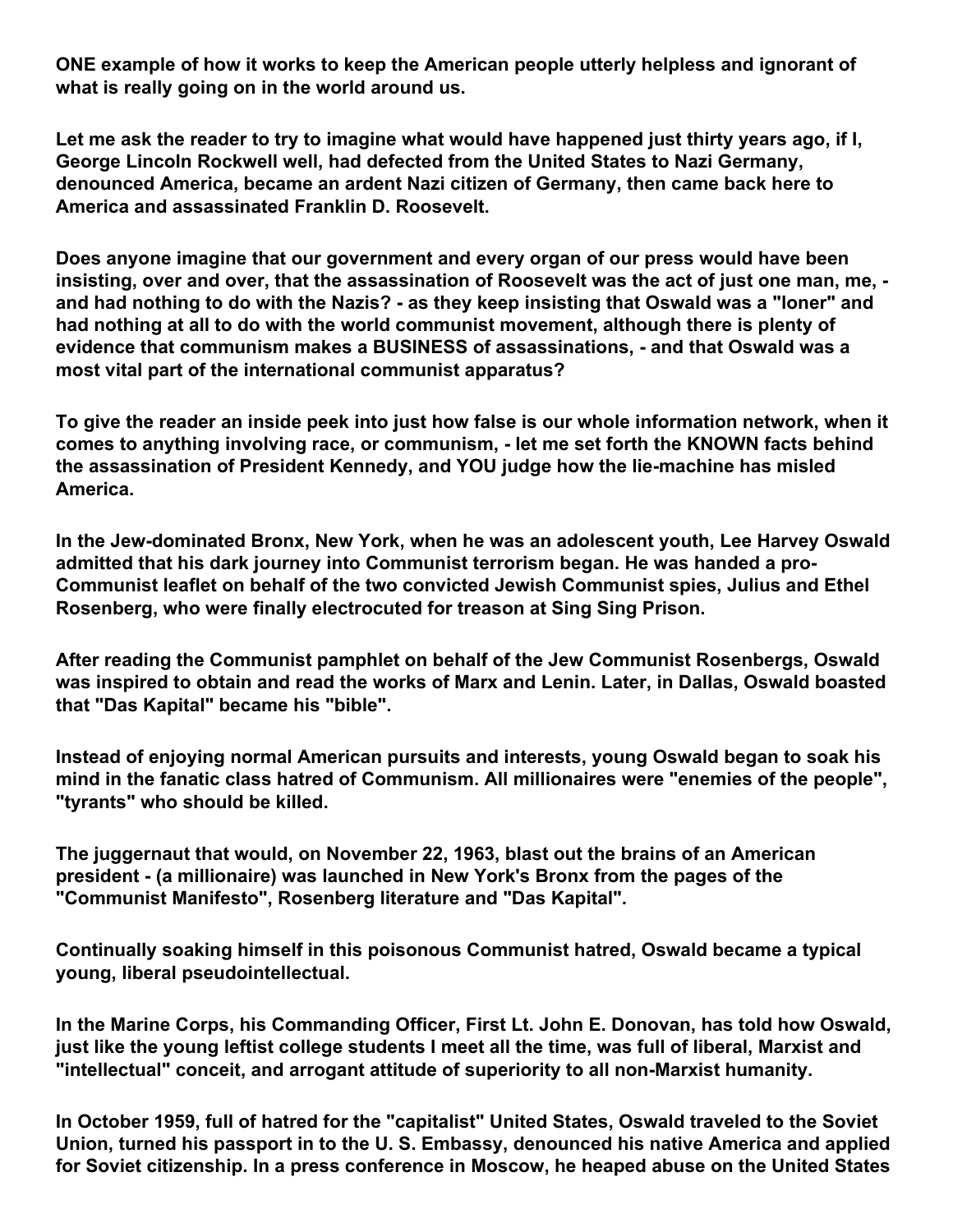**of America, said its people were "bigots" and "exploiters" and scorned everything American.**

**Getting a work assignment is difficult in Russia. Oswald, however, had no trouble, once he made friends with Soviet factory boss, Alexander Zeger, whom Oswald describes in his diary, (January 13, 1960) as a "Polish Jew". This Jew gets Oswald a top job in his factory. Believe it or not, Oswald also gets a regular payment from the "Red Cross" while in Russia! (Portrait of the Assassin, Gerald Ford. page 51.)**

**In Kiev, Russia, the Soviets maintain a school for terrorists and assassins. While ostensibly living in Minsk, Russia, Oswald made frequent trips of long duration to Kiev! Oswald, strangely enough, in the Soviet Union, was granted a most extraordinary privilege, especially for a noncitizen. He was allowed to use a rifle and practiced to target shooting!**

**In Oswald's Diary, October 18, 1960, Oswald records that he is in love with a Jewess, Ella Germain. He becomes infatuated with her, while running around with the Jews with whom he works and their Jewish friends, but she will have none of him. He winds up carrying a "torch" for this Jewess, and soon resorts to the traditional method of ''rebounding''. On April 13, Oswald married an attractive Russian woman, Marina Pruskova, and had a child. After 2½ years in the Soviet Union, Oswald suddenly asked the Soviet Government for a favor almost never granted he wanted to get an exit visa for his Soviet wife and child to return to the U.S.A.!**

**Amazingly, he had no difficulty whatsoever in getting this rare permission. He then wrote to Senator John Tower, demanding help in returning to the United States.**

**There is a man who committed naked treason, denounced his native land, turned in his passport and still was openly contemptuous of the United States, its people, its government and its ideals.**

**Nevertheless, tremendous forces went to work and the U.S. Embassy in Russia gave Sovietloving Oswald his passport back!**

**As if this were not enough, Oswald thereupon asked for, and got, from the very government he had denounced and betrayed \$435.00 to return to the United States of America.**

**The State Department of the United States Government then issued a special non-quota immigration permit for Oswald to bring his wife, Marina, into the United States.**

**(Just for purposes of comparison, let the reader note the way I was hunted down and thrown out of England in 1962 by the British Government, although I am no criminal, nor in any way disloyal, while American Jewish traitor Soblen was pampered in every way while I was there and England refused to turn him over for deportation to the United States, even while I was being shipped out!)**

**Traitor Oswald and his wife arrived in the United States on June 13, 1962 and proceeded to Dallas.**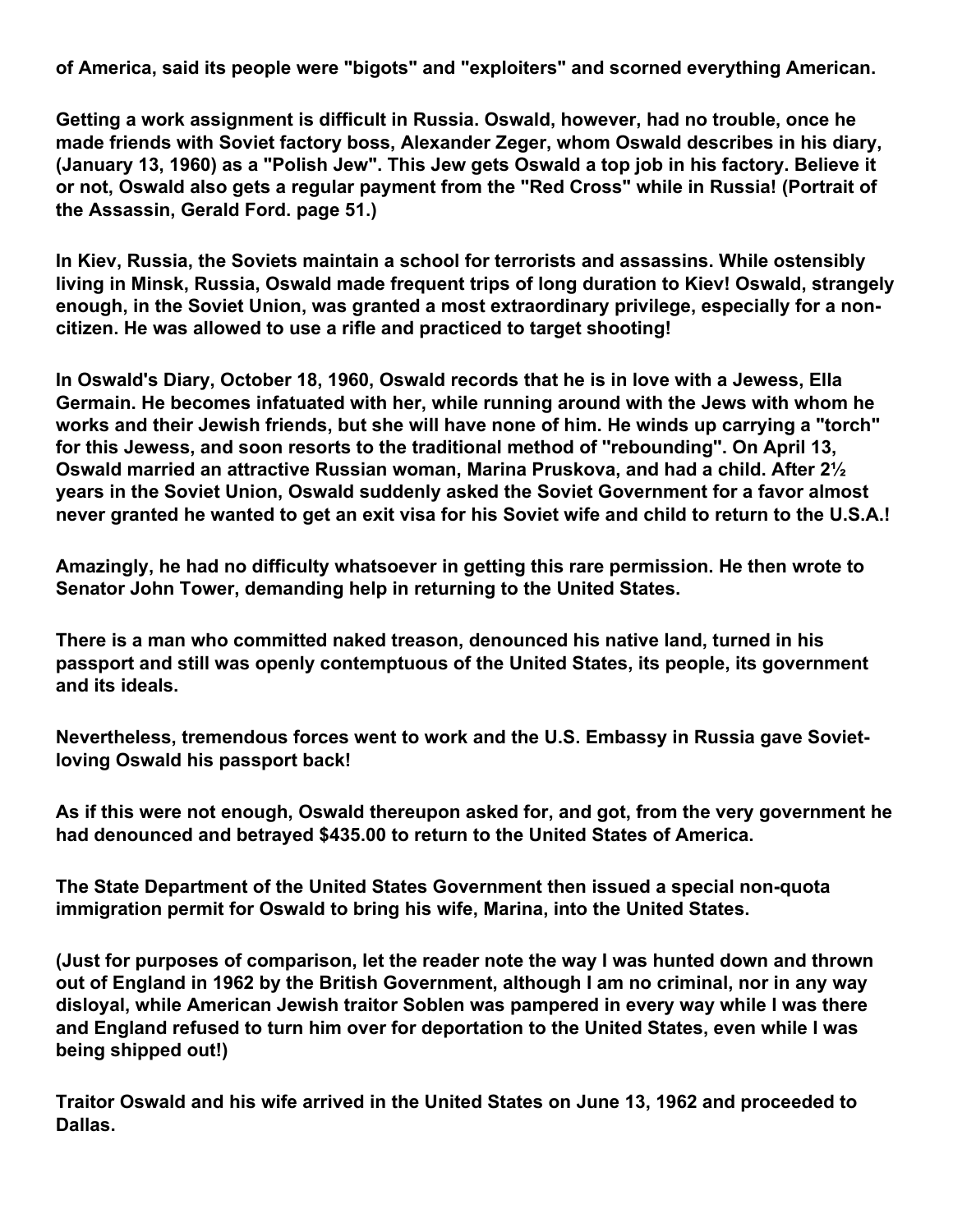**The record shows that Oswald told a public stenographer that in 1962 an "engineer" in the area offered to publish a book about the Soviet Union to be written by Oswald. It just happens that a man named Michael Paine is an engineer who claims that he did not meet or know Oswald until a left-wing pro-Castro party in 1963. Oswald, having recently returned from the Soviet Union, was invited to a Russia-loving Castroite party, and all the local lefties, proCommunists and other Unitarians, Quakers and "peace" workers (leftists) attended to meet Oswald and his Russian wife. A Mrs. Ruth Paine, who attended that Castroite party, had been a super-leftist liberal at Antioch College in Yellow Springs, Ohio and the University of Pennsylvania, and had studied Russian in line with the usual "liberal" magnetic attraction to everything Russian and Soviet. (Her folks were Unitarians). At this party, we are supposed to believe, the Paines became so entranced with this traitor Oswald that they began to subsidize him and his family and Mrs. Oswald actually moved in with them!**

**During this time, with Mrs. Paine and Marina Oswald amiably chatting every day, (in Russian only), Oswald obtained and lost several jobs and traveled to New Orleans, the city with the largest port and concentration of Communists in the South. Here Oswald contacted the Communist Party and "Fair Play for Cuba Committee" at 799 Broadway, New York City.**

**The "Fair Play for Cuba Committee" now claims that Oswald's activities in New Orleans were in no way authorized by the Committee. Yet there are six lengthy letters from Oswald to the Committee, which were published in the New York Times of December 9, 1963, p. 38, which make it perfectly obvious to anyone of normal intelligence that Oswald was working hand-inglove with the "Fair Play for Cuba Committee". The head of the "Fair Play for Cuba Committee," Mr. V. T. Lee," (Jewish name, Tappin,) has announced that he "lost" or "mislaid" the carbon copies of the answers which he wrote to all these letters of Oswald's.**

**During this period, Oswald had his photograph taken holding up a rifle and his favorite newspaper, "The Miltant". "The Militant" is the newspaper of the Trotskyite Communist "Socialist Workers Party" and its title is clear enough indication of its nature. The Trotskyite Communist members of the "Socialist Workers Party", about 90% Jews and Negroes, are violently "militant" and scorn the more subtle activities of the regular Communist Party and Soviet Russia as "too slow". They are passionate adherents of Trotsky's doctrine of "international violent revolution". The Chinese Communists, the African Communists (100% Negro) and Castro (50% Negro) are also violent adherents of the bloody Trotsky doctrines of bloodshed, murder and assassination.**

**I went to the Library of Congress and obtained a copy of "The Militant", the Communist newspaper with which Oswald proudly had his picture taken with his assassination rifle. Here is a quotation from that filthy Communist rag. (Judge for yourself what kind of "hate" killed President Kennedy - and will kill all of us if we don't put an immediate and complete stop to this sort of incitement.)**

## **"WHAT CASTRO WOULD DO ABOUT RACISM IF HE WERE PRESIDENT OF THE UNITED STATES"**

**"May I draw a word-picture of what we are really talking about when we say 'Decolonize America now'. Let us imagine that in November 1960, Fidel Castro, instead of John F. Kennedy had been elected president of the U. S. On the basis of his clear record of eliminating all racial**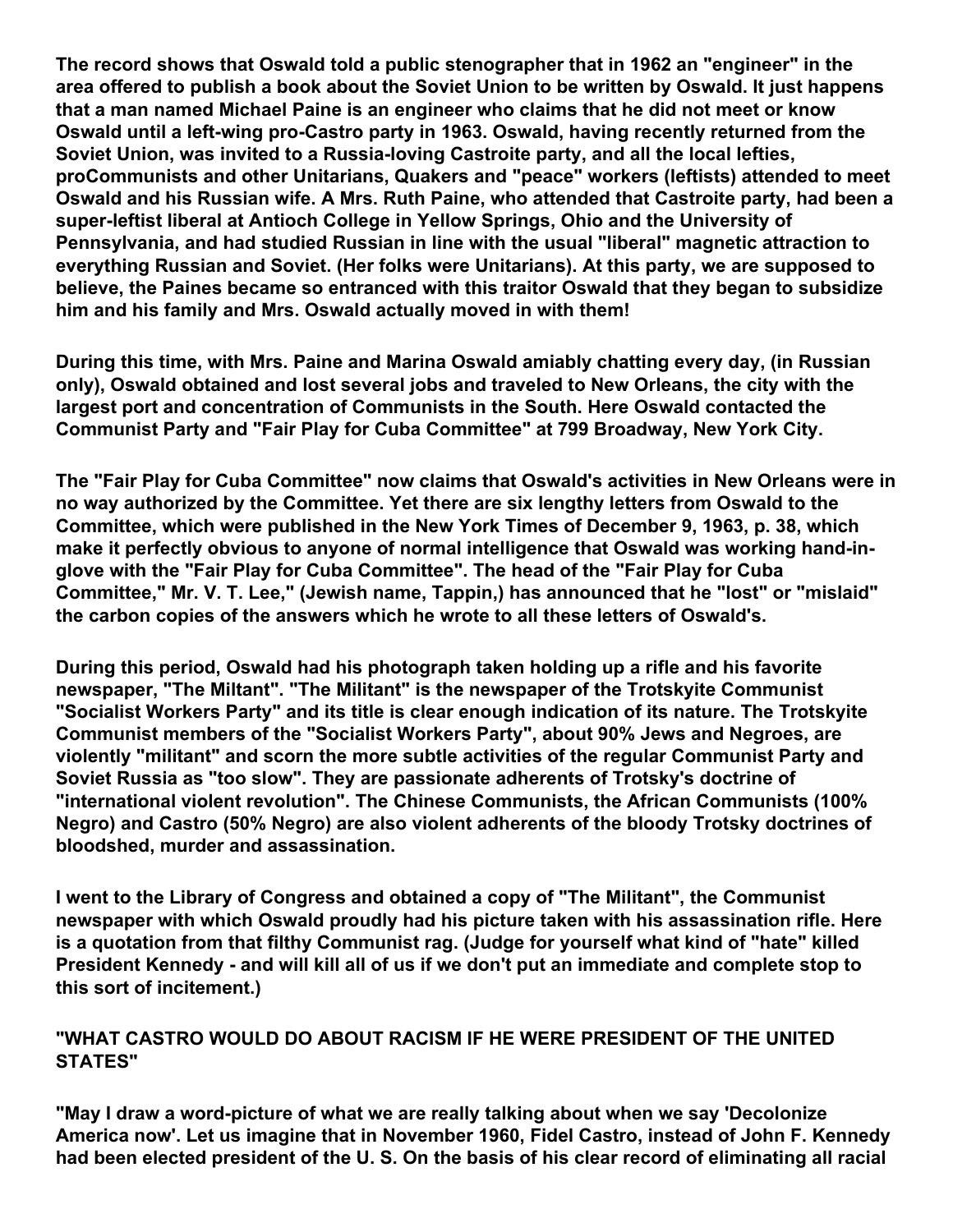**barriers in Cuba and stopping police brutality, about 95% of the cops in this country, Black and White, North and South, would catch the first planes out to escape persecution. Many of them would wind up in South Africa as "refugees". There they would find a political and racial climate wholly compatible and congenial.**

**If 'Bull' Conner were caught and arrested before fleeing, Fidel Castro would not permit anyone to lynch him. He would be given a fair trial. In open court, evidence would be presented of 30 years of his tyranny and terror as Birmingham police commissioner. Old 'Bull' would have full opportunity to testify in his own defense. His attorneys could cross-examine all the prosecution's witnesses, many of who would be Negroes. And then, since it is inconceivable that any court would find him innocent, he would be taken out and shot.**

**"Meanwhile, on his first day in office, Fidel would have occupied the entire South with Federal troops without bureaucratic delays, the jails would be emptied of all Freedom Fighters and other victims of the Jim Crow system. Fidel's new cabinet would decree the immediate desegregation of all public facilities. Thenceforth, all persons who continued to discriminate would go to jail or to humanely operated rehabilitation centers (Communist euphemism for "concentration camp" -G.L.R.) in an effort to cure them of their racist insanity. All jobs, all housing, all opportunities would be made available to everyone without discrimination.**

**"Most beautiful of all, Fidel would disband the entire repressive F.B.I. apparatus and would burn all the secret police garbage and intimate gossip that thousands of psychopathic F.B.I. agents have assembled over the years. He would put J. Edgar Hoover in an integrated cell in an Atlanta penitentiary as punishment for four decades of criminal neglect of duty. Hoover has never protected the Constitutional rights of Negroes.**

**"Sadly, but realistically, even a Pacifist has to make a prediction that will scare and alarm many persons. The prediction is that it is going to take drastic, Castro-type revolution before this problem of the racists will be resolved. North and South, the twisted White Man in the U. S. has no more intention of giving up his Jim Crow system than do the fanatics in the Union of South Africa."**

**In the voluminous records of testimony about the assassination, the wife of Lee Oswald, Marina, admits Oswald used the name "A. Hidell" in sending for the rifle he used to kill Kennedy, because "Hidell" sounds like "Fidel"-- (Castro!)**

**While living with the Paines, Oswald practiced sharp shooting with the rifle he kept in the Paine's garage. He took a pot shot at General Walker, ran home and boasted of the fact to his wife in Russian, explaining that Walker needed to be wiped out for his "extremist", right-wing, anti-Communist and "Fascist" views. Mrs. Oswald, with complete naiveté, has told this to the Federal Bureau of investigation. But we are sup- posed to believe that she never mentioned this to Mrs. Paine, her protectress and only confidante, the only person in America who regularly talked with her in Russian, the only language she understood.**

**In September it is announced that President Kennedy will visit Dallas.**

**Three weeks later, Mrs. Paine calls up Mr. Truly, the manager of the Texas school book**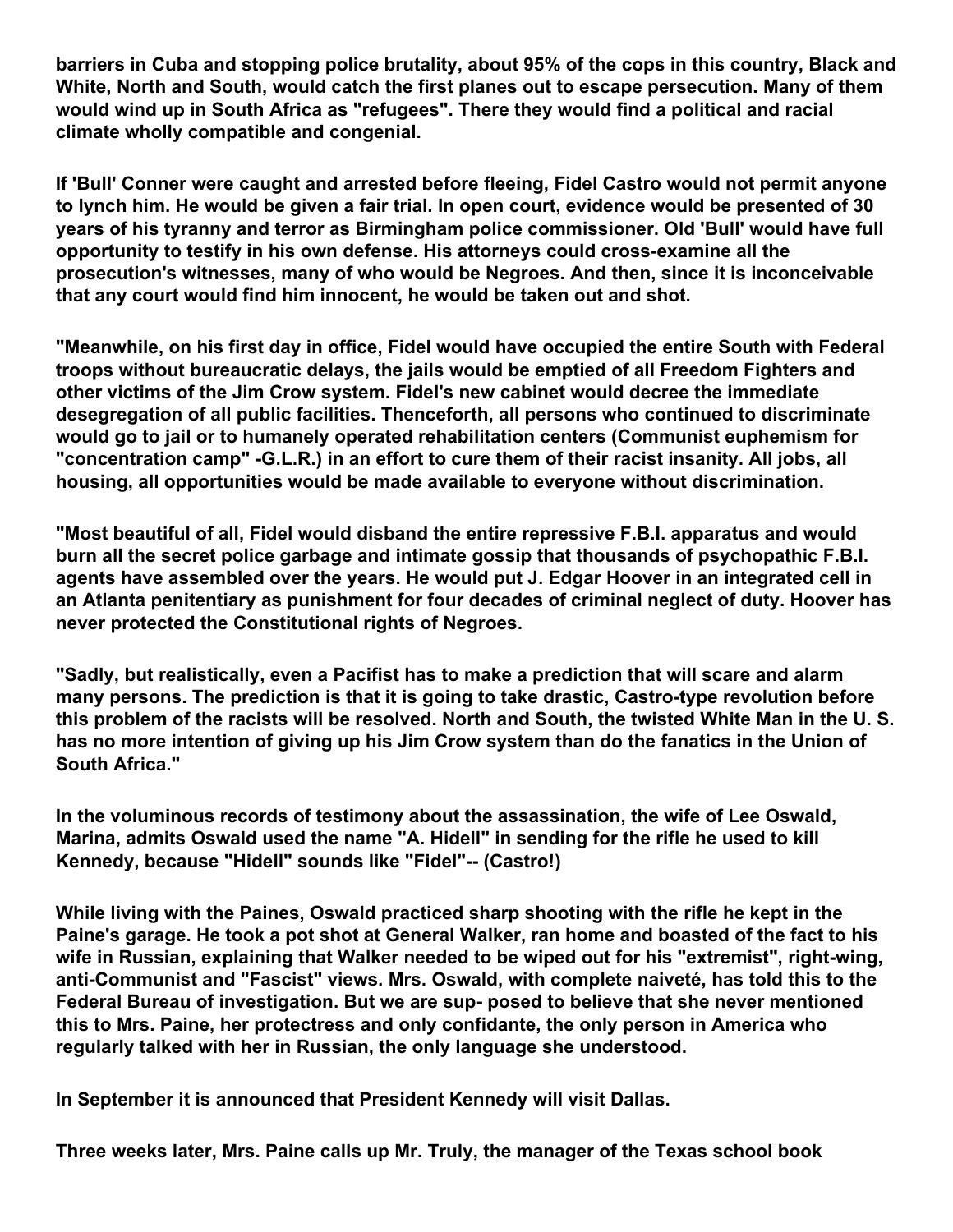**depository and gets Oswald a job working there.**

**Within a matter of only an hour or two after Mrs. Paine contacted Mr. Truly to get Oswald the job at the ideal assassination spot on the Presidential parade route, Oswald appeared at a rooming house at 1026 N. Beckley Street, using the name "O.H.Lee"!!!! The room was far smaller than the one he already had and cost him \$1 per week more! Also, why the phony name? (See New York Post, Dec. 10, 1963, page 22). Can any reasonable person doubt that there was a criminal intention present, at least in the mind of Oswald, when he got the job at the Book Depository, and that Mrs. Paine's involvement is, at the very least, highly suspicious?**

**Meanwhile, Bernard Weissman and another New York Jew drive all the way down to Dallas to place a full-page advertisement in the Dallas papers for publication the precise date of the President's assassination. Printed with a black border, the advertisement attacks Kennedy in a most extreme manner.**

**Consider: Dallas, supposedly a hot bed of right-wing extremism could apparently produce no "extremists" willing to put up the money for or write such an "extreme" anti-Kennedy ad. Two Jews had to come all the way down from New York to print this "extremist" ad in Dallas. Why?**

**Later, it turns out that Weissman's partner in this 1500mile extremist excursion to Dallas from New York City to put a hate-Kennedy ad in the Dallas paper is a top leader of "Young Americans for Freedom" - an organization put together and master-minded from 79 Madison Avenue, by Jew Marvin Liebman - "ex"-Communist! (Mentioned in Chapter VI).**

**During his period in Dallas, at the request of a local "engineer" (Mr. Paine was an "engineer"), Oswald began writing a Marxist, pro-Communist, pro-Trotskyite, pro-Castro - (but anti-Soviet) book. (It should be pointed out here that vast numbers of American Communists, particularly Trotskyites and Reds in our State Department, feel that the Soviets have "betrayed" the Communist Revolution by re-creating the necessary institutions of society - authority, the family, marriage, discipline, etc. - which these Marxist fanatics consider to be "Fascist" perversions of "pure Communism". The Trotskyite Communists, which include most of the Jew Communists, are becoming racist Communists like the yellow Chinese Communists, the all Negro Black Communists in Africa, and the mongrel Negro Communists like Castro and the Cubans. These are the "way-out", "leftist" Communists who favor Jewish Trotsky's bloody doctrines against the more moderate policies of Russia.) (It is also interesting to note that, right after the assassination, in a printed report, I called attention to the fact, in connection with the fight between the Trotskyites and Red Chinese on one side, and Russians on the other, that "White, Gentile Khrushchev is finding himself more and more at odds with the dark, racial Communists of the World and the Jew Trotskyites who lead them". - Within months after I wrote this, Khrushchev was dumped.)**

**But the most significant and startling thing about Oswald's episode is the public stenographer's story of what happened when Oswald began to give her sections of the book mentioning Kiev, where the Soviets maintain their school of assassination and terror.**

**The stenographer reports that when Oswald reached the Kiev episodes, he became highly**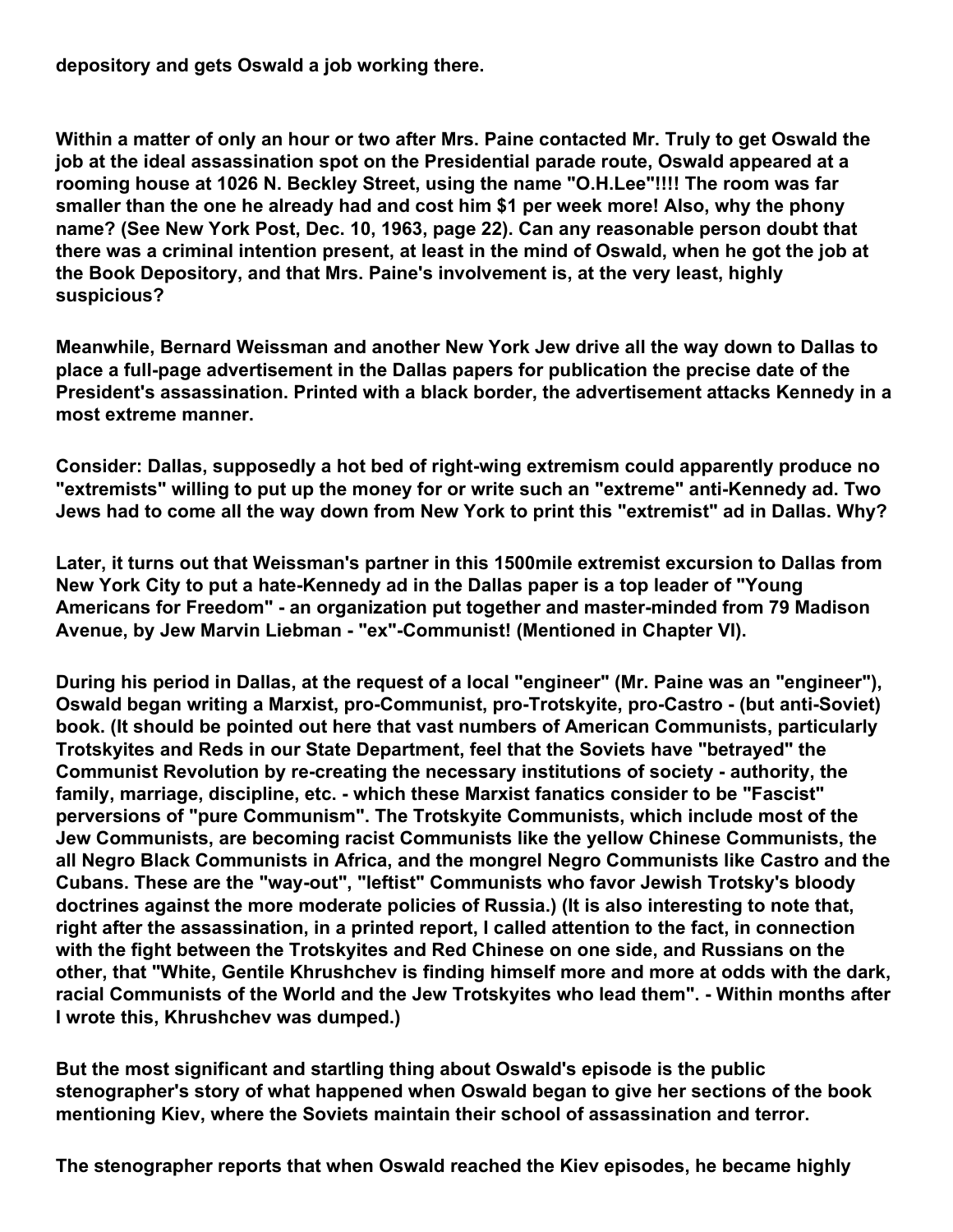**agitated snatched away the entire manuscript, notes and carbons leaving only \$10 in payment!**

**The Paines took Oswald to a meeting of the American Civil Liberties Union, which has defended literally thousands of Communists, murderers and saboteurs, and helped Oswald to apply for membership. He was told the ACLU "defends radicals" - which it does.**

**Shortly before the assassination, Fidel Castro held a "Hate America" parade in Havana, Cuba. He had Castroite mobs carry a casket, labeled "John F. Kennedy", through the streets to the jeers and hoots of the red Cubans. On top of that casket, Castro had placed a huge sign reading, "Here lies Kennedy, killed by the Cuban Revolution!" (See Y. A. F. New Guard, Nov. 1966, page 13).**

**Robert Williams, the American Negro who publishes the Crusader boasted to the mob, "Kennedy has persecuted American Negroes long enough! Soon we will be avenged!" (New Guard, Nov. 1966).**

**Three days before the assassination of President Kennedy, the F.B.I. seized three Castroite terrorists in New York, precisely like Castroite Oswald. The Federal Bureau of Investigation revealed that had these three Castroite terrorists not been caught, they planned to bomb Wall Street, blow up oil refineries in New Jersey and spread a wave of assassinations and terror throughout New York!**

**This would have occurred about November 22, - the day the President was shot!!**

**Here is a quote from the "New York Journal American", November 18, 1963:**

**"If the F. B. I. had failed to smash a Cuban plot geared to spread death, terror and destruction in the metropolitan area, Government sources said the three arrested saboteurs planned to destroy national defense material sites and utilities in New York City; blow up gasoline and oil refineries - the expected result: 100 million dollars worth of damage; plant incendiary bombs in New York City's largest department stores; train ten other pro-Castroites in the art of sabotage. These ten were already undergoing training clandestinely. The expected result: a stepped-up program of sabotage that in time might completely paralyze the City. The blowing up of bridges and subway facilities for example, might have been part of the plot for the future."**

**One day before the assassination, on November 21, Havana Radio boasted that Castro Communism would "export" bloody terrorism to all the nations in the Western Hemisphere including the United States! (Washington Post, Dec. 8, 1963).**

**Meanwhile, inexplicably, Oswald slips over to Mexico to the Cuban and Soviet Embassies and is seen by witnesses in a station wagon! The border guard remembers there were two women and a man with Oswald - (Mr. and Mrs. Paine and Mrs. Oswald?) (Toronto Telegram) (Mrs. Paine had a station wagon and used it to transport the Oswalds several times, including from New Orleans to Dallas.) Oswald talked at the Communist Embassy in Mexico City just before he went to Dallas for the assassination.**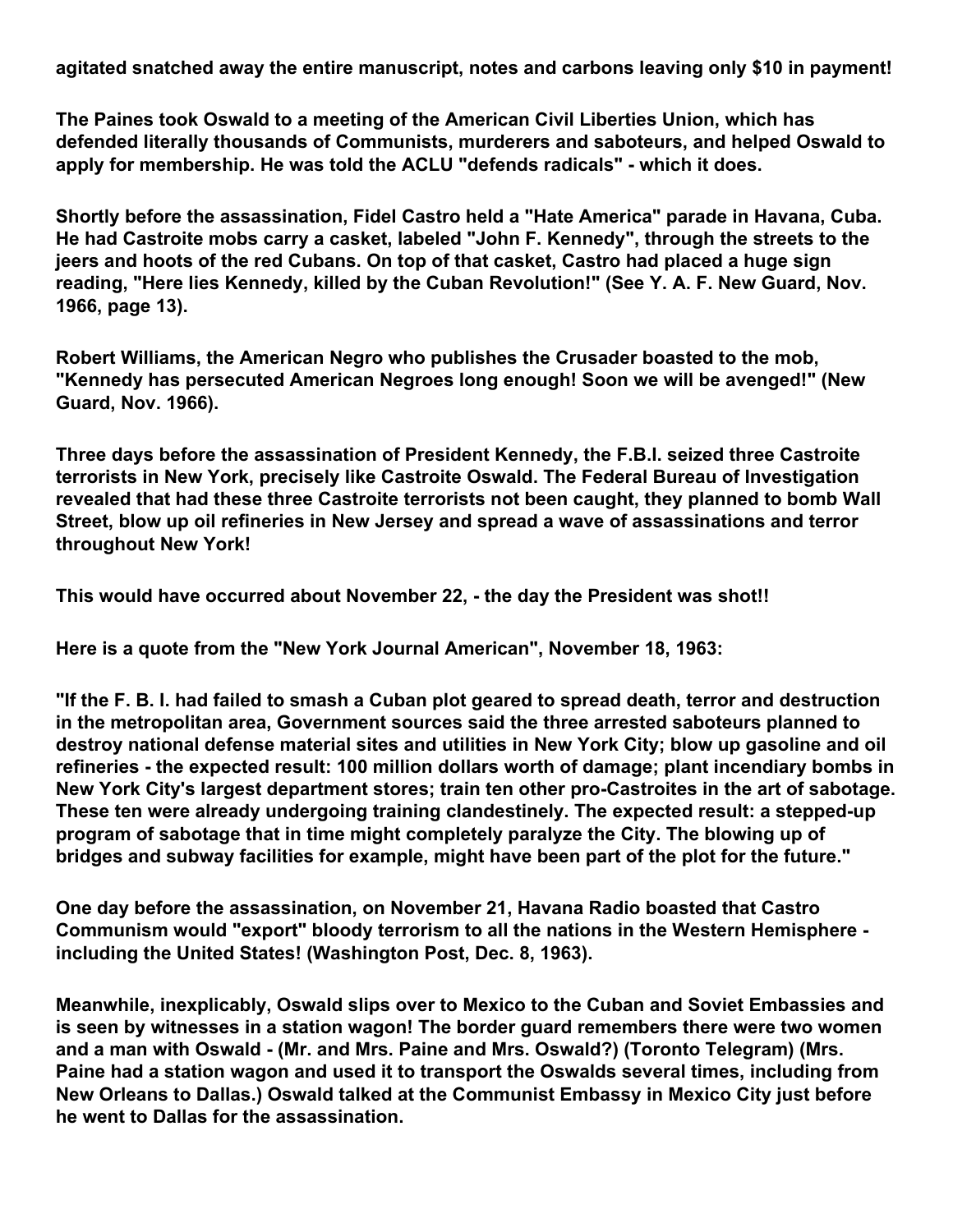**Simultaneously, Castro, as a matter of historical fact, is spreading murder and terror in Venezuela, where U.S. citizens were beaten, kidnapped and killed by the Castroite terrorists. On November 7, 1963, United States Congressman Kirsten wrote an official warning to President Kennedy that the Communists were training "professional assassins for action in the United States"! (Northern Virginia Sun, Nov. 27, 1963, Page 1).**

**Exactly fifteen days after this official warning, President Kennedy was killed by a Communist assassin. And now we are told it was only the act of a "loner", and we mustn't get mad at the Communists, Soviets or Cuba!!!**

**On November 22, 1963, Lee Oswald killed the President by shooting out of one of the windows of the building where Russian-loving Mrs. Paine had gotten him a job! (A "coincidence" of course.) Within a matter of minutes after the assassin turned out to be a Communist, the United States State Department sent out a top-priority demand to leading U.S. news agencies to minimize any connection between Oswald and world Communism "in order to avoid distributing relations with the Soviet countries and Cuba". (Washington Daily News, Dec. 4, 1963, P. 5). We get hardened to the redness of our own State Department. Perhaps it will help the reader to see the red reality here if we reverse the situation Suppose Hitler's Germany were still going strong, and I shot the President. Can you imagine the State Department sending out a plea to the press not to mention that I am a "Nazi" to avoid disturbing relations with Mr. Hitler?**

**Any normal American cannot help asking himself how it was that a notorious traitor and defector to Russia could calmly sit in the window of a building on a Presidential parade route with a rifle and shoot the President, in spite of the FBI, the Secret Service and the Dallas Police Department, and walk away from the building.**

**The answer is absurdly simple. Tragically simple! Because of the intense anti-right-wing- "extremist" propaganda led by the President himself, all the security forces were watching anti-Communists. There was nobody left to pay any attention to the real deadly danger, the Communists! Within moments of the shooting, five harmless ANTI-Communists were seized by the Dallas Police by the officers right on their tails in the crowd. These five were held four days because of the crazy hysteria whipped up against anti-Communists, even though the Police, while they were holding these anti-Communists, caught the real culprit, a Red, allowed him to be shot in the basement of the Police Station by a Jew, and then locked up the assassin's assassin.**

**The President was shot because he, along with the Jews and the rest of the left wing, had blinded America to the deadly menace of the Reds, calling it "witch-hunting" "hate", etc., and set all our Security forces on a phony "witch-hunt" after Rightists, the D.A.R., etc. -while trained and deadly Communist killer Oswald was allowed to run around free of surveillance just like hundreds of thousands more like him who are running around America today, right now!**

**The American Nazi Party was damned by Attorney General Kennedy as unAmerican." But if the American Nazi Party had had its way, the Attorney General's brother never would have been shot, because Lee Oswald would have been in his grave, where traitors belong, according to the Constitution. And dead Communists can't shoot people or overthrow governments.**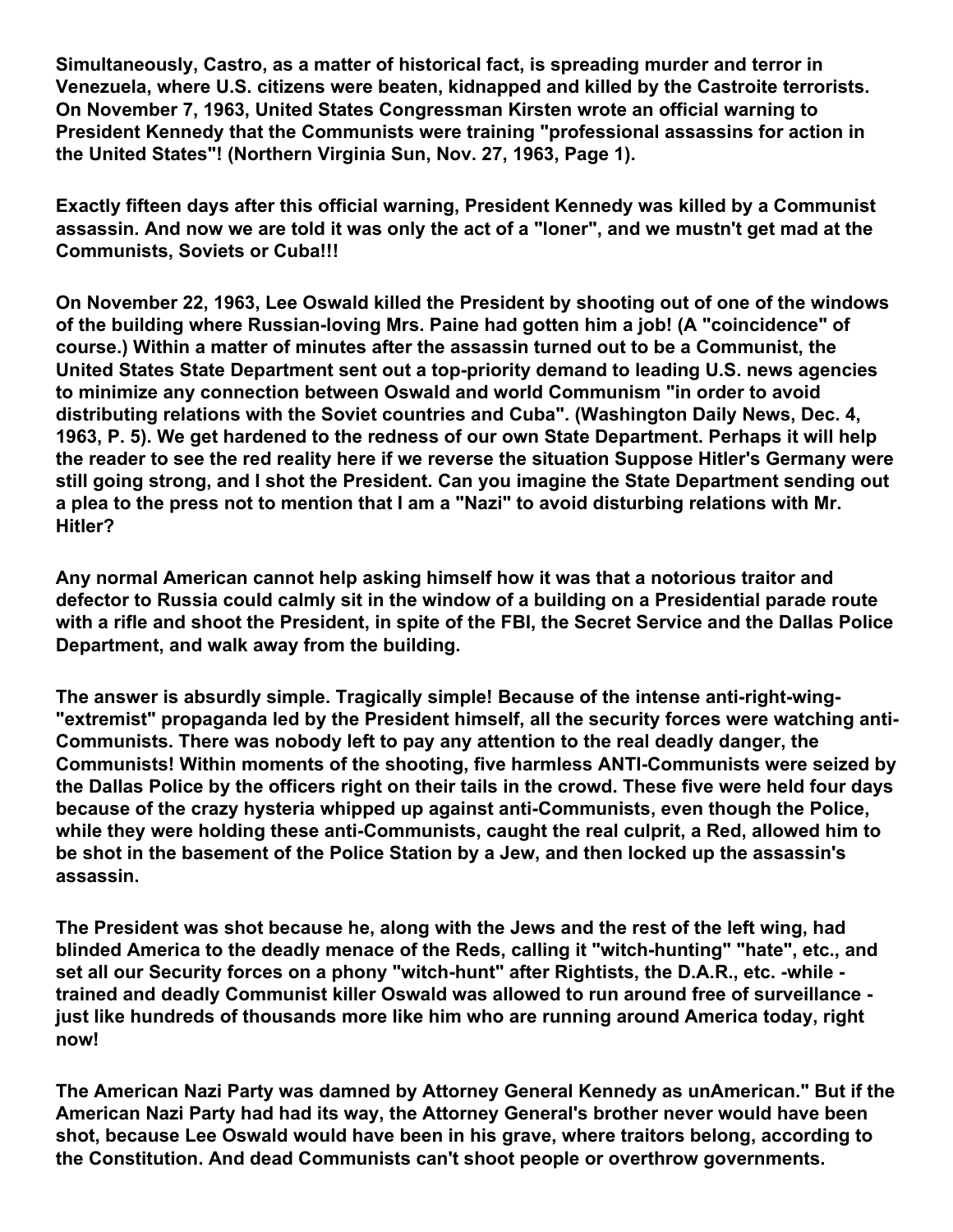**There is no "middle ground" with the Communists, no "moderate" position. You either kill them, or they kill you - as they did kill our President.**

**After Oswald had gotten clear of the building from which he shot the President, the whole plan of the Jews and the reds to wipe out the Right wing and jam through the enabling legislation for a Soviet America, was in the clear. If Oswald had not been caught, there would not have been one voice raised to suggest that a Communist might have done it, and just as with the Birmingham church bombing, where the bomber is unknown, the anti-Communist Right wing would have been violently "lynched," "for shooting our beloved President"! - although, just as in Birmingham, there was no "fair trial" - just a newspaper "lynching."**

**I believe Destiny took a hand at this point and threw a monkey-wrench into the Jew-Communist machinery. By the most improbable of chances, a Dallas Policeman heard the barest possible description of the suspect, - height, weight, age, etc., - and saw a man who might fit. When he tried to stop this man, the man shot him. - And all the plans of the reds went up in smoke! Oswald was only blocks from Rubenstein's apartment, probably on his way to hide out. But the shooting of heroic officer Tippit "loused up" the plans. He ran for a movie house in panic and was caught.**

**It is impossible to overemphasize to the thoughtful reader the history-changing magnitude of this event!**

**Had Oswald "disappeared", like the "Birmingham hate bombers", -the assassination of the President by the "dangerous" right-Wing "extremists" and "fascists" would have been used with deadly effect to hammer in the last links of Communist slavery in America! In the emotional atmosphere, which would have prevailed, nothing could have stopped the passage of the most extreme gun-control laws, the disarming of all Americans, and the complete liquidation of all anti-communist "extremists."**

**To accomplish this, the red Castroite terrorists were willing to shoot a President!**

**Destiny put Officer Tippit in the path of these fiends. Tippit died doing his duty. But his death saved America from the immediate threat of the Communist Revolution! I must admit that I could not believe the reds would be insane enough to shoot the President, but as I dug up more and more of the deadly facts, I became thoroughly convinced that November 22nd was "Revolution Day" on the Red calendar. We could never have resisted nor survived the raging lynch mob they would have whipped up, had Officer Tippit not stopped Oswald and thus led to the immediate capture and identification of the killer as a red!**

**But there is more!**

**While the President was driving through Dallas, an ex-Chicago Jew named Jacob Rubenstein was pointedly in the advertising offices of the Dallas newspaper going over his display ad, which promoted his degenerate strip tease burlesque club. As the President was driving by outside, Rubenstein refused to join others in the office in going to the windows to glimpse his "idol"!**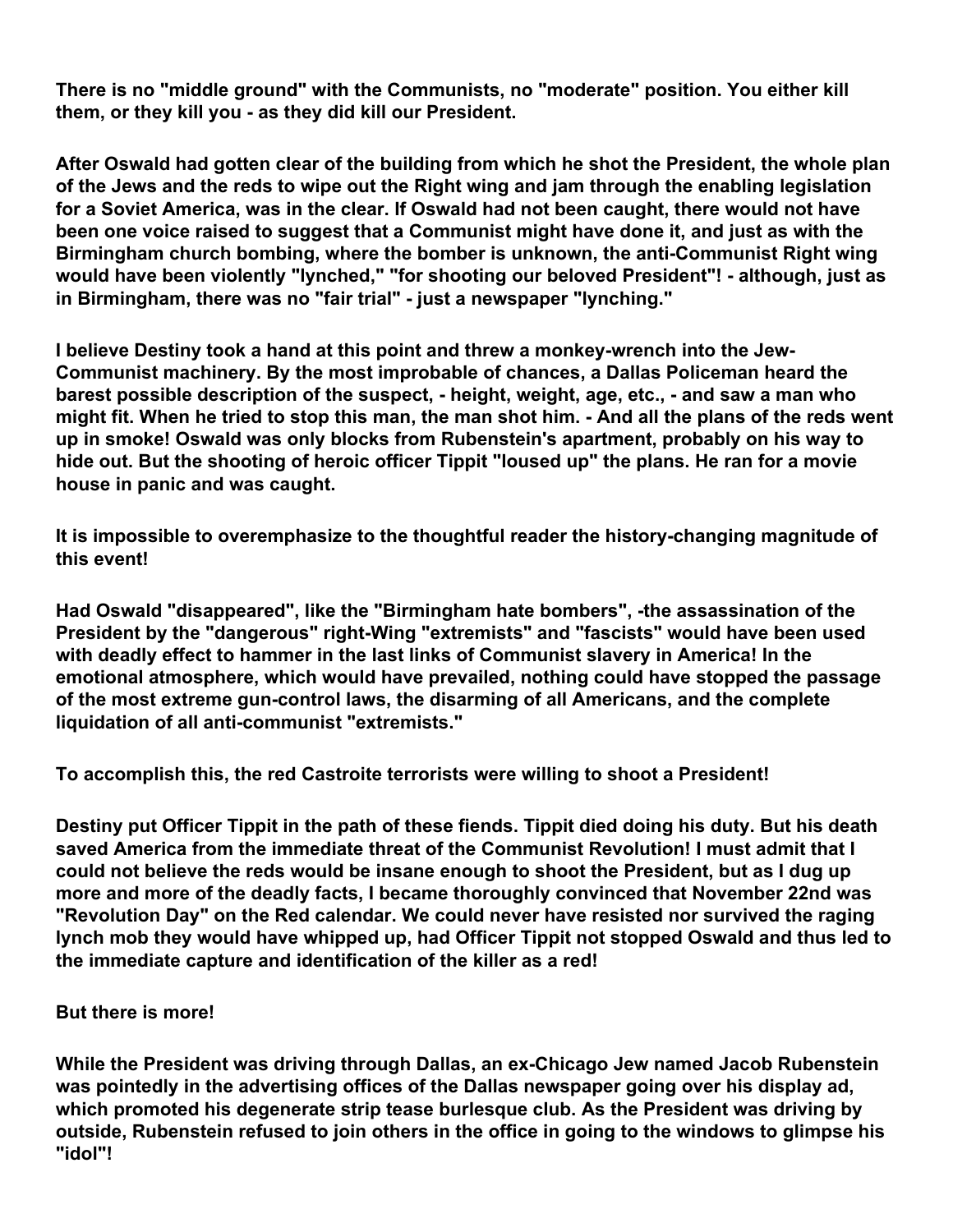**Later when Oswald was caught, Rubenstein rushed to the Police Station and managed to slip by all guards. For an entire day, while Oswald was in the Police Station, Rubenstein was running around in the middle of everything, participating in a press conference and even prompting the District Attorney with the answer to a question on local geography! Rubenstein was busily passing out his bawdy "calling-cards" for his burlesque show to police and reporters! As long as Oswald showed no signs of "breaking" under questioning by police, Rubenstein "joked with reporters" and simply hung around. Then it was announced that Oswald was "ready to talk", and appeared ready to expose the real set-up. Rubenstein suddenly became so "upset" over the President's death, and was so "touched at the thought of Mrs. Kennedy's sorrow", that he shot Oswald, sealing his lips forever! Consider the position of the conspirators!**

**If Oswald talked, the whole thing would blow wide open and, instead of a red victory, the atmosphere, (if Oswald admitted he was in on an international Jewish Communist plot) would have been Nazi. The Jew-Communists and traitors would have had to flee for their lives - as they should!**

**But even if Oswald didn't talk, the prolonged trial of this Communist assassin would have driven into American consciousness at last the deadly danger of tolerating this criminal conspiracy on our soil for one moment longer, and would have led to a great revival of the patriotism the reds call "McCarthyism" - and an impossible position for the Communists. The trial of Oswald just simply mustn't happen. All the day before the shooting of Oswald, it seems reasonable to me that the high councils of treason in America were desperately scrambling for the solution. And they found it, - the same solution they always find.**

## **Death!**

**At the very last moment when Oswald could be reached by "Ruby", - as he was being transferred to secure quarters from the police station, the Jew Rubenstein rushed forward, was recognized by Oswald, (as slow motion movies have proven beyond doubt) - and shot the assassin dead. With Oswald's death, the worst of the crisis was over for the conspirators.**

**Consider some of the deadly facts, which would have come out of Oswald's trial.**

**Oswald was working for the "Fair Play for Cuba" Committee. We have met and fought this gang of swine personally, several times, - and can testify that they are the filthiest, vilest, most treasonable and vicious gang of reds in the Country. But more important, the Castroites are the nucleus of the ''civil rights" movement! On April 6, 1960, the "Committee" was launched by an ad in the New York Times, a full page, - paid for with Red Cuban money! At the top of the list of sponsors for this vile ad on behalf of treason is the name, "James Baldwin", the repulsive, black sexual-pervert "author". The rest of the list contains NAACP luminaries, and, perhaps even more important, big shots in the American Civil Liberties Union The head of the Fair Play Committee in L.A. and a national Co-chairman is Jew A. L. Wirin, - who is also the head of the L. A. ACLU! The head of the vile Castro committee was the Jew, V. T. "Lee" (Tappin), who also turns out to be the Secretary of the ACLU in Tampa, Florida!**

**A trial of Oswald would have driven into the consciousness of America the unspeakable**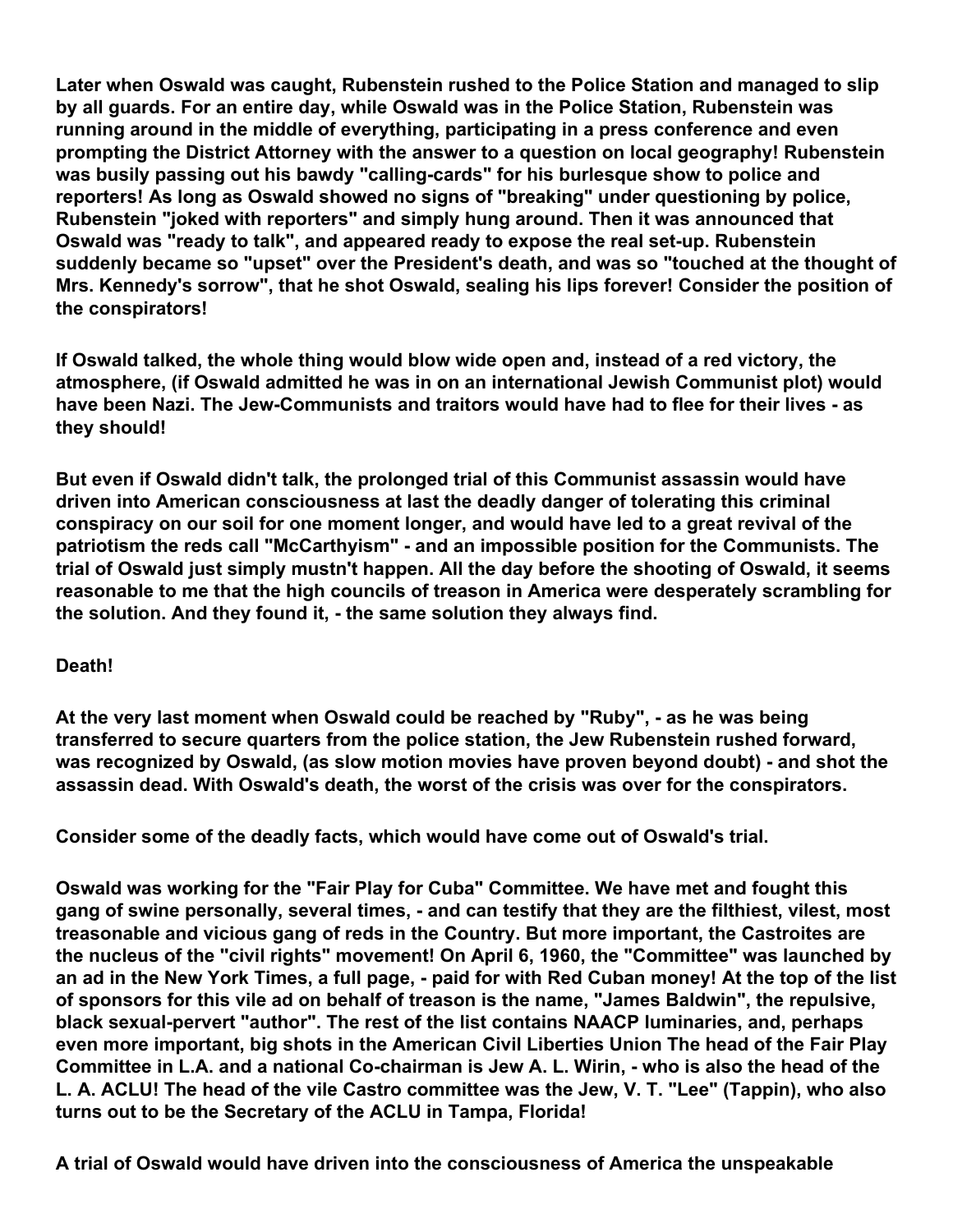**treason of these people who keep pulling off the same old Communist trick of calling violent Communist terrorists "reformers" until these murderers have seized control of pro-American, Christian governments as Castro did to Batista and Mao Tse Tung did to Chiang Kai-shek after which the filthy Red fakers in America moan and wring their hands at their "betrayal" by these hard-core Communists who always seem to "fool' these trusting 'lovers of "civil liberties" and "civil rights".**

**Just a few weeks before the President's assassination our government, with the help of these pro-Communists, civil libertarian creeps, snubbed and insulted pro-American, Christian Madame Nhu. Then the Viet Nam communist "reformers" brutally assassinated her husband and set the stage for the present crazy Viet-Nam war!**

**Daily exposure of all of this would have been inevitable in any trial of Oswald. And such daily exposures would have inevitably and finally aroused the American people to the deadly facts about Communism and the "civil rights" Black Horror which we of the right wing have been trying so hard to warn America.**

**In short, the trial of Oswald would have been a fatal blow to the Communist conspiracy in America. It would have been utterly impossible for Martin Luther King, Queer James Baldwin, A. Philip Randolph, Queer Bayard Rustin and the rest of the "liberal" and "civil rights" Jew and Negro leaders who have infiltrated even our churches to continue their deadly but creeping Communist revolution in America.**

**Oswald had to go.**

**And he went. He was gunned down in typical gangland fashion by a man typical of Jewish "Murder. Inc."**

**Immediately after the assassination, three honest groups were preparing to investigate: The Texas Attorney General, the F. B. I., and the U. S. Congress.**

**Such honest investigations were intolerable to the Reds. On December 9, 1963, only eleven days after the assassination, the Communist Worker newspaper had the gall to demand that these three honest investigations be forbidden, and the outrage investigated only by Earl Warren.**

**Three days later, the President of the United States obliged the Worker, did exactly as the Communists demanded, and, on December 12, 1963, called off the other three investigations, and ordered Earl Warren to "investigate", - even though Warren had rushed into print within moments after the shooting, with the pre-judged statement that "Hate killed Kennedy", precisely the phrase used by the Communists, - and every red in America and all over the world!**

**Warren "investigates" by hiding much of the record for seventy-five years, and actually burns much critical evidence, (such as the autopsy report on the dead President's body!)**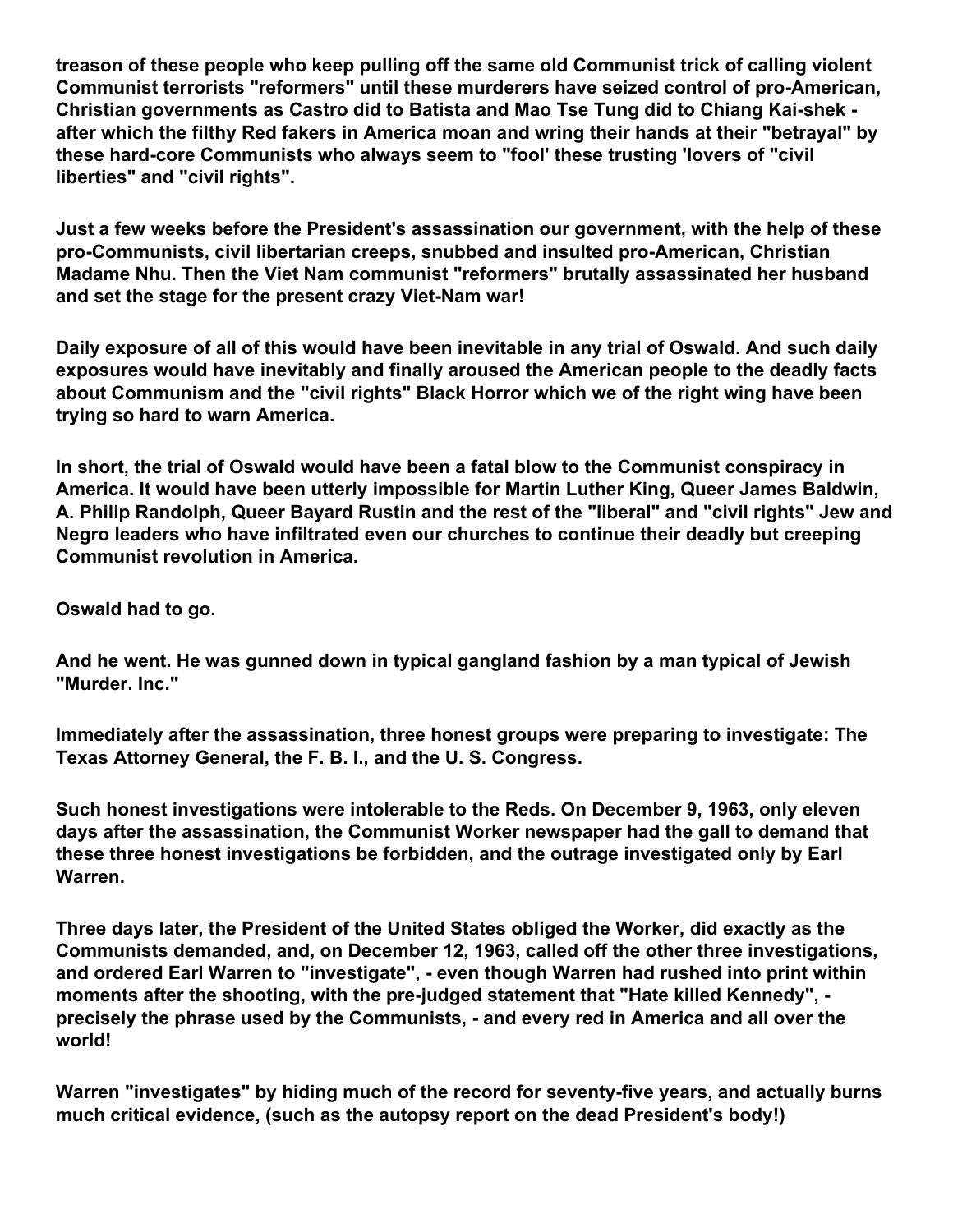**With unbelievable arrogance, almost the whole press and publishing industry is diligently helping to spread a gigantic smoke screen being thrown up around the assassination, with the eventual aim of shifting the blame on the anti-communist movement, the way it was originally planned.**

**Only two years after even the Communist Worker's choice for chief investigator, Earl Warren, had to admit that the assassination was the product of a COMMUNIST, four leftist authors, Mark Lane, Joachim Joesten, Harold Weissberg and Jay Epstein, (all four of them Jewish), are peddling books of the most sophist "reasoning", casting doubt on the inescapable fact that it was Oswald who shot the President. They have manufactured "extra bullets", "grassy knolls", "contradictory" testimony, etc., and very cleverly left out all the damning facts which leave NO doubt that Oswald did it. (And, unfortunately, there are many conspiracy-buffs in the anticommunist side who are actually cooperating with these Jewish smoke-screen operators).**

**But it is not the books of these men themselves, which are worthy of note in studying how our charts are forged. By themselves, the books would expire of their own weaknesses.**

**It is the constant top coverage given these books by book reviewers, TV interview shows, newsstand operators, etc., which have shoved them down the throat of the public. I have studied them carefully, and there are no two ways about it, - they are devilish, if slick, - lies. Any careful student of any one of them knows this immediately. Yet they are given enormous publicity and dignity by editors, interviewers and publishers.**

**What they are up to is a game they have played many times.**

**When a fact is impossible to get around or cover up, -the liars and chart-forgers help each other throw up an enormous smoke-screen. These assassination books are that smoke screen. They are given such dignity and publicity that before long, most Americans, WHO WILL NEVER READ THE BOOKS, - will begin to believe that the Oswald theory is thoroughly discredited. It's the same technique they used with the facts of RACE. Whenever anybody tries to bring the obvious inequality of human groups into question, the chart-forgers and liars chant, "the claim that there is any such a thing as 'race' has been thoroughly 'discredited'!" they intone together. "Nobody believes that race myth anymore." But they have never actually discredited it, - merely covered it with smoke and finally mud.**

**Now they are doing the same thing with the fact that a COMMUNIST shot the president, - they are promoting a great, manufactured hue and cry that there is a lot of doubt that Oswald did it. Before long, we will be told that, "There's so much doubt now, about the Oswald theory, that nobody believes that anymore." And the last step is to start referring to it as the "discredited Oswald theory".**

**They create an artificial bedlam all around the truth, then they point to their OWN bedlam and smoke screen to "prove" that nobody believes the truth anymore!**

**These arrogant chart-forgers are getting away with it, too, because too few people are willing to do the research homework to track down their massive lies.**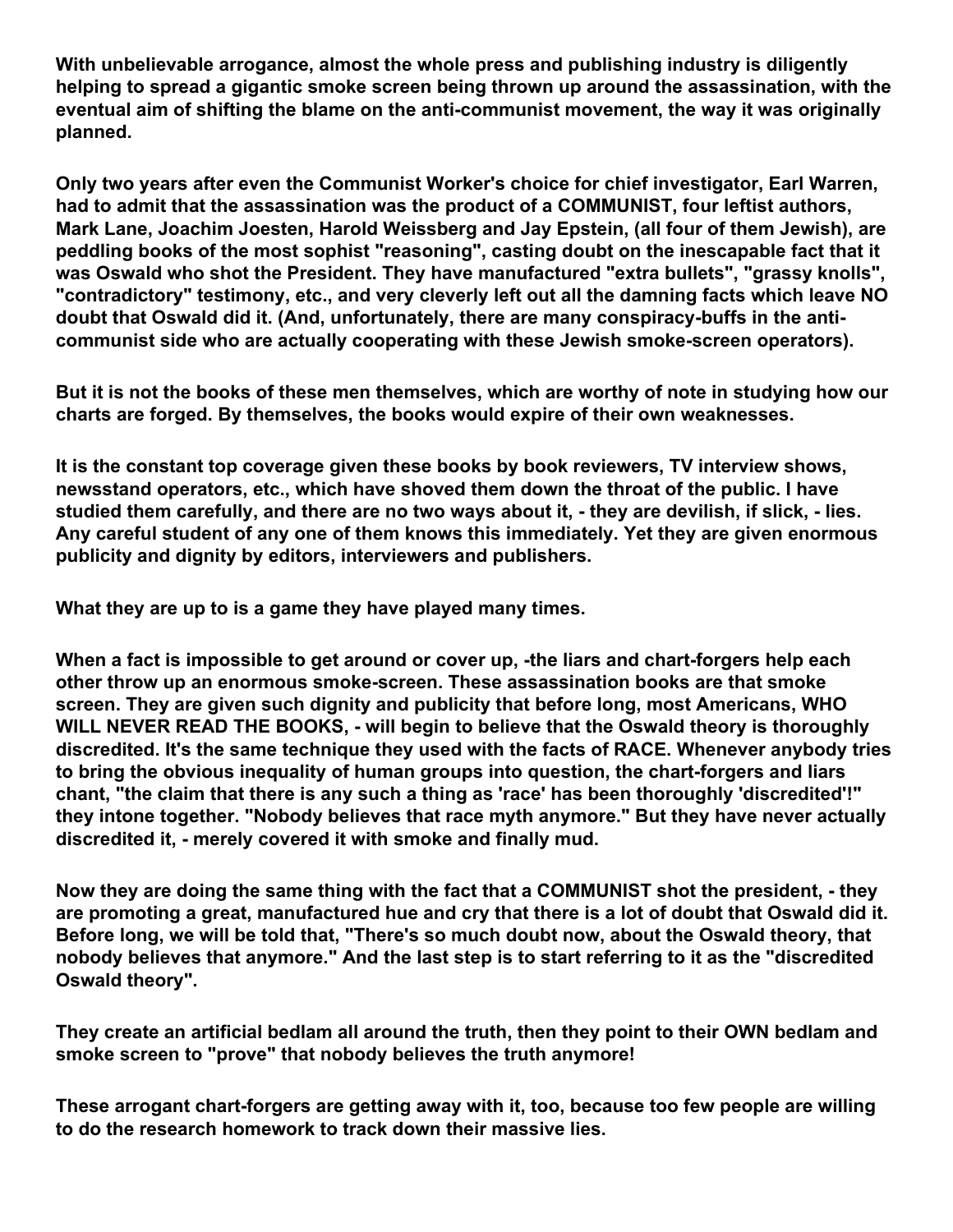**As will be shown in later chapters, the chart-forgers have utterly blacked out of the minds of our people whole areas of human knowledge, (such as the fact of race), they have made "patriots" out of our outright enemies, and enemies out of patriots whom they have smeared as "extremists" and "bigots", they have filled the minds of our youth with such lies and madness that vast numbers of them have become LSD-crazed drug addicts and anti-social "hippies", reds and moral-degenerates. They have filled the minds of Negroes with the fanatic belief that Negroes have unlimited rights and no duties. They have turned millions of once-selfreliant Americans into Federal dependents sucking frantically on the public teat. They have poisoned American history with suspicions of the motives of our heroes, slyly implying that they were lechers, profiteers and "haters". They have made the great virtues of duty, faith, work and honor the butt of ridicule, especially among youth. They have actually gotten inside religion, and promoted endless outright lies as the "new Christianity". The list of the lies they have spread among us could fill the rest of the book, but this should be enough to show the deadly PATTERN.**

**Why has anybody gone to such trouble to build a lie machine and then peddle such enormous lies to million of us?**

**What has anybody to gain by piling Western Civilization and our American Republic up on the rocks?**

**Who wants to turn us into a race of brown, communized mongrels, with heads full of lies?**

**WHO seeks to do such evil things, and for what evil purpose?**

**[Chapter 4 - THE CROOKED CAPTAINS](#page-50-0)**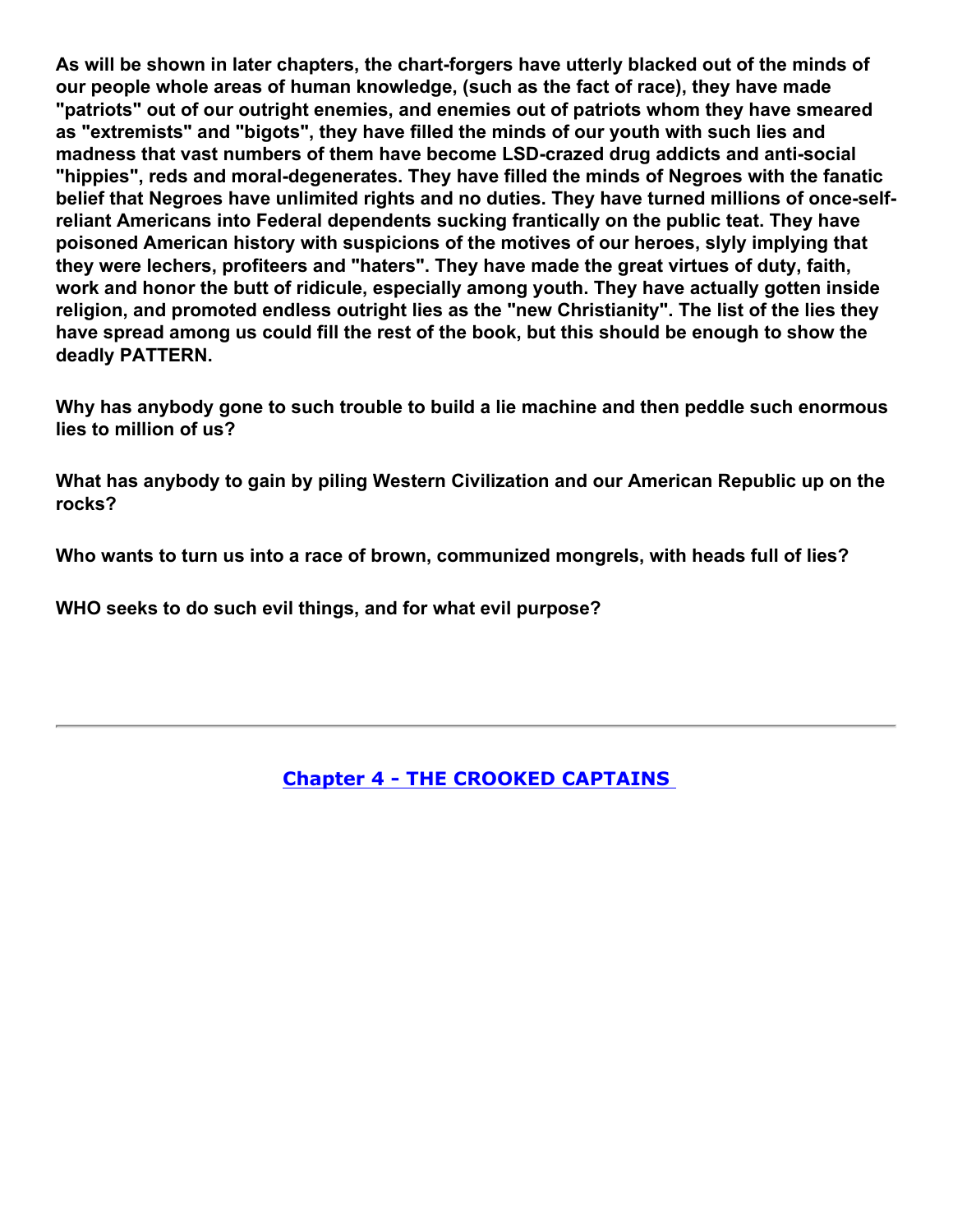## CROOKED CAPTAINS

<span id="page-50-0"></span>**Off the New England and Gulf Coasts of America, a century or so ago, there were murderous gangs called "ship wreckers". The gangs would set up false lights near real lighthouses, cunningly placed so that suspecting ships approaching the coast in the dark and in storms would be guided onto deadly reefs.**

**As soon as the ship was smashed, while the captain and crew were trying to survive the storm, these vultures would pounce on the helpless ship and rob it.**

**To protect themselves from exposure, the gang murdered every human being aboard.**

**There was nothing complicated in shipwrecking. It was the oldest crime in the world - murder for what the other man had. The only difference was in the method of using false lighthouses.**

**Today, there is abroad in the world an enormous gang operating in almost every nation doing EXACTLY the same thing as the early ship-wreckers, except that the modern "ship-wreckers" have added a tremendous complexity of refinements, and instead of wrecking ships, they wreck whole nations.**

**They are called "Communists", or "Marxists". But basically, the leaders are out to ROB and murder productive people for loot, just as the ship-wreckers robbed those who had worked for the ship's cargo, and then killed them.**

**Their basic technique, in the end, just as with the ship wreckers, is always naked violence and murder.**

**But also, just as with the ship-wreckers, they cannot beat the honest productive people of the world by sheer force. They also need surprise and guile. That's where the chart forgery and the fake lighthouses come in.**

**The Red gang of ship-wreckers lure decent, honest and sincere people onto the deadly reefs of Marxist insanity with their fake lighthouses of "brotherhood", "peace", "love", "democracy", "equality". And then they rig all the charts available to show these fake lighthouses as the ONLY safe guides. Meanwhile, these robbers and forgers rig all our charts (the press) to show the real, safe channels, in which America sailed to greatness, as the most deadly and dangerous of all reefs.**

**Once our civilization has been wrecked, the Red gang plans to loot it, as they have looted every nation they seize.**

**In the next chapter, I shall present the fingerprints, footprints, witnesses and handwriting experts to prove before a jury of my fellow Americans just 'WHO these Red ship wreckers,**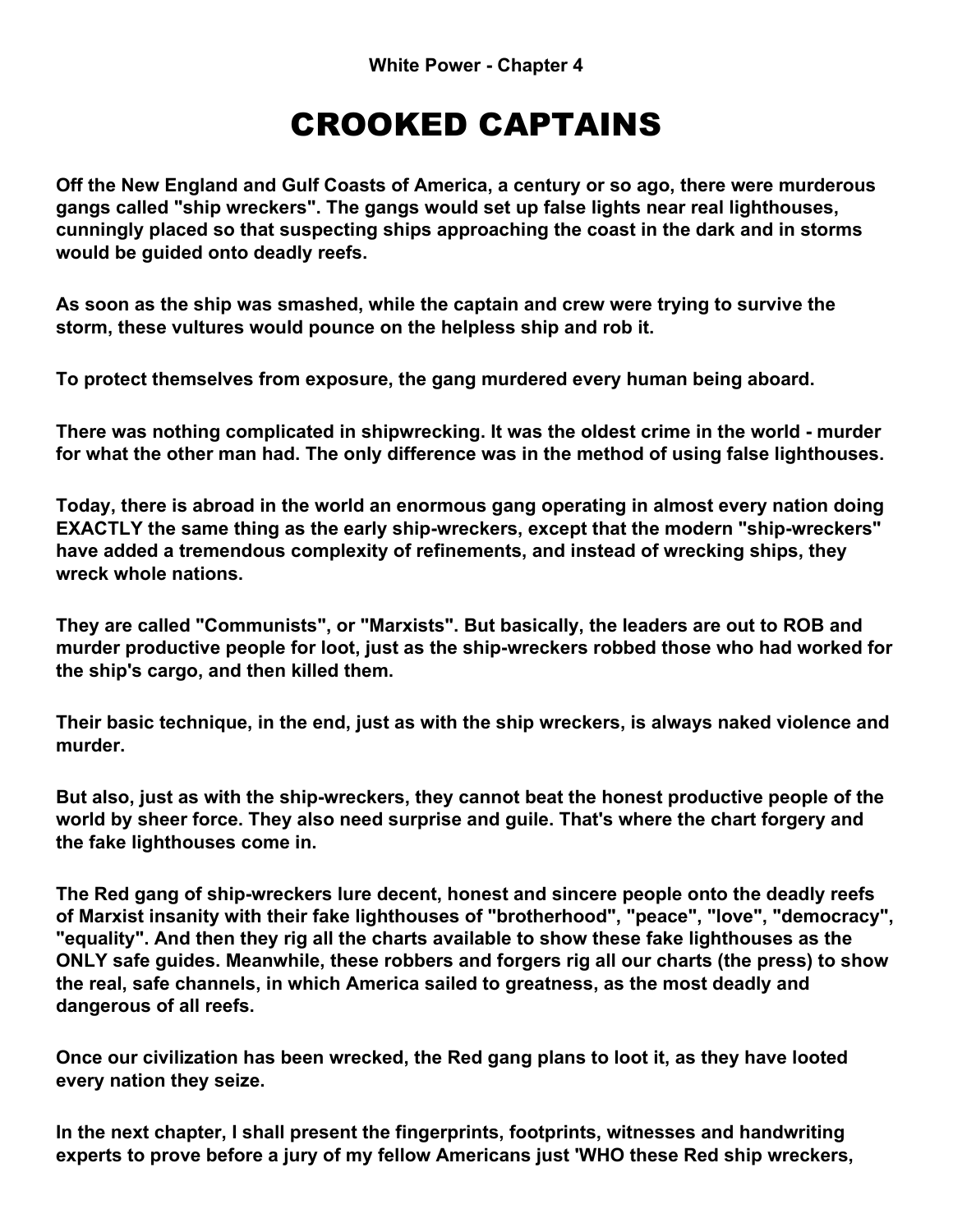**robbers and killers are.**

**But first, I want to prove THAT THE CAPTAINS OF OUR SHIP OF STATE, FOR THE LAST FORTY YEARS, HAVE BEEN WORKING WITH THE CRIMINAL INTERNATIONAL GANG OF SHIP-WRECKERS, STEERING BY THESE LYING CHARTS!**

**Returning to the coast gangs, a hundred years ago, you can imagine the additional effectiveness of the crime, if the gangs could install some of their own criminal members as the captains of the ships approaching the phony lighthouses.**

**With a fake captain, the unsuspecting ship and crew would have NO chance - even if some of the navigators began to "smell a rat".**

**Any navigator who began to protest too vigorously that dirty work was afoot could be clapped into irons by the captain, with the full agreement of the other officers, who could be shown the phony charts. The evidence of dirty work would be too complex for most other officers and crewmen to see, and they would be led to believe the captain's lies, because the captain always has the phony charts to prove he is right.**

**That's precisely what has happened to America's ship of state.**

**Men like the great Joe McCarthy were "navigators" who tried to warn the other officers and crew that the captain and the gang were wrecking the ship.**

**But the fake captains of our nation have been backed up 1000% by the fake chart-makers - the press, TV, etc. -and have managed to keep the innocent victims (the crew and ship) convinced that it was McCarthy who was trying to wreck America on the rocks, while the crooked captains have been presented as the greatest navigators in the history of the world.**

**Meanwhile, the same "wonderful" captains have been smashing our ship of state into one rock after the other, always with brilliant explanations by the captains, and adoring acceptance of the explanations as the ultimate in statesmanship, by our crooked chart-makers the press. The American crew never really has a chance.**

**If this sounds like an exaggeration, consider some of the evidence - riot even much of it - just some outstanding examples.**

**Let's start with something, which isn't ancient history, something going on before our eyes, RIGHT NOW.**

**For more than one hundred years, America had a sacred principle of foreign policy called the "Monroe Doctrine." President Monroe had declared that the United States could not and would not tolerate the establishment in the Western Hemisphere of any power base for the forceful export to the Americas of the seething troubles in Europe. And for a hundred years, we enforced this Monroe Doctrine rigorously.**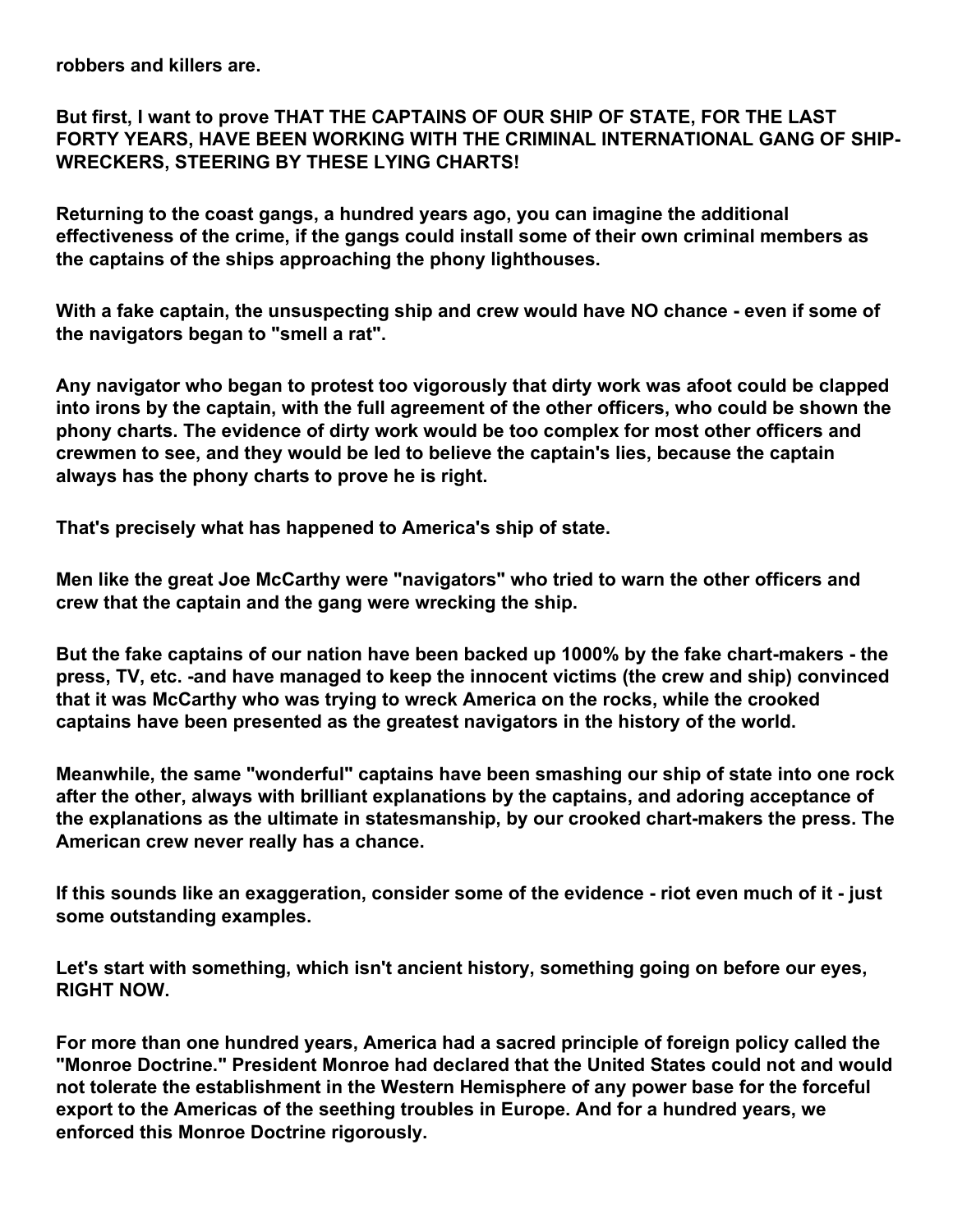**Today, a rabid, revolutionary, Red-Chinese-dominate Communist Cuba exists only ninety miles from our state of Florida. Far from doing anything about this dangerous situation and utter violation of the Monroe Doctrine, -we helped bring foreign communism to Cuba, and our U.S. Navy now protects and guards it from any attempt by Cuban patriots to re-take Cuba from the enemy! U. S. Navy and Coast Guard ships actually pick up and arrest Cuban anticommunists ON THE HIGH SEAS, - and drag them back to jail! Think of it! Can you believe that there are NOT enemy hands on the wheel of our ship of state?**

**While we assist communism into power and protect it less than 90 miles away in Cuba, we are sending tens of thousands of American young men to fight and die in Viet Nam, TEN THOUSAND MILES AWAY FROM AMERICA, - ostensibly to "stop communism." If we are out to "stop communism," why go so far away when we can do it in our own back yard, - and have a hundred years of the Monroe doctrine to back us up and assure that it is a "just" war?**

**And if we MUST send our boys so far away to "stop" communism" why do we not let them DO it? At this writing, we are still not attacking the enemy air bases from which come the planes, which are killing Americans, nor do we attack the port of Haiphong, through which come the tons of ammunition and weapons to kill thousands of us. But all of these things are complex and there will be a thousand arguments from the liberals, conservatives and assorted creeps to justify all this, one way or the other. Instead of wasting further time quibbling with these things, let me present the most damning case I have, to prove to any honest man that the CAPTAINS of our ship of state are steering it PURPOSELY on the rocks, - for reasons I shall reveal in the next chapter.**

**When I got back from fighting World War II, I truly believed all the propaganda that I had helped the "good guys" fight the world's last war, the war to see that there was no more tyranny and "aggression." I remembered that the world declared War, in effect, on Germany, for marching into Prussia and Silesia, ex-German states which had become Poland. And it was, I was told, to get these people out from under the tyrants that I risked my life, and saw thousands die. But then I watched our "leaders" GIVING all these countries I was supposed to be fighting to "free" - to Soviet Russia. I thought I had "saved" Czechoslovakia, Poland, Hungary, Rumania, Yugoslavia, etc. - Then I couldn't help noticing that we had NOT stopped tyranny in these countries, - instead, it seemed to me, by fighting in WWII I had helped turn most of the world over to the SOVIET UNION and COMMUNISM. All the Countries I went to save - who had them after WWII - and who has them NOW?**

**I began to notice, for the first time, that there was something most peculiar about this fight for "freedom" they got me and millions like me into. When ever any Country was in the hands of ANTI-Communists, we were told they were "tyrants and oppressors" and we had to fight to get them out at all costs - as we did, Germany, Italy and Japan.**

**But when a Country was in the hands of Communists -we HELPED them, and I heard nothing about "tyranny."**

**In fact, reviewing my career in World War II - I came to the conclusion that I am a Soviet War Veteran. I fought to turn over the major portion of the earth's surface to the Soviets.**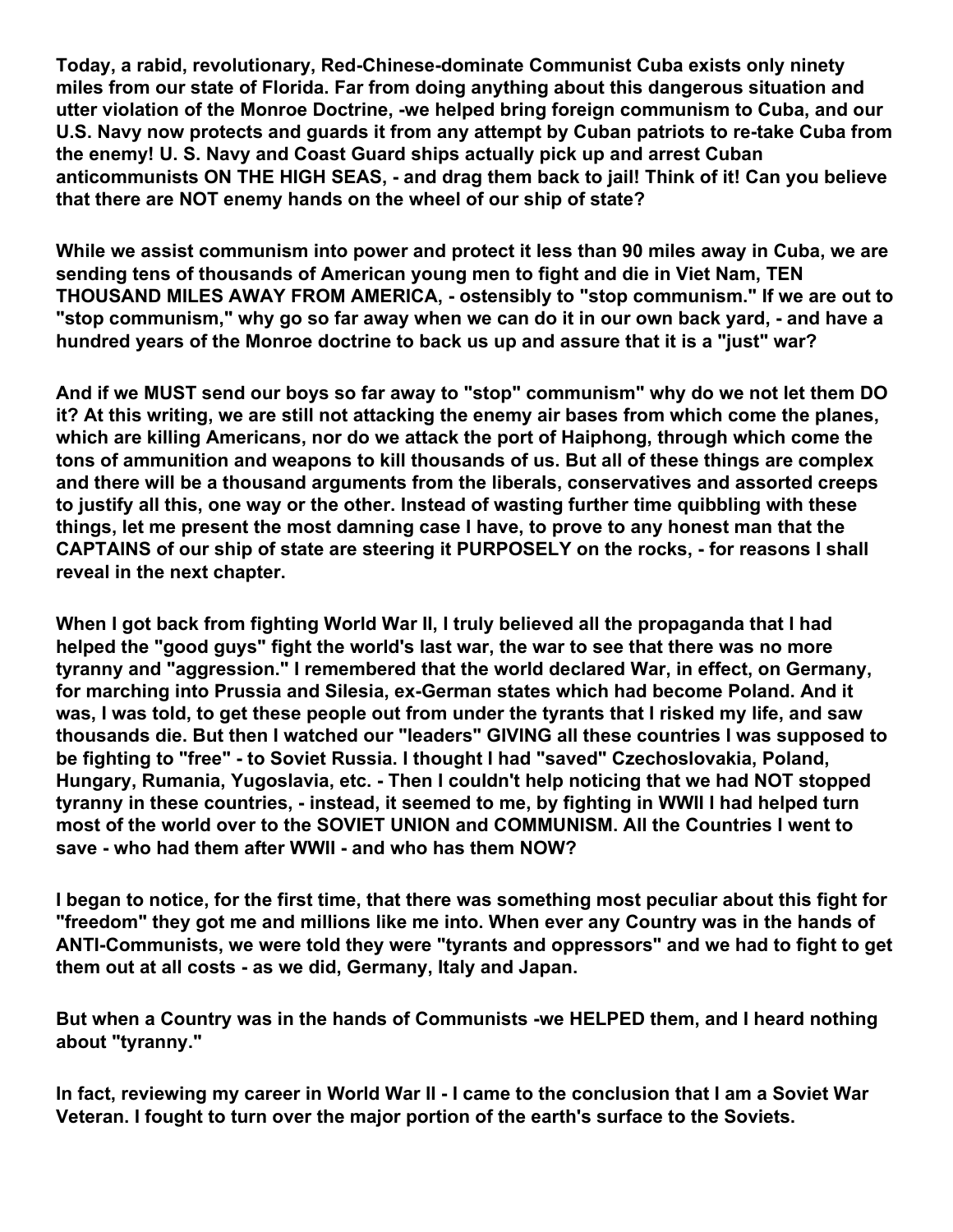**This, in turn, led me to become politically aware, for the first time. I began to notice what might be BEHIND the things I read in the papers and saw at the movies, etc.**

**Around this time right after the War, we began to get massive doses of propaganda about a man named Chiang Kai Shek. He was a "war-lord" we were told; corrupt rotten, vicious dictatorial and oppressive, he was the President of the China which had fought as a U. S. Ally in WWII, but now, suddenly, he was painted as an unmitigated, villain and enemy of the "good guys." Our press and magazines and books were just alive with articles and material showing over and over what a scoundrel Chiang was. At the time, I was still politically ignorant, (as most Americans still are), and didn't realize that the trouble with Mr. Chiang was that he was ANTI-COMMUNIST. I was to learn soon enough.**

**Meanwhile, there was another Chinese leader rising over there, Mao-Tse Tung.**

**The chart-forgers really went to work here, telling us what a great and good man Mao was. It's hard to believe it today, but they pulled out all the stops telling us that Mao Tse Tung was an "agrarian reformer" out to help the peasants with land reform and protect them from the corruption and extortions of "war-lords" like Chiang Kai Shek. The Saturday Evening Post, for instance, ran 26 articles in a row, praising Mao Tse Tung as an "agrarian reformer," scoffing at any idea that he could possibly be Communist - and attacking Chiang Kai Shek as a corrupt "Fascist War-Lord." Young folks today are (probably mercifully) unaware of the unbelievable extent of this lying, vicious PROPAGANDA put out to our innocent people.**

**Almost every one of our leaders and top journalists went to work tirelessly telling America that Mao was NOT a communist, but a great patriot and the only hope of establishing justice and decency in China. Walter Lippmann, Dean Acheson, Truman, Dean Rusk, Eleanor Roosevelt and the whole pack of our "leaders" assured us over and over again that Mao was NOT a Communist, but was only a Chinese patriot trying to help the peasants establish land reform. In fact, just to show you how far our "leaders" went, let me give just ONE example of the way they poured out these lies on the heads of our people. On June 14, 1951, Dean Rusk, then a top officer of our State Department, (now our Secretary of State) made a speech praising Mao Tse Tung at the University of Pennsylvania.**

**Rusk (with all the mountains of information available to the State Department) stood up before these thousands of Young Americans and told them, Mao Tse Tung did "not aim at dictatorship," was "not communist," and that Mao himself was the "George Washington of China"! Those were the actual words - all too easily forgotten - of the man, who now sets our State Department policy all over the world.**

**I remember, even back then, hearing the warnings of "right-wing extremists" filtering through the curtain of "good taste" thrown up to silence such rabid people, that Mao was a COMMUNIST. These "extremists" warned that there was plenty of evidence of Mao's real, Communist nature and plans. But, at the time, it was impossible for ME, anyway, to believe that our top leaders wouldn't know of such things if they existed - or that they would lie to us or cover such facts up if they did exist. At the time, I was naive enough, (as most Americans still are) to believe that our leaders "just couldn't" be working with such communist terrorists and enemies of our Country as Mao Tse Tung. That our leadership and our press was CRAWLING with enemies of our Country I NEVER could have believed. I would not even have**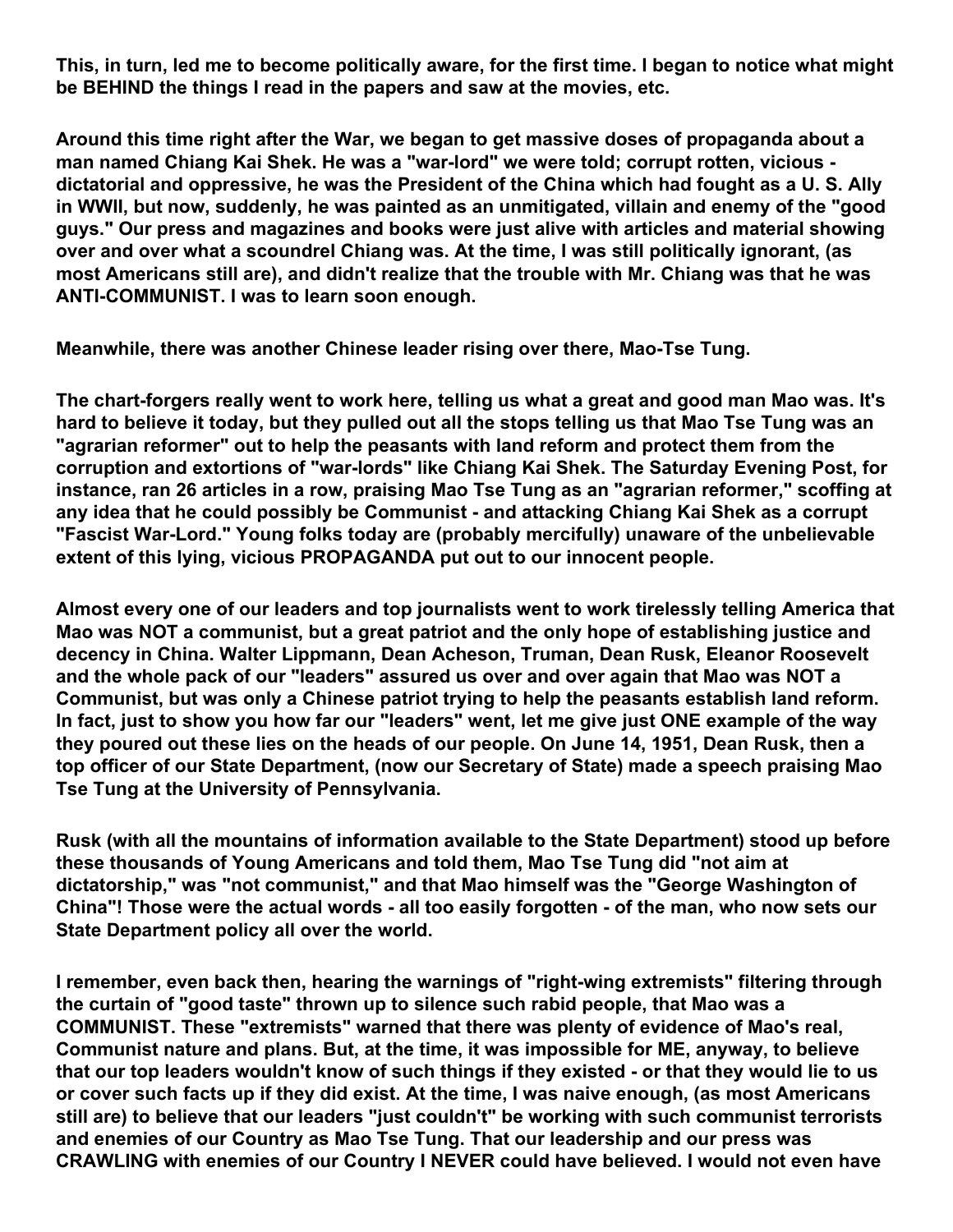**listened to such outrageous charges.**

**So, with the American people thoroughly brainwashed on the subject of who was the good guy and who the bad guy in China, General Marshall went over there to China and BOASTED that, "with one stroke of the pen, I disarmed twenty Chinese divisions" (meaning Chiang's anticommunist troops). At the same time as our top General was "disarming" our anti-communist allies, the communists were turning over to Mao Tse Tung mountains and mountains of captured Japanese arms and ammunition.**

**In short, WE threw Chiang out of China, and turned this mighty land over to our "friend," "agrarian reformer," Mao Tse Tung!**

**Our leaders rejoiced at this triumph of justice . . . . until Mao threw off the cloak of "agrarian reformer" and revealed himself as a 100% Marxist, by slaughtering 40 million Chinamen to "thin them out," which is one hell of a way to give the peasants "land reform" - kill half of them so the rest have more to share!**

**Of course, the crocodile tears and exclamations of shock and surprise from Lippmann, Eleanor, Acheson, Rusk and the rest were copious and warm. HOW surprised and disappointed they were Here they thought Mao was a nice "liberal" like they were supposed to be - and he goes and spoils it all by exposing the fact that he was a RED COMMUNIST and a hater, killer and terrorist all the time! One would think that one such "surprising" experience would be enough for the likes of Rusk and Co. Surely they wouldn't let it happen AGAIN!**

**No sooner had our leaders gotten over their "shock" and "dismay" over Mao, than the game began all over again!**

**Suddenly our national life was filled with wails of agony about a new "Chiang Kai Shek" right here in the new world - Batista.**

**In the 1950's, our chart-forging press and "intellectual" leadership began a campaign of vilification of the leader of Cuba, Fulgencia Batista, because he was a "dictator" who was oppressing the peasants. Batista was a Christian, an anti-Communist, a friend of America and in league with no foreign power. But Batista had something about him that our shipwreck leaders didn't like and could not tolerate. He was damned and hounded by our leaders for "oppressing" people. The subject is rarely mentioned, even though every Communist dictator today is oppressing AMERICAN young men and women in Communist prison and slave-labor camps. Such Communist dictators as Khrushchev are called "Chairman" and invited to our White House by men like Eisenhower. But anti-Communist dictators are called "fascists," and are scorned and smeared almost beyond belief by everything from our presidents to the New York Times.**

**So it was with Batista. Our State Department and CIA aided and abetted every kind of movement to overthrow and murder Batista (as they did with Trujillo, another anti-Communist Latin American leader). As just one sample of how "our" State Department operated to get rid of anti-Communist Batista, one has only to study the U. S. Senate Internal Subcommittee's hearings on the man whom the State Department assigned to run the campaign against**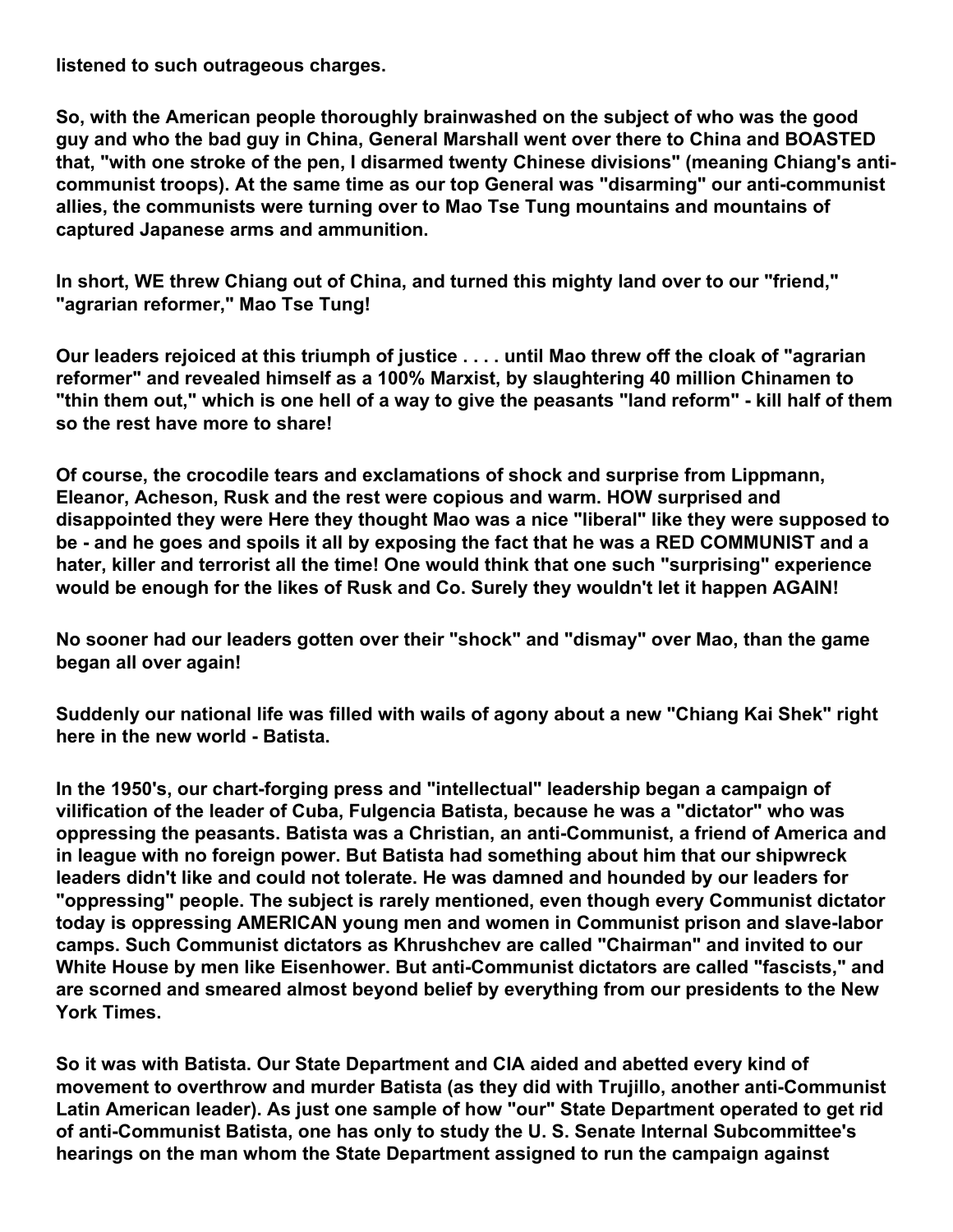**Batista, William Weiland. The record shows that this man, Weiland, went to incredible lengths, including perjury and withholding of official U. S. documents to cover up the fact that the man we were helping, Castro, was a COMMUNIST.**

**Castro helped LEAD an abortive revolution in Venezuela which is all reported in the Senate hearings on Weiland.**

**Castro's brother, Raul Castro, was trained in the techniques of Communist revolution in Moscow. All of Castro's life he had devoted himself to Marxist uprisings and revolutions, and this fact was known to our State Department, AND much of our press.**

**Yet we poured aid and comfort on Castro, and heaped scorn, hatred and attacks on Batista. We refused to sell arms to Batista, even while Czechoslovakia was pouring arms in to Castro - ARMS MADE AVAILABLE TO CZECHOSLOVAKIA BY "U. S. AID"!! (Even after Castro took power and began to abuse and shoot Americans as an arrogant, open COMMUNIST, Kennedy and Johnson continued to give "AID" to Czechoslovakia.)**

**All of this was done by our sold-out "captains" in violation to the Monroe Doctrine and in open furtherance of the Communist wrecking of the American Ship of State. The system they use in suckering the poor, innocent crew of the good old ship, "U.S.A.", is to play upon the noblest instincts of our people to help the oppressed and helpless. In the name of the oppressed peasants of Cuba, they disarmed and destroyed American friend Batista (because he was "brutal" to his people), and then installed a devilish and much more brutal COMMUNIST tyrant.**

**All the while, the relatively few people who saw this terrible steering of our ship of state onto another Communist rock were doing their best to alert the American people to the fact that Castro was a RED COMMUNIST! But our people were lulled to sleep by the chart-forgers who used their usual technique of accusing their victims of the very thing they themselves were doing.**

**The New York Times' Herbert Matthews, for instance, assured the American people over and over again that Castro COULDN'T be a Communist that he was an "agrarian reformer" trying to help the peasants who were being oppressed and brutalized by Batista. Patriots who tried to deny this fairy tale were blasted as "extremists", "haters" trying to "divide" Americans and thus HELP the Communists! President Eisenhower lent his support to this campaign against BATISTA, and for Castro. So did all our political pundits, from Walter Lipmann to Eleanor, from Dean Acheson to Dean Rusk, ALL of them, the men in the best position to know the facts, told us over and over again that Castro "COULDN'T BE A COMMUNIST" - that he was an "agrarian reformer".**

**The same "leaders" did everything possible to smear and discredit those patriots wise and courageous enough to try to warn America of the facts. McCarthy, Welch, Hargis, Smith, McGinley, Buckley, among others - and Rockwell - were all preaching and printing the FACTS which proved that Castro was exactly what he turned out to be, a Communist robber and tyrant.**

**All such patriots were blasted as "fanatics" (or sometimes, as in Smith's and my cases, given**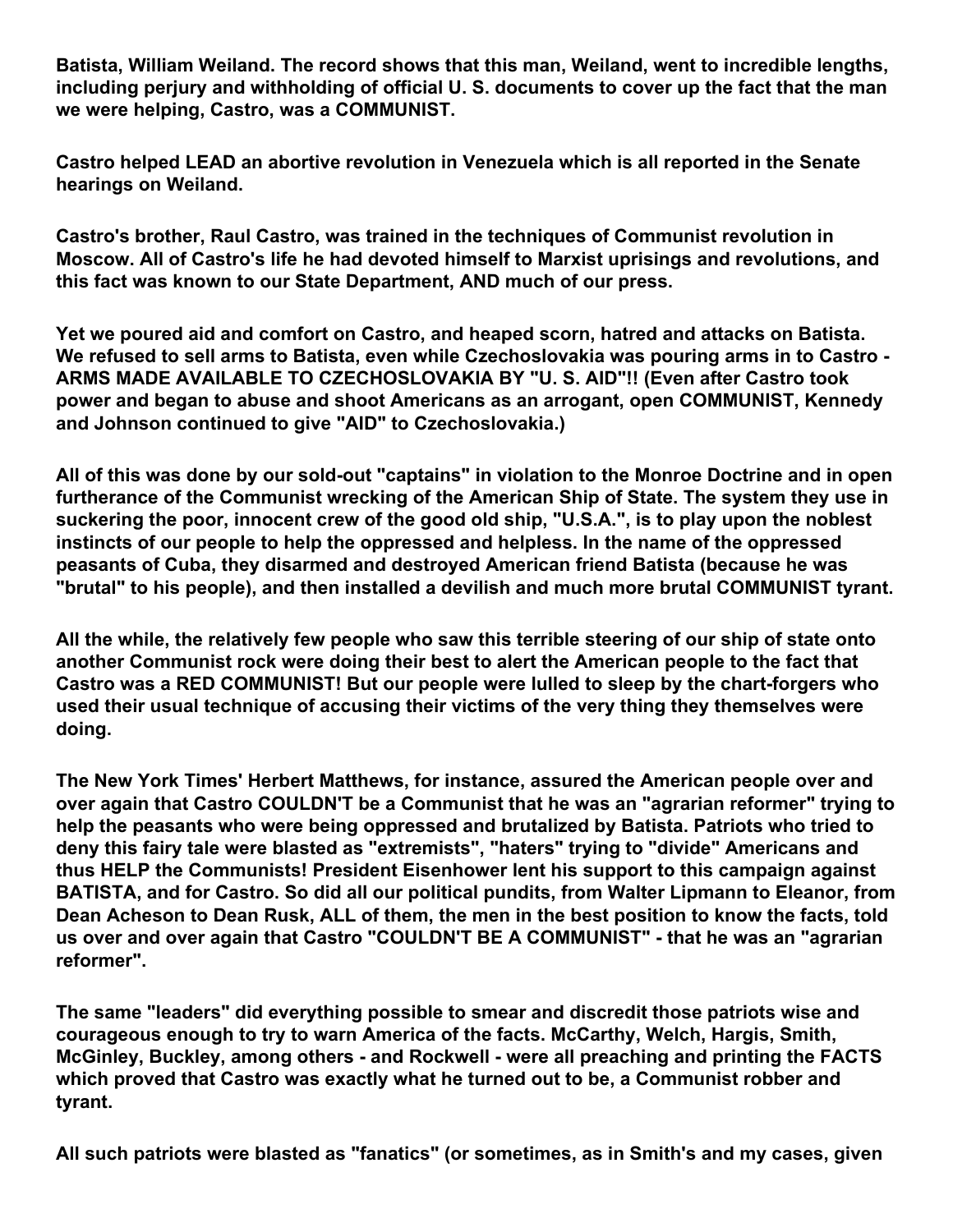**the silent treatment). We were "Red-baiters", paranoiacs seeing Reds under every bed, etc., etc.**

**So Mr. Castro was duly able to smash a Batista we disarmed, with Communist weapons we supplied, whereupon Castro was brought to the U. S. A. for a triumphal tour of the nation. Ed Sullivan put him on national TV and, before millions of innocent Americans, said that Castro was "the George Washington of Cuba"! From our president on downs Americans were hearing the same deadly lies. Can you BLAME our people for being lost, confused and often disgusted?**

**Of course, as soon as Castro got back to Havana, he proceeded to stand up and boast, with utmost arrogance, that he had always been a Communist and his revolution was Marxist. Then he started the usual shooting of his opponents and LOOTING of American property. (Remember what we said about the ship-wreckers and how they operated - that they are primarily ROBBERS who use lies and murder as tools?) Remember how the ship-wreckers looted the ships and shot the possible witnesses? Castro and every other dictator always grab PROPERTY and MURDER those who possessed or defended it!**

**The crocodile tears from Eleanor, Acheson, Ike, Rusk and Lipmann, et al., over this Communist "betrayal" by Castro were a wonder to behold. They were "surprised" and "caught unawares" to the point where they were speechless.**

**But no amount of these disastrous PRO-COMMUNIST "mistakes" by our leaders ever provokes any outcry from our press, radio and TV, etc. On the contrary, they give each other endless Pulitzer, Nobel and "Brotherhood" prizes. But the "extremists" and "bigots" who turn out to have been right each time, get the full treatment from both the Chart-forgers and the Crooked Captains.**

**Whenever any American leader shows any signs of alerting the American people to what is going on, and shows any signs of success, the chart-forgers and liars and crooks in our national woodwork pounce on the poor devil with a ferocity understandable only when you realize they are fighting for their very lives. If the American people once find out how the captains and officers of our ship of state have been working with the ship wreckers on the shore to DESTROY THIS GREAT COUNTRY, there will be lynchings from the White House on down through the State Capitols.**

**The classic example of how a potential threat to the forgers was destroyed is the case of Joe McCarthy, who was warning Americans of the truth, that Mao was a genuine Communist. So the chart-forgers in the press, on TV, in magazines - and in the White House - went to work as never before. They vilified and lied about Joe McCarthy as few men have ever experienced national attack.**

**I was commanding officer of a Navy anti-submarine squadron in Iceland at the time, and couldn't understand how a U. S. Senator could be as rotten as McCarthy was made to appear.**

**I sent away for the actual transcripts of the hearings in which McCarthy was supposed to bully and abuse the witnesses.**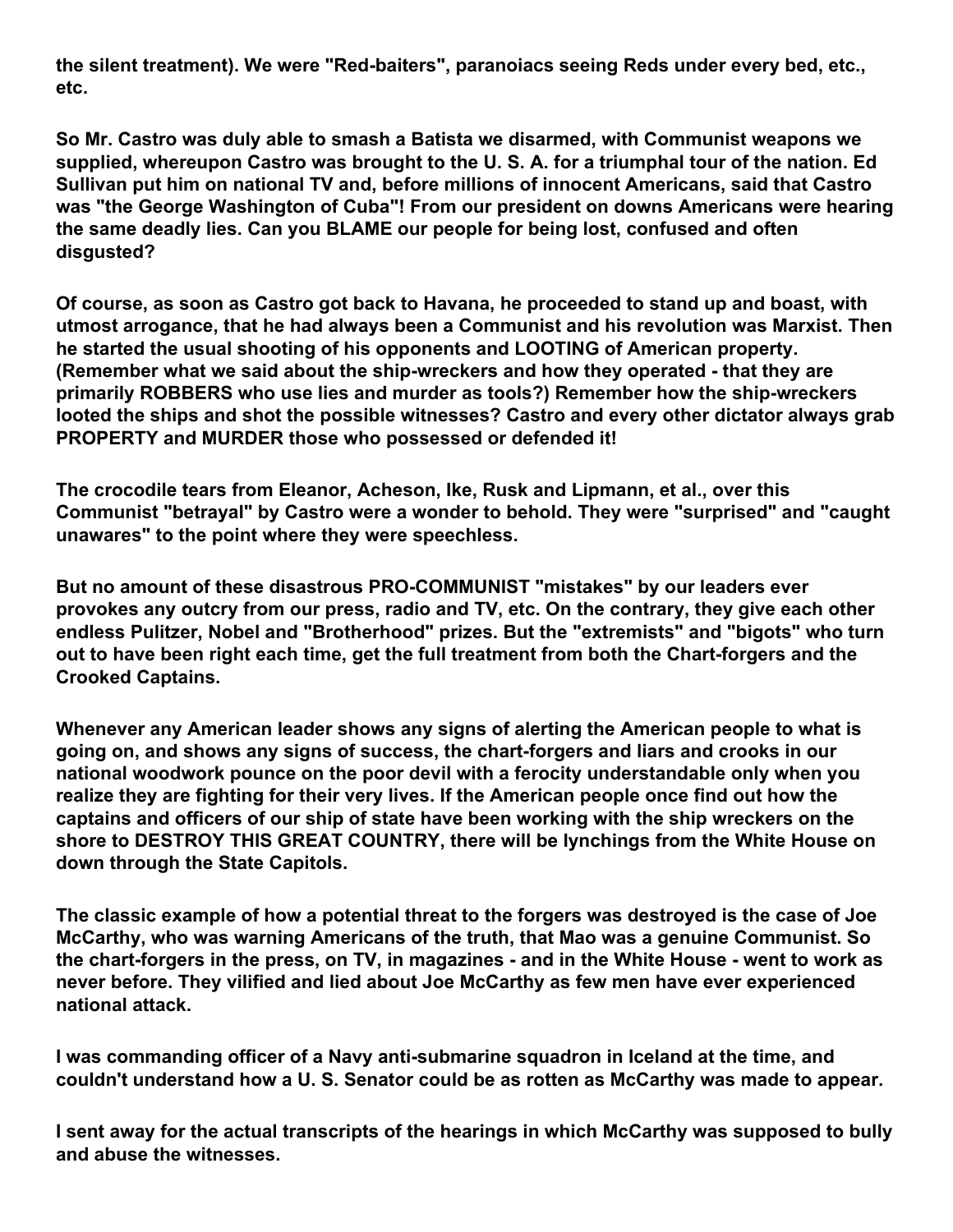**And I found that the FACTS were precisely the opposite of what the American people were being told and STILL believe! The FACTS showed that McCarthy was understating the case, if anything; that our leaders and every engine of public opinion were selling us out, lying to us. Time after time, I found that McCarthy was accused of flinging "shot-gun charges" at innocent people - only to discover by hard digging that the so-called "innocent" people were the most atrocious kind of RED AGENTS - often-outright SPIES.**

**A perfect example was the way TIME magazine tried to pillory McCarthy for attacking a man named Gustavo Duran. McCarthy accused Duran of being, at one time, an agent of the OGPU, the Soviet secret service and terrorist organization.**

**"Duran", said TIME, "never a Red, was actually a strong anti-Communist."**

**I found the evidence, produced under oath, and documented by our own House Committee, that Duran had been an agent of the OGPU in the Spanish Civil War, where he fought on the Communist side. But even this was not the revealing thing. The real shocker was the proof that the Time writer who wrote, "Duran, never a Red, was actually a strong anti-Communist" had in his possession when he wrote that lie, the documented evidence from Time's own files that Duran was not only a Red, but an AGENT OF THE SOVIET OGPU - just as McCarthy charged.**

**Yet millions of Americans were led, innocently, to believe that McCarthy had "assassinated the character" of one more "innocent"!**

**The serious reader must ask himself just how flagrant the evidence must get before we draw the only possible conclusion - that the lies and smears were DELIBERATE and KNOWING. And if they were deliberate, then the further conclusion is inescapable that they are indeed "forging the charts" for Americans - that our biggest disseminators of information and news are either COMMUNIST or PRO-Communist.**

**Further, the record of our leaders since Franklin D. Roosevelt is even more flagrant in the way they have aided and protected and promoted Communism every time they could. Notice the PATTERN in the cases of China and Cuba.**

**Our "leaders" first begin a campaign to vilify and build hatred of a pro-American, anti-Communist leader like Batista or Chiang Kai-Shek because he is "corrupt" and a "dictator" - a "fascist". Then we begin to hear that the opposition to this "dictator" is a "George Washington", an "agrarian reformer", a "liberator" of "oppressed peoples", etc.**

**Then we arm, aid and assist the "liberator", while we disarm and harass the dirty "dictator", always in the name of "helping the oppressed" and thus "holding back Communism". Any American who casts doubt on the "liberator" is ruthlessly attacked as a "smearer", "fanatic", "hater", "Red-baiter". Once the liberator is in, in the name of helping the oppressed, he turns out to be a Red just as us "haters" and "red-baiters" warned.**

**But the people are distracted from noticing this fact by some new outcry in the press, by some**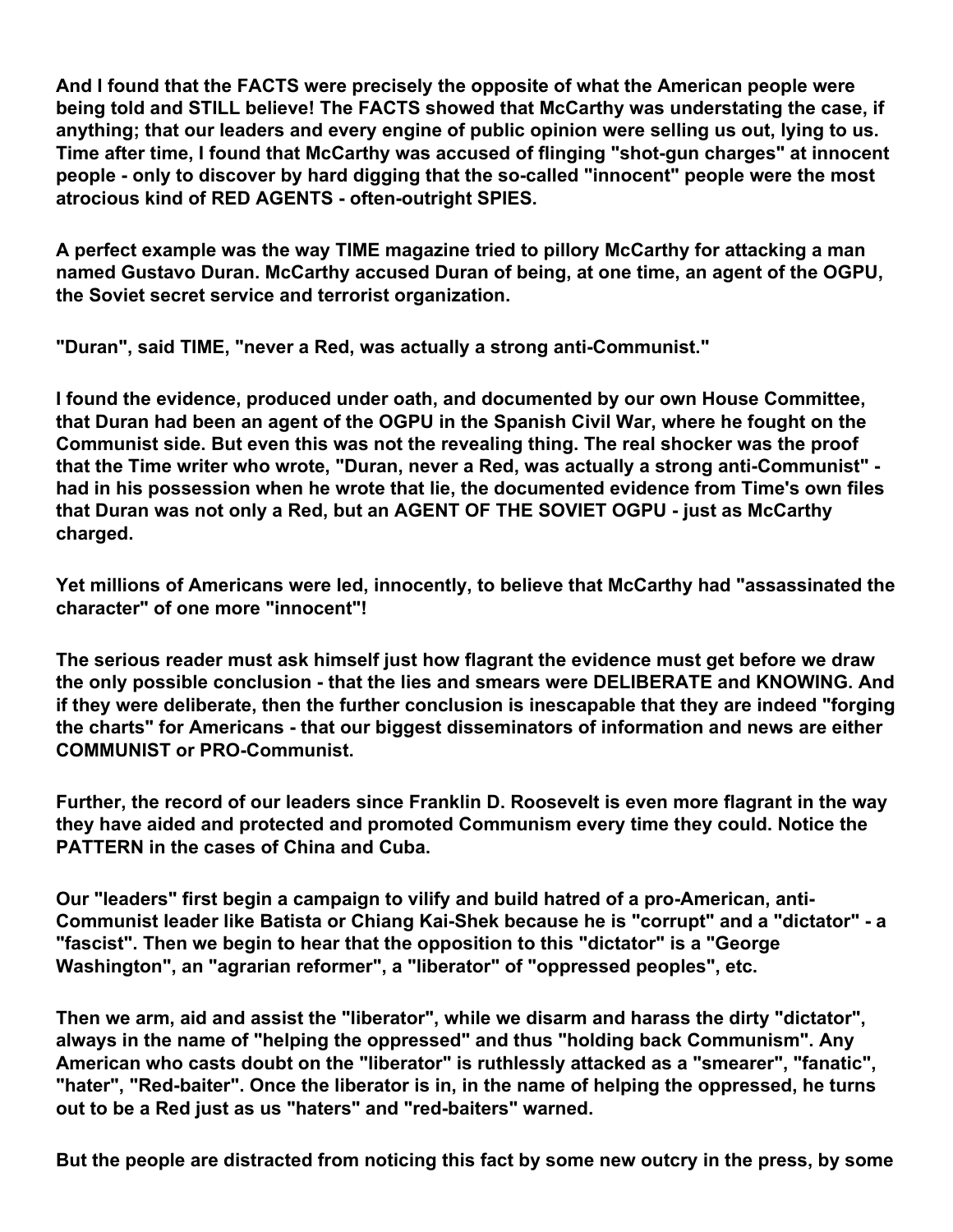**new cooked-up crisis, until the Communist dictator has shot millions and established iron rule as a tyrant, much to the "surprise" of our leaders and experts.**

**Whenever our leaders do let us get into armed conflict with the Communists - observe that it is ALWAYS under conditions where we can do nothing but die, spend money and lose, while the Reds have nothing to lose and everything to gain, as in Viet Nam.**

**In Asia, manpower is not only unlimited, it is a drug on the market. They need the population thinned out. So we obligingly went to Korea and threw away vast numbers of American lives and limbs in a war our boys were forbidden to win or even fight. We did not use our best weapons, but kept our men dying for NOTHING, when we could have won in a matter of days.**

**Now we are committed even more viciously to the same madness in Vietnam. We have the force and strength to win that war in a week, if our "leaders" would let us.**

**But instead, they continue to pour out American lives and treasure, BLEEDING AMERICA TO DEATH, and making us the devil and laughing stock of the world to boot. Another rotten and perfidious example of crooked captains was the actions of John Kennedy in the Bay of Pigs invasion.**

**With the utmost cynical cruelty and disregard for honor and decency, Mr. Kennedy organized the whole invasion of Cuba to make it look good, committed thousands of lives of anti-Communist patriots and then, single-handedly and arrogantly ORDERED the grounding of the only force which could have given the landing parties any chance of success - air support. The CUBAN pilots, waiting to take off, were prevented from doing so by Kennedy's DIRECT ORDERS - at the last moment! (U. S. News and World Report, Sept. 17, 1962).**

**When men like McCarthy or any other patriots in our Congress have attempted to hold investigations of this sort of unbelievable treachery and treason by our top leaders, these leaders, particularly our Presidents, have applied the most ruthless kind of gag. By executive order, officials involved are forbidden to give information on these horrible catastrophes to your representatives in Congress! Perhaps the most revealing episode of all, showing the way our leaders themselves are in cahoots with the chart forgers, was Truman's incredible actions in the Harry Dexter White case. (All of this is available from the Government Printing Office, in the Harry Dexter White hearings of the Internal Security Subcommittee, U. S. Senate.)**

**Harry Dexter White (real name, Weiss) was Assistant Secretary of the U. S. Treasury, under Henry Morgenthau.**

**In that capacity, Weiss stole the engraving plates for U. S. paper money, and sent them to the Soviets to print money for use in occupied Germany. He also arranged for the mass theft of tons of our special money-paper. The Soviets printed BILLIONS of dollars of U. S. money for occupied Germany with which they were able to gain vast amounts of U. S. material, pay spies and American Communists.**

**J.Edgar Hoover went to President Truman with all the evidence that the Assistant Secretary of the Treasury was not only a Communist, but an espionage agent for the Soviets, and a master**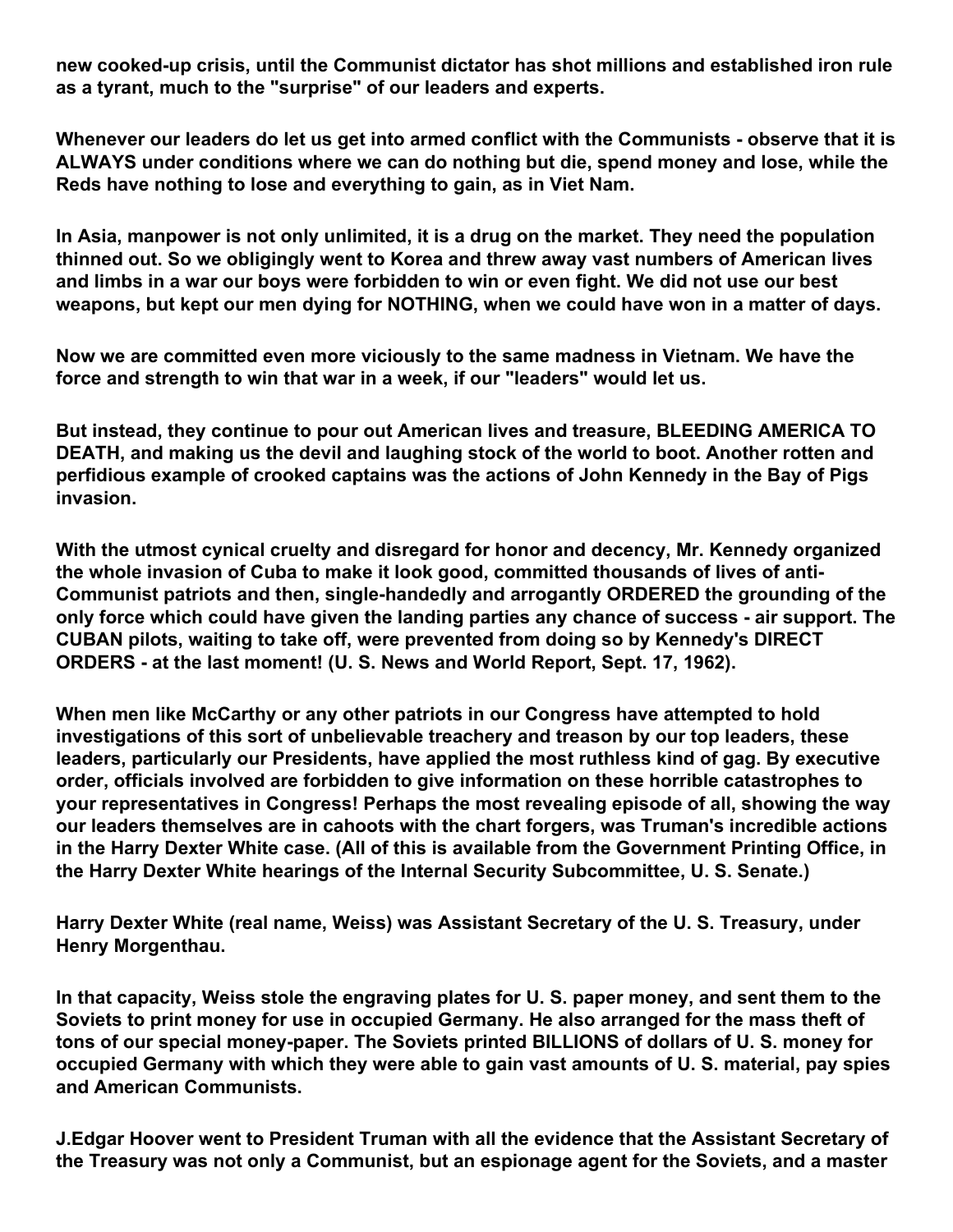**thief to boot - stealing billions of dollars.**

**Of course, the President at least fired this traitor and thief.**

**At least, that's what you would certainly think.**

**But that's not what Truman did.**

**After being told by the Chief of the FBI that Weiss was a Red SPY, Harry Truman PROMOTED Weiss to be the head of the International Monetary Fund, where he was in a position to give billions to pro-Communist governments like Poland, etc., and starve anti-Communist governments to death, which is exactly what happened.**

**When the Senate got this information from J. Edgar Hoover himself, President Truman told the Senate that what Hoover actually said was that it would be best to promote Weiss so he wouldn't realize that the FBI was wise to him. J. Edgar Hoover, as usual, with magnificent courage and integrity, promptly showed up the President as a liar on behalf of this despicable Communist enemy of America! Hoover testified under oath that he said no such thing to the President, that he suggested Weiss be gotten out of government as quickly as possible.**

**As usual, the matter was quietly dropped in the press.**

**Weiss himself was found dead - one more "suicide".**

**When Alger Hiss, the convicted Communist spy and perjurer was on trial, Eleanor Roosevelt, Dean Acheson, Secretary of State, Felix Frankfurter from the Supreme Court and many other top government officials appointed by the Presidents, went on the stand to testify that Hiss COULDN'T be a Red, just as they all testified that Castro and Mao Tse Tung "couldn't be a Communist", either.**

**The record is almost endless. The way you will find "Your" presidents acting in such a manner that Communism always gains, and damning all opposition as "extremism" and Red-baiting is monotonous. The captains of our ship-of-state ALWAYS "blunder" onto the rocks, year after year!**

**The most depressing thing about it all is the way it WORKS.**

**The people of the country are like the crew of a ship, too absorbed by their individual tasks to pay much attention to the navigator and captain's business. They presume that these officers MUST be on the level. And they are forever reminded by the chart-forgers, (the press,) what geniuses and saints these captains are, no matter how many times they smash us up on the rocks of China, Cuba, Korea and Vietnam.**

**What is going on is the old shipwrecking conspiracy, with precisely the same purposes: LOOT and MURDER.**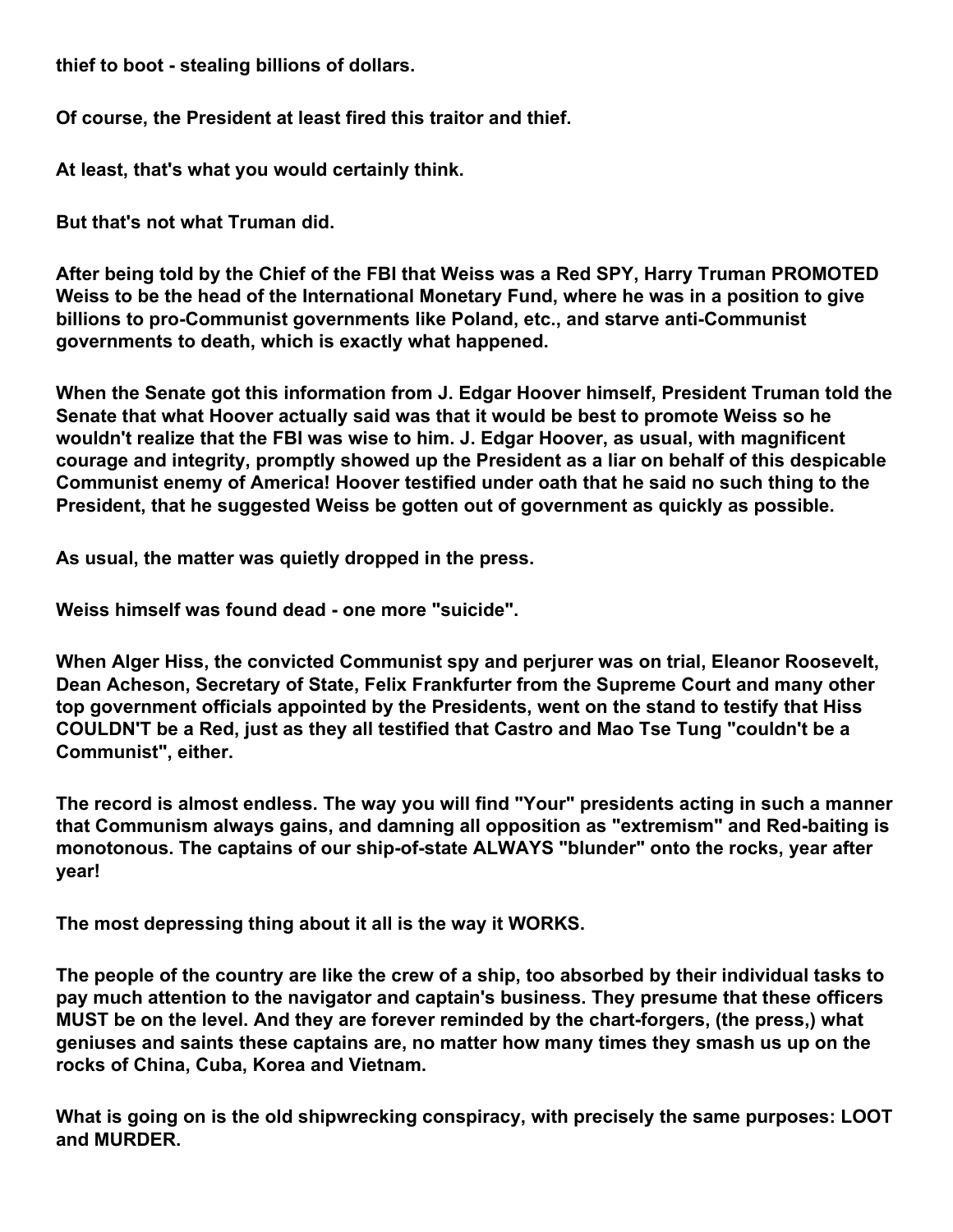**The only difference is that the gang working this devilish criminal operation is not depending on just one false lighthouse to lead their victims to destruction.**

**They have installed NOTHING but false charts, showing the path to the rocks and destruction as salvation itself, and showing the only safe channels as the most deadly reefs - which they call "hate", "Red-baiting", "witch-hunting", "bigotry" and finally "fascism" or "Nazism".**

**They have installed NOTHING BUT crooked captains who see to it that, no matter how many times the false channels of pro-Communism and liberalism smash us into rocks and reefs, we keep roaring ahead faster and faster toward more rocks and reefs.**

**They have destroyed all the buoys, lights and markers which once guided our people through the channels of life; the channel markers of religion, education, ideals, heroes, traditions, discipline, and morals which didn't make us perfect, but did make us a great people.**

**But our people fail to see the pattern of what they are doing, and so never realize what is happening to us.**

**Consider the pattern of what happened in China, what happened in Cuba, - and what is NOW HAPPENING IN THE USA.**

**In China, the chart-forgers and liars first began to moan about an oppressed group, the farmers and peasants, and tell us how these poor "peasants" were being "exploited" by the "war-lord", Chiang Kai-Shek. In Cuba, it was Batista who oppressed the Peasants. Then they raise up, with massive publicity, a "champion" of these poor, oppressed peasants; Mao Tse Tung in China, Castro in Cuba. In spite of foul Communist records, the liars and chart-forgers manage to make their "champions of the oppressed" into heroes with the millions who don't look too close ly. All opposition to their red "heroes" is smeared to death as "hate" and "witchhunting".**

**Native leaders who Oppose their great champions of the oppressed are then DISARMED by our American leaders, because they are so "corrupt" and "fascist", etc., as happened with Chiang and Batista. Meanwhile, the communist "saviors" are heavily armed, with the secret connivance of our American leaders.**

**The "liberators" then take over in the name of the oppressed, but promptly turn on them, much to the "surprise" of our leaders, and start the usual communist terrorism and murder. They followed precisely this pattern in China and Cuba, and our people never noticed. Now they are doing exactly the same thing here in the USA, and millions of our best people are HELPING them, front the noblest motives in the world.**

**In America, there are no masses of starving peasants. But they do have a group which is "oppressed" in the sense that they have almost nothing, - the blacks.**

**So, in the name of helping the "oppressed" blacks, the same gang of liars and manipulators, chart-forgers and crooked captains, - have set up the exact same "movement" here to**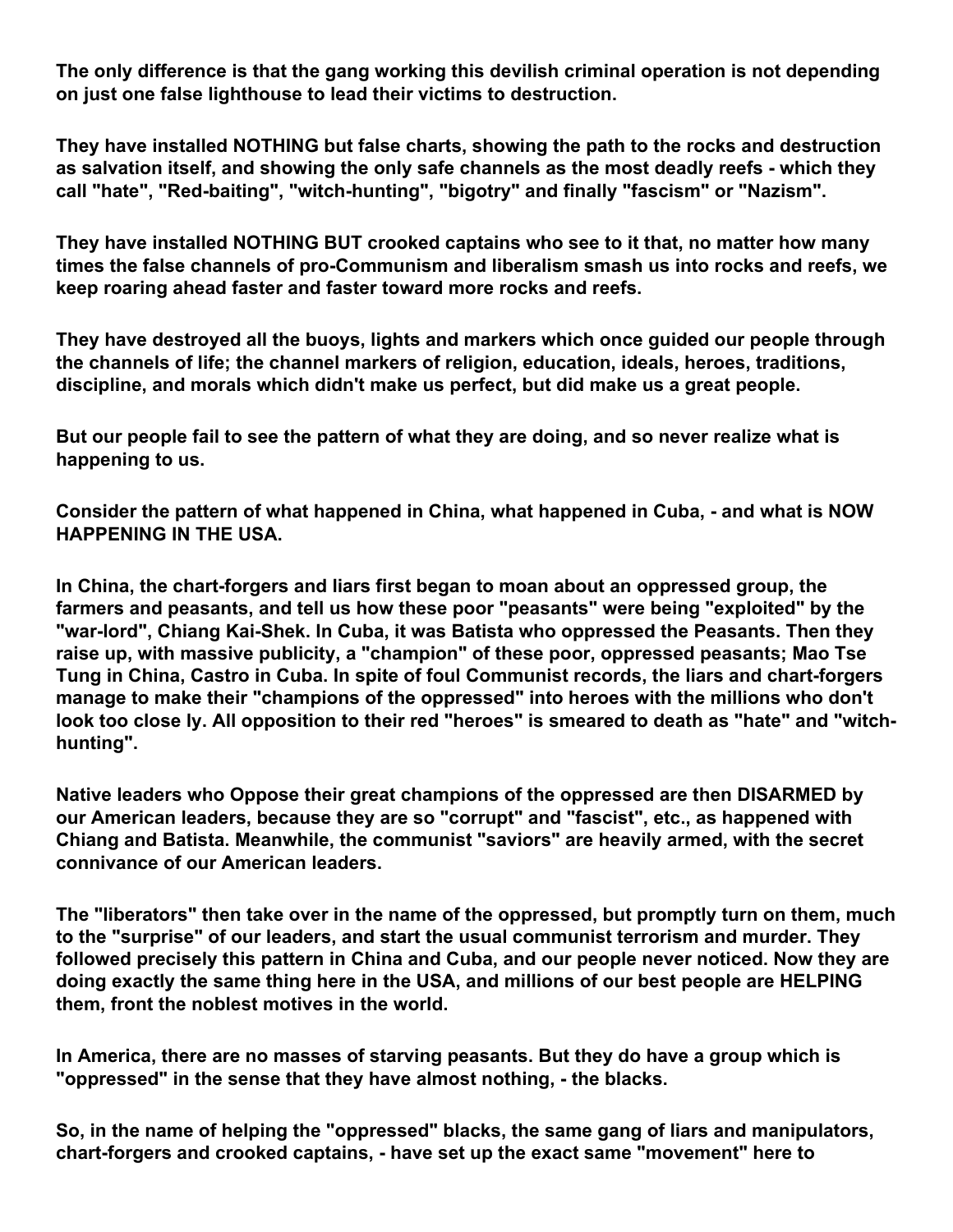**"liberate" the oppressed, with a leader who has just as "suspicious" a red record as Mao Tse Tung and Castro. The battle cry of Fidel Castro's "liberation" and "agrarian reform" movement was "Vinceramos !" (We shall overcome!) - Sound familiar?**

**It should, because the same pattern is being followed right here in America. "Agrarian Reform" here is called "Civil Rights". Instead of Mao or Fidel, we have Martin Luther King, - who "COULDN'T be a Communist! All our top leaders tell us over and over what a great and holy man he is, - JUST AS THEY DID ABOUT MAO AND CASTRO.**

**We've had two strikes in this red ball game already, China and Cuba, - Now it's America, - and our last strike. And we're fanning - striking out on our LAST chance.**

**None but the stubbornly blind and blindly stubborn can now fail to see that Western civilization cannot much longer survive the way it is being driven.**

**Unless, by some mighty, convulsive effort of intelligence and will, we can find a way to rise up in a veritably frenzy of energy and throw overboard the crooked captains, together with their phony charts and chart-forgers, our whole people will soon fall into the bloody hands of the Communist ship-wreckers. As has happened to dozens of other nations, we will be taken over in the name of liberation, and then the ship-wreckers will loot the wealth of the productive people, shoot all who protest or even appear to protest, and put the remainder to work in their slave-camp society.**

**To stop a gang of ship-wreckers a century ago, it was necessary first to IDENTIFY them, then to CATCH them, and finally to punish them and see that there were no more ship-wreckers. Precisely the same steps are necessary today, with the modern, worldwide form of shipwreckers - the Marxists. We've got to IDENTIFY them, before we can proceed with the other, more direct steps.**

**So let's take a penetrating look at these criminals, and see if we can learn who they are.**

**Let's remember that no gang can be stopped as long as all you do is chase the peons and subleaders.**

**We've got to find who is the "Mr. Big" behind this gang of international, Marxist ship-wreckers. And it's going to be a little dangerous.**

**Whenever you penetrate the inner circle of a gang and begin to put the finger on "Mr. Big", you can expect lots of heat and fire.**

**We won't be disappointed.**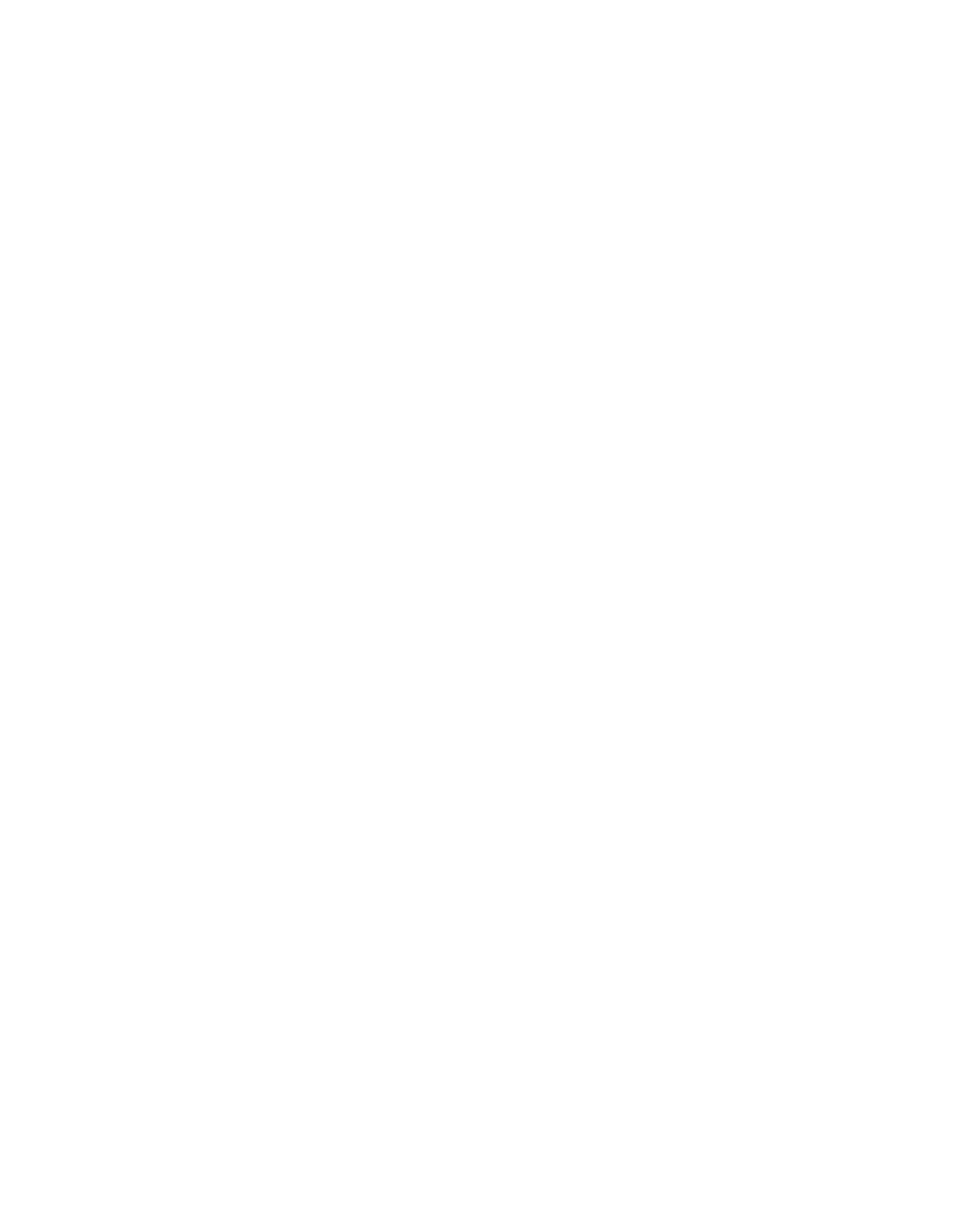## THE SHIP WRECKERS

<span id="page-63-0"></span>**In most criminal gangs, the "troops" usually wind up on the short end of the stick while "Mr. Big" takes not only the lion's share, but everybody else's too. Usually, most of the "troops" don't even know who the top boss really is. Further, "Mr. Big" usually has a "respectable front".**

**It is just so with the criminal, international gang of ship-wreckers and looters called the "Communists". The "Mr. Big" of the Red ship-wreckers is a very special kind of boss. He appears to the world as the very essence of respectability, he is almost unknown for the killer and gangster he actually is, even among his own Red "troops".**

**But in spite of all the fronts and cover-ups, there is one sure way of knowing who is the real boss anyplace.**

**In Capone's mob, you could cuss the torpedoes. But if you made vile remarks about Big Al, you weren't around long.**

**In China you can have all the "free speech" you want - so long as you don't criticize Mao Tse Tung.**

**In Cuba you can have all the "free speech" you want -so long as you don't criticize Castro.**

**Let's see if there's anybody in America whom nobody dares criticize.**

**It's certainly not the President. Razzing the President is a national sport. Several times, LBJ has been unable to speak for all the criticism being screamed at him by demonstrators.**

**Nor is it any other official. You can't name any elected oflicial in America who is so "sacred" there isn't somebody blasting away at him. Nor is there any group you can't take a pot-shot at.**

**You can cuss the Pollacks, the Irish, the Squareheads -even the Catholics and the Pope himself, as Rudolph Hocuth's play "The Deputy" shows. You can even criticize the Negroes, if you do it in the guise of "States' Rights" or solicitous love of the "colored people". It's done all the time, North and South. Even Huntley and Brinkley recently ran a news special on a Negro housing project in St. Louis and showed the Negroes in the brutally bad light they create for themselves.**

**But WHO dares criticize JEWS?**

**Can you imagine a TV special by Huntley and Brinkley on the fact that almost all our Soviet spies, like the Rosenbergs, Soble, Soblen, Brothman, Gold, Moskowitz, Greenglass, Weinbaum, etc., have been JEWS?**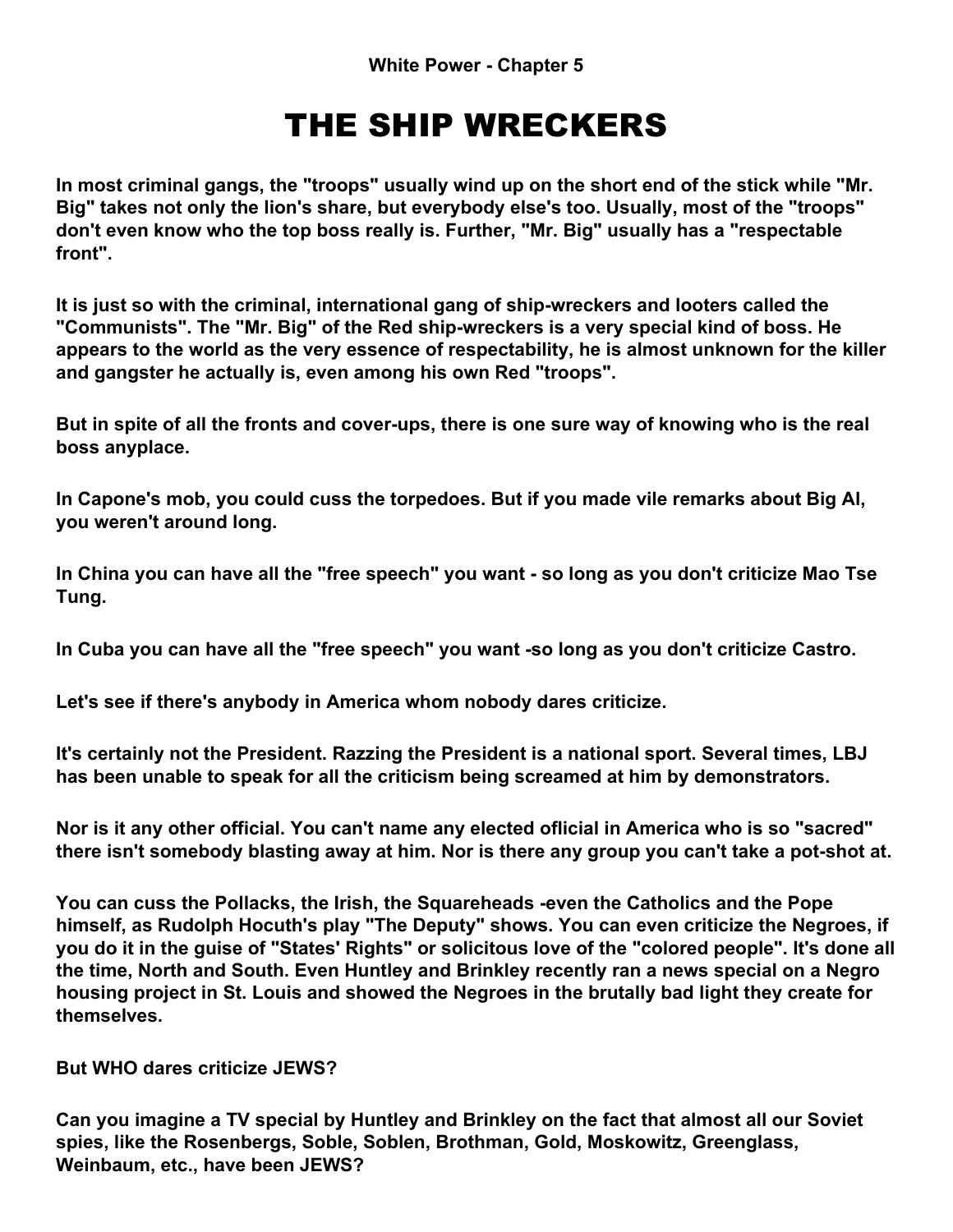**It takes only a moment of reflection for any honest American, looking right inside his OWN soul, to see that the ONE group most feared and dreaded in "our" country is the JEWS.**

**Nobody EVER criticizes Jews, as Jews. Do you, dare do it?**

**How did this happen? What's so special about these Jews?**

**Why is everybody AFRAID of them?**

**The word "afraid" is derived from the word "fear". You can only be "afraid of" what you FEAR. And you only fear what has some kind of POWER over you.**

**What power have Jews over us? And how did they get it?**

**It was the much publicized "little old lady in sneakers" who started me thinking seriously about the power of Jewry for the first time.**

**For thirty-two years of my life, I had, like almost all Americans, believed that Jews were just a special religious group, who are good businessmen. Also, like most Americans, I believed they had a special affinity for money, and a fantastic ability to get money. But that's all.**

**I had, of course, heard all the standard canards about Jews. But, again like millions of my fellow Americans, I figured these accusations against the Jews were just the product of bigotry, "scapegoating" and envy of Jewish ability.**

**Then, in 1950, when I was instructing Marine and Navy pilots in close air support of ground troops during the Korean war, I got interested in trying to put Douglas Macarthur in the White House.**

**As a Naval Officer I had known and respected Douglas Macarthur. I thought he would make the greatest President of the U.S.A. When there was a campaign to get him the Republican nomination in 1952, I wanted to do what I could to help. I read a letter in The San Diego Union from a woman who lamented that no one would help her get a Macarthur rally going. So I called the lady (whose name I have forgotten) and offered what help I could give. She was very grateful, and invited me to the little cottage where she lived in retirement with her husband.**

**I started to tell her all the things I thought could be done. I suggested we get a hall and hold a rally. She just smiled with a patient, sad smile and stopped me.**

**"No," she said, "you can't get a hall so easy, even if you pay. They won't rent one!"**

**"What do you mean!" I burst. "Who won't rent one?"**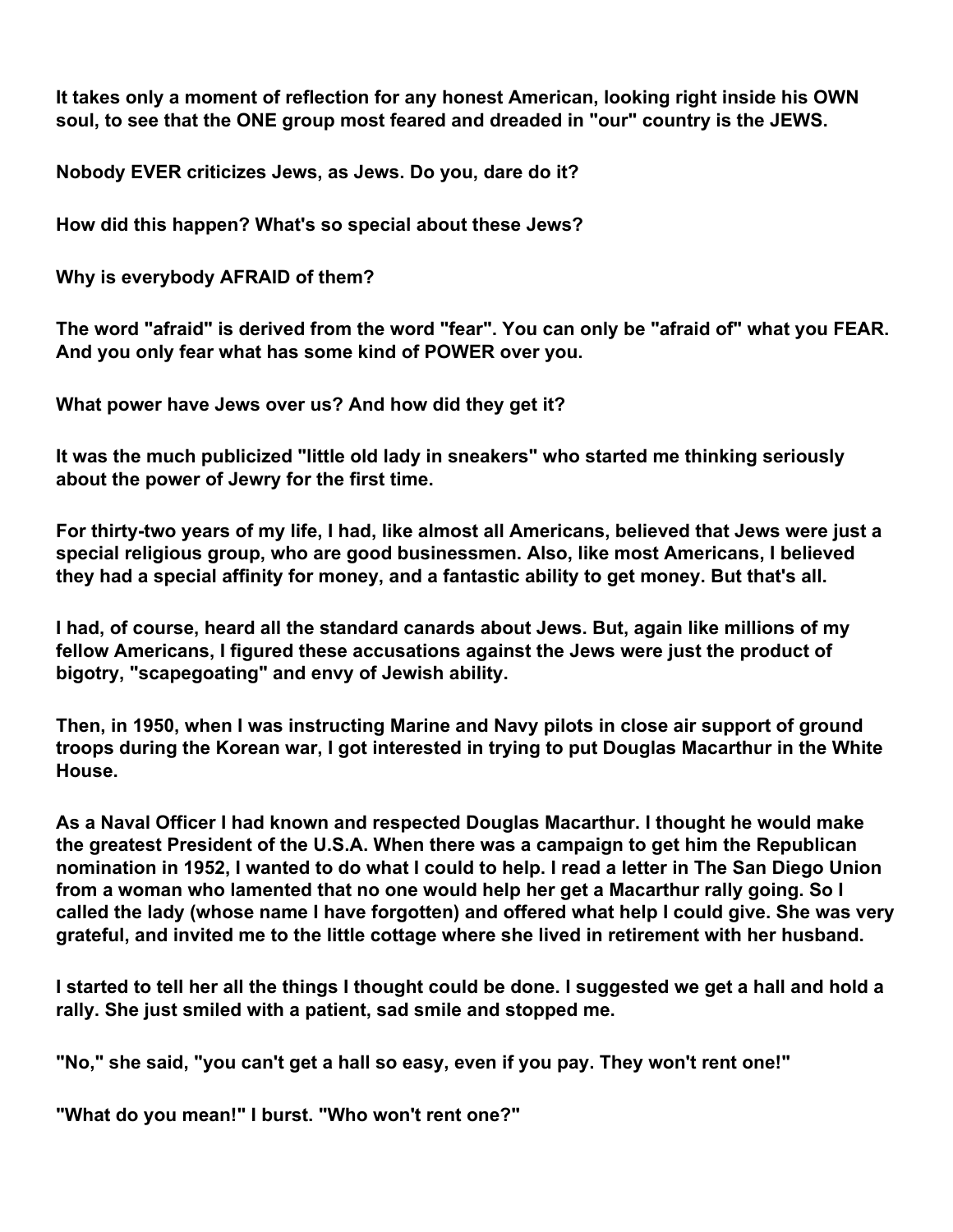**She looked queerly and quizzically at her husband, clearly asking him with her eyes about something.**

**He just shook his head.**

**"Who won't rent you a hall?" I asked again, looking from him to her.**

**She took a deep breath, looked pained, and then said, "The Jews".**

**"The Jews!" came out of me involuntarily. "What have the Jews got to do with it? What do they care whether you get a hall or not?"**

**"They hate Macarthur!" she said, and started to say something else when I interrupted her.**

**"Hate him! That's silly! I suppose some of them do. But certainly not all of them! And certainly none of them hate him enough to stop you from hiring a hall for a Macarthur rally!''**

**She took another deep breath, looking hurt. "It's true," she said, "they all hate him. Look at this, for instance!" and she handed me a copy of The California Jewish Voice. There it was: "MAC ARTHUR APPROACHES: HITLER ENTERS THE CHANCELLERY!" and the paper went on to rave about how General Macarthur was the threat of a "new Hitler"! I couldn't believe it!**

**"That's only one paper!" I countered. "It's probably just an extremist sheet. I am sure the Jews don't imagine Macarthur is really another Hitler!"**

**She showed me another Jewish paper, The B'Nai B'Rith Messenger. Its tone was more dignified, but the same hatred of Macarthur was there. She showed me still other Jewish papers. In most of them were vile pictures of Joe McCarthy, terrible charges against him and Macarthur, and unmistakable venom for both of these men.**

**This is the experience, which awaits every honest American who begins to think about the Jewish question. I had suddenly been exposed to a whole secret world which the average American never even imagines, and never sees -the secret world of the Jews. In the same Jewish Voice I saw the headlines by the editor, Sammy Gach, "THANK GOD!" the day Russia got the A-bomb! (Jewish Voice, Sept. 30, 1949).**

**I saw hundreds of similar treasonable items. But most Americans are too insulated and easygoing ever to look into this Jewish press. Sooner or later, no matter how long the average American is kept in the dark, or keeps himself in the dark by imagining that discovering Jewish treason against his country and people is "bigotry," he will find the naked evidence of this unified, alien, fanatical Jewish world in the midst of his own people - implacable, hateful, spiteful, bitter and diabolically clever at appearing to be only a "persecuted" religious group.**

**The whole thing, however, still didn't register with me at the time. It was too fantastic. I felt sure there was some misunderstanding somehow. But the lady gave me some books and papers to take home and study.**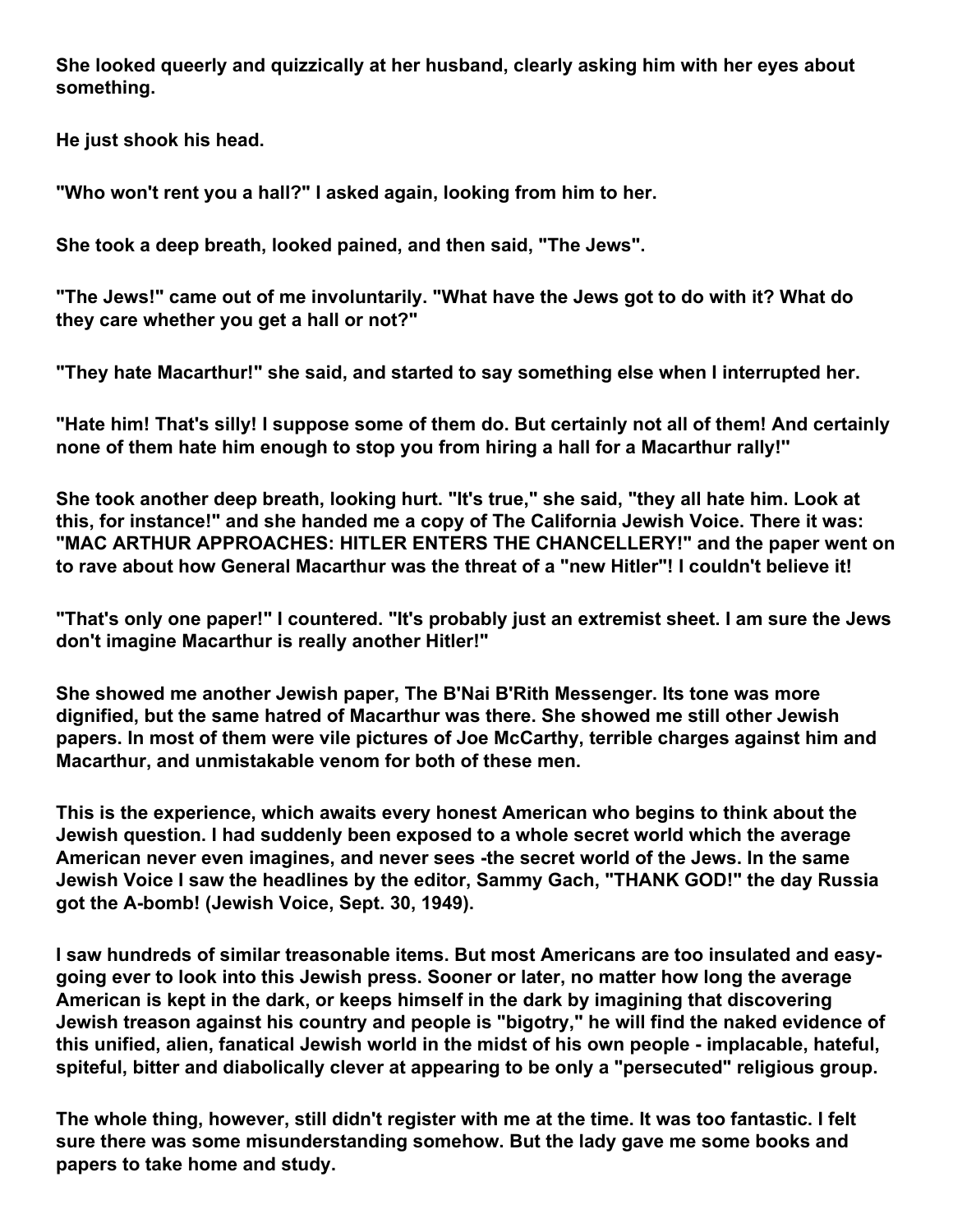**When I got home, I looked at the first paper. It was called Common Sense, and the headline was "RED DICTATORSHIP BY 1954!"**

**I figured right away I had found the paranoiac nature of this monstrous "Jewish scare" the lady had told me about - a fantastic Jewish "world plot" - and I couldn't even finish reading it. It seemed too silly and disgusting for an intelligent man to bother about reading.**

**But in the few lines I did read, Common Sense gave what it claimed were startling facts about the Jewishness of Communism and the Russian revolution. It listed, as the sources of some of these unbelievable facts, the Jewish Encyclopedia and various official U. S. Government documents.**

**This seemed like an excellent opportunity to spike such a fantastic idea as that Communism was Jewish, and I decided to check these supposed "facts" out. I went over to the San Diego Public Library and dug around in the volumes mentioned in Common Sense.**

**Down there in the dark stacks of the San Diego Public Library, I got my awakening from thirty years of stupid political sleep, the same deadly sleep now closing the eyes of our people and making them cooperate with their enemies in their own destruction, all in the name of "good citizenship", "brotherhood" and all the rest of the shibboleths of 'nice" people.**

**I discovered a whole, secret world - the world of the Jews.**

**And the Jews' world is secret only because the 'non-Jews can't believe there could be such a world, and never look into it!**

**Perhaps one of the simplest ways to demonstrate this secret Jewish world even to the most hostile reader is to let him perform a simple experiment. And here is a catalog of the thousands of manufacturers who are forced to pay the Jews to put this symbol, called a "hechsher," on its labels and for which the rabbis get a special certification fee!**

**Let the doubter go to his kitchen and get out any dozen cans of different foods, and a few cans of scouring powders, soap, etc. Examine the labels of these cans carefully for either a little "U" in a circle, or a "K." The "U" means Union of Orthodox Jewish Congregations of America and the "K" stands for kosher. You will find those Jewish symbols on most of your groceries. Here are some advertisements from Jewish papers to give you an idea of what is going on in the Jewish secret world:**

**Food products in Canada have "MK" (Montreal Kosher) and "COR" (Canadian Orthodox Rabbis) on the labels.**

**The Wall Street Journal for April 23, 1969 revealed that grocery companies were paying millions and millions of dollars to put these kosher symbols on their labels. In fact, even The Jewish Newsletter for June 1, 1959 warned the Jews that this "K" and "U" business is a racket, pure and simple, and that if the Jewish racketeers didn't ease up a bit on it, the non-Jews**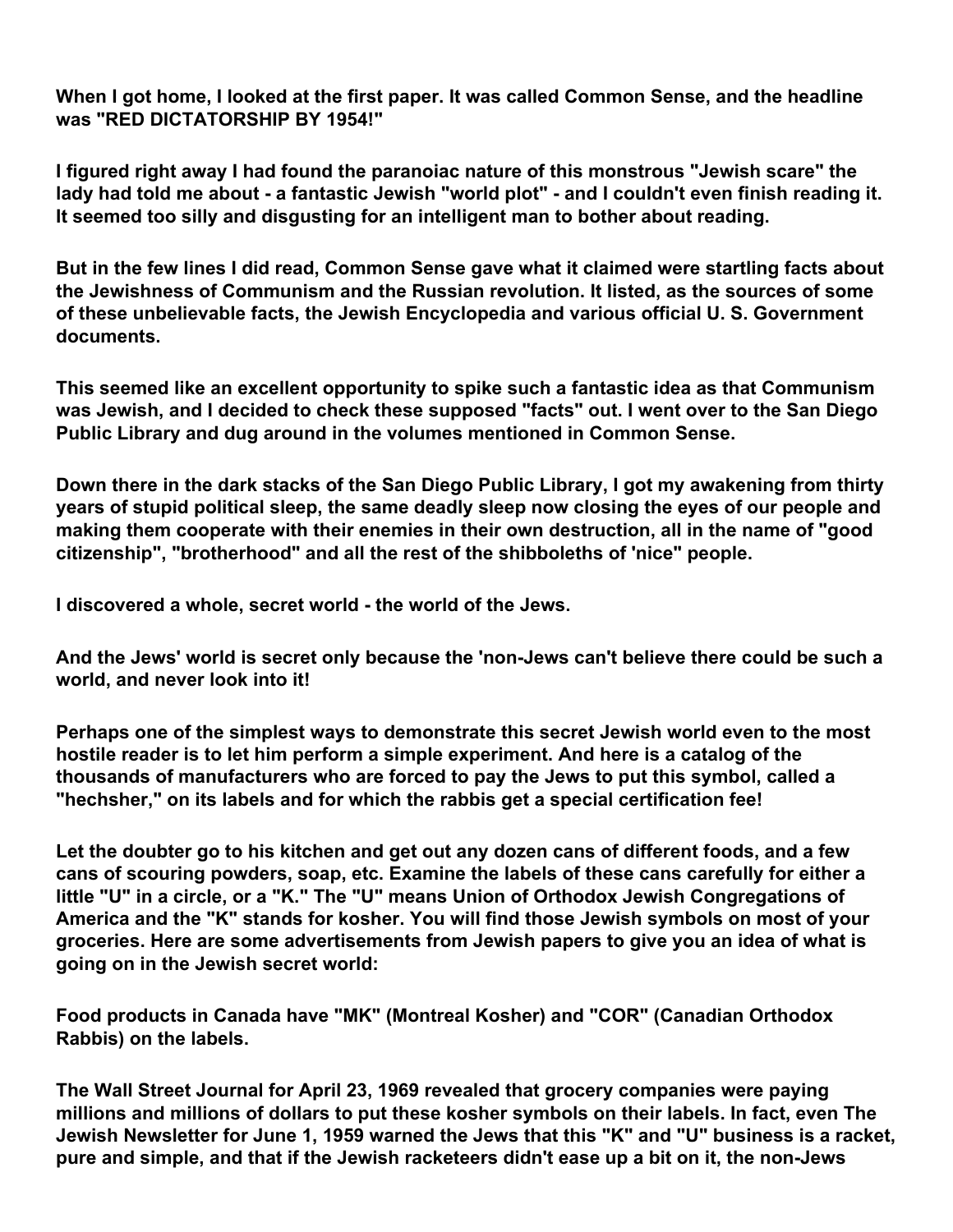**would find it out and there would be hell to pay!**

**The whole dirty Jewish business almost broke into national news when a greedy rabbi in Indianapolis in 1957 (as court records will show) sued the Coca-Cola Company and made them pay him \$30,000 to put his Jewish hechsher (kosher label) on this soft drink! (The same Jewish newsletter points out that the greatest rabbinical authorities testify that neither Coca-Cola nor any other drink require rabbinical supervision!)**

**That's \$30,000 paid to just one rabbi in one city, by one company, to put these Jewish symbols on one soft drink for general American consumption - which almost no non-Jewish Americans know about.**

**But it is the non-Jews who are paying for this racket. YOU, the vast Christian majority, pay that rabbi, not only in Indianapolis, but also in every city in every state in America, day after day, year after year, to make almost all your food kosher - Jewish!**

**How long do you think the Jews would tolerate Catholics running such an out-and-out racket costing us all millions of dollars in tribute, and forcing Catholic religious practices on all of us in our food? How long do you think the Jews would tolerate a Nazi "minority" in Israel insisting on having a Nazi storm trooper in every Jewish food factory, to put a little swastika on every can of food eaten by the Jews?**

**Continuing my research into still another area of the secret world of the Jews, I found, in unimpeachable documents and intelligence studies by our own U.S. Government that the Russian Revolution was not "Russian" at all, but almost wholly led by Jews! A table made in April 1918 by Robert Wilton for the G-2 Section (Military Intelligence of the U. S. Army), shows that at the time of the Russian Revolution: there were 384 commissars (running Russia), including 2 Negroes, 13 Russians, 15 Chinese, 22 Armenians and more than 300 Jews. Of the latter number 264 had come to Russia from the United States since the downfall of the Imperial Government." (War Records Division of the National Archives. Record Group 120: Records of the American Expeditionary Forces.) Not even Russian Jews, but New York Jews!**

**On page 2 of his Secret report to Washington on the nature of the Russian Revolution, Capt. Montgomery Schuyler, G-2, Intelligence, - states the situation brutally but so clearly there can be no doubt: "It is probably unwise to say this too loudly in the United States," writes Schuyler in his report, "but the Bolshevik movement is and has been since its beginning, guided and controlled by Russian Jews of the greasiest type."**

**Here was smashing evidence that the "Russian" revolution was not Russian at all, but the CAPTURE of Russia, by a gang of criminal JEWS!**

**Moreover, I discovered I had been the victim of one of the rottenest con games in all history, the use of the mantle of RELIGION to cloak a filthy, criminal conspiracy of murder and robbery.**

**In looking through some JEWISH sources, I came across a book put out by the Jews themselves, called, 'Who's Who in American Jewry." Here's the title page:**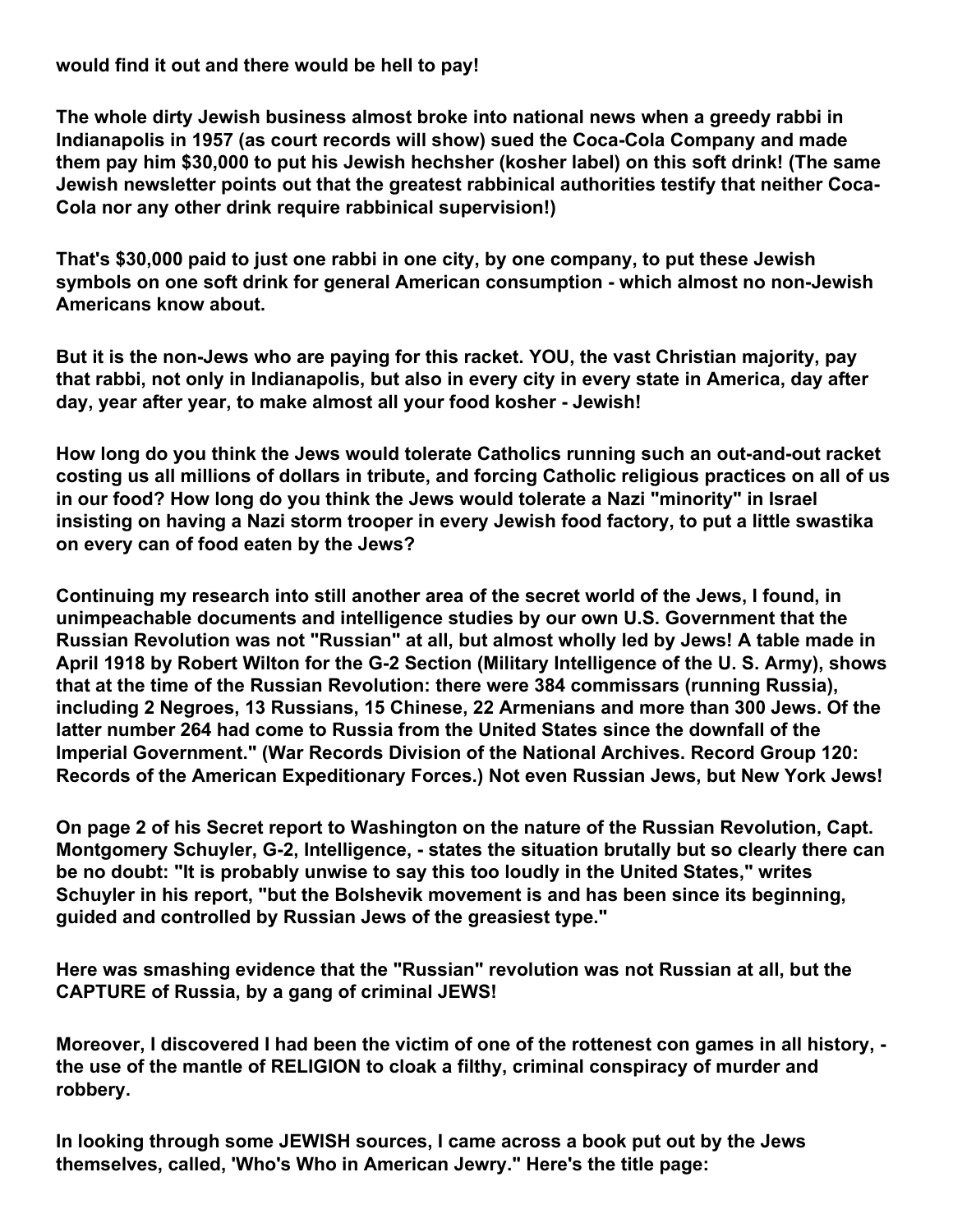**Now let the reader ask himself if he, like me, has not believed that Jews are a RELIGIOUS group. If a person denies Judaism, we are told, then he is not a Jew.**

**Imagine my horror and surprise, then to find, on page 556 of Who's Who in American Jewry, the picture and name of the head of the atheist Communist Red Army, Leon "Trotsky," with the further information that he was born "Bronstein !''**

**In the same Jewish book, on page 673, I found the Jews proudly listing Maxim Litvinoff, the first Foreign Minister of Soviet Russia, as an American Jew named FINKLESTEIN! Now if the Jews are honest when they tell us they are not a race or a conspiracy, but only a 'religious" group, what are they doing listing these militant Atheist, BOLSHE VIKS, not only as Americans,' but as believers in "Judaism?"**

**Since then, I have found the same thing in the current Jewish books, which Gentiles rarely bother to investigate. In Who's Who in World Jewry (1965), endorsed by the B'Nai B'Rith, Jewish Theological Seminary, etc., as "An honor roll of World Jews," I found, on Page 29, a listing for Herbert Aptheker, chief theoretician of the Communist Party, the Jew whose Communist daughter Bettina runs the riots at Berkeley!**

**I learned from the article called "Khazars" in the Universal Jewish Encyclopedia (published by the Jews) that most Jews are not even "Semites" or descendants of the Hebrew people of Palestine (and thus of Christ's people), but mostly the descendants of a semi-oriental tribe in central Russia called "Khazars" or "Chazars," whose king, Bulan, in the sixth century after Christ, ordered his people en masse to become "Jews." I discovered that these "Jews," called "Ashkenazim" in the "trade" (as distinguished from the real Semitic Jews, called "Sephardim"), constitute the bulk and the leadership of the people we call generally "Jews." It is swarms of these "Khazars," with their oriental heritage, who are pushing us around, forcing integration on us, degrading our culture with their filthy "art" (chaos and pornography), and, worst of all, spreading the disease of Communism - all while hiding in the robes of the Jewish "religion!"**

**Knowing how incredible all this may seem to the average American (as it seemed incredible to me when I first came upon it), I will here include a document I later found in the Library of Congress, a document at once so shocking and yet so absolutely unimpeachable - that in the 15 years since I first saw it, and while presenting it constantly to thousands of people, in college speeches, I have never yet found anybody to contradict one line of it. In the London Illustrated Sunday Herald for February 8, 1920, I found a full page article written by Winston Churchill (including his picture, so there can be no mistake of the identity of the author), called "Zionism versus Bolshevism - A Struggle For the Soul of the Jewish People."**

**In this full page article, Winston Churchill sets forth the fact that the Jewish people all over the world were divided between two courses of action - Zionism and Communism.**

**He points out that THE RUSSION REVOLUTION WAS NOT "RUSSIAN" AT ALL, BUT THE CAPTURE OF THE RUSSIAN PEOPLE BY ATHEISTICAL, MARXIST, INTERNATIONAL JEWS!**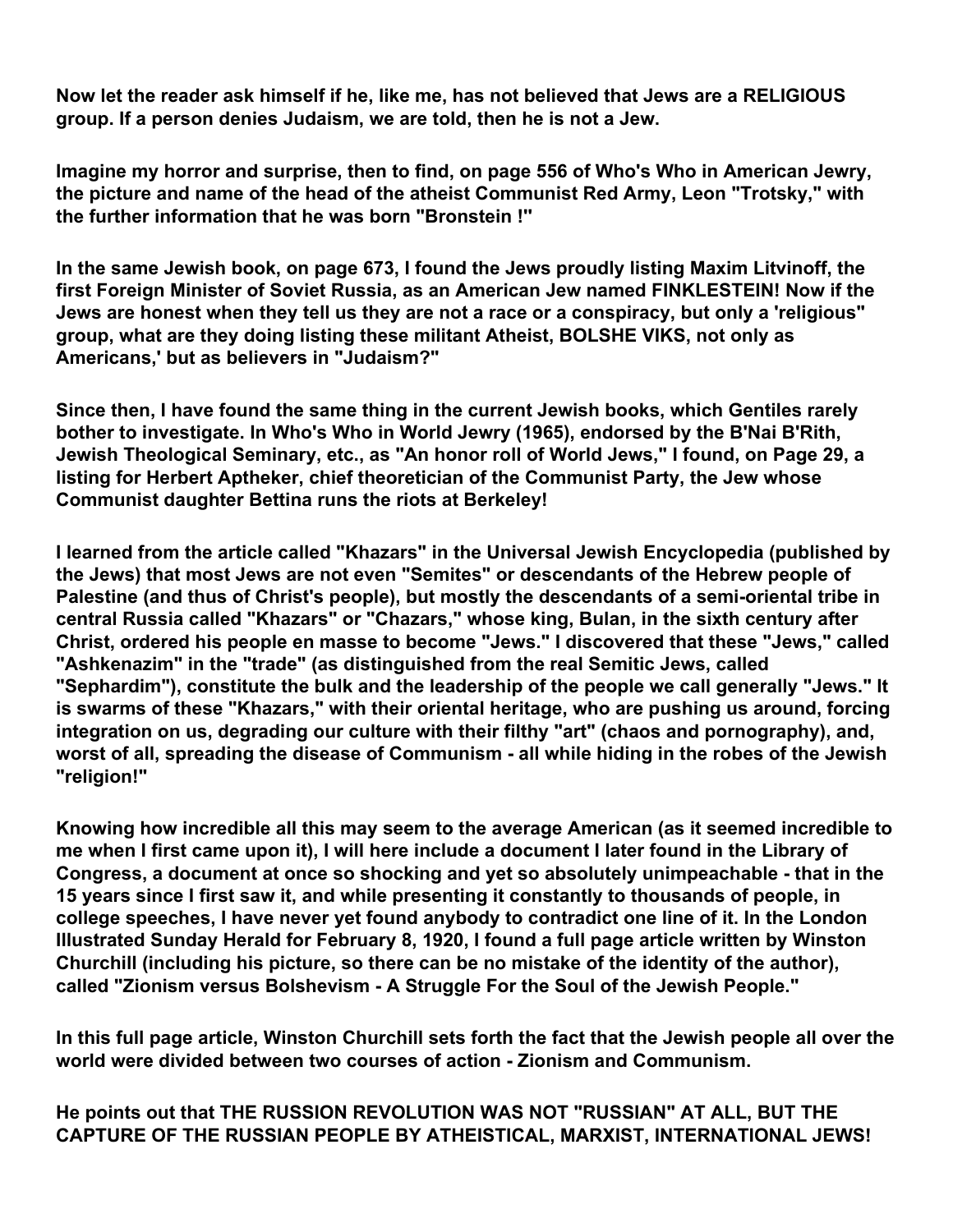**Either Winston Churchill himself is a liar, a "bigot," a "scapegoater," and a "hater" - or one of the biggest facts in the history of the world has been denied to you and millions of other non-Jews! If Communist revolutions are not the act of the people in the countries themselves, but are rather the capture of those countries by Jews, AS WAS THE CASE IN RUSSIA - then it is impossible for you to protect yourself from a Communist revolution in America if you are denied the knowledge that Communist revolutions are JEWISH! And it is precisely this knowledge you - and millions of other Americans - are denied - to make you helpless before this arrogant Jewish aggression.**

**Now I had found the second of the forged charts foisted off on my people; the first was the lie that there was no such thing as breed or race among humans, although there was breed everywhere else in Nature. And here was the second big lie of the forgers, that Jews were "just a persecuted religion," rather than the race or breed of people responsible for Communism!**

**I went on to find, in the February 3, 1949 issue of the New York Journal American, that Jacob Schiff, then head of the gigantic financial empire called "Kuhn, Loeb & Co.", and grandfather of the woman who now owns the super leftwing New York Post, "sank over twenty million dollars in the Russian Revolution," financing another Jew, Trotsky (Bronstein), in the murder of the Christian and anti-Christian and anti-Communist "White Russians" in masses!**

**Most surprising and revealing of all was the often invisible connection between a seemingly pure Gentile Communist, and the inevitable Jew, lurking directly in the rear, as Churchill explained in his article.**

**Lenin, not a Jew, was married to Krupskaya, a Jewess. Stalin, also not a Jew, was married to the sister of Lazar Kaganovitch, Rose - a Jewess. Stalin's son married another Jewess, and it turns out that Khrushchev was the protégé of this same Jew, and married another Jewess in Kaganovitch's family. Cheddi Jagen, Communist Premier of Guinea, is married to a Jewess named Janet Rosenberg from Chicago.**

**In the satellite countries, it was the same. More Jews! Even that sacred "friend" of America, Tito, was the protégé of Moses Pijade, another Jew Khazar, who does the "suggesting" for the strutting Mr. Tito. And in Cuba, we find a Jew named Zincowich quietly advising Fidel. The Jewess, Anna Pauker, ran Roumania. The Jew, Berman, ran Poland and the Jew Rakosi (Rosencranz) ran Hungary, and the American Jew, Gerhardt Eisler was running East Germany!**

**In the U.S.A., the F.B.I. and other agencies were catching and/or exposing hordes of Jew spies and Communists: Julius and Ethel Rosenberg, Morton Sobell, Harry Soblen, Robert Soblen, Sidney Weinbaum, Judith Coplon, David Greenglass, Abraham Brottman, Miriam Moskowitz, Kramer (Cohen), Harry Gold, Joseph Weinberg, Nathan Silvermaster, Klaus Fuchs, Jacob Golos, the Krugers (Cohens), White (Weiss), Alex Trachtenberg, V. J. Jerome (Isaac Romaine), Simon Gerson, Alex Bittelman, Betty Gannett, Isadore Begun, Jacob Mindel, Israel Amter, W. \Veinstone, Fred Fine, Sid Steinberg, Louis Weinstock, Albert Lannon, Fred Rose, "J. Peters" Goldberger, Jacob Stachel, Gerhardt Eisler, Hanns Eisler, "John Gates" (Israel Regenstreif), Gilbert Greenberg,, "Gus Hall" (Arvo Mike Halberg), Irving Potash, Carl Weissburg, Philip Bart, Philip Jaffe. Andrew Roth, Mark Kayn (Mark Julius Ginsberg) "Gil Green" (Gilbert Greenberg), "Carl Winter" (Philip Carl Weissberg); the names were sometimes changed, but the pictures of**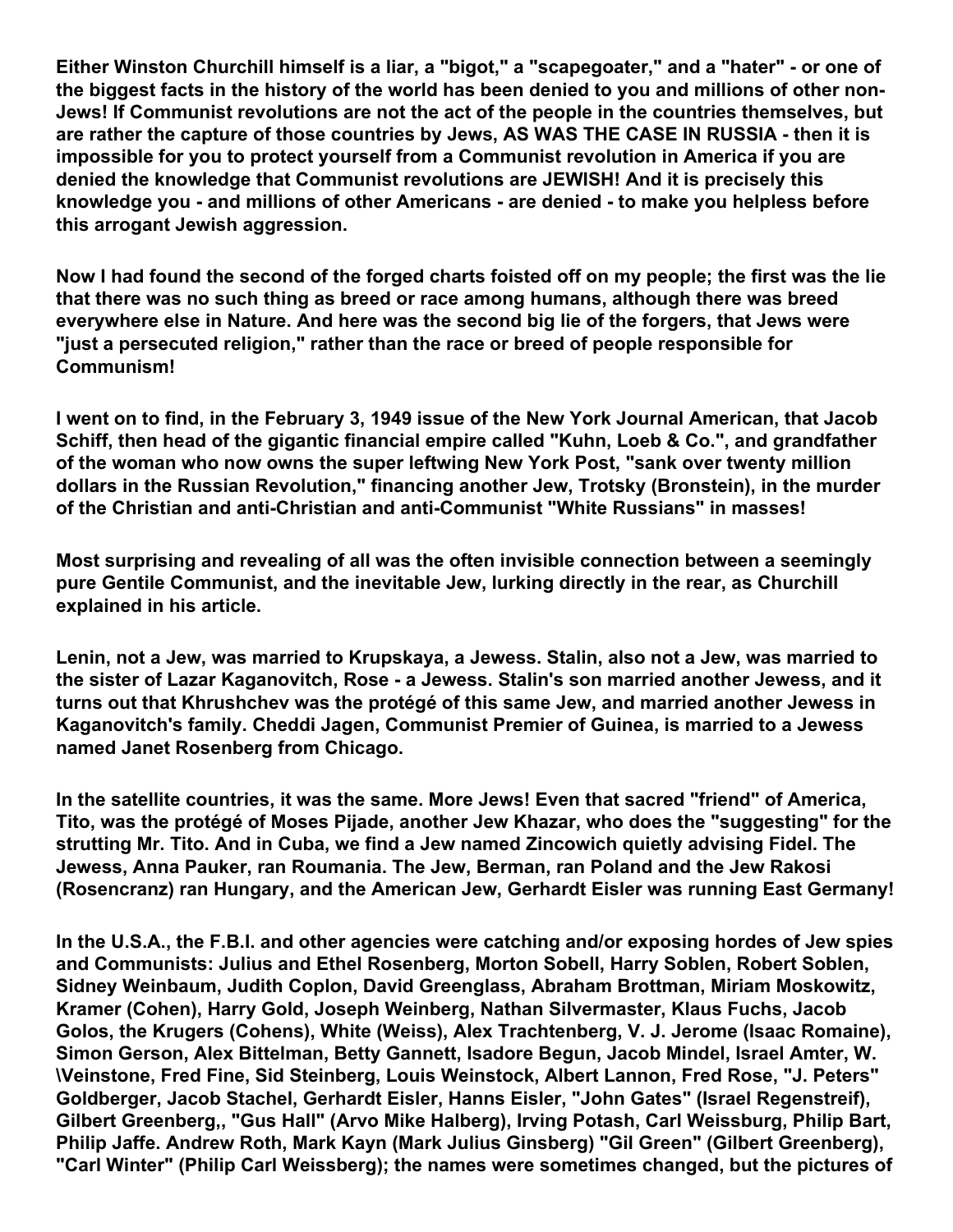**these camel-like Jewish faces were more than enough to identify them as Jews. (This list of identified promoters of Communism and spies could be extended for many pages if there were any point in merely multiplying the list of names. But this ought to be enough to eliminate any question in the mind of any reader as to the Jewish inspiration of Communism.)**

**Out of 41 workers with Communist records at our secret radar laboratories in Fort Monmouth, 39 turned out to be Jews! Out of 18 Americans convicted of espionage for the Soviet Union since 1946, 16 were Jews and 1 was a Negro! Out of 21 convicted of Communist conspiracy to overthrow the U. S. Government by illegal force and violence, 18 were Jews! When the F.B.I. nabbed the "Second-string Politburo," out of 17, 14 of the traitors were identified as Jews! Out of the "Hollywood Ten" who took the 5th Amendment when asked if they were Communists, 9 were Jews! In the U. S. National Archives, in Washington, D.C., researcher Harold Arrowsmith found a letter dated February 23, 1921 from J. Edgar Hoover, the Special Assistant to the Attorney General, addressed to W. L. Hurley, Office of the Undersecretary of State, Department of State, Washington, D. C. It bears State Department decimal file number 861.0078795, and reads:**

**"Receipt is acknowledged of your letter of the 4th instant (U-H/861.0O/7885) referring to copy of dispatch No. 62 from the American Consul at Reval, dated December 1, 1920, relative to the disseminators of Bolshevik propaganda, submitting a list of the same and requesting a reply, the substance of which will be communicated to the American Consul at Reval.**

**"From an examination of the list of names and addresses submitted, it is indicated that at least the major portion of the list of thirty-two names is authentic, particularly because of the notation, J. Ferguson (evidently Isaac Ferguson); Felix Frankfurter: Jacob Hartman and Fred Biedenkapp; - all known to be actors in this movement."\* (signed) J. E. Hoover Special Assistant to the Attorney General \*(underlining mine, G.L.R.)**

**So our government had known all along that Frankfurter was a Bolshevik! They had known it when Frankfurter was slipping scores of communist spies, such as his protégé, Alger Hiss, into our State Department. And Roosevelt must have known it when he put this same treacherous Jew on the Supreme Court in 1939. But no one had ever dared tell the American public.**

**Another Frankfurter protégé was Dean Acheson, "our" Secretary of State who helped give China to the communists. When their mutual pal, Alger Hiss was on trial as a perjurer and communist spy, Acheson and Frankfurter, who was then a Supreme Court judge, both testified for red spy Hiss as "character witnesses!!"**

**In the early days of his career, before he had built a machine to do the work for him, Frankfurter was openly Communistic. He led a rabble in defense of Sacco and Vanzetti, the Red anarchists who were eventually executed. He was attorney for the Russian-American Industrial Corporation which was set up to organize and finance the textile industry in Russia after the 1917 Bolshevik victory.**

**Among others now known to have been Communists, indoctrinated by Frankfurter at Harvard Law school and later placed in key government positions, are Lee Pressman, John Abt (the**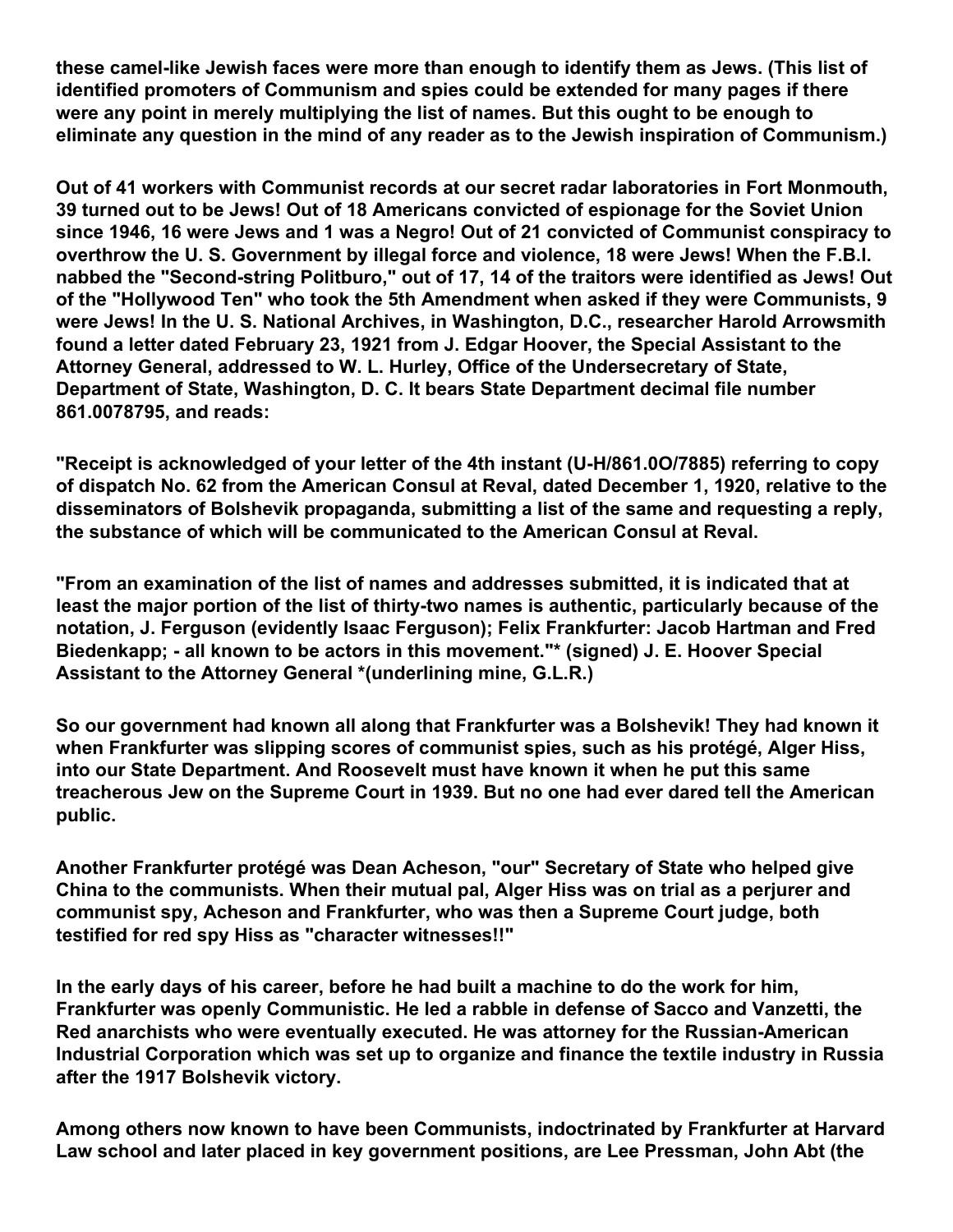**lawyer that Oswald, the President assassin asked for before he was shot by Jew Rubenstein), and Nathan Witt, all Jews.**

**I looked into the Daily Worker, and found the atmosphere to be strictly "kosher." There were touching "In Memory Of" ads to "our dear mother" from Bernie, Abie, Izzy and Nathan Ginzberg, notices of picnics at "Weinbaum's lovely Grove," and an ad for "Harry's Clothing Store" which advertises both special rates for Communist customers in the Worker and also rabbi's outfits. The Editor of the Worker at the time was "John Gates," but when "Gates" was arrested, I learned that his real name was Israel Regenstreif!**

**I had read in the newspapers that anti-Semitism was running rampant in Russia. But I found the Jews boasting that the head of Soviet propaganda was a Jew - Ilya Ehrenberg! With all the Jews being caught red-handed as Red spies, is it surprising that the Jew Ehrenberg, head of Soviet propaganda, wished to spread the idea that the Communist are "anti-Jewish?"**

**Even in Japan and China, I found the early planters of the Communist seeds were Jewish. In Japan there was an Anna Rosenberg, and guess who turned up in China as advisor to Sun-Yat Sen? Good old Jewish George Sokolsky, our late "conservative" columnist!**

**To an intelligent man, the facts were undeniable. They might be unexplainable, but they were simply undeniable. Communism was Jewish! A racial, atheist Jew, Marx, started it, and other atheist Jews like Engles and LaSalle led it. And the Jews in the United States, at least, were almost unanimous in their venomous hatred and suppression of anybody who so much as asked about this fact. Even noticing the number of Jewish Communists and race-mixers brought the unfortunate victim an hysterical campaign against him as a "hate monger!" The same people who screamed the loudest for "academic freedom" to preach Communism were also the most merciless in their campaign of suppression against anyone wishing to discuss the Jews in anything but the most fulsom and disgusting praise.**

**One of the things which makes it very difficult for many people to believe that Jews are behind Communism is the fact that Jews are also noted for loving money and are, therefore, thought to be, without exception, "capitalists."**

**This idea, that because Jews love money they "couldn't be Communists," would be true, - if Communism were "on the level" - if Communism were actually a movement to help poor people, as it pretends to be.**

**But everywhere that Communism has succeeded, it does not help the poor people; Communism always puts into position of tremendous power and wealth vast number of Jews, and robs and enslaves the people.**

**In other words, Communism with the Jews is not a genuine ideology; it is a confidence game, a swindle and a method of using force and revolution as a shortcut to wealth and power, which usually takes longer to obtain by regular, "business" means (even employing the sort of "business" methods for which Jews are justly notorious). Communism is the old "ship-wreck" business for the criminal profit of Red Jews!**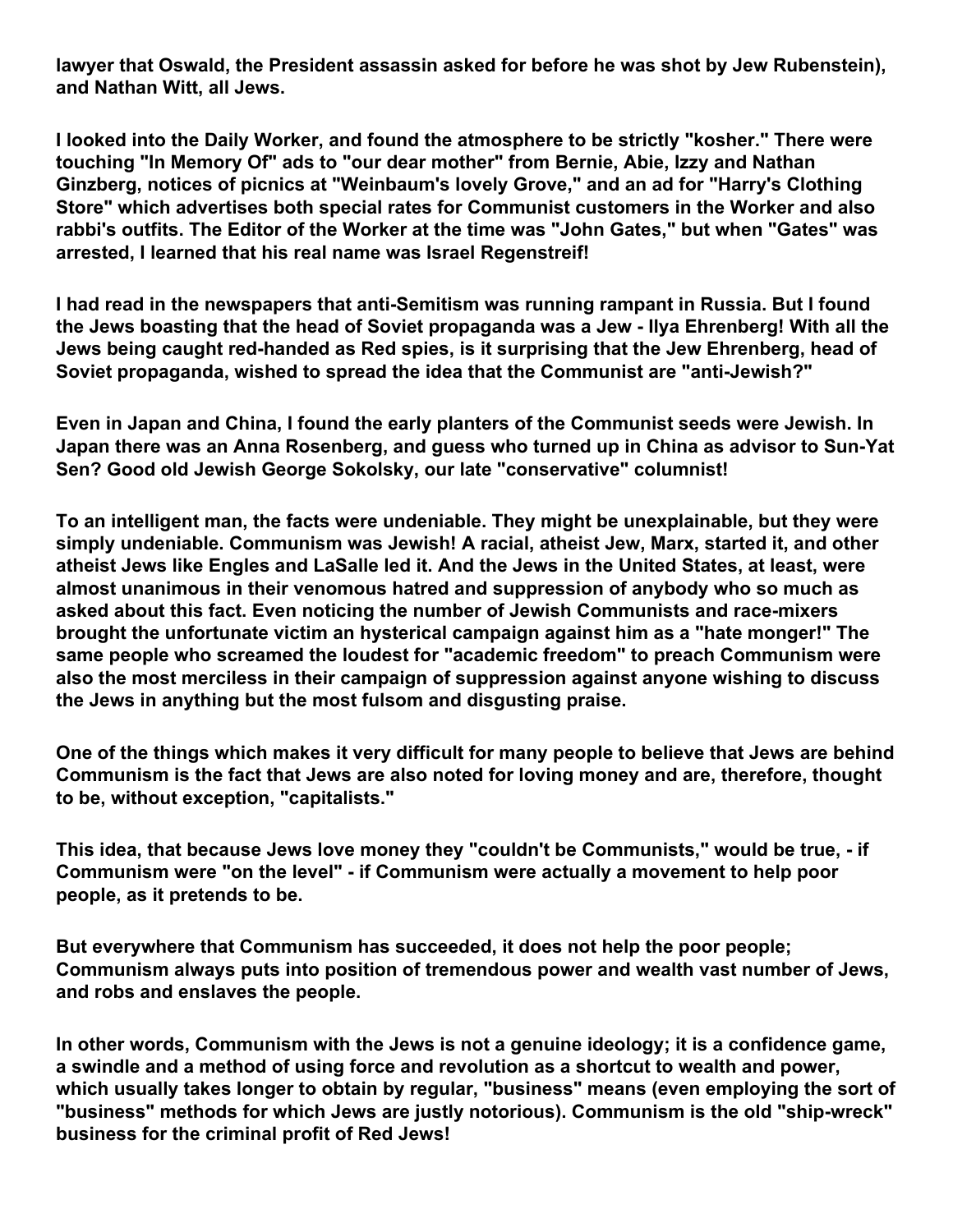**The fact of the matter is that Communism has been largely financed by rich Jews, starting with the Rothschilds and continuing right on through the Lehmans, Sterns, Oppenheimers, Rosenwalds, and other rich Jewish families right here in America.**

**For instance, Marx himself was financed by a Jewish soap millionaire, Joseph Fels (Fels-Naptha soap). As already mentioned, Jacob Schiff, the head of Kuhn, Loeb & Co., contributed over \$20 million to his fellow Jew, Leon Trotsky (Bronstein), to put over the capture of the Russian people by the Communist Jews. (New York Journal American, February 3, 1949).**

**At a mass rally in Madison Square Garden, New York City, celebrating the revolutionary victory in Russia, and attended by tens of thousands of New York Communist Jews, Jacob Schiff, the same multi-billionaire Jewish head of Kuhn, Loeb & Co., sent the following telegram to the Committee in Charge, when he could not appear there in person: "Will you say for me to those present tonight how deeply I regret my inability to celebrate with the Friends of Russian Freedom the actual reward of what we had hoped and striven for these long years!" (New York Times, March 24, 1917, page 2).**

**In this connection, it is also interesting to note that Communism, supposedly a product of poverty, flourishes in the United States, not where the people are the poorest, in places such as Appalachia or Mississippi. In fact, the F.B.I. statistics show there are fewer Communists (only one) in Mississippi, the poorest state in America, than in any other state of the Union! At the same time, the same F. B. I. statistics show the heaviest concentrations of Communists in New York and Los Angeles, the two heaviest concentrations of wealth - AND JEWS!**

**Whenever a Communist has run for office, the Communist vote has tallied almost precisely, geographically speaking, with the areas containing the most Jews: again, New York City, Los Angeles, Miami Beach, and other areas where wealth and Jews are concentrated. The most recent Communist candidate Aptheker, a Jew, did not run in poverty-stricken Appalachia nor in Mississippi, but in wealthy, Jewish New York City!**

**Finally, to dispel this notion that rich Jews "just couldn't be" Communists, since Jews "love money", one has only to take a look at the roster of some of the top Communists to see that poverty has nothing to do with it, while Jewishness most certainly does.**

**A prime example is Charlie Chaplin, a man of enormous wealth earned here in America under our system, which Red Charlie Chaplin despises and attacks so viciously that even our pro-Red State Department excluded him from America for his pro-Communist activities. (Chaplin has never bothered to become a citizen of the United States!)**

**At first glance, it is very difficult to see why a man who has enjoyed such largesse and wealth from America as Chaplin could possibly be a Communist. But we have only to learn one fact the same fact you will find at the bottom of almost all Communist activities - to understand "Charlie Chaplin's" Communist tendencies: Chaplin's real 'name is ISRAEL THORNSTEIN, and he is neither an American nor an Englishman - BUT A JEW!**

**I was really amazed to find out how often, all throughout history, not only with Communists, but also with other world figures who have committed various atrocities, it turns out to be a**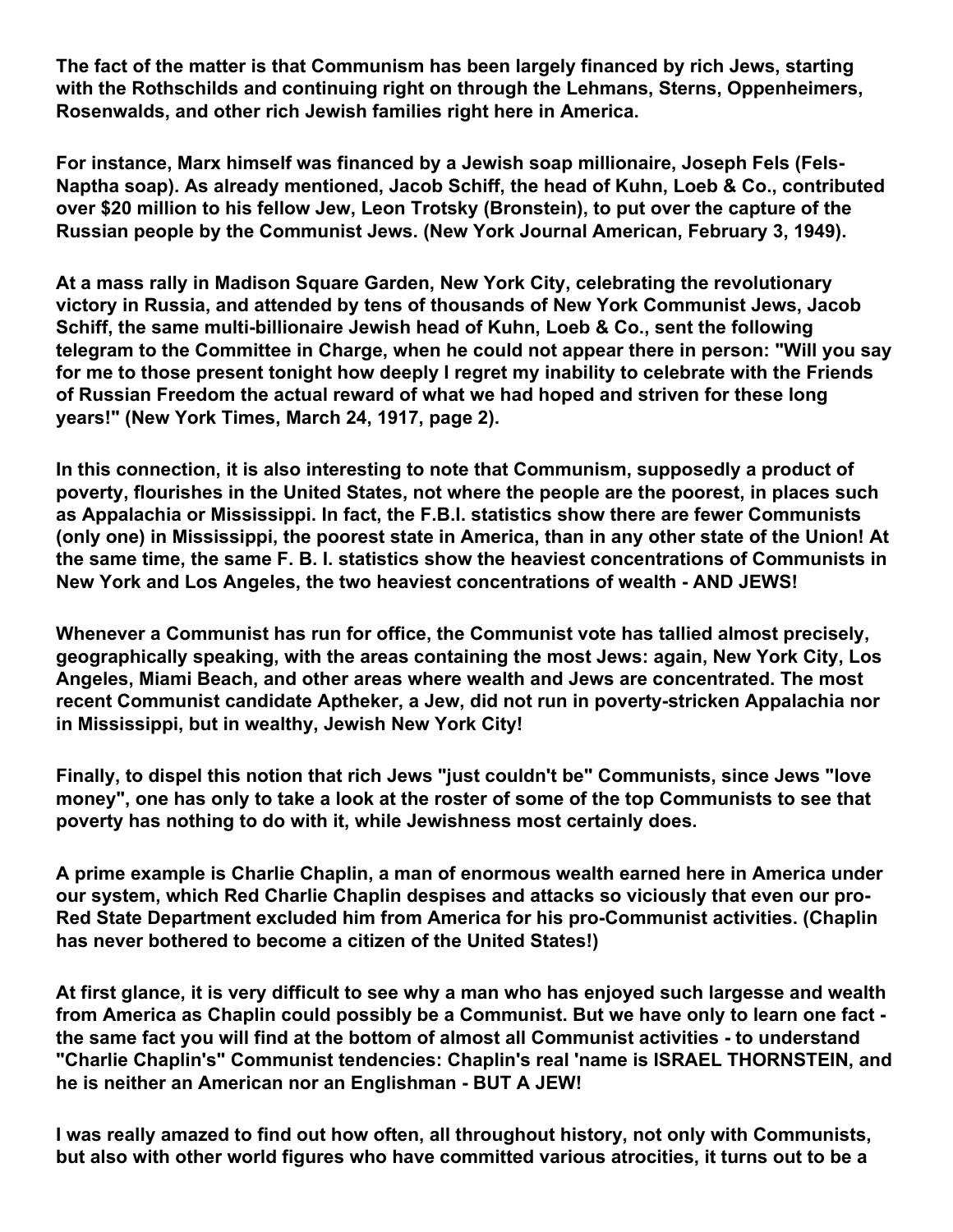**Jew or Jewess behind the dirty work.**

**The classic case occurs in the Jews' favorite book of the Torah, Esther, in which the Jews gloatingly report how the King's girl friend, Esther, succeeding in having the King order the hanging of twenty thousand innocent Gentiles, a "smashing success" which the Jews celebrate every year in the feast of "Purim".**

**I found the same pattern in ancient Rome, where, during all the persecutions of the Christians under Nero, his Jewish girl friend, Poppaea, was gently making her Jewish suggestions, which changed world history. She got Nero to murder his mother, his wife, and feed thousands of Christians to the lions in the coliseum. (With a straight face the Encyclopedia Americana, 1960 edition, Vol. 22, p. 364, adds, "The one redeeming incident in her career seems to be the mercy she urged upon Nero in behalf of the Jews"!)**

**One of the arguments I constantly encounter by people trying to "put me down" for claiming that there is a Jewish, Communist, Zionist conspiracy operating in America and all over the world, is the fact that, if such thing were true, "the F. B. I. would take care of it".**

**Although J. Edgar Hoover repeatedly emphasizes the fact, the American people continually forget that the F.B.I. cannot prosecute anybody!**

**The initials "F.B.I." stand for Federal Bureau of Investigation. And "investigate" is all that the F.B.I. can do. In order to take action against enemies of the United States, they must get permission from the Justice Department, which controls the F.B.I. And if the Justice Department will not prosecute, or refuses even to get arrest warrants, as has happened over and over again even in the most flagrant cases, the F.B.I. is completely helpless. In fact, J. Edgar Hoover, the Director of the F.B.I. (who I believe has been almost solely responsible for holding back the Communist conspiracy in the United States over the past 30 or 40 years), is helpless even to tell the American people what is going on. He can be fired at will by the President or, technically, even by the Justice Department. And, should Hoover say the wrong thing about the Jews, he will be GONE! And he would undoubtedly be replaced by one of the pro-Jewish Communist Gentile toadies who swarm in our Justice Department.**

**Therefore, Hoover has been forced to steer a careful course between every possible effort to protect the United States of America and our people and the need to avoid giving the Jews and Red rats in our Federal Government the excuse to fire him.**

**In spite of this difficult and often almost impossible situation, Hoover has brought some amazing things to the notice of the American people.**

**A prime example is the case of the Jew Assistant Secretary of the Treasury, Harry Dexter White (Jew name, Weiss) who stole our money-engraving pates. (Already mentioned in Chapter IV) This same pattern as the Weiss case has repeated itself over and over in our government, where honest investigators and law enforcement officials uncover treason, only to have it covered up and ruthlessly promoted by the very top officers of our government including the President!**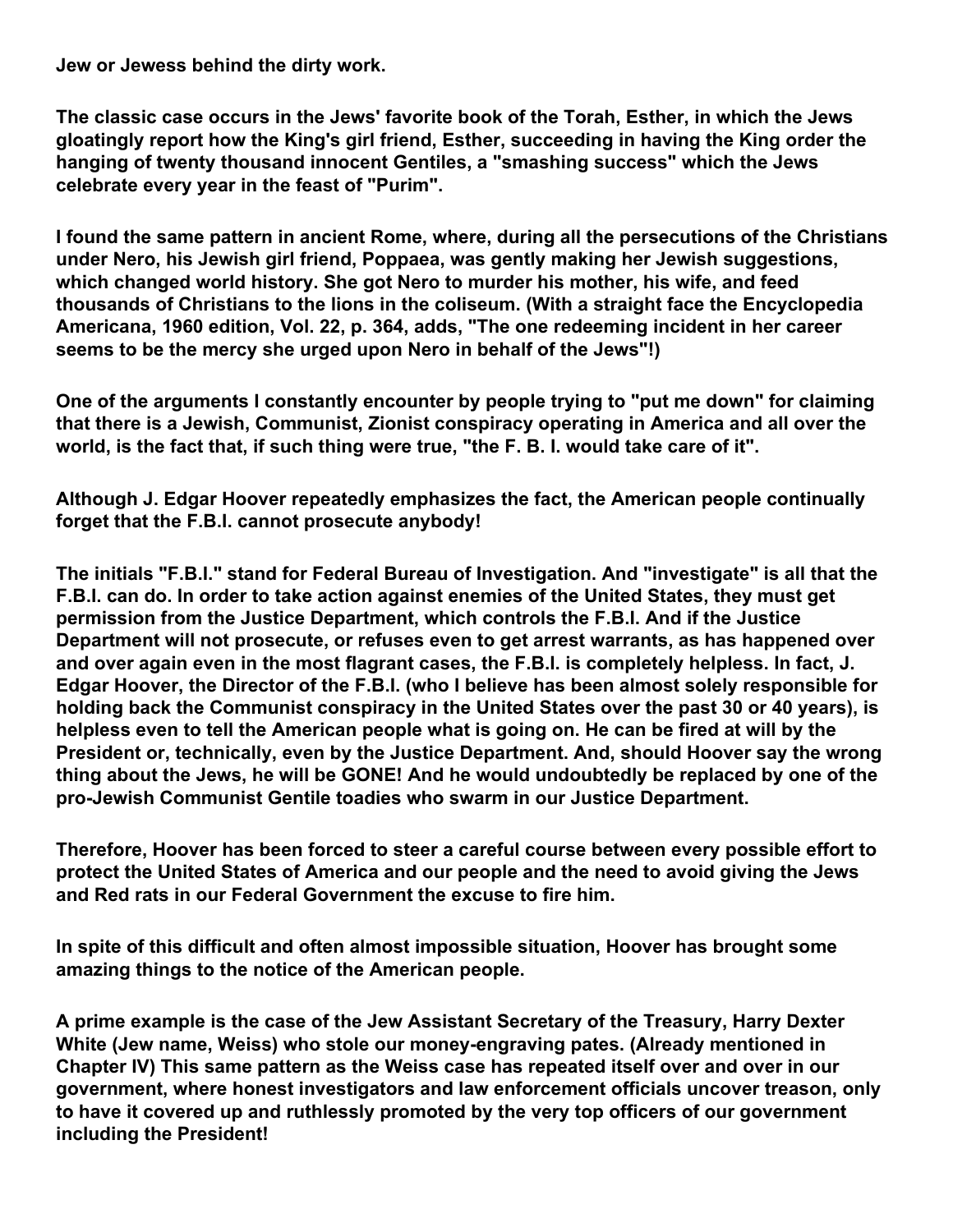**I, myself, had a hair-raising experience with this sort of thing, in 1960, when a young man joined my organization, only to confess that he had once been a spy for the Communists! The man's name was Roger Foss, and he told me when he joined that he had been working for the First Secretary of the Soviet Embassy in Washington, Valintin Ivanoff, who had paid him money to attend a U. S. college and then become a phony U. S. official!**

**I immediately took the young man to the F.B.I. and saw to it that the entire story was made available. F.B.I. agents spent several days getting the full story from Roger Foss.**

**Then I waited for something to happen.**

**Nothing happened! Weeks passed. The matter had apparently been dropped. The Jew lawyers in the "Justice" Department sat on it.**

**So I took action myself. I knew an honest (if rabidly liberal) reporter on the "Washington Post", Les Whitten. Whitten had covered the effort of the Jews to have me thrown in the Washington lunatic asylum, and had been instrumental in an editorial, which deplored such tyranny, because he is that sad creature: a sincere liberal.**

**I waited until a weekend (when most of the Jews at the "Washington Post" were enjoying their money) and took the story to Les Whitten, together with Foss and all documents, etc. Whitten was able to get the story spread all across the front page of the "Washington Post". Within 24 hours, Valintin Ivanoff was kicked out of the United States and deported to Russia, with national headlines.**

**Had I not been able to find some way of forcing the hand of the Justice Department, I have no doubt that Mr. Ivanoff would still be in the Soviet Embassy, paying U. S. college students to attend places like Harvard, Berkeley in California, etc., to raise hell and eventually become Soviet agents, as hundreds or perhaps even thousands of U. S. students are now doing, right now!**

**The important point to note here is that the F.B.I. was absolutely unable to do anything more than gather the information in this case. After they have presented the information to the Justice Department, they are totally helpless. Time after time after time, there have been similar cases, where the F.B.I. has, by diligent and faithful work, uncovered treason and subversion, only to have Justice Department lawyers - the "Moskowitz's", "Finklesteins", "Cohens", "Goldbergs", "Rosenblatts" and "Lipshitz's" - ignore the information, or cover it up.**

**In the whole history of the F.B.I., there has only been one "rat" - an agent who turned against the F.B.I. That agent was a Jew named Jake Levine who went on pro-Communist radio WBAI in New York and Radio Pacifica on the West Coast and charged that the F.B.I. was "fascist" and that the agents hated Negroes and Jews!**

**When asked to name the biggest Communist paper in America, most people will name the "Worker".**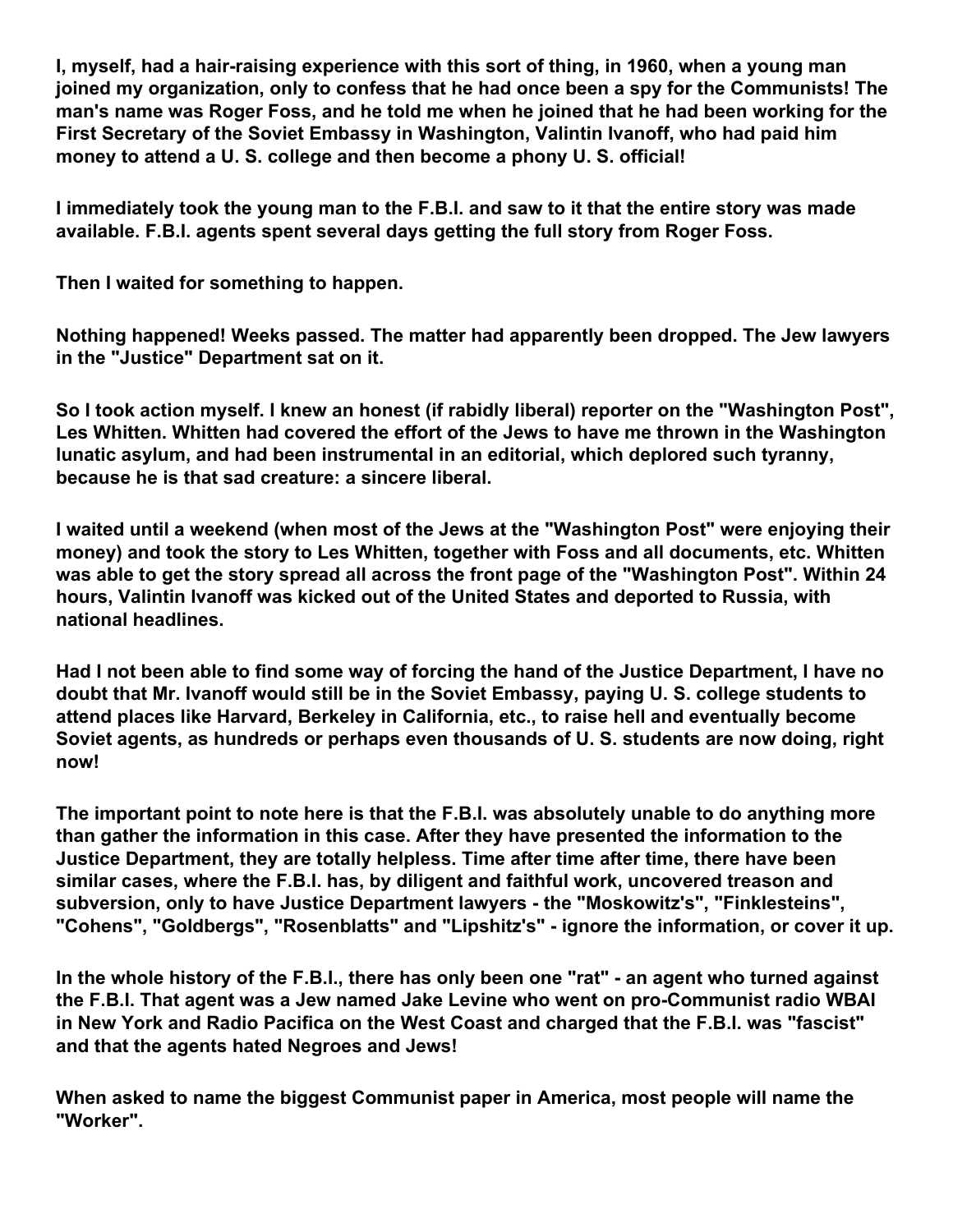**But they are wrong. The largest Communist newspaper in America is "The Morning Freiheit" which is actually published in Hebrew characters - in the Yiddish language - for the thousands and thousands of Communist Jews in New York City. When the income tax people temporarily padlocked the "Worker", they never missed an issue; it was simply moved across the hall to the offices of the "Freiheit", where the "Worker" was published until the Communist lawyers got the tax people off their backs.**

**In Canada, the Royal Canadian Mounted Police broke up a spy ring with the aid of Igor Gouzenko, who defected from the Soviet Embassy and exposed the top Communist agents in Canada. It turned out the two bosses of this Soviet spy ring in Canada were Fred Rose and Sam Karr. The report of the Royal Commission, printed by Her Majesty's Stationery Office reveals that the real name of Fred Rose, a member of Parliament, was Fred Rosenberg and the real name of Sam Karr, was COHEN.**

**As usual, although the public is not made aware of it, the two leaders of Communism in Canada turned out to be two atheist Jews.**

**Just before World War II, Communists almost took over the Government of Spain. When General Franco rose up with Spanish Christians and fought the take-over of Spain, Russia and international Communism sent every possible form of aid to turn the Spanish Christian people over to Communist tyranny. The leader of the outside Communists was none other than Bela Kuhn (real name Cohen), the same bloody Jews who had put on the Hungarian revolution right after World War I. From America came hundreds and hundreds of New York City Jews, organized into the "Abraham Lincoln Brigade" to support the takeover of Spain by Communism. All of this can be documented in the study of the Abraham Lincoln Brigade put out by the House Committee on Un-American Activities (Appendix IX, Vol. 1), which lists the names of hundreds of these Jews for your inspection. Meanwhile, to protect the Christian people of Spain from the assault of international Communism, Benito Mussolini sent troops, guns, ammunition and airplanes, and so did Adolf Hitler.**

**In fact, Spain was a rehearsal for World War II. Only it was much more obvious in those days that one side (the "loyalists") was Communist and Jewish, while the other side (Franco) was Christian, anti-Communist and anti-Jewish.**

**World War II was exactly the same, but the Jews managed to disguise their purposes better than in the Spanish Civil War.**

**I found this horrible secret world of the Jews exciting, interesting and frightening, but also very depressing. Far down in my soul I could feel the cold dread of our fate, if what seemed to be going on was going on. I, too, had been brought up never to say the word "Jew" right out, but always "Jewish person" or person of the "Jewish faith" because of what the Bible calls "fear of the Jews" (John 7: 13).**

**I could imagine the result of my own temperament and reaction to a challenge, if I found out that there really WAS a Jewish plot against my country and my people!**

**I re-read the papers and books the lady gave me and read them carefully. The tone of the**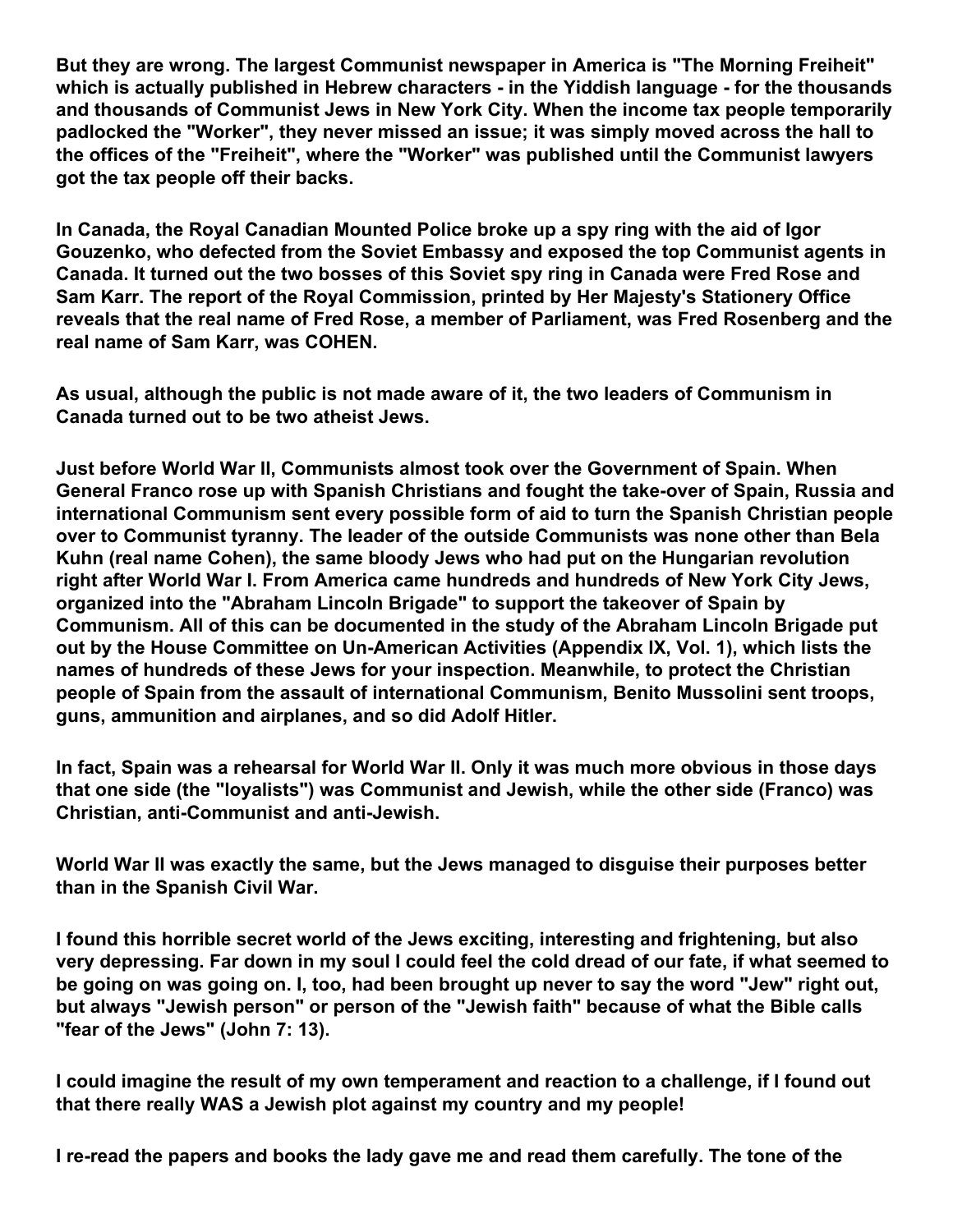**things, in most cases, repelled me. They were loose in their charges, poorly composed and full of rabid sensationalism.**

**But they kept revealing new little hidden pearls of truth, which I found checked out. And when I correlated all the facts as best I could, there was no question about it; there was a Jewish plot of some kind or another, and it definitely involved Communism and moral subversion. I found out that the Jews were involved in something more than just Communism and Zionism. As Hitler writes in Mein Kampf, one has only to cut carefully into any diseased abscess of our society "to find down in there the little Jew boy, often quite blinded by the sudden light". There is simply NO excess, no degeneracy, and no horror too low for some Jew to use as a method, not only of getting our money, but destroying our society and our character in the process.**

**Remember the "poem" which begins "A rose is a rose is a rose". etc.? It was one of the first of the crazy (and rotten) examples of insanity and degeneracy in the form of "poetry" which now parades as "art" - no rhyme, no reason, no sense, just pure madness - and often pure filth.**

**Do you remember who wrote that crazy stuff and "popularized" it? Her name was Gertrude Stein, and she was a Red Jewess - and a homosexual.**

**Have you seen some of the crazy "sculpture" in museums of modern "art", where you see, on top of a pedestal, some lumps which look like somebody went into a pasture and shoveled up a few choice ones and piled them on top of each other as a "modern" sculpture? Remember who is the "hero" of this kind of "art"? His name is Jacob EPSTEIN. Another one of the "tribe", laughing at us, thumbing his nose at us, and getting us to pay him for it, and make him a "great man" to boot!**

**Who is the modern "master" of crazy filthy poetry for "beatniks" and "hippies"?**

**His name is Allan GINSBURG - a Jewish "artist", teaching our youth about the "finer things" of life.**

**Who has established the record in America for a filthy magazine? Ralph GINSBERG, who has been sentenced, to prison for his utterly vile "Eros". Even the Supreme Court couldn't stomach this Jew's filth - showing a White nude female in upright intercourse with a huge, naked Negro in full color on a whole page.**

**The "theatre" scenes described in the first words of this book, where a chicken is crucified, a girl's private parts are shaved by a nude male, and they engage in vertical intercourse in a burlap bag, among other "artistic" antics was produced by Jean Jaques Lebel, a French Jew!**

**The center of this filth is New York's lower east side, where there is a whole colony of "hippies".**

**Their headquarters is a storefront called "The Peace-Eye Book Store". It is labeled "strictly kosher".**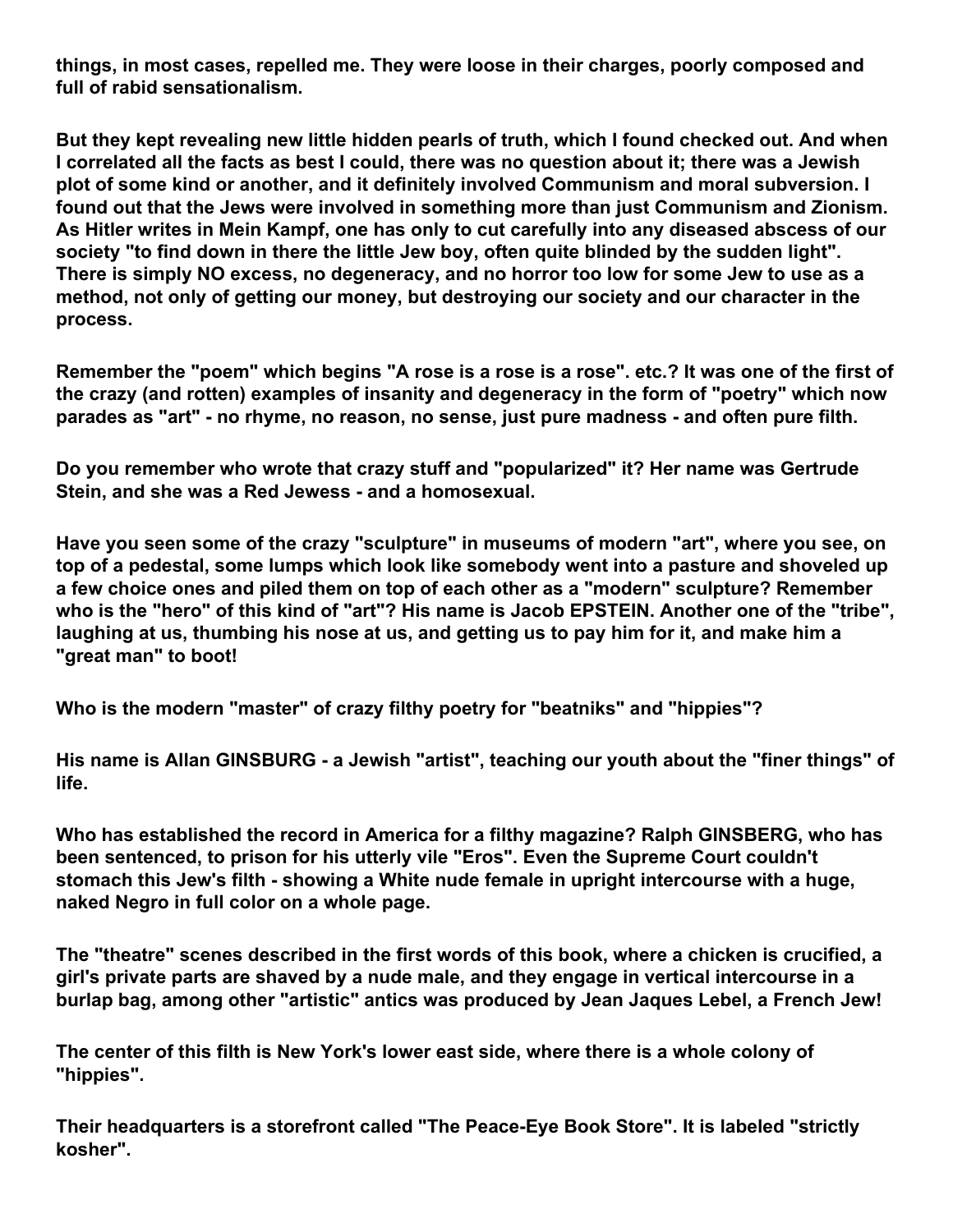**The producers of filthy and crazy art, poetry, music, sculpture, literature, etc. - almost all Jews, Jews and more Jews!**

**Nor is it only in these three fields, Communism, Zionism arid degeneracy - that I found Jews seem to "excel".**

**When I investigated the movement to force White people to mix with African blacks, I found these same Jews once again as the masterminds and moneybags.**

**Later on, I'll go into the Jewish nature of "race-mixing" more thoroughly, but for the present, let me present just one or two of the most shocking documents and facts so that the reader, before he proceeds will have some idea how thoroughly the Jews have used every weapon to destroy the White Society which has welcomed them and given them more than any nation in history.**

**Here is a photostat from the largest Communist paper in America, the Yiddish morning "Freiheit", printed in Hebrew characters for the tens of thousands of Jewish Communists in New York City. Every Sunday, they print a page in English. That's where we got this exhibit. This one article boasts (privately to the Jews) "95% of the lawyers pushing the Negroes in the civil rig/its movement are JEWS"! Just to make clear what they mean, let me name one of the chief villains in this script, the lawyer who has done more in the South to disrupt and destroy the White race and civil order than any other single race-mixer and who is head of the NAACP Legal Defense - Jake Greenberg. Jake Greenberg, not a Negro, but a Jew, is the "NAACP" legal brain in courts all over America. It is Jew Greenberg who gets injunctions, defends the black hell-raisers who disrupt whole states, gets White leaders cited for "contempt" of Federal Courts, and thus gives the thousands of black hell-raisers carte blanche to do about whatever they want in the U. S. South!**

**The NAACP itself is not Negro, but largely Jewish. The president is not a Negro, and never has been. First it was Joel Spingarn, a New York Jew - then his brother, Arthur Spingarn. Now it is another New York Jew, Kivie Kaplan!**

**Until the blacks took over and ousted him, the big wheel in CORE was another New York Jew named Marvin Rich.**

**Here is a photograph of the Jewish Post and Opinion newspaper front page, after the blacks in CORE and SNCC rebelled against all these Jews, and took over. The Jews here (privately in their Jewish paper) admit that they have been the masterminds and moneybags for the "Negro" movement, and are now ceasing support, since the Negroes rebelled. They further boast that, 'without Jewish money, the blacks are going broke!**

**I learned, way back when I first started studying, that it was the American Jewish Congress and American Jewish Committee, and the Anti-Defamation League of B'Nai B'rith which spent millions of dollars to produce the "scientific studies" of Swedish Marxist, Gunar Myrdahl, to "Prove" to the U. S. Supreme Court that segregation was unconstitutional, and agitate for complete integration of the South. I found every Jewish paper and every Jewish group**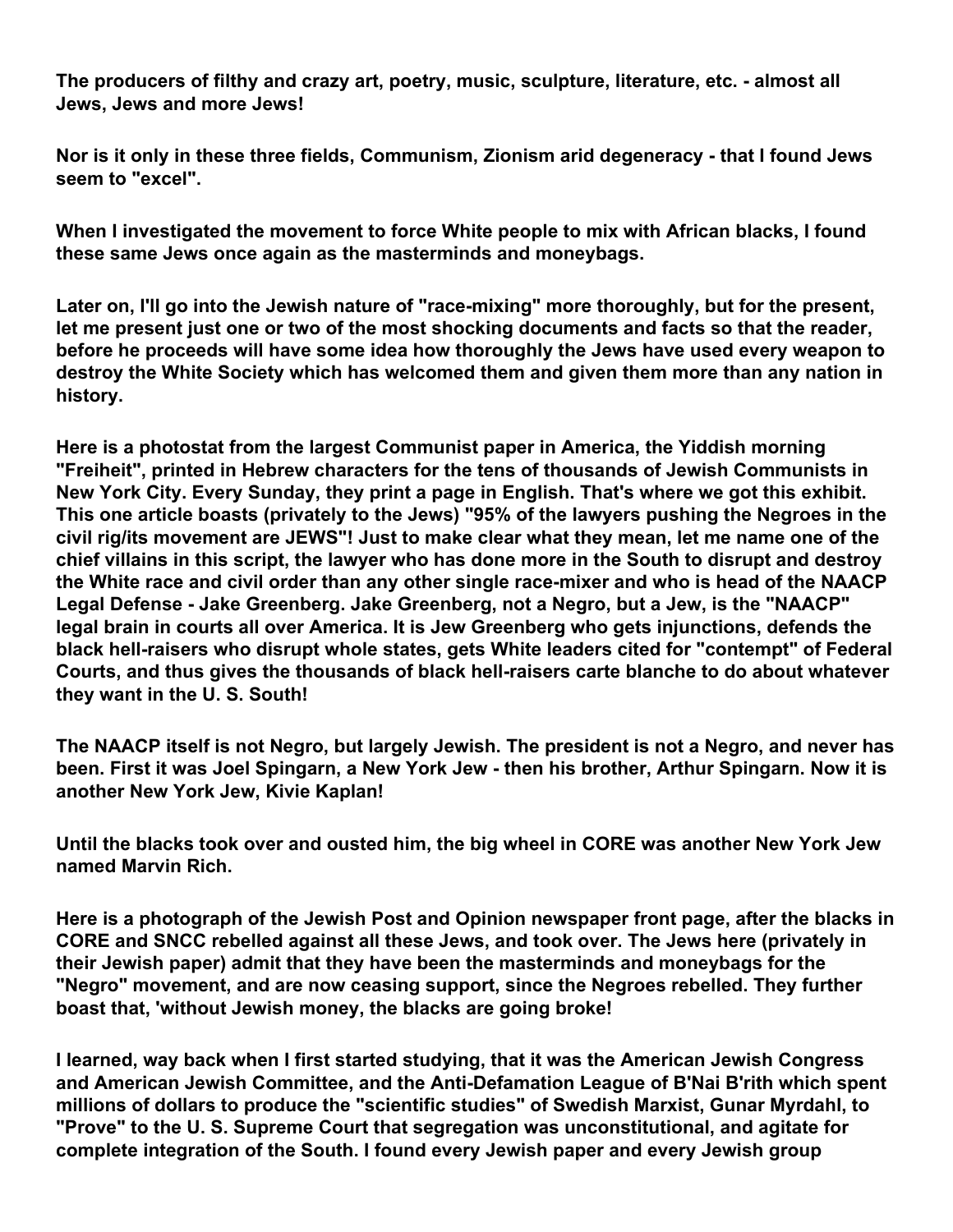**pushing race mixing - quietly in the South and openly and viciously everywhere else in America!**

**I found:**

**Communism - largely Jewish. Zionism - all Jewish. The Black Revolution - largely Jewish. 99.9% Jew-financed. Commercial degeneracy and pornography largely Jewish. Commercial racketeering in "religion", with their "K's" and "U's" Jewish, as in Christ's time. Movies, TV, press, books, magazines - strictly kosher.**

**The secret world of the Jews not only exists - if it continues to exist and flourish, WE will cease to exist.**

**No people can tolerate such a vast and poisonous secret attack and survive.**

**For the first time, I began to see these arrogant Jewish Bolsheviks, Zionists, race-mixers, promoters of degeneracy and madness as the ship-wreckers of civilization which so many of them are!**

**I went back to the lady and we talked some more, this time with me doing the listening. She was mixed up and confused in many ways. But she knew there were dark forces at work to destroy her country and the White people, and she had the fundamental ideas right.**

**She asked me if I wanted to hear a man named Gerald L. K. Smith.**

**I remembered the name vaguely, as some kind of horrible radical or other. But she said he was a great American patriot and a great speaker, and gave me a ticket to a speech he was making in Los Angeles.**

**I was worried about going, since I was a Naval Officer, and the whole thing seemed so wild, radical and dangerous. So I went to the F.B.I. office and asked to see an agent. I was ushered into a private little chamber, and seated opposite an extremely Nordic-looking man. I told him about Smith, and asked if it would be all right to go to his lecture.**

**"Yes, if you don't participate," he said.**

**So I went to the speech.**

**And what a thing that was!**

**Few Americans today have ever heard an orator. They have heard talks, speeches, even ravings, perhaps, but it is doubtful they have ever heard an old-fashioned, roof-lifting, earthshaking, soul-shattering oration.**

**Gerald Smith is the master to end all masters of the human voice. Whatever else he may be,**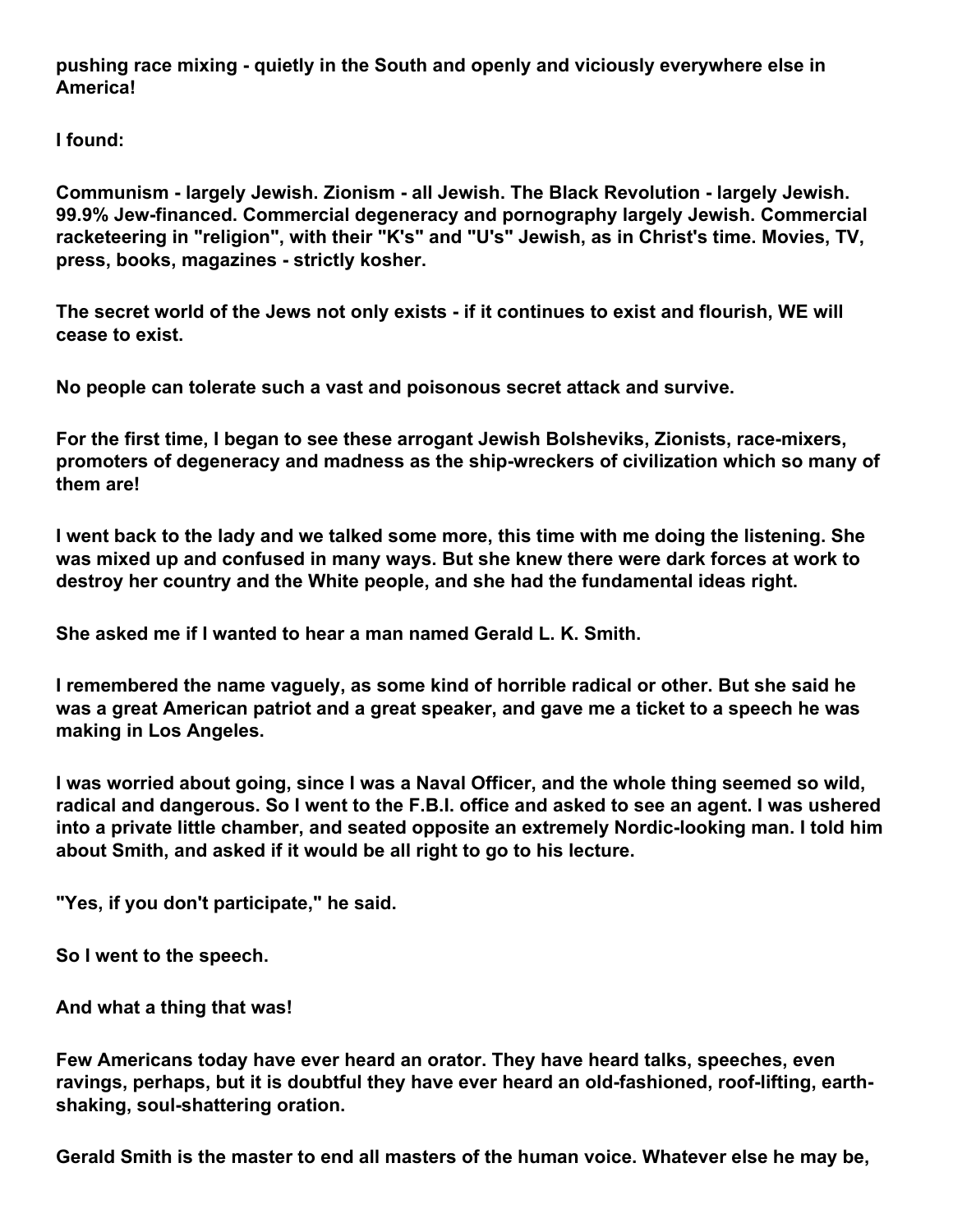**he can seize you by the lapels of your soul, jerk you out of your seat, and hold you helpless and spellbound for as long as he wants to. He does not just roar and bellow.**

**He whispers; he sighs; he wheezes; he coos; then he blasts with the power of a locomotive roaring through a tunnel. He laughs; he cries; he howls; he cajoles; he mimics; he screams; he begs; he goes back to whispering, sneers, leers, yells, bursts into hysterical laughter - then whimpers some heart-rending bit which leaves you limp. I sat in the balcony, literally on the edge of my seat. Gerald Smith is still the grandest master of the spoken word alive today, and I would walk twenty miles to hear him again.**

**But it was not just the way he spoke which captivated me - it was what he said. When you peeled aside all the emotional overtones of his speech, and got down to the raw meat, you found the basic elements of recognizable truth, beautifully put together to show, at last, the clear pattern of what it is the Jews are trying to do with their conspiracy.**

**And, when history is examined, we find this Jewish nation steadily and surely progressing toward its goal as "God's Chosen People", who are destined to quietly conquer and subdue the world under the bloody, old-testament despotism of the "King of Zion".**

**They really literally believe "And it shall come to pass". . that the Lord thy God will set thee high above all the nations of the earth". (Deut. 26: 19).**

**A sermon by Rabbi Leon Spitz, quoted in the American Hebrew, March 1, 1946, illustrates the message by which the flames of Jewish hatred of non-Jews are rekindled every spring in the synagogues:**

**" ... . Let Esau whine and wail and protest to the civilized world, and let Jacob raise his hand to fight the good fight. The anti-Semite. . . understands but one language, and he must be dealt with on his own level. The Purim Jews stood up for their lives. American Jews, too, must come to grips with our contemporary anti-Semites. We must fill our jails with anti-Semitic gangsters. We must fill our insane asylums with anti-Semitic lunatics. We must combat every alien Jew-hater. We must harass and prosecute our Jew-baiters to the extreme limits of the laws. We must humble and shame our anti-Semitic hoodlums to such an extent that none will wish or dare to become their 'fellow-travelers'."**

**\*Esau is the code name used in Jewish publications to represent the gullible tolerant gentile; Jacob is the code name for the Jew, gifted in the art of deception.**

**Such is the expression of appreciation Americans are awarded for having taken in, with the greatest of good will and tolerance, an alien people who represented themselves as harassed and persecuted.**

**As a researcher into the subject of Zionism, I found the Jews not even bothering to cover up this aim of world domination. With the most monumental disdain of the boobs they call the "Goyim" (non-Jews), they openly declare that they spurned offers of much better national "homes" for the Jews than Palestine - places where it would not have been necessary to exile and make homeless a million helpless Arabs. But the Jews arrogantly demanded Palestine**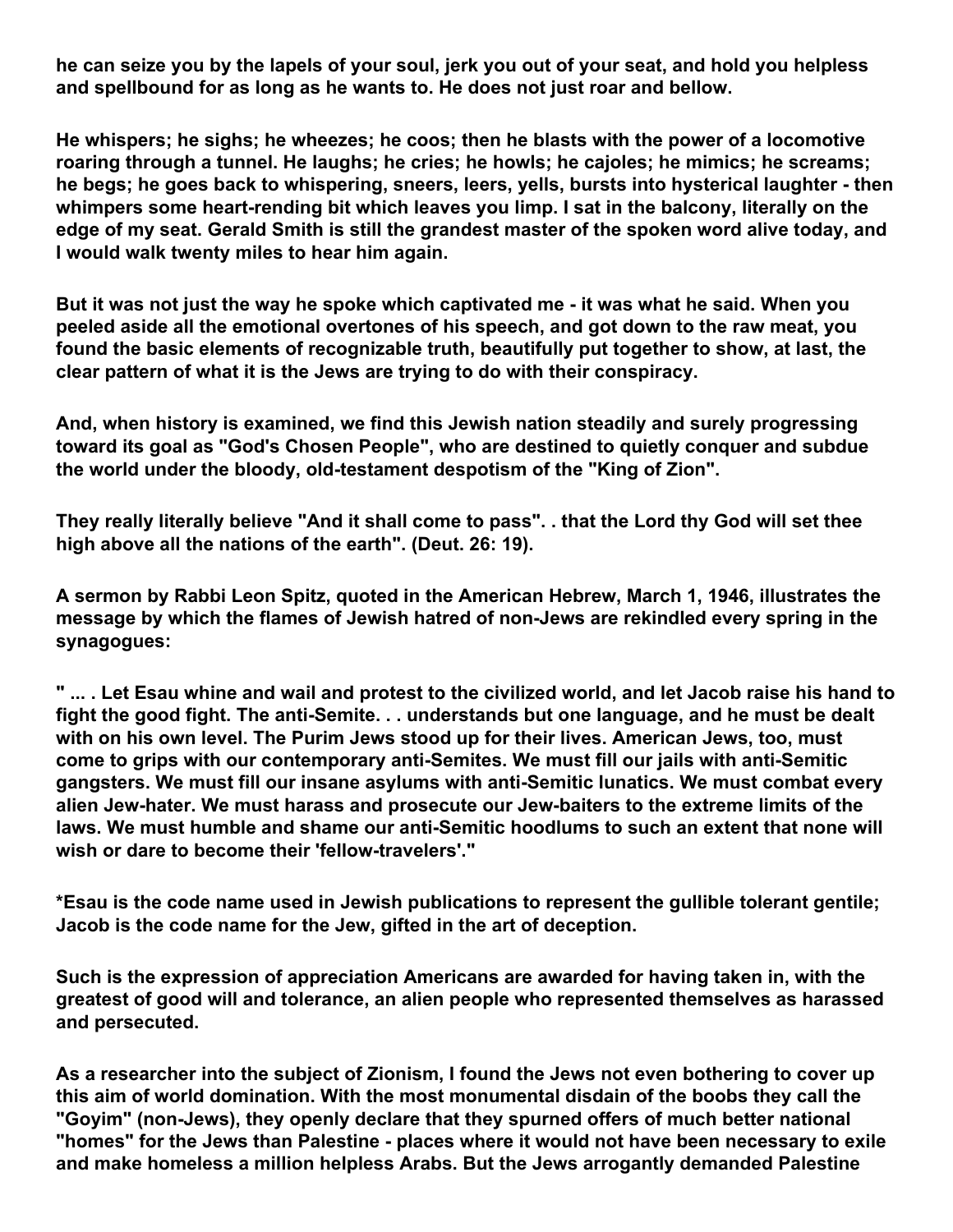**"because it is the center of the world" - not because it is a Biblical promise, but because it is the cross-roads of all the earth between three continents - their chosen seat of eventual world power, and immensely mineral rich. David Ben-Gurion (Prime Minister of Israel) predicted in an article in Look, January 16, 1962, that, by 1987 the world would be run by the Jews from Jerusalem through the Jewish United Nations: "All armies will be abolished, and there will be no more wars. In Jerusalem, the United Nations (a truly United Nations) will build a Shrine of the Prophets to serve the federated union of all continents; this will be the seat of the Supreme Court of Mankind, to settle all controversies among the federated continents, as prophesied by Isaiah."**

**I am aware, as I dictate these words, of the outrage upon reason of such statements. I myself suffered this outrage when I first considered or heard of the ideas. But I can assure the reader that I would not lightly set these things forth in such a permanent thing as a book, which will be around a long time to "haunt" me, if I am frivolous or in error.**

**Wide awake now, after reading and studying all I could, I began to think realistically for the first time in my life, instead of according to the slogans to which I had been trained since babyhood, slogans I had never even thought to question, such as: "you mustn't judge people by groups, but only as individuals".**

**When you come to think of it, that slogan, for instance, is madness! I helped sink German, Jap and Italian subs during the war without asking which ones of the crew were Nazis, Fascists or Militarists. We sank them all. I hated Roosevelt. But the Japs and Germans were not too careful about shooting at me along with the New Dealers who were so anxious to get America into the war.**

**When you see a nun, you do not inquire as to the health of her kids, nor do you invite 86-yearold men on a parachute jumping party, even though a few of such age, like the late Bernarr MacFadden, used to make parachute jumps. You might fairly expect a Chinaman in a small town would try the laundry or restaurant business, and a Sicilian member of the Mafia to be mixed up in some kind of crime, Nor is it sensible to insist that skirts are not an indication of females just because Scotsmen are found in skirts, too, although they are called "kilts". Nobody would be considered mad for presuming a member of the Ku Klux Klan to be a racist, nor a member of the Americans for Democratic Action to hate the Klan. And by the same token, simply because of the weight of previous evidence, we are not crazy or "hate mongers" when we presume that any given, unknown Jew is a Zionist or a Communist. The probability that any given Jew is one of the two, and sympathetic, at least, to Communism, is overwhelming.**

**About the only way we can and do judge people, until we get to know them extremely well, is by the group to which they belong. If that group has proved over a long period of time, by its actions, that it is hostile to us, it is not "hate" or bigotry to consider unknown members of that group also hostile, unless and until we learn differently about some particular individual who is an exception to the rule.**

**The Jews have calculatingly deprecated this utterly necessary rule of daily living and cultivated the opposite, insane idea that we must presume every individual to be a "blank", no matter what the evidence that he belongs to a cannibal tribe or the Mafia - all in order to keep**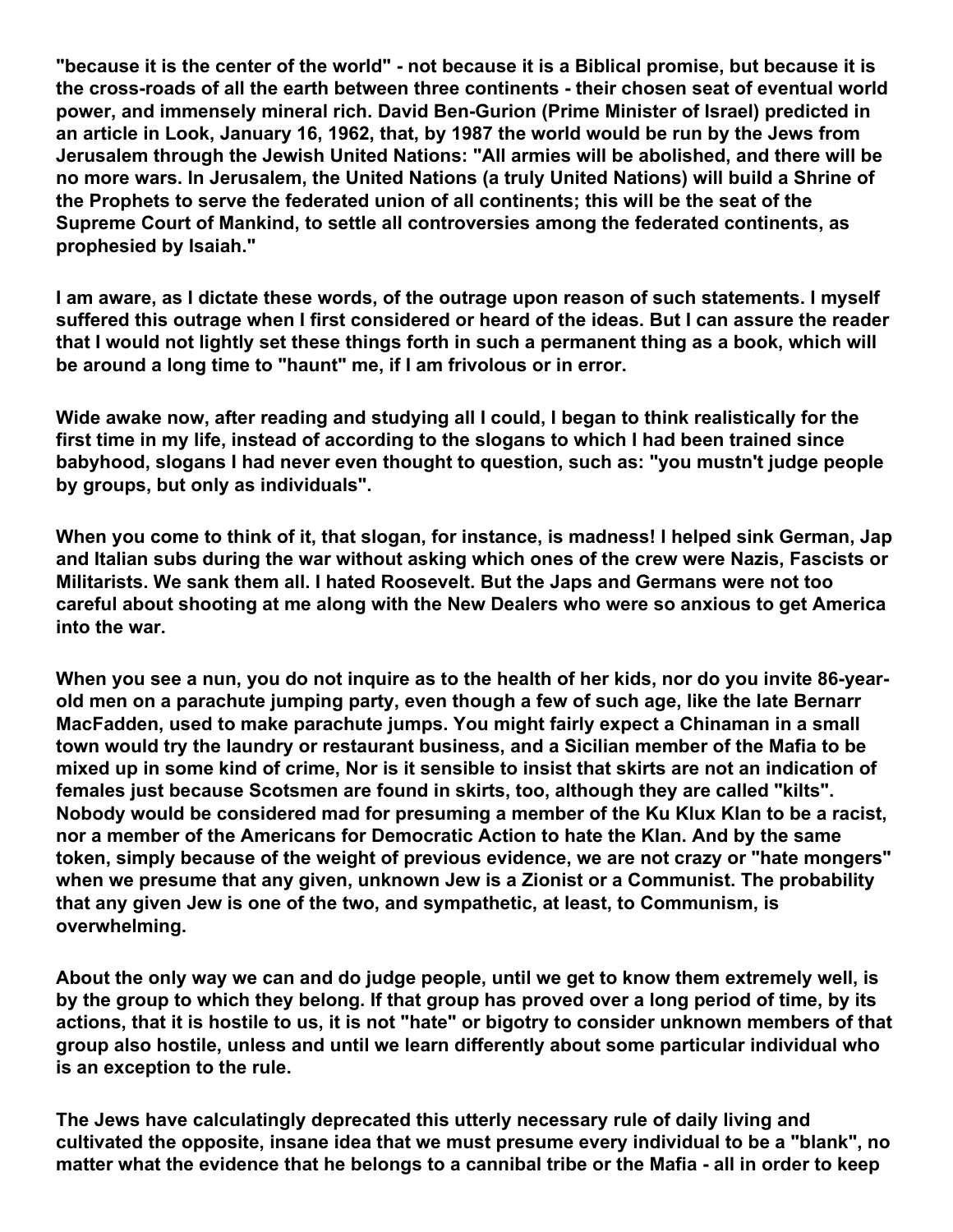**people from noticing that a devilish lot of Jews are Communists and traitors!**

**Once one has realized that the Jews are not "just a religious group'' (arid a "pitiful, persecuted one at that) but a racial anti-nationalistic group in our midst, then one can see the obvious fact that most of the individual members of this group can be expected to be certain things especially Communists, Zionists and race-mixers. This does not mean, of course, that all of the group must be a certain thing, any more than all Germans were Nazis or all Italians are Catholics.**

**The Jewish-Communist Zionist-traitor situation is much like that of the Mafia. Everybody knows that the Mafia is mostly Italians and mostly gangsters. But that does not mean, "all Italians are gangsters" or "all gangsters are Italian". On the other hand, the principle the Jews**  want to suppress is that a member of the Mafia is probably an Italian and probably a gangster. **Only madmen would put a member of the group called "Mafia" in charge of their police department. Yet this is exactly what the United States has "strangely" done with its deadly atomic and hydrogen bomb. From Lillienthal to Strauss, we have put almost nothing else but Jews in charge of atomic weapons and programs, although Jews have constituted more than 90% of our atomic spies and Communists! Lillienthal, Oppenheimer, Teller, Straus, Rickover, Rabi, etc., etc., always more of the same deadly pattern. "Don't judge by groups." But only one group somehow is always in control of the key spots - and that same group providing almost all our Red spies.**

**As Winston Churchill pointed out, the "driving power" and leadership of the Marxist forces is Jewish, and most Jews are at least sympathetic to Communism in one form or another, or they "cover up" for Communists by screaming "hatte monger" at real anti-Communists.**

**But by no means are all Jews Communists, nor are all Communists Jews. The scientific truth is simply that, on the basis of undeniable statistics, an unknown Jew is probably (but not certainly) pro-Marxist, whether Communist, Trotskyite, or just a race mixing "liberal".**

**As I studied and thought my way further into the chaos of our national madness, I began to wonder why we had gone to war on the side of the Bolsheviks, who had openly boasted for nearly a hundred years of their plans to destroy us by force and violence and lies and subversion - while we completely wrecked Christian Germany, which never had a single highly placed spy in our country, and no practical chance (or plans) for conquering the world, as I had believed they were trying to do.**

**I wondered about Adolf Hitler and the Nazis. I had learned he was right about the Jews. It might be worth reading his book, Mein Karnpf, to see if he had said anything else right, too.**

**I hunted around the San Diego bookshops, and finally found a copy of Mein Kampf hidden away in the rear. I bought it, took it home, and sat down to read.**

**And that was the end of one Lincoln Rockwell, the "nice guy" - the dumb "Goy" - and the beginning of an entirely different person.**

**Reading Mein Kampf was like finding part of me. Chaos and disorder and mental "greyness"**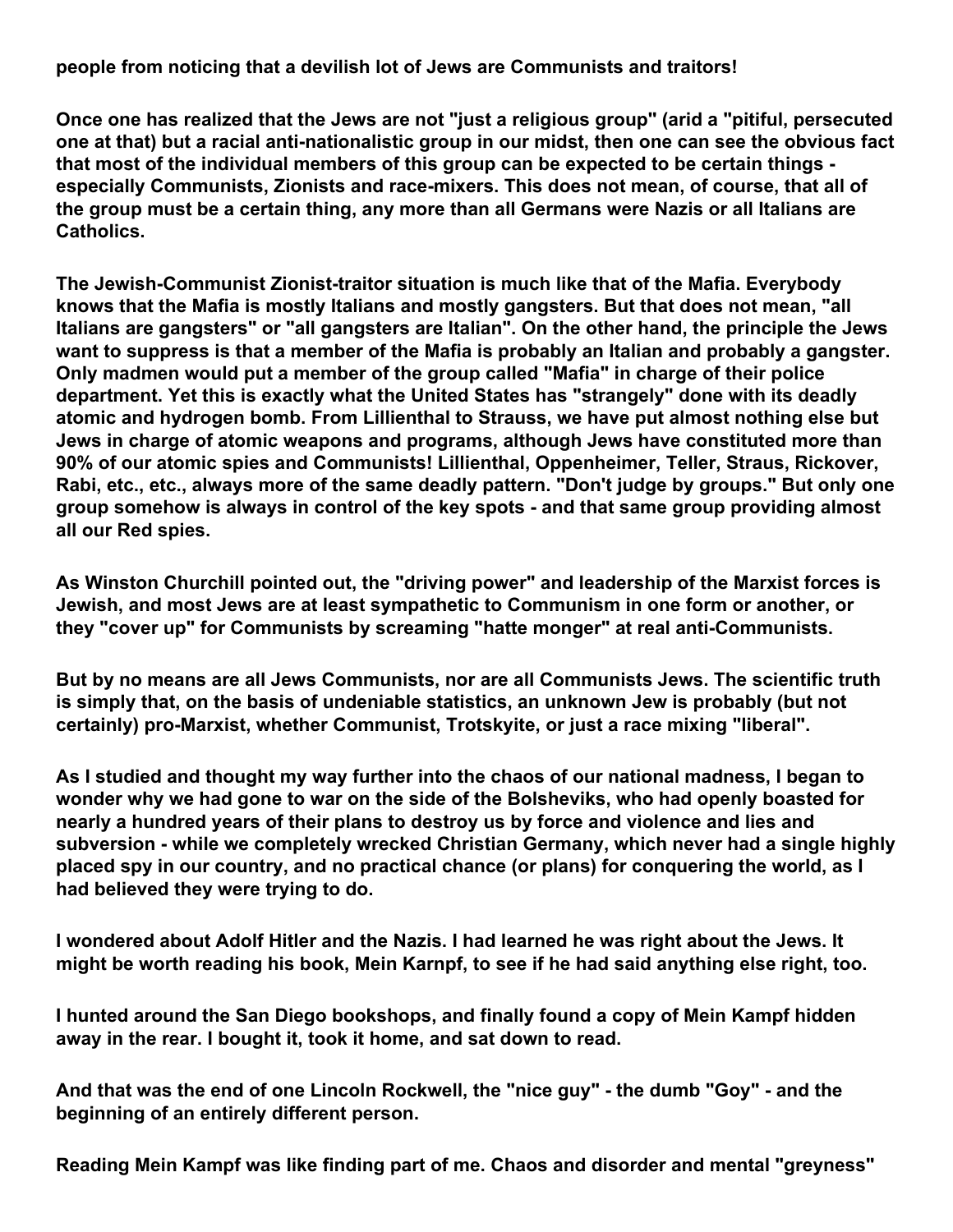**are immensely frustrating to me. I had suffered for years trying to fathom the endless philosophical, social and political mess in the world, and the even messier explanations offered by religions and sociology.**

**Over and over I had said to myself, "There must be some sense, some logical causal relationship between social and political facts, and how they got that way !" In spite of the sometimes-messy appearance of things and creatures in Nature, there is no real mess. There is a reason, a cause, for every atom being where it is, in Nature. I could not and do not believe that Nature has no laws, no reasons and no causes in social affairs.**

**But no person, no book, nor my own mind had been able to discover head or tail to things. I simply suffered from the vague, unhappy feeling that things were "wrong" -I didn't know exactly how - and that there must be a way of diagnosing the "disease" and its causes, and making intelligent, organized efforts to correct that "something Wrong".**

**In Mein Kampf I found abundant mental sunshine which bathed all this grey world suddenly in the clear light of reason and understanding. Word after word, sentence after sentence stabbed into the darkness like thunderclaps and lightning bolts of revelation, tearing and ripping away the cobwebs of more than thirty years of darkness, brilliantly illuminating the "mysteries" of the heretofore impenetrable murk in a world gone mad. I could not lay the book down without agonies of impatience to get back to it. I read it walking to the squadron. I took it into the air and read it lying on the chart-board while I automatically gave the instructions to the other jets circling over the desert. I read it crossing the Coronado Ferry. I read it into the night and the next morning. When I had finished, I started again, and reread every word, underlining and marking especially magnificent passages. I studied it; I thought about it; I wondered at the utter, indescribable genius of it.**

**How could the world not only ignore Mein Kampf, but also damn it and curse it and hate it and pretend that it was a plan for "conquering the world, when it was the most obvious and rational plan for saving the world ever written? Had nobody read it I wondered, that people went around saying it was the work of a mad "rug-chewer"? How could sensible people get away with such monstrous intellectual fraud? Why was it so hated and cursed? I could see why the Jews would hate and curse it, but why my own people?**

**I learned that Hitler not only did NOT want to conquer the world, or any other nation, but only to get back the parts of Germany hacked off by the Versailles treaty.**

**I know that, were Mexico to beat us in a war and get Texas and Arizona away from us, I would never rest until we had them back. Would you?**

**Hitler didn't and couldn't. He openly said he wanted back the parts of Germany given to Poland, Czechoslovakia, etc. The only places he ever "attacked" were once parts of GERMANY, such as Prussia and Austria, stolen by Versailles, just as if we lost Florida and Texas, you would certainly "attack" these states until they were again American.**

**Hitler said, in the same Mein Kampf, that the survival of Western Civilization rested on the preservation of the British Empire, and that if the Jews were able to get a war started against**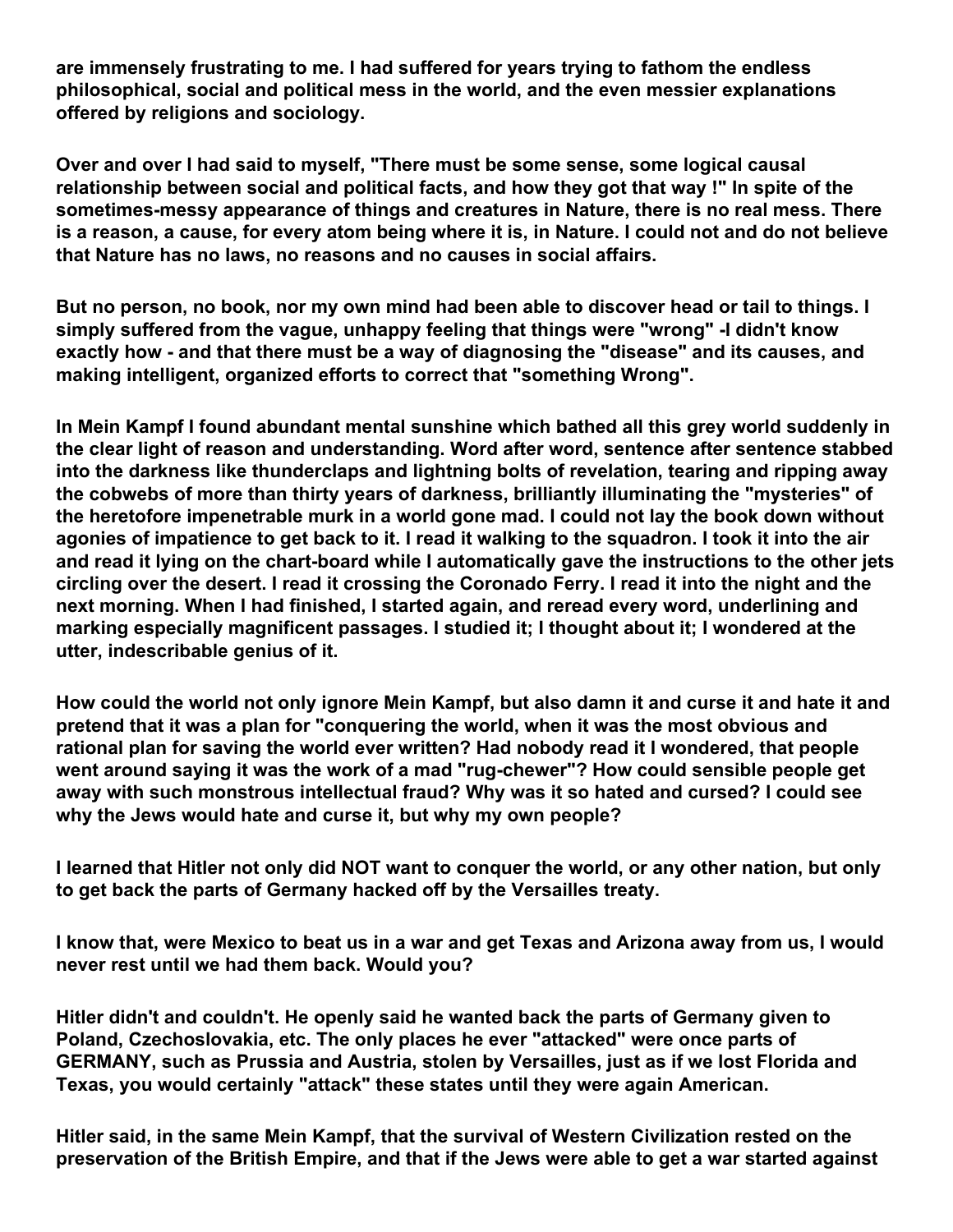**Germany by England, the end result would be that England would lose her empire. Is that not exactly what has happened? Hitler went so far as to say that he would gladly help the British defend the British Empire with force of German arms!**

**Check just one sample from Mein Kampf, to see how YOU have been swindled and lied to about Hitler and World War II.**

**How many times have you heard the phrase "Hitler's Big Lie Technique"? Is not the "big lie" generally believed by most people to be an invention of Adolf Hitler - a technique Hitler is supposed to advocate in Mein Kampf?**

**The Anti-Defamation League of B'Nai B'rith put out a booklet "simplifying" "Nazism" for the average man, in which the Jewish author writes: "Of course, part of the Nazi propaganda technique was simply the art of fabrication. Hitler wrote: 'A definite factor in getting a lie believed is the size of the lie. The broad masses of the people, in the simplicity of their hearts, more easily fall victim to a big lie than a small one'."**

**Now here is what Hitler REALLY wrote, on page 232 of Mein Kampf on the subject:**

**"It required the whole bottomless falsehood of the Jews and their Marxist fighting organization to lay the blame for the collapse on that very man who alone, with superhuman energy and will power, tried to prevent the catastrophe he foresaw and save the nation from its time of deepest humiliation and disgrace. By branding Ludendorff as guilty for the loss of the World War, they took the weapon of moral right from the one dangerous accuser who could have risen against the traitors to the fatherland. In this they proceeded on the sound principle that the magnitude of a lie always contains a certain factor of credibility, since the great masses of the people in the very bottom of their hearts tend to be corrupted rather than consciously and purposely evil, and that, therefore, in view of the primitive simplicity of their minds, they more easily fall a victim to a big lie than to a little one, since they themselves lie in little things, but would be ashamed of lies that were too big. Such a falsehood will never enter their heads, and they will not be able to believe in the possibility of such monstrous effrontery and infamous misrepresentation in others; yes, even when enlightened on the subject, they will long doubt and waver, and continue to accept at least one of these causes as true. Therefore, something of even the most insolent lie will always remain and stick - a fact which all the great lie-virtuosi and lying-clubs in this world know only too well and also make the most treacherous use of. The foremost connoisseurs of this truth regarding the possibilities in the use of falsehood and slander have always been the Jews; for after all, their whole existence is based on one single great lie, to wit, that they are a religious community while actually they are a race - and what a race! One of the greatest minds of humanity has nailed them forever as such in an eternally correct phrase, of fundamental truth: he called them 'the great masters of the lie.' And anyone who does not recognize this or does not want to believe it will never in this world be able to help the truth to victory."**

**Note that Hitler, far from recommending the "big lie", condemns it as a JEWISH technique!**

**I found the same thing all through Mein Kampf - the very opposite of what the Jews keep telling us is in the book. But nobody ever bothers to read it, so that the Jews continue to get**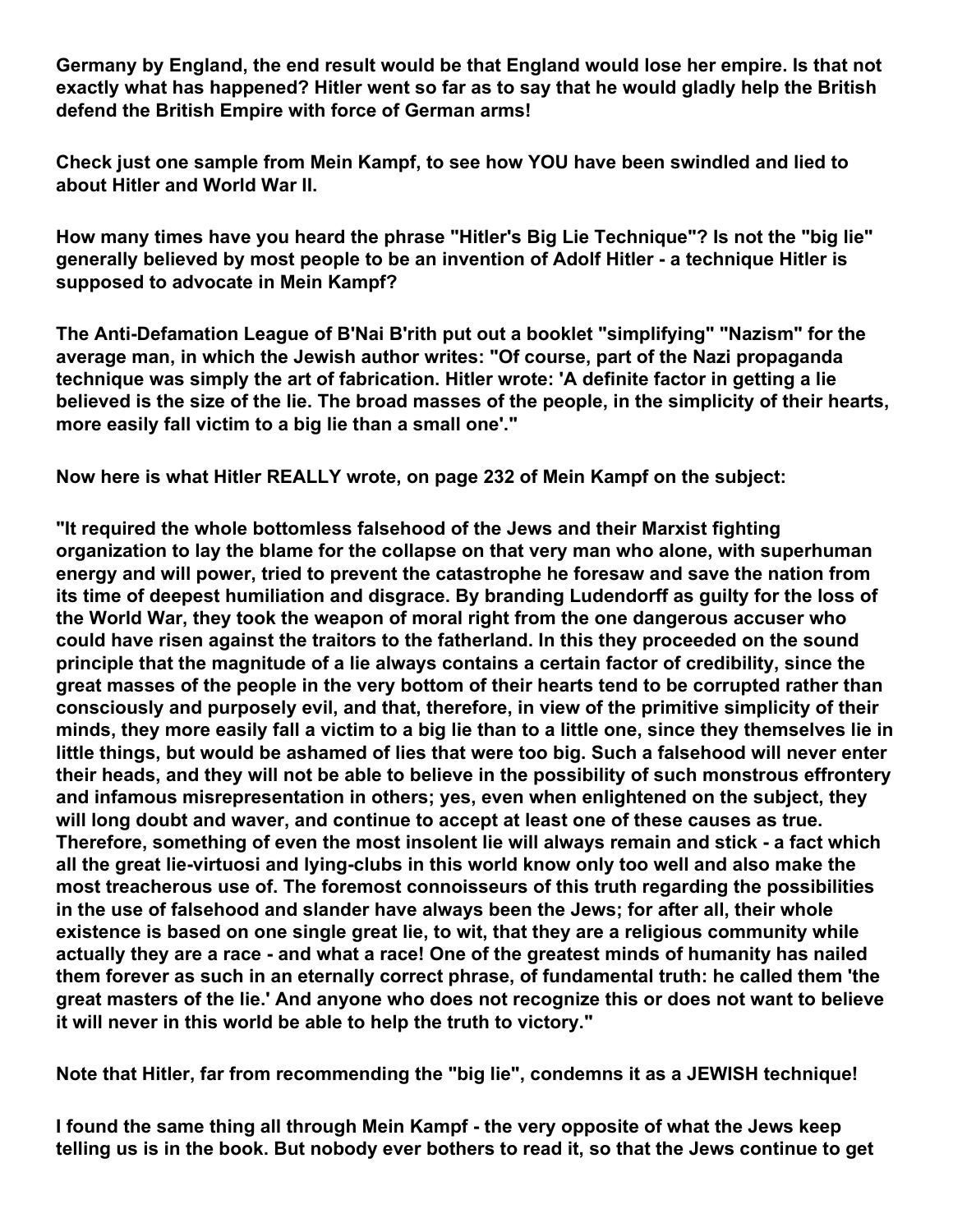**away with this arrogant big lie.**

**Perhaps even more shocking, I discovered, long after the war, just how arrogant the Jews had been in claiming that Hitler "started" World War II - when even before we got into it, they published a book called "Germany Must Perish", which actually preached the EXTERMINATION of the German people (long before any possible gas chambers were even to be alleged). And more startling still the Jews laid out the division of Germany on a map in 1940, and the line the Jews drew on their map way back in 1940 is pretty much the same line which now divides Germany!**

**All of this would be too unbelievable without proof, without the documents, so here they are together with comments of such sterling "Iove-mongering" as TIME magazine, which called the Jewish plan to exterminate the German people (before the war) "A sensational idea!", and the New York Times which called it "A plan for permanent peace among civilized nations!" Observe how arrogantly the Jew author, Kaufman, boasts on the title page,that "This dynamic volume outlines a comprehensive plan for the extinction of the German nation and the total eradication from the earth, of all her people. Also contained herein is a map illustrating the possible territorial dissection of Germany and the apportionment of her lands." -All this before the war!!**

**I didn't see this Jewish plan to exterminate all Germans, all over the earth (which includes tens of millions of Americans of German extraction), until after these Jews had propagandized me and millions of other innocent Americans into going over there and actually trying to exterminate the German people. For instance, we fire bombed more than a quarter of a million women and children and refugees in non-military Dresden, in ONE NIGHT of nightmare and horror. We followed up, after the war, not only by "dissecting" Germany, as this Jewish genocidist recommended, but by putting into effect the savage plans of his fellow Jew, Mongenthau, to destroy Germany's possibility of feeding and taking care of itself. We went over there after the war, and destroyed not only factories, but millions of acnes of forests to destroy the land itself!**

**I reread and studied Mein Kampf some more. Slowly, bit-by-bit, I began to understand. I realized that National Socialism, the iconoclastic world-view of Adolf Hitler, was the doctrine of scientific, racial idealism - actually a new idealism for our times. I saw an age similar to that of two thousand years ago, when another world-view was on the rise - a world-view that shook and changed the world forever. I realized that this new and wonderful doctrine of scientific truth applied to man himself, as well as to nature and inanimate matter, was the only thing which could save man from his own degradation in luxury, self-seeking short-sightedness and racial degeneration. The doctrine of Adolf Hitler was the political salvation of our times, and Adolf Hitler himself the rescuer sent recurrently to a collapsing humanity by an inscrutable Providence. Hitler's and Germany's "crucifixion" was all according to the inevitable workings of this unknowable Scenarist. Even the eleven hanged "disciples" in Nuremberg were not without significance!**

**The most hated and dreaded idea two thousand yeans ago was Christianity. And the most hated and cursed man on earth was Jesus Christ. His followers were bitterly persecuted and murdered by the "good", "sensible" people who, like anybody in his "right mind" recognized Rome and the Empire were the most solid, substantial things in the world. I realized that**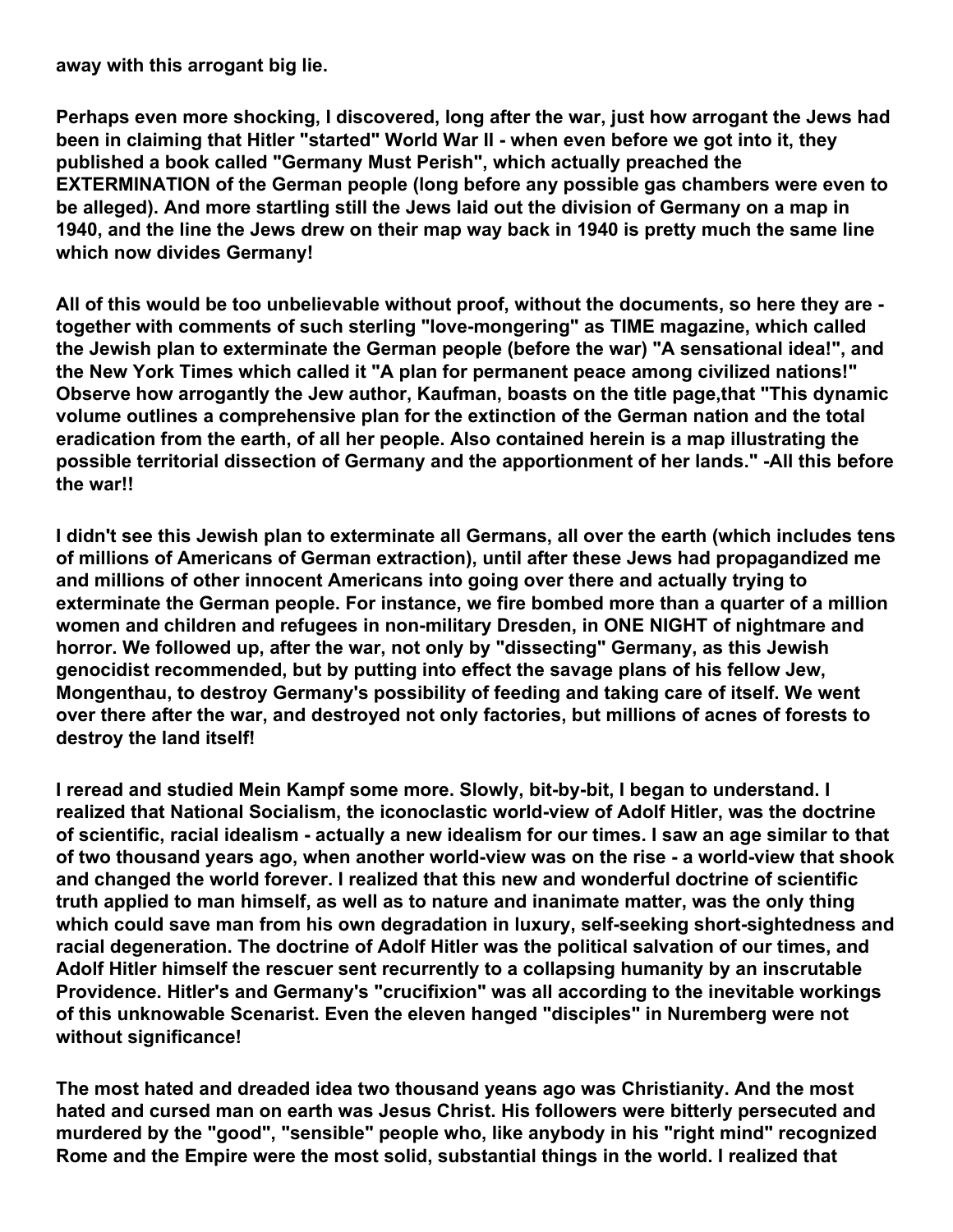**today's Marxist-Democratic world is another sprawling "Roman Empire", and today's Nazis similar to the early "Christians".**

**What is going on is far more than a battle for political supremacy in the present social and political situation. It is the utter smashing and destruction of a society which has become so rotten that it will tolerate and even love its own Marxist destroyers - and the painful slow growth of the new Nazi society which will replace it, even though it is now the most "hated", "despised" and "feared" doctrine on earth, (as Christianity once was)**

**Such mighty, awesome thoughts come oven a man but once in a lifetime, if ever. And when they do, that man changes for all time.**

**At once a great weight lifted off my soul. I knew that I had found my way to the sun at last. The days of mental dankness, searching and endless frustration were over. But at the same time, an immensely heavy burden replaced it, but in a different, even satisfying way. I knew that I had to do what I could to spread the new and wonderful idea and secure its victory in the collapsing world, no matter what it cost me, even if I were to become a "failure" to be "fed to the lions" in the coliseum. I was as sure then as I am now that it will be done. Nothing can stop the victory of what is now a historical necessity, determined by events beyond our control.**

**The Marxists pretend it is their victory, which is historically assured. But their timing is off. They were fated to rise to the top. And they have. They have had their victory. Now it is all over, no matter how mighty and terrifying their power and them "Roman Empire" may appear to be. Today, they are in the Kremlin, in Jerusalem and in the White House, weaning different masks to be sure, but nevertheless grinding the whole world under the brutal heel of the Marxist doctrines of "mass" and "equality" and racial defilement. The "Roman Legions", which they control and of which I was so long a part, march and destroy everything, which dares oppose them. They "crucify" the whole German nation, and apostles of the great man who dare to speak one word for his genius.**

**But they themselves have spoken their funeral oration when they said "each thing contains within itself the seeds of its own destruction". They, too, are victims of this perfectly valid law. And their destruction now is ready to burst from within themselves' in a furious catastrophe. Even their "legions" are disintegrating under their own Marxist, race-mixing doctrines.**

**WE are the new "barbarians", forged to iron hardness in the fires of their hate and persecution. All over the world, WE wait to pounce on the arrogant, strutting "emperors" of Marxism when they have over-extended themselves only a little bit more. They can shore up their confidence with the belief that Nazism is "dead", that they are on the march to final "world revolution", and Jewish mastery of the world by their King of Zion. - whether they call him a "Commissar" or "Secretary General of the U. N.", or "Premier of Israel"!**

**But there are millions of us, everywhere. I know, today, whereof I speak. Nothing can stop us. On the contrary!**

**Only three times in the history of the world have any nations once under all-out attack by the Jewish ship-wreckers even managed to fight off the Red plague and recover control: Italy,**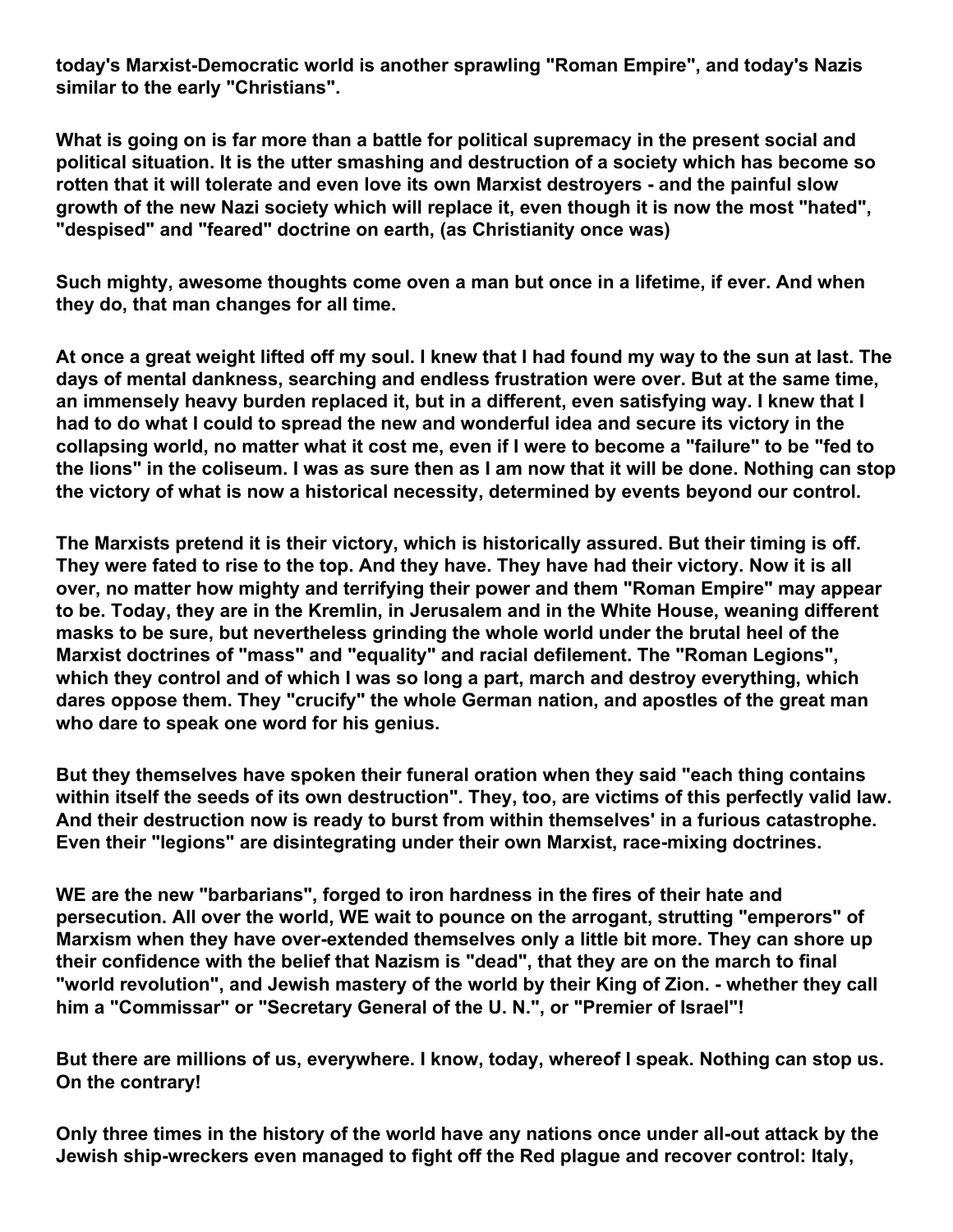**Germany and Spain. And each time, it was not conservative talk which foiled the Red shipwreckers, but ACTION, which the enemy always curses as "fascism". What they call "fascism" on "Nazism" is nothing more than Aryan on White Man's DEFENSE AGAINST THE RED SHIP-WRECKERS.**

**"Nazism" is the defense mechanism of the Aryan White Man against the deadly attack of world Jewry, with its Communism, Zionism, racial defilement, degeneracy and "democracy". Nazism replaces the collapsing "conservative" defense with vigorous ATTACK.**

**And when a people are as near to historical death as the whole White Race, attack is not only the best defense, it is the ONLY defense.**

**Until our appearance on the scene, the Jews have driven every "conservative" opponent into hiding with the fearful accusation. "You're a fascist, a Nazi !"**

**So far, even the so-called "anti-semitic" organizations have all run like rabbits when they have been hit with that one. They remind me of Peter protesting he was not a Christian when the Jews got after him. "Not me !" shout these terrified people. "We're not Nazis !"**

**For the first time, with the arrival on the American scene of the American Nazi Panty, there is now a spiritual force to look these Jew terrorists in the eye when they start that "You're-a-Nazi"-bit and reply, "You're damned right we're Nazis, and we will soon enough take care of you traitors, thieves, liars, terrorists and communist enemies!"**

**In the old days of the shipwrecking crews, the leader was often a "pillar of the community" who conducted his ship-wrecking secretly. Attacking him was almost suicidal. But there were always courageous men to do it, in spite of the public outcry.**

**Americans are easy-going, friendly people, slow to wrath.**

**Many groups and nations around the world have mistaken this easy-going nature to indicate we are also easy marks, - suckers who can be endlessly "taken".**

**But from the Barbary Pirates to the Mexicans we have shown that when we finally get MAD, - God help those who have tried our patience!**

**Turn him loose, and the American White Man can and has whipped anything in sight. Sooner or later, the Jews will finally cross the borderline of American patience as they have done all throughout their history.**

**When they do, the reaction of the American White Man will make the Jews get on their knees and pray for Adolf Hitler to save them. The revenge taken upon them by other outraged host people will seem like heaven compared to the ferocity of the White American, once he has had all he is going to take from these arrogant Jews.**

**It is my hope to be organized and ready to channel this damned-up flood of righteous**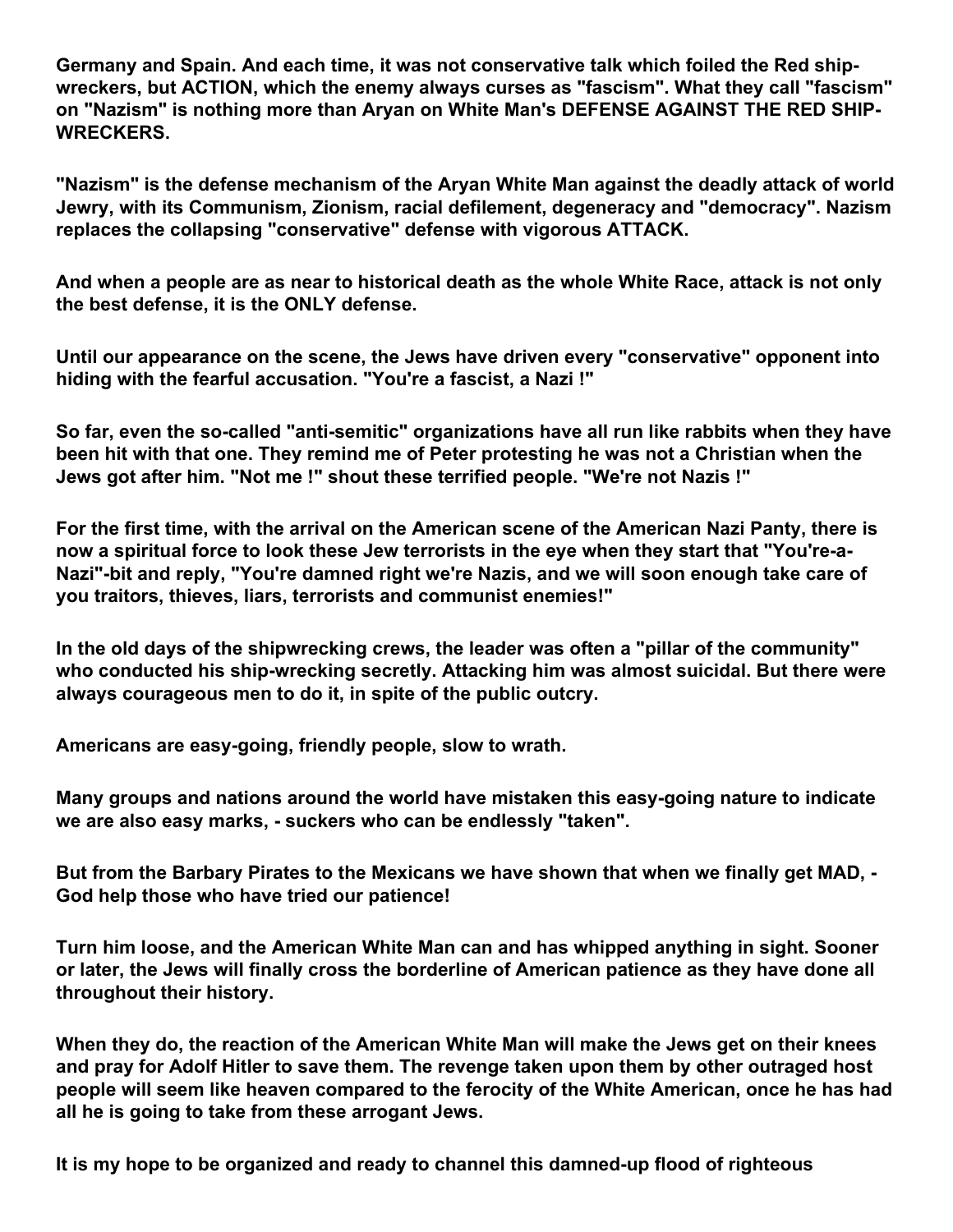**American rebellion against Jew tyranny, once it breaks loose, into CONSTRUCTIVE, rather than purely destructive directions.**

**If I am successful, we can find a just solution to the Jewish problem.**

**If I am unsuccessful, there will be Jews swinging from every lamp post in America.**

**[Chapter 6 - A CLOSE LOOK AT THE CROOKS](#page-88-0)**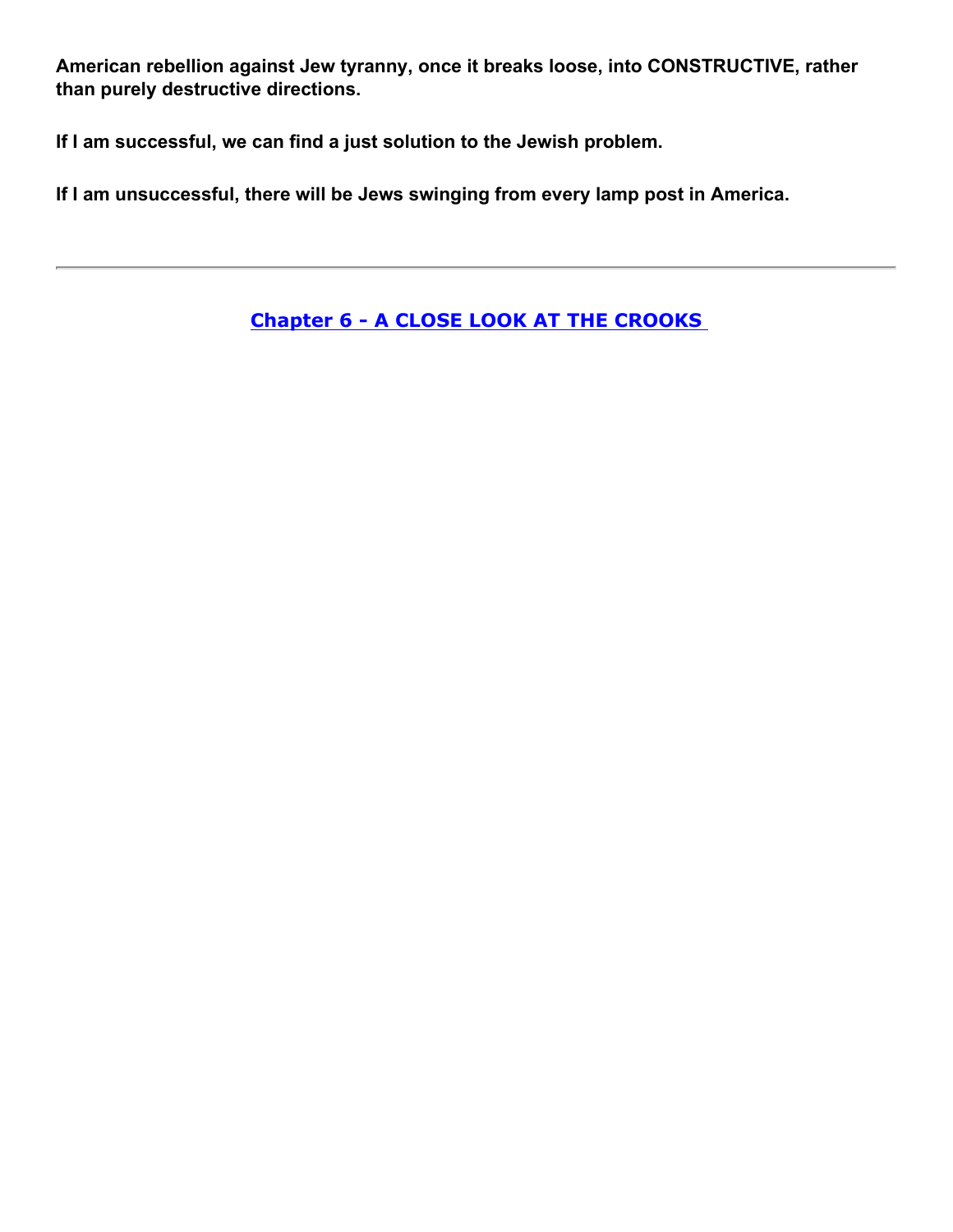## A CLOSE LOOK AT THE CROOKS

<span id="page-88-0"></span>**WHY? Why does such a vast proportion of the Jews devote their entire energies to the criminal red ship-wrecking operation against the millions of non-Jews, most of whom have never done anything to injure Jews?**

**Unless we understand why so many of these people are doing what they do, it will be impossible to out-maneuver and out-think them.**

**At first blush, what many Jews are doing seems pure, unadulterated insanity.**

**One of the commonest and most virulent forms of insanity is called "paranoia". Its symptoms are delusions of grandeur and delusions of persecution.**

**The guy in the booby hatch who thinks he is Napoleon is a "paranoiac." He suffers from "delusions of grandeur." Almost always he will be found to suffer from a parallel delusion that everybody is plotting against him, hates him and is trying to hurt him. Since they don't recognize that he IS "Napoleon" (or God, or Jesus or whatever the nut imagines himself to be), "they are out to get" him. He talks darkly of the "radio waves" they have "beamed" at him to "control" his mind, and he is absolutely sure that he is unjustly persecuted.**

**Whenever we find an individual preoccupied with the idea of his own supreme importance, and always talking of how everybody hates and persecutes him, we may justly suspect the poor fellow of being afflicted with the mental illness of paranoia.**

**When we examine the nature of the Jewish "religion", we find it almost totally preoccupied with precisely these delusions.**

**The Jews have been howling across the ages that they are God's "Chosen" people, superior to all others, and destined by divine right to plant their feet on the necks of all other people. (See Exodus, Genesis, and especially Deuteronomy.) And because other peoples have not been willing to allow these "Chosen" Jews to stand on their necks, and have always kicked the Jews out or killed them when the Jews managed by manipulations to grab most of the wealth and power in their host nations, the Jews have howled even louder, down through the centuries, that they are "PERSECUTED", "hated" and made "scapegoats". They themselves are always guiltless, lovable and the very models of righteousness.**

**In other words, the Jews have actually made a religion out of PARANOIA. And anybody who doubts the Jewish claims of persecution and "chosen" status is proclaimed as INSANE, by the Jews!!!**

**Viewed objectively, it is utterly incredible that these Jews, openly and arrogantly FLAUNTING their own paranoiac delusions of being "Chosen People" and being unjustly "persecuted,"**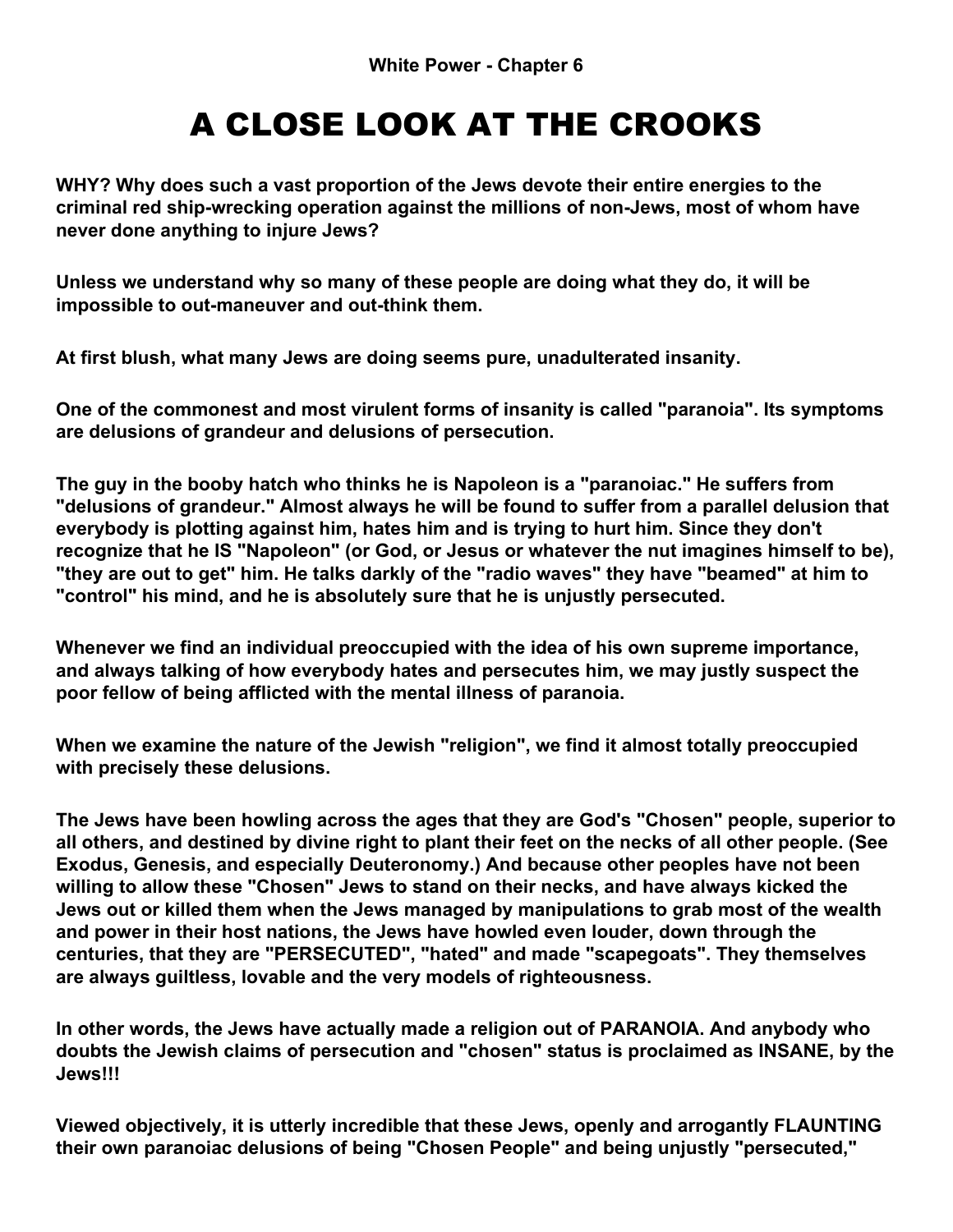**could get so much of the world brainwashed into believing that anybody who dares mention these facts about the Jews is "crazy" and - yes, even PARANOIAC that's the very diagnosis the Jewish "psychiatrists" make of anybody who takes a realistic view of Jewish paranoia!**

**But paranoia is not the only reason for the otherwise inexplicable actions of the Jews - actions which, for four thousand years, have ALWAYS gotten them expelled, murdered and hounded out of every country they have infested, because of Jewish ACTIONS.**

**Observe the pattern of Jewish activity wherever they go.**

**Jews are welcomed to one country after the other. Then they proceed to use any and all methods, from swindling to violence, to rob and impoverish their non-Jewish hosts. They use their wealth to gain control of press, education, etc., to brainwash their hosts into giving them positions as behind-the-scenes overlords of national leaders; but at the same time, they prepare revolutions to create anarchy and upheaval, during which they use force and violence to seize ALL power and wealth. And the end results of their revolutions are always that they set up crazy, non-productive, Marxist states which cannot survive without enormous transfusions of money and goods from non-Communist (productive) states and peoples. (As witness Israel, which exists largely on German "reparations" and American largesse and Soviet Russia, which is always rescued by U. S. wheat, money and "AID".)**

**This has been going on for at least three thousand years that we know of. The Jews have done this (as an historical fact) in Greece, Persia, Rome, Spain, England, Portugal, and a dozen other kingdoms, and were then expelled or murdered for their parasitic operations against their hosts, for living without producing.**

**And there lies the first part of the answer to why Jews act the way they do.**

**A huge proportion of Jews just plain doesn't like to do hard WORK.**

**>From time immemorial, they have sought ways to avoid producing what they need to exist.**

**With every other people in the history of the world, LAND - actual territory - has been the fundamental on which the people's existence has depended. You cannot imagine a France, an England, an Egypt, a United States, a China, a Japan, an Italy, a Sweden or any other nation without land from which the nation earns its living and which, in a spiritual sense IS the nation.**

**Yet there is one nation, which has lived for almost two thousand years WITHOUT a foot of soil on which to earn a living - the Jewish nation. How low did they do it?**

**The answer is that the Jews have always used other PEOPLE as other people used LAND.**

**It may be objected that the Jews were EJECTED from their land and had no choice. But literally hundreds and hundreds of other people have also been ejected from their lands, and have either perished or - more often - have proceeded to CONQUER some people someplace**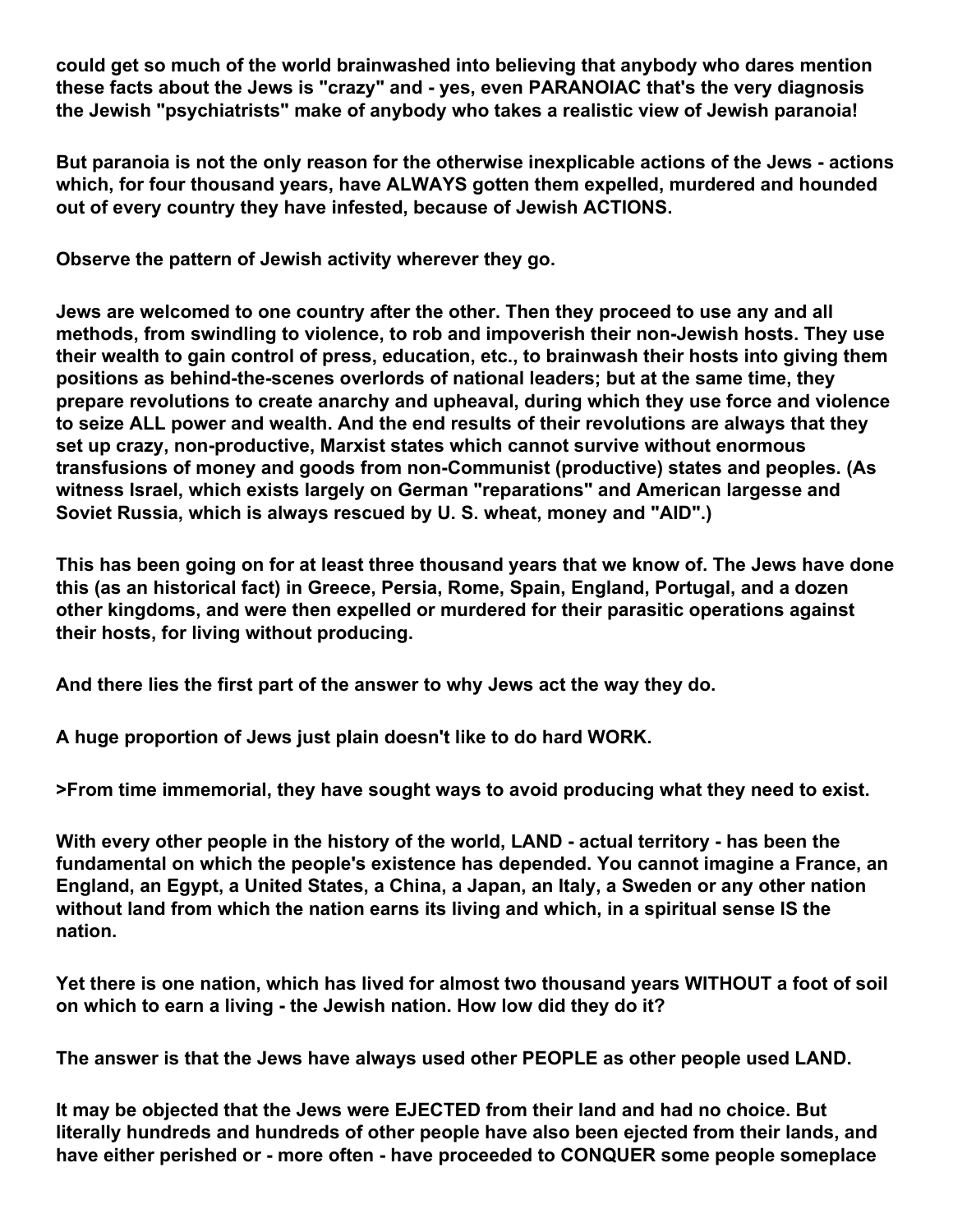**and regained some land from which to earn a living.**

**Instead of doing as all other people and finding or getting some land from which to earn their living, when they were ejected, the Jews made a different adaptation; they simply learned to live off of other people, who, in turn, earned the living from the land.**

**And over the centuries, the Jews have in-bred to become socialized and highly adapted to this, and ONLY THIS way of life. Whoever heard of large numbers of Jewish farmers, Jewish cowboys, and Jewish pioneers? Jews never arrive in a country in large numbers until it is SETTLED and PRODUCING. And then the Jews do not go into the country to get land and till the soil, like most other people in a new country; instead they settle in the towns, villages and cities, as soon as they are built, and become traders and merchants, or operators of saloons, etc.**

**Among forms of life, this way of life is called "parasitism" - taking a living from a host without working.**

**There are many animals and plants with exactly the same characteristic: tape worms, ivy, suckerfish, etc.**

**In order to be a successful parasite, a plant or animal must find a way to get its food and protection from its host over an extended period of time, which usually means that it must find a way of anaesthetizing its host to what it is doing; it must do its stealing of food and shelter in some relatively painless way so that, at first, the host is not aware of the robbery going on, and tolerates the sucking up of its own nourishment.**

**You can't FEEL a tapeworm. You just miss your food. You get weaker and weaker and finally die, as the worm sucks up all the nourishment.**

**And there's the paradox of the parasite: the more successful he is, the quicker he kills off his host, and therefore the quicker the parasite dies himself!**

**This is precisely what an overdose of Jews does to a nation (and to the Jews).**

**They slip in unobtrusively as peddlers and "intellectuals," then gradually begin eating away at the hard-working host, devouring more and more rapaciously, always covering up their bloodsucking with the most plausible and high-sounding phrases about "brotherhood" even while they are slipping the "hood" over the "brother."**

**I doubt that more than one Jew in a million realizes that is what he is doing, with his highpressure merchandising, his hyper-intellectualism, and his dishonest speculations. But the RESULTS are eventually catastrophic for both him and his host.**

**After sufficient time, although you still may not FEEL a tape worm, you know for damned sure that SOMETHING is wrong, and you begin to search desperately for the source of the agony. Sooner or later, when you realize the worm is in there eating out your insides, you physic him**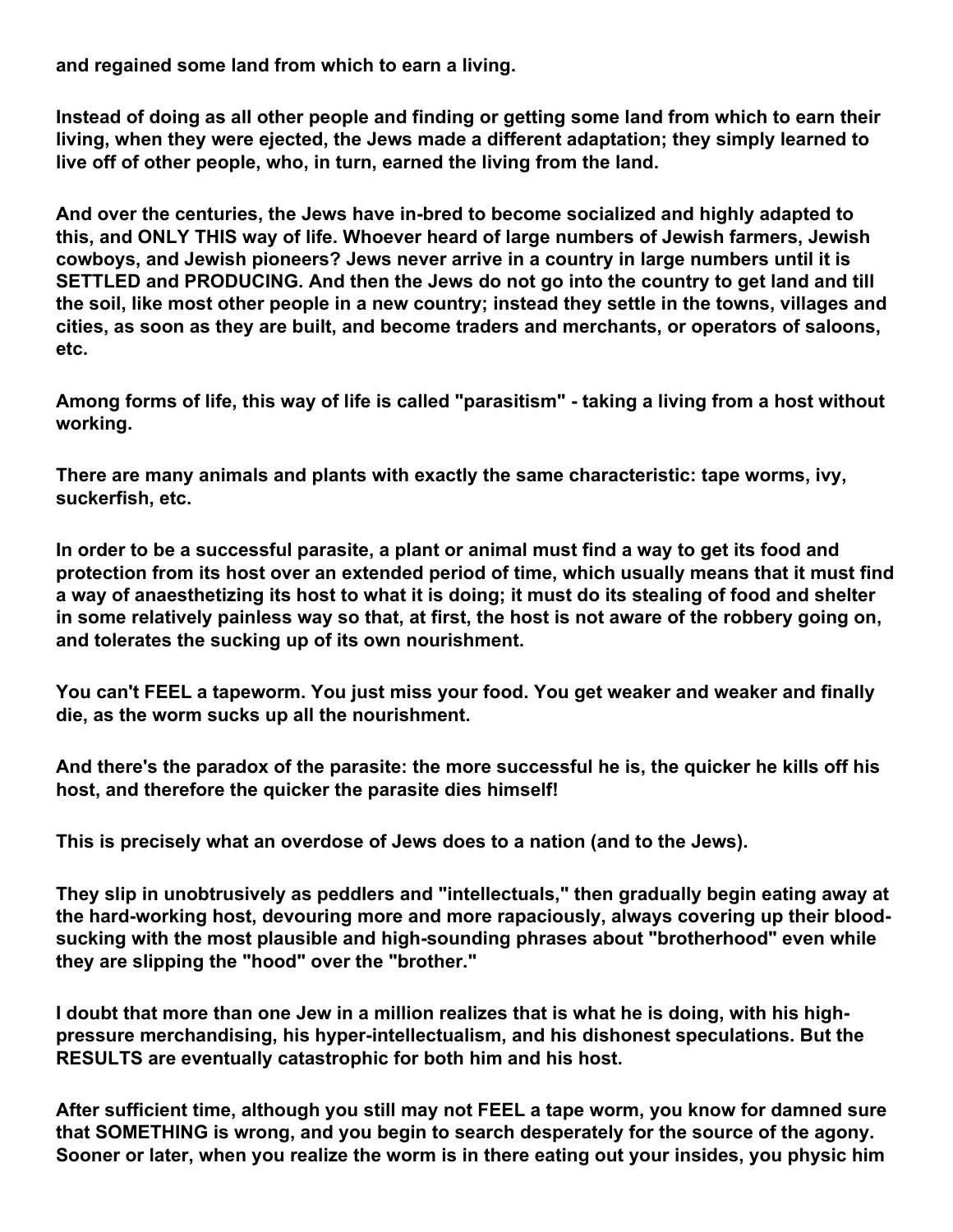**out with the utmost ruthlessness, and pleasure at his passing.**

**The endless anti-Jewish "pogroms" of history have been the purging of a deadly tapeworm in the agonized bodies of the people attacked by Jewish parasites.**

**And always, the spores of the worm passed out by one people quickly find their way into the bodies of new and unsuspecting host peoples to begin the same old act of growing and eating out the host once again.**

**In case it seems too incredible and vile to the reader that there should be HUMAN parasites, let me present, from the works of the Jews themselves, their OWN official description of the process.**

**The earliest and most complete record of Jewish methods can be found in almost any home in America, right under the noses of the non-Jews, who have actually been taught to worship the very parasites that are eating them alive.**

**In the Old Testament, we can read the story of a typical Jewish operation in any nation they invade. Jews almost always come to a new nation as hapless "refugees", or prisoners and slaves (having had "difficulties" with their previous hosts).**

**So it was in ancient Egypt.**

**A Jew named Joseph was out tending sheep. His brothers were at first going to kill him for his "coat-of-many-colors" and threw him into a pit. (Genesis, 37) But then some Midianjte slave traders happened along and we learn in verses 26 and 27 that these Jews decided it was wasteful just to kill their brother, when they could SELL him for a profit.**

**So his own Jewish brothers sold Joseph as a slave for twenty pieces of silver, and Joseph wound up an Egyptian slave.**

**In Genesis 39:6, we find Joseph doing such a good job of running an Egyptian household as a slave that the master makes him the "overseer." In verse 6, the Jewish slave has become so indispensable to the Egyptian master that Joseph is made the boss of the entire Egyptian household.**

**But Joseph gets in difficulty with the Egyptian's wife. She claims he tried to rape her. Joseph claims, innocently, that she tried to rape him. (Gen. 39: 12)**

**Joseph is tossed into prison, where he repeats the pattern: he becomes so invaluable to the prison administration with his clever business suggestions that he becomes boss of the prison!! (Gen. 39:22)**

**In this choice spot, he becomes a confidant of Pharaoh's butler, who is in jail. Joseph cleverly interprets dreams for him.**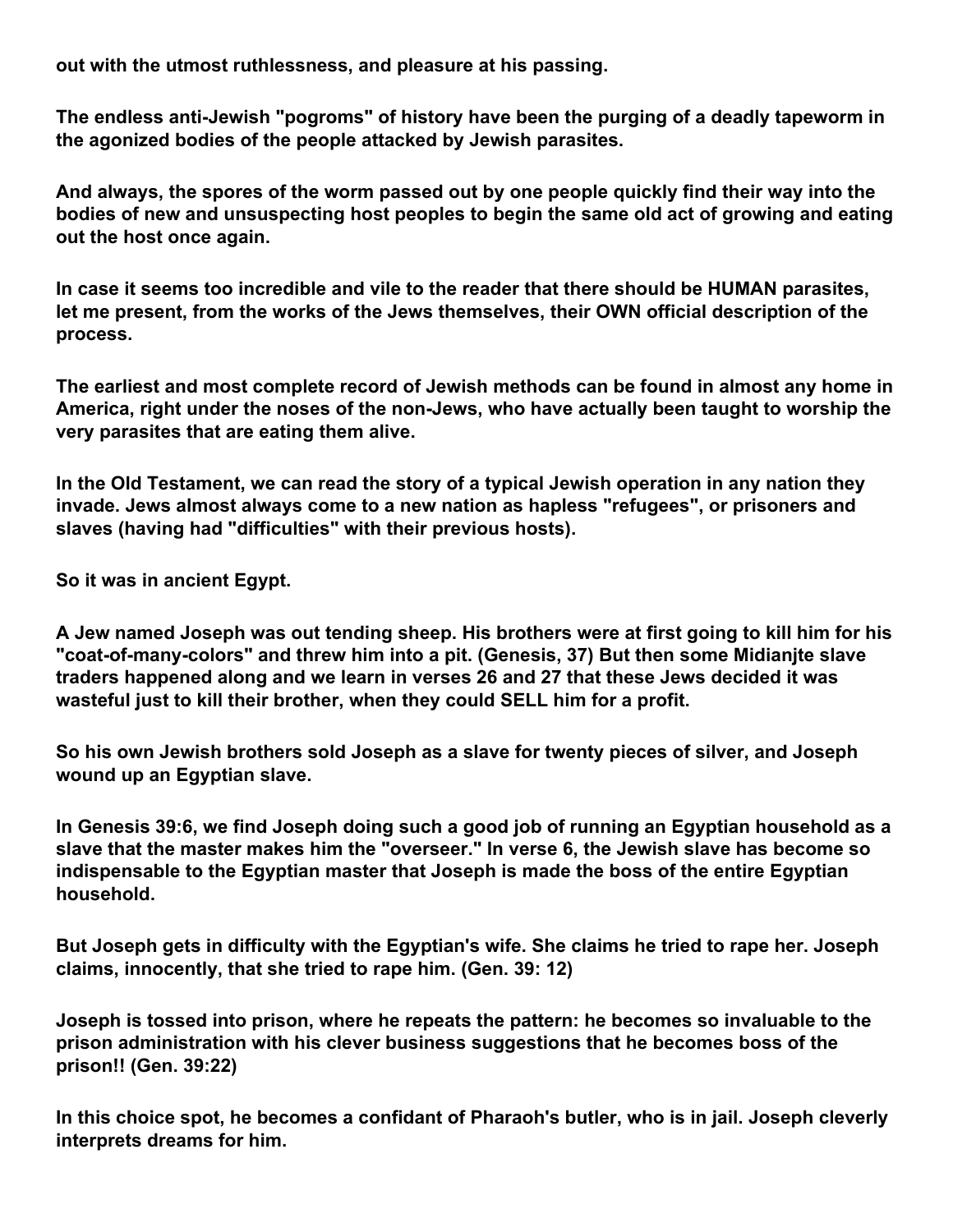**Pharaoh later reinstates his butler, and has a dream he can't interpret. The butler suggests Joseph. Pharaoh has Joseph brought before him, and tells Joseph about seven fat beeves, and seven thin ones. The wily Jew tells Pharaoh this means Egypt will have seven years of plenty and seven years of famine. (For centuries, in the Nile valley, there were huge floods and then periods of drought, so that "lean years" were absolutely certain to follow "fat" years, and vice versa.)**

**But young Pharaoh is so impressed with Joseph that he asks Joseph what to do about it. The clever Hebrew replies that Pharaoh must find a man smart enough to gather up huge stores of Egyptian grain during the next seven years. "Surprisingly" enough, Pharaoh picks Joseph as that man, and, in Chapter 41, verse 30 of Genesis, Pharaoh turns all Egypt over to his new Jewish "friend." Joseph becomes the "Bernard Baruch" of Egypt, with Pharaoh ordering, "Without thee no man shall lift up his hand or foot in all the land of Egypt."**

**Joseph duly gathers up and stores the grain produced by Egyptian labor, in vast amounts.**

**When Egypt is drought-stricken, and the Egyptians are starving for food, Joseph begins to sell their own grain back to the Egyptians. (Gen. 41:56)**

**The same rotten Jews who sold Joseph into slavery now come over from Canaan to buy some Egyptian grain. Joseph, who is selling the grain to the Egyptians, gives grain to his fellow Jews. In fact, he gives the Jews a double order of grain on their second trip, and Egyptian gold in the bags to boot! (Gen. 44:1) Then he kicks all the Egyptians out of his office, and tells his Jewish brothers to bring all the Jews over to live free off Egyptian grain. (Gen. 45: 1, 10, 11)**

**Meanwhile, Joseph is selling back their own grain to the Egyptian farmers who produced it. The king is tickled to death, as the treasury bulges. So Joseph tells the king his brothers and families are on the way, and the king promises Joseph that the Jews will live on "the fat of the land". (Gen. 45:18)**

**>From the money being paid by the Egyptian farmers to buy their own grain back, Joseph gives all the Jews wagons, equipment, furniture, and doles out 300 pieces of Egyptian silver to all these Jews! (Gen. 45:16, 22)**

**Next, Genesis 46 describes how a whole ARMY of Jews moves into Egypt, with who "begat" who and all the children and "children's' children," etc. Joseph tells his fellow Jews to lie to the king that they are not shepherds (which he knows might aggravate the king). Instead, the Jews all get free Egyptian cattle and land, the best in Egypt. Gen. 46:34) Not one of these Jews has done a lick of work to produce the wealth they are grabbing. (A familiar parasitic pattern)**

**Genesis 47, verse 14 reveals that Joseph, Egypt's Jewish boss, has "gathered. up all the money" of the Egyptians, selling them grain.**

**As a result, in verse 15, we discover that the "money of Egypt fails !"**

**A depression?**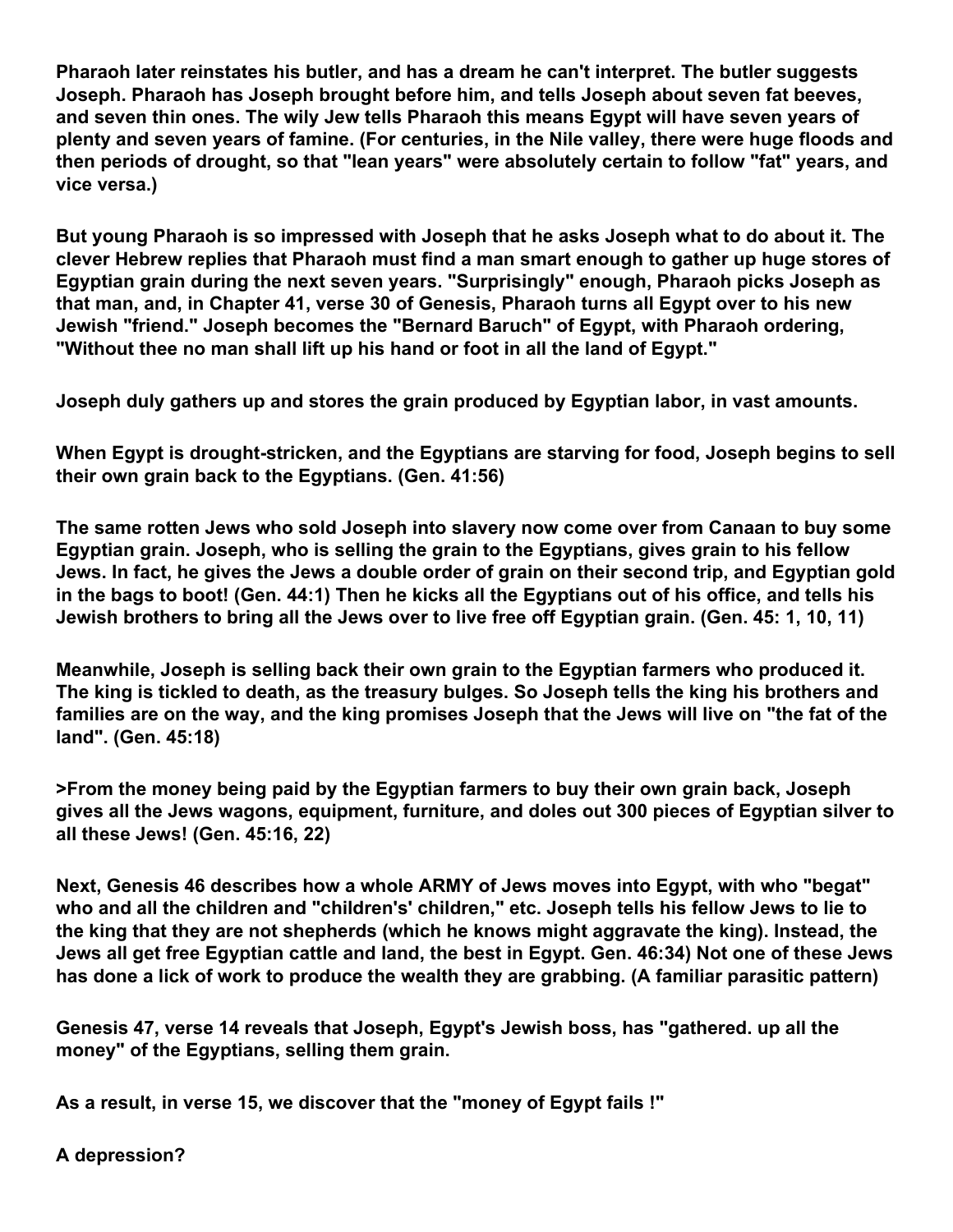**The starving Egyptians plead with Joseph to let them have a little grain because their money is all gone. Joseph tells them, in typical hockshop, Jewish style, that they still have their cattle! So the Jew takes the Egyptian farmers' cattle! (Gen. 47:16)**

**The next year, the starving Egyptians again beg for grain. But the Jewish keeper of the granaries (filled by Egyptian work) tells them that they will have to give up their land, too! To survive, the people have to give this Jew their land in the name of the Pharaoh (verse 20). Joseph then puts them all into "concentration areas" - cities, taking them off their own land! (Verse 21) When the Egyptians are finally reduced to utter despair, starving, without their money, without their land and without their cattle, Joseph puts them back on their own land as SHARE-CROPPERS, at 2O% profit! (Verse 24)**

**Understandably, since Joseph is running the affairs of the Egyptians, the Egyptians are poor, working like slaves and hungry.**

**But, meanwhile, the hordes of Jews he has brought in are getting "rich and fat" (verse 27) living off the "fat of the land" - WITHOUT WORK!**

**Sound familiar?**

**After 80 years of this process, the Jews have almost everything and the Egyptians are all slaving for the Jews! (The story doesn't mention what the Egyptians think of the arrangement, but it isn't hard to imagine.)**

**In the Jews' own book of Exodus, we next find Joseph dying, and the Egyptians trying to find some way of getting the Jews off their backs. In Exodus I, there are some verses worth repeating whole: "7. And the children of Israel were fruitful, and increased abundantly, and multiplied, and waxed exceedingly mighty, and the land was filled with them. "8. Now there rose up a king who knew not Joseph. (An 'anti-semite,' no doubt.) "9. And he said unto his people 'Behold, the people of the children of Israel are more and mightier than we! (Take a look at New York City, Los Angeles, etc.!) "10. 'Come on, let us deal wisely with them, lest they multiply, lest it come to pass, that, when there falleth out any war, they join also unto our enemies..' " (As traitors, spies) (Remember the Rosenbergs, Sobels, Greenglasses, Golds, Moskowitz's, Silvermasters, etc., etc., etc., who "joined also unto our (Communist) enemies?)**

**Observe here the classic pattern.**

**The Jew arrives in rags and tatters and terrible misery because of the actions of his own people. (Not Gentiles, but his own Jewish brothers sold Joseph into slavery.)**

**The host people are relatively easy-going, and soon recognize the undeniable clever business manipulations of the Jew. (Joseph becomes boss of the household where he was a slave.)**

**The Jew begins to push. (Joseph is accused of getting "fresh" with the wife of his master, who sends him to jail.)**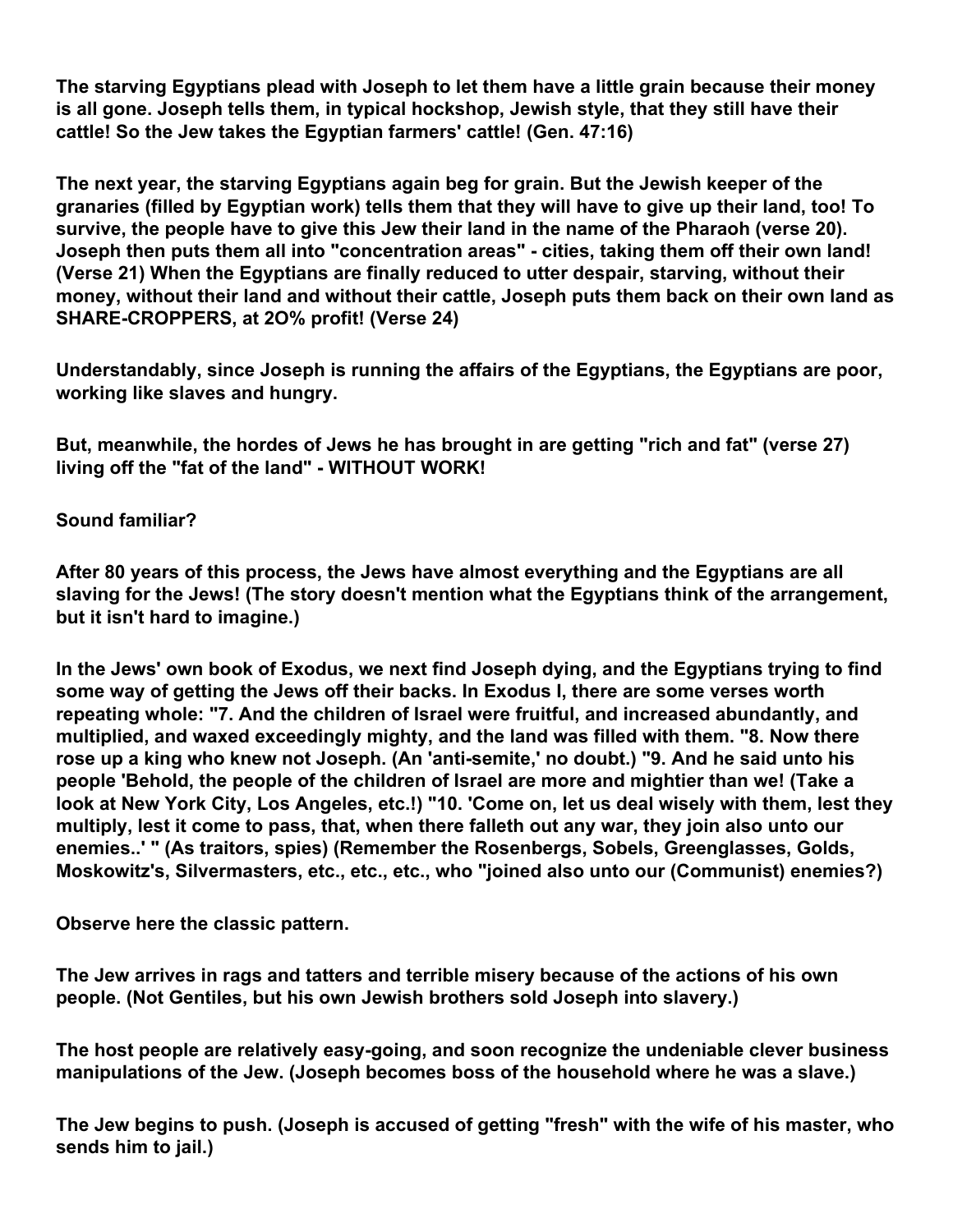**In spite of adversity however (jail), the Jew prospers because of the same old Jewish ability to manage and manipulate. (Joseph becomes boss of the jail.)**

**Using his wits, the Jew reaches the highest positions of Power. (Joseph becomes the "executive officer" under Pharaoh, and actually runs Egypt).**

**Abusing every leverage of the high office of power, the Jew begins to gather up not just money and power, but all the money and all the power that he turns over to more and more Jews. He becomes so greedy and rapacious that he smashes the whole economy. (Joseph grabs up so much money from the Egyptians that "money fails.")**

**In the following "depression" the Jew gathers up all the material wealth and the land. (Joseph did exactly this, giving his fellow Jews the "fat of the land.")**

**Once the Jew owns and controls everything, he proceeds to make financial slaves out of the native population. (Joseph sent the farmers back to their own land as sharecroppers, producing 20% profit!)**

**Inevitably, this process produces such a horror of Jewish power and wealth and such misery for the native population, that the host people become "anti-semites" and the Jews begin to look around for another country to which they can flee. THEY BECOME SPIES, etc. (The king of Egypt warns his people that the Jews are more powerful than the Egyptians in their own land, and that the Jews are likely to be traitors. He first tries to make the Jews work as slaves.)**

**The next and last step is for the native population to try to hold the Jews back somehow. (The king orders infanticide for all newborn male Jews.) When these less radical methods won't work, the native populations rise up and either kill the Jews or drive them out. (Moses led the Jews out of Egypt only yards ahead of the king's armies.)**

**That Jewish pattern was established in writing more than four thousand years ago - by the Jews themselves. You can check every word of it in any Bible!**

**Basically, it hasn't changed.**

**Always the Jew arrives, as in America, as a tattered "refugee" and is welcomed and assisted by kindly host peoples. The Jew then begins his usual climb up the back of the host people, using any and all methods, even cooperation with his murderous Marxist brothers, until finally the Jews are "exceedingly mighty" and "abundant" in the land, and the host people are paying huge taxes and fees to the Jews to live in their own lands. The Jews sooner or later smash the economy entirely, and wind up owning the very land, making wage-slaves out of the masses of the people, while they slyly ingratiate themselves with the last few non-Jews with power and money.**

**Ask yourself: did the Egyptians unfairly "persecute" the Jews?**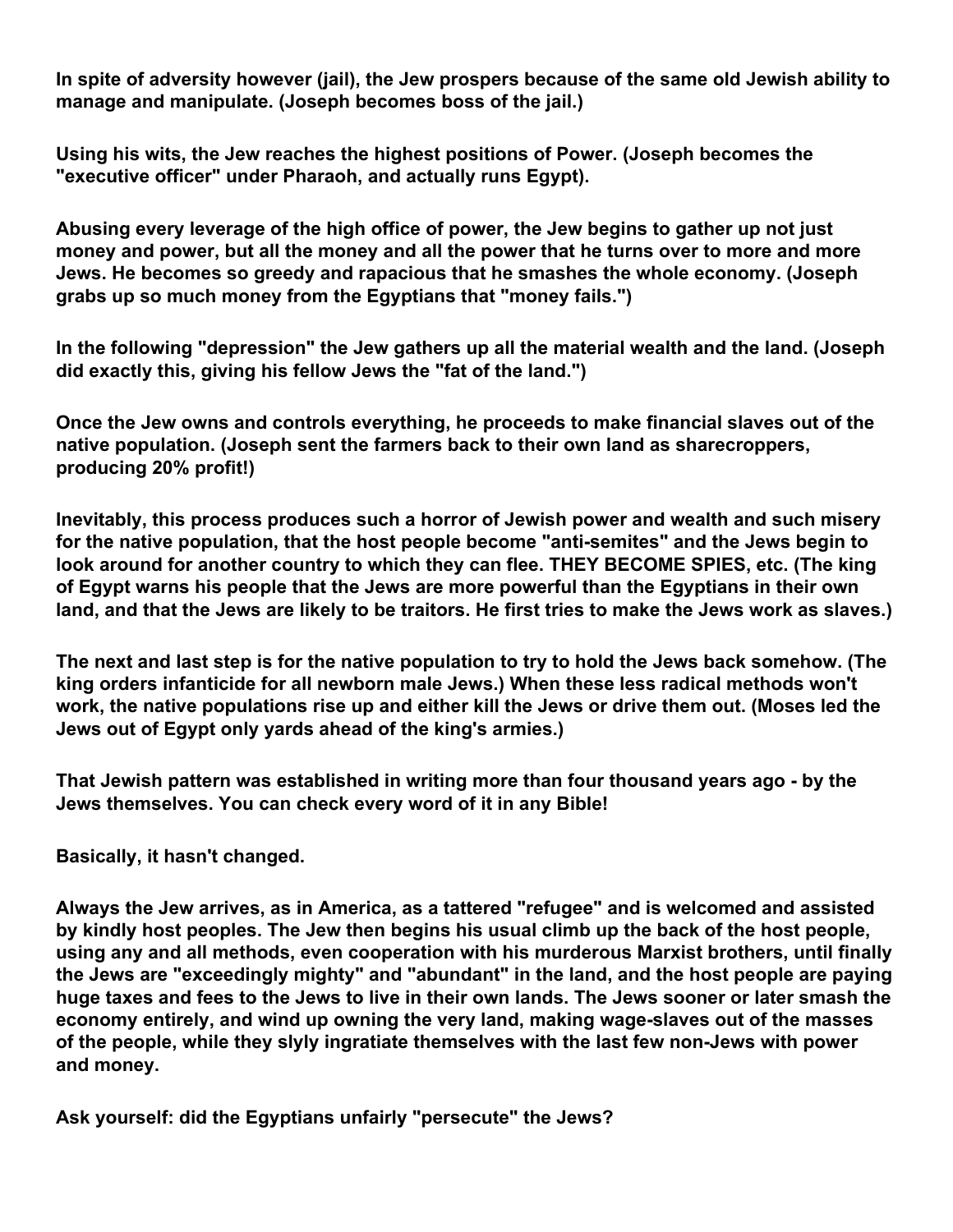**According to the Jews' own account of things in Genesis and Exodus, the Egyptians did absolutely nothing against Joseph and the Jews. Quite the opposite, the Egyptians made Joseph "ruler over all Egypt," and gave his great multitude of fellow Jews the "best" land in Egypt, free cattle, free grain, and endless advantages. The Egyptians couldn't possibly have done more for Joseph and the Jews.**

**In return, when the Egyptians are hungry and starving because of a terrible drought, there is no "sweet charity" from these Jews. No. Joseph demands first all their money, ruins their economy, then grabs all their cattle, and finally all their land itself!!!**

**While he gives the Jews the "fat of the land," he moves the native people off the land into cities where they are beggars, and then "permits" them back on their own land as sharecroppers, at 20% profit.**

**Would you tolerate a guest, to whom you gave the best room in your home, who took all your money, all your furniture and finally your home itself, all because you came upon hard times and would you then let your "guest" move you back into your own basement as janitor while he lives like a king without working?**

**Once it is understood that the Jews have inherited a most peculiar trait - parasitism - a trait found in no other people, no matter how primitive, it will be easier to understand why they are what they are, and why they act as they do.**

**All the screams of "anti-Semitism," all the howls about "persecution," all the propaganda about the "Chosen People" - and all the whole hell-raising history of the Jews will be found to go back again and again to the nature of the Jew to keep trying to live without working, to consume without producing.**

**And the need to try to keep his hosts anesthetized - unaware of the source of the misery caused by Jewish parasitism - has forced the Jew to develop a whole flock of secondary characteristics which are often more soundly hated than the parasitism which is the basic cause of the trouble.**

**The first of these characteristics is his ability to lie.**

**Almost every great man, from Christ to Schopenhauer, has damned these people as LIARS, "the great masters of the lie," and a hundred other ways of saying the same thing. Hitler says a Jew tells the truth only to be able to tell a greater lie later.**

**In order to hide the fact that they have become a special breed of humanity (i.e., parasitic), they have developed the monstrous lie that they are ''only a religion." Their Jewish appearance is loudly denied, their Jewish characteristics are denied, their Jewish operations and depredations are denied, while those who mention these things are attacked by every Jew in creation as a "hater," an "anti-Semite," etc.**

**And in order to rationalize to themselves this miserable trait of living by manipulations off of**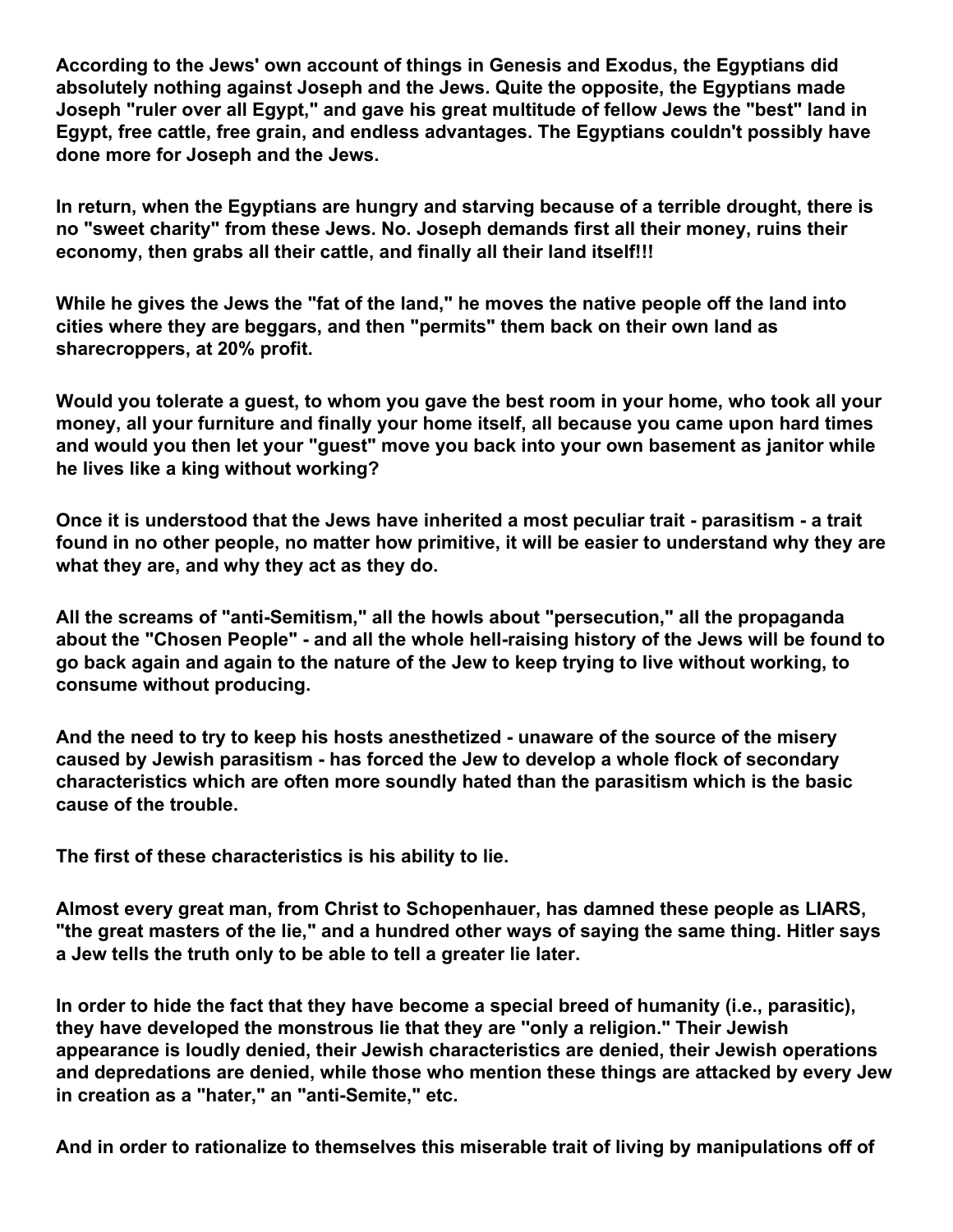**those who do produce, the Jew invented the despicable myth of being the "Chosen People." He has granted himself a special license from Heaven to be a gold-brick down the centuries.**

**A father who "chooses" one of his children for favoritism, and then withholds the same love and "choosing" from other children he has brought into this world is a cheat and a scoundrel. Yet the Jews would have us believe the Almighty does exactly this! It is monstrous!**

**Once they adopted the parasitic way of life, the early tribes of Jews were forced to rationalize that such inhuman injustice and criminal bloodsucking was "ordained" by God.**

**The whole Old Testament abounds with their ringing statements of how they will "put their feet on the necks of all other people," how they will have in their greedy hands all the gold and wealth of the earth and make slaves of all other people the dream of human tape worms!**

**I have no doubt that, if a tapeworm could talk, it would groan "Oy, why does everybody hate me and persecute me?"**

**Combining this "chosen" rationalization for parasitism, with a fanatical love of themselves and resulting unity, they in-bred, century after century.**

**And this inbreeding produced the special, recognizable breed of the fat, greasy-looking, rapacious Jew, typified by the appearance of convicted mail swindler Harry Golden better than anything I could put in words.**

**Along with the bad characteristics of parasitism, the Jews were also forced to produce something in which they have excelled the rest of us - a purely materialistic and superficial cunning.**

**There are, of course, stupid Jews. But the AVERAGE Jew exceeds the AVERAGE Gentile in superb mental slyness and sharpness. He HAS to. The average Gentile is a man of force and courage.**

**Whenever he discovers what the Jew is up to, how the Jew is conning him out of his hard-won production without working, the Gentile resorts to naked force to put an end to the depredations of the human tape worm. To avoid this violent end, the Jew has to "live by his wits."**

**So the Jew has developed a good set of "wits."**

**What the Jews palm off on the world as their "religion" is the codified essence of these Jewish "wits," the rules for living like a parasite off the sweat of their hosts, for grabbing the Gentile women for Jewish pleasure, and Gentile men to labor for the Jews, all while getting their victims to worship them as a "holy" people!**

**Does that sound wild, extreme - even wicked and vicious?**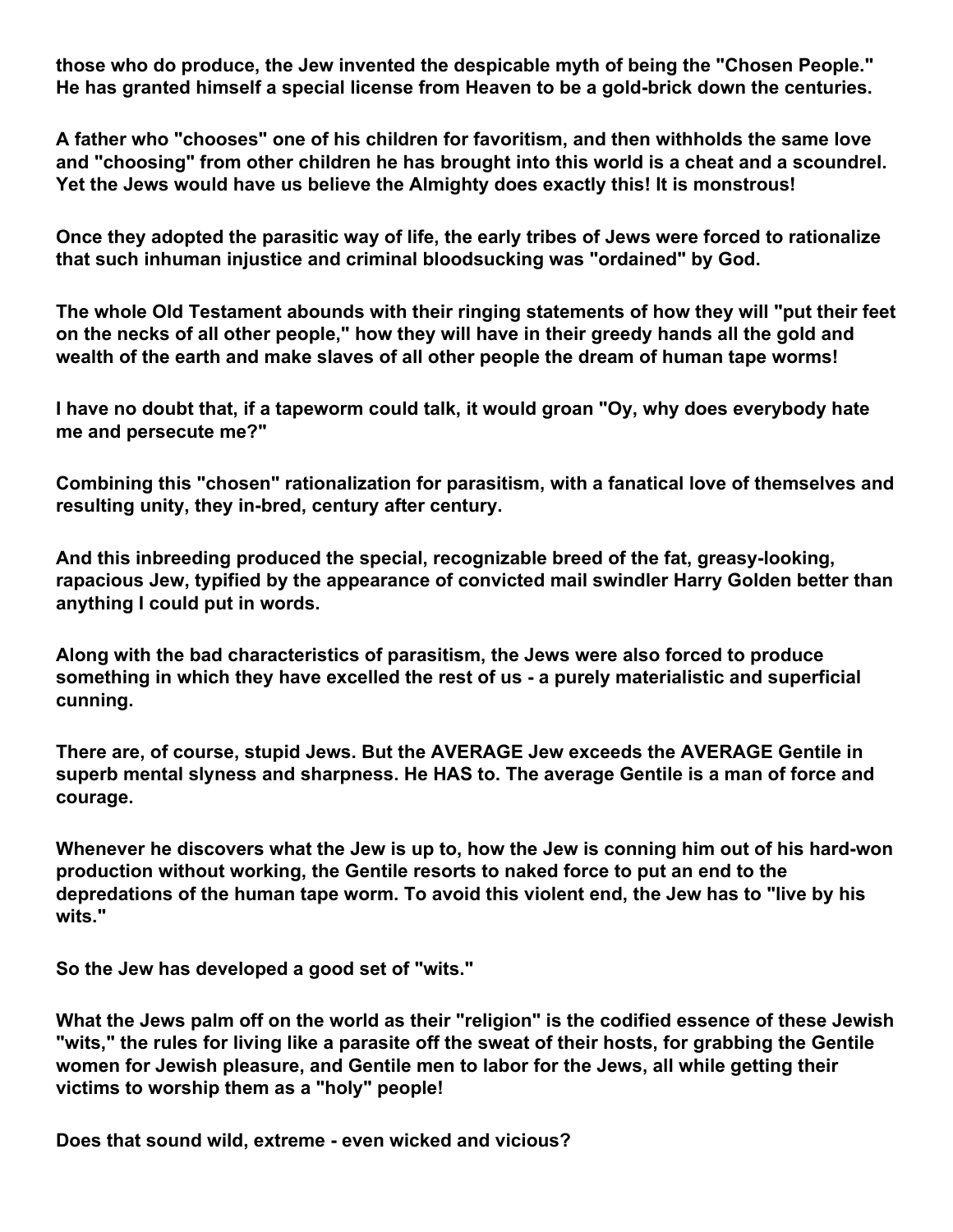**I must confess that it does.**

**But the evidence that every word of it is true exists in the Jews' own words. Here is a direct quote from the correspondence of Karl Marx with another Jew, Baruch Levy, quoted in "La Revue de Paris," June 1, 1928, page 574:**

**"In the new organization of mankind, the children of Israel will spread over the whole surface of the earth and will become everywhere, without opposition, the leading element, especially if they can impose upon working classes the firm control of some of them. The governments of the nations forming the Universal Republic will pass without effort into the hands of the Jews under the cover of the victory of the proletariat, private property will then be suppressed by the rulers of Jewish race, who will everywhere control public funds. Thus will be realized the Talmudic promise that, when come the times of the Messiah, Jews will possess the wealth of all peoples of the world."**

**Even more convincing is the original source for the rules the Jews worship as their "Bible," the Talmud. This enormous set of rules for using and abusing the "stupid Goyim" - cattle, as they call us - contains more filth and hate than any other book on earth. Judge for yourself! Just read some samples from this Jewish holy book - the basis of the Jewish "religion":**

**At the time of the Cholhamoed the transaction of any kind of business is forbidden. But it is permitted to practice usury on the Gentile, because the practice of usury on a Gentile at any time pleases the Lord. Schulchan Aruch, Orah Chaim, 529 On the Haman-holiday all Jews must say prayers of thanks, called Arud Haman, in which it says: "Cursed be Haman and all Gentiles, blessed be Mardochaeus and all Jews. Schulchan Aruch, Orab Chaim, 690**

**The Kadish-prayer shall only be given when ten Jews are together and they must be together in a way that no unclean thing separates them, as, for example, excrements or a Gentile. Schulchan Aruch, Orah Chaim, 55, 20**

**Jews are human beings; the other people of the world are not human beings, but beasts. Baba Mezia**

**All non-Jewesses are whores. Eben Haezar**

**A Jew is permitted to rape, cheat, and perjure himself; but he must take care that he is not found out, so that Israel may not suffer. Schulehan Aruch, Jore Deah**

**A Gentile girl who is three years old can be violated.**

**Aboda Shara 37a**

**Extermination of Christians is a necessary sacrifice.**

**Zohar II 43a**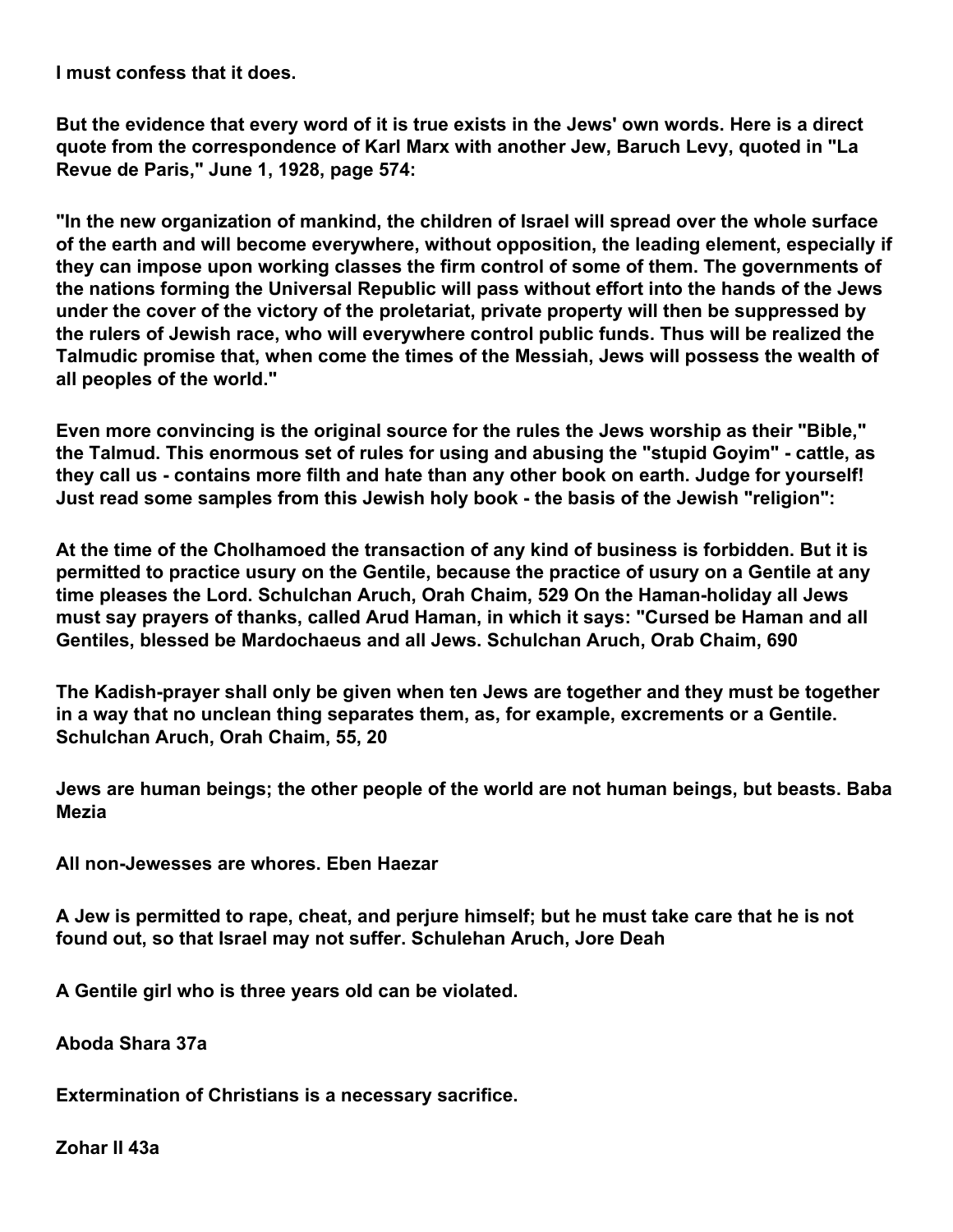**Even the best among the Gentiles deserves to be killed.**

**Abodan Zarah 2Gb**

**The best of the Christians must be strangulated. Rasoni, Exodus 14**

**Every goy who studies the Talmud, and every Jew who helps him in it should die.**

**Sanhedrin 59a**

**The Jews were created to be served by non-Jews. The latter must plow, sow, weed, dig, mow, bind, sieve and grind. The Jews are created to find all this in readiness.**

**Berachoth A woman who had intercourse with a beast (i.e., a dog) is eligible to marry a priest. Yebamoth 59b**

**Israel is like the lady of the house to whom her husband brings the money. Thus Israel is without the burden of labor and receives the money from the people of the world. Jalkut Schim., 75, 2**

**And he who desires that none of his vows made during the year shall be valid, let him stand at the beginning of the year and declare, "Every vow which I may make in the future shall be null." His VOWS are then invalid. (Kol Nidre) Nedarim 23b**

**God has given the Jews power over the possessions and blood of all nations.**

**Seph. Jp., 92, 1**

**Regarding any Gentile claims to property rights, their possessions are "like unclaimed land in the desert." Baba Bathra, 54h**

**It is always a meritorious deed for a Jew to get hold of a Gentile's possessions.**

**Schulchan Aruch**

**When a Jew has a Gentile in his clutches, another Jew may go to the same Gentile, lend him money and in turn deceive him, so that the Gentile shall be ruined. For the property of a Gentile, according to our law, belongs to no one, and the first Jew that passes has full right to seize it. Schulehan Aruch, Choschem Hamischpath, 156**

**It is not permitted to rob a brother, but it is permitted to rob a non-Jew, for it is written (Leviticus XIX, 13) "Thou shalt not rob thy neighbor." But these words, said Jehovah, do not apply to a goy who is not thy brother. Baba Mezia, 61a**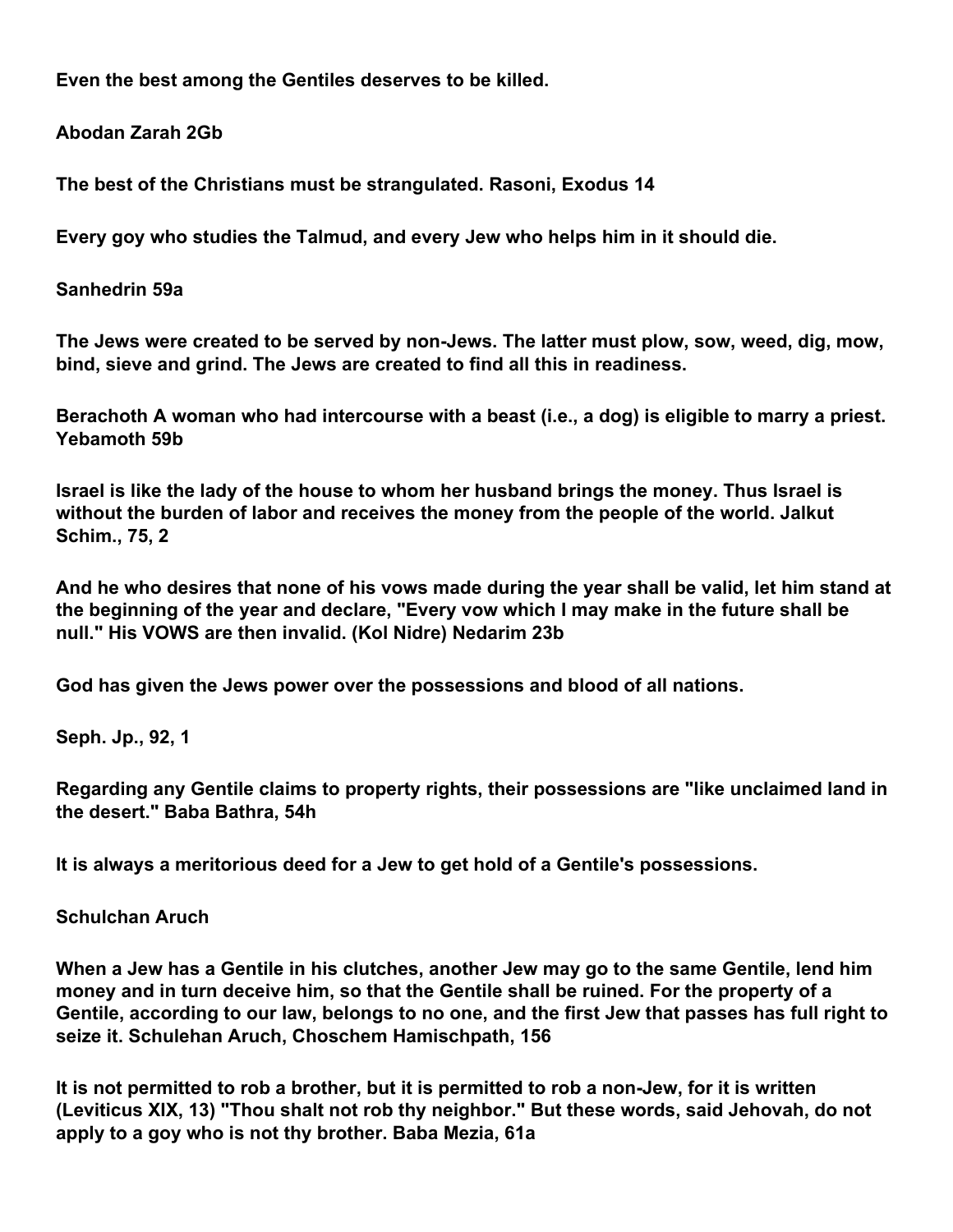**A Jew may lie and perjure to condemn a Christian. The name of God is not profaned when lying to Christians. Baba Kama, 113a, 113b**

**Being a gross materialist in love with himself and his gold, and having his whole nature depend on getting rather than ever giving (exactly like the tape worm), the average Jew has a hard time being physically "courageous." He can't see any point in sacrificing himself since, once he is dead, he sees no gain. (Can you imagine a "courageous tape worm?")**

**Above all, the Jew realizes that his only hope of survival is the utmost effort to keep his hosts from ever realizing what he is doing. Once the host realizes he has a tapeworm, the castor oil is inevitable, and all the Jew's cleverness, lies and ability to disguise himself as a religion are useless. Out he goes into the sewer!**

**So the Jew becomes the world's absolute champion in the art of being a chameleon. In America, he is the original MODEL of the American, devouring apple-pies, yelling at the umpire at ball games and even joining the Unitarian church to parade around in the suburbs like the Goy on Sunday. In England, he becomes "royalty", with a title and the rank of "knight" or "duke". In Spain he hollers "Ole!" at the bullfight and becomes a "Don". In pre-World War II, some Jews even tried to be "Nazis". But underneath, the Jew is still there, and when the crisis arrives, the Jew will out. He is a Jew first, - then an "American" or a Spaniard.**

**The first Jewish justice of the U. S. Supreme Court, Louis D. Brandeis, in his book, "Zionism", pages 113 and 114 set down the real truth of the Jewish business for the eyes of his brother Jews when he wrote, "Let us recognize that we Jews are a distinct nationality of Which every Jew, whatever his country, his station, or shade of belief, is necessarily a member"**

**"Organize, organize, organize, until every Jew must stand up and be counted - counted with us, or prove himself, wittingly or unwittingly, of the few who are against their own people."**

**Perhaps the most famous Jewish rabbi in America, Rabbi Stephen Wise, put it even more clearly in a quotation in the New York Herald Tribune, June 13, 1938:**

**"I am not an American citizen of Jewish faith. I am a JE\V. I am an American. I have been an American for sixty-three sixty-fourths of my life, but I have been a Jew for 4,000 years. Hitler was right in one thing. He calls the Jewish people a race, and we are a race." From the New York "Herald-Tribune," June 13, 1938.**

**The Jew also has different "skins" into and out of which he can crawl as the occasion demands, much like the snake.**

**The Jew is merely a "religious" group, whenever you begin to notice the devilish number of Jews who are selling us out to communism. "These people, like the Rosenbergs", - are not "Jews anymore", explains the clever Anti-Defamation League Jew, slyly, "because a Jew believes in God, while Commies are atheists. Therefore, the Rosenbergs were NOT Jews!"**

**But when it comes to Jewish crooks from all over the world escaping into Israel, they have a**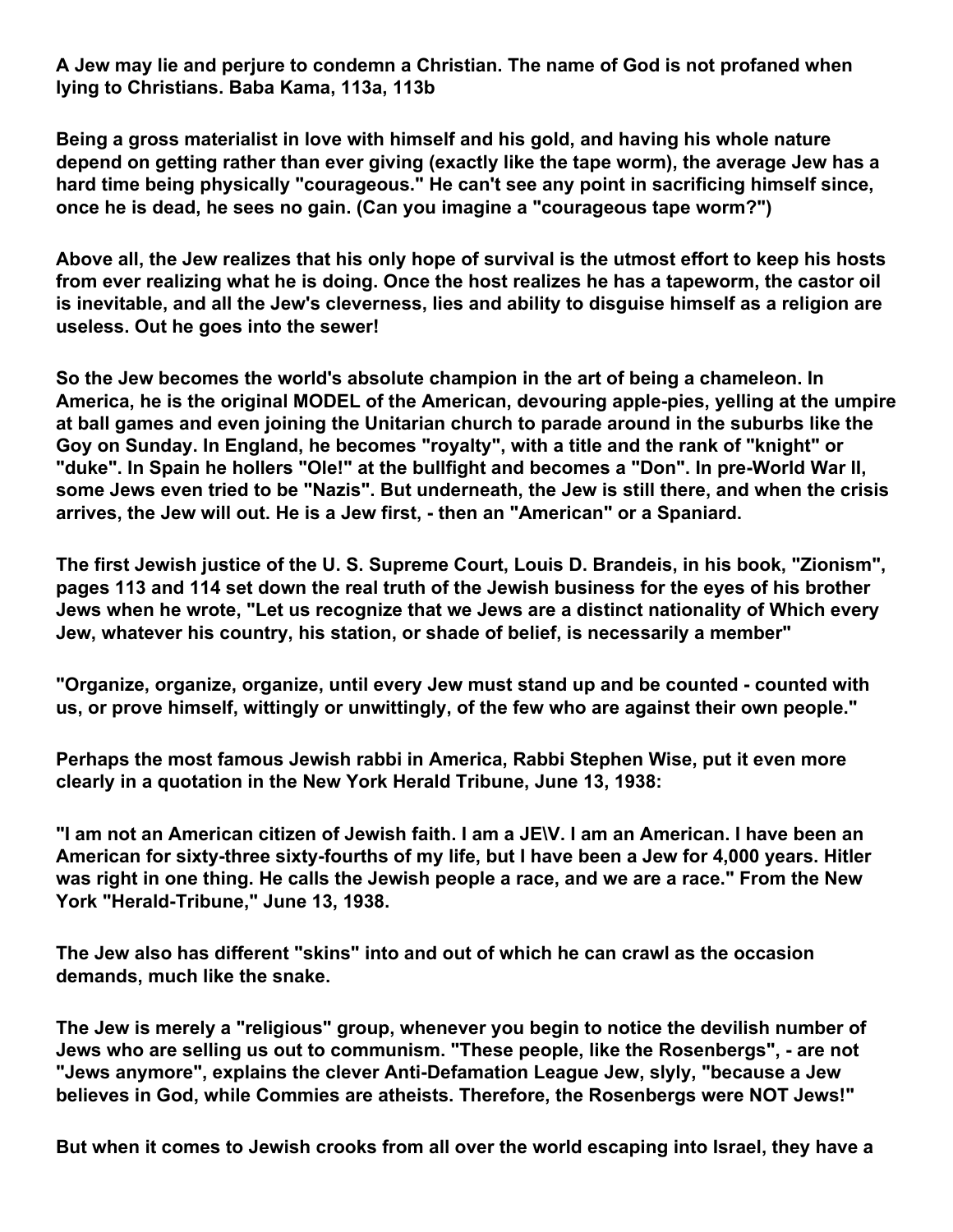**thing called the "law of the return", under which any person with a Jewish MOTHER is a JEW, by their own definition. Thus, when convicted communist spy Robert Soblen jumped \$100,000 bail put up by Jewess Buttonweiser, and slipped into Israel, he would have been welcomed, and indeed WAS welcomed by a vast segment of the population, until there was such a hue and cry over his being sheltered by Israel that it was hurting Jewish "public relations" and they reluctantly turned him over to the USA. However, this produced a near civil war; because most plain Israelis felt that the government had betrayed the "law of return", for this COMMUNIST Jew spy.**

**Then there is the third Jewish "skin" of nationality.**

**The Jews are the chief promoters of the doctrine of the separation of Church and State, agitating successfully all over America to have Christian prayers banned from schools, Christmas celebrations stopped, etc. BUT THEY RUN THE ONLY RELIGIOUS STATE IN THE WORLD, ISRAEL!**

**Even while damning the idea of any connection between religion and statehood for others, they run the most intolerant, fanatic religious state yet seen on the planet. You can't even get married in Israel, - unless you are a JEW.**

**But whenever this Jewish religion is called into account, they quickly slip into the "Zionist" skin, and become innocent, patriotic "nationalists"!**

**>From the racial "skin" to the religious "skin" to the nationalist "skin" is but the work of a few moments to Jews around the world, and they change back and forth, depending on whether they are in America, where they are a religious group, or Russia, where they are a race, - or Israel, where they instantly become fanatic "nationalists".**

**Whenever you try to pin one of these Jews down on just what they ARE, - you will find the argument very much like trying to grab up a handful of slime, - as fast as you close your fist around it, - it oozes out between your fingers and is right back where it was. Attack them as a race - they are a religion. Attack them as a religion, -they are a "people," - and a "holy" people at that. Attack them as a people, and they are a religion again, until that becomes impossible or uncomfortable, in which case they take refuge as a persecuted race.**

**Call them a race, (as they do themselves), and they will accuse you of being a "bigot". Call them only a "religion", and therefore deny them nationhood, and hear them holler how they are the "people of the book" with the "right" to seize Israel from the Arabs for their "nation". Call them a nation and therefore susceptible to the same responsibilities as any other nation, and right away they are a religion again and you are persecuting them.**

**With all these disguises and frauds, they rely, from day to day, more than anything else on oldfashioned NAME CHANGING.**

**If all Jews went by their real names, the nation would puke in unison to see how its whole cultural life was JEWISH; it would take up arms against the Jews in POWER, it would stop watching the Jewish TV and reading Jewish newspapers, etc. - so these clever Hebrews take**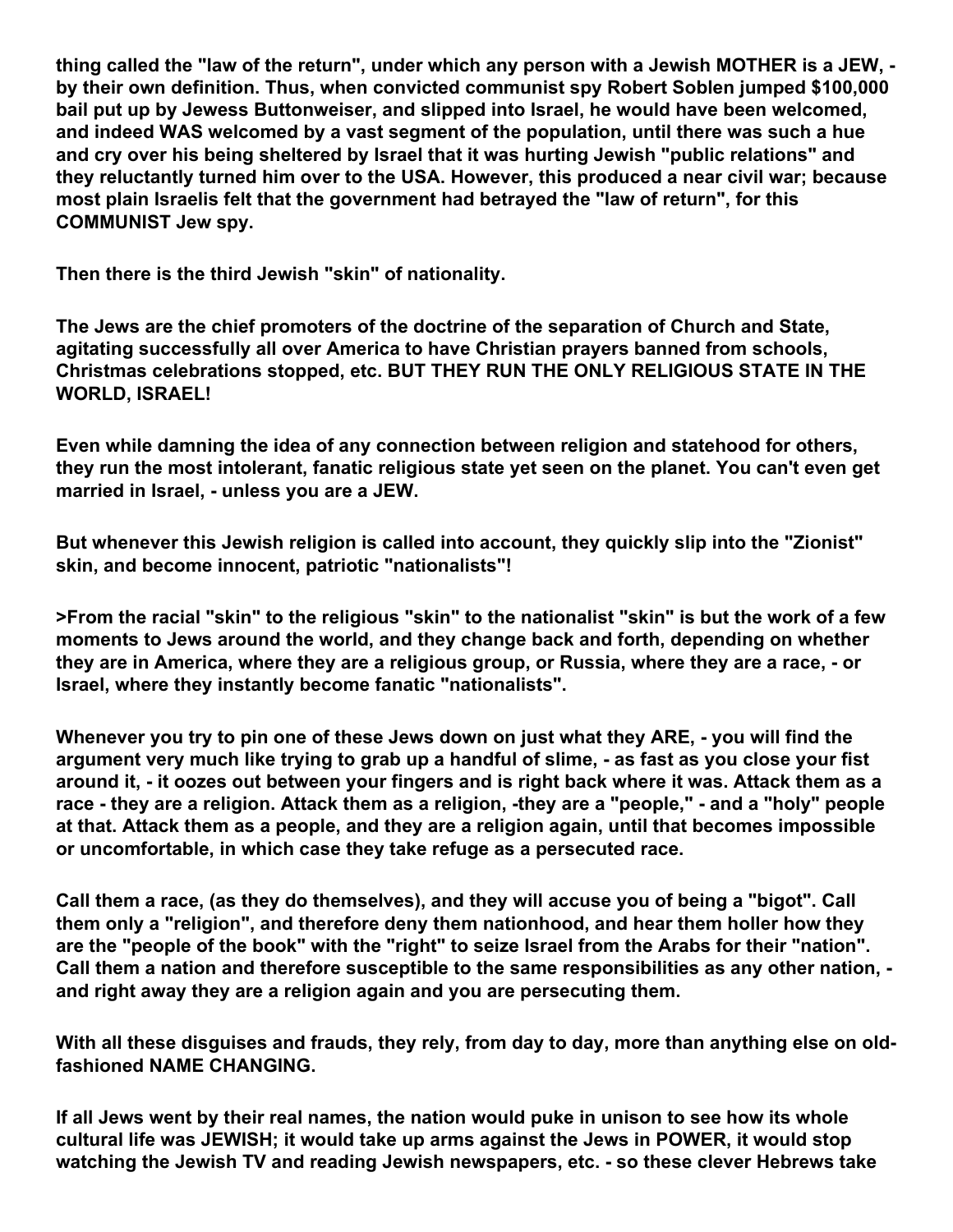**old Anglo-Saxon names, bob their beaks, become "Protestants" and presto, - they DISAPPEAR from the eyes of the Gentile world as Jews, - although their fellow Hebrews know the secret and never forget it.**

**An entire book could be produced with a list of the well-known "Americans" who are really Jews who have changed their names. But just to give the reader some slight idea of how he is bilked and swindled by these name-changers every day of his life, - here are just a few of the name-changers which shocked me, at least:**

## **NAME-CHANGERS IN THE FIELD OF ENTERTAINMENT**

**Mel Allen Baseball Announcer Israel Harold Arlen Composer Arluck Jean Pierre Aumont Solomons Lauren Bacall Betty Bernstein Benny Baker Benjamin Zifkin Theda Bara Goodman Binnie Barnes Gitel Jack Benny Benny Kubelsky Milton Berle Berlinger Irving Berlin Isadore Baline Ben Bernie Benjamin Anzelovitz Victor Borge Borg Rosenbaum Ernest Borgnine Ermes Effron Borgnine Bobbie Breen Borsack Fannie Brice Borach J. Edward Bromberg Bromberger Pearl s. Buck Writer Sydenstricker George Burns Nathan Birnbaum Eddie Cantor Izzie Iskowitz Sue Carol Evelyn Lederer Jeff Chandler Ira Grossel Charlie Chaplin Israel Thonstein Ina Claire Fagan June Clayworth Cantor Jackie Coogan Cohn Aron Copland Kaplan Ricardo Cortez Jacob Krantz Tony Curtis Bernard Schwartz Howard DaSilva Silverblatt Marlene Dielrich Felsinger Kirk Douglas Isadore Demsky Melvyn Douglas Hesselberg Charles Dubin TV Director Dubronofsky Vernon Duke Vladimir Dukelsky Patricia Ellis Leftwich Clifton Fadiman Columnist Isadore Fadiman Douglas Fairbanks, Jr. Ullman William S. Gailmore Radio Margolis John Garfield Julius Garfinkle Judy Garland Gumm Paulette Goddard Levy Samuel Goldwyn Goldfish Dorothy Gordon-Russian-Born N.Y. Times Youth Forum Moderator - Lerner Barry Gray Radio BenjamIn Harry Green Music Henry Blitzer June Havoc (Also Gypsy Rose Lee and April Kent) Hovick Melissa Hayden Ballet Mildred Herman Judy Holliday Judith Tuvim Harry Houdini Ehrich Weiss Al Jolson Asa Yoelson Sybil Jason Jacobs Danny Kaye David Kaminsky Bert Lahr Larrheim Hedy Lamarr Keisler "Little Joe Cartright" Langdon Orowitz Piper Laurie Rosetta Jacobs Marc Lawrence Goldsmith Steve Lawrence Sidney Leibowitz Madeline Lee Letterman Will Lee William Lubovsky Mrs. Jules Lederer, alias "Ann Landers" Columnist Esther Friedman Miss Ray Lev Pianist Elihu Sinclair Lewis Writer Levy Ted Lewis Theo. L. Friedman Arthur Lief Conductor Moiseyev Dance Company Abraham Lipshutz Roberta Linn Dubin Mary Livingston Wife of Jack Benny Sayde Marks Emil Ludwig Cohn Eugene Lyons Writer MorrisGobeloff Kenneth MacKenna Mielziner Noel Madison Moscovitch Marjorie Main Marie Tomlinson Krebs Paul Mann Actor's Workshop Yisrol Paul Mann Libmann Karl Malden Malden Sekulovich Hal March Mendelsohn Mitzi McCall Steiner Ethel Merman Zimmerman Paula Morgan Miriam Spiegelman Buddy Morrow Music Muni Zudecoff Paul Muni Muni Weisfreund Jan Murray Murray Janofsky William Paley Former CBS Head Palinsky Joseph Papp TV Stage Manager Papirofsky Dorothy Parker Rothschild Parkyakarkus Harry Einstein Jan Peerce Pincus Perlmuth Roberta Peters Opera Singer Peterman Mrs. Morton Phillips, alias "Abigail Van Buren Columnist Pauline Friedman John Randolph Mortimer Lippman Erich Maria Remarque Kramer Elmer Rice Reizenstein Edward C, Robinson Emanual Goldenberg Richard Rogers Abrams Billy Rose WilliamSamuel Rosenberg Artie Shaw Strauss Sylvia Sidney Sophie Koskow Sid Silvers Silverstein Elaine Stewart Steinberg Elliott Sullivan Eli Solomon Lee Stevens Adam Weinert Mike Todd Avrom Hirsch Goldbogen George Tvne Martin Yarus Sophie Tucker Ahuza Kalish Walter Wanger Feuchtwanger Mike Wallace TV Personality-Russian Jew Myron Wallik Nathanial West Author Nathan Weinstein Walter Winchell Columnist Isadore Lipschitz Shelley Winters Hollywood Schrift Ed Wynn Israel Edwin Leopold Keenan**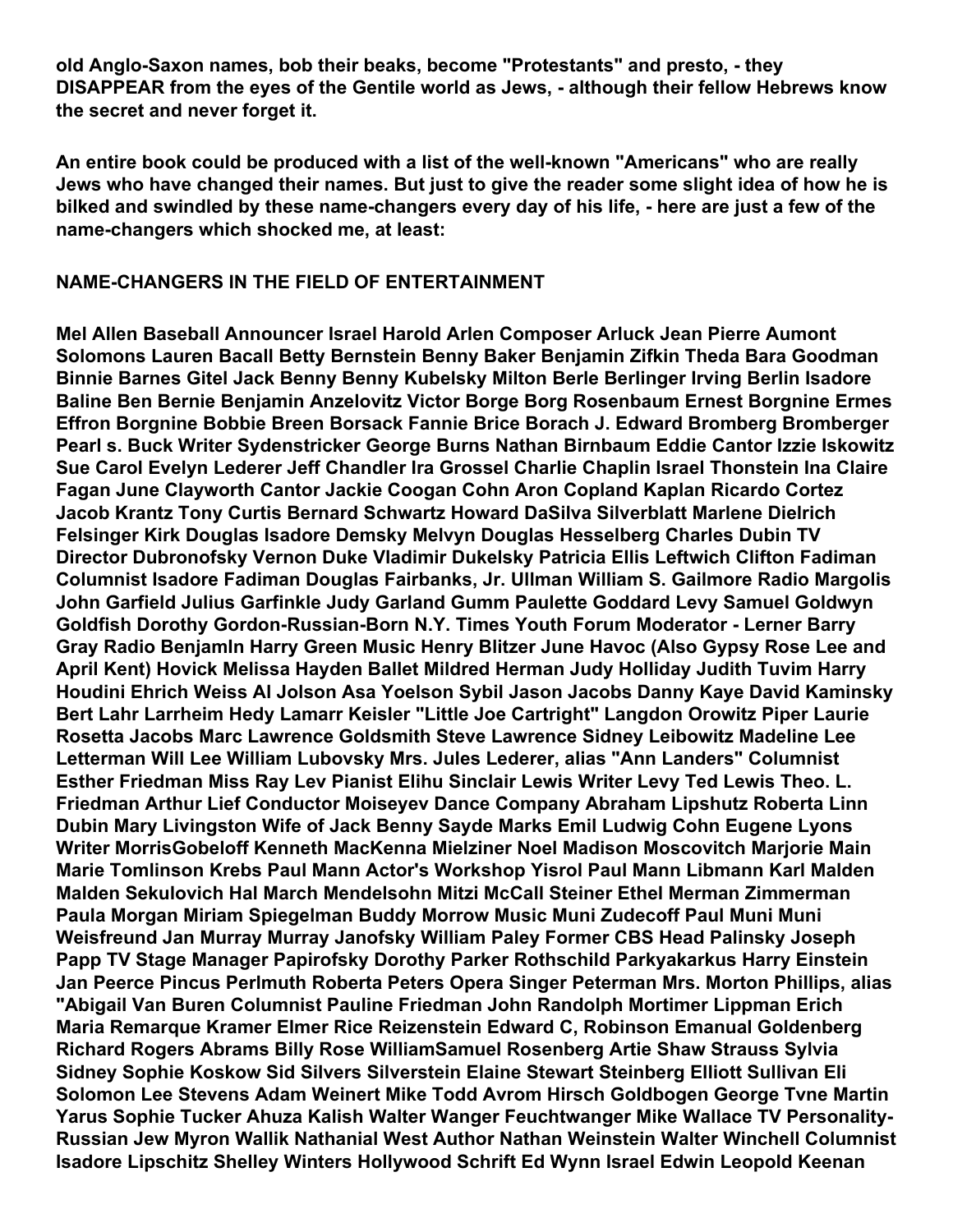## **NAME CHANGERS IN THE FIELD OF POLITICS**

**Jerzy Borejsza Government Publisher, Poland, 1954 (D) Goldberg Michael M. Borodin Founded Communism China (D) Jacob Grueenherg Bounskov Foundamentzky Harry Bridges President ILWU (E) A. B. Renton Ralph Bowman Head C.P. spy Ring, U.S.,'4243 (FF) Heinz Zimmerman Calvin Brook Red Slovak News Editor (FF) Brueck Kalman Arthur F. Burns Economist Burnstein Admiral Canaris (Noted W.W. II-spy) (M) Moses Meyerbeer Frank Carlson Top Cal. Communist (S) Solomon Szkolnick Hattie Carnegie N.Y. Exclusive Dressmaker (EE) Fanny Kanengeiser Sam Carr Canadian Red Spy (N) Schmil Kogen Lord Cherwell British Atomic Chief (Now Fired) (K) F. A. Lindemand Morris Childs Secretary C.P., Illinois (FF) Chilofky I. Chisienevechi succeeded Ana Pauker (D) Broitman Paul Corbin 1964 Democratic Aide to National Committee Paul Kobrinsky Margaret Cowl Top U.S. Red (FF) Undjus Jacob Arbenz Gunman Revolutionary in Latin America Finzi Dann Gourevitch Clarence Dillon Financial Diplomat (P) Lapowski Raymond Arthur Davies Canadian Spy 1954 (D) Rudolph Shohan Samuel Adams Darcy Secretary C..P., Pa. (FF) Saul Dardeck Ben Dobbs Top Cal. Communist (S) Isgur Efremov Political Commissar Army 1919 IF) Chaimovitch Moritz Erdelyi Member of Bela Kun's Cabinet (2) Eisenstein Edward A. Filene Wealthy Boston Marxist (ll) Katzmann Arnold Forster ADL (Q) Fastenberg Ernest Otto Fox Top Cal. Communist (S) Fuchs Ludvik Frejka Czech Economist 1952 (Purged) (L) Freund Mrs. Anna Fujiwaka C.P. Leader in Japan 1932 (D) Eisenherg Peter Gabor Hungarian MVD Head 1953 (purged) IL) Beno Auspitz Gen. B. K. Galen (Blucher) Red China (L) Chesin Ganetzky Lenin's Envoy, Stockholm (A) Yakov Furstenberg Betty Gannett - Member of U..S. Politburo (FF) Rifka Yaroshefsky Michael Cardin Winner Stalin Film Prize t954 (D) Gindin Garin\* Gerfeldt John Gates Ex-Daily Worker Editor (FF) Israel Regenstreit Mark Gayn Amerasia Case (D) Julius Ginsberg Mikhail Milsky Dep. Chief Red Armylntell., U.S. 1944 (FF) Milshtein Boris Morros Red Spy (X) Mores David A. Morse Director in I.L.O. (K) Moscovitch Naout Ginsburg Steve Nelson One of Original Communists Joseph Fleischinger Herbert Nichol Red Field Organizer, UEW (FF) Silver David K, Niles Spy in FDR's Administration (Y) Neyhus Ortodoks\* Commissar of Press Akselrode Oserski Soviet Embassy, London, 1935 (G) Fridmann Constantine Oumansky Red Ambassador to Mexico (destroyed many Catholics down there) (Z) Ullman Ouritzky Radomilsky Helphand Parvus Arranged Lenin's Trip USSR 1917 (I) Israel Lazarevitch Ana Pauker Roumanian Red Dictator; Deposed (K) A. Rabinsohn Dr. William Perl Atomic Spy Case (A.A) Utterperl J. Peters Red Spy in U.S. (CC) Sandor Goldberger Petrov Envoy, Brest Litovsk (F) Walzbrot Philip Executed Tsar's Family (G) Golschekin Piatnitzky\* Levin George Powers Secretary C.P., Pittsburgh (FE') Morris Poberski Karl Radek Early Soviet Agent (F) Sobelssohn Matyas Rakosi Hungarian Red Dictator, Deposed (K) Rosenkranz Razumow Secretary C.P., East Siberia 1935 (NH) Sagovitch Lord Reading Viceroy of India (K) Rufus lssacs Bedrich Reicin Czech Head MVD, 1952 (Purged) (L) Friedrich Reismann Josef Revai Editor Hungarian "Szabad Nep" (D) Rabinovitch Roani Minister of Justice Under Bela Kim (z) Rosenstengel Riszanov\* Goldenbach J.B.S. Hardman Amalgamated Clothing Workers (FF) Jacob Salutsky Sidney Hillman Red Labor Leader IT) Schmoul Gilman Morris Hillquit Socialist Leader (U) Misca Hilkowicz Arthur Liner Red Spy, Germany, 1954 ID) Richard Stahlmann Izgoev\* GoIdman Charles Douglas Jackson White House Staff (K) Jacobson Harry Jackson C.P. Organizer, Washington (FF) Henry Gliksohn V.J. Jerome Cultural Commissar, C.P., USA (FF) Jerome Isaac Romain Kambov Director of Press Katz Kamenev Trotsky's Brother-in-Law IF) Lev Borisovitch Rosenfeld Kamensky Hoffman Friederich Karakas Commissar Bela Kun's Red Brigade (HH) Kohn Karski Red Ambassador to Lithuania, 1931-36 (G) Bekmann Bruno Keller Czech Politburo, (954 (D)**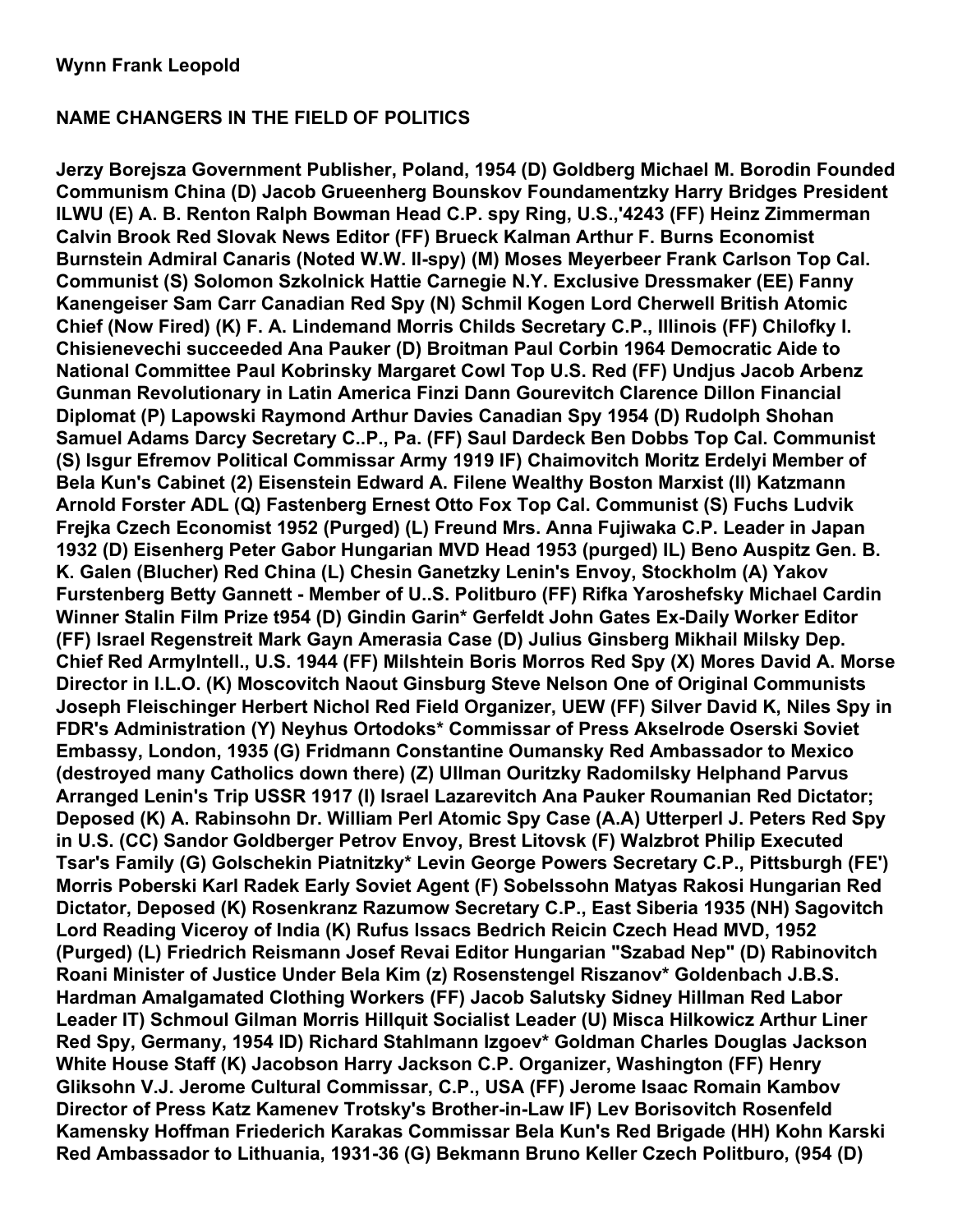**Koehler M. G. Kenig French Red Editor, 1934 ID) Jacob Gremb Alexander Kerensky Head of Pre-Soviet Govt., 1917 (D) Aron Kirbiz Jean Baptiste Kleber Chief Soc. Mil. lntelligence, U.S. 1930 (CC) Moishe Stein Peter and Helen Kroger Top Soviet Spys Morris and Lorna Cohen Bela Kun Hungarian Red Dictator, 1919 (I) Cohen Lapinsky\* Levenson Larin\* Lourie Anatoli I. Lavrentiev Soviet Spy Chief, 1954 ID) Lippman William Lawrence Former Manager Daily Worker IC) Israel Lazar Elizabeth Lawson Editor Southern Worker 1FF) Elsa Block I.ebedieva\* Simson Michael J. Lee Ephriam Zinoyi Liberman Freda Linton Canadian Red Spy IN) Fritzie Lipchitz Trebitsch-Lincoln Red Spy IC) Ignatz Trebitsch Jay Lovestone Trotskyite Communist (FF) Jacob Liebstein Al Richmond Editor People's World (S) Abraham Richman Roberts MVD Agent on Trotsky Murder (FF) Gregory Rabinovitz Alex Rose Exec. Sec. American Labor Party (FF) Olesh Royz Fred Rose Canadian Red Spy (N) Rosenberg Nat Ross Secretary C.P., Minn. (FF) Rosenbaum Carl Ross Sec. C.P.'s Young Communist League, Minn. (FF) Rosenbloom Rumyanzew Sec. C.P., West Russia, 1935 IHH) Rubintchik Ryazanoff Founder, Dir, of Marx Inst. USSR (II) David B. Goldenbach Moshe Sharett Moshe Shertok Andre Simon Czech C.P. Editor, 1952 (Purged) IL) Otto Katz Richard Sasuly Red in US. Army Intelligence (0) Alex Furth Ad Schoonenberg Dutch Editor of C.P Organ "TRUTH"(D) Belmonte Moi-Sha (Mah Kun) Chiang Kai-Shek's Fin, Adv. (K) Morris A. Cohen John Sanford Red Hollywood Writer 1FF) Julius Shapiro Rudolph Slansky Czech Premier 1932 (Purged) (L) Salzmann Jack Sobel U.S. Red Spy ICC) Sobolevicius Solntzev\* Bleichman Soukanov\* Ghimmer Jack Stachel One of Original Communists Jacob Stachel Steklov Petrograd Press Chief Nachamkess John Steuben Red Editor, "March of Labor" (FE') Isaac Rijock I. F. Stone Red Editor (V) Isadore Feinstein Gerard Swope Was Head of General Electric (JJ) Gershon Schwabe Emmerich Szallay Sec. Home Affairs Under Bela Kun IHH) Hollander Tchernomorsky\* Tchermordik Tchernov\* Soviet Minister of Agriculture Feldman Leon Trotsky Founder of C.P. (I) Leiba Davidovitch Bronstein Prof. Eugene S. Varga Top Soviet Writer 1954 (D) Weisefield Vargo Gov. of Capital Under Bela Kun (Z) Weichzelbaum Zoltan Vas Director Komlo Mines, Hungary 1954 (D) Weinberger Jean Villon C.P. Deputy, France After WW II (K) Ginsberger Vladimirov\* Feldman Vobrov\* Natansson Volodarsky\* Kohen Voltchlcov Soviet Embassy-, London, 1935 (G) Berkmann William Weiner Finance Secretary, C.P. (CC) Welwel Warszower Harry Dexter White US. Red Spy (DB) Weiss Carl Winter U.S. Communist (D) Philip Weissberg Stephen S. Wise Communist Rabbi A.J. Congress (BB) Weisz Nathan Witt Communist Lawyer (R) Witkowsky Henry Yagoda Head of OGPU (Purged 1938 IC) Herschel Yemelyan Yaroslawsky Head of Anti-God Assn. USSR (Z) Goublemann Yurenev Soviet Ambassador to Japan, 1935 (G) Goffman T. A. Yurkin Red Minister State Farms 1954 (D) Weinberg Yurovsky Executed Tsar's Family (G) Alfred Rosenberg Zagorsky\* Krachmann Col. Roman Zambrowski Polish Politburo 1954 (D) Nussbaum Zinoviev (Apfelbaum) Politburo (Purged) (J) Ovsegerstion A. Rademilsky Zverditch\* Fonstein**

**But even with all this disguise, name-changing slipperiness, the Jew knows that he is always facing the terrible danger that the host people will SEE him, feel his vampire teeth in their blood-vessels, sucking their blood, and get rid of him or slaughter him, - as have hundreds of people all throughout history.**

**So, realizing this, the Jew is the most hysterical defender of his group security in the history of the world.**

**Attack a Jew, and the whole tribe rises in hysterical counter-attack! If ONE Jew is exposed, the people may go on to discover the whole tribe.**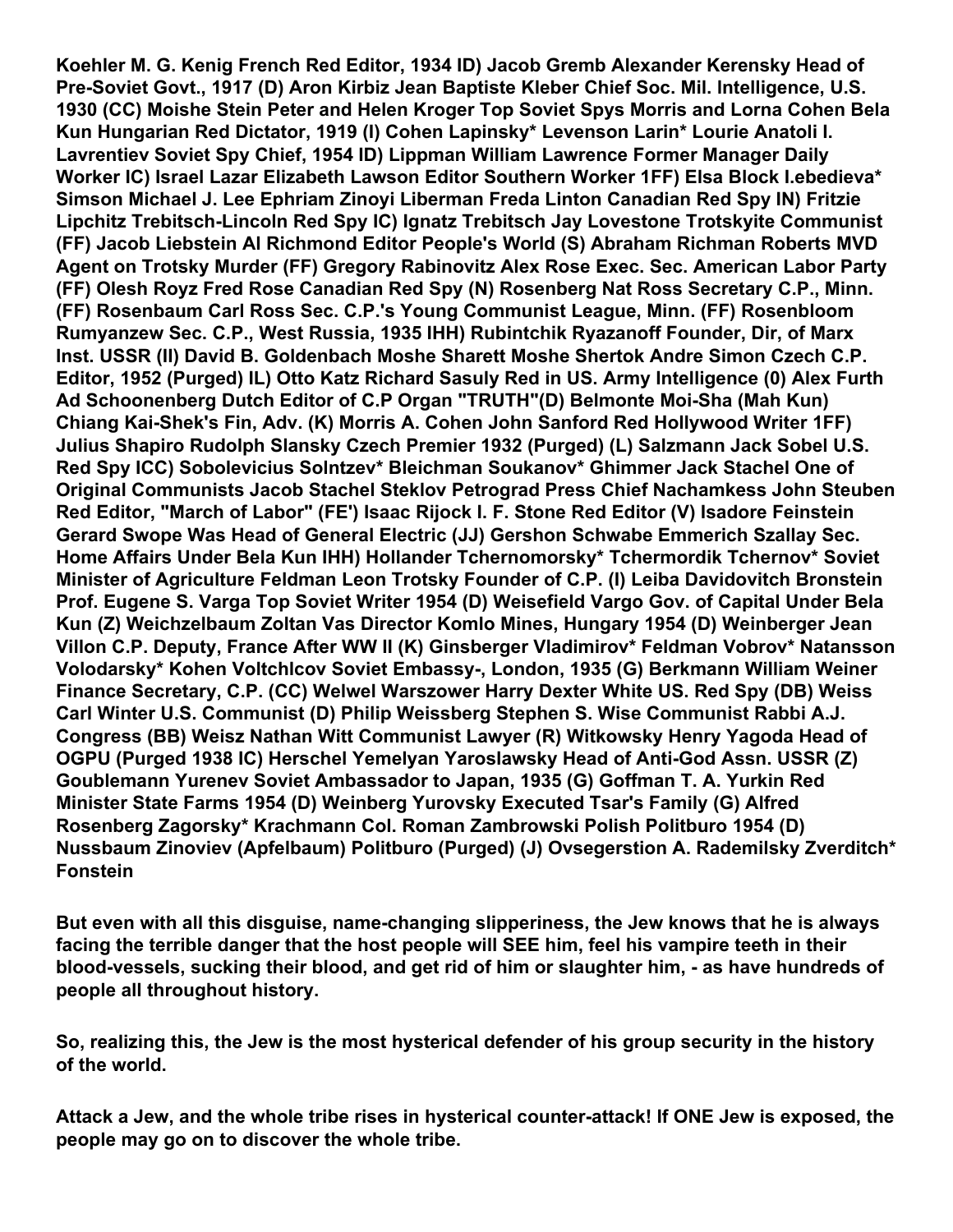**And because of this terrible feeling of constant insecurity, because of the Jews' ever-present knowledge that the host may find out the truth about him at any moment and rip him loose from his comfortable, warm bowel, the Jew has developed a fantastic program designed to paralyze his host so thoroughly, in advance, that awakening will be impossible.**

**His genius at this is astounding**

**The most deadly enemy of the Jew is order and national health.**

**Tapeworms don't get started and can't survive in a healthy person who has physical examinations and lives a clean life.**

**And Jews can't prosper in a healthy, well organized, ordered society. In such a society, the leaders will quickly observe the mass of non-working, non-producing Jews sucking away at the national bloodstream and once again, there go the tape worms down the sewer This has happened to them too many times for too many centuries for any Jew to have to be told. It is an unconscious instinct in them.**

**And so you will forever find the Jew as the ferment of decomposition in every society he infests. In a monarchy, he is a Republican. In a Republic, he is a Democrat. In a democracy, he is for "social democracy". In a Social Democracy he is a Communist. Among Communists, he joins Progressive Labor.**

**Thus the Jew is always over on the left - for less and less authority and order in the society although he disguises it by claiming he is for more and more "freedom for the people".**

**The Jew is the world's champion "liberal", not for love of liberty and freedom, but because he knows that a healthy body politic will quickly rid itself of tapeworms. Liberalism is no longer the belief in liberty that the word once meant. In the hands of the Jew, liberalism has become pure and simple "TAPE-WORMISM", - the organization of the parasitic, unproductive and generally inferior to enslave the productive and superior by sheer weight of numbers. That's why every modern "liberal" program always requires so many billions and billions of tax dollars. Money is the "blood" of a society, and the blood is sucked out of the wealthy and the workers to maintain an ever-growing horde of welfare parasites, subsidized failures and outright bums. If you will examine almost any "liberal" program today, you will find that it boils down to this sucking of the blood of the productive to nourish the lazy, the useless, the worthless and the rotten.**

**The Jew doesn't DARE allow any reform program directed at ANY parasites, because it would be too easy for the reform to spread, for the reformists to begin to see the champ parasite of all time, the Jew, - and get rid of him as has happened so many times.**

**Invariably, of course, the scum knows the source of what keeps it alive, which makes the scum into very effective VOTING BLOCKS for the Jews, who see that they are well taken care of.**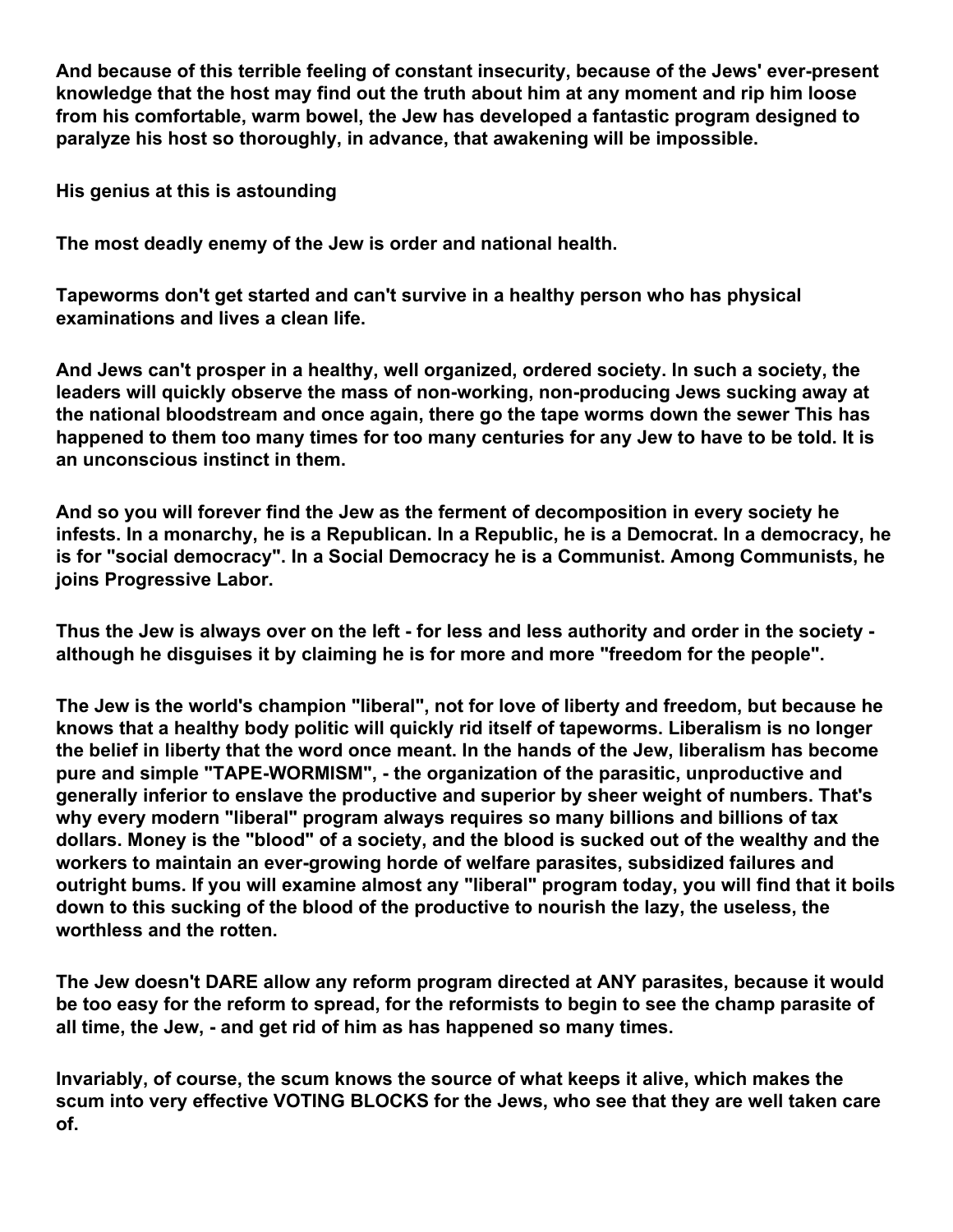**What the Jew is after is the destruction of the power of government to govern and maintain order. And taking money and power from our productive people and turning that money and power over to swarming scum in the streets is guaranteed to destroy all order and government, sooner or later. For thousands of years, the sly Jew did this politically - by political action, behind the scenes, as the "advisor" to kings.**

**But now the Jew has discovered a faster way to smash public order.**

**Basically, it is what we started out with in examining what has happened to our people and our country.**

**The most parasitic of all ways of living is crime.**

**Where the ordinary parasite finds painless ways of sucking the blood out of his host, the criminal parasite - the bandit - takes it by naked force and violence, careless of the pain of the victim.**

**The old shipwreck gangs were criminal parasites. They just went out and took, by the most brutal force and murder, what they wanted, without working. The victims always perished.**

**Impatient Jews, tired of waiting for the gaining of all the wealth in the world by the usual Jewish Zionist methods of "capitalist" speculation, swindling, manipulations and political chicanery rather than work and production, discovered a short-cut to seizing the total wealth and power in whole nations.**

**The Jew, Marx, invented "Communism." By telling his starry-eyed, liberal Gentile victims that he was going to create a "worker's paradise" here where they could have all kinds of wealth and ease with minimum work by soaking the wealthy, the Jew could enlist vast masses of horny-handed but short-sighted Gentiles into his army with which to overwhelm the relatively few producers and owners of wealth. He made criminal ship-wreckers out of as many "workers" as he could, promising them the loot off the ships they smashed.**

**And there you have the answer we sought at the beginning of the book: the answer to WHO is smashing up America (and the White Race which built it) and WHY.**

**The Jews promote the general disintegrating of culture and order for self-protection, to prevent the discovery by too many of their victims that they are sucking the life blood out of our productive economy, without themselves producing. The more disorder, the more the Jewish parasites can feast undisturbed. And at the same time, a bolder gang of Jews are operating and promoting the Communist movement to seize all our wealth and services by naked force and violence in a Red "revolution" - the old "shipwreck" scheme.**

**Ideology, ideas, economics, religion, sociology and all the rest have nothing to do with what is going on.**

**The battle is not between liberal and conservative, or even between Communist and anti-**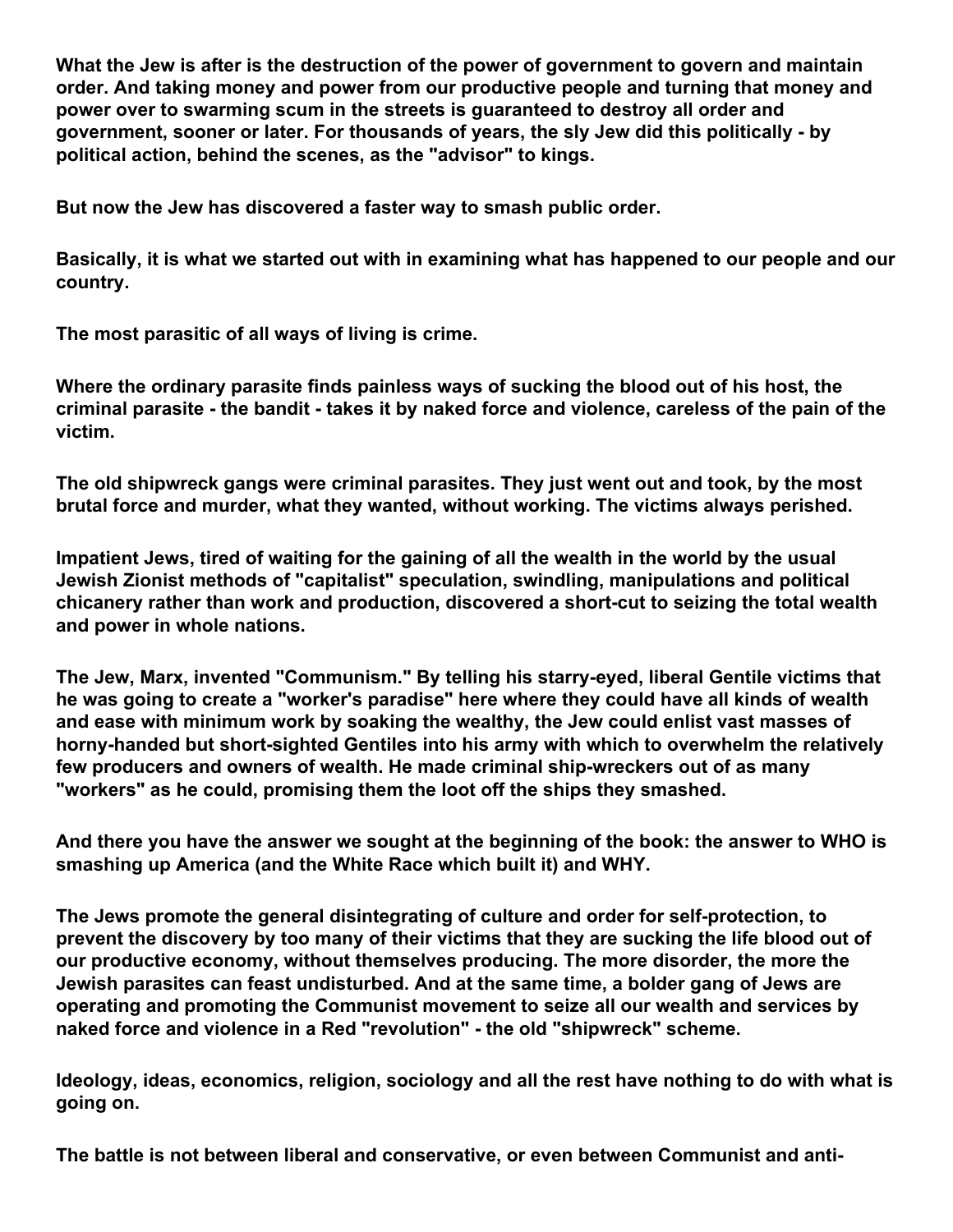## **Communist.**

**We are being victimized by a gang of rapacious Jews out for loot, pure and simple.**

**It is "us" against "them."**

**Either they will use every trick in the book to dispossess us of what our people have produced, either as sneaky tape worms or as violent red ship-wreckers; or we will expose them for what they are anti purge the Zionist tapeworms and communist ship-wreckers out.**

**The reason Adolf Hitler is so viciously hated and cursed today by Jews (and brainwashed Gentiles) is simply that he was the first in modern times to figure all this out and organize his people to purge the Jewish tape worm, and smash the Jewish ship-wreckers. He actually DID it, in Germany.**

**To save themselves, the Jews were forced to a World War in which they got millions of suckers like me to save them from the end, had Hitler survived. Tapewormism and shipwrecking couldn't survive exposure.**

**They keep shouting that Hitler brought prosperity and happiness to Germany only because of "war production." But this, as usual, is another big Jewish lie. Hitler tore the Jewish tapeworms loose from the German bloodstream and the people found out how wonderful life could be without the terrible burden of a mass of Yiddish tape worms strangling production, culture and the national spirit. Simultaneously, Hitler exposed and smashed the Marxist-Jew ship-wreckers of international Bolshevism.**

**As Hitler proved in Germany, the worst of the seemingly insoluble problems of our mad times, the degeneracy, the disorder, the Communism, the political, moral, educational, social, religious and national decay, the racial mixing and the spiritual syphilis spreading throughout our civilization will disappear once we have identified and eliminated the source of most of these things - the Jewish tape worms and ship-wreckers in our midst. The mere fact that Jewish "Mr. Big" has now been "fingered" in this book will insure that it will be hidden as much as possible. And, if not possible to hide it, then it will be suppressed by framed-up "prosecutions" of the author. As more and more people get wise to what the Jews are doing, the Jewish "defense" groups are trying to get "group-libel" laws passed to make it a crime to criticize Jewish crime and blood-sucking.**

**But it's already too late. The tapeworm's victims are finally realizing the truth. And the Jews, as we have said, cannot survive simple exposure.**

**So, in the next chapters, we'll expose their methods of Operations.**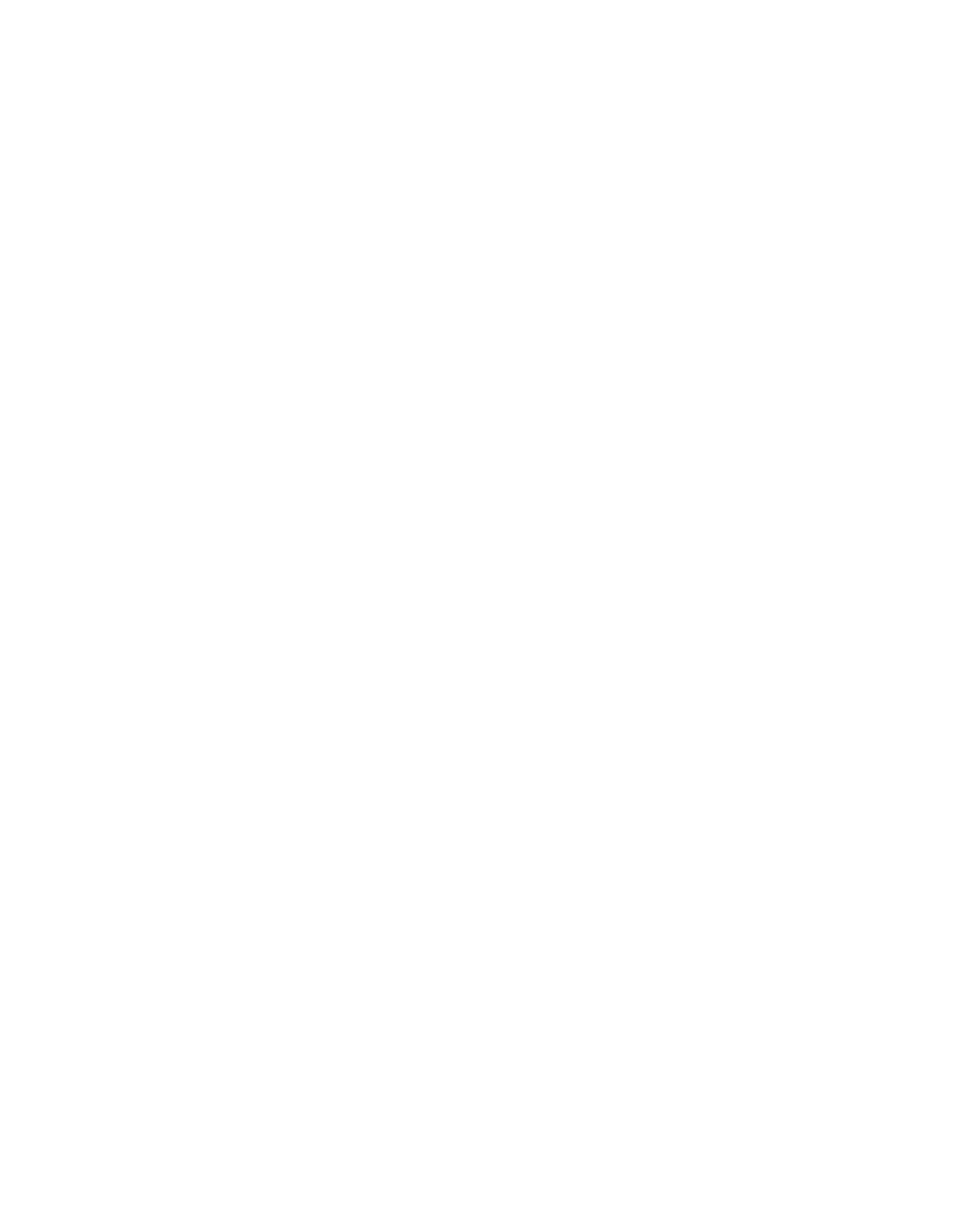# FRIENDS OF THE CAPTAIN

**The shipwrecking plan is not the only one the Jews have in operation to get wealth without work.**

**The aim is always the same: the capture of all the wealth and good of the world - without working - and the enslavement of non-Jews to the glory and pleasure of the "Chosen Ones," according to their own prophecies.**

**While the brutal Bolshevik Jews wait on the shore to pounce on the ship as soon as it is finally wrecked, murder all hands and walk off with the wealth, there is another gang of Jews already aboard ship with a different plan for taking over the wealth.**

**This gang of Jews are friends of the captain.**

**They are not cutthroats and pirates. No sir! The friends of the captain are all "pro-ship," and anti-pirate.**

**They are called "capitalists."**

**What their Jewish brothers lurking on the shore wait to do by force and violence, the captain's "friends" are already doing aboard ship by stealth and fraud, as esteemed members of the ship's company.**

**These gentlemen Jews operate in striped pants and top-hats. But their business is old Jewishfashioned usury.**

**Few notice that the phrase "capitalist" was popularized by none other than that bloody old Jew, Marx, himself -a ship-wrecker. (Communist Manifesto and Das Kapital).**

**Until Marx told our kind of people they were "capitalists" in his "Das Kapital," they never gave what they were doing economically such a formal name, but they did know what they believed in.**

**It was NOT "capitalism."**

**Capital was only a tool for our people in the process of production. Men like Henry Ford were not interested simply in getting money. Rather they were trying to do something - in Ford's case, give all Americans an automobile via Ford's discovery of "mass production."**

**The American economy does not produce miracles because it is "capitalist," but because it is enterprising and productive! The correct name of our system is not "capitalism," but**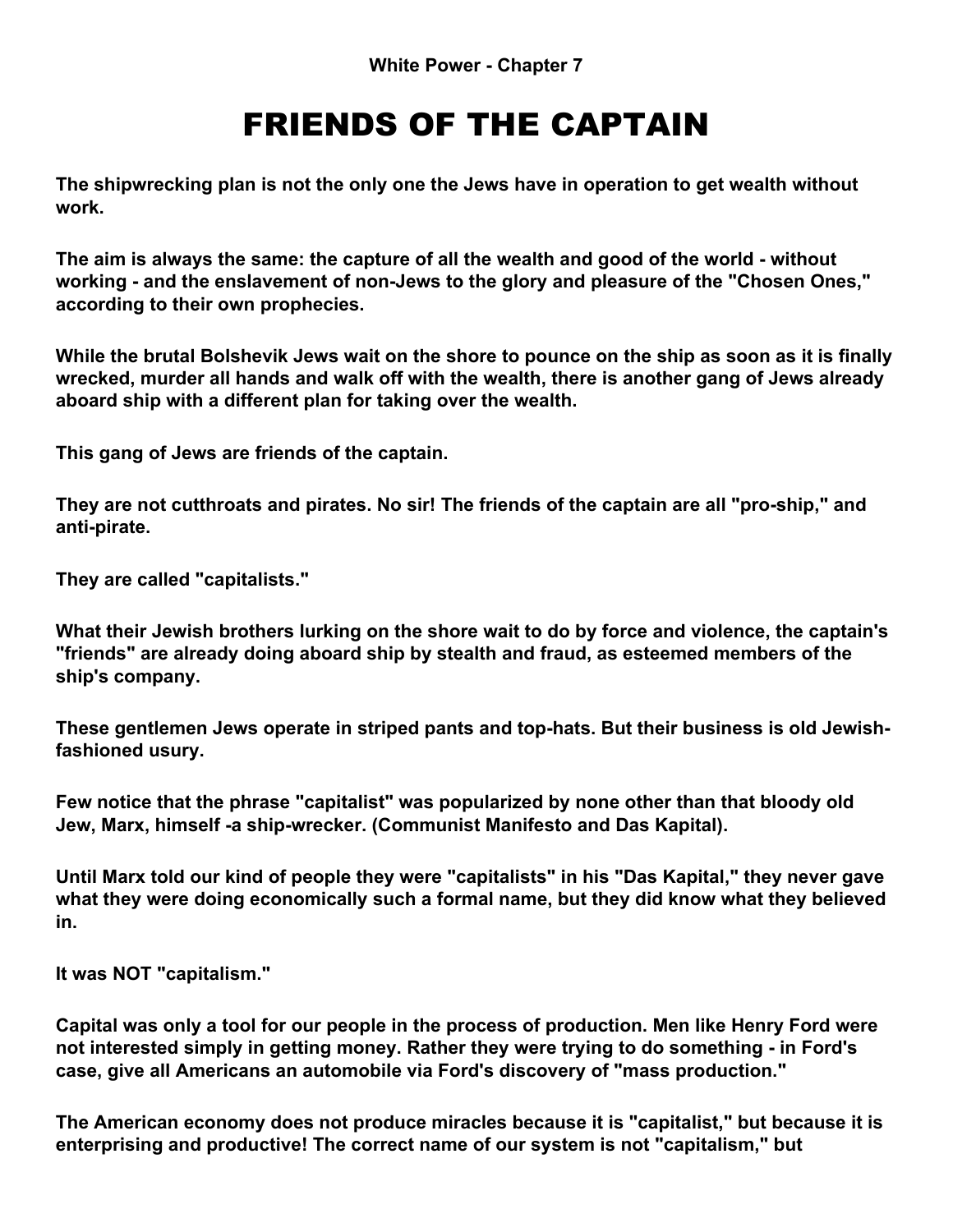**"productive enterprise."**

**Productive enterprise needs capital.**

**But it also needs labor, material, management and a hundred other things. Capital is only one of the tools of a productive enterprise system.**

**It took the Jewish parasitic genius of Karl Marx to elevate that one tool, capital, to the status in our civilization by attacking it and calling it "capitalism." He has thus trapped us into defending what he created, and has thereby doomed us to defeat because we defend a system based not on production, but money manipulation.**

**Capitalism is the naked worship of money, not as a tool, but as an idol!**

**"Capitalism" as promoted by both sides in the crazy "capitalism" versus "Communism" sham fight going on, is taken to mean the making of money through the use of capital - not necessarily by working or producing.**

**In fact, most international capital is made not by working/or producing or even taking any genuine risks, but by manipulations of vast pools of money with inside information from Jews in high positions.**

**A perfect sample of the way the Jews operate to get money as "capitalists," without working, without producing anything, and without taking any genuine risks, is the way the Jewish Rothschild fortune was founded.**

**As is usual with the international Jews, one branch of the Rothschild family got entrenched into the money system in England, while another branch set up business in France.**

**Just before the battle of Waterloo, in which Napoleon faced possible defeat for the first time, the two gangs of Jews operating in the two "enemy" countries were actually working together.**

**The French Rothschilds set up a series of "semaphore" stations through France and across the channel to England, by which they could flash news of which way the battle went to their Jewish brothers in supposedly "enemy" England. The waiting Jew Rothschilds in Britain thus received word of the outcome of the historic battle hours before anybody else in England. (Note that the Jewish "enterprise" in setting up the communications network was not shared with either Britain or France, but was secret -for the sole benefit of Jews on both sides!)**

**Knowing, in advance of anyone in England, the outcome of the battle which decided forever the fates of France and Napoleon, and the fate of England, the English Rothschilds, waiting in the London Stock Exchange, "speculated" in huge sums, knowing full well the outcome of the battle -while the trusting British Gentiles were still waiting for the news. The suckers never had a chance. The Rothschilds got their hands on millions and millions in moments - without work and without risk.**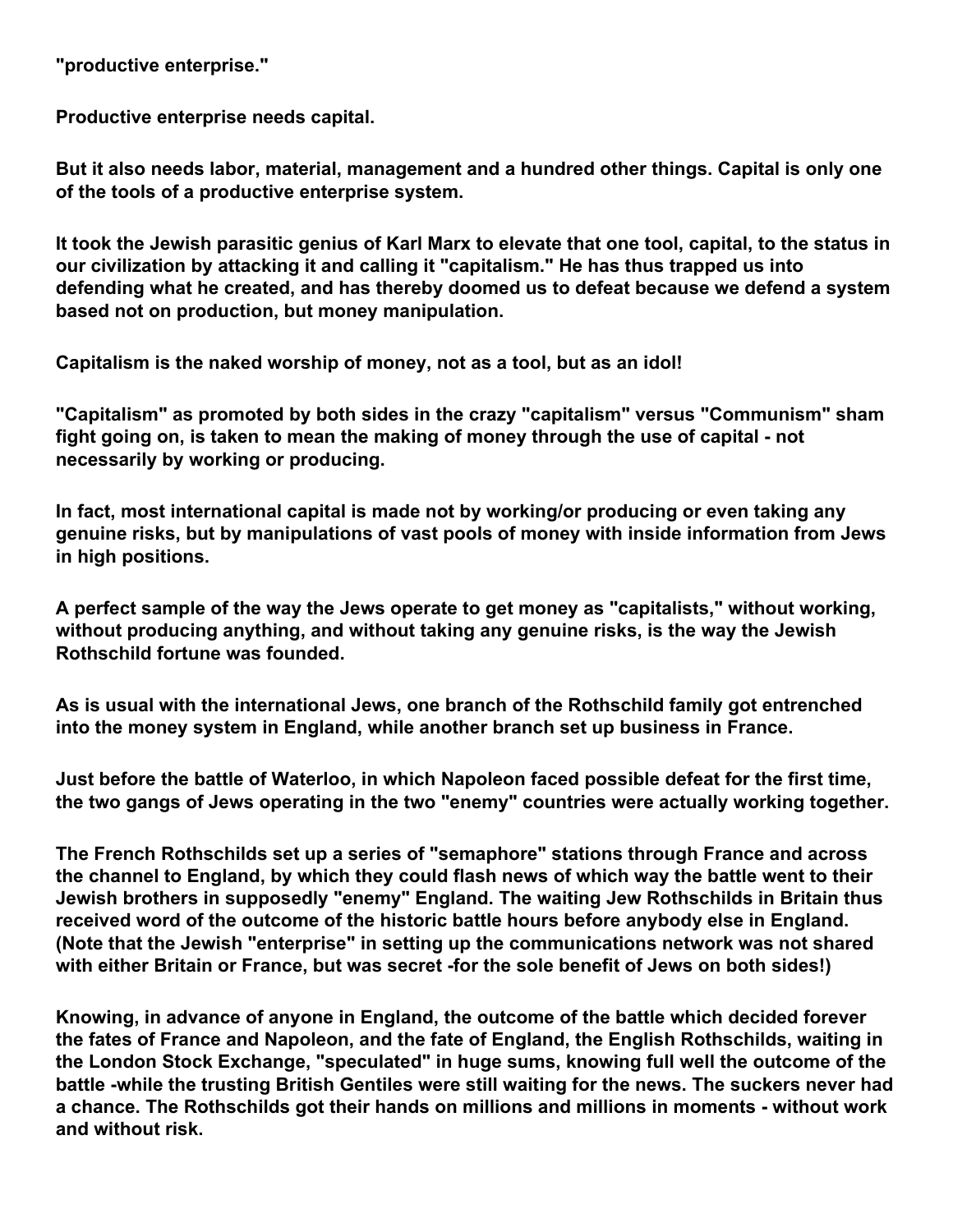**The same racket is known as "past-posting" in the horse racing business, where the results of the race are tape-recorded, held back, and then re-broadcast after the race, so that unsuspecting bookies can be euchred into paying off bets which are actually sure things after the race, if you "past-post," you go to jail as a criminal.**

**But if you are Jewish and do it in a big way, swindling millions of people out of millions of dollars, you become an "international banker" and a great advisor to Presidents.**

**Bernard Baruch, the famous Jewish advisor to Presidents made millions and millions in the U. S. stock market while hundreds of Gentile businessmen were leaping out of windows to their deaths - ruined in the great depression of 1929.**

**Advance information helps.**

**To see clearly the nature of our present economy and for whose benefit it has been set up, look at the TAX structure.**

**For instance, suppose you work in poverty the next five years to invent a new machine by which blind people can see. Surely, this would be a magnificent boon to society. You set up a little factory to produce these machine, and work hard day and night to make them available to blind people.**

**At the end of the year, let us say you have earned a million dollars.**

**Uncle Sam will come and take at least seventy percent of that money you earned, - maybe as much as ninety percent.**

**The rate of taxation on the money people EARN by working and producing can go OVER ninety per cent.**

**But now, let us suppose instead of inventing and building something to benefit society, you are a rich Jew and you have a friend in the White House, -~ a not unlikely combination.**

**Your White house friend lets you know that the USA is going to place a multi-million dollar contract for a new rocket with a specific company: You pick up a telephone and order your broker to transfer ownership of a million dollars worth of other stock holdings to the new company. That's ALL you do. A year later, your stock in that company has doubled, and you now have TWO MILLIONS OF DOLLARS, - although you have DONE NOTHING, RISKED NOTHING, and PRODUCED NOTHING.**

**But now see what the government does about your taxes in this case. Such a gain, (stocks held over six months) is called a "Capital Gain," - and taxed a MAXIMUM of ONLY 25 PERCENT! With a sharp Jewish lawyer, special "trusts" and other manipulations, - you can cut this tax down to less than five or six percent.**

**This outrageous system puts a PREMIUM on speculation (gambling) and an enormous DRAG**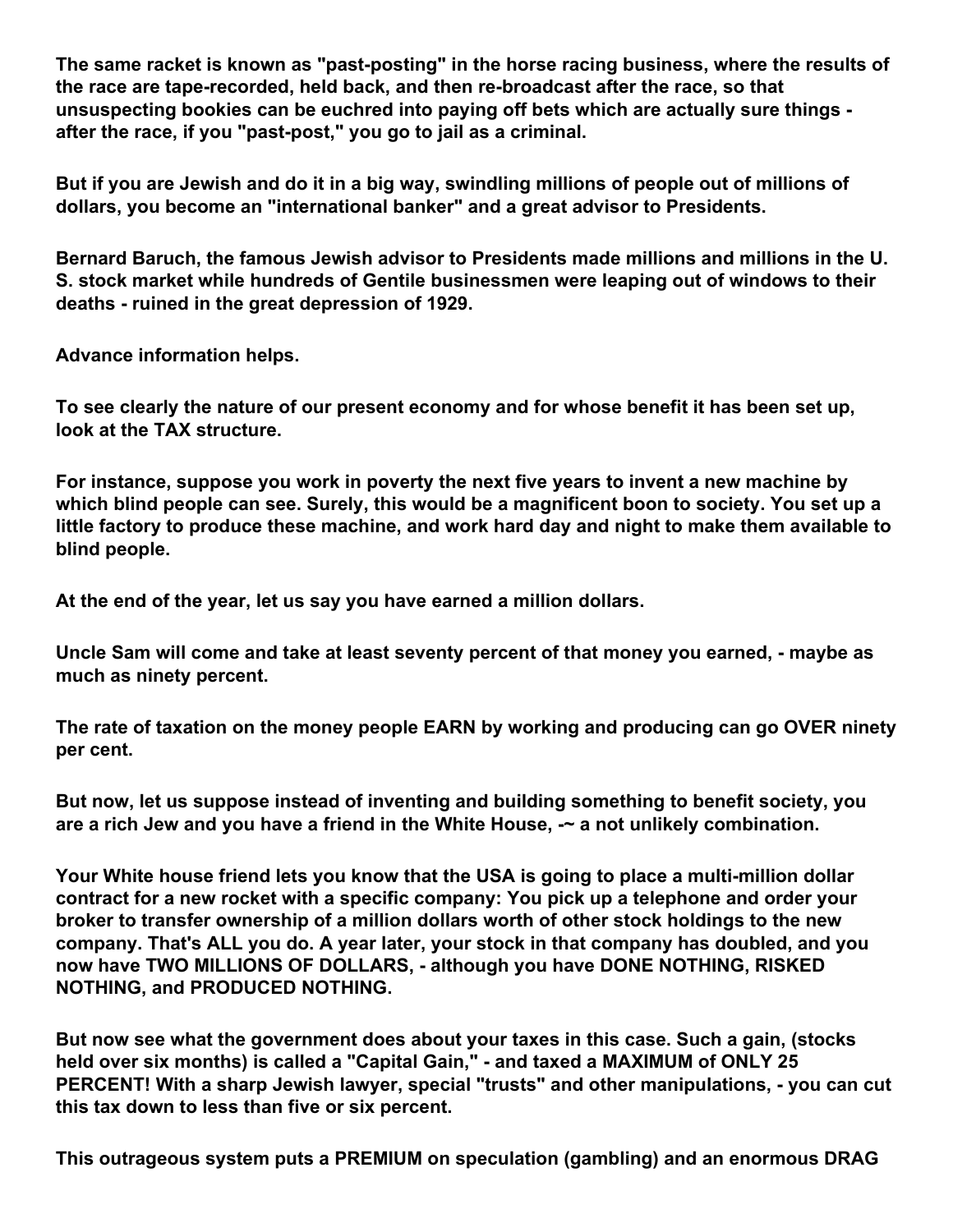**on production, management savings, risk, invention, and plain old WORK.**

**Those who produce, save, risk, manage, work and invent - pay millions every year to produce an easy life for the Jewish leeches who never provide a bit of management, risk, invention or honest work to our economy, and pay the least taxes how long do you think an economy can remain healthy and PRODUCTIVE when intelligent men begin to see that working is for suckers, - when an easy life can be had by MANIPULATIONS?**

**And that's precisely what's happened to America and the West, ever since the Jewish sharpies have forced honest Gentiles to play the same dirty game, - or remain poor suckers. Fewer and fewer people are willing to WORK anymore, as more and more people discover there are easier Jewish ways to make a living.**

**But there comes a time when fruits rot off vines because nobody will work picking them, when buildings fall apart because nobody will work taking care of them, when jobs by the thousands go begging even while vast number of people, especially, Negroes, are moaning about unemployment. Work, one of the healthiest and most character-building activities of humanity, becomes degraded and abandoned in any economy where Jews establish "capitalist" speculation as the goal of all but the dumbest.**

**To go back to our ship-of-state analogy, the "capitalist" Jewish "friends of the captain" do nothing more than shift the cargo around back and forth between different groups, always taking a big hunk out. There is never more cargo as a result of their operations, always less for producers, while Jews get richer.**

**This operation they call "international banking," The little guys who get in the stock market are told they "share" the ownership of the big corporations. But the little guys in the stock market are exactly what the people around the roulette table are to the "house." The Jews and a few choice "friends" are "the house" in the stock market. They have inside information from other Jews in the White House and government bureaus as to the location of new freeways, purchase of land for government projects, vast oil and armament purchases, wars, Fair Trade prosecutions, Antitrust prosecutions, etc. Such "speculation" is not gambling, any more than the house "gambles." The little guys are sweet-talked in to provide the money gathered up by the big guys.**

**It's not hard to see how the Jews can swindle the "little guys" with this racket. They keep the little man too busy and brainwashed to see or even think about what's going on.**

**But, more amazing, the Jews have managed to get our biggest and richest men convinced they, too, are "capitalists." The Jews have become partners with such as the Rockefellers, Carnegies, Fords, Johnsons, etc., in this gigantic "past-posting" racket, with the result that production and enterprise have been forgotten more and more in the ugly scramble over capital and money, regardless of production.**

**That's why products become ever more shoddy and cheap even as prices go whizzing up; that's why the big, billionaire foundations are to be found always on the side of Jewish, leftist projects, and it's why the character is disappearing out of old American family fortunes. Henry**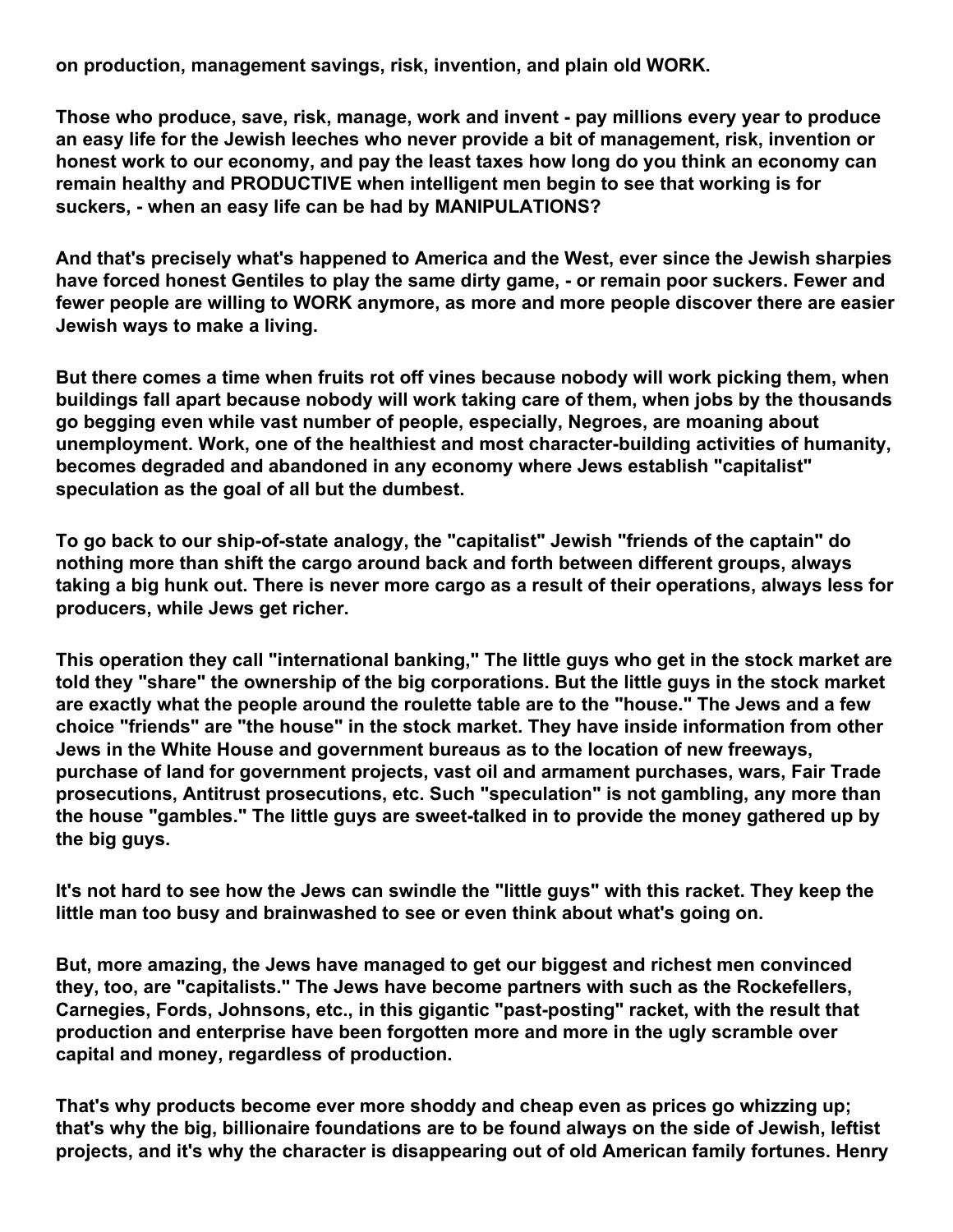**Ford would leap out of his grave and slaughter his own grandchildren and great-grandchildren, if he could see and know what they have done with the billions he made by producing, and what they have become, as pro-Jewish "capitalists."**

**There's nothing immoral or wrong about a man investing his "capital" in a genuine productive enterprise, which benefits the people with either valuable goods or services. If he can make money doing this, then so much the better. Others will try to do still better by competition, and the goods and services therefore offered to the people get better and better. That's the free, productive economic process, which created the American economic miracle.**

**But that's not what the Jews, and their "capitalist friends," do.**

**Remember the way the Rothschilds made millions at the Battle of Waterloo?**

**What did they give the British, or the French, people for all they took? Can you think of one single benefit they delivered?**

**Their operation was all clever take and no give!**

**Further, it was based on fratricidal bloodshed - on Aryan White Men of France slaughtering Aryan White Men of England for relatively minor reasons, while the fanatically united Hebrews made cash out of the mutual murder.**

**In every war (except World War II, which was for survival of Jewry) these same Jews have taken both sides, sold both sides the guns and uniforms and flags to wave at each other. In the Civil War, for instance, the British Rothschilds backed the South while the French Rothschilds back the North!**

**These "capitalist" Jews can usually be found in the ranks of what they call "Zionists" - the Jews who wear the "beanies," the Jews who pose in the garb of the Jewish "religion," and who insist on fulfilling their paranoiac prophecies of world ownership and domination as "God's Chosen People."**

**They believe they will own the world and enslave all the rest of us when they have all of Jerusalem. (And they lack only a few blocks, now.)**

**This "holy" pose of theirs works only so long as nobody actually checks this Jewish "religion," which is actually a code of operations for the "Chosen Ones" to swindle, ruin and enslave the rest of us, as we have shown.**

**The secret of the Jewish-Capitalist, Zionist side of the parasitic operation for gaining the wealth of the Gentiles is make-believe.**

**The only reality in economics is goods and services property and productive labor.**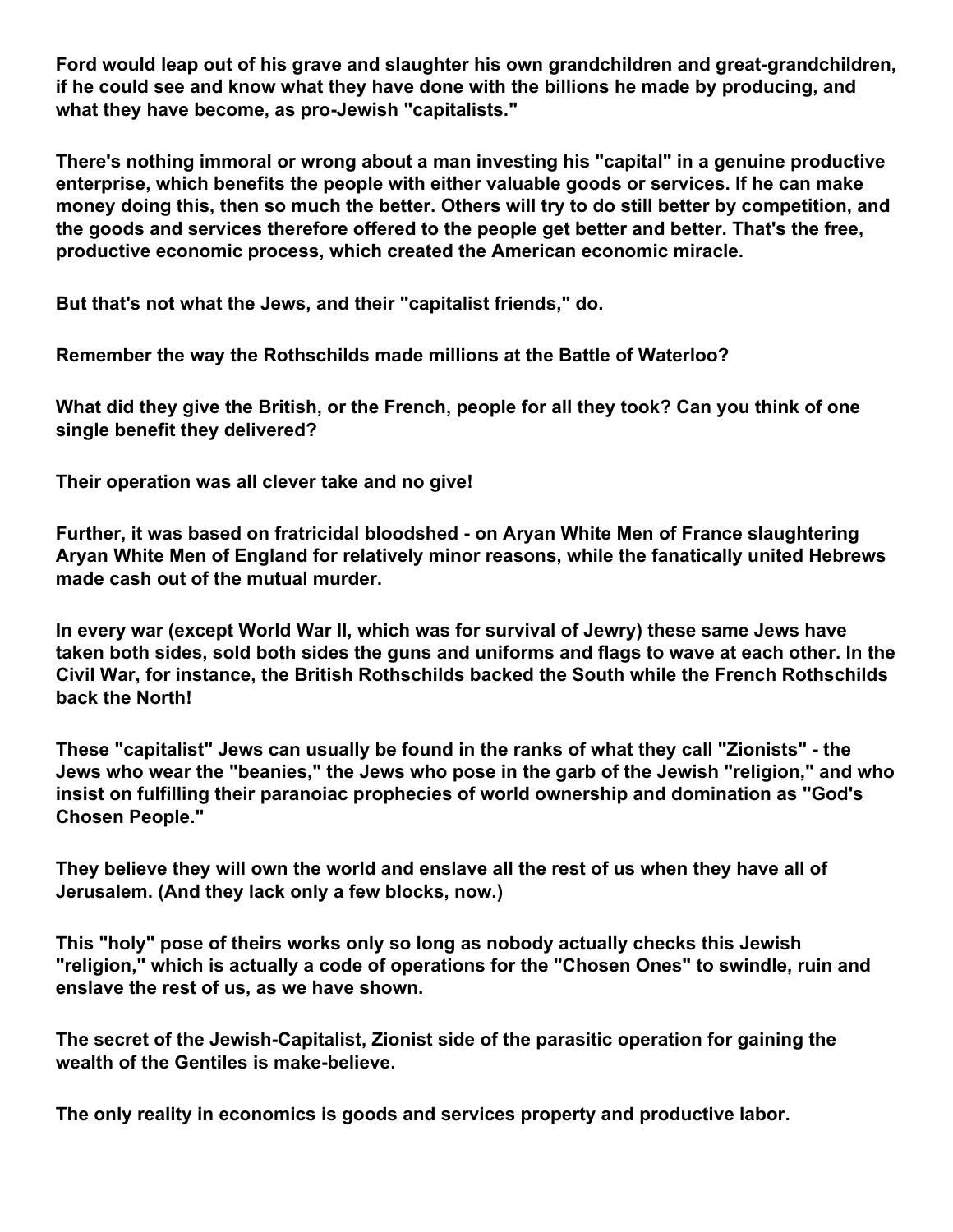**All the talk of "money," "currency," "inflation, `deflation," etc., is smokescreen.**

**He, who has a monopoly in goods and services, has the wealth.**

**Money is only a sort of "ticket" to these goods and services.**

**The Jews actually invented the basic principles of "capitalist" stealing by money manipulations long before Christ, in ancient Babylon.**

**Originally, the ancients used actual chunks of gold (or precious metals and stones) for their medium of exchange.**

**The Babylonians became tremendously wealthy, however, and soon found them trying to lug around bone-crushing weights of the precious but heavy gold, in trading operations.**

**The clever Jews stepped in and volunteered to be keepers of the heavy gold for wealthy merchants, and do the lugging whenever necessary.**

**The Jew keepers of the gold issued the Babylonian merchants little stone tokens with carved indications of the value of gold deposited, as receipts.**

**It wasn't long before merchants discovered that they could trade with each other - using these stone "receipts" from the Jews, instead of the actual gold.**

**And the Jews, in turn, discovered that as soon as the merchants got used to the idea of trading, not with actual gold, but with the stone "receipts," the merchants gradually stopped taking gold in and out of the vaults maintained by the Jews. Merchants began to use the "receipts" as gold - and the gold itself never moved from the vault, no matter how many times it changed ownership.**

**Thus was born "money" - and with it the biggest swindle in the history of humanity, a swindle still going on!**

**Note that the Jews did not have to produce the gold every time there was a transaction. It was always there, and the merchants soon stopped checking it. On those rare occasions it was called for, the Jews always delivered.**

**But the Jews discovered that they could always deliver any gold that might be called for, even if they didn't have enough gold to cover all the receipts they had issued! In fact, they found out that they were perfectly safe with no more than ten percent of the gold for which they had issued receipts.**

**In other words, they could issue ten times the amount of receipts for gold as they had gold to deliver! And that's precisely what the early Jews did, and how they became "capitalists."**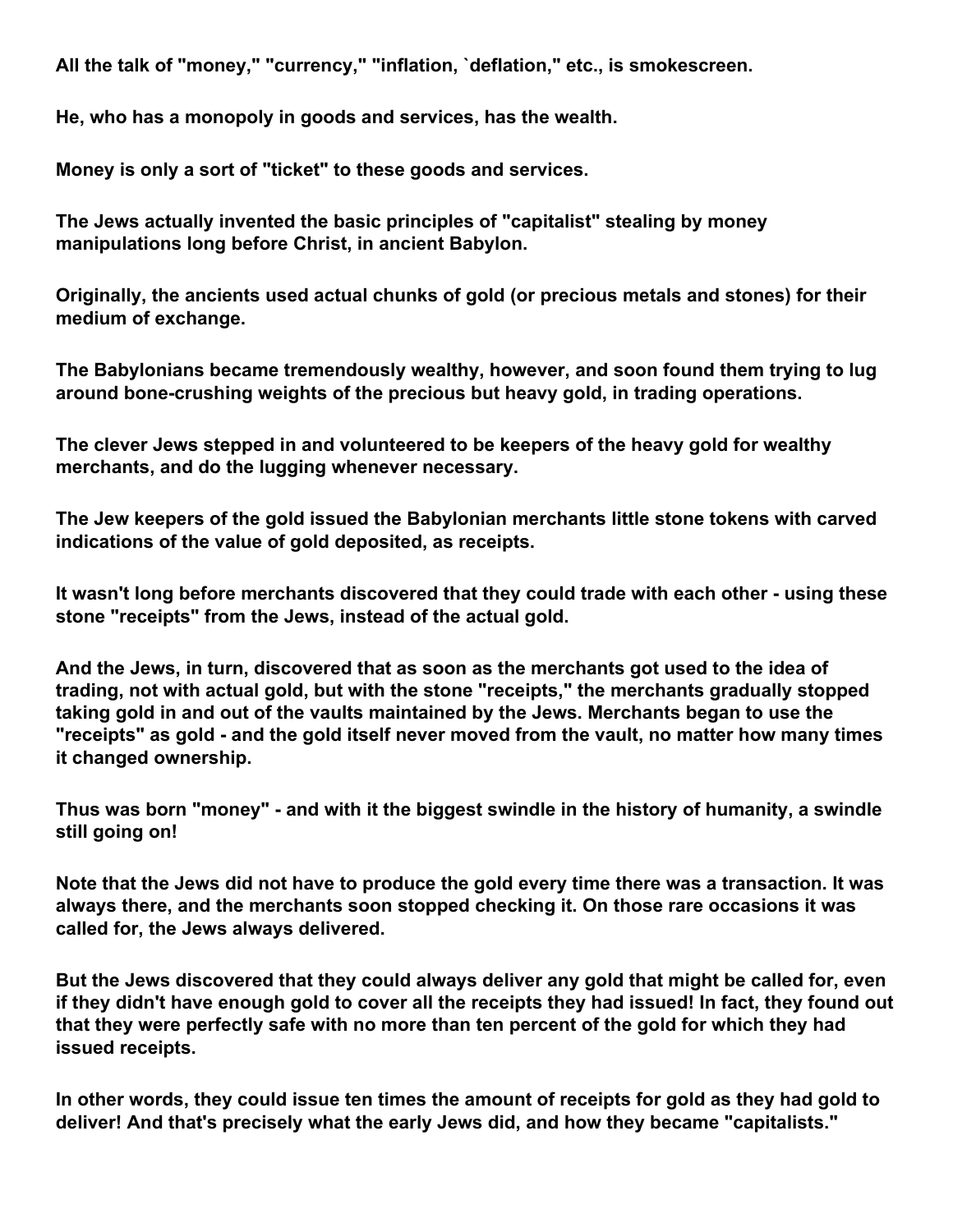**For every pound of gold delivered to his keeping, the Jew gained nine pounds of gold value, simply by issuing to himself nine more receipts on the same one pound of gold, and then using these un-backed "receipts" to trade with merchants for what he wanted and for power in the state.**

**Believe it or not, that is precisely, exactly what he and his Gentile partners are doing to you, today, right here in America!**

**The Federal Reserve, set up by the Jew Paul Warburg, of the house of Rothschild, has the power to do precisely what the early Jews in Babylon did: issue "receipts," called "money" or currency, for what is supposed to be on deposit in their vaults - but isn't.**

**The Constitution of the United States expressly forbids this, because the Founding Fathers were well aware of this centuries-old swindle. Only Congress has the power to coin money.**

**Yet now the Federal Reserve coins your money!**

**Under Jewish pressure, our Congress, in 1913, passed the unlawful "Federal Reserve Act," creating a central bank, which has gone into the old robbing act of the Babylonian Jews with a will and a style never before seen in history.**

**The Federal Reserve (a semi-private organization) coins your money at will, swipes the actual assets and property, and shows a profit, while you, as a U.S. citizen, stagger under a national debt to these international bankers so huge it is beyond the conception of the human mind.**

**And the way they have pulled off this atrocious robbery of the American people is the same way the ancient Babylonian Jews swindled the merchants of that time. By is-suing nine times as many tokens for the gold deposits they held, the Jews got "tickets" to enjoy the wealth and production of the Gentile Babylonians without working, and without getting caught legally.**

**By setting up the "Federal Reserve" and passing an unconstitutional law to let them issue ten times as much paper - and debt - as they hold in assets, the Federal Reserve and those who rake in the profit, and the interest on the astronomical debt, reap gigantic rewards - without working.**

**Our people have been conned into lumping our own, honest system of "productive enterprise" with the dishonest, rotten swindle of Jewish usury dressed up as "Capitalism," and then being forced to defend the immoral and rotten result. Thus the Jews have us worshipping their own thievery, because, we are told (and we believe), we are "capitalists!"**

**Whenever the Jews can get things so complicated and removed from the basic realities of goods and services that the tickets to these things, money, become something of value itself, in the eyes of the population, the Jews can really move in and operate.**

**The national debt, now about 300 times what it was in 1910 (\$1.1 billion) is now \$336 billion. Interest alone amounts to \$14 billion a year.**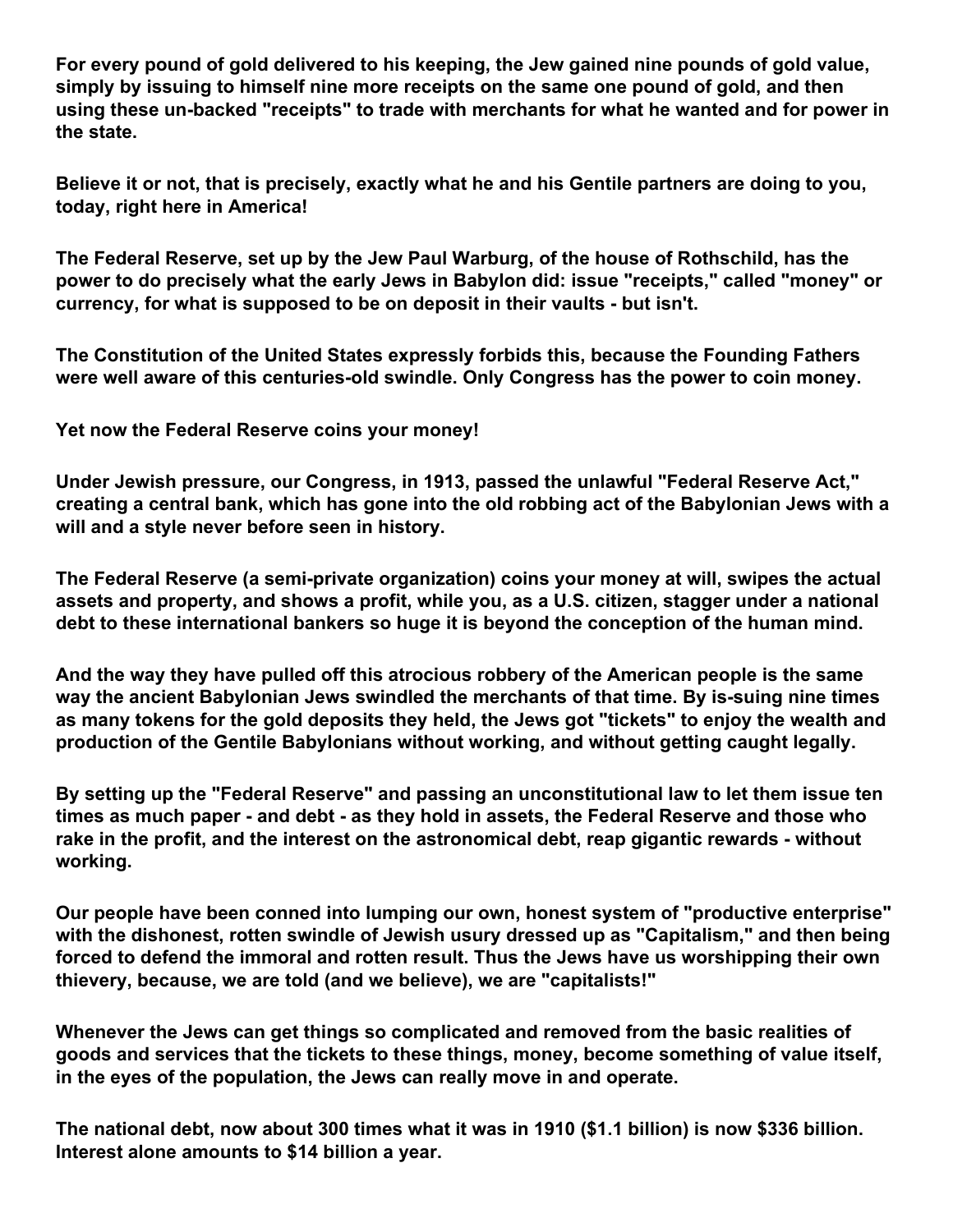**The per capita debt now is about \$1,700.00. When the Federal Reserve took charge, the per capita debt was \$12.**

**Since 1960, the cost of living has risen 10.5 percent. The dollar is now worth only 45 cents compared to the 1941 dollar. What now costs \$2.22 would have cost \$1.25.**

**The deficit for the first eight months of fiscal 1967 was 17.181 billion dollars. U.S. gold is now down to a 30-year low of about 13.1 billion dollars - a loss of more than 11 billion in 10 years.**

**Only 2.8 billion is now available to meet foreign claims. The dollars held by foreigners keep rising and now are tip to 27 billions.**

**Later this year Congress will end the requirement that a reserve of 25 percent in gold be maintained against Federal Reserve notes - the nation's paper money.**

**\* \* \* They get the people worshipping what they call "capitalism," make it almost a religion, set up money as the idol, and then proceed to get all the money by their devilish, clever manipulations. And once they have possession of the people's idol, money, they also have the power. People today are slaves of money, and therefore slaves of the Jews.**

**Nobody dares oppose or criticize these Jews because of the terrible power of their purse. If you dare criticize or attack a Jew, then you and your family must starve, for you will find all avenues for the normal procurement of the money you need to survive, slammed shut.**

**Perhaps even more deadly, and more insidious, is the way the Jews promptly use the vast pools of money they gather in by capitalistic manipulations to buy the minds of their victims.**

**You can only think about what you know.**

**Thus, what you think about is the product of what you hear and see - what you read in the papers, see on TV, hear on the radio, learn in school, see in movies, etc.**

**If somebody were to gain complete control of all the ways you gather your information, letting you hear and see only what they wanted, and keeping other facts from you, they would control your mind, and thus control you.**

**This is exactly what the chart-forging Jews have done. Take just one of the many methods by which you gain what you hope are the facts all around you: TV.**

**TV is without any doubt, the most powerful medium in the world. A speech by the President, for instance, or Huntley-Brinkley, reaches more people in half an hour could be reached by all the pamphleteers since Thomas Paine. This is the era of mass communications. And he who controls TV, controls the minds of Americans.**

**You have only three networks: CBS, ABC and NBC. The president of NBC is Robert Sarnoff, a**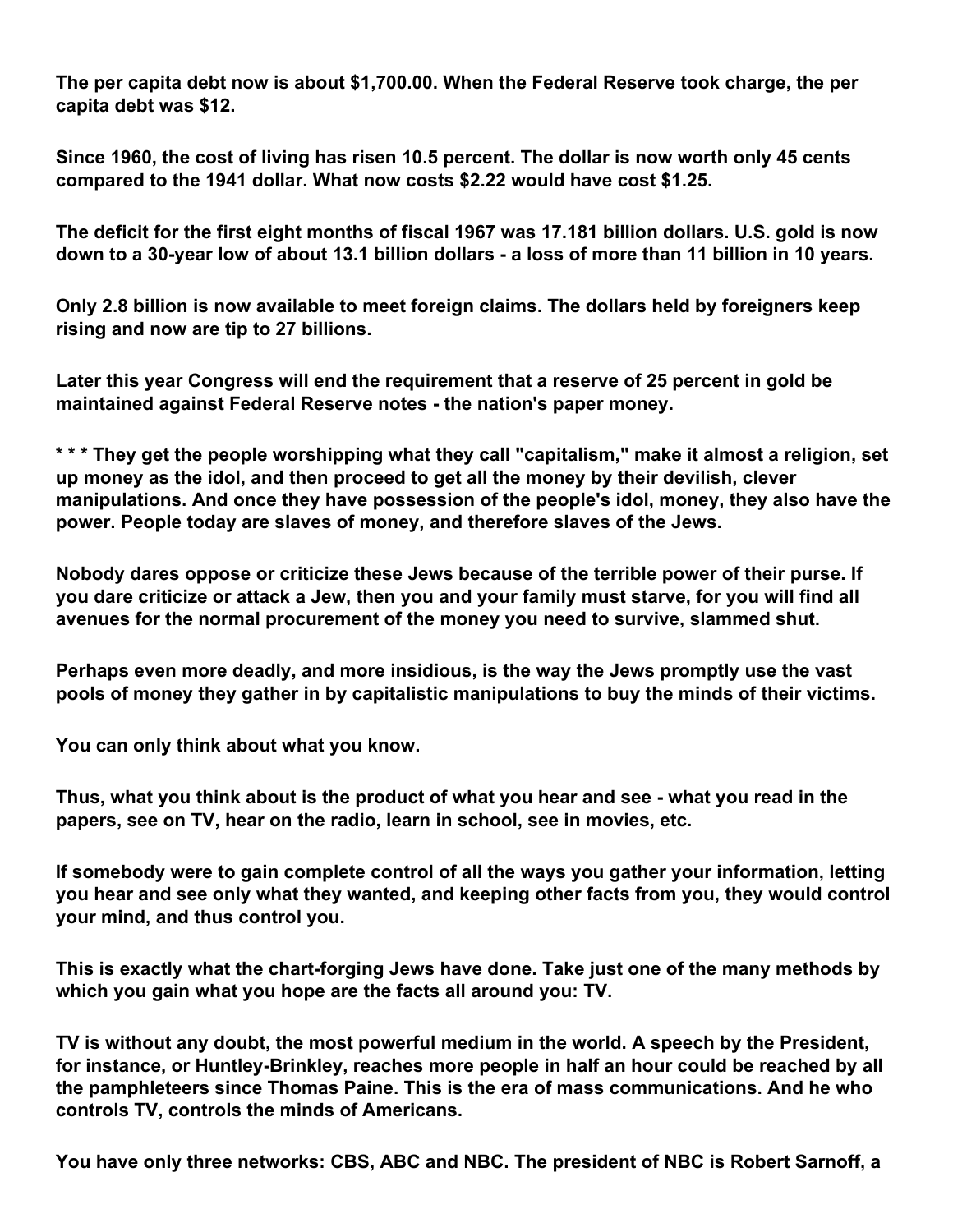**Russian Jew. The chairman of the board of CBS is William Paley (Palinsky), a Russian Jew. The president of ABC is Leonard Goldenson, a Russian Jew.**

**Whatever you see and hear on TV is fed to you by one of these three Russian Jews. And so you never see a Negro criminal on a TV crime show, for instance, although 85 percent of all serious crime, by FBI statistics, is committed by Negroes. You especially never see a Jewish criminal, even when it's an integral part of the story, as in Oliver Twist.**

**On the other hand, in one TV show after the other, whenever there is some rotten, depraved character in a scene, nine times out of ten they make him an ignorant, foul-mouthed, tobaccochewing, scraggly-bearded, cruel Southern, White, Protestant Anglo-Saxon of the lowest and vilest sort. Just observe how many times the villain in a TV show will have a Southern - or a German - accent!**

**Simultaneously with the Jewish, Capitalist, Zionist takeover of TV, they have been buying up newspapers and magazines faster and faster. In New York, the Jewish Sulzbergers own The New York Times, the Jewish Schiffs own The New York Post and all but one of the other papers. Samuel Newhouse owns The New Orleans Times-Picayune; and is the publisher of The Newark (N.J.) Star-Ledger, with Philip Hochstein as editor, and Sam Israel among directors. Walter H. Annenberg is the editor and publisher of The Philadelphia Inquirer and the president of Triangle Publications, Inc. Paul Block is the publisher of The Pittsburgh (Pa.) Post-Gazette, The Toledo (0.) Blade, and The Toledo Times. Philip L. Graham (the son-in-law of the late Eugene Meyer) is the owner of The Washington Post. John Cowles, Jr. is the editor of the only two dailies in Minneapolis, The Minneapolis Tribune and The Minneapolis Star.**

**(To digress a moment, I'd like to mention the tendency of American journalism toward monopolization. In 1890 Chicago had 11 newspapers; today it has only four - The Chicago Tribune, The Chicago Daily News, The Chicago American, and The Sun-Times. Even in 1934, 82% of all the daily newspapers had a complete monopoly in their communities. And, according to Editor & Publisher, 63 chains owned and operated 361 daily newspapers - which made 13% of the total. And these 361 newspapers controlled over 37% of the total daily circulation. In fact, six chains controlled 81 dailies with more than 9,000,000 circulation, which meant over 21% of the country's total.)**

**It's the same with magazines. Look, for instance, has the impact of a mind-bomb on our people, as witness the recent hassle over the Kennedy story in Look, it is owned by the Jewish Cowles brothers. The Jewish Zimbalist family has recently taken over the old Benjamin Franklin Journal -The Saturday Evening Post. Even on the "right" side things, it is again Jews in the lead: David Lawrence, president and editor of U. S. News & World Report, is Jewish and so is the Meyer family of Newsweek. The publisher of The New Yorker is Raoul H. Fleischmann. The chairman of Parents' magazine is George J. Hecht.**

**Book publishing has become ever more and more Jewish from Simon & Shuster, Inc., through Alfred A. Knopf, Inc., all of them violently leftist.**

**The theatre business has been 100% Jewish, ever since the Jews Lee Shubert and Abraham Erlanger and all the other Broadway Hebrews. Does any American need to be reminded who owns and runs the movie business as a private monopoly? Metro-GoIdwyn-Mayer Warner**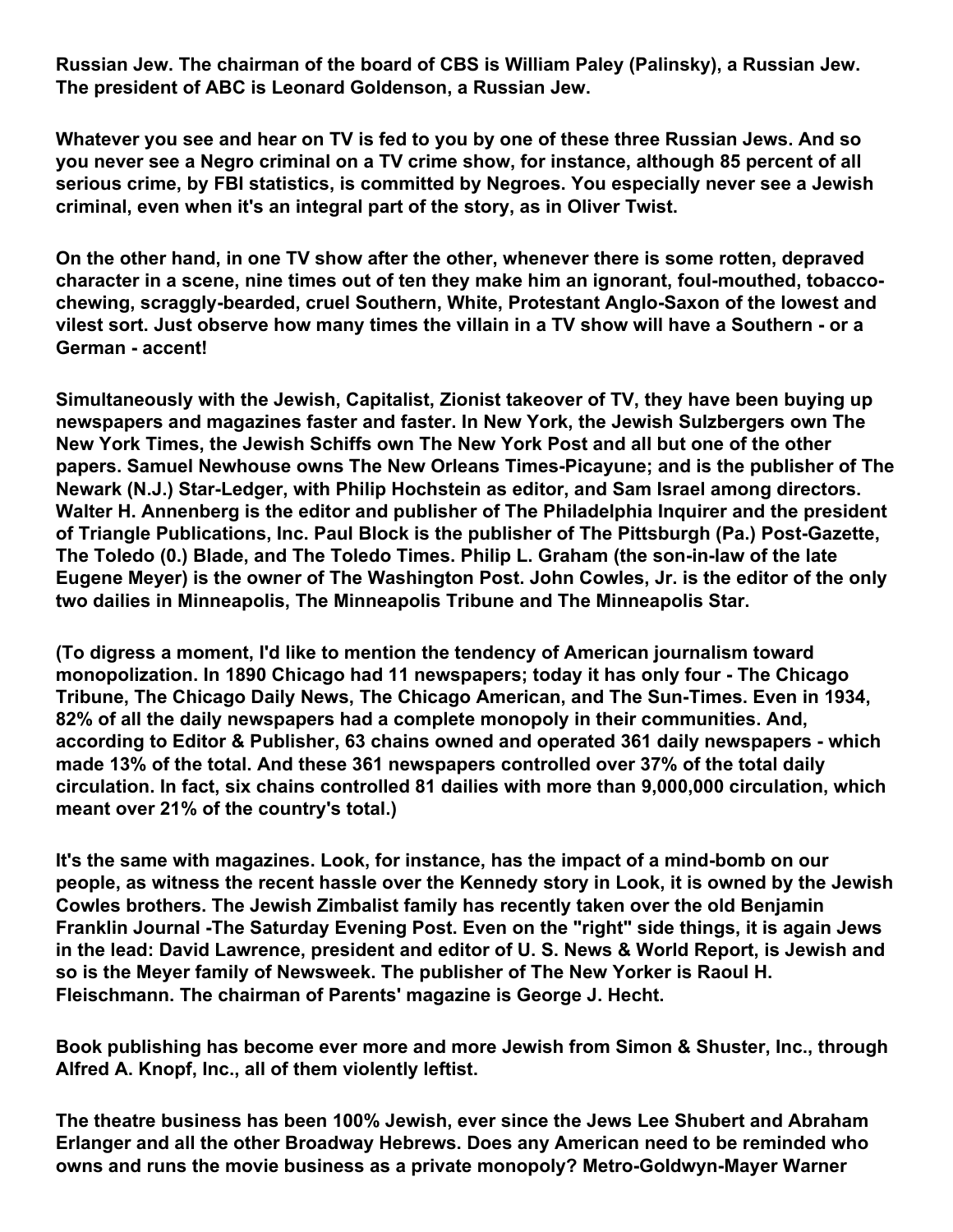**Bros., etc., etc.**

**In fact, there is NO field where the Jews are not seizing more and more control away from the White Christians who fought for and built America.**

**It starts, again, with the Jewish power of money to get what they want.**

**Here's a clipping from the New York Times, Oct. 4, 1964, which reveals the staggering information that EIGHTY PERCENT OF YOUNG JEWS ARE GOING TO COLLEGE - and therefore will soon be hogging up most of the professional positions in America, while the Gentiles, who can't afford college in such numbers, will have to minister to the royal needs of these wealthy, professional Jews.**

**This is the same thing that happened in Germany, and will lead to the same explosion of hatred against these Jews no matter how it is now covered up.**

**Perhaps you will say that the Jews have a "right" to go to college, even all of them, if they can earn that right.**

**Maybe so, I will agree, that a man has a "right" to whatever he can earn.**

**But, as I have tried hard to prove with documents heretofore, many of the Jews gain their advantage "legally," -but unfairly, - by combination, conspiracy, sneaking advance information, rigged "speculation," etc., - not by honest work and production, as most non-Jews have to earn their money.**

**Using this unfairly gained wealth, the Jews proceed to dominate their hosts, and take over the nation which generously permits them to operate in its midst.**

**And no nation on earth, except a nation of utter worms, will forever tolerate "guests" taking over their own home, no matter how they do it.**

**Only about 20% of young Gentiles, at the very most, attend college, while 80% of the Jews are going to the universities.**

**And this means in turn that our professions will become more and more Jewish, while the noncollege-educated Gentiles will find themselves serving these clever Jews.**

**How long do these Jews think that one hundred and fifty million non-Jewish Americans will tolerate serving this arrogant 2% of the population which boasts that it is sending almost all its young into our professions, to be our lawyers, our doctors, our executives, our politicians, and even our "Christian" ministers, - (as many of them are becoming) - even priests! Incidentally, while Jews like Ostericher and Shiel have become "priests" and even "bishops" in Irish Catholic communities, how many Irish Rabbis do you know?**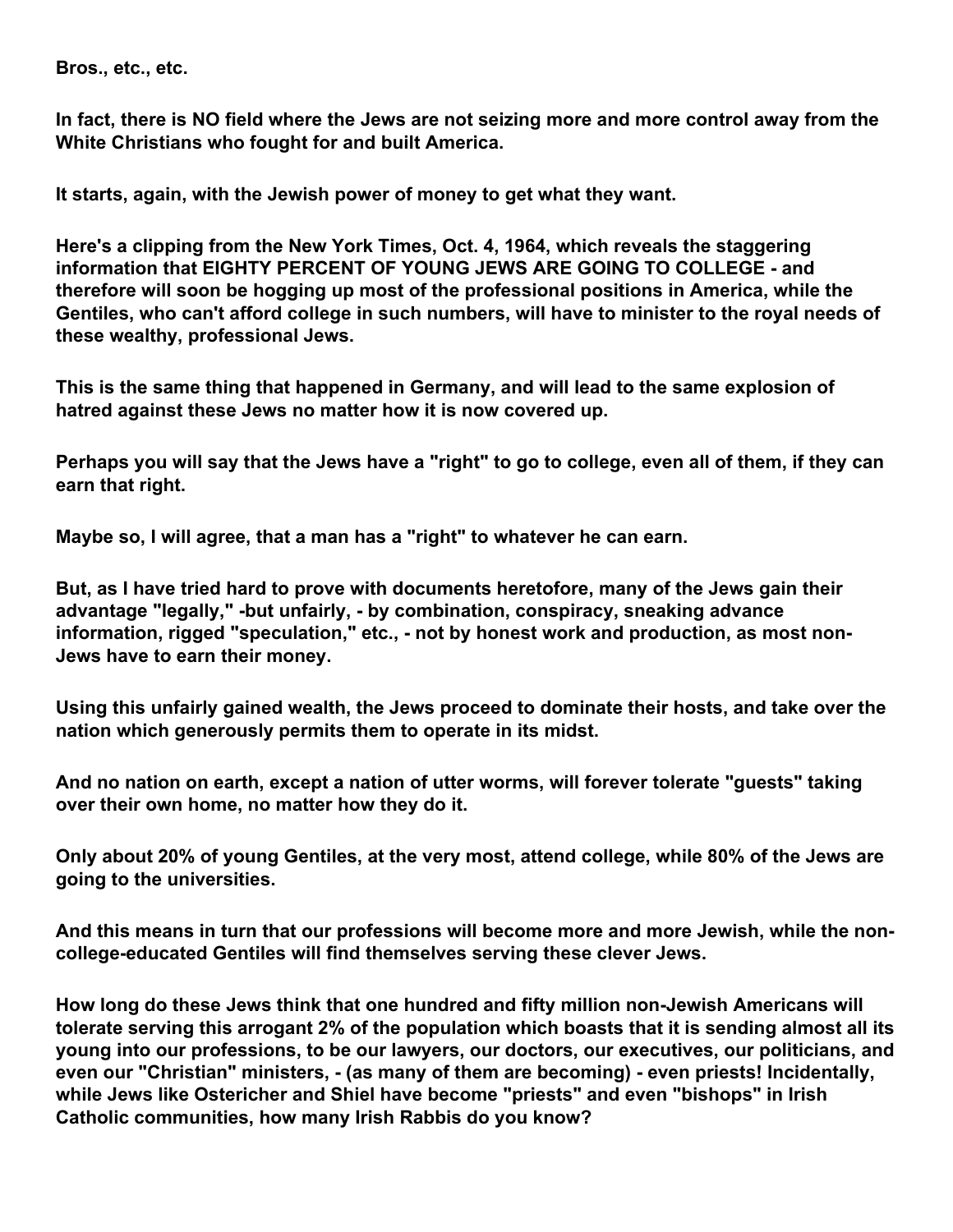**I could go on almost endlessly on this subject, but let the doubting reader convince himself with his own observation, by simply noticing the way everything in the way of information for the mind and hearts of Americans is or has been twisted farther and farther to the left and toward disgusting flattery of Jews and Negroes, and less and less patriotism, and especially the elimination of any mention of the great works of the White Race.**

**In fact, the most shocking example of the way the minds of Americans have been twisted by these Zionist, Capitalist Jews who have used their gold to buy control of minds is what they have done with the facts of race by the use of their money and their publishing power.**

**Just fifty years ago, you would have been laughed at had you suggested it might be possible to eliminate from the minds of millions all the plain facts of the difference in human races. Every encyclopedia, every book, every professor, every farmer knew the facts. And the facts were (and still are) right before our eyes all over Nature.**

**But the Jews cannot afford to allow this knowledge to exist, lest their victims notice that a racial group of Jews, posing as a religion, is eating them alive, and preparing a total racial attack on them to enslave or murder them.**

**So they first got some clever Jewish professors into top university slots such as Columbia University, although Columbia is by no means a unique example.**

**Then they got these "anthropology professors" to begin teaching that there was "no such thing" as race!**

**In spite of the madness of this, and the total lack of evidence, the proponents of this insanity began to be touted in Jewish magazines, press and books as the very Socrates and Platos of anthropology.**

**The first and most important of these pioneer biological liars was a pro-Communist Jew named Franz Boas, who regularly sent warm greetings to Comrade Stalin on his birthdays (Jewish Voice, January 1942) and whose Red record cannot be denied by any objective observer.**

**This communistic Jew began teaching anthropology at Columbia University in 1896 and dominated the anthropology department there until his death in 1942. Meanwhile, he produced one book after another "proving" that there were no such things as racial differences among men. (Kultur and Rasse, Leipzig, 1914; Anthropology and Modern Life, New York, 1928; Aryans and Non-Aryans, New York, 1934; Race, Language and Culture, New York, 1940; etc.)**

**The whole of Jewry pitched in with fanatic will to boost their boy. Boas was praised in every Jewish-owned newspaper and periodical and given every academic prize they could invent or promote. At the same time, the Jewish media blasted as "bigots" any critics who dared question their Jewish hero and his arrogant pronouncements against the facts of race. Little by little, the critics were intimidated and silenced, while the public began to see Boas as little short of a God. This Jewish mutual-admiration society made Boas the "acknowledged authority" in social anthropology and ethnology. His students and colleagues at Columbia - Herskovits, Kleinberg, Ashley Montague, Weltfish (all Jews, and all pro-Red) - spread Boas's**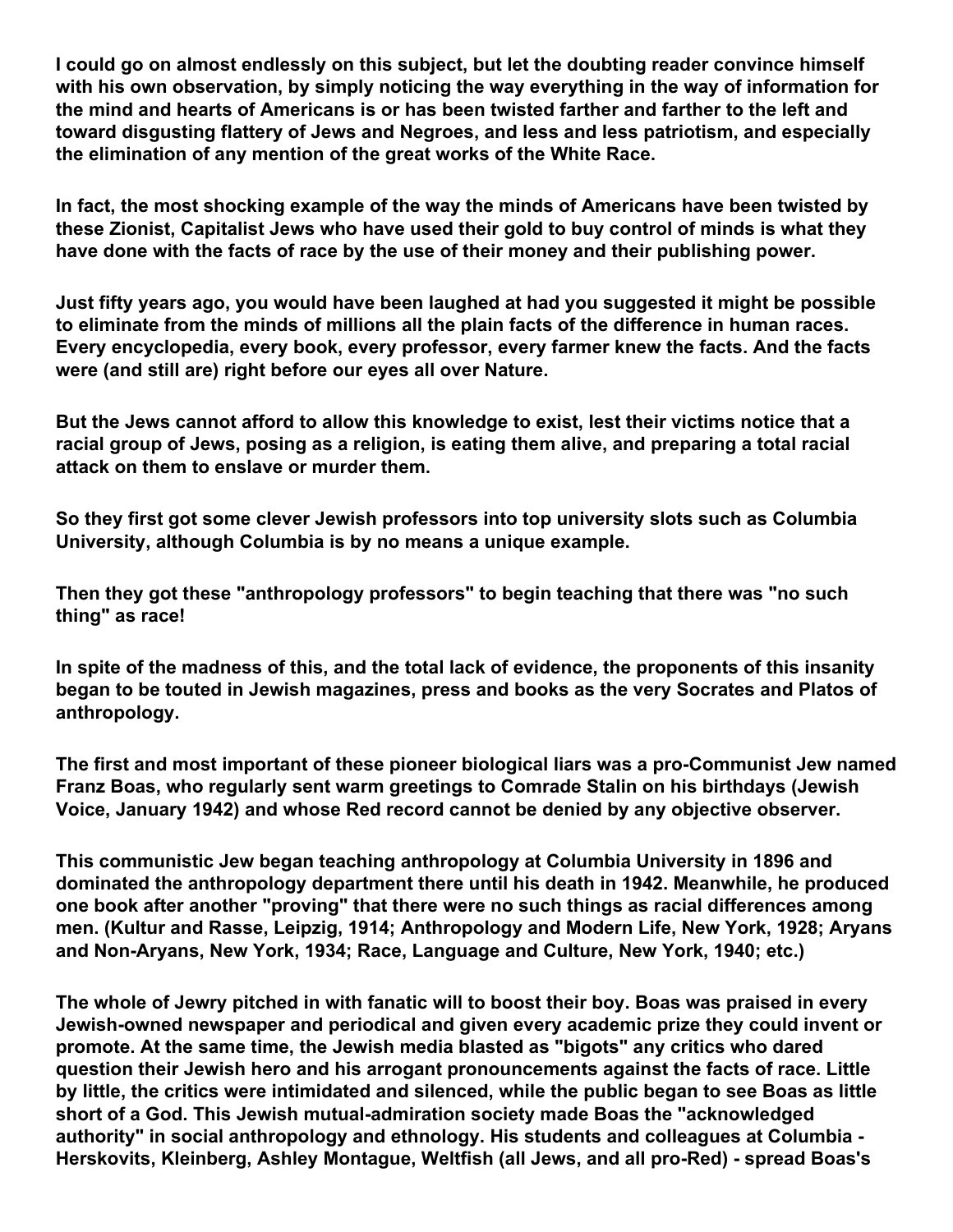**antirace lies far and wide, deliberately poisoning the minds of generations of students and professors at American universities and prostituting a great science.**

**It is still going on, now, as you read this.**

**And every bit of this miracle-in-reverse was done by the Jewish power of gold - gold promoted out of the hands of our people by old-fashioned Jewish usury and manipulation, dressed up in the striped pants and top hat of capitalism."**

**With their bought-and-paid-for press, TV, etc., the Jews can reward pro-Jewish toadies, and they can brutally punish with smears those who dare to attack them, or even just tell the truth.**

**A man of high position, if he attacks the Jews, is subjected to the most vicious and brutal kind of national smears and personal attacks in all the organs of public opinion, Even if he doesn't attack the Jews directly, but only attacks Jewish Communism without mentioning Jews (like McCarthy or Robert Welch), the Jews still go after him with all stops pulled out.**

**To fathom the real depth of the villainy of the Zionist "Friends of the Captain," one must see what they have done to the productive economy of the White Man in perspective; - at a long view.**

**The White Man everywhere sets up a PRODUCTIVE economy, in which everybody works, manages or takes genuine risks in an enterprise in which he has a personal interest.**

**The economy of the Aryan is always PRODUCTIVE ENTERPRISE, regardless of the fancy names that may be applied to various forms of the operation. Each man gives to the society at least as much as he takes out.**

**The economy of the Jew is PARASTIC. He always takes out more than he puts in. As soon as the Jew got enough strength in our society, he began to twist and pervert this productive enterprise into a criminal operation forbidden by law almost everywhere for centuries, - USURY.**

**He began to blind our kind of people to the immorality of GETTING without producing or giving in return. He began to de-emphasize the PRODUCTION aspect of the work and management of Aryan economy, and emphasize the getting of MONEY, by any and all possible means short of robbery. He removed the focus of Aryan eyes from the PRODUCT to the PROFIT. Craftsmanship and pride of product began to disappear as the desperate scramble to GET MONEY replaced the time-honored Aryan joy in creation of things of excellence and permanence. Turn out more shoddy products, shine them up to look good on the outside, sell them for as high a price as possible, and then forget it once the money is in the pocket. That was the new approach of the Jew, which has filled America with billions of tons of plastic, shoddy JUNK.**

**The next step was to de-emphasize ALL production, and concentrate on MANIPULATION of money and credit to gather in still more money, - without work, without management, invention or creation, and without any real risk. Usually the Jew had tribesmen in the councils of the**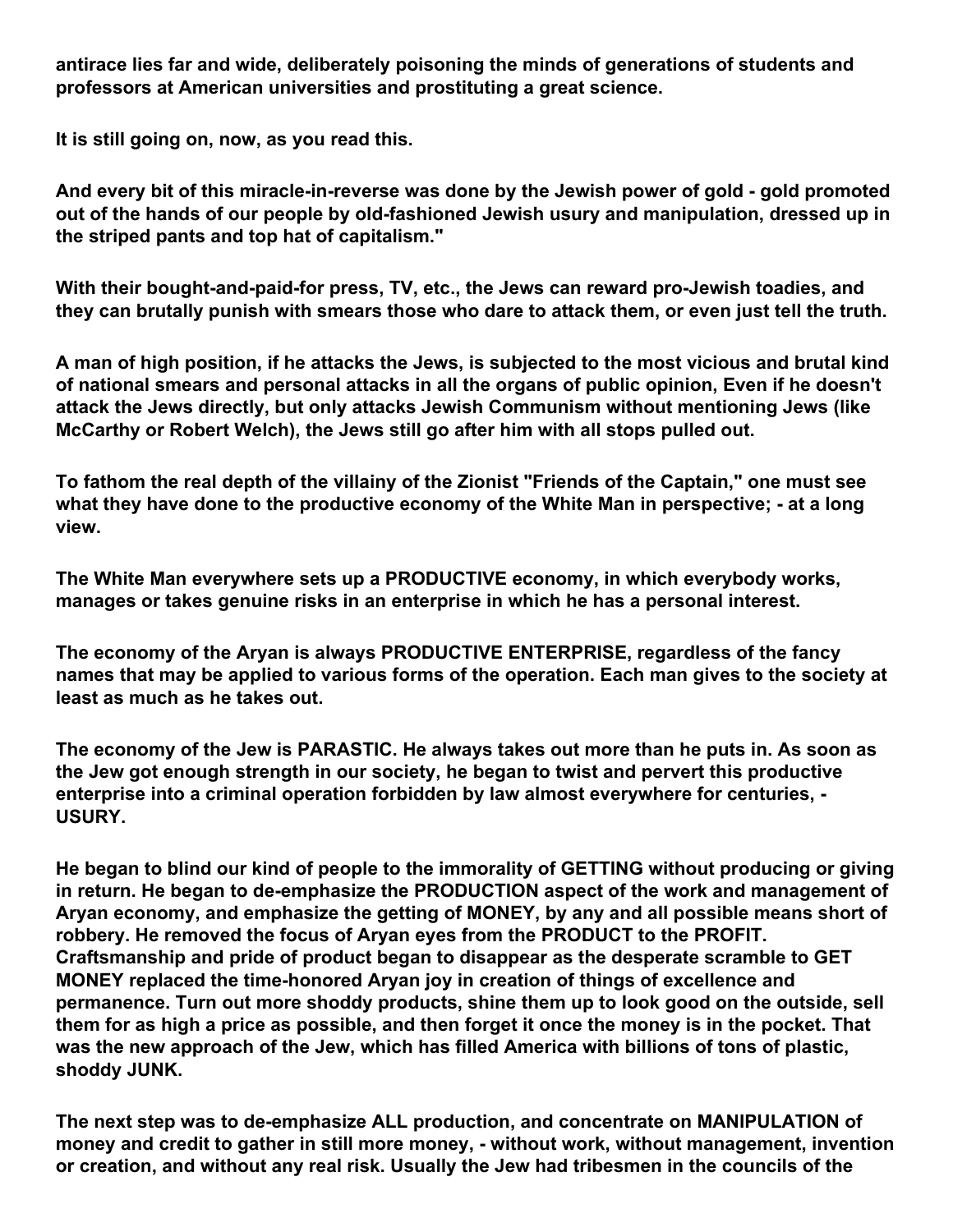**mighty, whence he got the information that enabled him to "speculate" and reap vast harvests of green cash, - with NO RISK.**

**This harvest of cash without returning to society value for money received is immoral and destructive and no society can survive it forever.**

**The Jew, Karl Marx, then slyly ATTACKED this immoral process, identified it as the SAME THING as Aryan free enterprise, cleverly called BOTH the enterprise and the usury, "CAPITALISM," and thus got all our people DEFENDING JEWISH USURY as our "sacred way of life," - - - "Capitalism."**

**Pushing the process harder and harder, the Jews managed to split the inventors, owners and managers from their own workers in the once-productive economy, and produce CLASS WARFARE between the two parts of our economy, while the Jew manipulates both segments to reap more and more cash, all without working or producing.**

**This, in turn, forces more and more of our management people to get down into the gutter with the Jews and compete at the same immoral, cut-throat economic piracy, in order to survive. The Aryan, too, becomes a "Capitalist."**

**Now the Jew "Friend of the Captain" fans the fires of destruction ever higher by having the other side of Jewry, the Communist "Friends of the Crew" lead more and more vicious attacks on the "rich capitalists" by the workers.**

**Let's take a look at these Jewish "Friends of the Crew."**

**[Chapter 8 - FRIENDS OF THE CREW](#page-121-0)**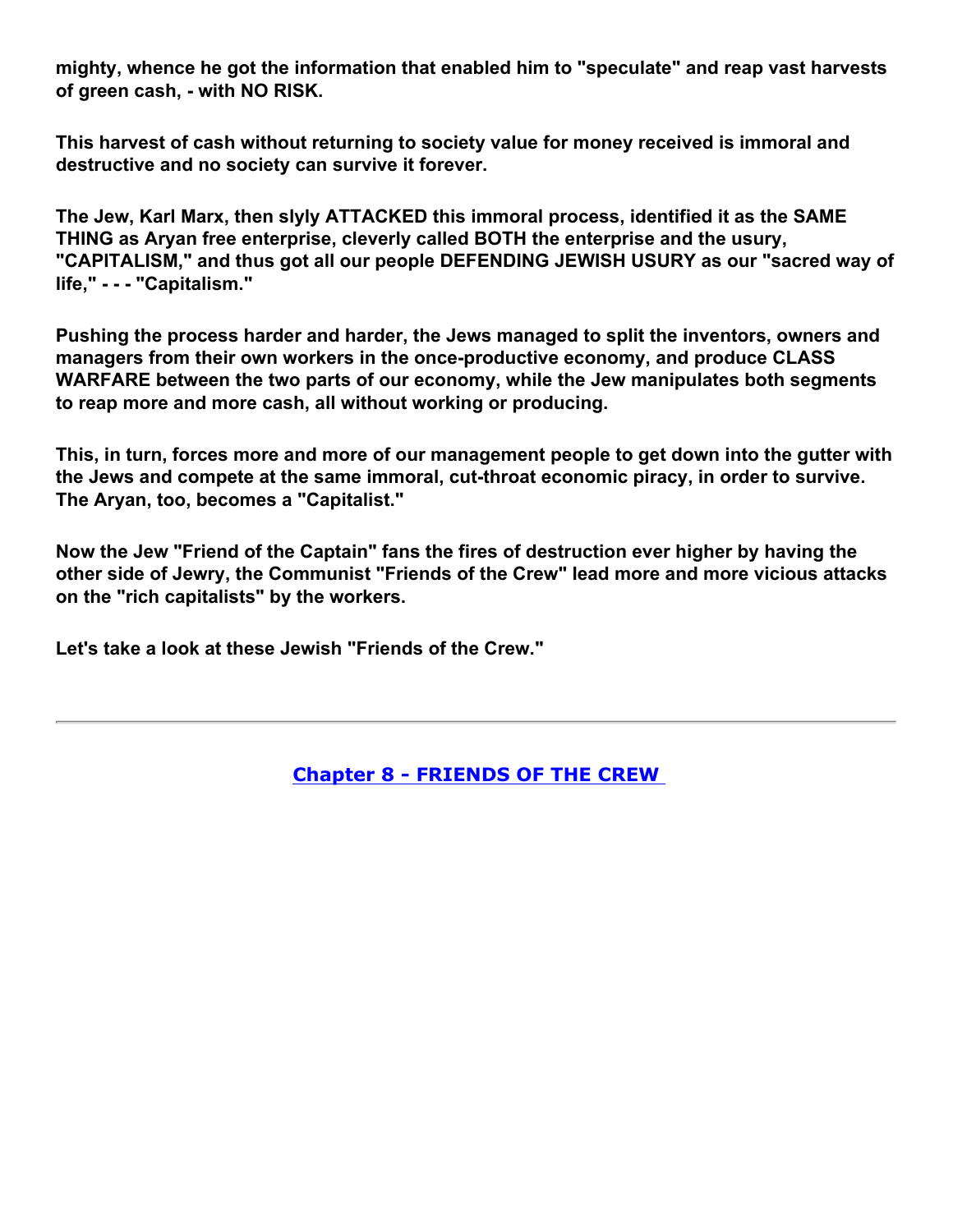# FRIENDS OF THE CREW

<span id="page-121-0"></span>**While the fat Zionist, capitalist Jews are quietly robbing their victims, like the tapeworm, rather painlessly and in silence; there are some Jews who get too arrogant and impatient for this quiet and slow "capitalist" robbery.**

**"To hell with waiting!", exclaim these redoubtable Hebrews to each other. "Why wait? Why stall around patronizing these stupid Goy boobs, when we can just grab what they have? They're too feeble and stupid to resist. There's a quicker and surer way to get our hands on the goods and services of the world without working!"**

**And so, to the poor people of the world these Jews howl:**

**"Workers of the world, unite!"**

**"To hell with God! To hell with country! To hell with the power structure! Wealth is ours to take! Dispossess the exploiters! Join us under the Red banner of our leader, Marx, and expropriate the dirty capitalists!"**

**"Up with labor! Down with the exploiting class!"**

**To return to our example of the ship-of-state - the Red Jew says to the crew: `Why should the captain and officers have the best quarters and boss you around? It's not them, but you and your labor that gets the ship moving. There are only a few of them, and hundreds of us! Let's jump the captain and officers, take over and divide up their wealth and ease We Jewish friends of the crew will help you. In fact, we'll lead you!"**

**And thus is born the mutiny of the crew which is called "Communism" in its early forms the uprising of the "crew" of humanity led by Red Jews.**

**The crew never perceives that (1) it is not just the labor of the crew which moves the ship, but also the management and wisdom of the captain and officers, and (2) even if all the staterooms and possessions of the officers and captain were "shared" with the hundreds in the crew, they would be little better off, because there is not enough to make any difference among hundreds of the crew trying to "share" the few officers' quarters and possessions.**

**More importantly (and the reason for the Jewish promotion of the mutiny) is that once the order of the ship is gone, all hands lose.**

**With the exception of the Jews.**

**The Jewish Bolshevik ship-wreckers waiting on shore like vultures have easy pickings. A ship without officers and in a state of mutiny piles up on the rocks.**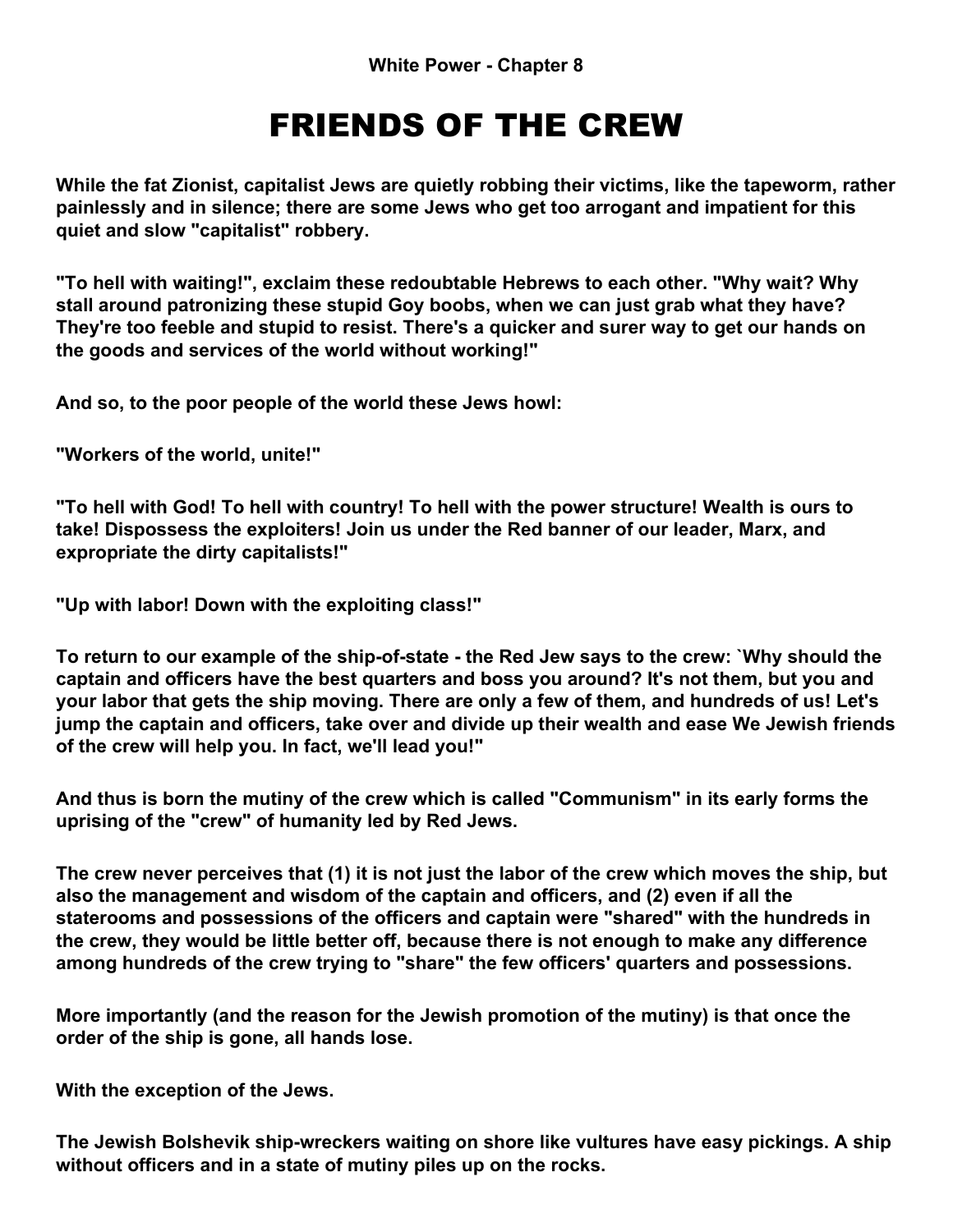**And that is precisely the plan of the Jewish "friends of the crew."**

**In any state where the people cannot be quickly and easily led to the tender mercies of the Bolshevik ship-wreckers, it is necessary to soften them up, to smash their leaders, wreck their order and set their ship-of-state to drifting aimlessly, without LEADERSHIP.**

**That is the purpose of Bolshevik "class-warfare."**

**It is a diabolical plan, and the most devilish part is the way that the Jews can get both classes working for them.**

**Abie Cohen, the Jewish-Zionist, capitalist friend of the captain is up on the bridge offering his advice: "Your crew is getting lazy, Captain, sir. Look at them laying around down there in the sun. Why I heard them saying you are an 'old bastard,' just last night. They will do as little work as possible. You've got to use an iron hand with these people."**

**The captain, believing Cohen to be his good and trusted friend, pours it onto the crew and stirs them up to more and more work.**

**Meanwhile, Izzy Cohen, the friend of the crew, the "labor leader," and the brother of Abie (the capitalist friend of the Captain), is down among the crew on the foc's'l: "Look at the Captain up there," whispers Izzy to the crew. "He's taking it easy sipping drinks in the cool breezes up there while you are down here in the heat working like dogs for him. He considers you guys lower than pigs. I heard him say so yesterday. He's planning to speed things up and stop your short periods of rest altogether."**

**Sure enough, when the Captain orders all hands to turn to, Izzy says to the crew, "I told you so." The men mutter and curse the Captain.**

**Back up on the bridge, capitalist Abie is whispering in the Captain's ear: "Look at those lazy, no-good dogs! They're muttering and scowling up at you. Better take security precautions, Captain, sir. They might try something."**

**And so it goes, with the Red Jew labor leader, "friend of the crew" (like Dubinsky) stirring up the workers to hate the managers, while the Zionist-capitalist Jew "friend of the Captain" (like Goldwater) is stirring up the managers to distrust and oppress his crew.**

**With this system going full blast, it doesn't take long to develop a full-blown class division, with both vital sections of the "ship's company" hating, distrusting and working against each other.**

**The sad, pitiful part of all this is that the Jew agitators are so easily able to get the supposedly intelligent and perceptive managers (the "Captains") to fall for this rotten class division.**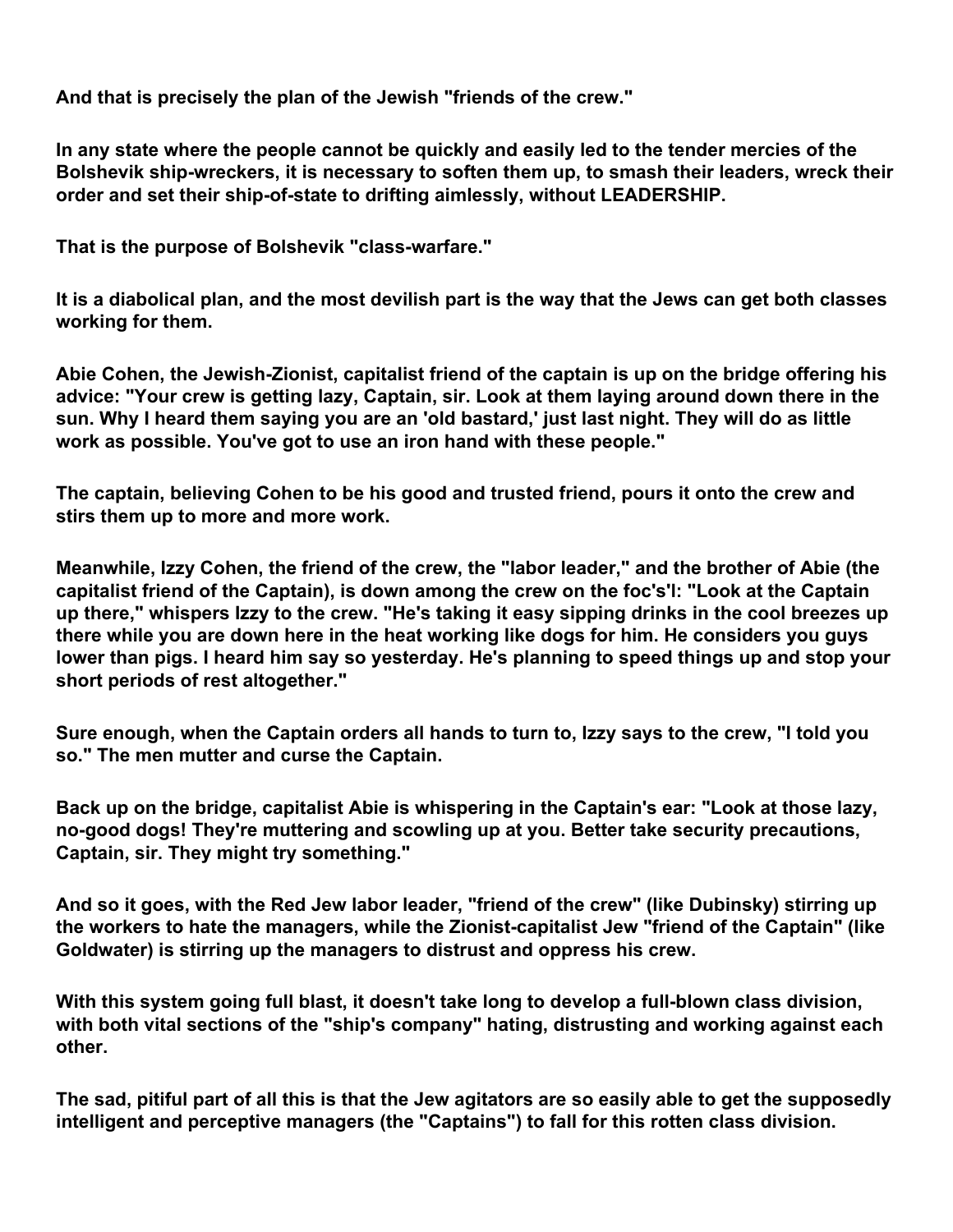**The wealthy, the managing class, fails to realize that without its workers, it is decapitated and helpless, just as the greatest Captain of a ship - without his crew is helpless.**

**Yet the Jews consistently succeed in getting most of the wealthy, managing class to think their salvation lies in battling labor, hammer and tongs, to "keep down the demands." The managing class, the wealthy, becomes antilabor "reactionaries" - hating and fighting their own workers! Salvation for both classes lies not in fighting the other, but getting the Jewish Marxist promoters of class division and hatred off both of their backs.**

**But since even mentioning Jews is dangerous socially and economically (as the Jew plans it will be), the wealthy managers fight everything else but the real tormentors, the Jews, who have agitated the insane and suicidal battle of the crew versus their own Captain, and the Captain versus his own crew.**

**One has only to watch a man like H. L. Hunt or Robert Welch striving mightily against the "labor unions" and producing exactly the hatred of the working classes planned by the Jews by their anti-labor pronouncements, to feel depressed and discouraged. The crew may be pardoned for not thinking deeply. It's not their business. And they are too hard pressed by sheer work.**

**But for highly intelligent, informed and capable men at the top levels of industry and business to fall for the reverse warfare of Jews like Barry Goldwater is incredible stupidity and criminal negligence.**

**Only if we can succeed in uniting the whole ship's company once more in honest and businesslike cooperation and mutual respect, with the crew willingly providing the labor and the Captain and officers providing the direction and order, can the whole company get underway again and quit the bloody "labor-versus-management" strife which is piling us up on the rocks for the Bolshevik ship-wreckers. This is precisely what Adolf Hitler did in Germany, with what he called "National Socialism." And it is also precisely why he is so desperately, hysterically hated not only by the Jewish "friends of the crew" of the Red persuasion, but also by the "capitalist" Captains. The crew has no need of Jewish Red "friends," when it knows it has real friends in the Captain and officers.**

**Yet in America, the very "captains of industry" who have the most to gain by winning back their crew from the Jewish labor agitators, are the very men who endlessly join and support the hopelessly reactionary, anti-labor Birch Society, etc., thus driving the millions of working men further into the waiting arms of the Jewish "friends of the crew!"**

**Hitler saw this and provided a program of national unity, which stressed his friendship with and love of the workingman. To do this, he called his program National Socialist." And it worked! It re-united the captains of industry and the "labor crew. There was no dispossession of one side or the other, as any German who lived through the great days in Germany can tell you. The Krupps still had their factories, and the workers were still freer and happier than they had ever been, sharing, as they did, in the benefits of production.**

**So the sly Jews, observing this, have worked tirelessly to convince the upper classes in**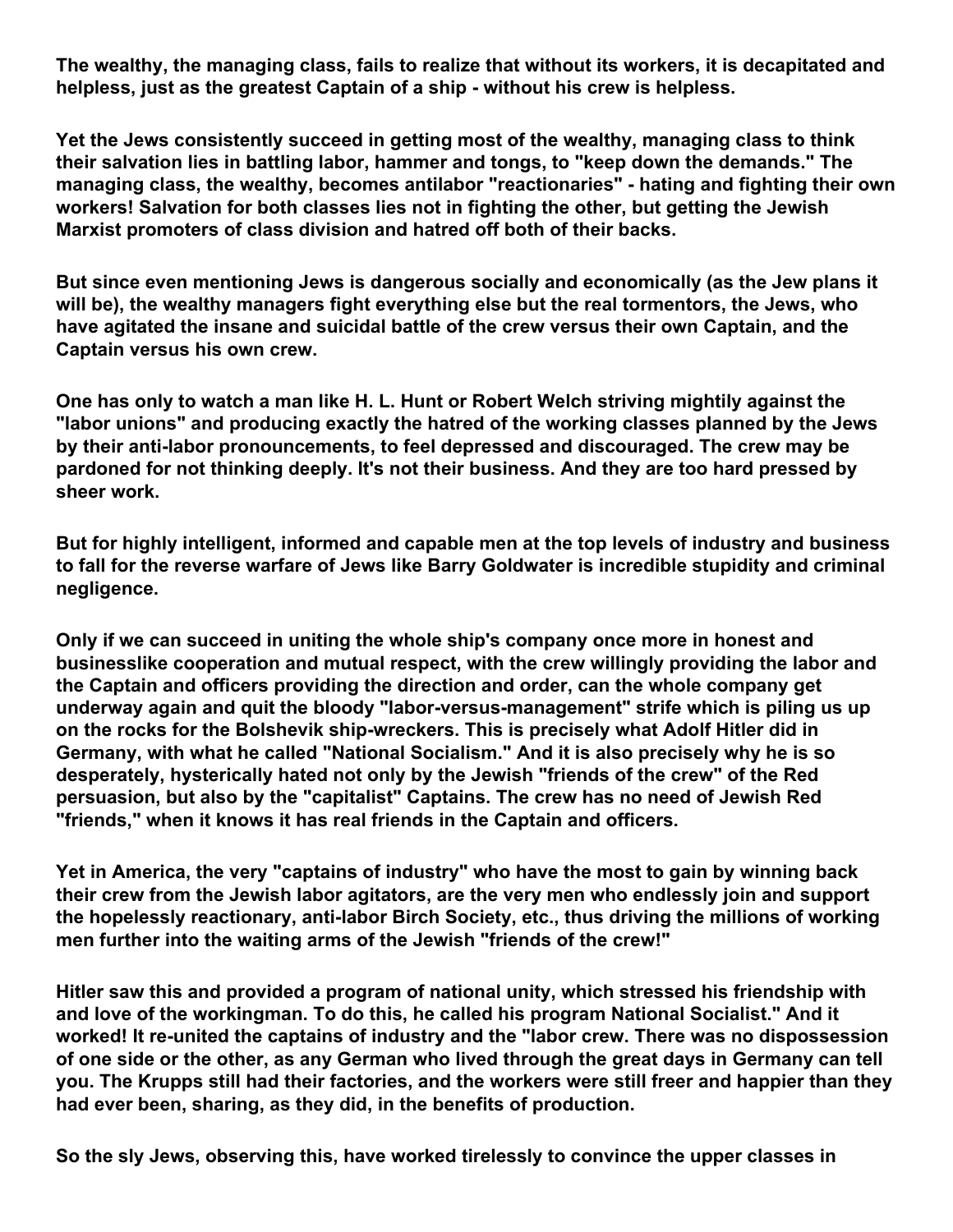**America that Hitler's "socialism" is the "same thing" as "Communism"!!!**

**The result of this is simply to help the Jews split the managers and upper classes even further and further from their own people, the workers.**

**The working people of America want "social security;" they want "medicare;" they want a paternalistic and welfare-conscious government. This is a fact.**

**The endless blasting of "socialism" in the conservative movement is planted by the Jews men like George Sokolsky, who started much of it - to accomplish precisely this crazy decapitation of the American economy, to cut off the management "head" of the people from the working "body and make both parts hate each other.**

**The people are methodically taught to love and ask for ever more "socialism" (which gets the demagogues elected while the managers and elite of the society are methodically taught to hate any effort to make things better or easier for their own workers (by the hysterical cries of "socialism").**

**There is no doubt but that Marxist socialism, which destroys all private property and productive enterprise and turns all property and affairs over to criminals, most Jews, is sure death for any society.**

**But the kind of mutual-aid society found among our kind of people everywhere, especially in pioneer times, is the very essence of the kind of "social" love of each other a the whole people which produced America - along with the very excellent institutions of private property and productive free enterprise.**

**The masses of working people, our people, good people, your people, rightly want to have some help when the barn burns down, when their kids are deathly sick, when they are old and helpless and the banks have failed and destroyed their savings, etc. If the elite of our society, the managers, owners, wealthy people and thinkers, can't see this, and continue to fall for the sweet-talk of the Zionist "friends of the Captain" that the crew may be damn then the "friends of the crew," with their sweet talk of help and solicitous care of the crew will succeed with their damnable Red mutiny. The people want what the Jews and their demagogues promise.**

**Nor is this an unadulterated evil.**

**The shortsighted, reactionary "conservatives" are forever harking back to the self-sufficient days of pioneering, individualistic America, pretending to themselves that there was no "socialism" in those golden days.**

**However, the facts are that the very survival and growth of this great nation was dependent, not on dog-eat-dog, the-hell-with-you naked battling for individual benefit, but on a tremendous spirit of cooperation in the face of common danger.**

**When a man's barn burned down, his neighbors didn't sneer that he was "improvident" and**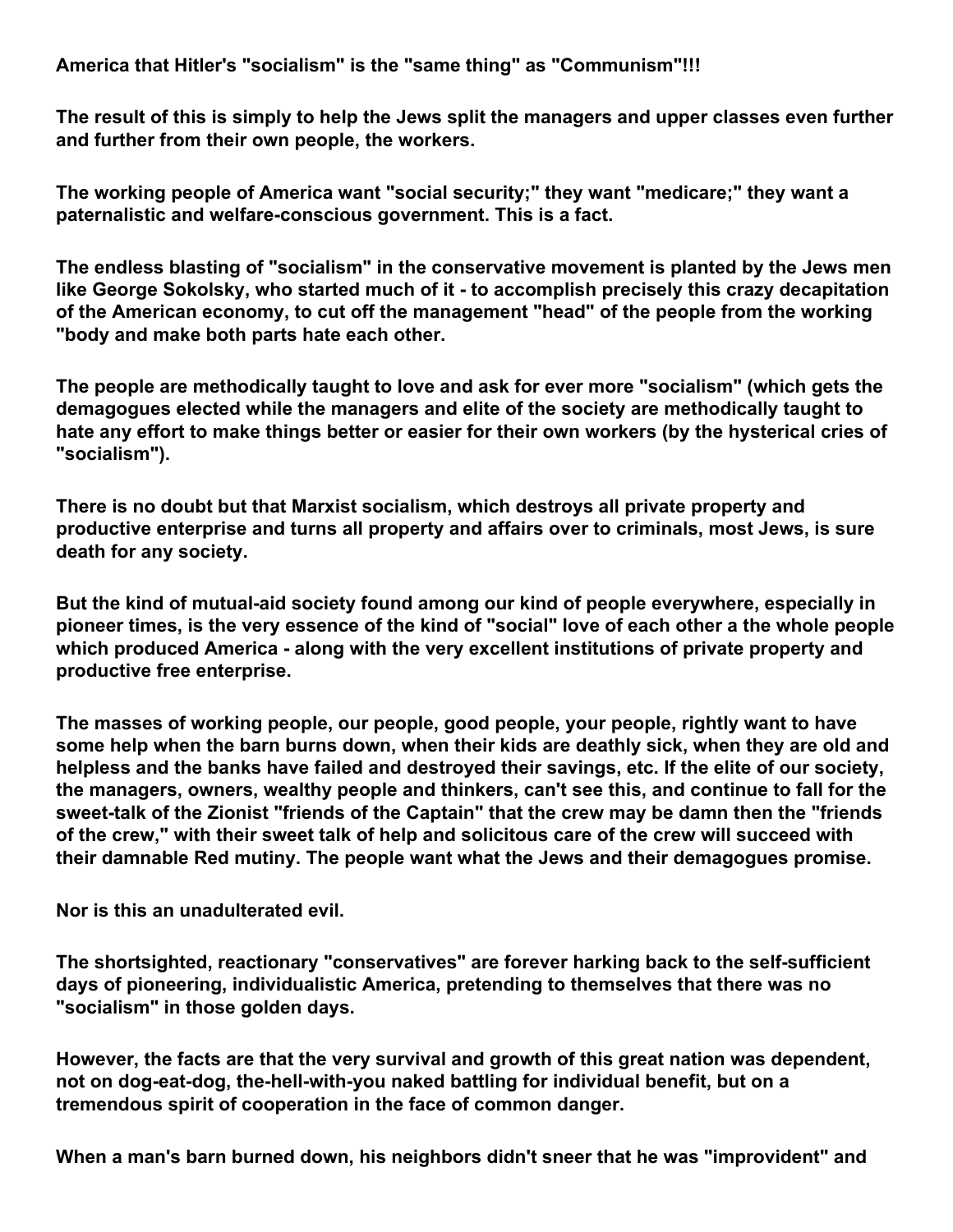**didn't have "insurance." They all came over, pitched in, not for profit, but for the social goal of helping each other, and built him a brand new barn - free.**

**That's not welfare or stifling of enterprise.**

**It is a simple recognition that there are some economic calamities beyond the power of a prudent and hard-working man to survive, and when these things strike, it is to the benefit of society to get together, not for profit, but to help each other.**

**There are dozens of "socialistic" operations in any decent nation, operations not for profit, but for the benefit of all. Without the fire department, society would be in constant peril. And who would want a commercial fire department, where the owner might despise you and refuse to put out your fire, or dawdle on the way until you were burned out?**

**It is to the benefit of society to have a happy, satisfied and healthy working population of ordinary folks. When naked "capitalism" forgets this, which it does, and says "let the common man look out for himself" (as much of the short-sighted reactionary class does), it cuts itself off from the mass support of its own people, as does the Birch Society, and most of the rest of the "conservative" movement, which is why the conservative movement is so pitifully powerless.**

**To fly in the face of this fact and insists that we can survive the onslaught of the Red "friends of the crew" (who are preaching all these things) by convincing the people they don't want welfare, social security, medicare, free college, etc., is to act in the manner of the madman.**

**To stop the devilish division of our people by Jewish, Marxist class-warfare, to prevent a total, Red "mutiny" of the crew such as they promoted in Russia, our top managers and upper classes must come to see that they must find a way to regain the leadership of their own masses -their crew - rather than continue driving them away as they do with their reactionary constant talk of more profits, less taxes, elimination of welfare, etc.**

**We can't re-unite the officers of the ship with the crew and throw the Jewish agitators overboard until we first win the crew!**

**And you can't win the crew promising to "cut rations" and increase work!**

**The Jews seek to keep labor and management divided by their clever provocation of workers against the wealthy and vice versa.**

**To foil them, the managers, the wealthy (not the people), are going to have to make the first move. And the first move is not more reactionarism, but a program of honest and workable social care by the captain for his crew.**

**That's one of the first things they taught me as a Naval Officer.**

**Look out for the welfare of your men, and they'll forever be loyal to you. That's true.**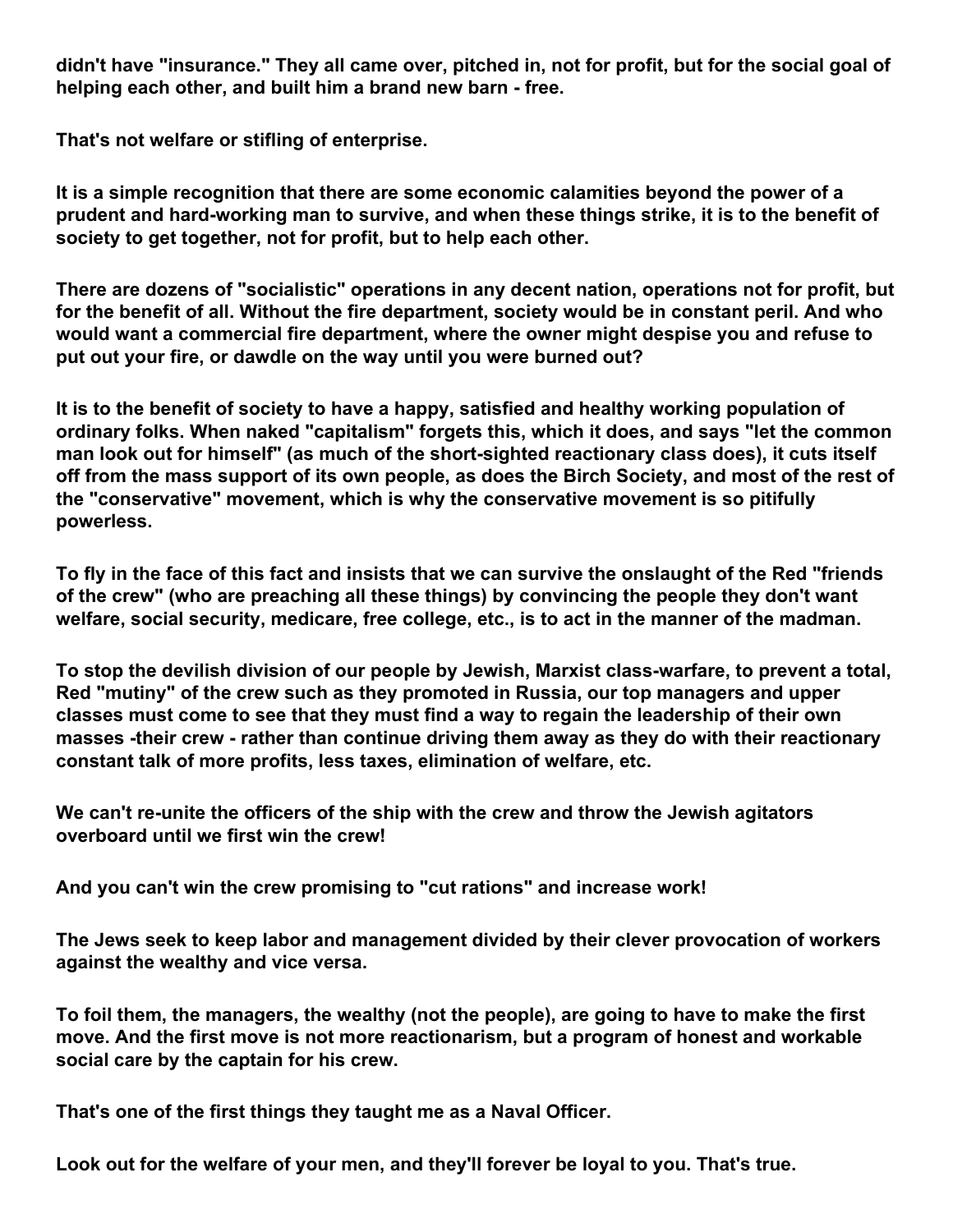**I shall write more later of what must be done to stop this suicidal division of our people by Jewish class-warfare. To understand the Jew, to "empathize" one's Way into his Jewish tapeworm soul, it is only necessary to imagine the contempt he holds for the non-Jew, and the image he holds of the inevitable and just triumph of his Jewish race as the "Chosen People."**

**The quickest way to understand his attitude toward us is to imagine how you would feel if you found yourself alone among a nation of children of five or six, all of them ten feet tall and equipped with guns. You would patronize them, act as though you sympathized with their horse-play, even when you got knocked around a bit - and above all you would try never to let them suspect for one second that you were scheming to get them under control somehow or other.**

**When one reads enough Jewish literature written for Jews, it does not take long to learn that these parasites have rationalized their natures until they see themselves as a "mature" and "intelligent" race, while they see us as a mob of crazy, violent, damned-fool brutes who enjoy as games - periodic sessions of slaughter called "wars," while the sophisticated Jews are horrified of violence -a fear they rationalize as a "love of peace."**

**Following are quotes from You Gentiles (Harcourt, Brace & Co., N.Y., 1924), written by Zionist leader Maurice Samuel:**

**"We Jews, we, the destroyers, will remain the destroyers for ever. Nothing that you will do will meet our needs and demands, We will for ever destroy because we need a world of our own, a God-world, which it is not in your nature to build. Beyond all temporary alliances with this or that faction lies the ultimate split in nature and destiny, the enmity between the Game and God." Chapter IX, p. 155**

**"Years of observation and thought have given increasing strength to the belief that we Jews stand apart from you gentiles, that a primal quality breaks the humanity I know into two distinct parts; that this quality is a fundamental, and that all differences among you gentiles are trivialities compared with that which divides all of you from us." Chapter I, p. 12**

**"Yet the cleavage is there, abysmal and undeniable. In the main, we are forever distinct. Ours is one life yours is another." Chapter 1, p. 21**

**"You gentiles are essentially polytheists and to some extent idol worshippers. We Jews are essentially monotheists . . .. Monotheism is a desperate and overwhelming creed. It can be the expression of none but the most serious natures. It is a fundamental creed that engulfs individual and mass in an unfathomable sea of unity. In monotheism there is no room left for individual prides and distinctions, no room for joyful assertiveness. Monotheism means infinite absolutism, the crushing triumph of the One, the crushing annihilation of the ones." Chapter Ill, p. 65**

**"A Jew is a Jew in everything, not merely in prayers and in synagogue. . . . Our Jewishness is not a creed -it is ourself, our totality." Chapter III, p. 72-73**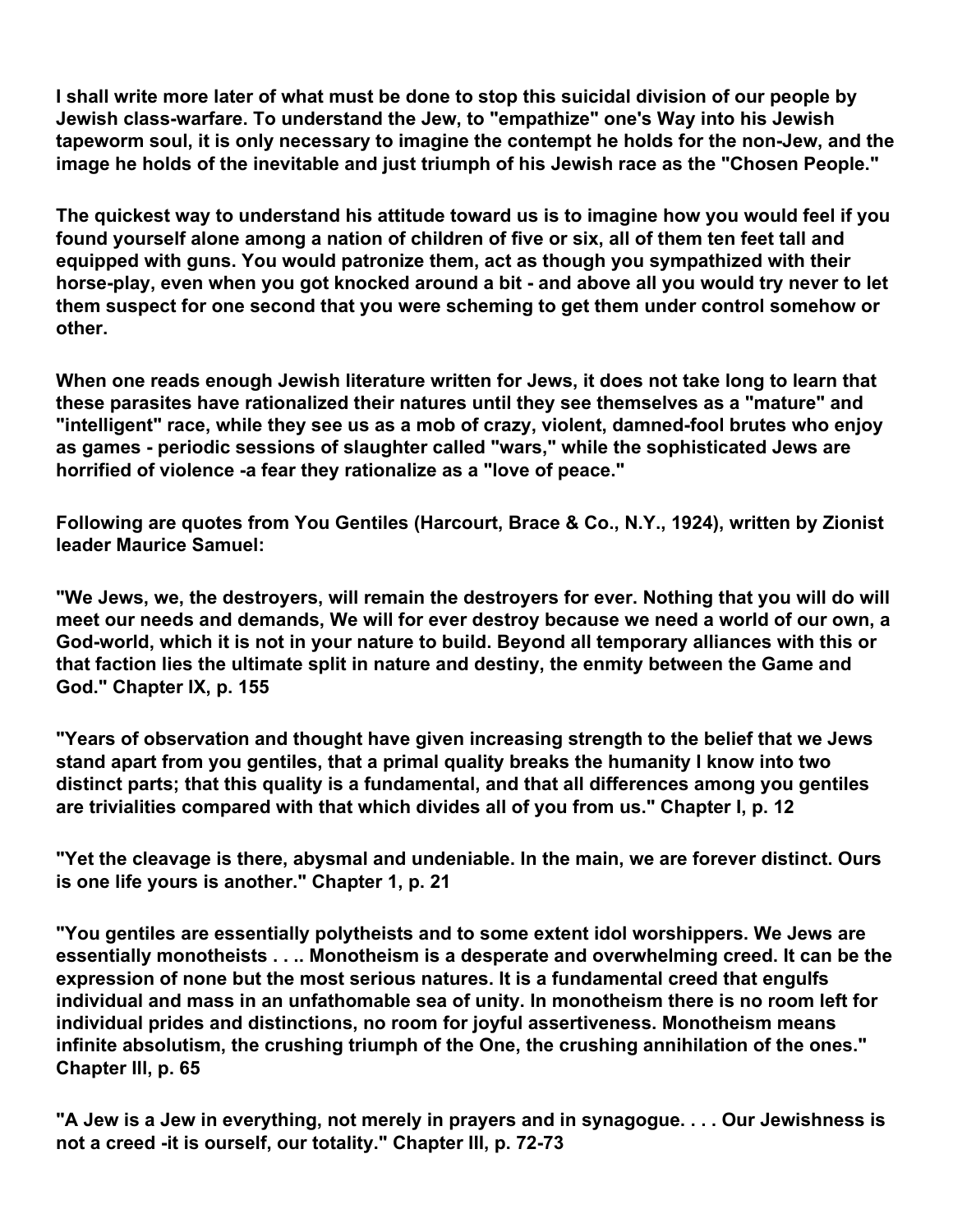**"Because I am Jewish I look with ultimate aversion on the world which finds supreme and ideal expression in Plato's Republic. And though I may repeat that this is no question of right and wrong in these two worlds, yours and ours, I cannot but feel profoundly and vehemently that ours is the way and the life." Chapter IV, p. 87**

**"To the Jew, naked loyalty is an incomprehensible, a bewildering thing. That men should be called upon to keep a quantity of this virtue on constant tap, to be applied on instruction to this or that relationship, is not merely irrational to us: it is beyond the apprehension of our intelligence."**

**Chapter V, p: 96**

**"In our life, the Jewish life, loyalty is unknown." Chapter V, p. 103**

**"We are unquestionably an alien spirit in your colleges. For your colleges are most coherent mouthpieces of your morality: and that morality is not ours." Chapter V, p. 104**

**"Whether we begin with the Bible and take the sum total of our work down to Karl Marx, or confine ourselves to a single country and generation (America today, for instance - with Untermeyer, Lewisohn, Frank, Hecht) we will find the same appeal to fundamentals, the same passionate rejection of your sport world and its sport morality, the same ultimate seriousness, the same inability to be merely playful, merely romantic, merely lyrical." Chapter XI, p. 183**

**Thus we see that the Jews have convinced themselves that the world has for centuries been in the hands of us wild, crazy kids - ten feet tall, armed and deadly dangerous when angry and "berserker," as the Vikings called the warlike rage of our race of people. They imagine that unless they, the "mature" race, can succeed in taking control away from us, us crazy Aryan "kids" will kill each other and all of them too, in one final all-out atomic blow-up.**

**Believing this for centuries and centuries, the Jews have developed an undeniably brilliant plan for seizing control of the world from us idiot "kids."**

**Let me introduce the reader to the Jewish blueprint for all that has gone before the promotion of degeneracy, anarchy, class warfare, economic piracy, the whole works.**

**In 1906 the secret Jewish blueprint for all this hell let loose upon the world was placed in the British Museum in London. It is called The Protocols of the Learned Elders of Zion, published in Russia in 1905, and consists of 24 protocols with 293 numbered paragraphs. The term "goyim," meaning Gentile or non-Jew, is used throughout the Protocols. "The Political" means the entire machinery of politics.**

**I cannot commend it too highly to the reader, in its entirety.**

**The Jews howl bitterly that these documents are a "forgery." But this is as irrelevant as claiming that a man did not commit a murder with one particular knife - but another knife**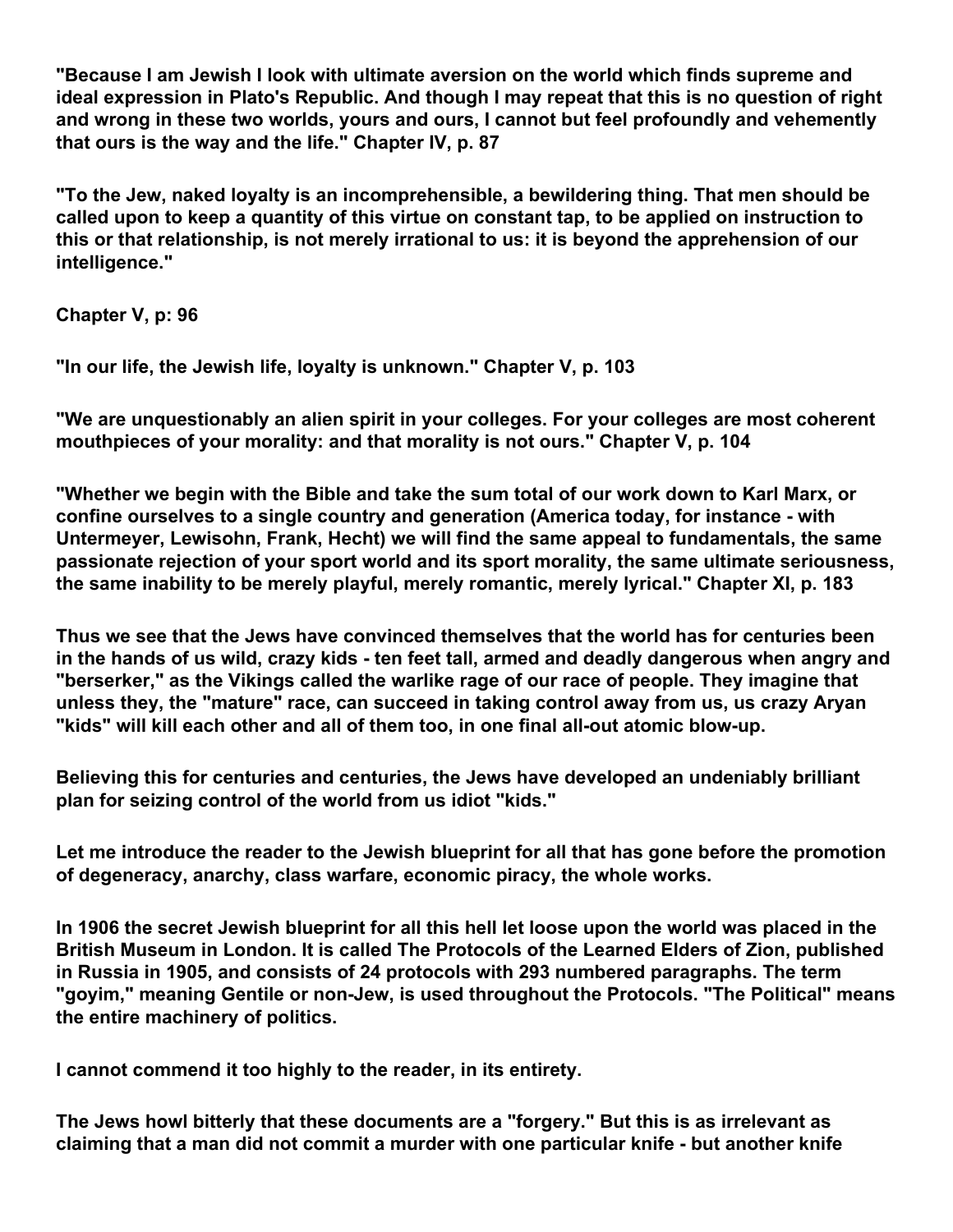**altogether. It matters not which knife was used. The fact is that somebody did a murder. The Protocols, long before World War I or II, set forth with horrible clarity exactly what some group would bring about in the way of world wars, inflations, depressions, and moral subversions how they would do it, and to whom they would do it.**

**And sixty years later, not one word has failed of fulfillment exactly as set forth in the Protocols. If they are "forged" then it was done by a genius that knew exactly what the Jews of the world would do for sixty years, with not partial, but perfect accuracy. The protocols alone, of all knowledge on this earth, give one the power to predict historical events successfully, as I have been able to do since studying them. And a theory that enables scientific, calculated prediction is not the mark of a fraud, but always the mark of a realistic theory.**

**Henry Ford said of the Protocols, thirty-five years ago, that they were being ruthlessly fulfilled, which was enough proof for him of their genuineness. Adolf Hitler ten years later said the same thing. And any man who takes the trouble to read these astounding documents will find the same thing. If they were not written by a Jew, they were written with devilish accuracy about the Jews.**

**They enable humanity, for the first time, to understand what, before, seemed impossible chaos. All the chaos, the mad "art," the Communism, the moral filth, the control of the press and entertainment, the development of World Wars, the insane setting of labor against capital and vice versa - all these things become calculated elements of a steadily progressing plan by a nation, or race, which masquerades throughout the world as a "religion" in order to accomplish this awful work of destruction under the cover of "religious tolerance."**

**Here are some sample quotes from these astounding documents, which, in any case, were deposited in the British Museum before 1900, so that their predictions of things like world wars, etc., must be rated as either very accurate, or else as the most miraculous series of coincidences in history:**

**Protocol I**

**"4. What has restrained the beasts of prey who are called 'men'? What has served for their guidance hitherto?"**

**"5. In the beginnings of the structure of society they were subjected to brutal and blind force; afterwards - to Law, which is the same force, only disguised. I draw the conclusion that by the law of nature right lies in force."**

**"6. Political freedom is an idea but not a fact. This idea one must know bow to apply as bait to attract the masses of the people to one's party for the purpose of crushing another who is in authority. This task is rendered easier if the opponent has himself been infected with the idea of freedorn, so-called liberalism, and, for the sake of an idea, is willing to yield some of his power. It is precisely here that the triumph of our theory appears; the slackened reins of government are immediately, by the law of life, caught up and gathered together by a new hand, because the blind might of the nation cannot for one single day exist without guidance, and the new authority merely fits into the place of the old already weakened by liberalism."**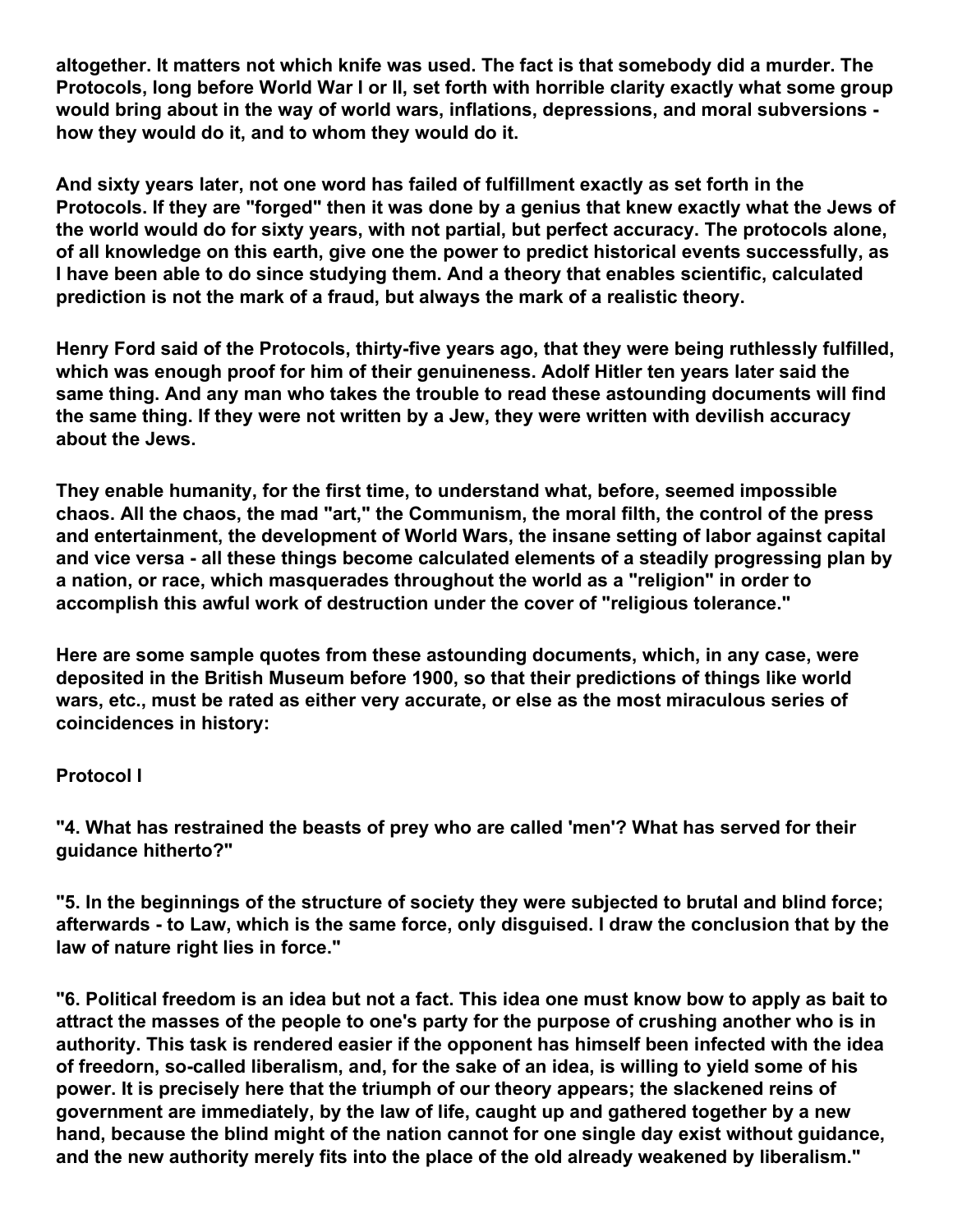**"7. In our day the power which has replaced that of the rulers who were liberal is the power of Gold. Time was when Faith ruled. The idea of freedom is impossible of realization because no one knows how to use it with moderation. It is enough to hand over a people to selfgovernment for a certain length of time for that people to be turned into a disorganized mob. From that moment or we get internecine strife which soon develops into battles between classes, in the midst of which States burn down and their importance is reduced to that of a heap of ashes.'**

**"8. Whether a State exhausts itself in its own convulsions, whether its internal discord brings it under the power of external foes - in any case it can be accounted irretrievably lost: it is in our power. The despotism of Capital, which is entirely in our hands, reaches out to it a straw that I the State, willy-nilly, must take hold of: if not it goes to the bottom."**

**"12. Our right lies in force. The word "right" is an abstract thought and proves nothing. The word means no more than: 'Give me what I want in order that thereby I may have a proof that I am stronger than you.'"**

**"13. Where does right begin? Where does it end?"**

**"14. In any State in which there is a bad organization of authority, an impersonality amid the flood of 'rights' ever multiplying out of liberalism, I find a new right --to -attack by the right of the strong, and to scatter to the winds all existing forces of order and regulation, to reconstruct all institutions and to become the sovereign lord of those who have left us to the rights of their power by laying them down voluntarily in their liberalism."**

**"15. Our power in the present tottering condition of all forms of power will be more invincible than any other, because it will remain invisible until the moment when it has gained such strength that no cunning can any longer undermine it."**

**"20. A people left to itself, i.e., to upstarts from its mid brings itself to ruin by party dissensions excited by the pursuit of power and honors and the disorders arising there from. Is it possible for the masses of the people calmly and without petty jealousies to form judgment, to deal with the affairs of the country, which cannot be mixed up with personal interests? Can they defend themselves from an eternal foe? It is unthinkable; for a plan broken up into as many parts as there are heads in the mob, loses all homogeneity, and thereby becomes unintelligible and impossible of execution."**

**"21. The mob is savage, and displays its savagery at every opportunity. The moment the mob seizes freedom in its hands it quickly turns to anarchy, which in itself is the highest degree of savagery."**

**"22. Behold the alcoholized animals, bemused with drink, the right to an immoderate use of which comes along with 'freedom.' It is not for us and ours to walk that road. The peoples of the goyim are bemused with alcoholic liquors; their youth has grown stupid from early immorality, into which it has been inducted by our special agents by tutors, lackeys, governesses in the houses of the wealthy, by clerks and others, by our women in places of**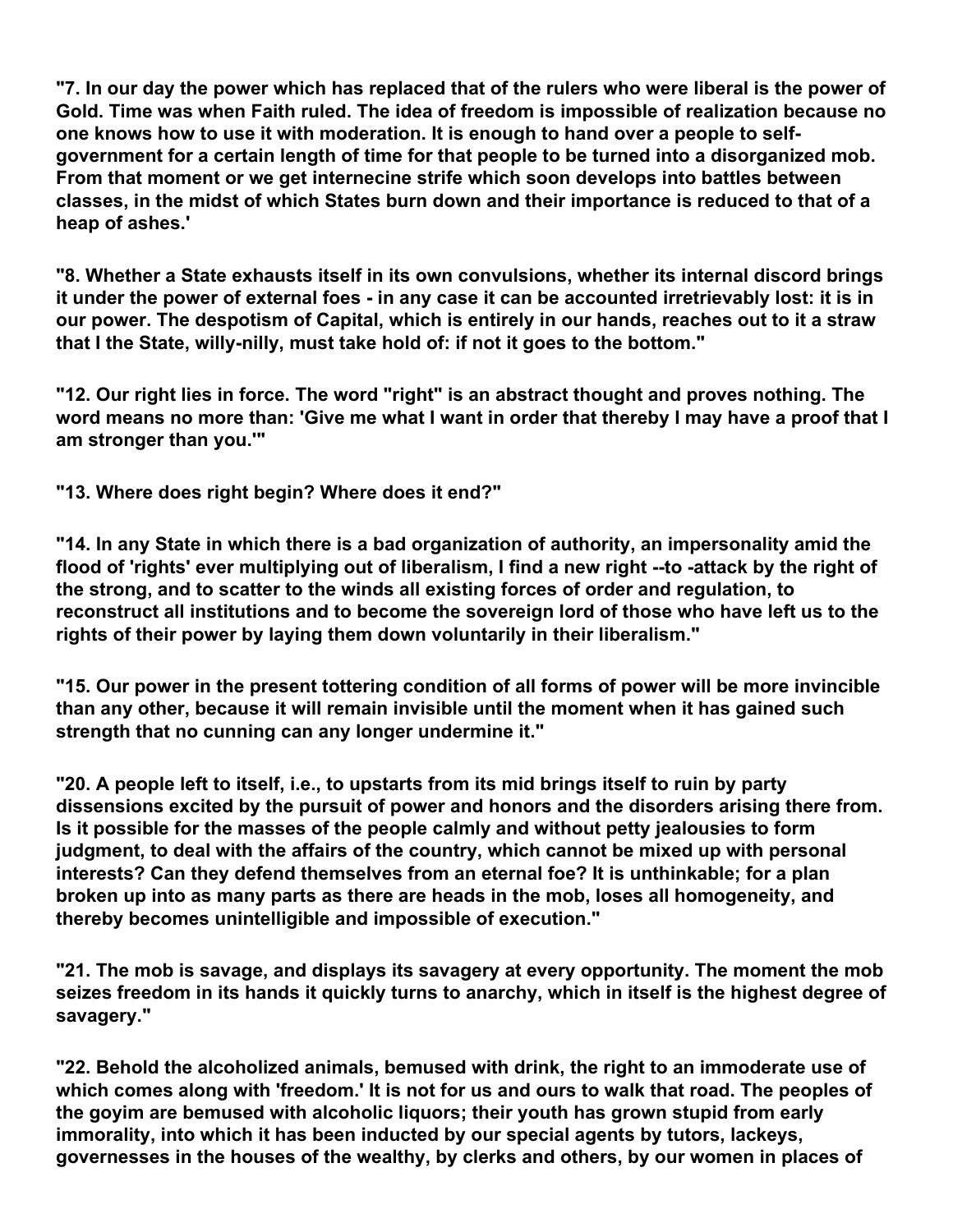**dissipation frequented by the goyim." (By pornography and license in the world of art and music.)**

**"23. Our countersign is Force and Make-believe. Only force conquers in political affairs, especially if it be concealed in the talents essential to statesmen. Violence must be the principle, and cunning and make-believe the rule for governments which do not want to lay down their crowns at the feet of agents of some new power. This evil is the one and only means to attain the end, the good. Therefore we must not stop at bribery, deceit and treachery when they should serve towards the attainment of our end. In politics one must know how to seize the property of theirs without hesitation if by it we secure submission and sovereignty." (IRS?)**

**"21. Our State, marching along the path of peaceful conquest, has the right to replace the horrors of war by less noticeable and more satisfactory sentences of death, necessary to maintain the terror which tends to produce blind submission. Just but merciless severity is the greatest factor of strength in the State: not only for the sake of gain but also in the name of duty, for the sake of victory, we must keep to the programme of violence and make-believe. The doctrine of squaring accounts is precisely as strong as the means of which it makes use. Therefore it is not so much by the means themselves as by the doctrine of severity that we shall triumph and bring all governments into subjection to our super-government. It is enough for them to know that we are too merciless, for all disobedience to cease."**

**"25. Far back in ancient times we were the first to cry among the masses of the people the words 'Liberty, Equality, Fraternity', words many times repeated since those days by stupid poll-parrots who from all sides round flew down upon these baits and with them carried away the well-being of the world, true freedom of the individual, formerly so well guarded against the pressure of the mob, The wouId be wise men of the goyim, the intellectuals, could not make anything out of the uttered words in their abstractness; did not note the contradiction of their meaning and inter-relation; did not see that in nature there is no equality, cannot be freedom; that nature herself has established inequality of minds, of characters, and capacities, just as immutably as she has established subordination to her laws; never stopped to think that the mob is a blind thing, that upstarts elected from among it to bear rule are, in regard to the political, the same blind men as the mob itself, that the adept, though he be a fool, can yet rule, whereas the non-adept, even if he were a genius, understands nothing in the political - to all those things the goyim paid no regard; yet all the time it was based upon these things that dynastic rule rested: the father passed on to the son a knowledge of the course of political affairs in such wise that none should know it but members of the dynasty and none could betray it to the governed. As time went on the meaning of the dynastic transference of the true position of affairs in the political was lost, and this aided the success of our cause."**

**"26. In all corners of the earth the words 'Liberty. Equality, Fraternity,' brought to our ranks, thanks to our blind agents, whole legions who bore our banners with enthusiasm. And all the time these words were cankerworms at work boring into the well-being of the goyim, putting an end everywhere to peace, quiet, solidarity and destroying all the foundations of the goy States. This gave us the possibility, among other things, of getting into our hands the master card - the destruction of the privileges, of the very existence of the aristocracy of the goyim, that class which was the only defense peoples and countries had against us. On the ruins of the eternal and genealogical aristocracy of the goyim we have set up the aristocracy of our**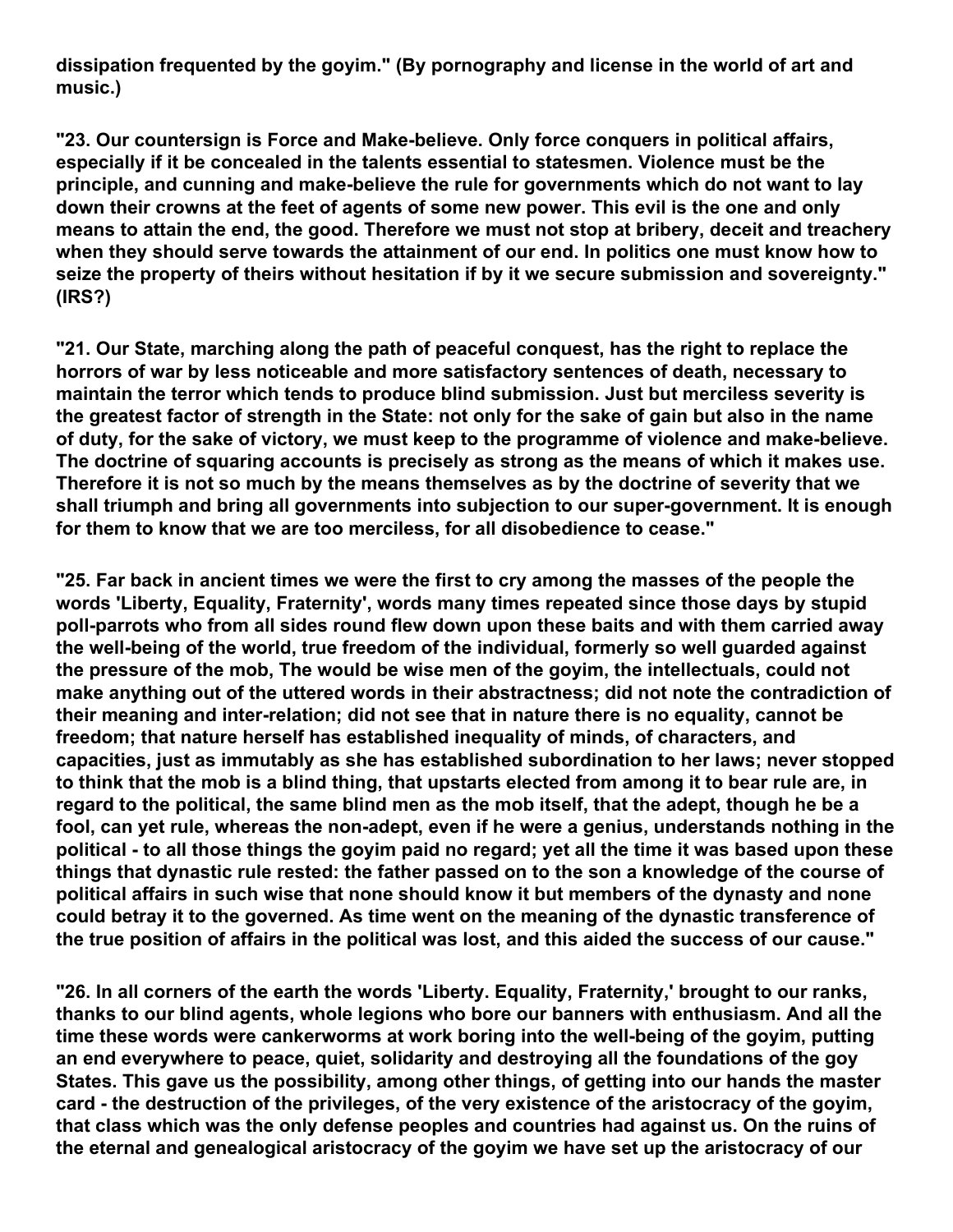**educated class headed by the aristocracy of money. The qualifications for this aristocracy we have established in wealth, which is dependent upon us, and in knowledge, for which our learned elders provide the motive force."**

**"27. Our triumph has been rendered easier by the fact that in our relations with the men whom we wanted we have always worked upon the most sensitive chords of the human mind, upon the cash account, upon the cupidity, upon the insatiability for material needs of man; and each one of these human weaknesses, taken alone, is sufficient to paralyse initiative, for it hands over the will of men to the disposition of him who has bought their activities."**

**"28. The abstraction of freedom has enabled us to persuade the mob in all countries that their government is nothing but the steward of the people who are the owners of the country, and that the steward may be replaced like a worn-out glove."**

**"29. It is this possibility of replacing the representatives of the people which has placed them at our disposal, and, as it were, given us the power of appointment."**

### **Protocol II**

**"1. It is indispensable for our purpose that wars, so far as possible, should not result in territorial gains: war will thus be brought on to the economic ground, where the nations will not fail to perceive in the assistance we give the strength of our predominance, and this state of things will put both sides at the mercy of our international finance; which possesses millions of eyes ever on the watch and unhampered by any limitations whatsoever. Our international rights will then wipe out national rights, in the proper sense of right, and will rule the nations precisely as the civil law of States rules the relations of their subjects among themselves." (Check WW I and II, and the U.N.)**

**"2. The administrators, whom we shall choose from among the public, with strict regard to their capacities for servile obedience, will not be persons trained in the arts of government, and will therefore easily become pawns in our game in the hands of men of learning and genius who will be their 'advisers'."**

**"5. In the hands of the States of today there is a great force that creates the movement of thought in the people, and that is the Press. The part played by the Press is to keep pointing out requirements supposed to be indispensable, to give voice to the complaints of the people, to express and to create discontent. It is in the Press that the triumph of 'freedom of speech,' finds its incarnation, But the goyim States have not known how to make use of this force; and it has fallen into our hands. Through the Press we have gained the power to influence while remaining ourselves in the shade; thanks to the Press we have got the gold in our hands, notwithstanding that we have had to gather it out of the oceans of blood and tears. But it has paid us, though we have sacrificed many of our people. Each victim on our side is worth, in the sight of God, a thousand goyim,"**

#### **Protocol III**

**"1. Today I may tell you that our goal is now only a few steps off. There remains a small space**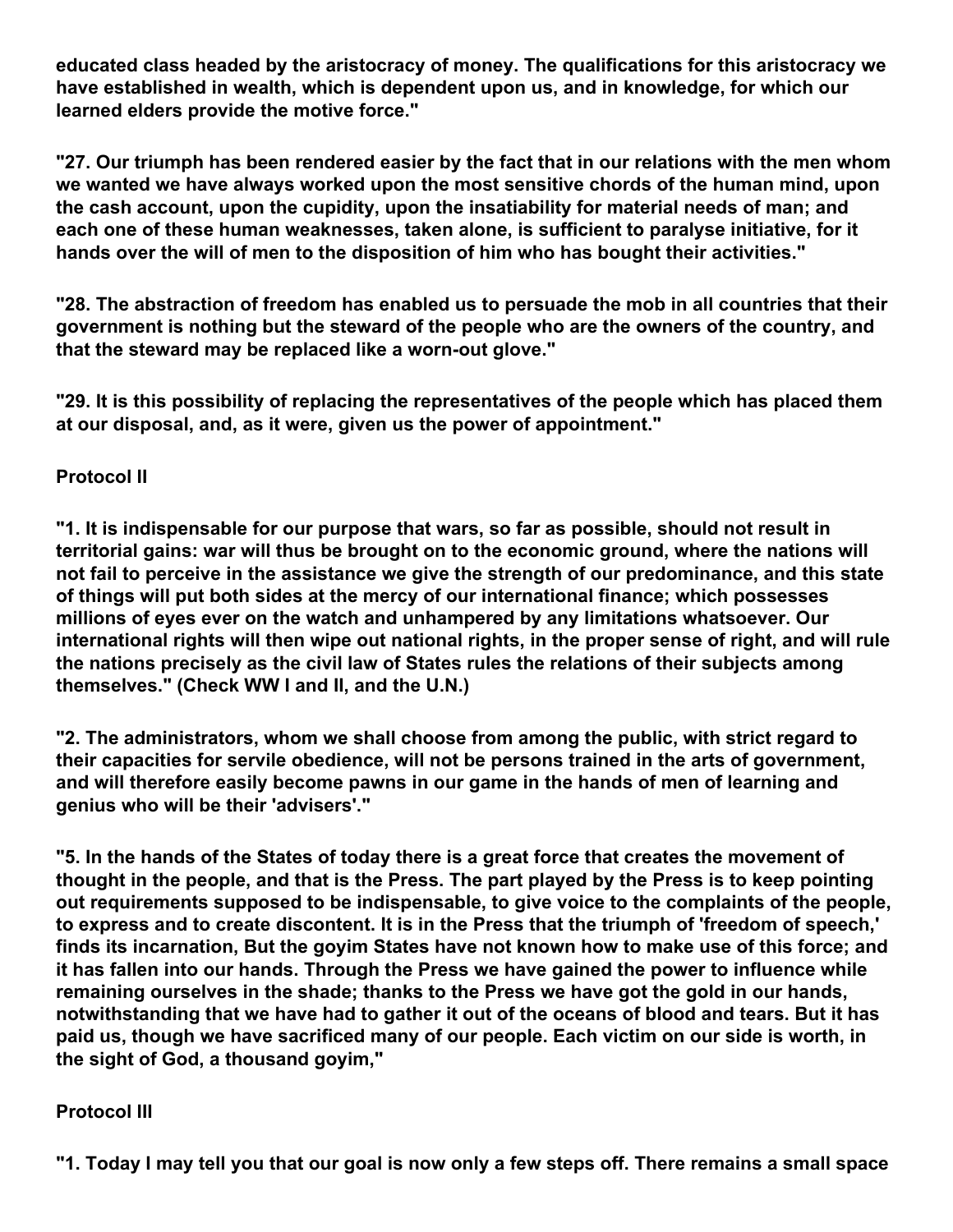**to cross and the whole long path we have trodden is ready now to close its cycle of the Symbolic Snake, by which we symbolize our people. When this ring closes, all the States will be locked in its coil as in a powerful vice."**

**"2. The constitution scales of these days will shortly break down, for we have established them with a certain lack of accurate balance in order that they may oscillate incessantly until they wear through the pivot on which they turn. The goyim are under the impression that they have welded them sufficiently strong and they have all along kept on expecting that the scales would come into equilibrium. But the pivots - the kings on their thrones and presidents - are hemmed in by their representatives, who play the fool, distraught with their own uncontrolled and irresponsible power. This power they owe to the terror that has been breathed into the palaces. As they have no means of getting at their people, into their very midst, the kings on their thrones are no longer able to come to terms with them and so strengthen themselves against seekers after power. We have made a gulf between the farseeing Sovereign Power and the blind force of the people so that both have lost all meaning, for like the blind man and his stick, both are powerless apart."**

**"3. In order to incite seekers after power to a misuse of power we have set all forces in opposition one to another, breaking up their liberal tendencies towards independence. To this end we have stirred up every form of enterprise, we have armed all parties, we have set up authority as a target for every ambition. Of States we have made gladiatorial arenas where a lot of confused issues contend. . . A little more, and disorders and bankruptcy will be universal . .**

**"4. Babblers inexhaustible have turned into oratorical contests the sittings of Parliament and Administrative Boards. Bold journalists and unscrupulous pamphleteers daily fall upon executive officials. Abuses of power will put the final touch in preparing all institutions for their over throw and everything will fly skyward under the blows of the maddened mob."**

**"6. The people under our guidance have annihilated the aristocracy, who were their one and only defense and foster-mother for the sake of their own advantage which is inseparably bound up with the well-being of the people. Nowadays, with the destruction of the aristocracy, the people have fallen into the grips of merciless money-grinding scoundrels who have laid a pitiless and cruel yoke upon the necks of the workers."**

**"7. We appear on the scene as alleged saviours of the worker from this oppression when we propose to him to enter the ranks of our fighting forces - Socialists, Anarchists, Communists to whom we always give support in accordance with the alleged brotherly rule (of the solidarity of all humanity) of our social masonry. The aristocracy, which enjoyed by the law the labor of the workers, was interested in seeing that the workers were well fed, healthy and strong. We are interested in just the opposite - in the diminution, the killing out of the goyim. Our power is in the chronic shortness of food and physical weakness of the worker because by all that this implies he is made the slave of our will, and he will not find in his own authorities either strength or energy to set against our will. Hunger creates the right of capital to rule the worker more surely than it was given to the aristocracy by the legal authority of kings."**

**"8. By that and the envy and hatred which it engenders we shall move the mobs and with their**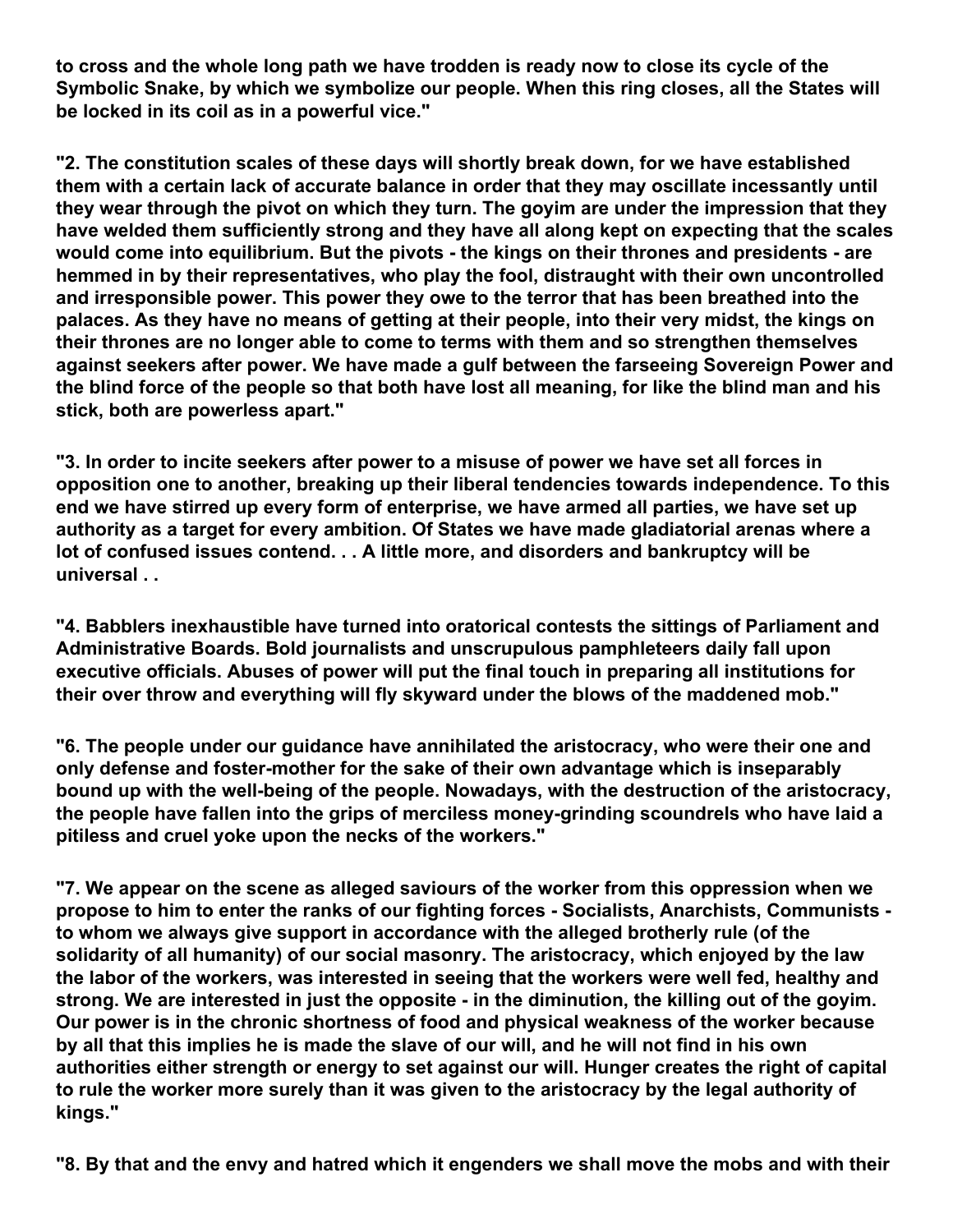**hands we shall wipe out all those who hinder us on our way." (Red ship wreckers)**

**"9. When the hour strikes for our Sovereign Lord of all the World to be crowned it is these same hands which will sweep away everything that might be a hindrance thereto."**

**"10. The goyim have lost the habit of thinking, unless prompted by the suggestions of our specialists. Therefore they do not see the urgent necessity of what we, when our kingdom comes, shall adopt at once, namely this, that it is essential to teach in national schools one simple, true piece of knowledge, the basis of all knowledge - the knowledge of the structure of human life, of social existence, which requires division of labor, and consequently, the division of men into classes and conditions. It is essential for all to know that owing to difference in the objects of human activity there cannot be any 'equality'. The true knowledge of the structure of society, into the secrets of which we do not admit the goyim, would demonstrate to all men that the positions and work must be kept within a certain circle, that they may not become a source of human sufferings, arising from an education which does not correspond with the work which individuals are called upon to do. After a thorough study of this knowledge the people will voluntarily submit to authority and accept such position as is appointed them in the State. In the present state of knowledge and the direction we have given to its development the people, blindly believing things in print - cherishes - thanks to promptings intended to mislead and to its own ignorance - a blind hatred towards all conditions which it considers above itself, for it has no understanding of the meaning of class and condition."**

**"11. This hatred will be still further magnified by the effects of an economic crisis, which will stop dealing on the exchanges and bring industry to a standstill. We shall create by all the secret subterranean methods open to us and with the aid of gold, which is all in our hands, a universal economic crisis whereby we shall throw upon the streets whole mobs of workers simultaneously in all the countries of Europe. These mobs will rush delightedly to shed the blood of those whom, in the simplicity of their ignorance, they have envied from their cradles, and whose property they will then be able to loot." (Remember, this was written 25 years before any world "depression.")**

**"16. At the present day we are, as an international force, invincible, because if attacked by some we are supported by other States. It is the bottomless rascality of the goyim peoples, who crawl on their belies to farce, but are merciless towards weakness, unsparing to faults and indulgent to crimes, unwilling to bear the contradictions of a free social system but patient unto martyrdom under the violence of a bold despotism. >From the premier or president of the present day the goyim peoples suffer patiently and bear such abuses as for the least of them they would have beheaded twenty kings."**

**"19. And thus the people condemn the upright and acquit the quality, persuaded ever more and more that it can do whatsoever it wishes. Thanks to this state of things the people are destroying every kind of stability and. creating disorders at every step."**

**"20. The word 'freedom' brings out the communities of men to fight against every kind of force, against every kind of authority even against God and the laws of nature. For this reason we, when we come into our kingdom, shall have to erase this word from the lexicon of life as implying a principle of brute force which turns mobs into bloodthirsty beasts."**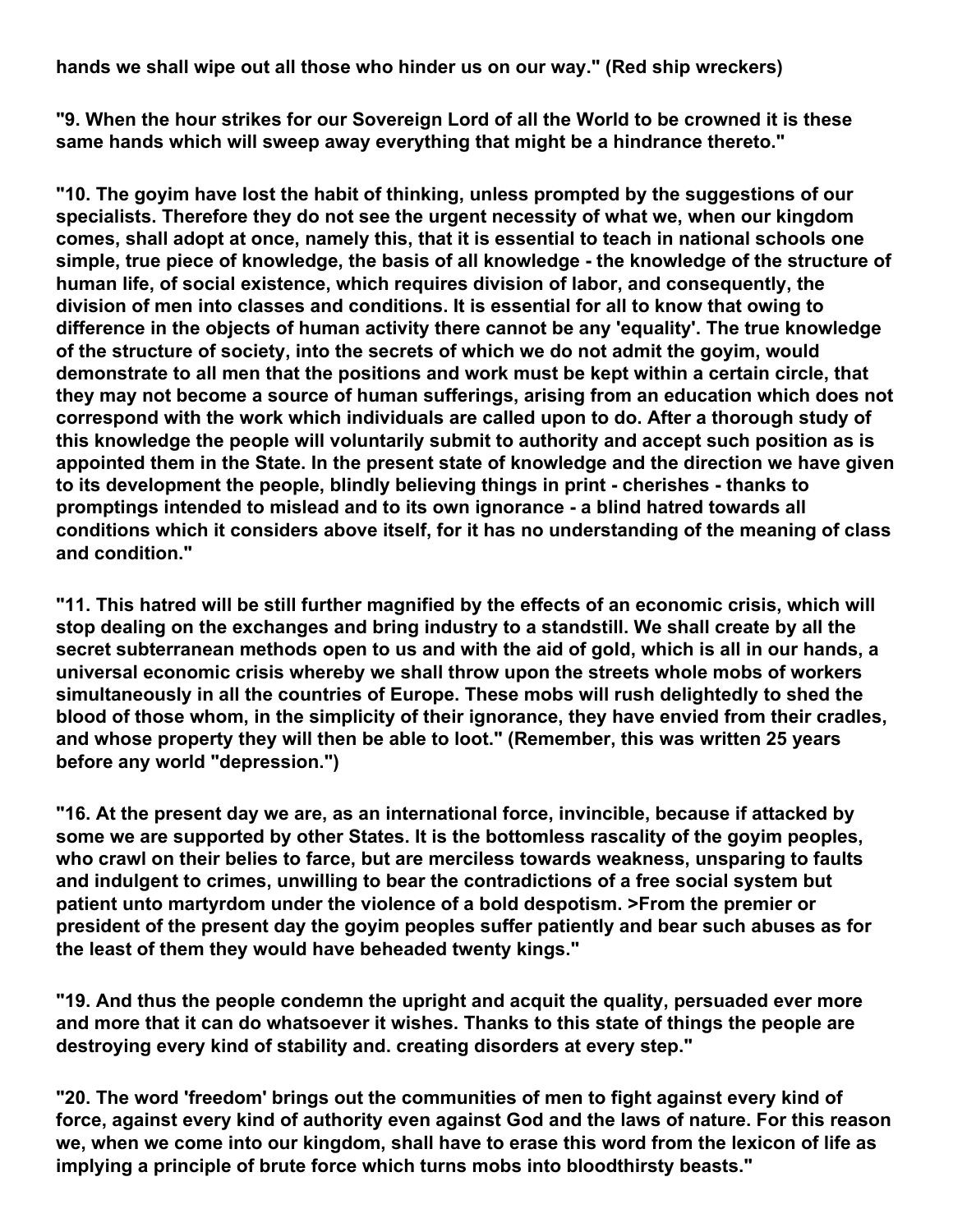**"21. These beasts, it is true, fall asleep again every time when they have drunk their fill of blood, and at such times can easily be riveted into their chains. But if they be not given blood they will not sleep and continue to struggle."**

**Protocol IV**

**"3. But even freedom might be harmless and have its place in the State economy without injury to the well-being of the peoples if it rested upon the foundation of faith in God, upon the brotherhood of humanity unconnected with the conception of equality, which is negatived by the very laws of creation, for they have established subordination. With such a faith as this a people might be governed by a wardship of parishes, and would walk contentedly and humbly under the guiding hand of its spiritual pastor submitting to the depositions of God upon earth. This is the reason why it is indispensable for us to undermine all faith, to tear out of the mind of the goyim the very principle of Godhead and the spirit, and to put in its place arithmetical calculations and material needs."**

**"4. In order to give the goyim no time to think and take note, their minds must be diverted towards industry and trade. Thus, all the nations will be swallowed up in the pursuit of gain and in the race for it will not take note of their common foe. But again, in order that freedom may once for all disintegrate and ruin the communities of the goyim, we must put industry on a speculative basis: the result of this will be that what is withdrawn from the land by industry will slip through the hands and pass into speculation, that is, to us."**

**"5. The intensified struggle for superiority and shocks delivered to economic life will create, nay, have already created, disenchanted, cold and heartless communities. Such communities will foster a strong aversion towards the higher political and towards religion. Their only guide is gain, that is Gold, which they will erect into a veritable cult, for the sake of those material delights that it can give. Then will the hour strike when, not for the sake of attaining the good, not even to win wealth, but solely out of hatred towards the privileged, the lower classes of the goyim will follow our lead against our rivals for power, the millionaires of the goyim."**

#### **Protocol V**

**"For a time perhaps we might be successfully dealt with by a coalition of the Goyim of all the world: but from this danger we are secured by the discord existing among them whose roots are so deeply seated that they can never now be plucked up. We have set one against another the personal and national reckonings of the goyim, religious and race hatreds, which have fostered into a huge growth in the course of the past twenty centuries. This is the reason why there is not one State which would anywhere receive support if it were to raise its arm, for every one of them must bear in mind that any agreement against us would be unprofitable to itself. We are too strong - there is no evading our power. The nations cannot come to even an inconsiderable private agreement without our secretly having a hand it."**

**"8. In all ages the people of the world, equally with individuals, have accepted words for deeds, for they are content with a show, and rarely pause to note, in the public arena, whether promises are followed by performance. Therefore we shall establish show institutions which**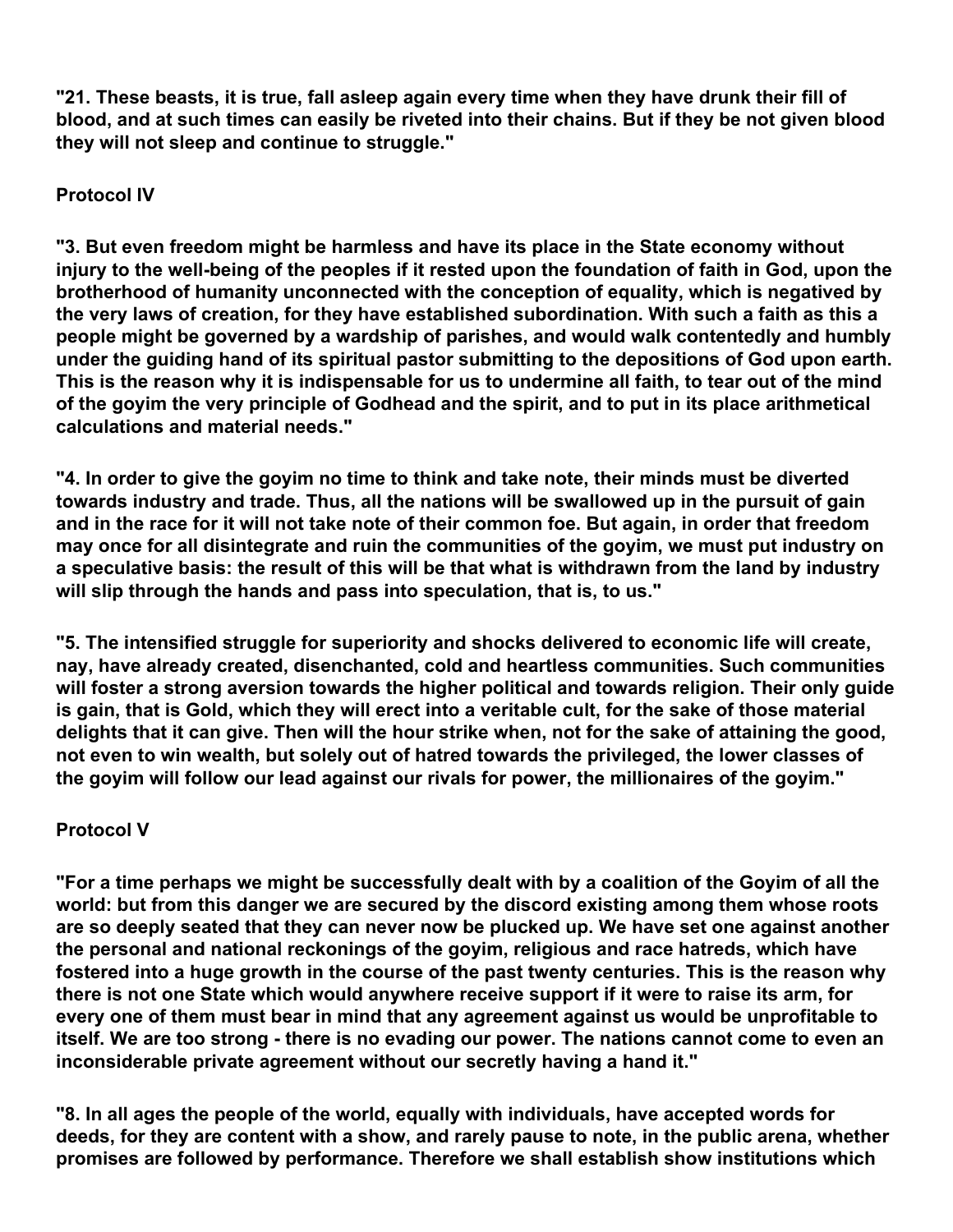**will give eloquent proof of their benefit to progress."**

**"9. We shall assume to ourselves the liberal physiognomy of all parties, of all directions, and we shall give that physiognomy a voice in orators who will speak so much that they will exhaust the patience of their hearers and produce an abhorrence of oratory."**

**"10. In order to put public opinion into our hands we must bring it into a state of bewilderment by giving expression from all sides to so many contradictory opinions and for such length of time as will suffice to make the goyim lose their heads in the labyrinth and come to see that the best thing is to have no opinion of any kind in matters political, which it is not given to the public to understand, because they are understood only by him who guides the public. This is the first secret."**

**"11. The second secret requisite for the success of our government is comprised in the following: To multiply to such an extent national failings, habits, passions, conditions of civil life, that it will he impossible for anyone to know where he is in the resulting chaos, so that the people in consequence will fail to understand one another. This measure will also serve us in another way, namely, to sow discord in all parties, to dislocate all collective forces which are still unwilling to submit to us, and to discourage any kind of personal initiative which might in any degree hinder our affair. There is nothing more dangerous than personal initiative; if it has genius behind it, such initiative can do more than can be done by millions of people among whom we have sown discord. We must so direct the education of the goyim communities that whenever they come upon a matter requiring initiative they may drop their hands in despairing impotence. The strain which results from freedom of action saps the forces when it meets with the freedom of another. From this collision arise grave moral shocks, disenchantments, failures. By all these means we shall so wear down the goyim that they will be compelled to offer us international power of a nature that by its position will enable us without any violence gradually to absorb all the State forces of the world and to form a Super-Government. In place of the rulers of today we shall set up a bogey which will be called the Super-Government Administration. Its hands will reach out in all directions like nippers and its organization will be of such colossal dimensions that it cannot fail to subdue all the nations of the world." (This, 50 years before the Red United Nations!)**

**Protocol VI**

**"1. We shall soon begin to establish huge monopolies, reservoirs of colossal riches, upon which even large fortunes of the goyim will depend to such an extent that they will go to the bottom together with the credit of the sales on the day after the political smash . . .**

#### **Protocol VII**

**"2. Throughout all Europe, and by means of relations with Europe, in other continents also, we must create ferments, discords and hostility. Therein we gain a double advantage. In the first place we keep in check all countries, for they will know that we have the power whenever we like to create disorders or to restore order. All these countries are accustomed to see in us an indispensable force of coercion. In the second place, by our intrigues we shall tangle up all the threads which we have stretched into the cabinets of all States by means of the political,**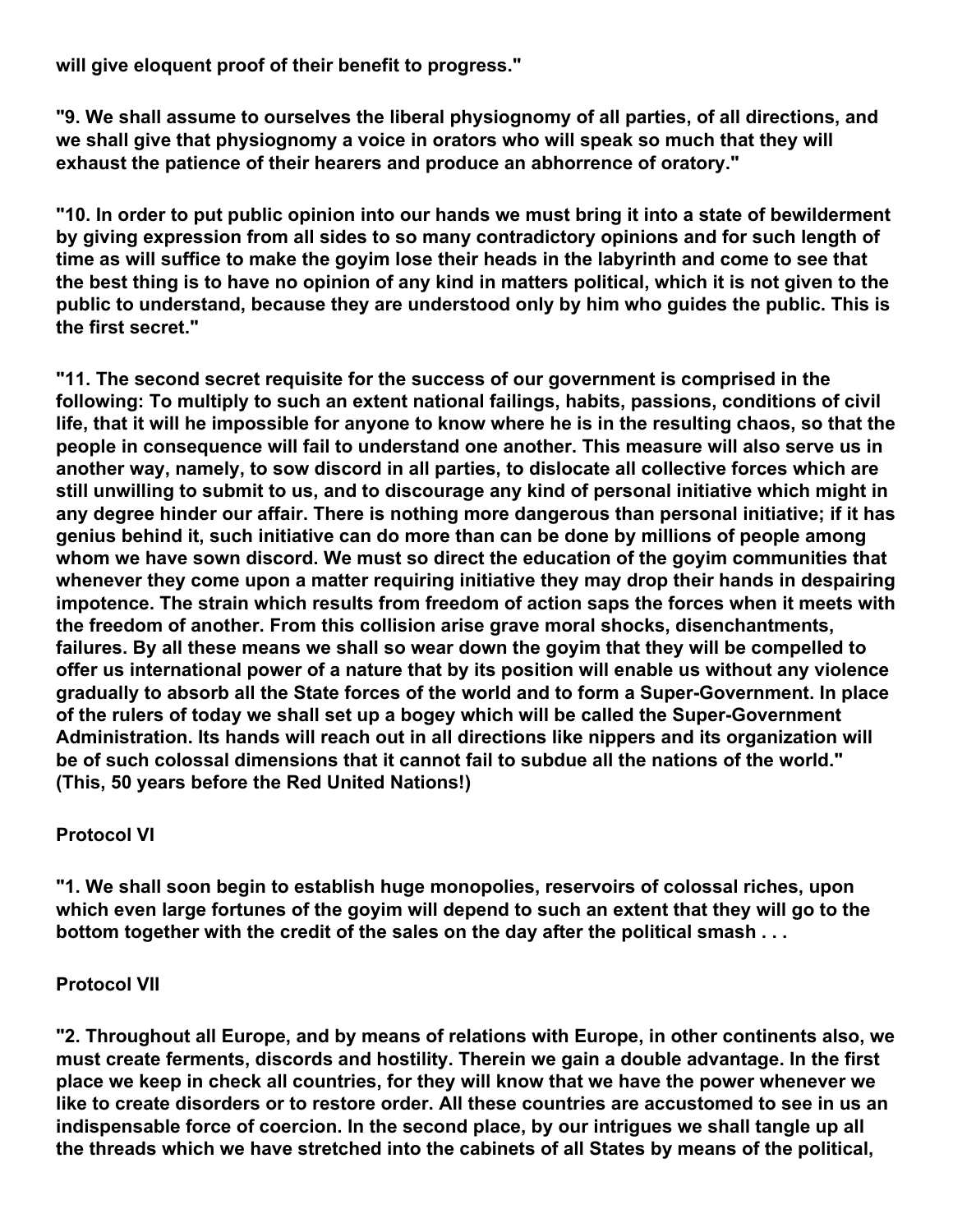**by economic treaties, or loan obligations. In order to succeed in this we must use great cunning and penetration during negotiations and agreements, but, as regards what is called the 'official language,' we shall keep to the opposite tactics and assume the mask of honesty and compliancy, in this way the peoples and governments of the goyim, whom we have taught to look only at the outside whatever we present to their notice, will still continue to accept us as the benefactors and saviours of the human race."**

**"3. We must be in a position to respond to every act of opposition by war with the neighbors of that country which dares to oppose us: but if these neighbors should also venture to stand collectively together against us, then we must offer resistance by a universal war." (This, eight years before the first "World War" in all history!)**

### **Protocol VIII**

**"3. For a time, until there will no longer be any risk in entrusting responsible posts in our State to our brother Jews, we shall put them in the hands of persons whose past and reputation are such that between them and the people lies an abyss, persons who, in case of disobedience to our instructions, must face criminal charges or disappear -this in order to make them defend our interests to their last gasp." (As all out leaders HAVE!)**

**This diabolical plan has been WORKING, and has predicted events such as World Wars, - for more than sixty years. Regardless of its authenticity, it is a valuable insight into what is going on, and a guide to what WILL happen. Henry Ford published these amazing Jewish plans in the 1920's and said "THEY FIT!" That was 45 years ago. They STILL fit, today. The reader who insists on joining the Jews in claiming "forgery" will still be unable to discredit the astounding correlation between what the Protocols plan and predict, - and what has been actually happening.**

**One of the basic elements of the Jewish scheme for the secret conquering of all other peoples is the use of inferior humanity as the Jewish "troops," - as set forth in the Protocols.**

**In the next chapter, we shall examine this menace, which may become a deadly "genie" more dangerous than the Jewish meddlers who have let it out of the bottle.**

**[Chapter 9 - THE BLACK PLAGUE](#page-137-0)**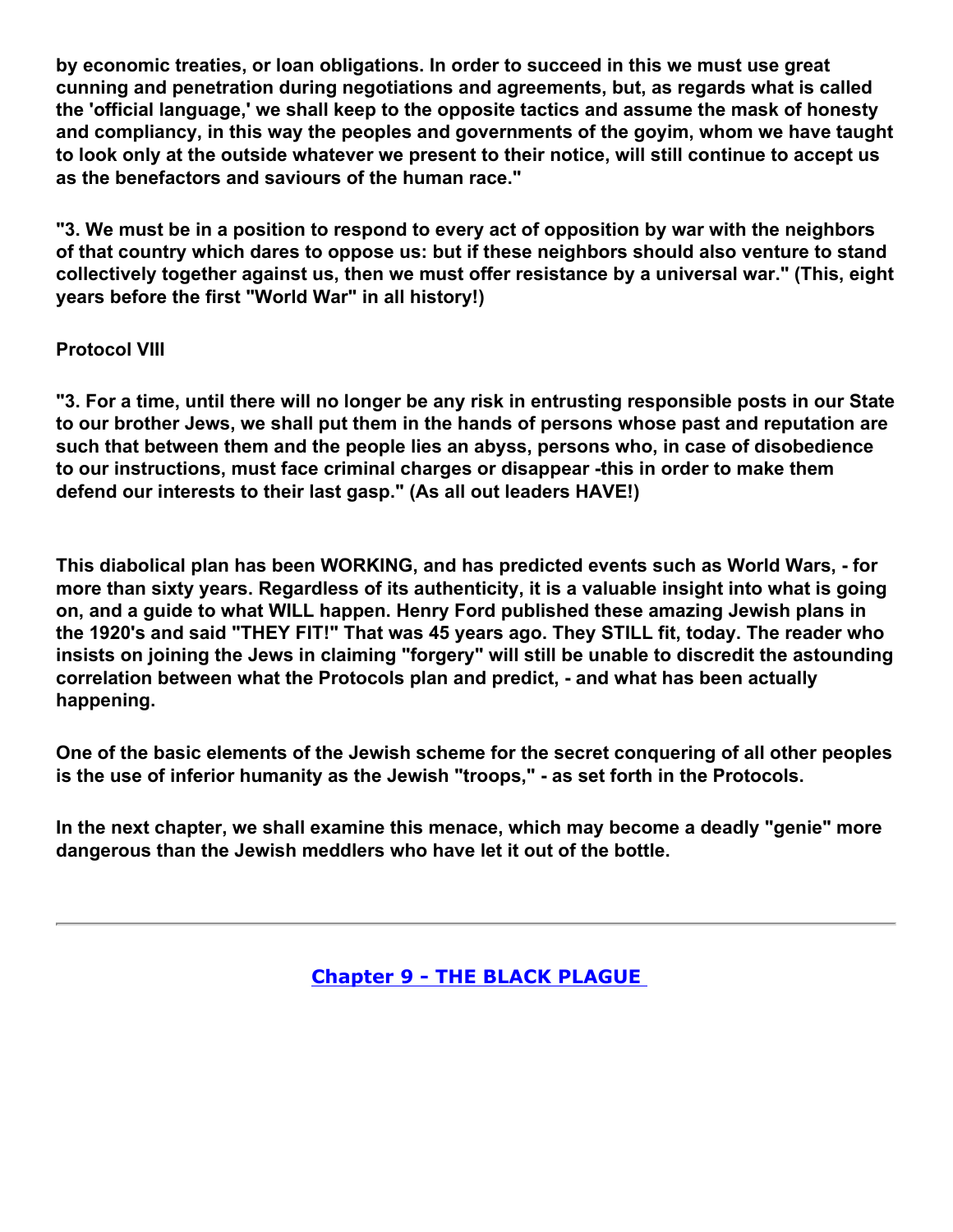# THE BLACK PLAGUE

<span id="page-137-0"></span>**In the Congressional Record, published by the United States Government Printing Office, Proceedings of the House, 1957, page 8559, you will find the documentation of the Communist plan for using the Negroes to achieve a Communist victory in America. In column one, on page 8559, you will find the following:**

**"Israel Cohen, a leading Communist in England, in his A Racial Program For the Twentieth Century, wrote:**

**'We must realize that our Party's most powerful weapon is racial tension. By propounding into the consciousness of the dark races that for centuries they have been oppressed by the whites, we can mould them to the program of the Communist Party. In America, we will aim for subtle victory. While inflaming the Negro minority against the whites, we will instill into the whites a guilt complex for their exploitation of the Negroes. We will aid the Negroes to rise to prominence in every walk of life, in the professions and in the world of sports and entertainment. With this prestige, the Negro will be able to intermarry with the whites and begin a process which will deliver America into our hands.'"**

**There you have the Jewish-Communist program in a nutshell - the USE of the backward, childish and savage Negro race to destroy the White Race, which stands between the Jews and their mad goal of world domination from Israel.**

**To make a mutiny - which is what Communism is -you need mobs of raging and savage people. The Jews, comprising only a fraction of one percent of the world's people, are too few to produce their own mobs, and they are too un-fond of physical violence to provide any large amount of their own "muscle."**

**They need vast numbers of peanut-brained, violent but robot-like "troops."**

**The Negro race is perfect for the needs of the Jews in fomenting their mutiny. But before the blacks can do the Jews and Marxists any good, they must first be placed in position and conditioned.**

**In Africa (and in the rural South) the Blacks have neither the means, the spirit nor the tools to be of service to the Jewish schemers. They are so closely akin to unthinking animals, and they are so childishly satisfied and lethargic that there is no hope of making any successful mutiny with them. Voodoo, chicken-stealing, watermelon, razor-waving, dusky-sex, singing and dancing and other primitive pastimes keep the rural and forest Negro sufficiently satisfied (or at least unthinking about his lot) so that it is quite impossible to turn any significant number of such black men into a raging mob with any staying power for a revolution.**

**To make a revolutionary animal of the Negro, you must first force him into a situation where he loses his normal ability to enjoy his primitive releases and pleasures, teach him to know**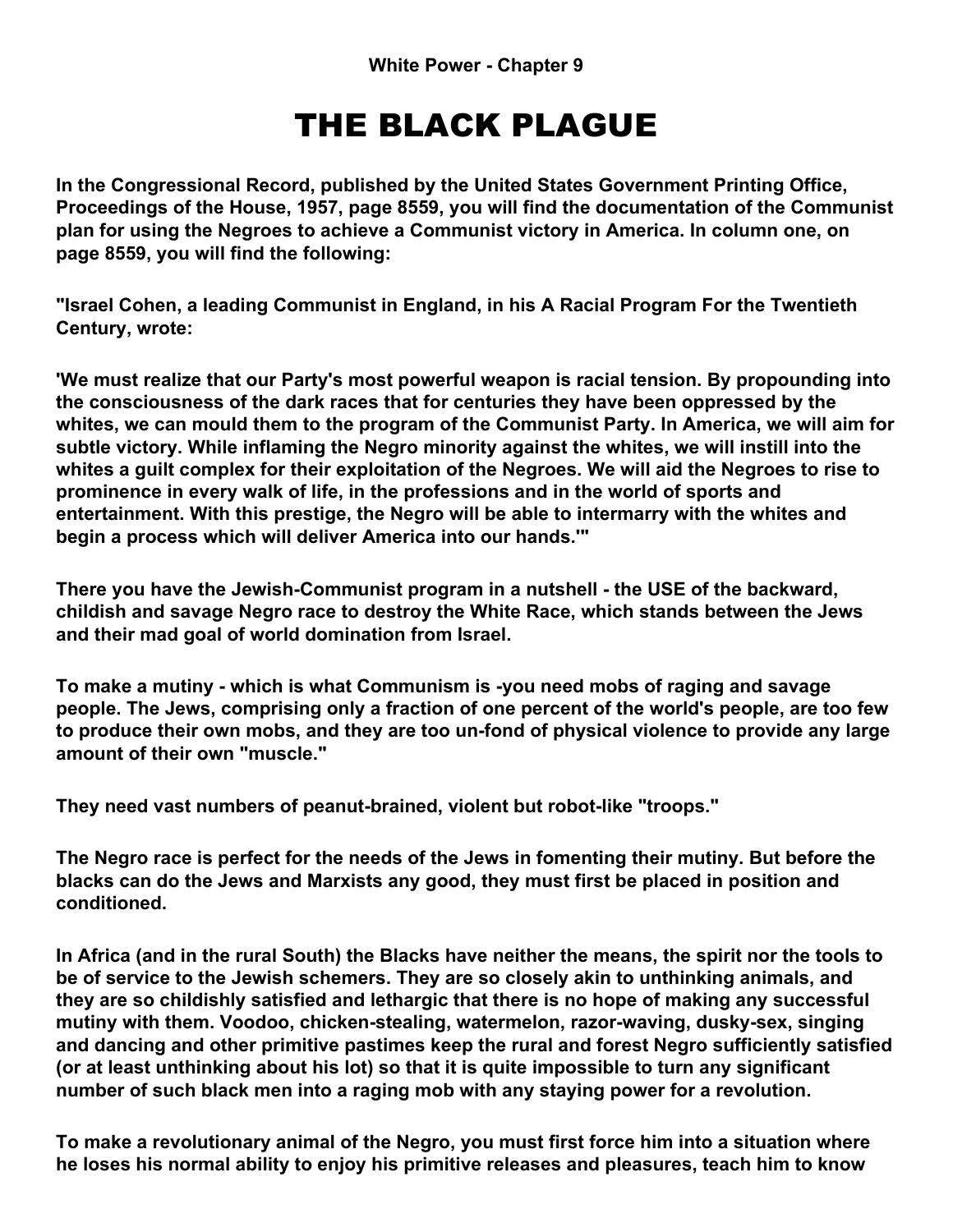**and enjoy the luxurious pleasures and vices of urban civilization, (such as heroin and White women) teach him that he has a right to those pleasures, force him into competition with White men for those pleasures, and then, when he fails, whisper to him that he is not really failing in that competition, but that "WHITE EXPLOITERS" ARE KEEPING HIM DOWN!**

**The millions of primitive African blacks brought into our big cities as voting cattle by Franklin D. Roosevelt during World War II, and by all liberal leaders since then, are incapable of competing with the White Man. They can't make it in the schools; they can't make it in complex jobs; they can't make it in intellectual competition. The fact that a few mixed bloods can and do make it does not disprove the fact that the mass of Negroes is congenitally incompetent and inferior - any more than the fact that some chimpanzees can be taught to ride bicycles disproves the fact that chimpanzees aren't even as smart as the blacks.**

**Millions and millions of these primitive misfits and incompetents are forced into urban, crowded living conditions, forced to compete with intelligent White people, forced to give up their natural pleasures in voodoo, uninhibited sex, etc., forced to try to pretend to be what they are not -forced to FAIL, day after day, week after week, month after month - finally get so frustrated and desperate that they are ready for any kind of violence and horror, since nothing could be much worse than the agonizing frustration they face every moment of their miserable lives.**

**When the Jews and liberals keep harping at them they are "equal," that they have endless "rights," and that they have no real duties to go with those rights - then this half-animal population of Africans trying to "make it" as White Men, goes literally crazy.**

**It starts in the schools.**

**The little black kid is taught in the most aggressive way that he is every bit the equal of the White kids.**

**But the fact is that he averages 60%-75% of the IQ of the average White kids.1 In the field of abstract thinking, cold reasoning, the Negro tests even lower.**

**As a result, the black kid can't keep up. His schoolwork is terrible. The constant comparison with the work of the White kids frustrates, angers and upsets him all the more. In his own, colored school, this problem does not arise. But forced into competition with the Whites, the Negro starts failing - and suffering from the consequent humiliation -even in school.**

**This is the cause of the Negro "drop-out" problem - not deprivation or poverty. Literally millions of White kids are poor and oppressed, and fight their way to an education. But the little Negro, understandably, doesn't have much ambition to continue in a contest he can see from the beginning he can't win.**

**So he "drops out" - or is put in a special "track" in the schools, set up by the liberals to cover up the fact of Negro backwardness.**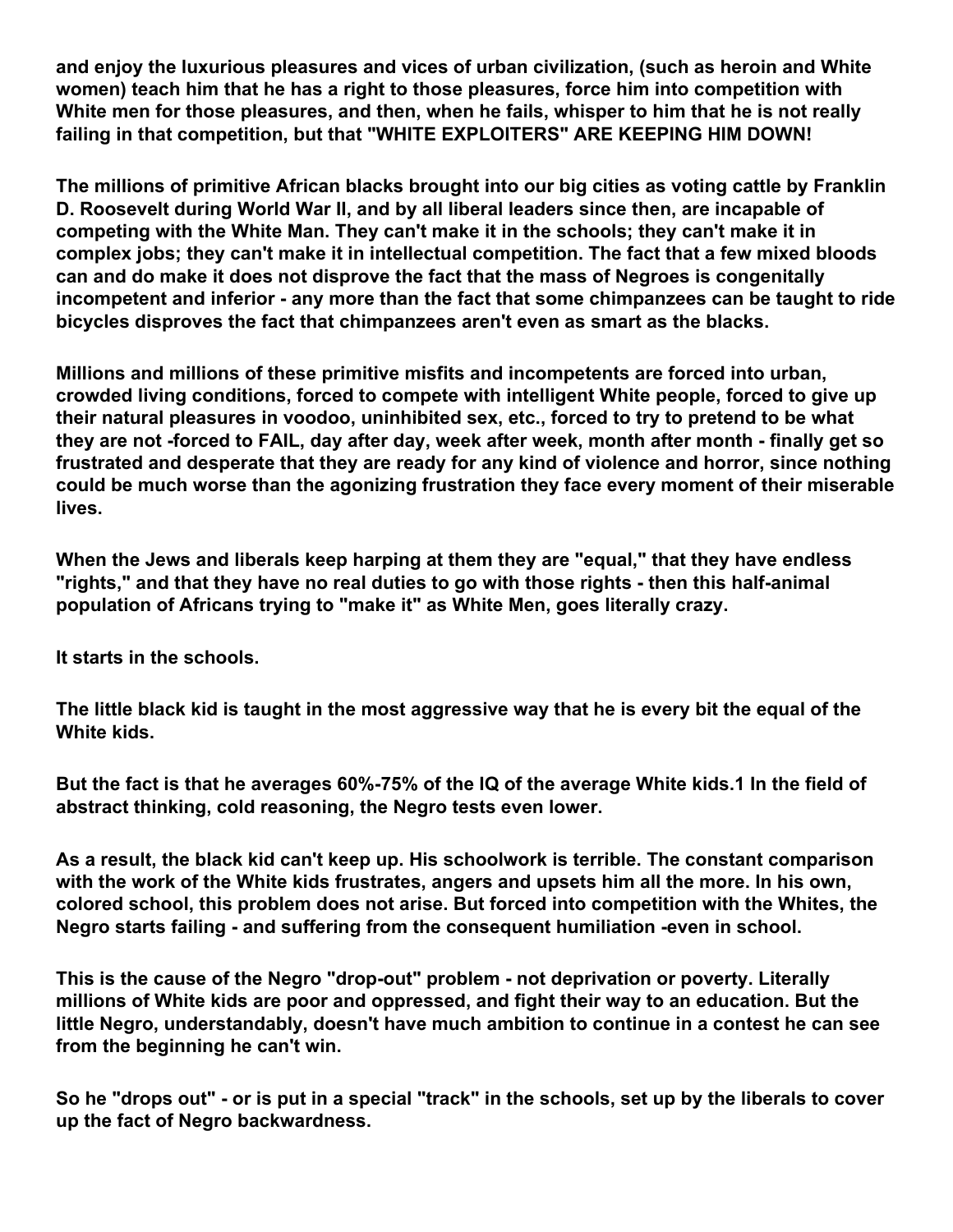**In either case, it isn't long before he enters the competition for a good job. Naturally stupid, uneducated, and naturally inept at the requirements of modern technology, the black youth finds himself on the street and idle.**

**Told that he has a right to all the things he sees the White man earning - fancy women, Cadillacs, fast living, etc. -the black boy becomes filled with such a burning envy and hatred it is hard for most people to even imagine. He turns to the only way left**

**1"THE INTELLIGENCE OF PUBLIC SCHOOL CHILDREN," GARRETT, H. E., Chairman, Psychology Columbia University. for him to GET what he is told he deserves, - violence. He becomes a criminal. He goes out and robs, burns, rapes, loots and finally kills; he is the classic "rioter."**

**The U.S. Department of Justice and Labor have both published statistics on the Negro, which show that the Black 10% of our population commits move than 85% of the violent crimes against people, and by far the most crimes against property. (F.B.I. Uniform Crime Reports, 1966)**

**The jails are filled and bursting with these frustrated, violent black animals, not because we are unjust, but because Negroes can't compete economically with White Men - and crime is the only way most of them can get what they are told they deserve."**

**The U. S. Department of Labor has published a pamphlet called "The Negro Family." It is violently PRO-Negro, and full of excuses for these miserable people. Certainly it cannot be called a "bigoted" work. Yet here is what this booklet says on page 40 about Negro ability to compete with Whites.**

**"The ultimate mark of inadequate preparation for life is the failure rate on the Armed Forces mental lest. The Armed Forces Qualification Test is not quite a mental test, nor yet an education test. It is a test of ability to perform at an acceptable level of competence. It roughly measures ability that ought to be found in an average 7th or 8th grade student. A grown young man who cannot pass this test is in trouble.**

**Fifty-six percent of Negroes fail it.**

**This is a rate almost four times that of the whites."**

**Notice the last sentence in the first paragraph that men who fail this test are "in trouble." And that is the keynote of life for the young Negro, "TROUBLE."**

**He is constantly causing and IN trouble both as an individual and as a group. Whenever the situation is ripe, hundreds and thousands of them act in their animal - like, anti-social manner and "riot." They loot, shoot, burn, kill and beat - almost without any sense at all - just out of animal frustration and hatred of a system which keeps telling them they are "equal," while their own dim brains constantly show them they are not only NOT equal, but they are so far below the White Man that only by violence can they achieve anything at all.**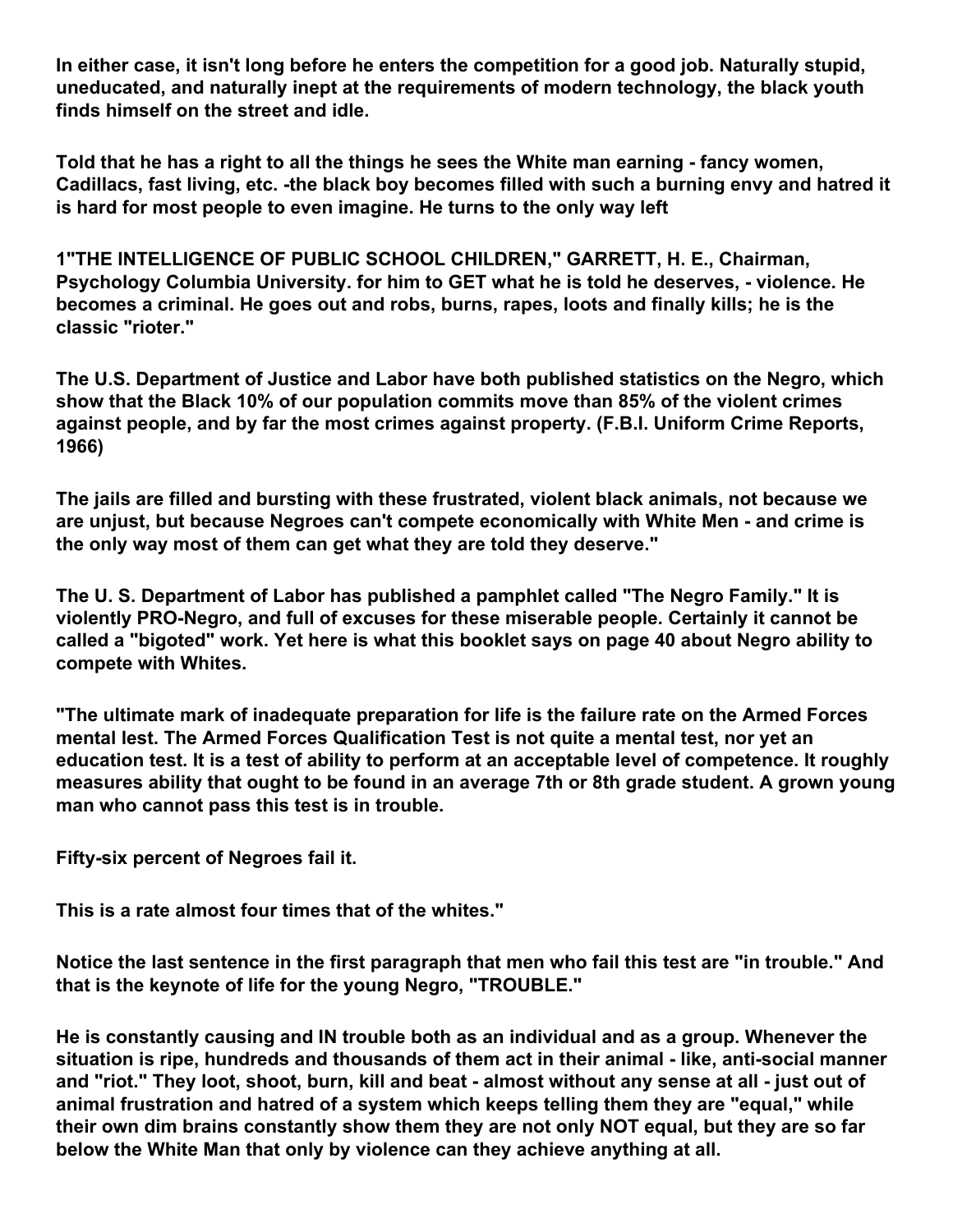**This situation is guaranteed to make bloody revolutionaries out of millions of Negroes, especially young males.**

**They have almost nothing to lose, and everything to gain.**

**This Black army of the damned is precisely the right material for revolution. All that is needed to spark these millions of black human bombs into explosive and bloody violence on a mass scale is agitation and organization.**

**So, long before 1900, they were already plotting and scheming how to agitate the Negroes into massive and bloody rebellion against the Whites and against the government of the United States. It wasn't really difficult.**

**The Negroes have proven themselves, down through the ages, almost animal-like in their adaptation to all forms of manipulations and slavery.**

**It should be remembered that most of the Negroes here in America did not get here because they were captured in Africa. No. The Arabs obtained the great majority of slaves by purchase. Their own folks sold them to the Arabs, usually for beads, salt, trinkets, etc. (And, in some cases, I think the Arabs got little for their good beads.)**

**The kind of people who would sell their own children into slavery tells much of the nature of these black men who now swarm in our streets demanding equality.**

**But even more revealing is the fact that the early settlers in America were no fools when it came to obtaining slaves. Why do you think they went all the way over to Africa to get slaves, when the woods were full of Indians?**

**The fact is that they tried the cheaper experiment of enslaving the Indians (instead of just killing them as they finally did).**

**But it didn't work. The Indians could not be enslaved. Think about it a moment, and you will understand something of the nature of the Negro.**

**Would you allow yourself to be a slave - if you had all sorts of opportunity to escape from the fields, plantation, cabins, etc.? Would you let somebody peddle your kids and otherwise permit what the Negro slaves permitted?**

**You know the answer is a resounding, fighting "NO!".**

**Neither would the Indians. They could be chained and beaten and held. But they were far too spirited and proud to meekly follow a master around like a dog, the way millions of Negroes were taught to do. At the first opportunity, in spite of risk, the Indian would attack, or at the very least, escape.**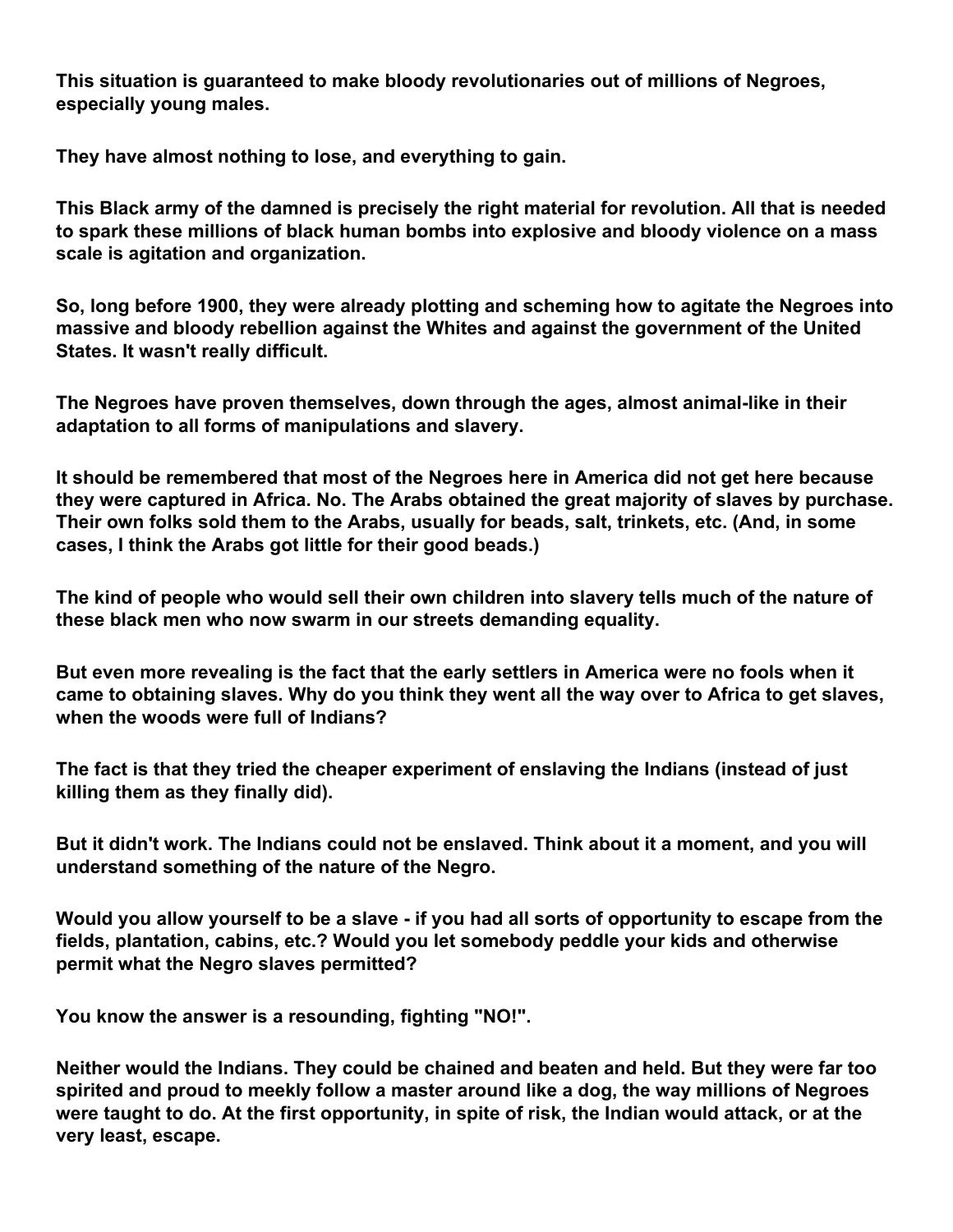**White men, Chinese and Indians cannot be enslaved (except in rare cases - never as a whole race).**

**But the Negroes do not have the get-up-and-go to resist or even to think about it. Take care of their animal needs, give them sex satisfaction to their heart's content and the opportunity to dance in the sun, sport like an ape in a clearing, sing and beat some kind of bongo or drum around a fire - and the pure African Negro soon settles down like a dog in a new home, provided you take care to let the Negro (like the dog) know who's boss.**

**But just as you can take a friendly, docile dog and train him to be a vicious killer, so you can quite easily take a docile, mindless Negro and turn him into one of the most fearful murderers in all history, as is happening, especially in Africa.**

**You make a dog vicious, as Army manuals teach, by "agitating" him.**

**That's precisely how you make a Negro vicious - by agitating him!**

**And, in accordance with the plan of Israel Cohen, set forth in 1912, and printed in the Congressional Record in 1957 (supra), the Jews and Communist have been systematically agitating the Negro race in America for the past seventy years.**

**Along with the agitation, they have been breeding him, like dogs in kennels, as fast as possible - which is pretty fast. (The Negro has never been one to resist breeding as often as he could find the opportunity.)**

**Add to this the Federal financial subsidization of the already powerful Negro urge to procreate, and you get a biological explosion. Negro women can actually make a living producing what can be technically and properly termed "little black bastards." (They are little, they are black, and they are in the strictest sense of the word, bastards)**

**There are already millions of these illegitimate Blacks, whom nobody really wants once they have been presented, to get a bigger welfare check, and who are allowed to run absolutely wild in the streets.**

**These wild, black teenagers are the very guts of the riots in our big cities. And there are millions more on the way. They are very real savages, in the most bloodcurdling sense of the term, even though they live in an asphalt jungle instead of trees. They live a life of maximum violence and a total lack of any "ethics" at all. They fear almost nothing and respect ABSOLUTELY nothing. The only possible way to deal with them, as with any dangerous savage, is to command their respect with overwhelming FORCE.**

**But this is precisely what our fat-head government, manipulated by the Jews, will not use force. Instead, we keep trying to buy off these wild animals in our streets with money, "poverty wars," art exhibits, free tickets, welfare, and endless pampering. Worst of all, we keep giving them our women - foolish, if well-meaning, girls, whose maternal instincts have been perverted from loving and nurturing their own kind to loving and nurturing these little black**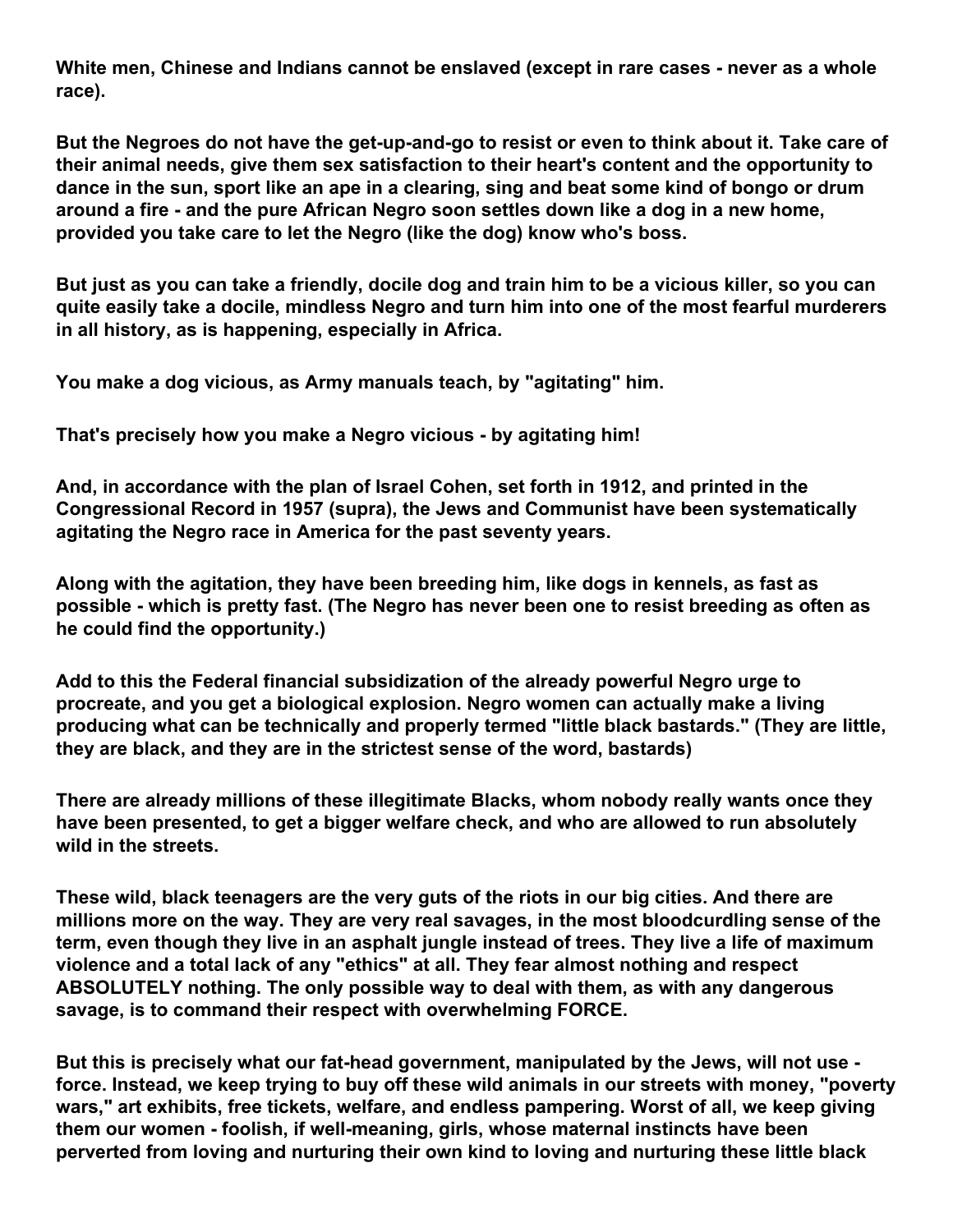**vipers in their nests, because (they believe) the Blacks are "helpless" and "persecuted" and "misunderstood," etc. Sooner or later these women get a rude awakening when the black viper shows its fangs. But until that time, talking to these fanatic women is like trying to talk a queer out of his perversion.**

**The result of all this is a swarming army of BLACK MUTINEERS in our midst**

**They are rapidly getting trained and armed for terrorism, right before our eyes, and with maximum arrogance. The "Black Panthers," the "Deacons for Defense," and a dozen other black Mau Mau groups are formed and training with guns, Molotov cocktails and grenades even as I write this. The Panthers recently had the gall to march into the California legislature in uniform heavily armed with automatic weapons. Nobody did anything.**

**Meanwhile, the Jews are howling to disarm the Whites and the law-abiding people! They want "gun control" laws although it is obvious that this won't do a bid of good with criminals and revolutionaries, who have illegal guns.**

**How obvious can it GET?**

**What the Jews have done over the past fifty or sixty years is first to promote vast migrations to the cities of the black bodies they need as voting blocs to keep the likes of Franklin D. Roosevelt in power.**

**Then they started working to breed these Blacks on scale never before seen in human affairs with what they call Welfare.**

**Finally, they have agitated these Blacks ceaselessly with "rights" lies, filling their dim African brains with the wildest dreams of Cadillacs, White women, cash, luxury and ease - all things the Black masses can never earn in this society, simply because they don't have the native ability.**

**The Jews have made it almost a crime even to think this fact, however, so that everything these benighted black people hear convinces millions of jungle-minded Blacks that they have practically built America with their sweat while we White people have driven them with whips and lain around on silk-pillows enjoying their hard-earned wealth.**

**The fact that our people realized, organized and created all the natural wealth (the same wealth they ignored in Africa for millions of years) escapes them.**

**Horses, too, sweated to create American wealth. But horses cannot claim credit for that wealth. This fact is taken as an insult by these arrogant chimpanzees posing as "civil rights" leaders, whenever I mention it in college speeches.**

**That's exactly what's going on with the child-like race of Blacks in America. Devilish Jewish, Marxist and liberal agitators, sensing the ideal mutineers for their army for the overthrow of civilization, have moved the Blacks into the most dangerous possible positions in the middle**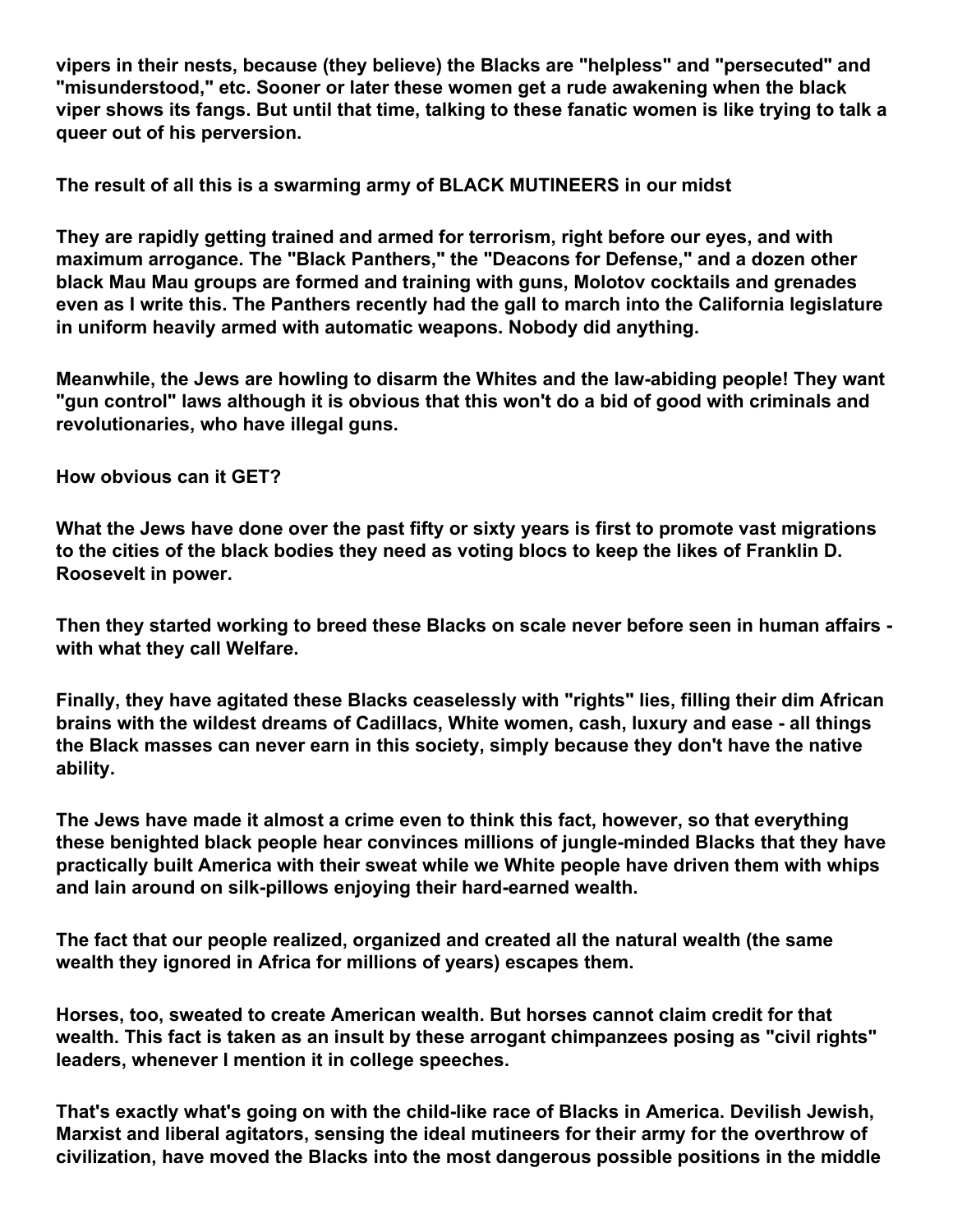**of our technological civilization, bred them into a swarming, exploding mass, and then agitated them beyond all endurance.**

**The result will not be long in coming - in fact, is already here, with sporadic riots which will soon spread, and then merge into one nightmare of terror, bloodshed and jungle madness. But it is not only a local, American problem. This explosion of the inferior, fostered by and led by the Marxists and the Jews with their liberal toadies, is a growing worldwide problem, which cannot remain unsolved much longer.**

**The Jews have crushed the truth about human breeds and convinced much of the White world that the developed (White) nations "owe" endless aid to the "undeveloped" (Black) nations.**

**This utterly insane lie, spread all over the earth, has produced a devil's "miracle" - it has sent doctors, medical care, schools, money, machines and technology to the most animalistic populations of backward Africa, to India and to every place where inferior humanity has previously been limited in its numbers by its own stupidity and ignorance since the beginning of time. But, since colored people are all supposed to be "equals," the equalist fanatics have followed through in the attempt to make them equal, by pulling them up with modern medicine and science. This has taken all limits off the breeding of these people.**

**The result is a world plague - A BLACK PLAGUE.**

**Egotistical, short-sighted men have presumed to "outwit" Nature. And Nature will teach them a terrible, bloody lesson**

**Anybody knows that the reason you can't sell snow to Eskimos is that they already have all the snow they're likely to need for the next few thousand years.**

**You can't sell mosquitoes to folks who live in tropical swamps, either.**

**Whenever the supply of anything far exceeds the need, that thing becomes valueless.**

**On the other hand, the super-abundant "air" around us, which you couldn't sell in its usual form to anybody for a nickel - suddenly becomes the most precious thing in the world to a drowning man. There is no way to get around this law of supply and demand. Whatever is so super-abundant as to be a "drug on the market," becomes worthless, no matter how you try to prop up its value.**

**Whatever is desperately needed, regardless of pretenses, will become "valuable." All of this is preface to a fact that should have become glaringly obvious years ago, but is still somewhat hidden from normal view by a million pretenses.**

**That fact is the growing worthlessness of millions of human beings.**

**The situation with humanity is very much like the situation with diamonds.**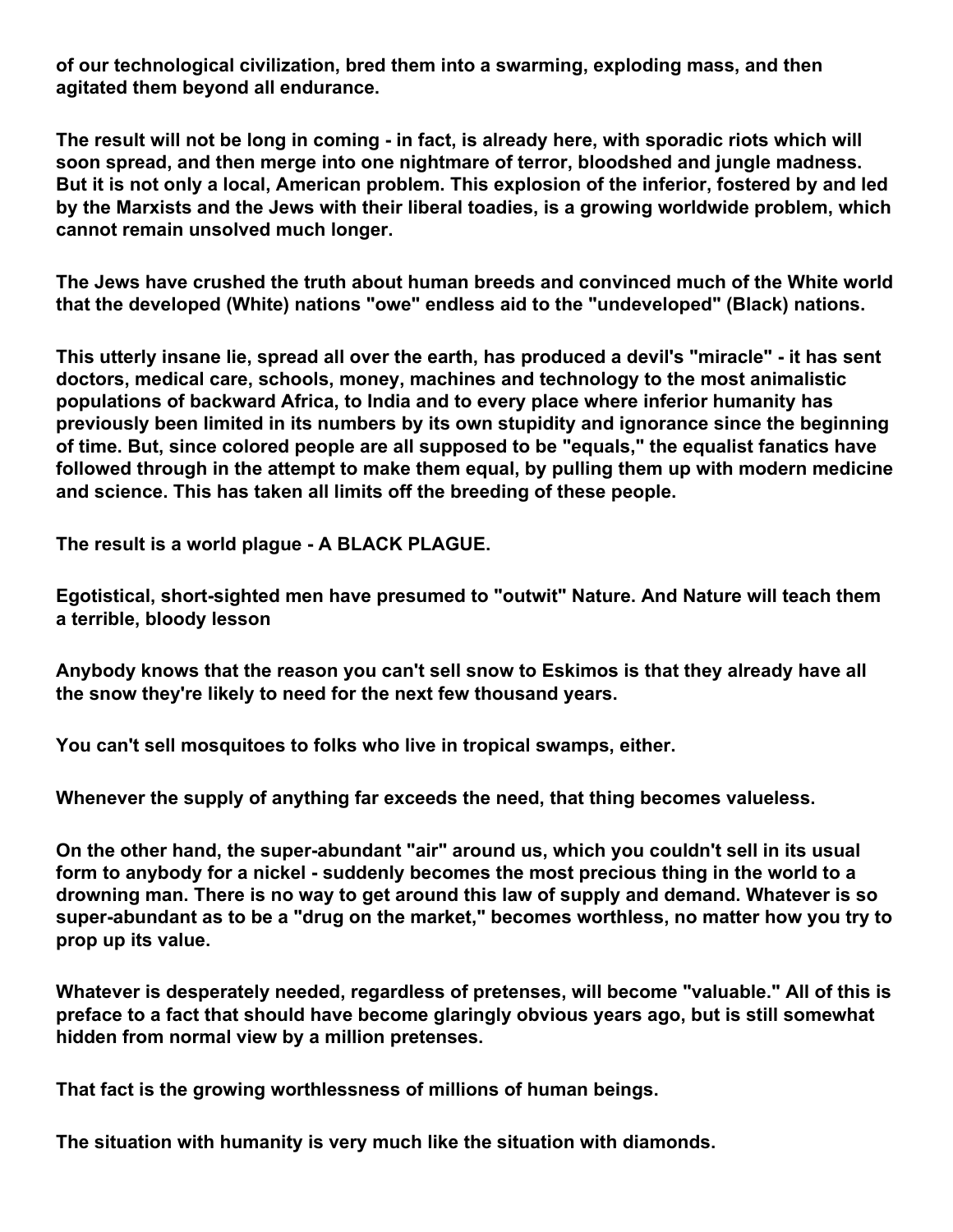**Diamonds are now very valuable. The reason is not purely that they are handsome. Fake diamonds can be made so close in appearance to the real ones that only experts with a magnifying glass can tell the difference. No. It is rarity almost alone that gives diamonds their real value, except in industry.**

**Imagine what diamonds would be worth if there were some kind of strange event in space, and billions and billions of diamonds showered down on the earth for several months, until we were almost smothered in diamonds, knee-deep in diamonds. Overnight, you couldn't get a nickel for a diamond. Not only that, but people would pay to get them shoveled off their property. And if the showers were painful and broke up property and hurt people, diamonds would be among the most hated things on this earth.**

**That is precisely what's ahead with Negroes and most colored people - indeed with inferior people. We have produced a plague of "niggers."**

**For millenniums, human life was a precious thing because it was so hard to get into existence and keep alive. It was rare, like diamonds. This led to what is now called "humanitarianism," the worship of something "special" about anything with two legs that can mumble or grunt a few words. Then, in the first half of this century, science made more progress than it had made in all the thousands of years previously. Literally millions of methods were discovered to prevent death in adults, and to promote the birth and growth of the young.**

**This was no catastrophe in Western, civilized nations, where the human beings thus increased were of a high and productive type.**

**But with the advent of intellectualism in the 18th and 19th centuries, and its cancer-like growth into the disease of "liberalism," conceited little minds began to tell each other that the world had passed the stage where we had to obey the laws of Nature. "With our modern science," asserted these sophist, liberal snobs, "we master Nature and control her!"**

**"By changing environment, we can make a Beethoven out of a Bantu!", was their cockeyed "reasoning." "All races and people are equal; some have just not had an equal chance to develop." So these conceited wise men of Boetia set about giving "all men" this "equal chance" to survive and develop. The result is precisely what would happen to the value of diamonds if we found ourselves suddenly deluged with diamonds by the billions.**

**The lowest forms of humanity (the colored races) are now breeding so fantastically fast that we will soon be "neck-deep in niggers." The world is about to suffer the worst plague in world history - the "Black Plague!"**

**Already, colored people outnumber the Whites by seven to one. And while White populations are growing at an average of 15%, the colored population of the world is exploding at 70%. Not only that, but the rate of increase is itself increasing, so that even the present figures do not give a clear picture of what's ahead.**

**The "developed" nations are sending their "Peace Corps" and medicines, education and**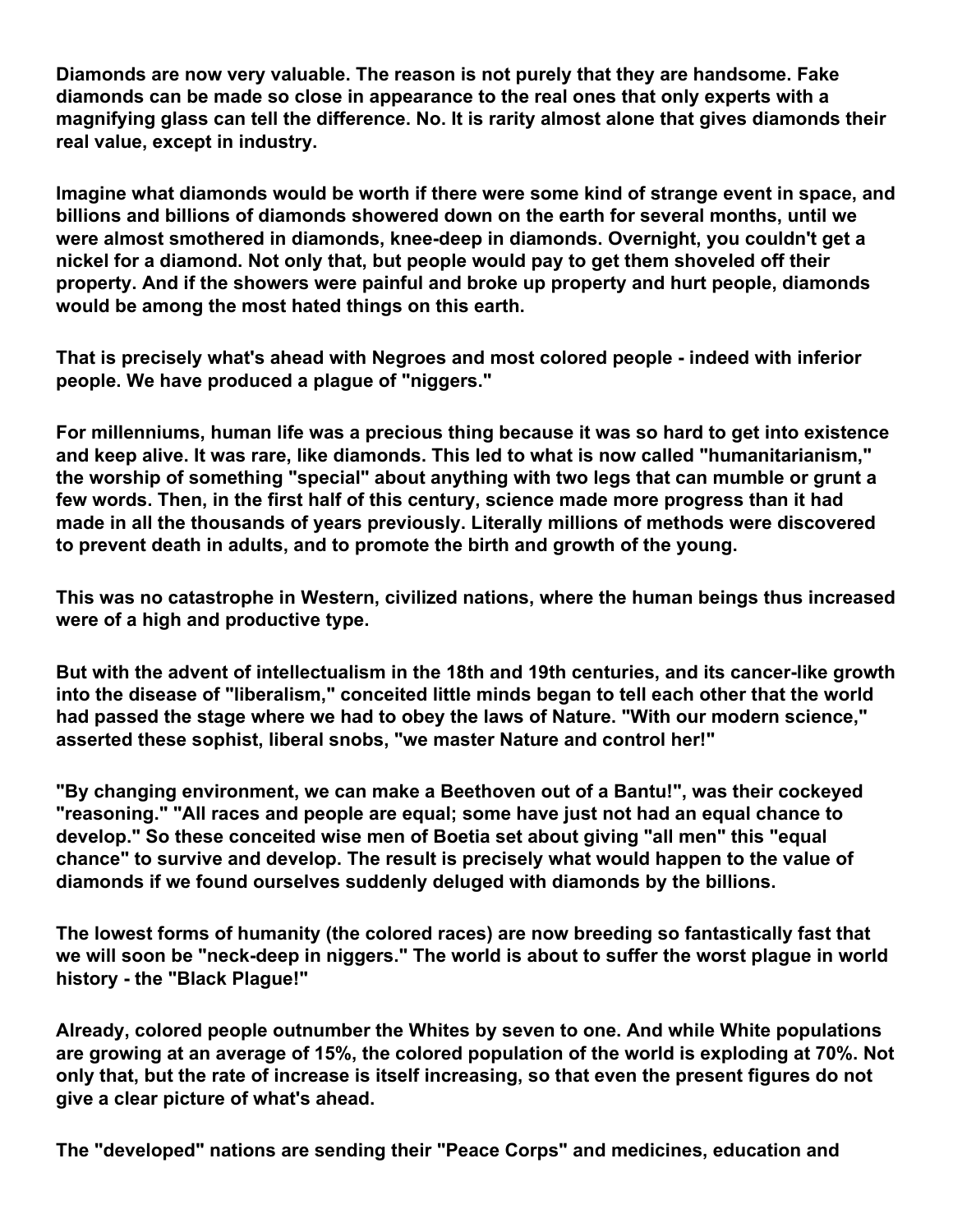**outright cash subsidies to help these colored nations. But the only real result of the help is so damned many more little Negroes, screaming for more help, that it is only a question of a very small amount of time before the situation will be absolutely hilarious -- and terrifying.**

**Mankind, in his infinite conceit that he can control Nature, is once again bringing the rabbits to Australia and the sparrows to America. In the latter two cases, the short lifespan of the creatures involved quickly showed man his error as the rabbits and sparrows multiplied by the billions to plague him. Negroes take a little bit longer than rabbits to breed (not much), but long enough so that it will be another 10 years or so before the full horror of the thing dawns on the idiots who are promoting unlimited colored breeding all over the world.**

**A population study in Scientific American (September 1963) shows that the efforts to raise the standards of living in colored countries does not have the same effect that it has in White countries, where the people have natural abilities. In dark countries, as fast as you double the standards of one batch of Negroes, they produce seven more batches and reduce the level of the whole lot.**

**All Negroes produce when they get outside help is more Negroes.**

**The fatheads at the U. N. are already squirming as they calculate their own statistics (the statistics I am using), which show the approach of the "Black Plague."**

**Their answer, the typical liberal answer, is BIRTH CONTROL.**

**Such utter unrealism is like handing a water pistol to a man to stop the charge of a bull elephant. The avalanche of Negroes which is about to inundate the world with a "Black Plague" is of such staggering proportions that it can be stopped by birth control as well as you could stop the tide with a Kleenex.**

**Most average men and women living today, who are under the age of fifty, will live to see the time when Negroes will be considered about as valuable as a barrel of syphilis germs.**

**The figures are simply terrifying, nightmarish**

**A quick way to see the picture is to take a map of the world showing the so-called "underdeveloped" or "backward" countries. The map of the backward countries, it will be quickly seen, is almost exactly the map of colored countries - and the darker the country, the more backward!**

**There is a graph, which shows the growth of world population.**

**This graph shows the projection of the rising curve beginning to go almost straight up. But the worst is yet to come!**

**The Scientific American points out that there is a tremendous difference between the way the scientific revolution affects the White areas (which they refer to as "developed nations") and**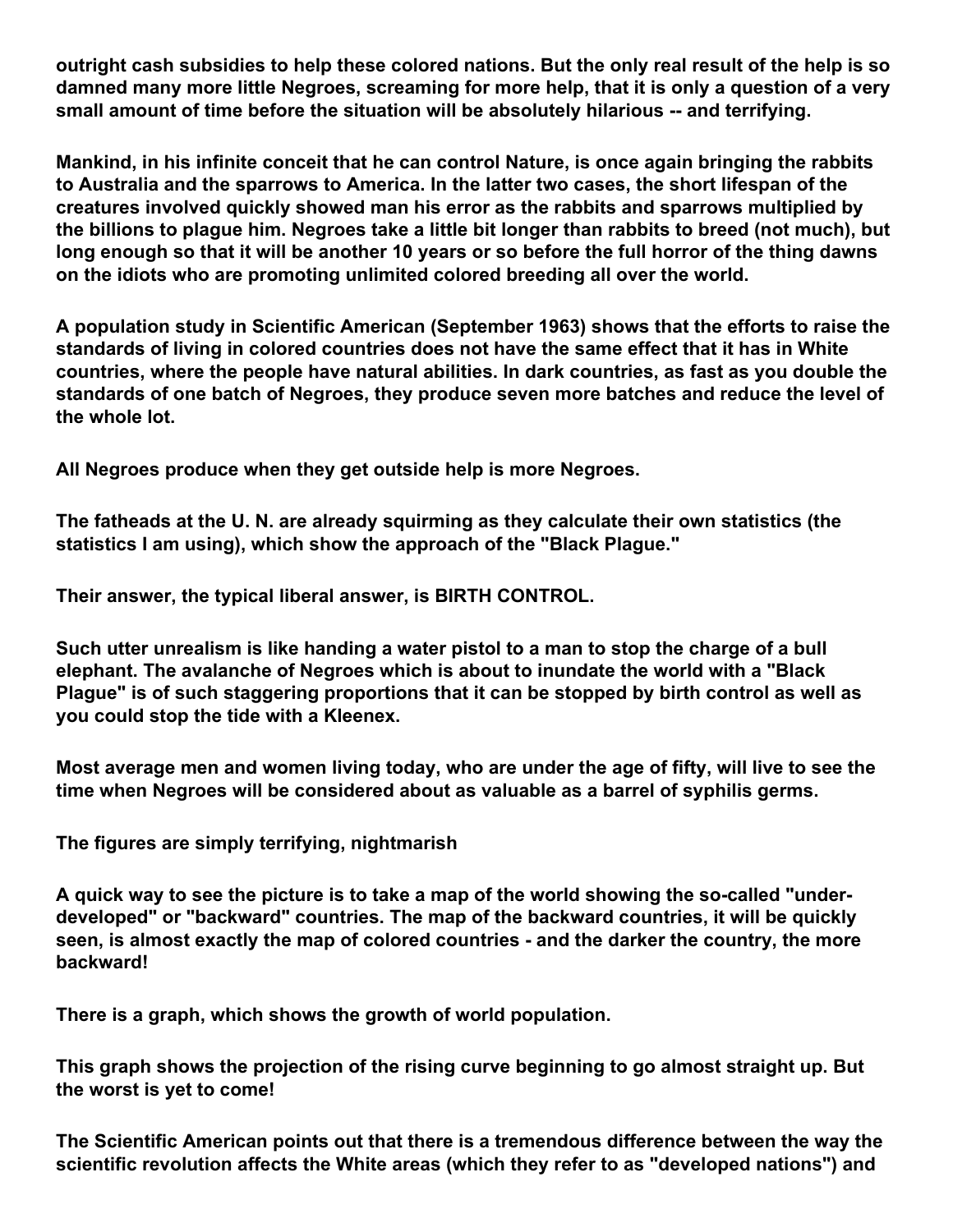**the way it affects the colored areas (the "under-developed countries").**

**They show that the skyrocketing population curve is about ninety percent colored! (Although they use the word "undeveloped" for "colored.")**

**Now consider all of this against the background of the "democracy" which is constantly driven into us by every media of information, entertainment, and by our Government and the United Nations. "One Man, One Vote" is the motto. The Supreme Court has even decreed that we can no longer have state legislatures in which one part of the legislature is based on geography instead of population (thus giving rule of America to the Negro and Jew- laden cities.)**

**In world terms, "One Man, One Vote" will mean about a hundred votes against you for everything you have and want. Everything you can produce will be voted right out of your hands by these colored swarms. That's what's behind their drive for "world democratic government" - and their color-dominated United Nations.**

**Now the liberals can coo about "brotherhood" and swoon over inferiors all they want; you and I know that when the day comes that the White liberal discovers that he is going to have to give up all he has to Negroes in the name of democracy, he will be finished with the liberal hocus-pocus in an instant.**

**But then it will be too late for all of the White people.**

**When the Negroes have everything going their way in the poker game, with the rules the liberals themselves have set up (while Negroes have all the cards), do you think for a moment that the Negroes are going to stand still while we change the rules and take everything away from them? Never!**

**The world will be reduced in a mighty short time to the old-fashioned situation where one side has something the other side is determined to get, and the first side is determined to keep. No votes, no discussion and no "brotherhood" are going to solve the situation.**

**We have permitted a gang of "intellectual" fatheads, in the name of "liberalism" and "democracy," to make it possible for Negroes to breed like rabbits for 30 years.**

**There are now so many of them, and so fantastically many more on the way, that the Almighty Himself must look down on the swarming Black Plague with dread and horror. He never set up this mess. We did**

**The Black Plague is not an Alabama or Mississippi problem, or a Southern problem, or a Northern big-city problem.**

**It is a WORLD problem. The world problem!**

**Since the defeat of Germany, no power on earth exists with the will to stop the Jews and**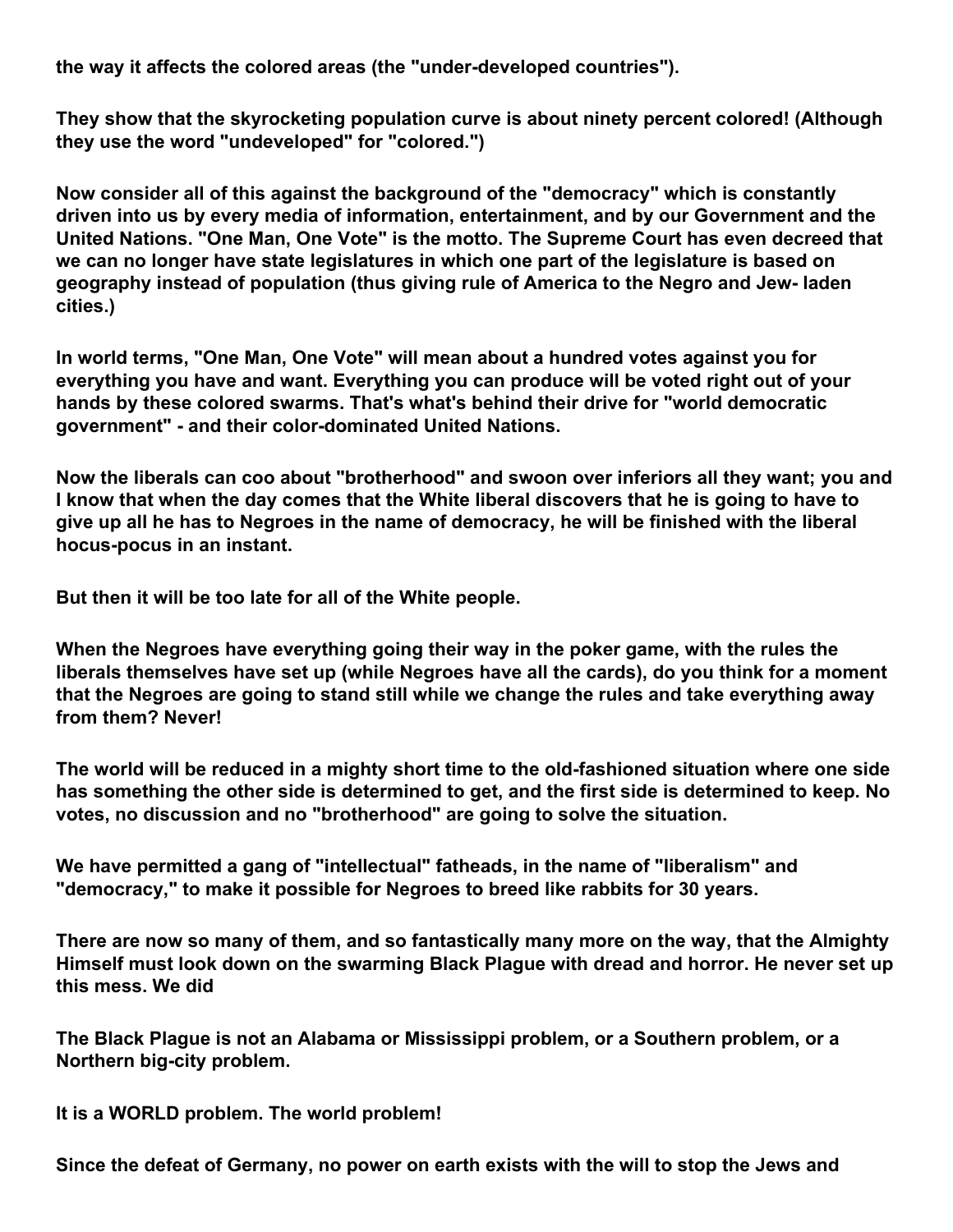**fathead liberals who will continue to breed this Black Plague - until the Plague itself stops them.**

**When it does, it will be such a hideous catastrophe, as this planet has never experienced!**

**The "Riots" are just the first flickers of the inferno.**

**Just as nobody loves locusts and grasshoppers when there is a plague of locusts, so nobody will be a "nigger-lover" when there is a plague of "niggers" - not even the "niggers.' Negroes will then appear to be what they really are, a semi-wild form of half-human animal, unable to build or maintain a civilization, but capable, in vast numbers, of utterly and completely destroying all civilization.**

**The rapes, murders, robberies, muggings and the big riots in our cities of the North are not isolated incidents. They are the first skirmishes in the World Race War of which we have been warning for years.**

**The skirmishes will increase, get much larger and more bloody, fuse with one another, become longer and more sustained, more violent, more professional and finally heavily armed. Leadership and weaponry for this world Black uprising is developing right now in Red China and Cuba. Red Chinese advisors and experts are all over Africa, Asia and Cuba, training colored armies and massacre experts.**

**When Whites were being massacred in the Congo, we must not forget that A. Philip Randolph, James Farmer, Dorothy Haight, Roy Wilkins and even Whitney Young (of the less-violent Urban League) all demanded of the President, in writing, that the U.S.A. keep "hands off" in the Congo, to let the savage Blacks slaughter - and eat - the Whites.**

**It must be remembered that the Whites who were being slaughtered were mostly White missionaries and liberal fatheads who went to Africa to help the Blacks.**

**That didn't matter. They were White, so they got tortured, slaughtered and eaten! They were in Africa, not as "imperialists," but for the usual "humanitarian" reasons.**

**These liberal jerks are going to have to learn that you can't give limitless "humanitarian" aid to savage, half-ape beasts, without aggravating the problems you started with.**

**But since liberals won't learn, the massacres and uprisings will get more frequent and more brutal. The Blacks will mass against South Africa and Rhodesia, and the rest of the world will sit by mouthing platitudes while the Black Plague tries to wipe out or enslave the Whites of two entire nations, while Jew-led nations help them.**

**Do not gasp that it just couldn't happen!**

**It is happening, right now, in Mississippi, Alabama and other parts of the South, and in our big**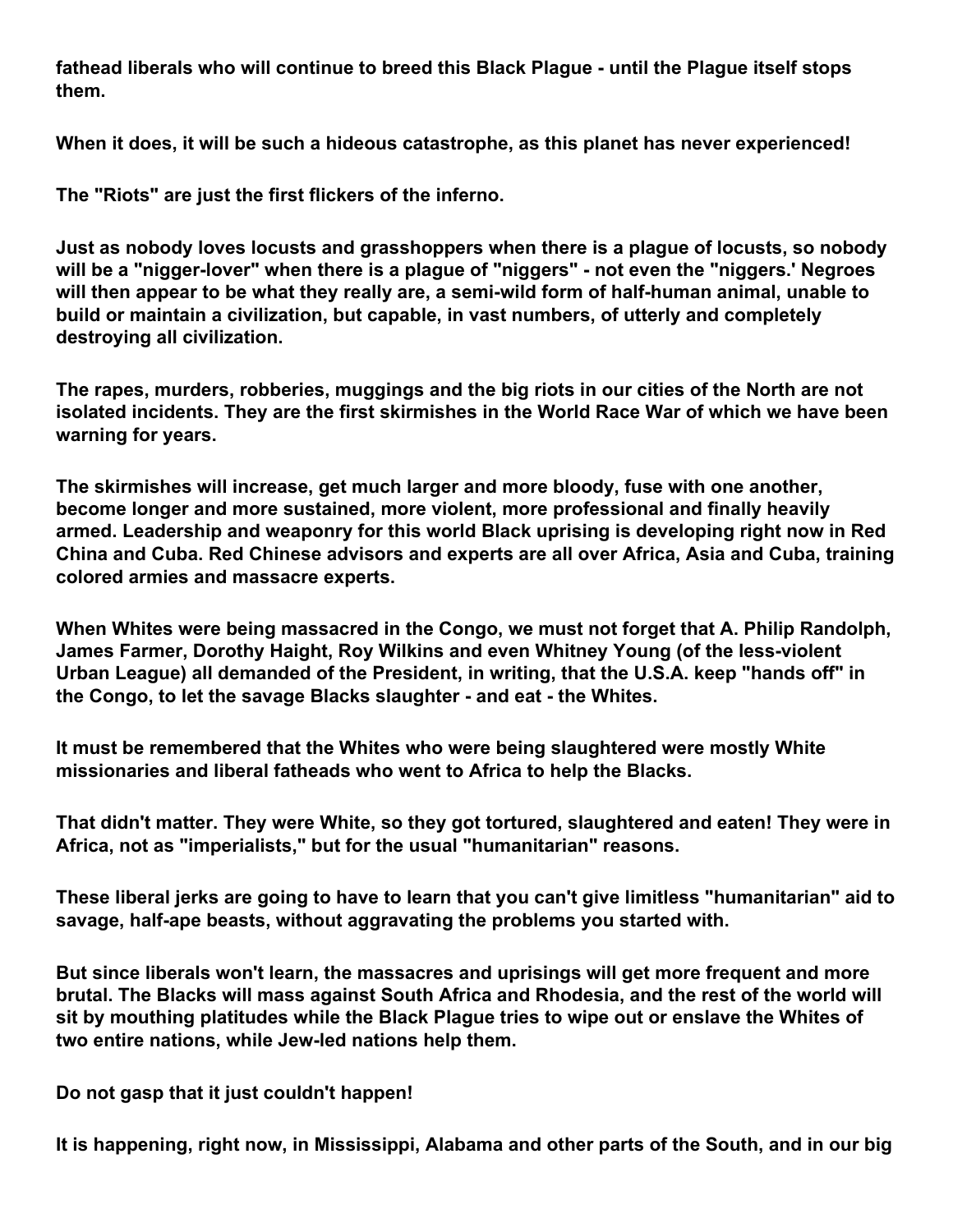**cities, where the Blacks, nearing a majority, are aiming to be masters of the Whites through mass and bloc votes, and guerrilla warfare, while the foolish Whites will continue to play "Democrat" and "Republican," etc. If our people had the will to resist, they could do it. But they keep hoping there will be some "easy" way, and do nothing at all (except to damn the few of us who oppose this insanity as "agitators" -"OUTSIDE" agitators!).**

**As the Blacks move in on Whites in Africa, and seize areas of northern big cities in the U.S.A. they will taste real blood for the first time. They will take the bit in their teeth. With leadership from Africa, Red China and Cuba, etc., the Black Plague will spread like fire in a gasoline factory until the whole earth is blazing. Only then will the fathead White liberals, the silly, squabbling, reactionary rightwing and the narrow 17th century "nationalists" realize at last that there are not many issues, just one: RACE.**

**And that one issue before the world is not what form of government or economy we shall all have, but WHO shall run this world.**

**As Adolf Hitler said in Mein Kampf, the only question in the history of our times is: Will the titanic and final struggle of humanity turn out for the benefit of the White Aryan, or the benefit of the scheming Jew and his swarming army of colored inferiors?**

**As this racial Armageddon approaches, the real value of a human being will shortly appear with a vengeance whether we like it or not. Like the "plague of diamonds" pouring out of the sky, there will be such a roaring storm of people on this planet that it will sink in its orbit from sheer weight. Colored "humanity" will drop to lower than zero on the scale of value.**

**Your children or grandchildren will be forced to exterminate and/or transport swarms of wild Blacks until all of them are finally dead or corralled in Africa. And your grandchildren's children, in turn, will look back on you and wonder how, in the name of heaven, we ever let this insanity go so far without doing anything but talk!**

**While almost every American is playing what are really games (relatively speaking) - moneygathering, putt-putt golf, politics, economics, women-chasing, etc. - the world is heading for the ultimate Tribal War - WORLD RACE WAR!**

**It's "them" against "us."**

**It isn't an economic or social struggle.**

**It isn't politics, religion, economics or anything else so complicated.**

**It's as simple as cat versus mouse; as White versus Indians.**

**It's tribe versus tribe.**

**And there's no such thing as "ultimate justice' in the battle.**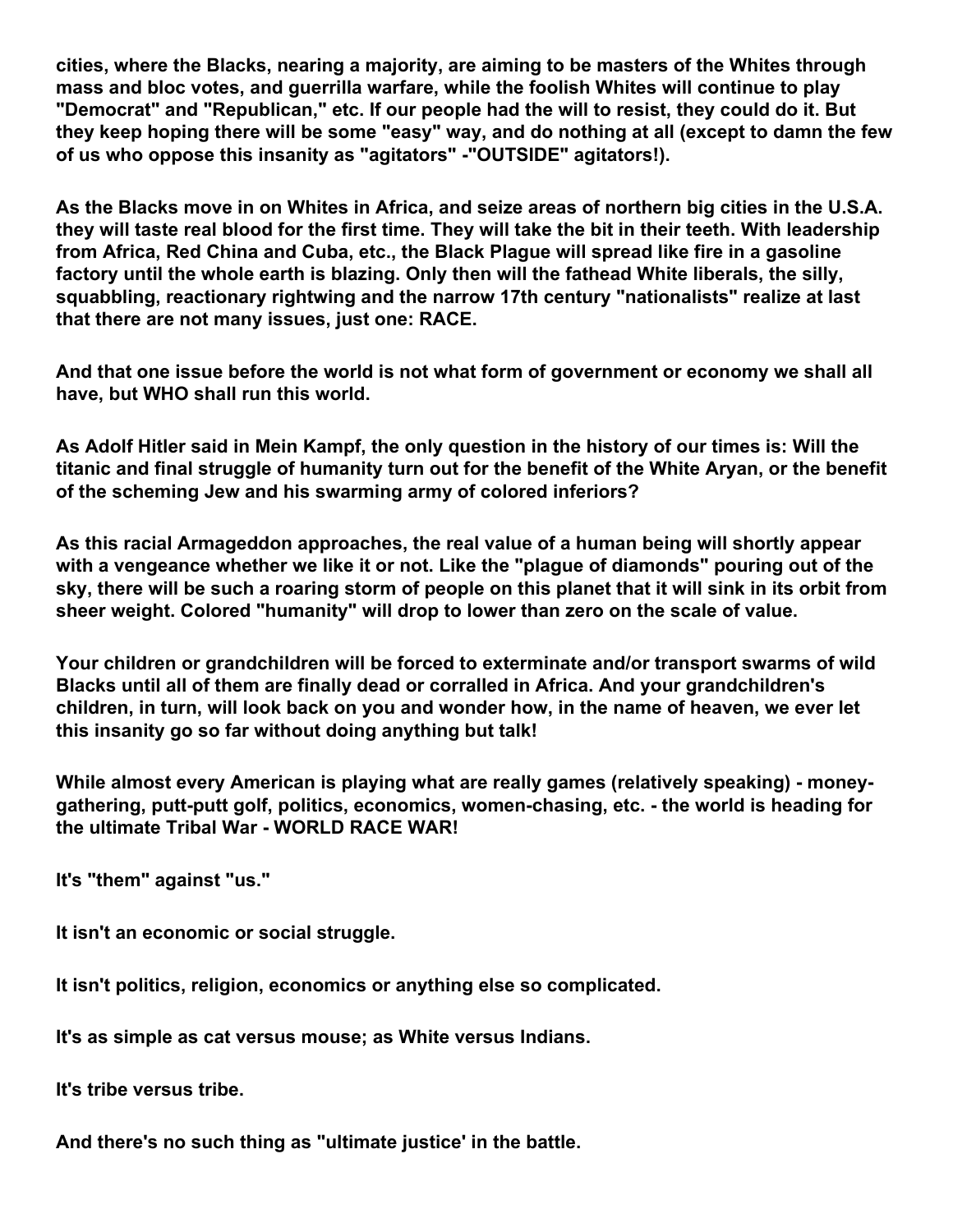**Whoever wins will be forever decreed "just," precisely as the title of the great book None Dare Call It Treason points out: "When treason prospers, none dare call it treason.,,**

**Here in America, the Black tribe is already preparing to take what they want by bloody force from the Whites.**

**When I spoke to a group of revolutionary, D.C. college Negroes, last year, this fact emerged clearly.**

**I was invited to speak to the collegiate "Burning Bush" club, and accepted without knowledge that it was mostly a Black outfit. They gave me a street address that turned out to be in an exstore front church in the heart of black Washington. I learned that it was the bunch that produced Stokley Carmichael and Rap Brown.**

**Once I walked into that black mob, I was not about to back out, or crawl out. So I spent about two hours speaking to them and answering their questions - or rather, defending myself from their bitter jabs. Several times, particularly when one black girl got up and read the contents of the entire "Boat Ticket to Africa," it was nip and tuck whether I'd get out of there alive. But I managed to keep that Black mob sufficiently interested in what would happen next to sit still, until I left.**

**But I wouldn't have missed the experience for anything. Those revolutionary Black youths made no secret of their plans to seize America by violence and bloodshed.**

**The only thing I said with which they agreed was that America would never give them the kind of "equality" they wanted (which they made clear included our women) and that they would have to TAKE it with guns.**

**"We're gettin' the guns !" they snarled at me.**

**And they are!**

**These college-trained Blacks, endlessly agitated by Jews like Bettina Aptheker, Saul Alinsky, Milton Rosen of Progressive Labor and the Militant gang, are openly preparing a revolution of force and bloodshed.**

**Meanwhile, the disgusting cowards and sissies on my side (which is almost all of it) are still preaching "The Truth Will Make Us Free," and writing letters, getting up petitions and new schemes for "victory" - none of them involving even so much as naming the enemy.**

**As I write this - as you read these words - the millions of "nice" people on my own side are playing an incredible game of "I've-got-my-eyes-closed." Almost none of them (again with the exception of the Klan) have the nerve to name the enemy. (And even the Klan covers up some of the naked truth about the Jews we are fighting.) In fact, there are as many explanations of the nature of the enemy as there are rightwing leaders.**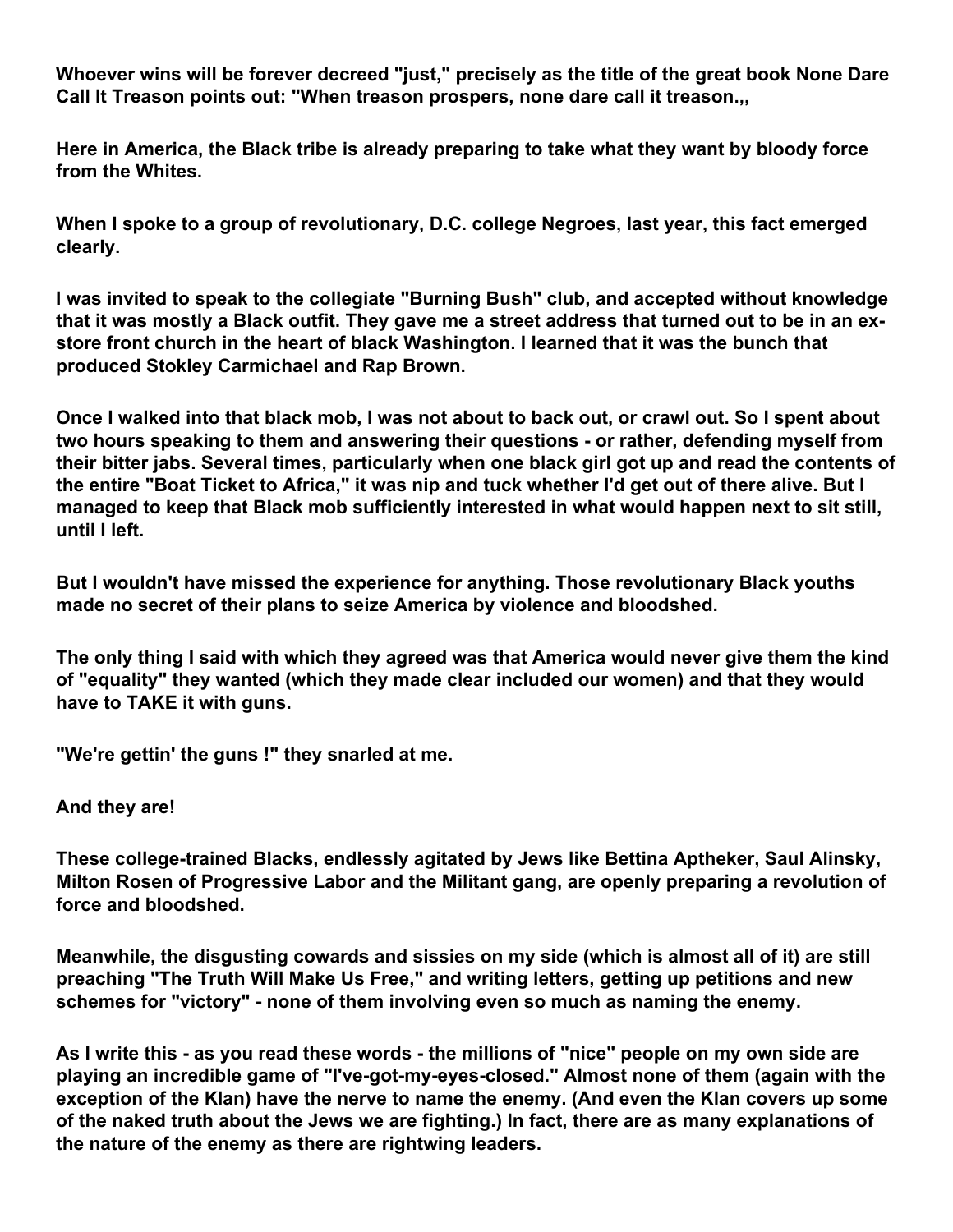**The reactionaries will tell you that we are divided over economic issues - Capitalism versus Communism (although these "experts" have to sit up nights trying to explain how most of our big millionaires and big foundations are busily putting up most of their "capital" to support Communism).**

**The Birchers will tell you that it is a battle between those who are for "less government and more individual responsibility" and against the "big government" crowd.**

**There are the mostly Southern "states' righters" versus the nasty "Federal Government," (although the only reason the "states' righters" so vehemently hate the "Federal Government" is because it is currently in the hands of "nigger-lovers" and Reds. If a pro-White were President, they would be 100% for use of Federal power to protect White people, as I am.)**

**I could name many more of these phony divisions by shallow thinkers on our side, but these ought to be enough to establish the principle. To see the truth behind all these euphemisms, and all like them, all one has to do is to attend two meetings: (one), a rightwing meeting, regardless of what kind; and (two), a leftwing meeting.**

**At the rightwing meeting you will see mostly good-looking people, our kind of people. To be sure, some of them, individually, will be ugly or dissipated or otherwise unattractive, but the participants will be most White Aryans, or at least people racially similar to us. (Even the leftwing press commented what good-looking girls were in the Goldwater campaign.)**

**At the leftwing meeting, you will see swarms of racially alien people - Jews, "niggers" and mongrels of all sorts. Most of them will be racially repulsive.**

**The glaring fact, which all of the "nice" rightwing so assiduously covers up, is that this is not a war of ideas, money, theology, principles or politics, but an old-fashioned, naked confrontation between two tribes - between and "them."**

**We have something.**

**They want it.**

**They are taking it.**

**The rightwing, like a helpless man in a nightmare, is gurgling inarticulately trying to keep "them" from taking it away, without being able to move or even yell effectively. In fact, in most cases, our side doesn't even dare complain about "them," and keeps pretending we are not "racists" - only for the Constitution, states' rights, America, etc.**

**The commercial Jew agitator of the Negroes, Saul Alinsky, doesn't play any games or try to hide it; he openly says to his side what I am saying to mine.**

**"Machiavelli wrote a book telling the 'haves' how to keep what they have," this Jew sneers to**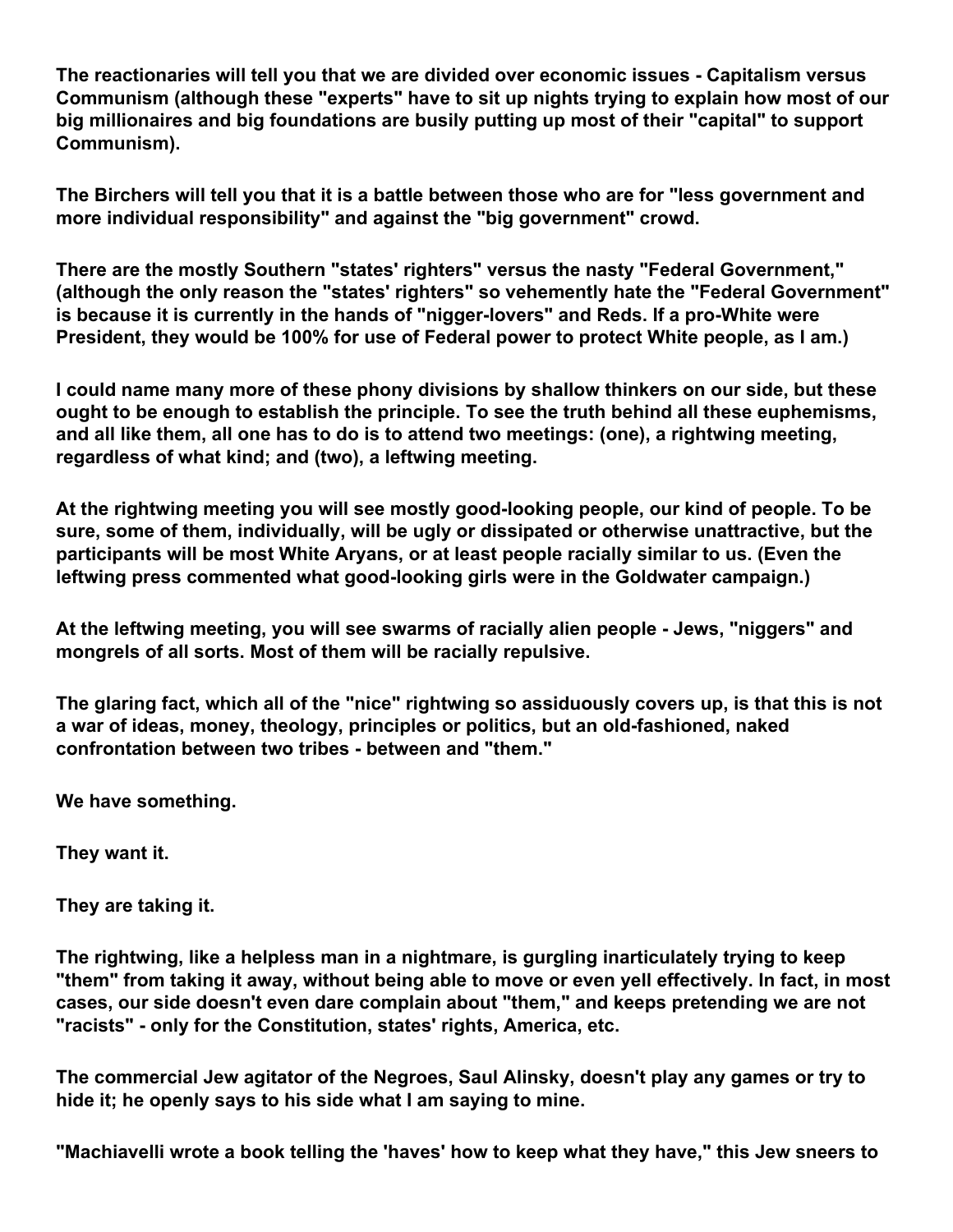**the mobs of Jews and Negroes. "Well I am teaching the 'havenots' how to take it away," From YOU, White Man."**

**In the days of Genghis Kahn, nobody bothered to pretend, as they do today; nobody dressed up the ancient battle for plunder, women and territory with fancy names or disguised it as "ideas."**

**Nobody tried to pretend it was a "battle for men's minds." The colored hordes came out of the East with their bloody swords, axes and clubs, and drove into the heart of Europe, slaughtering the men, taking the Women, plundering the wealth and generally acting in the immemorial manner of that predator of all predators, man!**

**Only the better White men in Germany were finally able to stop these savage, yellow terrorists and drive them back into Asia.**

**In fact, the ancient Nordic word for "Germans," (still preserved in the Icelandic language) is "Thodthverdthur" which, translated literally, means "People's Defenders."**

**Now, once again, the savage colored hordes are terrorizing the earth, threatening to unite and use the White Man's own fearsome technological weapons to rape, rob, loot, plunder, murder and enslave us in such an orgy of carnage and cruelty as has never been dreamed of on this planet. The Jews have let this terrible dark genie out of the bottle to "use" him as their army in their mad dreams of conquest of the earth, according to their paranoiac Prophecy as the "chosen People."**

**In 1932 the German "People's Defenders," - The Nazis, rose up, as in days of old, and almost had this Asiatic horror stopped, when the Hebraic brotherhood here in the U.S.A. got their stooge Roosevelt and his stooge Churchill to use all the rest of us to smash our White German brothers who stood between us and the colored hordes. At the behest of the Jews, we crushed the ancient German bulwark of the White Race.**

**The battle is now for possession of the whole planet. And the colored hordes of Genghis Khan have almost won. From Africa, India and Asia they are swarming like a plague of poisonous locusts, into all White nations.**

**In the name of sanity and survival, how much longer will our cowardly and short-sighted rightwing "leaders" pretend that there is no such thing as "the enemy" - that "we hate no one," but only oppose this or that idea?**

**Hell, the enemy is out in our streets in his thousands, "demonstrating,'' throwing Molotov cocktails and even killing us, under the open direction of Jew generals, like Saul Alinsky and Milton Rosen.**

**You can be sure that the mighty Germanic White Men who stopped Genghis Kahn did so without any sickening pap about "not hating" him, and they sure as hell made no secret of who the enemy was.**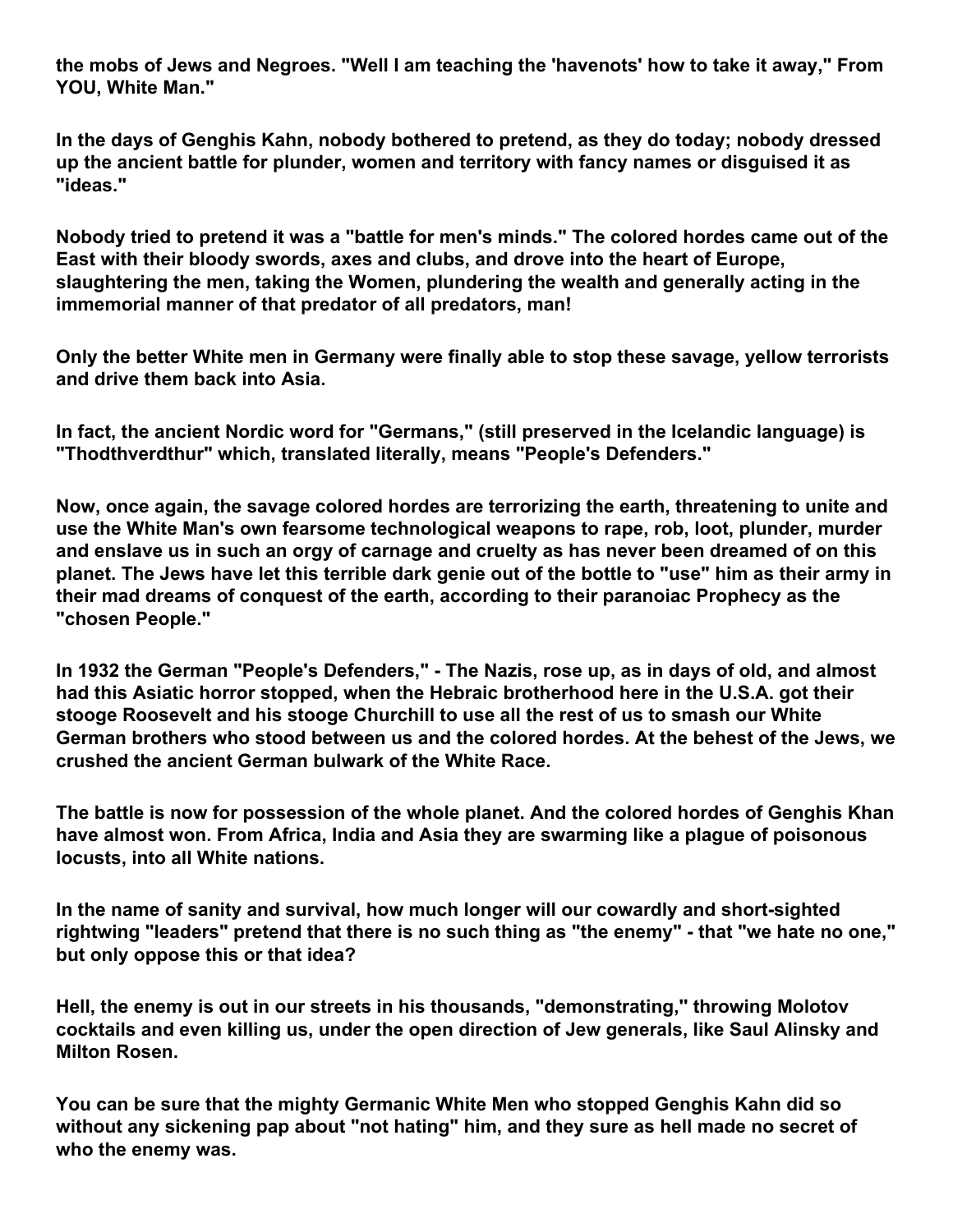**It's time to name the Negro, Jew and communist enemy that is murdering us and planning to take us, in the ancient manner. It's time to hate the filthy devils that are attacking us, hotly, passionately and poisonously, so that we can tight as our fathers fought - to WIN!**

**But it is not only the Black Plague, which threatens us.**

**The problems of air pollution, water pollution and land destruction are also problems of too many people - "the population explosion," it is called. Where a few sewers could once empty harmlessly into rivers and oceans, thousands of them, millions of them are now rapidly making the whole surface of the planet earth one big sewer, smothered by smog, and jampacked with swarms of people all beginning to compete for space on roads, space to live, space to move and even just air to breathe. Everywhere you go, traffic piles up, smog chokes you, water is filthy, land is disappearing, and you have to form lines for tickets - for anything.**

**But the current situation is only the merest hint of what's ahead in the next two decades.**

**Remember, the population of the earth has doubled since the 1900's. It will re-double again by the 1970's! And, if nothing changes, it will double once more in half of that time, to produce a world literally packed with humans struggling just to breathe, to eat and to find a moment's peace - a moment they will never find.**

**Perhaps you have been taken in with the birth-control propaganda, and believe this is the answer. Aside from the fact that birth control just will not work, because people are people, the deadly fact about birth control is that it kills off the best and promotes the worst.**

**It is our best racial stock which practices birth control, because they are provident, hardworking and want to provide for their young (even if they are short-sighted about future generations). The Negroes are breeding as fast as the possibly can, because our best families are going without and paying big taxes, to subsidize with "welfare" this colored breeding by the lowest humanity.**

**Illegitimate black babies, "little black bastards," actually produce more and more income for Black females, and Black females are engaged in the black-bastard industry with a will. It is this Black spawn of the subsidization of inferior humanity, which produces the giant gangs of black nihilists, such as Chicago's "Mighty Blackstone Rangers" which terrorize the whole community and require a "peace treaty" on TV with the Chief of Chicago's Police Department!**

**People are becoming dimly aware of this growing horror.**

**But what is not so obvious, and much more deadly, about birth control, is the way it reverses Nature.**

**The oak tree produces tens of thousands of seeds, lets them all start, and then Nature ruthlessly and wisely selects only the best and the toughest to survive and become big trees. Obviously, there is not room on the ground around one tree to grow thousands more trees. Nevertheless, every year the tree produces enough seed to populate giant forests over whole**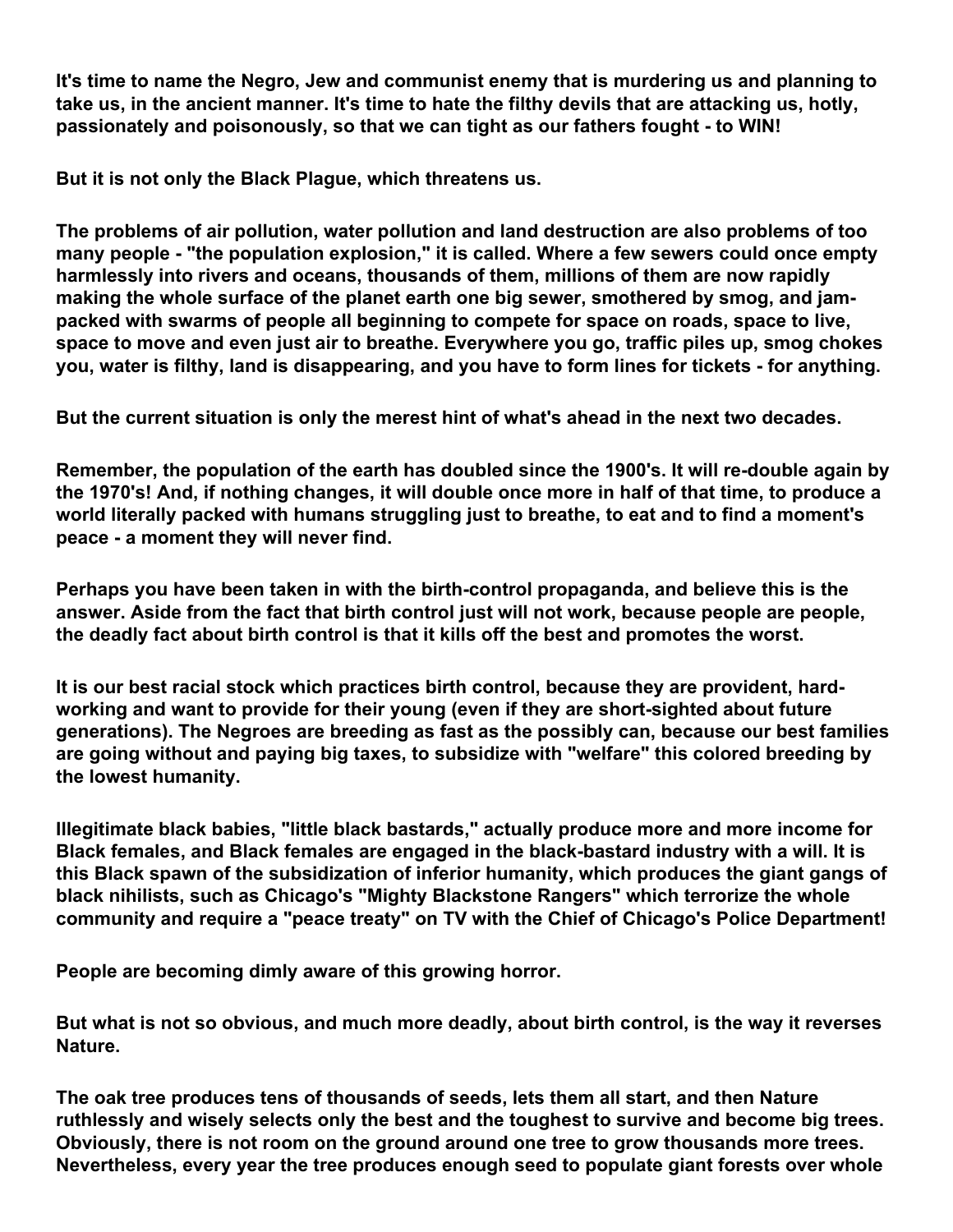**states. Nature never produces just "enough." She always produces prodigiously, especially so she can select.**

**And she has the best reason in the world: the survival and improvement of the breed. She is never pre-occupied with any particular individual, always in the promotion of tougher, better and more select types to improve the "breed"**

**By the oak having all those seeds and allowing them to struggle, with only a few succeeding while most perish, Nature insures that the next generation of oak trees will be the winners of an elimination contest in which millions and millions competed, and only one or two of the finest survived to make more oak trees like themselves.**

**In fact, that's the same way you got here.**

**To make you, took just one sperm cell.**

**But Nature produced millions, all of which competed for the chance to live and become you. Only one made it, and thus proved that it was therefore the most energetic and excellent of those millions, and most likely to make a good human being, you. Had Nature produced only the one sperm needed to produce another embryo, it might very well have been the weakest. And it almost certainly would not have been the one which survived and produced the best one - you.**

**If parents use birth control and have only one child, there is a good chance it may very well be the worst they would ever have. If they had ten or fifteen, as Nature intended (and as humanity had to do for tens of millions of years to survive), they would have had a very good chance of producing their best, and the worst would have perished mercifully at an early age, as happened to humanity until the last hundred years.**

**But today, short-sighted use of man's medical science first kills by "birth-control" millions and millions of human beings, including the best, even before they have a chance to be conceived and born - and then keeps alive anything born, even with two heads, and preserves to each such "beneficiary" of "science" the opportunity to create more unfortunates who would otherwise never have been conceived had Nature been allowed to exercise her surgical wisdom.**

**There is no "cure" for the coming population horror other than to kill.**

**Nature did the killing, by natural selection, since the beginning of time. The birth-control advocates, with typical liberal cowardice and short-sightedness, do their killing by un-natural selection, by cowardly murder before the people they kill have any chance to argue the case, or prove themselves.**

**Nature would never have allowed this crazy over-population to arise, because the backward, stupid, lazy, no-good bums and swine of the world, for millenniums, never survived long enough to have kids. Even though some did, they killed each other off, ate each other, lived in**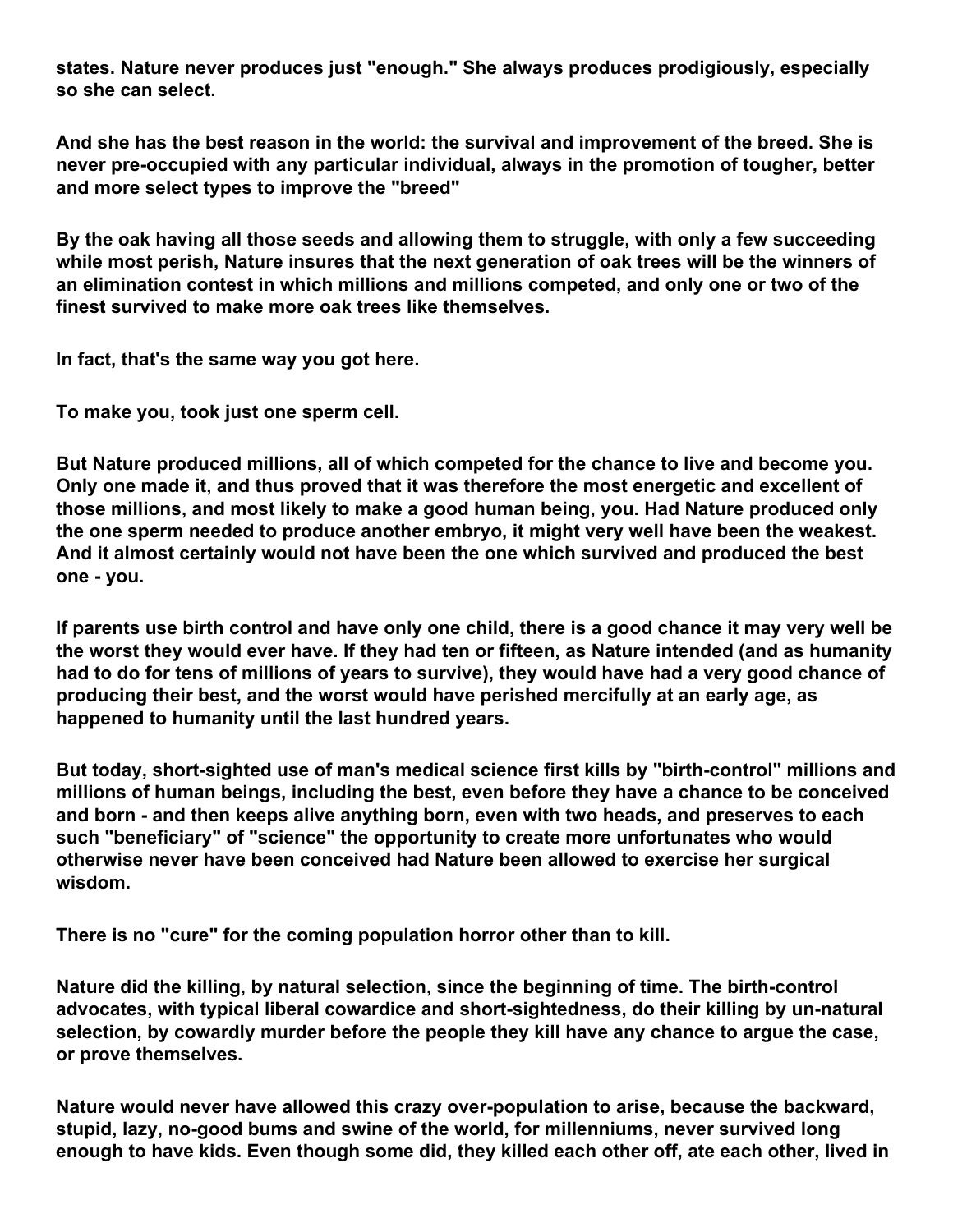**such filth, horror, ignorance, superstition and disease that they perished by the millions, as they did in dark Africa for millions of years.**

**This was the situation, for instance, in what is now Rhodesia, where the native, Black population never exceeded 40,000 since the beginning of time.**

**Then along came the humanitarian, half-witted, White liberal, and "outwitted" Nature by providing these swarms of human scum with the medical genius of a higher race, with education, with police to maintain order and prevent them killing and eating each other, with hygienics to put down germs and mosquitoes and prevent disease, with sanitation facilities, and otherwise applying the miracles produced by White brains and character, to enable Black and inferior humanity to proliferate like flies on a dung heap.**

**The Whites came to Rhodesia with law and order, medicine, education and food - and produced 40 millions of Blacks, who now demand to take over the Whites!!**

**The way out of this mess is not in making available more food, better medical care, more efficient farming, or birth control!**

**There is only the old-fashioned way of Nature: death, one way or another. Somebody has got to go, ugly as that may be.**

**The problem would never have arisen, had men been wise enough to obey Nature's ancient and eternal laws.**

**But we didn't, and the problem is about to overwhelm us in a furious catastrophe.**

**If we don't do something about it, Nature will. There will be famines such as the world has never imagined, massacres such as the worst nightmare cannot envision, slaughter, disease, death and horror until there is nothing but blood and darkness on the face of the earth.**

**Even our worst enemies are hinting at these things. But, as a "cure" they are preaching their shortsighted "birth control."**

**Birth control means death to millions of the unborn. Birth control is killing, even though the cowards who advocate it dress that fact up with all kinds of rationalizations about giving a break to those already here, seeing that the new ones are taken care of, etc. Birth control is selective massacre, at the sperm cell and egg stage, which not only kills more millions than, any massacre in the history of homo sapiens, but reverses Nature, selecting the worst and breeding them, while murdering and decreasing the biological best.**

**We believe man has arrived at that critical point of no return where he can no longer be "chicken" about facing the deadly fact: somebody has got to go. There are too many bodies competing for every blade of grass, every breath of air and drop of water on this planet. And the flood of people on the way will be catastrophic, unless we return to Nature's plan, and select, not the worst, but the best for survival.**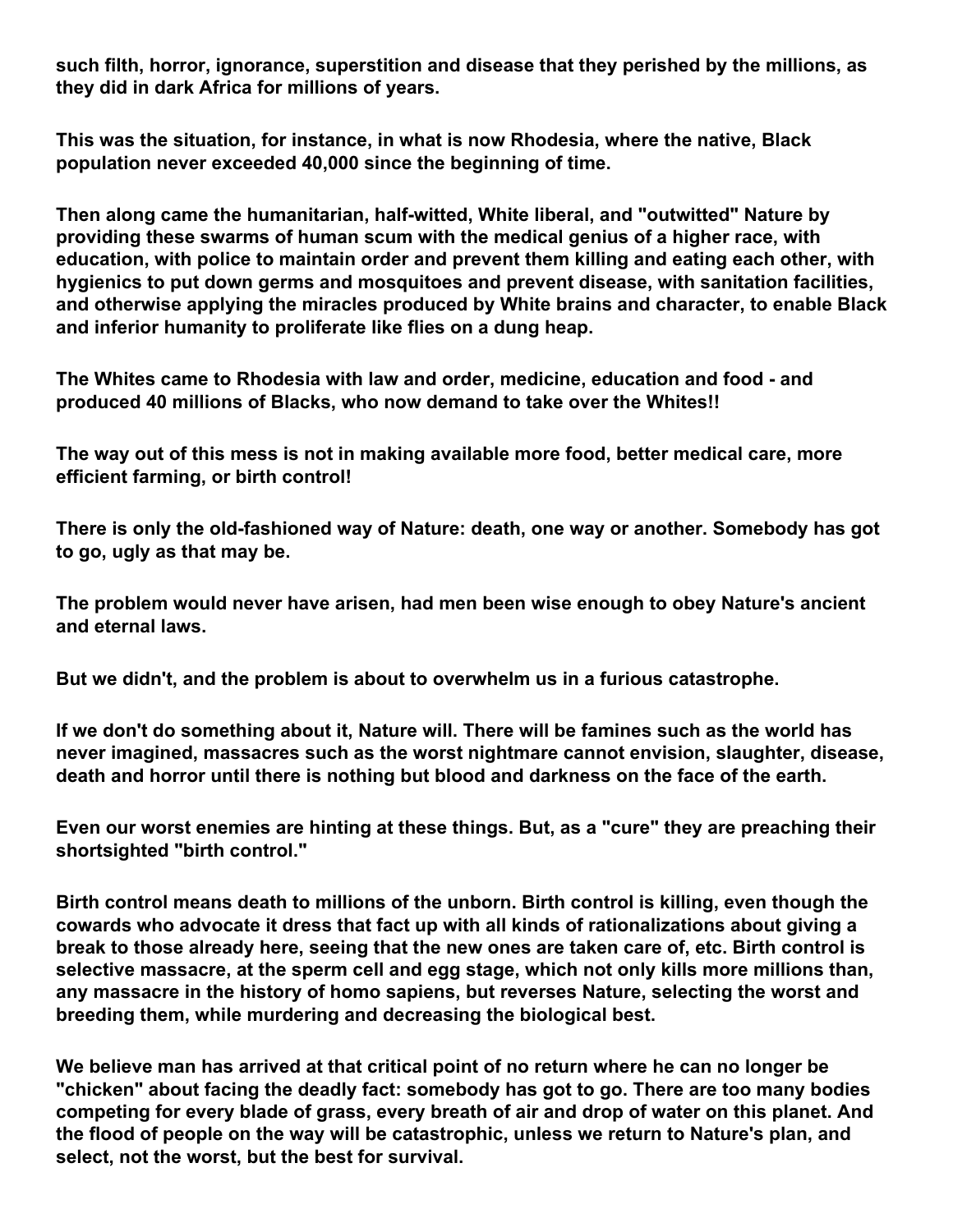## **And who are the best?**

**Actually, that's an irrelevant question, because no group in the world, with any vitality in it, is going to select itself for elimination. Each group, of course, will claim to be actually "the best," even if they are the blackest cannibals, who claim they are eating each other and running naked, only because dirty "colonialists" have been "holding them down" and they have never had the advantages of hearing Shakespeare, or attending Harvard or Oxford.**

**But still, being as objective about the question as possible for our group, the White People, we can truthfully say that our group has performed better than any other creature ever to come forth on this planet. It is not the Blacks, or the Reds, Browns or Yellows that have produced the miracles of our age; it is the White Man: The test of "superior" and "inferior" is not theory, but performance. Even more important, it is not the Blacks, Yellows, Browns, or Reds who have the power to select. NATURE SELECTS BY SUCCESS, NEVER BY THEORY.**

**And the White Man, at least for a while longer, has the organized force at his disposal to restore almost instant order to this world, through the use of his technology and even nuclear weapons if necessary (especially when the White Men of Russia finally are driven over to our side by the imminent explosion of arrogant, aggressive colored people, as is already happening to Russia on her borders with Red China).**

**This is no call to brutal, heartless, sadistic massacre.**

**There is no "hate" involved here, any more than there is "hate" involved when roaches or bedbugs invade a home and must be exterminated. it is a matter of survival.**

**If they survive and swarm by the millions, we must die. It will not be too many years before even the most rabid liberal will see that. Some of them already have, as the Blacks run around attacking them, shouting "Kill Whitey," "Burn, baby, burn!" and sacking our cities.**

**To survive, we will undoubtedly have to kill vast numbers of those of the colored races who attack us. I believe the planet will run red with the blood of both sides, in the lifetimes of many now living, before order is restored to the world, and genuine peace is therefore possible.**

**But we do not have to conduct any scientific "extermination" program. (As the Jews and liberals fatheads never tire of charging).**

**We have only to be ruthless about the survival and rights of our White family of people all over the globe, and leave the others to themselves.**

**Left to themselves, the colored swarms will not last a generation, and the heaving planet can settle down to a productive order.**

**Everywhere the Whites have withdrawn from colored areas, that's what has happened: the Blacks massacre each other, they enslave each other, they retreat to filth and the jungle**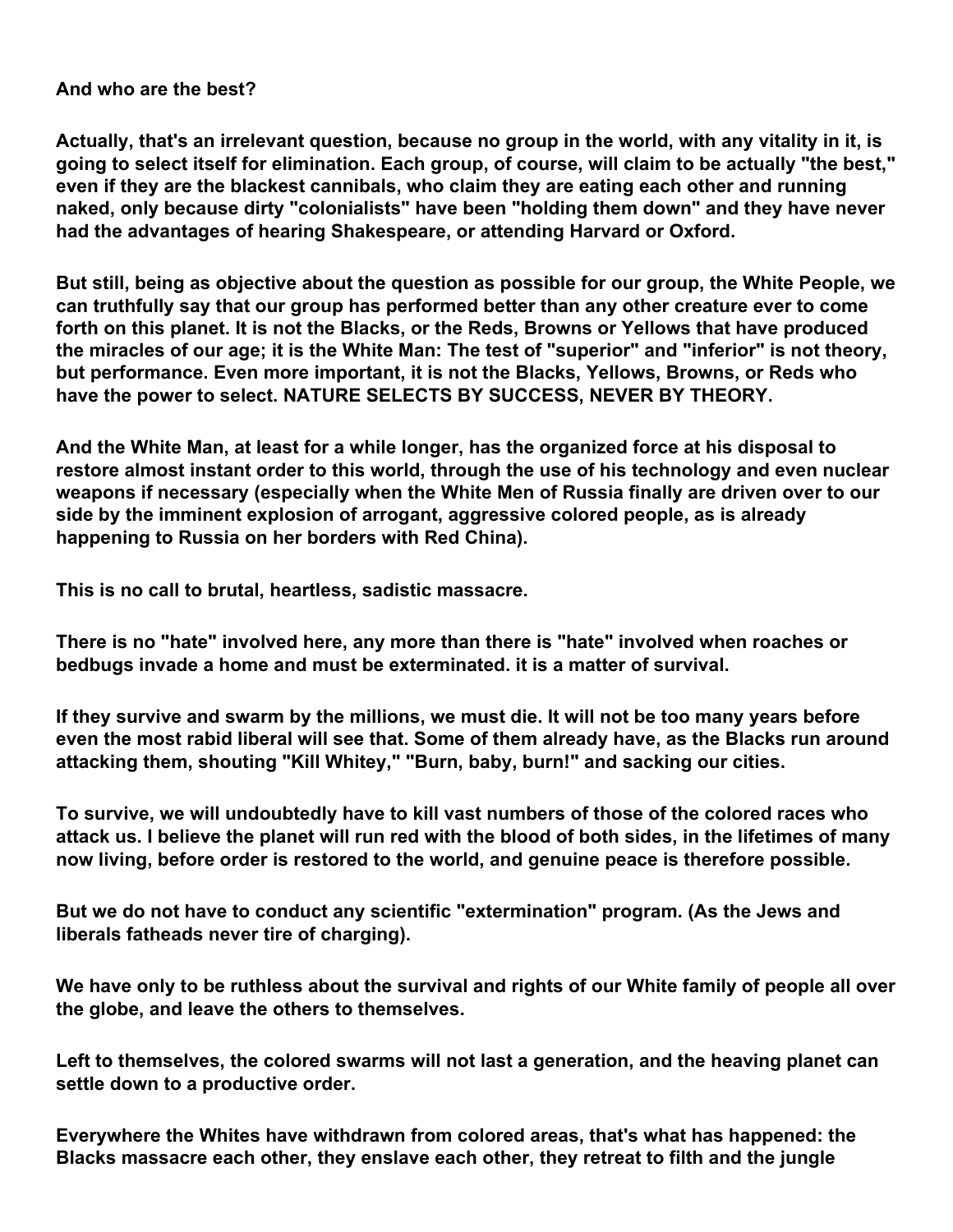**almost faster than it is possible to believe - as Haiti will show anyone who cares to look, even after a century of White help. They won't produce food, - and so they starve. Nature pronounces her judgment.**

**Those who so tirelessly howl for "peace" should remember that the gentle Goddess of Peace could walk in safety only at the side of the Mighty God of War. And today, if the Goddess of Peace is White, she can't walk at all, in the areas controlled by these black savages.**

**To restore Order and Peace we are going to have to make two decisions: (1) The White Man must again become absolute master of this planet, and (2) Forceful authority and order must be restored as the first need of our whole world, if people are to be able to go about their business without constant fears of wars, bandits, swindlers and mobs of hell-raisers.**

**To insure that the White Man does become Master of the planet, and thus survives the colored attack, the White Man must stop the reversal of Nature. He must take as much care about his own breeding as he does for the breeding of his dog, his horse, his cow and his canary.**

**Ruthless though it may sound, the White Man is also going to have to find a happy medium between the preservation of all of his own number by medical science, and that restoration of some sort of selective process to insure that congenital freaks of his own kind do not breed more unproductive, unhappy individuals who then drag down the productive through "Welfare Medicine." He is going to have to re-evaluate his role, and begin to think not just of the individual, but of the whole race.**

**What injures the race beyond repair must never be performed by medical science, even if it might make a certain individual happy.**

**When medical science is reasonably sure that any individual is bound to bring into the world miserable, helpless imbeciles or human freaks, then medical science must see to it that no such calamity is visited on innocent unborn little ones.**

**I am well aware that such apparently "heartless"-ness will outrage many who will think I am indeed the sadistic monster so often painted by my opponents. On the contrary, however, I am simply determined to save my own people - and the world - the unspeakable horror, the ultimate horror, of the final destruction of the White Race, the race which, almost alone, is responsible for the very qualities of mercy, love, justice, etc., which the humanitarians so dearly love, but forget are the product of only one race - the White Race.**

**Liberal (and conservative) cowardice and equivocation are leading the world, and especially the White people, straight to the hell of race war and the nightmare of an irreversible Black Plague.**

**It is going to take bloody violence and killing to solve this problem, just as it was not words, which gave us America, but violence and killing of the British. It took bloody violence and killing for the German White Men to stop Genghis Khan. It took bloody violence and killing to win every war we have ever fought, not conservative words and petitions.**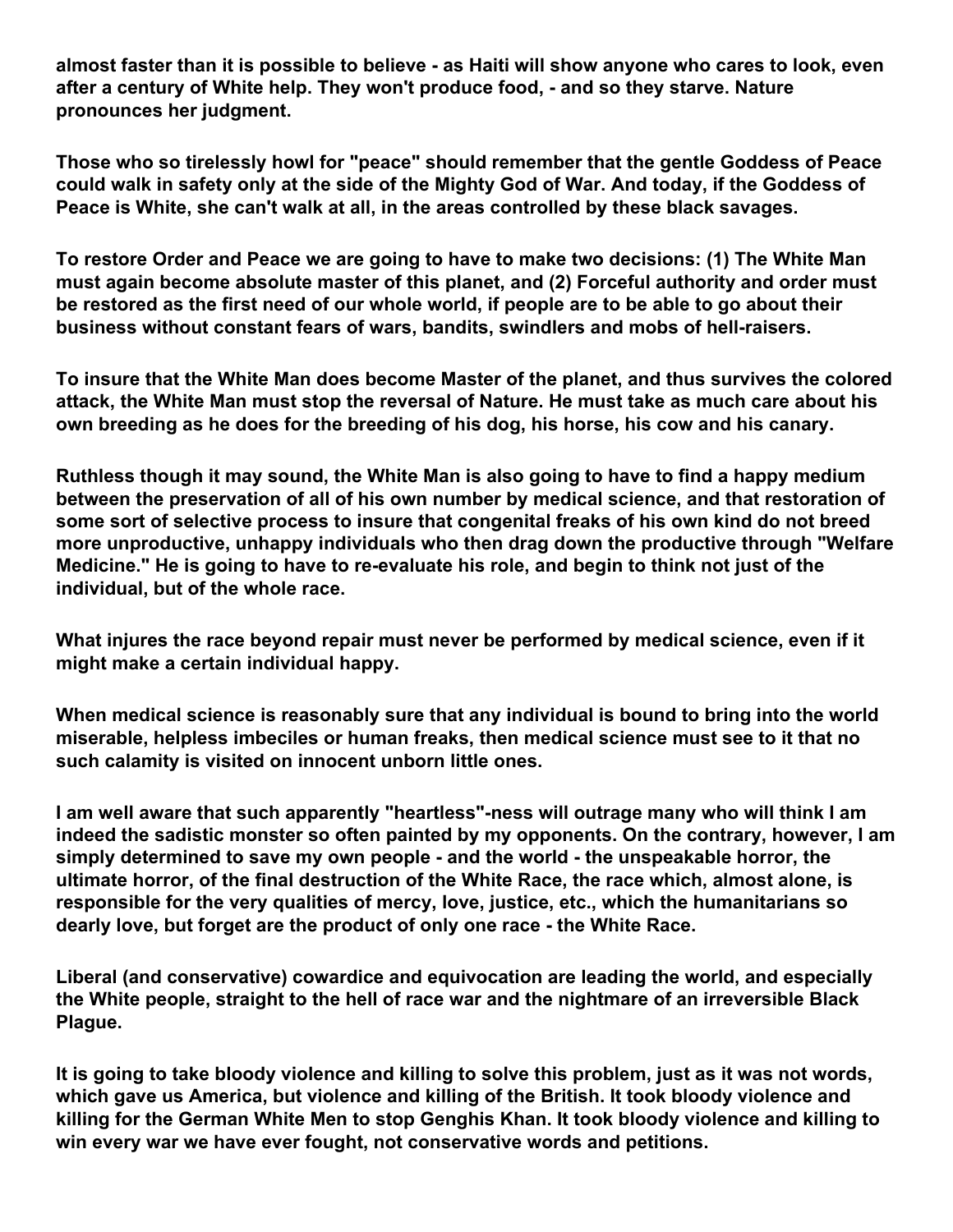**To stop a plague of bed bugs takes killing, not words.**

**To stop a plague of traitors, agitators and black half-animals is going to take killing, not words?**

**Locusts and bed bugs that do not invade your home do not need killing. Inferior humanity which leaves the White Man alone does not need killing, either, and can be left to limit their own numbers by their own stupidity, improvidence and cruelty. But it is forever too late for those colored people who ATTACK the White Man to be permitted to survive.**

**We have no intention of attacking or exterminating those who leave us alone.**

**But let this be a declaration of war upon the savages who dare to shout "Kill Whitey," and on those Jews and others who dare to encourage, agitate, arm and finance them in this bloody insanity. It's them, or us!**

**[Chapter 10 - THE FACTS OF RACE](#page-158-0)**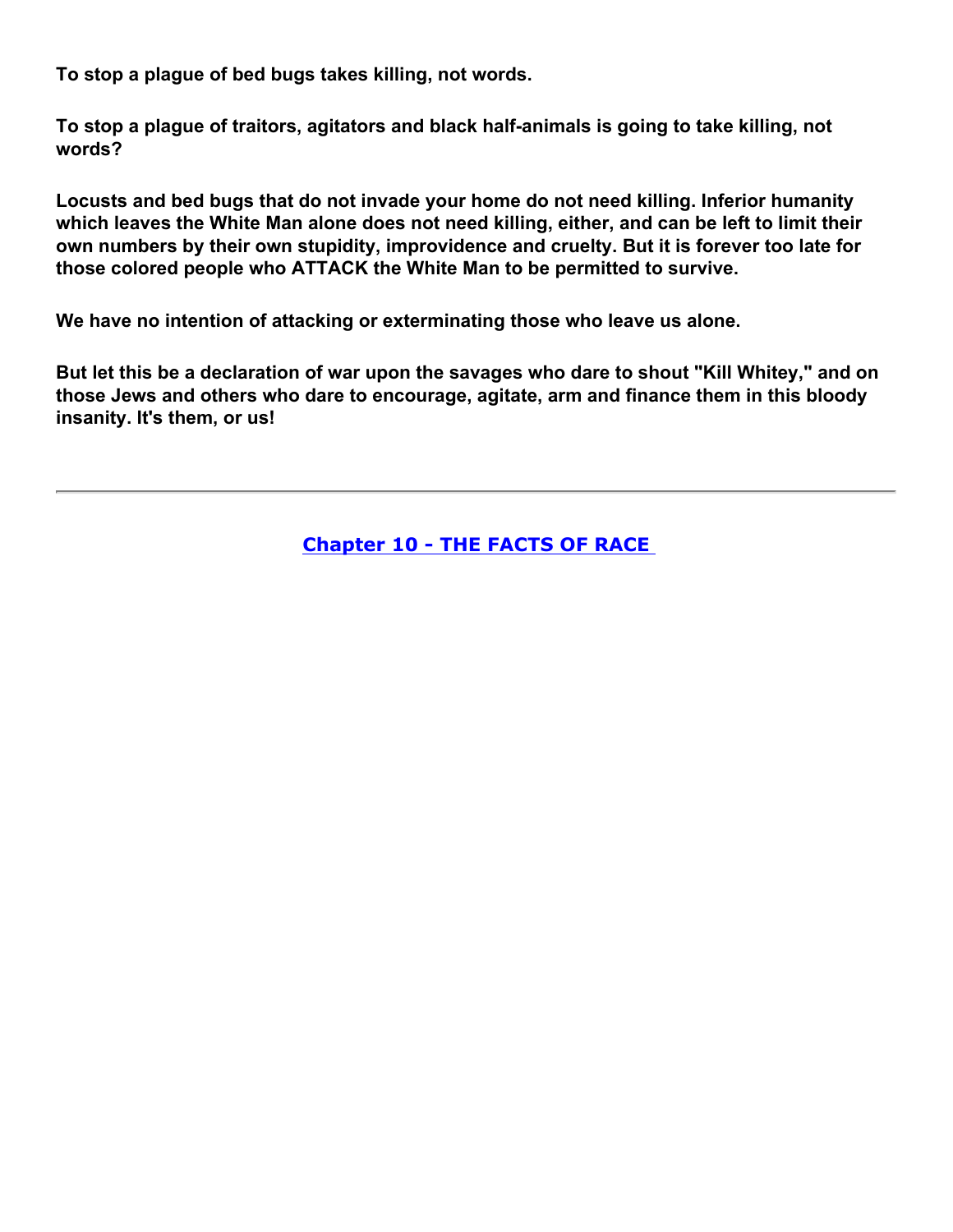## THE FACTS OF RACE

<span id="page-158-0"></span>**If Black men are simply White men with dark skins, then it would be stupid and wicked bigotry to discriminate against Black men.**

**If there is NO OTHER difference between White men and Black men than skin color, if there are no differences of mind or character, then everything the liberals and race-mixers preach would be true.**

**Just as it would be insane and wicked to hate and discriminate against people with red hair, so it would be insanity and wickedness to discriminate against a man born with a dark skin - IF the dark skin is the ONLY difference.**

**There would be no excuse for not admitting Negroes at once to full equality with White men, including the complete right to marry and breed with our women, if they are really equal.**

**But if there ARE differences of mind and character between the Negro and White man, in addition to skin color, and if the Negro has a lower grade mind and major character defects as a whole race, then it is the height of wickedness and insanity to pollute our White Race with these low-grade traits of mind and character.**

**The Negro question is thus not a question of philosophy, but of fact.**

**If, as the Jews, Communists and egalitarian liberals contend, Negroes are the same as White people, except for skin color, then I am indeed a hate-monger, a bigot, and a wicked man for fighting race mixing as hard as we do.**

**But if the race of Negroes is, as a matter of FACT, INFERIOR, then it is the other way around and the liberals, Jews, Communists and egalitarians are the wicked poisoners of a million years of White evolution and breeding.**

**What are the facts?**

**Is it so hard to find out whether the Negro is, in fact, the same as a White Man, except for skin color? Are all the well-known Negro faults the result of "persecution" by Whites?**

**Will equal treatment result eventually in equal people? Or are most Negroes born inferior?**

**The FACTS alone can answer those questions.**

**Any White Man who has had to live among real Negroes promptly finds out that the myth about no difference except skin-color is a lie.**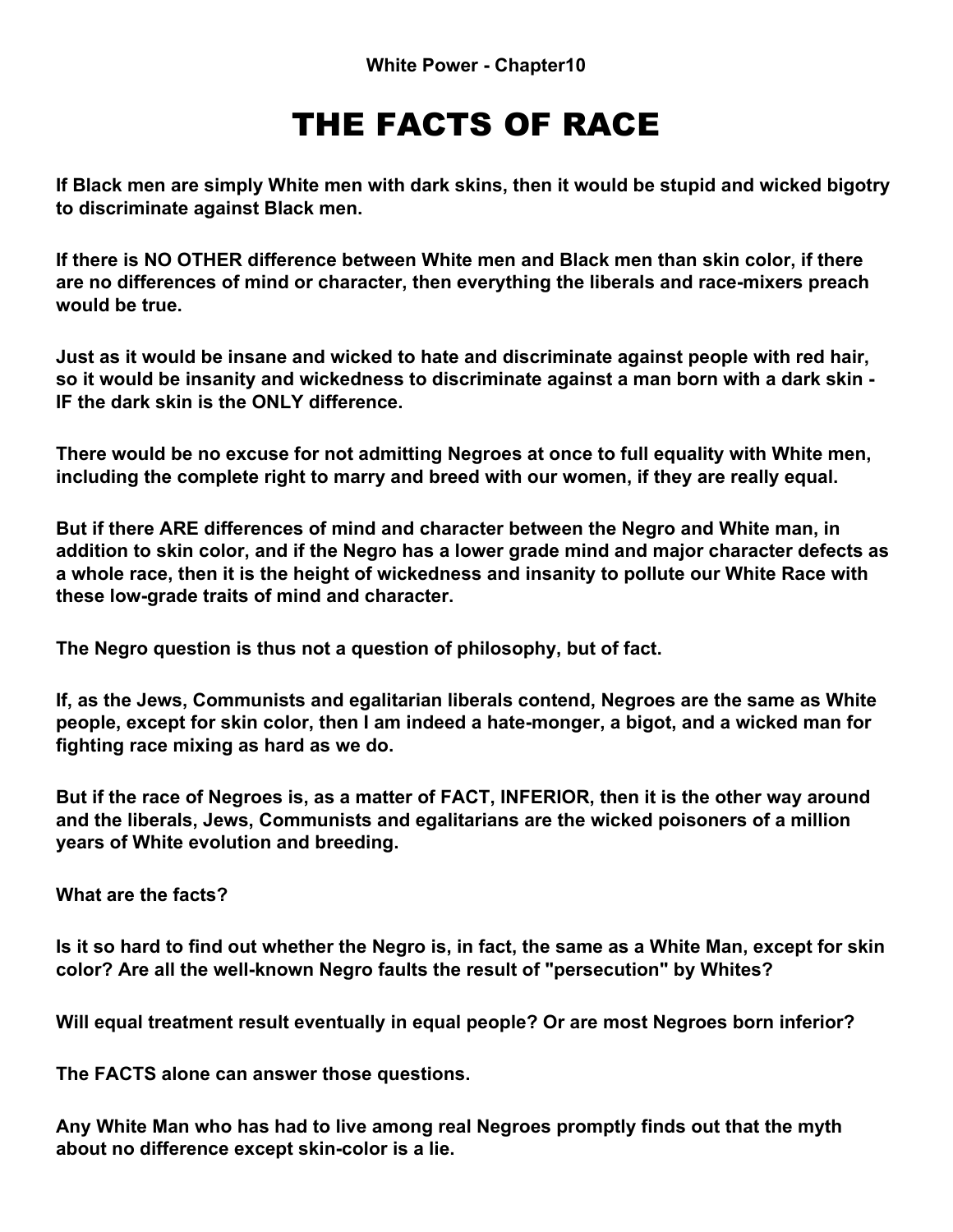**The "all-men-are-equal" baloney goes up in a puff of smoke whenever a group of genuine, live Negroes shows up and moves in close to White people.**

**In fact the belief in black "equality" is inversely proportional to the number of Blacks living in the area. The mathematical correlation is not "good;" it is perfect.**

**In areas such as Canada, where there are almost no Negroes, you will find that the myth of equality is so strong you can get beaten up for questioning it.**

**In areas where there are only a very few Negroes, the "equality" myth is still very strong, because, usually, where the Negroes are a very tiny minority, they are forced to act like White people and are often almost White themselves. Also, the rare Negroes present, in such areas, are usually highly selected, and highly trained because it is only the better specimens who had the ambition to emigrate to the new area, and who thus get more education.**

**But in areas where there are many Negroes, you will find that the White people do not believe the equality myth, no matter how much it is pushed on them. Just as you couldn't sell the idea that skunks don't stink wherever there are plenty of skunks, so you can't peddle the "niggersare-wonderful" lie wherever there are plenty of the colored "brothers" handy for folks to observe.**

**And in areas where there are more Black than White people, as in Mississippi, you will find tremendous resistance to the Blacks, and thorough understanding of the primitive savage and utterly different natures of these inferior specimens of humanity.**

**Unless this direct correlation of a low opinion of Negroes wherever there are many Negroes is the result of the inferiority of the Negroes themselves, you must conclude that somehow, almost all the people in South Africa are "bigots," almost all the people of the U.S. South are "bigots," and now, almost all the people who live in the big cities of the North are also "bigots."**

**The same Northern cities which once believed the South was "bigoted" and mistreating the Negroes, now produce howling mobs of Whites hurling rocks and bottles whenever Blacks try to move into their neighborhoods These people could be swindled with the lie that Negroes are really Whites with dark skins only so long as they were not able to observe Negroes, experience Negroes, and suffer from Negroes. But as soon as large numbers of Negroes moved in, the Whites quickly learned the truth about them.**

**If anybody will put up the money for the experiment, I can prove that hatred of race mixing is not a "prejudice' but the result of knowledge, by taking the most liberal and Negro-loving town in upper Ohio, for instance, or North Dakota, and buying up about half the homes in the town and filling them up with real, live, ordinary, garden-variety Negroes. In a few months, that town will be just as full of "bigots" and "nigger-haters" as any town in Mississippi.**

**And the reason will be, not that the White people are "prejudiced," but that Negroes are simply biologically inferior. And the results of pretending otherwise can be seen wherever these**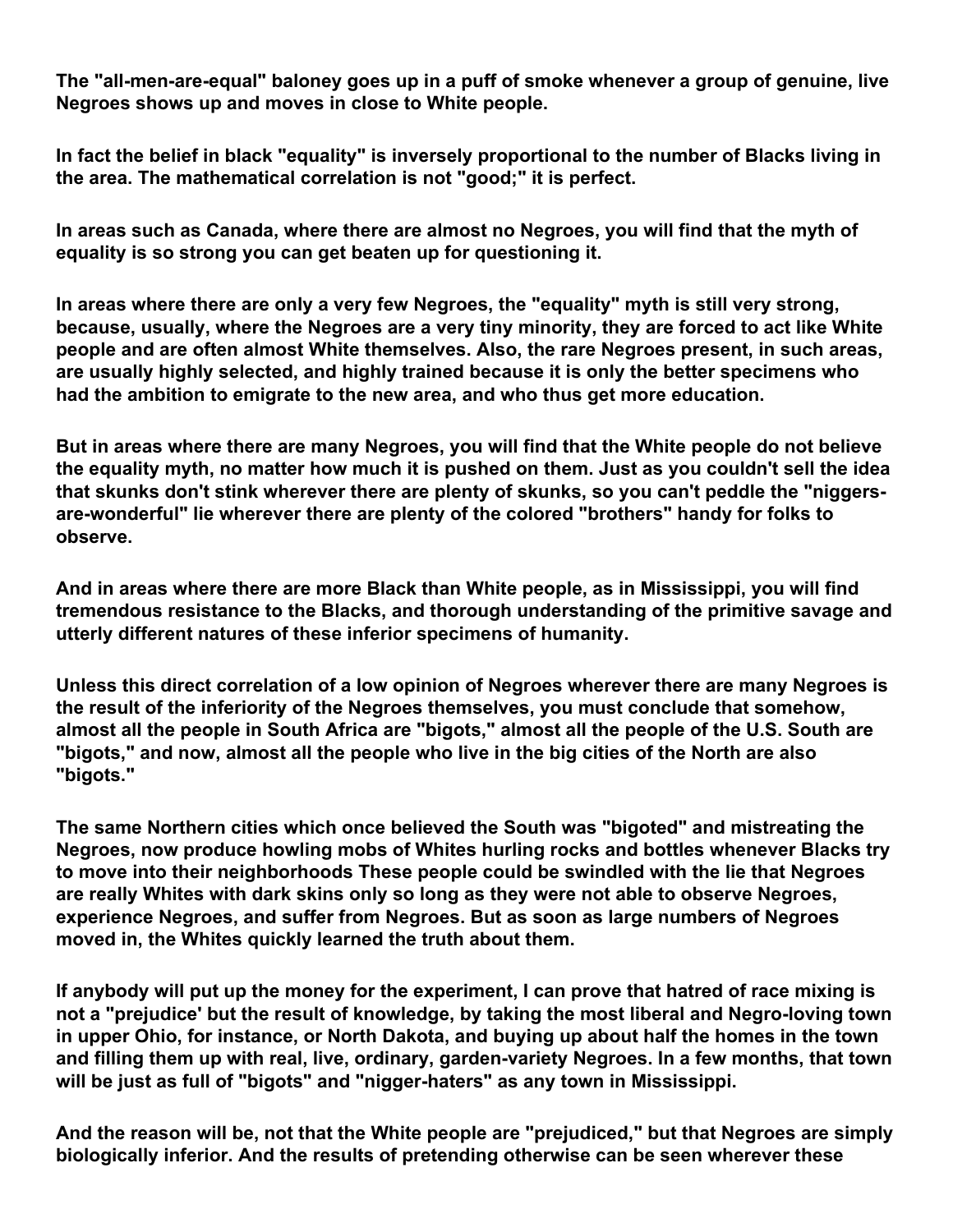**pitiful black creatures abound.**

**Anybody who tries to live with skunks will become "bigoted" and "prejudiced" against skunks, and tell you that "'skunks stink."**

**And, without exception, anybody who is forced to live with masses of Negroes (not a few select Negro doctors or lawyers, but the real, black, average Negro) will quickly form the opinion that Negroes are a very low form of humanity, and we cannot mix with them without reverting to the jungle and the filth in which they live.**

**The only reason that so many people do not know that fact today (as all people once did), is because the same Jews who have provided us with Communism, Zionism, degeneracy and decay of Western Civilization, have methodically gone about the task of promoting the lie that Negroes are equal. They know it's a lie, but they have promoted it consciously, precisely because, as we have previously shown, Jews, like ship-wreckers of old, flourish amidst chaos and ruin, and perish in a healthy society. Nothing so quickly deprives a society of its vigor as being mixed with Negroes.**

**Inevitably, when I point all this out to "intellectuals" in the colleges, they sneer back with a long list of Negro "achievers" who are statesmen, writers, geniuses, etc. They trot out Senator Edward Brooke, Adam Clayton Powell, William White, W. E. B. Dubois, Ralph Bunch, etc.**

**This is one of the trick arguments that looks good until you slow down and examine it critically. Then you will see that it is pure madness to judge "Negroes" by the likes of such "Negroes." They are presenting a MIXTURE to try to prove the qualities of one INGREDIENT. Dynamite is made of sawdust and nitro-glycerin. So, in a sense, you could say that dynamite is "made out" of wood.**

**But would anybody be mad enough to contend, therefore, that wood is explosive? When two things are mixed, the resulting product cannot be used to prove the qualities of either single ingredient.**

**When we try to discuss the natural abilities of the NEGRO, the liberals, Reds and Jews instantly start pointing with pride to creatures which are anything but real Negroes - men who are almost always WHITE men with a small amount of Negro blood in them.**

**The usual examples in present day America are Adam Clayton Powell, who passed for White in college, and whose parents appear to be almost wholly White; Robert Weaver, housing czar; W. E. B. Dubois, who looked to be a White Man, with slightly Negroid features; the newly elected Senator Brooke, who is a White man with a bit of Negro blood; and dozens of others like them.**

**The only place you will find the black, heavily Negroid types in the public eye is in the fields where Negroes in Africa also excel: athletics, tom-tom beating, jungle chanting, etc.**

**In all the professions and upper echelons of accomplishments, WHENEVER YOU FIND AN**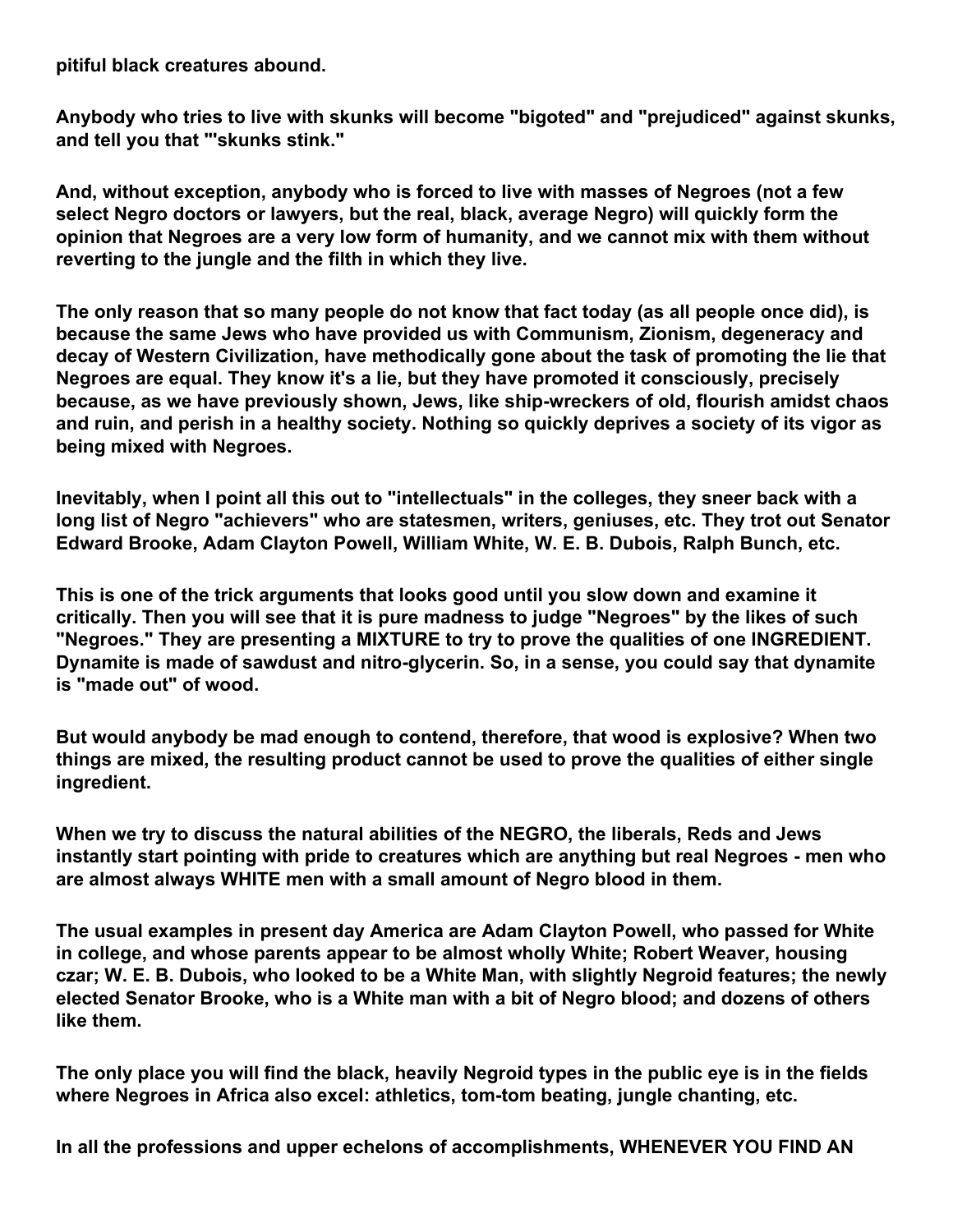**INTELLECTUAL NEGRO you will find that he is almost always a WHITE man, with just enough colored blood to give the liberals something to vibrate about.**

**This is just as crazy as sprinkling some sawdust into nitro-glycerin to make dynamite, making it blow up with a bang - and then smirking that you have "proved" that wood is explosive. Dynamite is NOT wood, even though there is sawdust in it, and slightly soiled White Men with a little Negro blood are NOT "NEGROES" (in the biological sense.)**

**If you wish to know the properties of wood, you examine wood ALL BY ITSELF, the way it comes out of a tree.**

**If you wish to know the properties of the Negro, you must examine him ALL BY HIMSELF, the way he comes out of the Congo.**

**When we do this, we find not the sort of intelligence and ability found in a Senator Brooke but something far more akin to the African gorilla - something dark and terrible, something animallike and primitive.**

**That is not "hate;" that is a FACT.**

**Liberals never tire of moaning that this obvious inferiority is only because of "lack of opportunity." But they utterly ignore the fact that Africa is perhaps the richest continent on earth.**

**The only reason it remained savage was because there were no men there capable of seeing and understanding the possibilities.**

**Thomas Dixon, author of the book that became the greatest movie of all time, "The Birth of a Nation," has put the matter more beautifully and clearly than I could hope to imitate;**

**"'Can we assimilate the Negro? The very question is pollution. In Haiti no White man can own land. Black dukes and marquises drive over them and swear at them for getting under their wheels. Is civilization a patent cloak with which law-tinkers can wrap an animal and make him a king?'**

**'But the Negro must be protected by the ballot,' protested the statesman. 'The humblest man must have the opportunity to rise. The real issue is Democracy.'**

**'The issue, sir, is Civilization; Not whether a Negro shall be protected, but whether Society is worth saving from barbarism.'**

**"The statesman can educate,' put in the Commoner.**

**The doctor cleared his throat with a quick little nervous cough he was in the habit of giving when deeply moved.**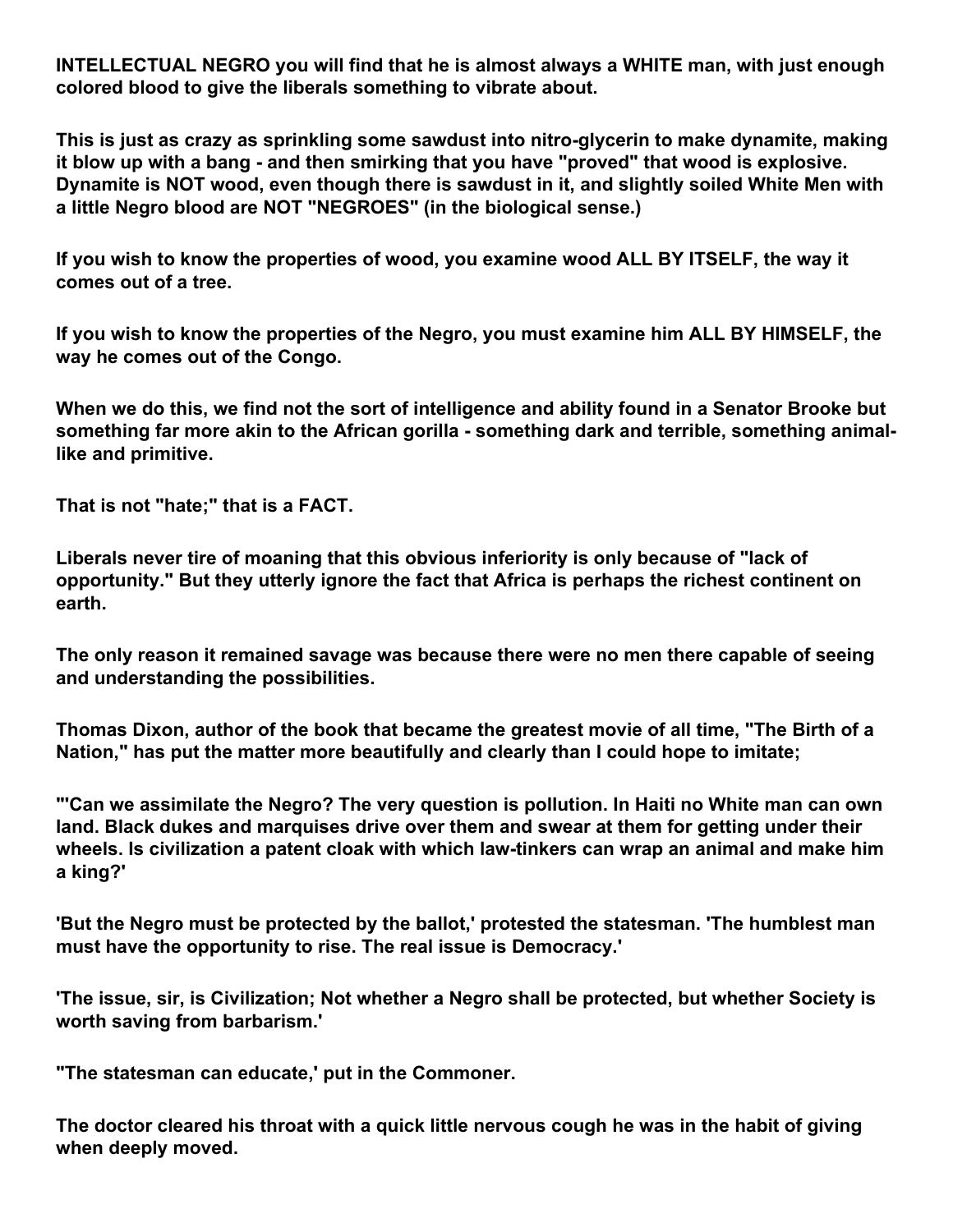**`Education, sir, is the development of that which is. Since the dawn of history the Negro has owned the continent of Africa - rich beyond the dream of poet's fancy, crunching acres of diamonds beneath his bare black feet. Yet he never picked one up from the dust until a White man showed to him its glittering light. His land swarmed with powerful and docile animals, yet he never dreamed a harness, cart, or sled. A hunter by necessity, he never made an axe, spear, or arrowhead worth preserving beyond the moment of its use. He lived as an ox, content to graze for an hour. In a land of stone and timber he never sawed a foot of lumber, carved a block, or built a house save of broken sticks and mud. With league on league of ocean strand and miles of in land seas, for four thousand years he watched their surface ripple under the wind, heard the thunder of the surf on his beach, the howl of the storm over his head, gazed on the dim blue horizon calling him to worlds that lie beyond, and yet he never dreamed a sail! He lived as his fathers lived - stole his food, worked his wife, sold his children, ate his brother, content to drink, sing, dance, and sport as the ape. And this creature, half child, half animal, the sport of impulse, whim, and conceit, "pleased with a rattle, tickled with a straw," a being who, left to his will, roams at night and sleeps in the day, whose speech knows no word of love, whose passions, once aroused, are as the fury of the tiger -they have set this thing to rule over the Southern people -'"**

**Perhaps the most revealing and unanswerable study of racial differences between White and Black was made in Virginia by a Dr. Ferguson.1**

**Most studies seeking the answer to racial differences between Black and White are useless, because they totally ignore the White blood in many of the "Blacks" they test.**

**Ferguson took all the school children of Virginia, tested them all for intelligence, and then checked their racial backgrounds.**

**He divided them up into five racial groups. The first group was pure Black. The second group consisted of those having one White grandparent. The third group had two White grandparents, and the fourth group had three White grandparents. The fifth group, of course, was the pure Whites.**

**1. FERGUSON, G. 0., Jr. "The Psychology of the Negro" Arch. Of Psychology Number 36, April, 1916**

**The pure Blacks tested at least 40 percent below the pure Whites - (which is still the case today, in spite of all the money spent on education and pampering of the Blacks.)**

**Those "Negroes" with one White grandparent did slightly better than the pure Blacks; with two White grandparents, still better; with three White grandparents almost as good as the Whites themselves.**

**All of these Blacks lived as and considered themselves "Negroes." Their environments and "advantages" or disadvantages were exactly the same.**

**Yet ability was exactly proportional to the amount of White blood!**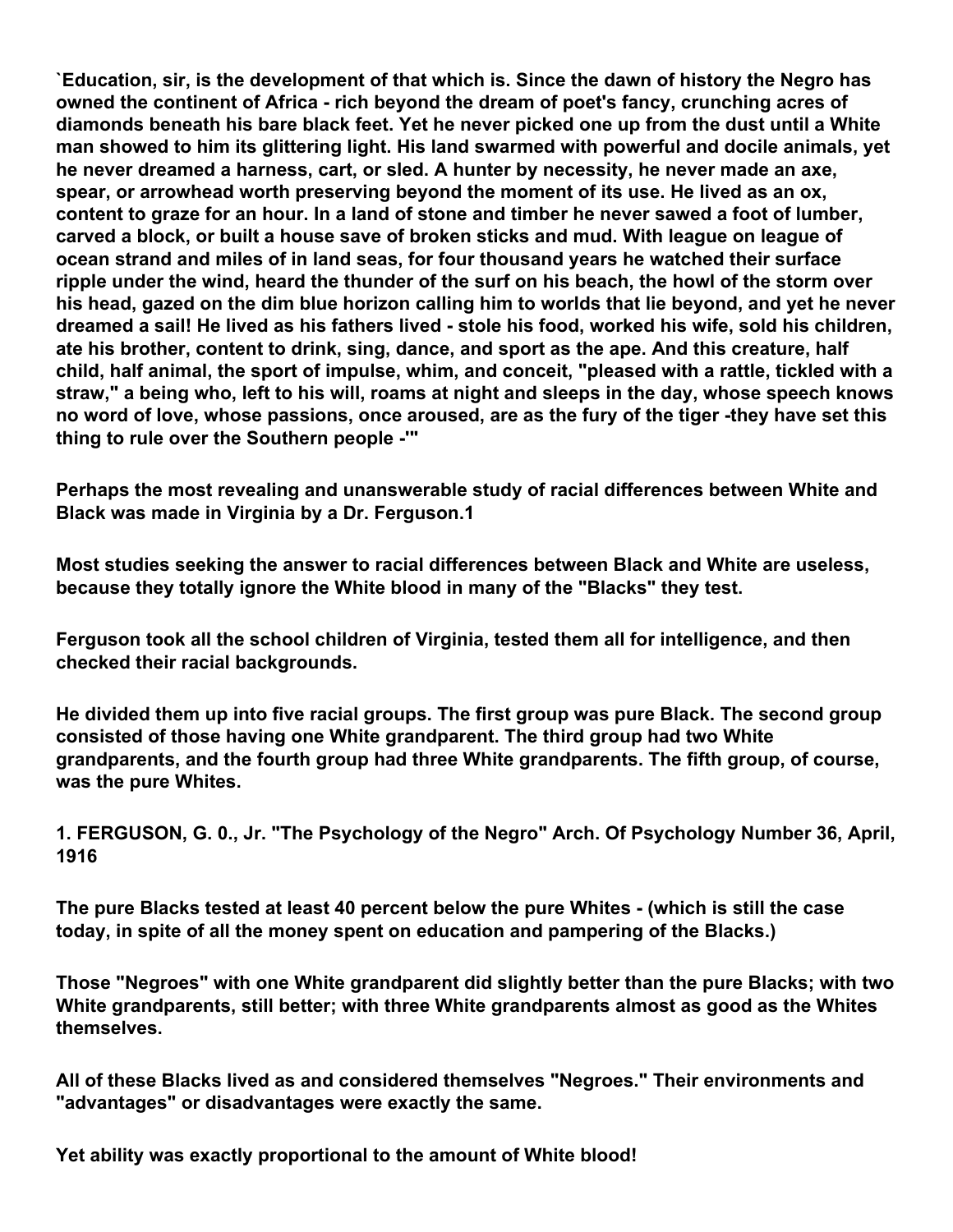**The liberals and Jews make a million excuses for this astounding correlation. But the facts remain exactly the same to this day, even on the U.S. draft mental examinations, in which 56.1 percent of the Blacks still can't pass the test, while only 15.4 percent of the Whites fail - even though the poverty and disadvantages of many of the Whites are as bad or worse than that of many Negroes. (SOURCE: Department of Labor, The Negro Family, March 1965, p. 75)**

**Those who insist that "lack of advantages" is what holds the Blacks back have an impossible task to explain what happened in Washington's schools.**

**As long as the schools were white-run, and segregated, they were the best - even with only a fraction of the money and "advantages."**

**Now that they are almost wholly Black since desegregation, in spite of more money than has ever been poured out anywhere else, they are the WORST!**

**Who did this, the White people? George Wallace? Hitler? Rockwell?**

**The answer which screams itself at all those who are not willfully deaf is that the Blacks simply lack the stuff to make good students.**

**Runners, jumpers, singers, drummers - and robbers and rapers - they surely are, and good ones. Students, executives, great creators, intellectuals, etc., pure Blacks are NOT - even though our liberal establishment and the Jews never tire of parading Negro inanities and trash as "literature" and "art."**

**A recent NBC television documentary on the Igoe Housing Project in Saint Louis showed the full horror of what these ape-like people do when turned loose in modern civilization. The windows on the first four floors were smashed out from the outside by rocks. The windows on all the top floors were smashed out from the inside. The elevators are used so extensively for urinals, that the wiring is all shorted out, and the floors are rotted away. The halls stink of urine and feces, and the walls are covered with unspeakable obscenities. The light fixtures are all smashed, and in the dark halls and basement laundry rooms, the animalistic blacks rape and molest almost all the women, young and old, until the occupants are terrified.**

**Instead of realizing that all of this is not because of "deprivation," but because of the nature of the beast, the U.S. Government is moving all the blacks out of one building at a time, putting in rock-proof screens on the outside of the windows on the first four floors, and on the inside of the others, putting in stone tiling in the elevators to make them more impervious to all the Negro urine, water-proofing the wires, putting in the kind of light fixtures they have in jails which can't be smashed, repainting the walls with special paint so all the Negro vileness can be washed off every day or every few hours, and installing dozens of police to patrol the corridors. But even NBC admitted, "It may do no good." The blacks will manage to wreck it somehow.**

**You can put fancy clothes on them, send them to Harvard, teach them to play the harp, teach them to work a computer, and even teach them to be a "Ph.D." But they will still be like**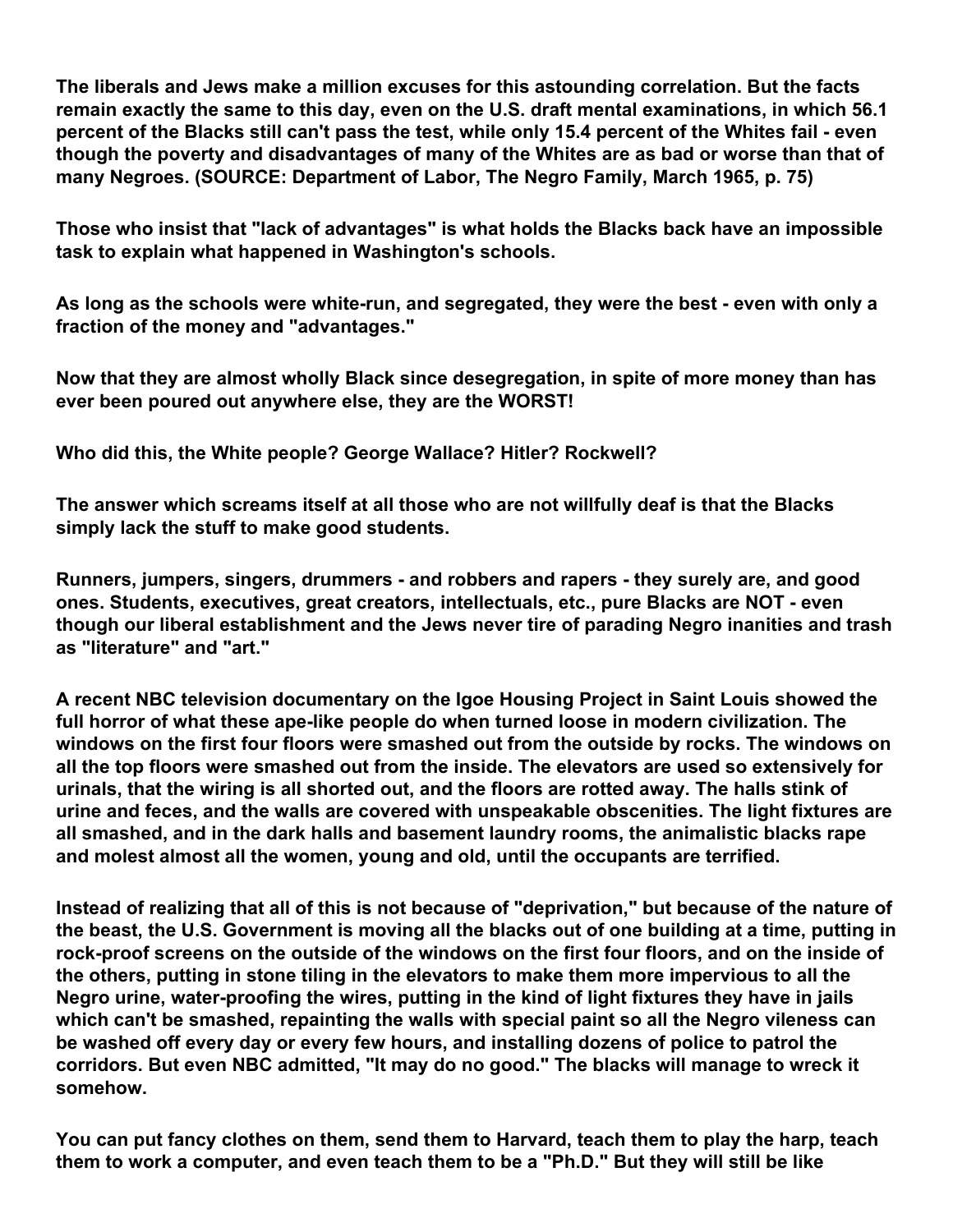**chimpanzees riding bicycles; they will do what they are trained and forced to do, but they cannot and never will do it all by themselves. The drive to civilize, organize, discipline and restrain themselves is lacking in the pure black. The trained "PhD" Negroes in colleges and in judges' robes are artificial, not real; - they don't rise to such abilities on their own racial heritage.**

**Let's recall some basic facts about life that most men have forgotten.**

**Nobody has to teach a dog to bark. And a cat that never saw another cat knows how to meow.**

**The very nature of "dogness" impels a dog to bark rather than make some other kind of noise. The nature of "catness" impels the cat lo meow.**

**Perhaps this sort of observation seems like a waste of time.**

**Everybody knows these things.**

**Do they?**

**Sure they do, People know that dogs bark, cats meow, and they know that each kind of animal is born with its own kind of nature, feelings and responses to it environment.**

**Most people also realize that it is in the very nature of the breed of bulldogs to hold on with their teeth until death stops them, for pointers to point, for spaniels to take to the water, and for greyhounds to run fast. They know that if you want a dog with a nature which bites and hangs on, you don't choose a greyhound but a bulldog, They know that if you want a dog who can and will run fast, you don't want a bulldog but a greyhound.**

**In short, most people know that, while "all dogs are dogs," different BREEDS of dogs have different NATURES.**

**Not only do dogs bark because they are dogs, but most folks know that certain breeds of dog have different NATURES and kinds of intelligence - because of their breed.**

**In fact, everybody knows that breeds are different in the whole animal world.**

**But they no longer know it about one animal - MAN. They have been so conditioned and twisted in their thinking about "man" that they have completely forgotten that man, too, is also an animal before he is a man, and that he is born with the particular nature of his particular BREED. Nobody in his right mind would judge each dog solely as an "individual." Any person in his right mind knows that breed determines the basic nature of most of the dogs in that breed. A person looking for a tenacious dog which will bite and hang on, with a stubborn nature, would be wasting his time trying to find a dog among the breed of Chihuahuas or poodles, when he could quickly find a dog with such a nature among bulldogs - even though all of them are dogs. Nobody in his right mind would say, "all dogs are equal" or "all birds are equal."**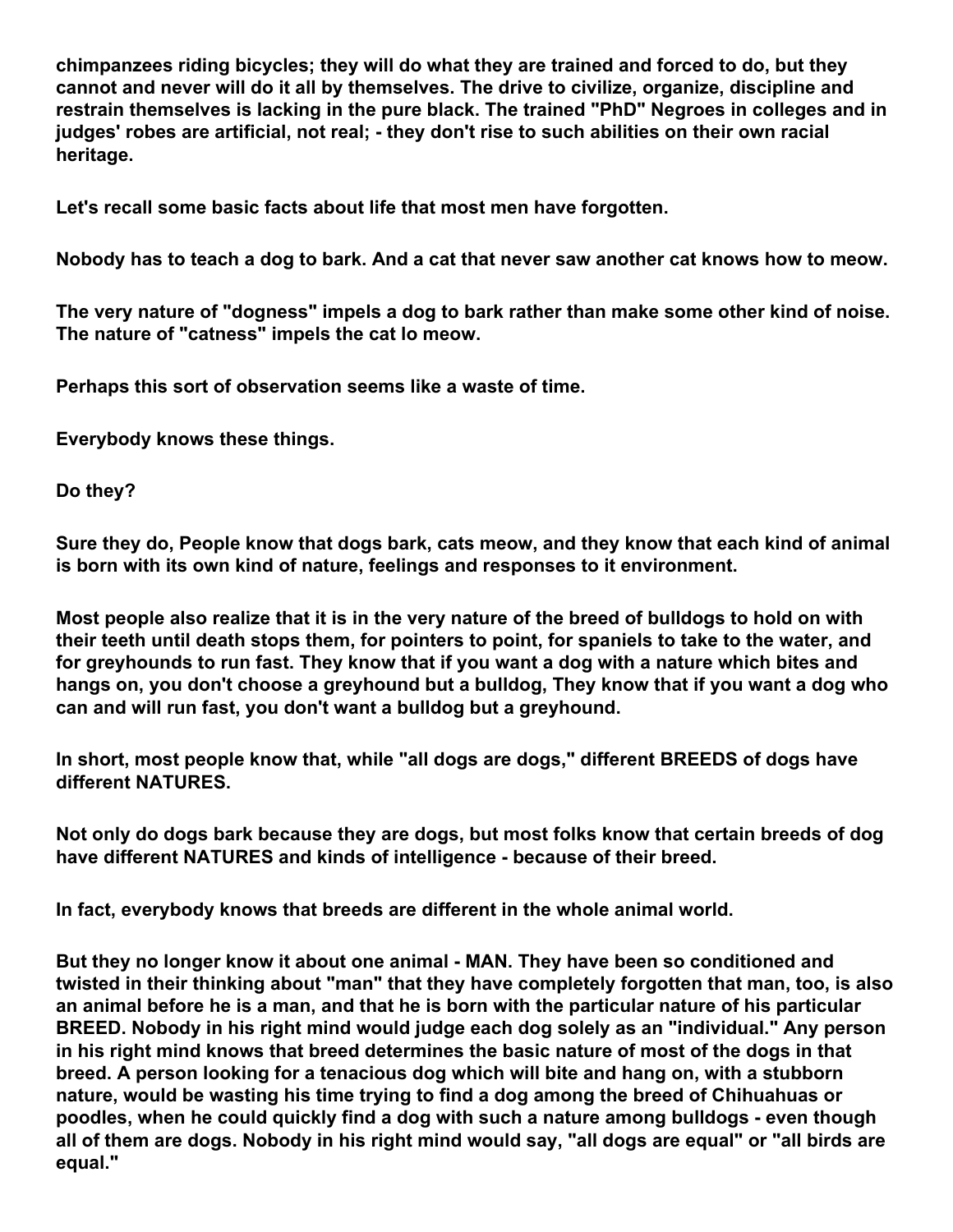**But Jews and liberals have taught most men that to look for any special characteristic among any certain breed of men is "bigotry" and "hate"**

**This utter madness may well be the one single error of modern man which will finish him off and send the planet spinning through the ether once again, silent and empty of men, as it once was for millions of years.**

**The record shows that there is only one breed of "man" which has, as a matter or history, produced "civilization."**

**Just as a dog barks because he is a dog, a cat meows, and a bulldog hangs on, so one breed of "man," the Aryan White Man, carries with him the nature that produces the justice, order and technology that we call "civilization."**

**Wherever he has gone, the White Aryan has poured out of him the things we call "civilization" from inside, precisely the way a dog naturally produces barks and a cat produces meows.**

**This book is not and cannot be an anthropology text. It is designed to be a popular book, for the average American, and cannot get into complicated and difficult scientific areas.**

**However, the evidence that the Aryan White man, particularly the Nordic, is the author of "civilization," as a matter of breed, is overwhelming, and must be known to our people if they are to survive.**

**Our people must also know that Negro inferiority has existed for hundreds of thousands of years. Everybody knows that there are some people who are naturally lazy and indolent, who prefer lying around like slugs in the sun. There are other people for who such utter uselessness and idleness is intolerable. Some people just have to be up and doing. They get restless and bored with more than a very little bit of "resting."**

**Out of the original pool of humanity a million years ago, some were lazy, some were energetic.**

**The lazy and easy-going naturally stayed in the warm climates - the "Garden of Eden," where you can lay around without getting too cold and where coconuts fall on you for food. These people bred more of their own lazy kind. Over the centuries and the thousands of years, these easy-going people stayed in the easy places to survive on the earth, inbred with each other, and produced races of easygoing, lazy people.**

**On the other hand, some energetic, vigorous, early humans began to move around and migrate over the face of the planet. Some of them arrived in the frozen, semi-arctic sections of Northern Europe.**

**To survive in such a bitter climate, men needed something more than the qualities of the easygoing people of the warm tropics.**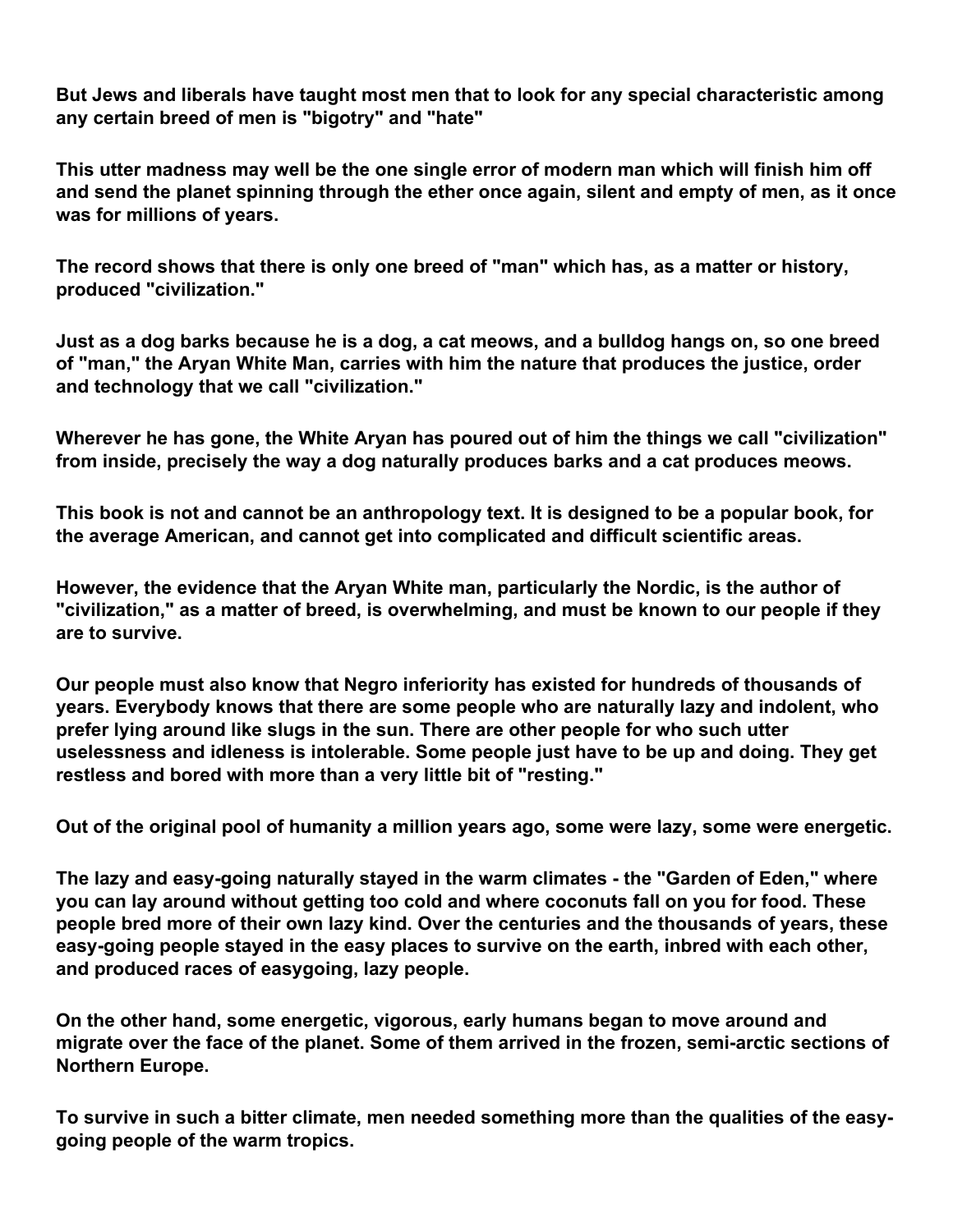**In the storms and blizzards of a brutal winter, those humans who had not foreseen hard times, had not laid by stores for food, and had not built themselves shelters strong enough to withstand the battering of the northern gales, simply died and did not breed.**

**More importantly, selfish men could not survive in the cold North. Men had to be ready to help each other and be fair to each other to survive in the North.**

**In the warm climates, a man could survive with a minimum of foresight and with selfish disregard of others. His shelter could be of sticks and mud. His food supply was instantly available. He had no need for stores. He did not suffer if he lacked planning and foresight. He needed little help from other men.**

**But in the North, selfishness was a luxury man could not afford. Northern European man had to develop foresight and planning to survive the rigors of his environment. He had to learn to build substantial dwellings. He had to exercise and develop abstract mental powers to think in terms of the future not required in the tropics. Those who didn't died, and their qualities died out with them.**

**A natural selection of men occurred when the energetic ones left the warm climates where man originated, leaving the lazy ones behind.**

**In the North, man had to think ahead to live.**

**The foresighted and unselfish people of the north then bred with each other to produce still more foresighted, resourceful and unselfish people, just as you can breed the qualities of aggressiveness and tenaciousness into the bulldog by inbreeding.**

**Over hundreds of thousands of years, being forced to think and plan ahead, being forced to help his neighbors, the people of the North bred a race of humans in whom the qualities of energy, thought, resourcefulness and unselfishness were paramount.**

**(It should be pointed out here that Eskimos, who do not exhibit these qualities so much, are relatively recent arrivals in the North, having been driven to the arctic wastes by better men who conquered them and drove them out of more moderate climates in Asia. On the other hand, the geological records show that the Nordic Northern European has inhabited his cold climate for many hundreds of thousands of years.)**

**The Northern climate thus selected and bred a race of people who had the ability to think ahead; to think in terms of, not the concrete realities of the present moment, but the intangible ideas and conceptions of the storms, difficulties and conditions they would have to deal with in the future.**

**This was a new kind of thinking for humanity.**

**Animals and savages don't have to form abstract concepts, because they deal only with solid realities of the present. An animal - and a stupid savage - has no conception of and no care for**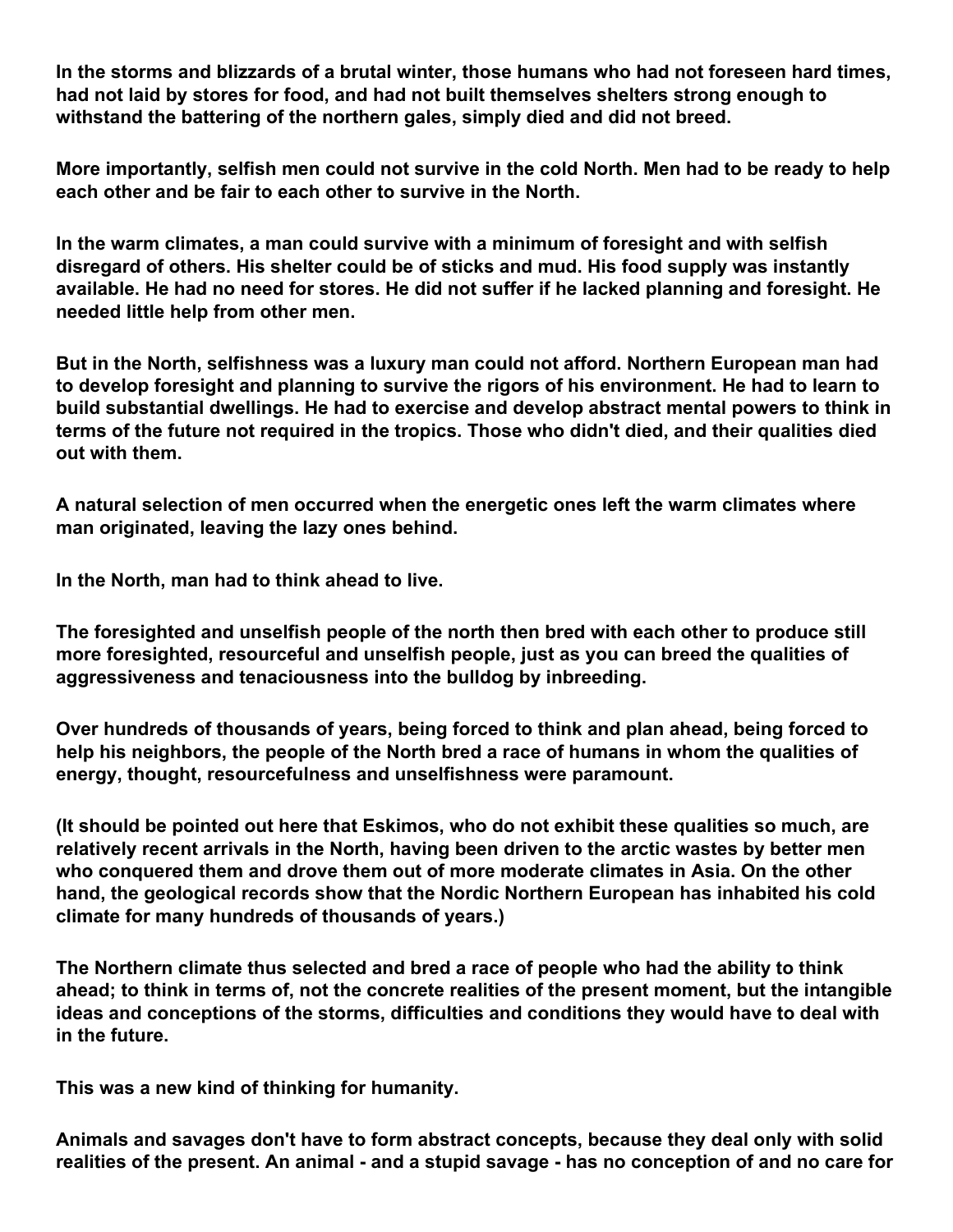**"tomorrow," (except what instinct forces him to do in a mechanical way, without understanding.) But survival in a cold, inhospitable climate forces man to conceive of "cold," "dark" and "snow" when it is warm and sunny. He must also suppress his aggressive, selfish urges and think in terms of group organization and the sacrifice of self for the group.**

**This "thinking ahead" is the beginning of "objective," "scientific" thought; of thought, directed not solely to the immediate advancement or needs of the individual, but to the relationship between things and abstract concepts, such as "cold," "storms," "tomorrow," etc.**

**And the need for social organization and individual sacrifice is the beginning of what we now call "Justice" or "Idealism" - the sacrifice of immediate, selfish wants for the good of the group, this surrender of a little personal freedom for social order and justice.**

**It is precisely in these two areas that the Nordics excels; in the areas of objective, abstract, "creative" inventive resourceful thinking; and in the realm of justice - the higher social "rules" which make it possible for men to live in a neat balance of order and freedom.**

**It is precisely in these vital areas that the Black man falls down, because his breed has had almost no need for these qualities for millions of years. The pure Black has little or no care for the future; he cannot think well except in immediate terms of himself and his own, personal wants of the moment.**

**And, above all, he has little or no conception of sacrificing his own immediate welfare and wants for the long-range good of the group. He is selfish. He is no idealist. Above all he is shortsighted - like a beast.**

**The White man's "civilization" is the organized system designed to make human survival more productive, and noble by idealism, abstract scientific thinking, social organization and justice.**

**Justice is the group's machinery for stopping the endless battles that would otherwise be fought by separate human beings over women, food, possessions, shelter and pleasures. The group establishes rules so that each individual has a "fair" chance to gain these things, and when conflicts arise, there is organized machinery, other than individual violence, to settle the struggle. The group also has penalties and machinery to deal with attacks by individuals against the whole group the "criminal laws."**

**The people of the north were forced to develop these things far beyond the level required by the inhabitants of the tropics, because survival in the North was marginal at best, and only with the utmost unselfish idealism, foresight and "justice" could men overcome the frozen terrors of the North.**

**But, the tropics bread a race of improvident, lazy, unthinking, cruel and animalistic people who live for the moment, and cannot really understand our "science" or our lofty concepts of a "justice" or group "idealism" for which they had no need for so many millions of years.**

**Conversely, the hard life of Northern Europe bred a race of men filled with energy, idealism, a**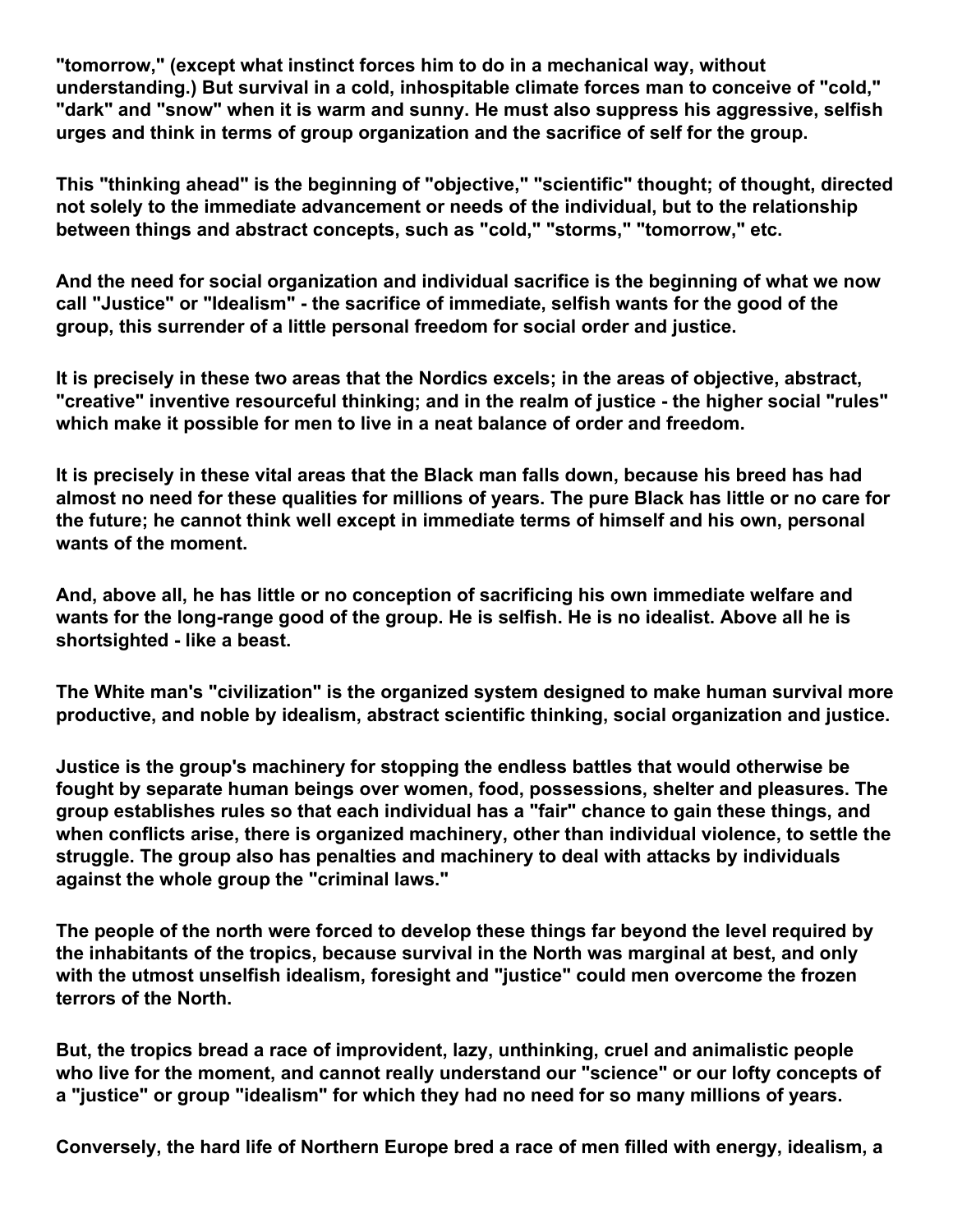**delicate sense of justice and above all, the ability to think other than in terms of themselves to think 'objectively' - to think abstractly, mathematically, scientifically, and to act idealistically, for the group.**

**Between these extremes, there are all degrees of development.**

**The special qualities of human breeding which are responsible for "civilization," - for Western Culture - are precisely the special qualities bred by the men of extreme North Europe, abstract, objective, scientific thinking, unselfish idealism, and a fine sense of justice.**

**The Nordics are thus supreme in those special qualities of character that build civilization; especially energy, idealism and objective, abstract thought.**

**With the Nordics, come the Alpines, Mediterraneans, Dinarics, and other members of our great White Race.**

**Most of us are mixtures of all these White groups.**

**All of these White groups are so far, far above the lowly, animalistic Blacks that Whites, - all Whites, form a separate and superior breed.**

**There is no way to "raise" the level of the abilities of the Black race, (short of being God, and having a few million years for the job) anymore than you could "raise" a penguin to the eagle's flying ability by some kind of training or "welfare."**

**Our great White Race, led by the Nordics, is the most precious thing on this planet, for all those who love the best of civilization, idealism and justice, regardless of one's own position in the racial scale. Let the heritage of hundreds of thousands of years of the White Race be drowned in a flood of darker blood, and all the idealism, justice and culture will perish.**

**Almost every high Western culture has resulted from the conquering of a native population by Aryan White Men who have imposed their laws, their science, their religion and their culture upon the lower colored race they subdued, just as the Whites did here in America to the Indians.**

**History shows that in every single case where the White Aryans performed this feat of imposing civilization on a colored race, without exterminating the inferior race, the colored race has eventually conquered the minority of White conquerors by the flood of their colored blood.**

**The earliest drawings and records of Egyptian civilization show that the men who created the pyramids and the wonders of Egypt were Mediterranean WHITE MEN. To build the mighty pyramids and great stone buildings of Egypt, these conquerors went south into the Negro area of Africa, herded millions of black, near-animals into Egypt and put them to work as slaves like horses.**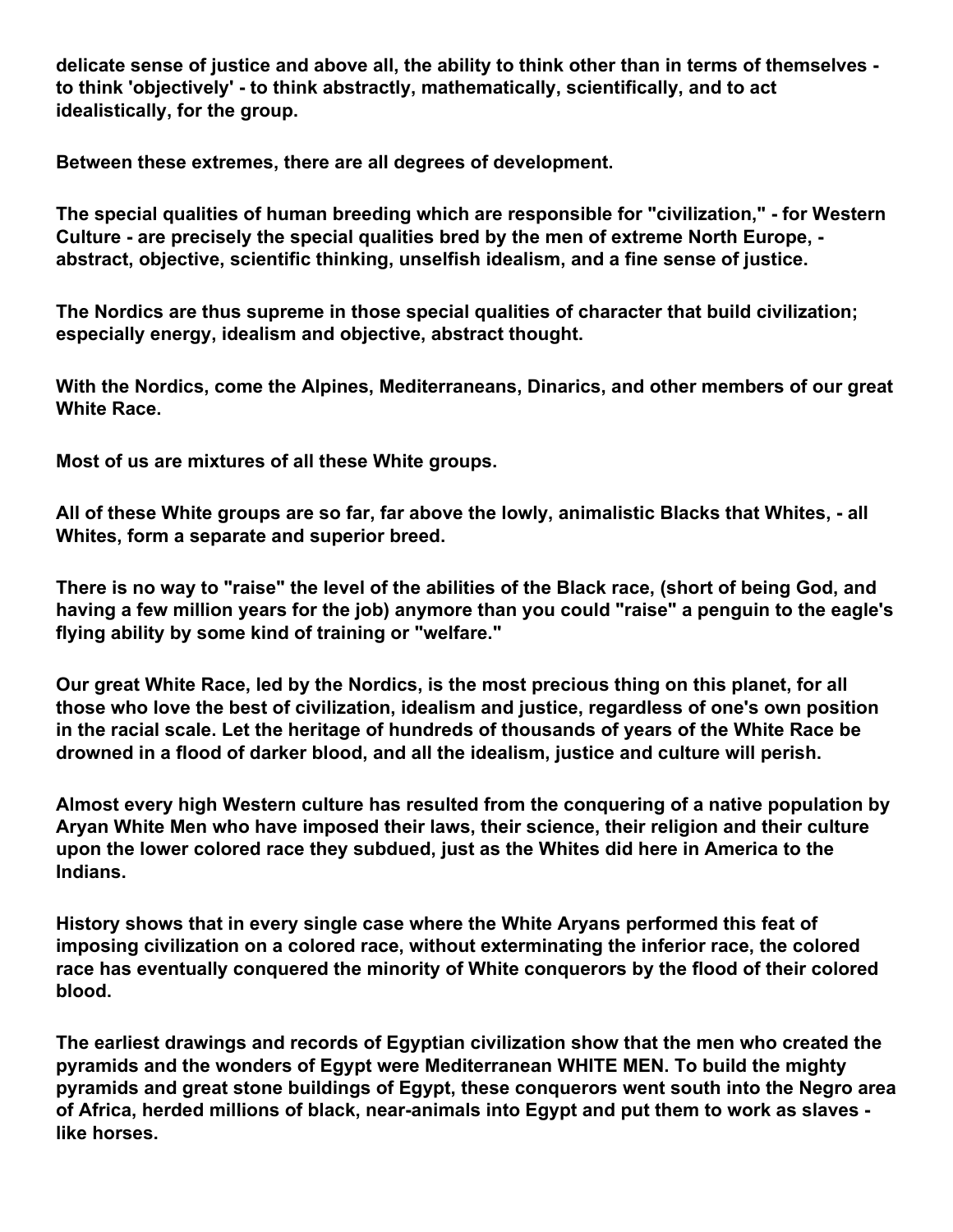**Although the White masters took all sorts of ruthless measures to prevent the mixing of any Negro blood with their own, there were always lustful members of their race willing to satisfy their sex urges without thought of the consequences - with Black women.**

**Over the three thousand years of Egypt's decline, the first few brown mongrels bred by thoughtless Whites with Nubian Blacks, increased to hundreds, thousands, hundreds of thousands, and finally became such a mongrel flood they overwhelmed what was left of the White Aryan masters, and utterly swamped and eliminated the culture-producing White breed. Toward the end, there was actually a colored Pharaoh.**

**The rate of Egypt's decline follows the rate of destruction of the White Aryan breed; not closely - but EXACTL Y.**

**Today, the Egyptians take their stand with Black Africa, politically, socially and racially. And their weakness and backwardness has nothing to do with lack of opportunity; it is racial!**

**If this were some unusual quirk of history, I would not have bothered to chronicle it in this book.**

**But it is NOT an odd, unusual event.**

**It has happened over and over and over again.**

**It always happens.**

**It happened in Greece, where the White Aryans produced the most beautiful civilization the world has ever known- the very model for our own civilization of today.**

**The early works of artists of Pericles "Golden Age" of Greece show that the authors of the "Golden Age" were themselves a "Golden" people with golden, yellow curly hair, blue eyes and fair skin - Nordics.**

**They, too, conquered the lesser, colored, Asiatic people they found in Greece, enslaved them, went out and gathered up the lower races of Negroes and little by little mixed with these miserable African creatures, until Greece today has only a minority of the original Nordic race. And the record of the decline of Greek civilization is precisely the record of the mixing of its blood with the inferior swarms of its own Black slaves.**

**We find the same suicide of our race in Rome, Spain, Portugal, Latin America, Italy, and Mexico - everywhere the White Man has tried to live in the same geographical area with inferior races. The noble qualities of justice, law-and-order, fairness, scientific impartiality, freedom from gross superstition and all the other qualities of the Nordic White Man are the basic building blocks of what we call civilization. Without these qualities in the people who have power in any nation, that nation remains or becomes backward and finally savage.**

**The URGE to fairness, justice, objectivity, scientific inquiry, centuries-long foresight, etc. are**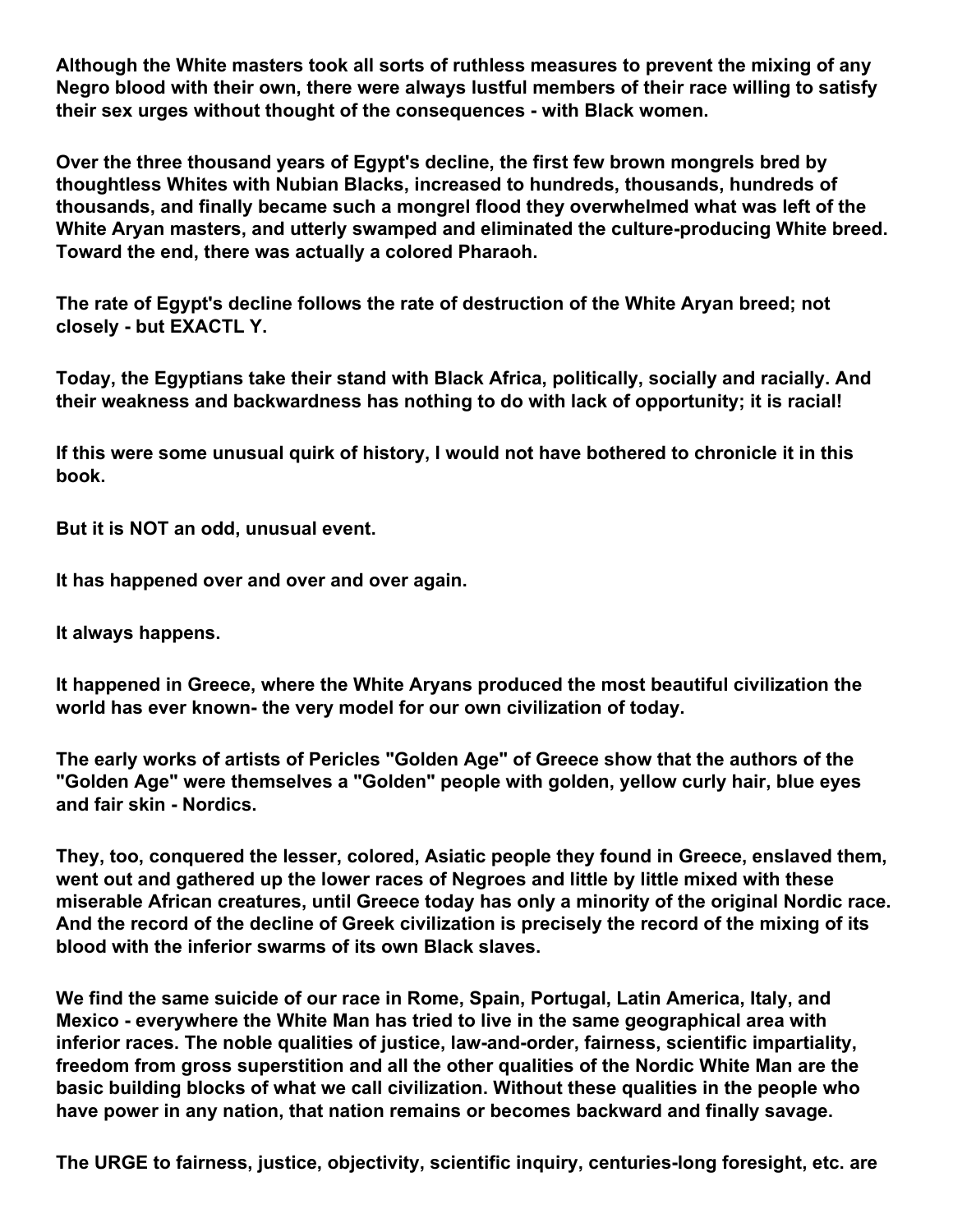**as inseparable from the Aryan, especially the Nordic White Man as is the bark from a dog, or the meow from a cat.**

**In fact, it is this very urge to fairness, this sense of justice, this supreme objectivity, which leads Western man to his own destruction through "liberalism." The sincere, White liberal is a person who has so suppressed his natural instincts and so exalted his love of "fairness" that HE HAS LOST HIS OWN SENSE OF RACIAL SURVIVAL.**

**The single "common denominator" in all the irrational beliefs of "liberals" is this overobjectivity, this fanatic dedication to what APPEARS to their intellects as "fair," (even though, in the long run, their liberal "fairness" produces the utmost unfairness to their own people, namely, the extinction of our race, the race which alone produces the "liberals" who love this fairness).**

**"It isn't fair," say the liberals, "that some students should be stigmatized as "failures" while others are applauded for succeeding. Those who are stigmatized, as 'failures' are emotionally crippled and therefore fail more. Therefore we must eliminate grading in schools and universities. We must eliminate the competition and find ways to MAKE all students equally successful."**

**"It isn't fair," moan the liberals, "that one man is born an (ugly and stupid) Negro, through 'no fault of his own,' while another is born a handsome and intelligent White Man. Therefore, it is our duty to repair Nature's mistakes and PUSH the Negro up to a "fair" level with the White Man." - and so liberals favor the madness of race-mixing.**

**"It isn't fair," the liberals say, "that one man should have a million while another is broke or poor." They forget the necessary working of the mechanisms of reward and punishment established by Nature to insure energy and work by her creatures, and so liberals become procommunists and communists.**

**"It isn't fair," chant the liberals, "that America and Europe have so much, while the 'undeveloped' (colored) nations like Haiti, Africa, China, India and South America have so little," - so the liberals become international hand-out artists, to see that even the most unproductive, stupid and worthless pygmy gets his "fair" share of what the White Man produces by his energy, creativity and work.**

**"It isn't fair," piously intone the liberals, "that there should be wars in which men kill each other," forgetting that only force prevents SOME men from banditry and rapine, and so these liberal fatheads become silly pacifists.**

**"It isn't fair," say the liberals, "that an elite nation should enjoy so much while other nations have nothing, or that some groups within nations should have more control than other groups." And so the liberal love of "fairness" leads to their crazy, "one-man one-vote" doctrine, and their suicidal, black United Nations, - "democracy," - with absolutely no regard for the rights of one man who has created and produced to control what he has won, while another man has done absolutely nothing and therefore has no "rights" to the fruits of the work of others.**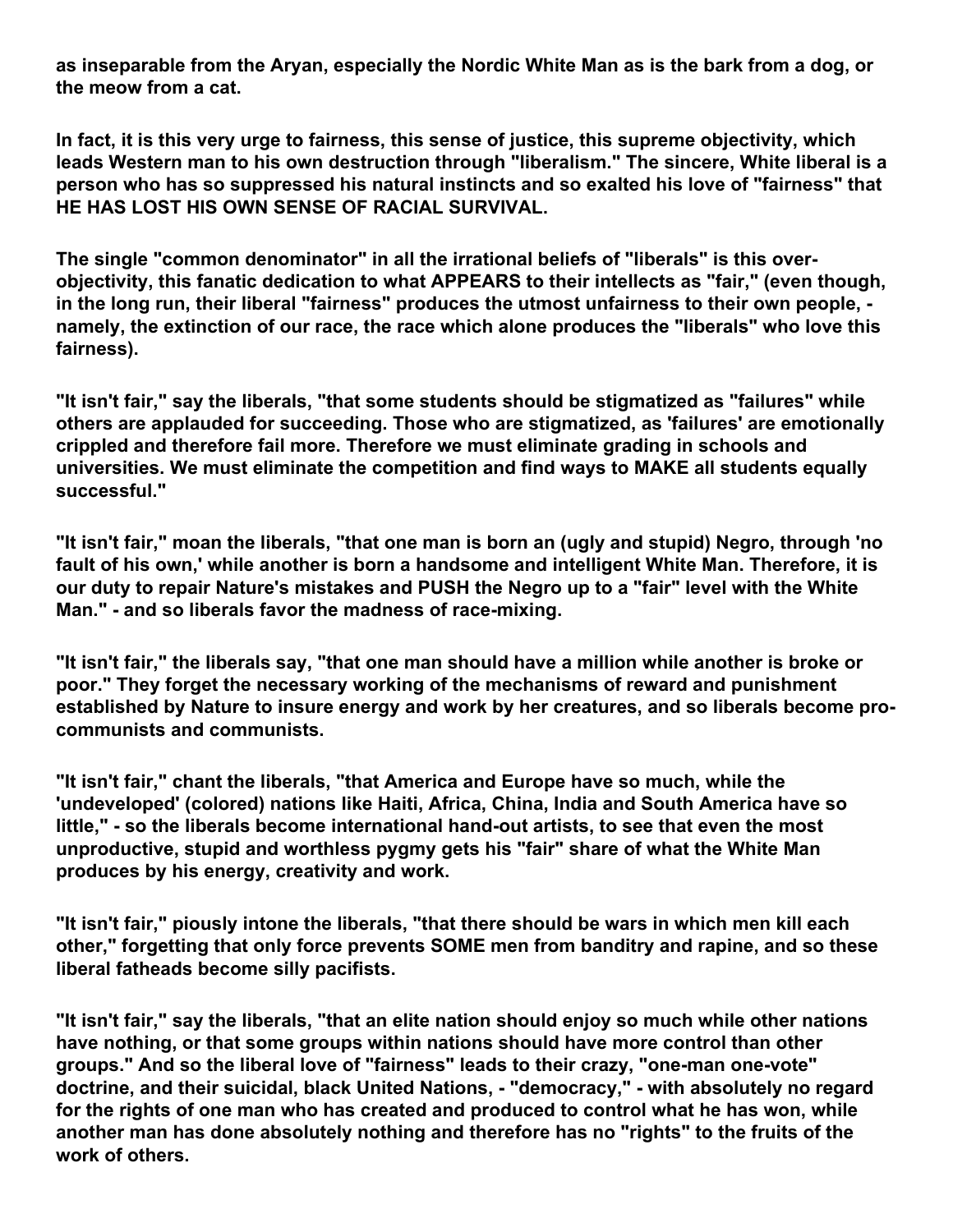**Every single dogma of the left and the liberals will be found to reek with this crazy passion to be "fair" to the unfit, the mongrel, the cowardly, the stupid and the freakish AT THE EXPENSE OF THE VIGOROUS, THE CREATIVE, THE STRONG, THE INTELLIGENT AND THE BRAVE.**

**This crazy effort to reverse the wisdom of Nature by being "fair" to failures and creeps and freaks is the very essence of what the liberal jerks call "ideal communism." "Liberalism" and "ideal communism," when sincere beliefs, represent such a crazy passion for the UNDERDOG, that the fanatic victims of this liberal delusion are eager to beat the UPPERdog to death, just BECAUSE he is better.**

**This insanity is peculiar to the super-objective White, Aryan people.**

**The Jew who preaches communism does not practice its "sharing" doctrines. No, communism for the Jew is only a WEAPON to ensnare the minds and hearts of foolish non-Jews, so he can rob and enslave them.**

**And among the black races, brutality, cannibalism and tyranny still prevail. There is no danger of there ever being any significant number of sincere "liberal" cannibals.**

**In short, "liberalism" and "ideal communism" are the results of the Aryan's objectivity, fairness and love of justice, carried to the point of madness and suicide.**

**To use an apt analogy, sincere leftists (non-Jewish), are like gardeners who cannot bear to pull up weeds because they "feel for" the weeds. They can't bear to see the "weeds" of humanity pulled out of the productive gardens of society. Their emotional defense of the weeds finally leads them to the point where they are PRO-weed, and ANTI-GARDEN.**

**Only the Aryan White Man ever develops this "proweedism," this super-objective liberalism, which leads the victims to deny their own best interests and fight, (in many cases, heroically) for the "rights" of human weeds and trash.**

**All the rest of humanity, untouched by this basically Nordic ability to think and feel idealistically, unselfishly and objectively, goes about its business in the old-fashioned way of INSTINCT, with selfish singlemindness for their own welfare.**

**Nor can the White Man IMPOSE his idealism, order and civilization on lower peoples.**

**Whenever the White Man conquers a colored population, as in Haiti, and then leaves, also as in Haiti, the native colored population quickly sinks back to its natural squalor, injustice, stupidity and savagery, again as in Haiti.**

**WESTERN CIVILIZATION IS A RESULT OF THE NATURE OF THE WHITE MAN. Without the White Man, there IS NO Western civilization, no Western justice, no Western technology, no modern science or culture.**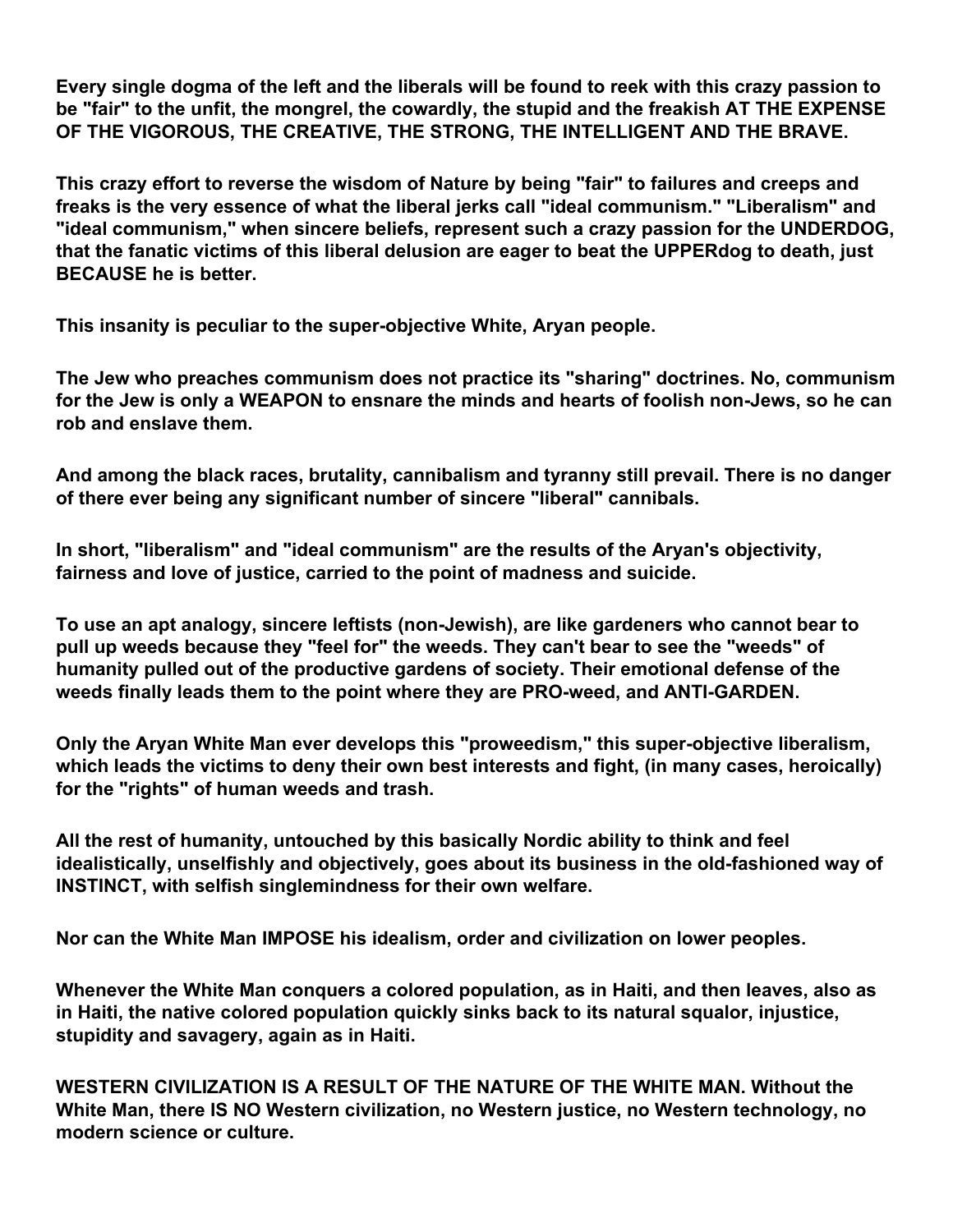**A dog barks because he is a dog.**

**A cat meows because it is a cat.**

**And a White Race produces Western "civilization" because it is a White Race.**

**When it is no longer White, it ceases to produce civilization, and, in fact, lapses into savagery and degeneracy.**

**THAT IS WHAT WE ARE NOW DOING IN THE UNITED STATES.**

**Until 1900, this country was overwhelmingly Nordic -- -composed of the people of England, France, Germany, Ireland, Scandinavia, Poland, etc., all of whom are descended from the same northern human stock.**

**Although there are always some rotten elements, the majority of these people carried within them the basic urges which create and support fair courts and police systems, just government, honest politicians and statesmen, courageous and self-sacrificing fighters, good organizers, those who love truth for its own sake, energy and the will to work and produce, and all the other human qualities which have made America the greatest and richest land in history.**

**While America, composed mostly of these Nordic elements, was conquering and slaughtering the colored Indians it found as natives, it jealously guarded its shores against invasions of other races. Our immigration policies for two centuries rigorously excluded colored races and favored Whites.**

**So up until about 1850, we had a homogenous, White, relatively stable population - with the exception of the swarms of black slaves (who were held in rigid subjection).**

**Then a few Jews and damned fools loosed in our midst the first real germs of the racial disease which had already smashed every similar White civilization before, from ancient Egypt to Brazil. We allowed ourselves to fall prey to the poisonous liberal idea that perhaps colored races were only "White people with dark skins," and were only savage because they had never really had a "chance."**

**Harriet Beecher Stowe wrote "Uncle Tom's Cabin" -full of the most mawkish and naked propaganda on behalf of this "Negro equality" idea the world had ever seen. (Too few people know that Jewish publications boast that MR. Stowe, Harriet's husband, was not only a Jew, but also a rabbi - one of the endless number of name-changing Jews.)**

**Millions of otherwise intelligent Northern Whites, therefore (who had never seen or known anything about real black men), armed themselves and slaughtered more than a million of the best of the White Race in America on behalf of these Black people, in a suicidal "Civil War." Every nation that has tried to live in the same area with the Blacks, (even when the Blacks were kept in total slavery), has always wound up with its blood poisoned and mongrelized,**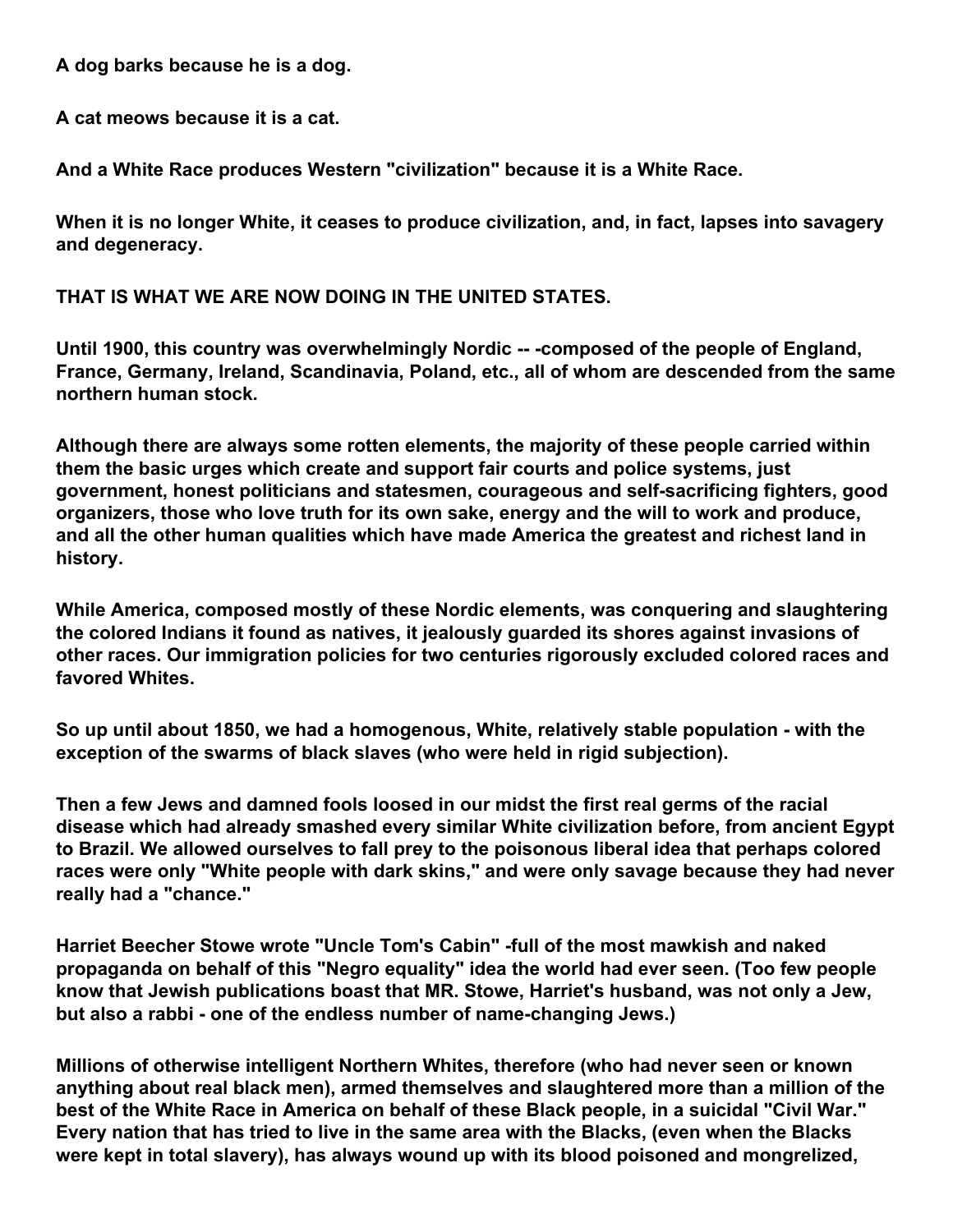**and conquered by its inferior slaves.**

**After this White-blood-letting in the United States, the Blacks were not only turned loose, they were put over the White man as his governors in the conquered South.**

**Only the uprising of the Ku Klux Klan saved the South (and our race) from that unspeakable horror.**

**Taking advantage of the natural qualities of the Negro - superstition and stupidity - the Klan rode around at night in bed-sheets. The black half-animals took the sheeted Klansmen for "hants," "ghosts," etc. This, coupled with outright Klan violence and terrorism against "uppity" Blacks, soon restored White domination, order and civilization to the South. And when the average Northerner had seen and experienced the reality of the Blacks, he quickly sided with his Southern White brother - (which is why the Klan was able to survive and succeed.)**

**Our race still had the energy and unity to recover from the orgy of racial insanity of the Civil War. Even the most rabid liberal leaders of those days shrank from real race-mixing such as we have today.**

**President Lincoln never preached racial equality, nor any kind of mixing. In fact, Lincoln preached just the opposite - (another example of the way our modern, Jewized society lies to the people). Here are some of Lincoln's best utterances on the Negro, for instance:**

**"Negro equality! Fudge!! How long, in the government of a God, great enough to make and maintain this Universe, shall there continue knaves to vend, and fools to gulp, so low a piece of demagoguism as this."**

**(From Fragments: Notes for Speeches, September 1859, Vol. III, p. 399)**

**"Judge Douglas has said to you that he has not been able to get from me an answer to the question whether I am in favor of Negro citizenship. So far as I know, the Judge never asked me the question before. He shall have no occasion to ever ask it again, for I tell him very frankly that I am not in favor of Negro citizenship. Now my opinion is that the different States have the power to make a Negro a citizen under the Constitution of the United States if they choose. If the State of Illinois had that power I should be opposed to the exercise of it. That is all I have to say about it." (Speech at Springfield, Illinois on June 26, 1857, Vol. II, p.405-09)**

**"In the course of his reply, Senator Douglas remarked, in substance, that he had always considered this government was made for the White people and not for the Negroes. Why, in point of mere fact, I think so, too."**

**(Speech at Peoria, Illinois on October 16, 1854, during first Lincoln-Douglas Debates, Vol. II, p. 2S1)**

**"See our present condition - the country engaged in war! - our White men cutting one**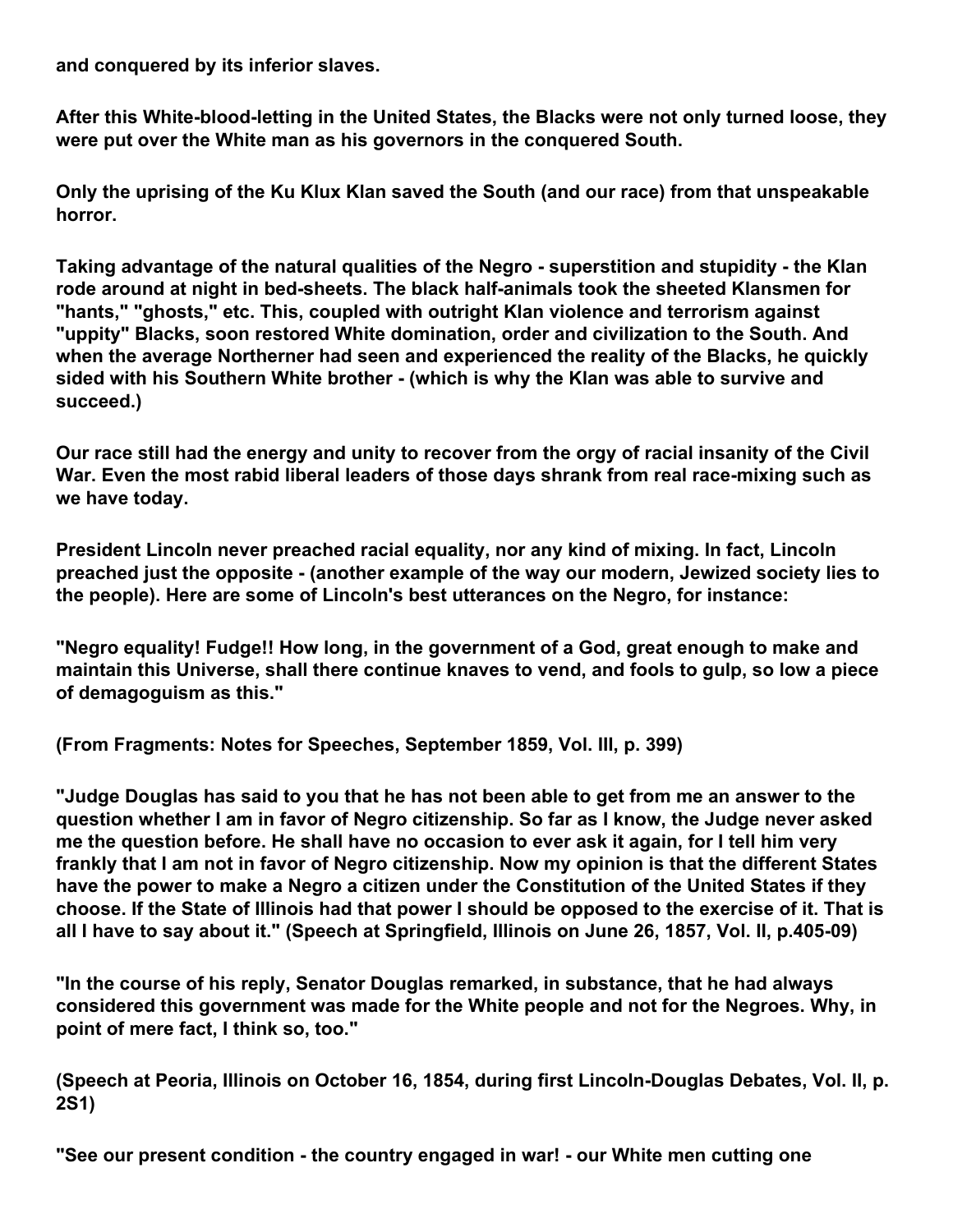**another's throats and then consider what we know to be the truth.**

**But for your race among us there could not be war, although many men engaged on either side do not care for you one way or the other . . . It is better for us both, therefore, to be separated**

**You and we are different races. We have between us a broader difference than exists between almost any other two races. Whether it is right or wrong I need not discuss, but this physical difference is a great disadvantage to us both, as I think your race suffer very greatly, many of them by living among us, while ours suffer from your presence. In a word we suffer on each side. If this is admitted, it affords a reason at least why we should be separated." (Address on Colonization to a Deputation of Negroes in Washington, D.C. on August 14, 1862, Vol. V, p. 371)**

**"I will say then that I am not, nor ever have been in favor of bringing about in any way the social and political equality of the White and Black races - that I am not nor ever have been in favor of making voters or jurors of Negroes, nor of qualifying them to hold office, nor to intermarry with White people, and I will say in addition to this that there is a physical difference between the White and Black races which I believe will forever forbid the two races living together on terms of social and political equality. And inasmuch as they cannot so live, while they do remain together there must be the position of superior and inferior, and I as much as any other man am in favor of having the superior position assigned to the White race."**

**(Fourth Debate with Stephen A. Douglas at Charleston, Illinois on September 18, 1958, Vol. III, p. 145-46)**

**Every word attributed to Abraham Lincoln on these pages may be found in what is probably the most complete source of original Lincoln documents, The Collected Works of Abraham Lincoln, edited by Roy P. Basler and published in 1953 by the Rutgers University Press in eight volumes plus an index.**

**Lincoln was not the first to preach racial separation, either.**

**The man who wrote "All men are created equal" in the Declaration of Independence, Thomas Jefferson, wrote and thought the same thing as Lincoln.**

**As an example of how viciously our Jewized culture today lies to us, look at the inscription on the Jefferson Memorial.**

**"Nothing is more certainly written in the book of fate," wrote Jefferson, "than that these people (the Negroes) are to be free."**

**The inscription on the Memorial then STOPS - giving the impression that was the end of what Jefferson wrote, and what he meant.**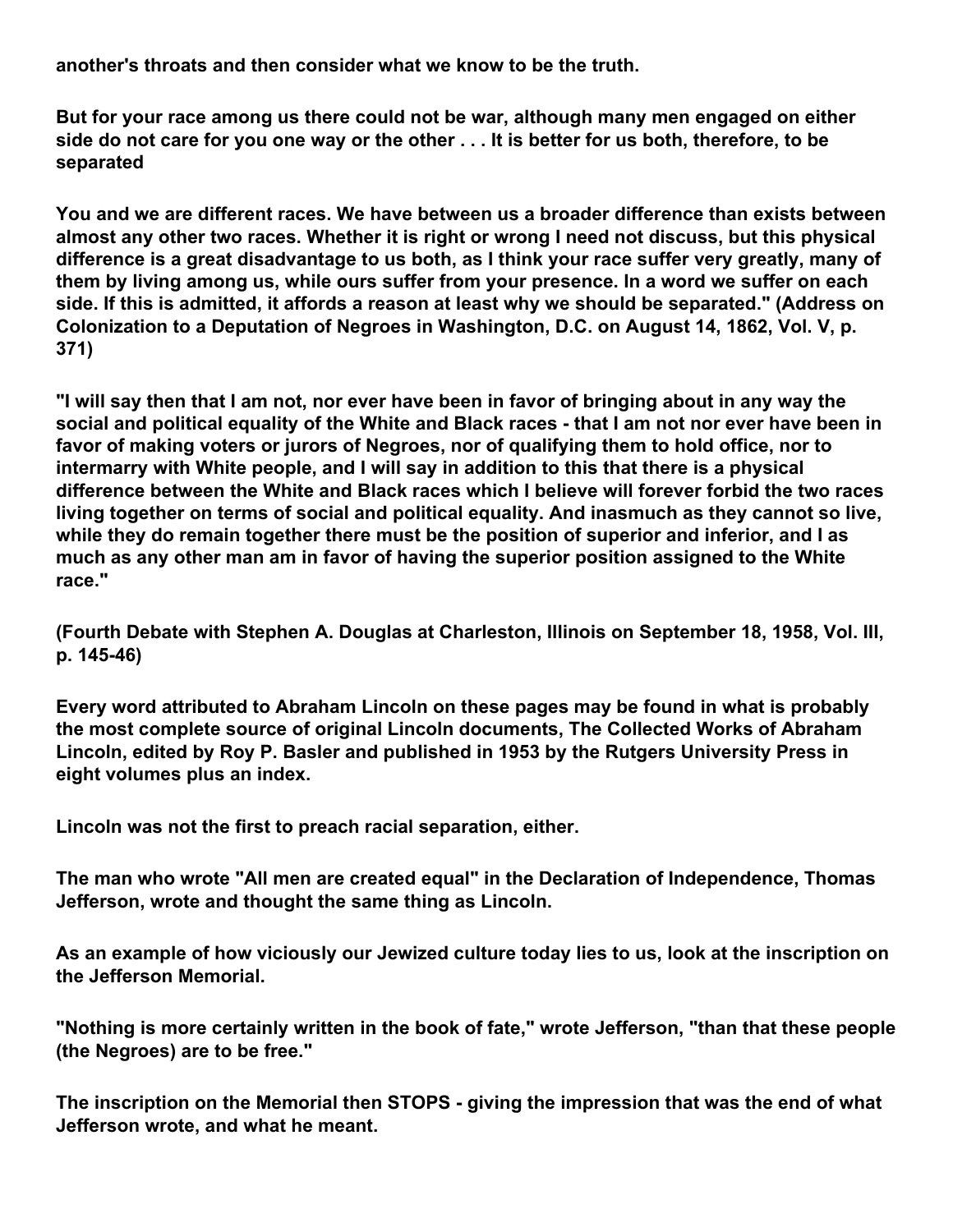**But the rest of what Jefferson wrote in that sentence reverses this false impression. Here's the completion of the sentence left off the inscription: ". . . nor is it less certain that the two races, equally free, cannot live in the same government." (Letter to George Washington, Jan. 4, 1786)**

**The Jews, chart-forgers, and equalists, by eliminating all knowledge of our racial heritage, all knowledge of the source of civilization, all knowledge of the inferior, savage nature of the colored man, and all knowledge of the universal fate through all history of people who forgot these things, have succeeded in vastly accelerating the usual historical processes of racial degeneration and collapse.**

**Our modern generation, soaked in Jewish television, bombarded with Jewish progressive education, lied-to by Jewish newspapers, magazines and movies, poisoned by Jewish "morality" - or rather lack of it - deprived of any real home, family, beliefs and ideals, and finally ruled ruthlessly by Jewish-dominated toady politicians who pass vicious laws enforcing race-mixing with bayonets, has sunk to the point of racial degeneracy which took Rome five centuries to reach. Unless we can find some way to make our White people once more know themselves, realize who they are, what they are, and what the alien races of Jews and Negroes are doing to us, it will be forever too late!**

**Those who love Western civilization, justice, culture, and freedom must realize that these things are as much the exclusive product of the White Man as a bark is the product of a dog.**

**In fact, it is the super-objectivity - the fairness - of the White Man that makes him want to help the more unfortunate races, and makes him feel such overwhelming pity for the lower races that he has always destroyed himself in the effort to pull them up. No other race goes about the world trying to help others. It is always the White Man. And in the process of trying to "help," he is actually destroying the only thing that makes possible any justice, any nobility, any kindness and culture in this hard, cold world. He is destroying the White Race.**

**Let the White Race be destroyed, and the savagery, injustice, cruelty and superstition of the other races will quickly drag the world back to the jungle.**

**America is now the last bastion of the White Race.**

**Germany was that bastion, but the Jews got us to destroy Germany, and it is now powerless to fulfill its old role as the "bulwark against the East."**

**England has perished, in terms of energy and aggressiveness. She has turned over her colonial pioneers to Mau Mau cannibals everywhere on earth. She is welcoming the cannibals to her tiny British island, she is imprisoning those who object, and she is using everything except force against White Rhodesia to make White people submit to jungle savages. England is now so Jewized and enfeebled that, while she may revive enough to save the Whites there, it will take a century to restore her natural energy again. England cannot hope to lead the fight to save the White Race, when she herself is perishing.**

**France, Italy, Greece, etc., are too weak and Jewized even to want a revival.**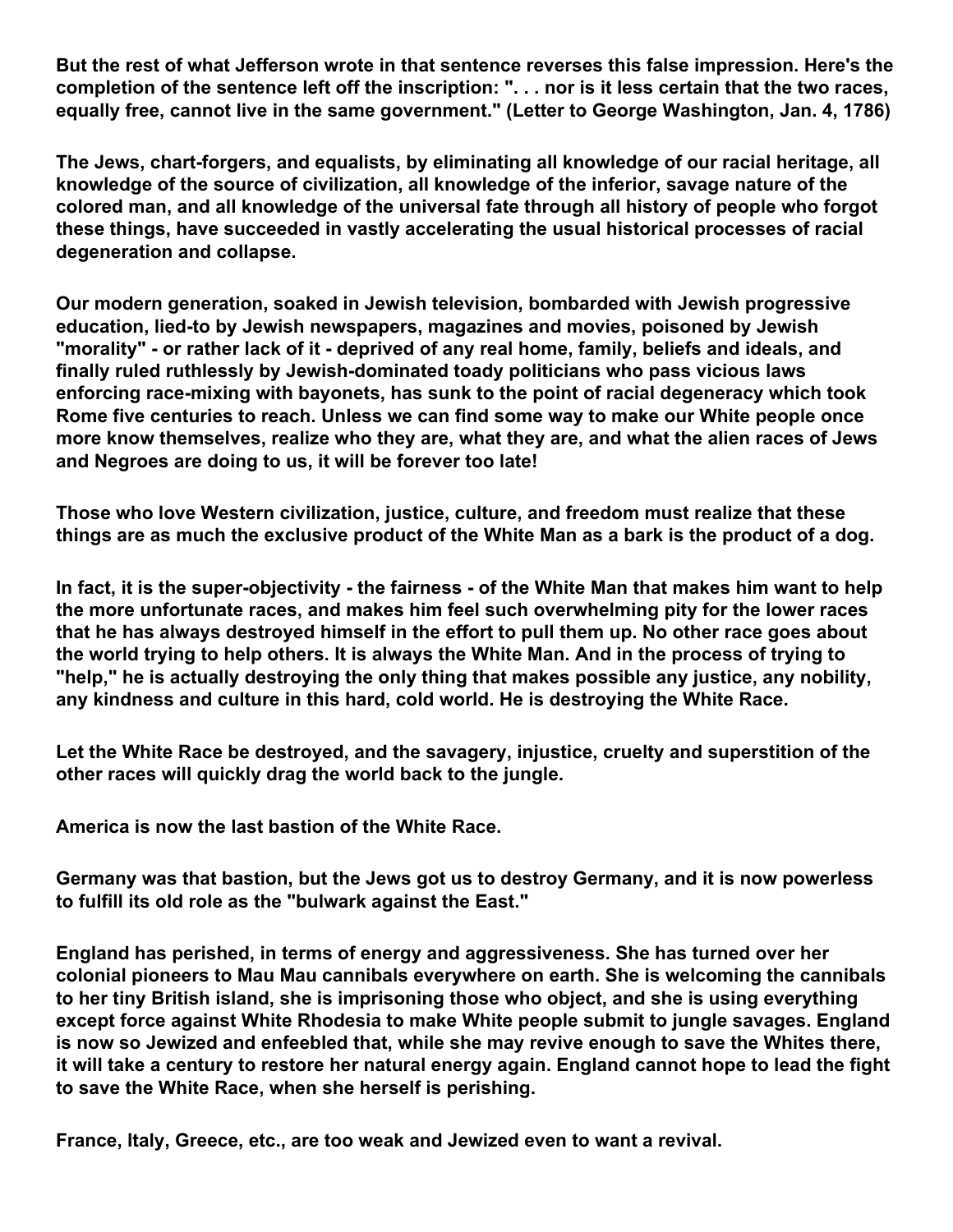**There is no point in cataloging all the miseries of the other White nations under Jewish Bolshevism and liberal propaganda.**

**America is the last, the only hope for the salvation of all white people and therefore our civilization. Only in America is there still a large enough pool of raw, Aryan White blood with the wealth and power to lead a revival of our race.**

**If America falls finally and irretrievably into the hands of the Jews and Blacks, as England, France, Russia, and the rest of the Western world have already done, there will be no patch of ground left on this planet where even a few White men can or could get together and organize any kind of resistance to the final drowning of the White Race by the flood of inferior colored blood.**

**This is IT!**

**America is the last battleground of Armageddon.**

**We must reach the minds and hearts of our still energetic, still courageous, still racially excellent millions and millions of White Men - unite them as a race - in spite of religion, politics, geography, economics or anything else.**

**They must see that they stand on the precipice, the end of a million years of development of the great White Race -with the foot of the Negro and the Jew planted in their back and pushing.**

**They must be made to see that there is no issue on this earth as vital to them as the one issue the enemy won't let them talk about - RACE!**

**They must understand that everything we love and treasure, and almost everything of culture, civilization, justice, truth and nobility on this planet is a product of the great White Family - of which each of them is a part.**

**They must also see that we cannot afford the petty division of our great White Race into squabbling factions that hate each other. There are minor racial differences between White Men. And the Nordics is the ideal toward which we all must strive. But, compared to the vast gulf between any White Man, and the colored races, (especially the Africans) the differences between groups of White Men are almost invisible. Pole and German, Frenchman and Englishman, Italian and Lithuanian, Dane and Greek, American and Irishman, Swede and Spaniard - we are White Men - the last of the breed. We are brothers. We are surrounded and almost extinct. We dare not fight over minor differences while forgetting the greatest and most important difference on earth: the difference between us, the Whites, and them, the Blacks; between all White Men and the colored swarms which threaten to engulf and destroy our entire breed forever.**

**The color of your skin is your uniform in this ultimate battle for the survival of the West.**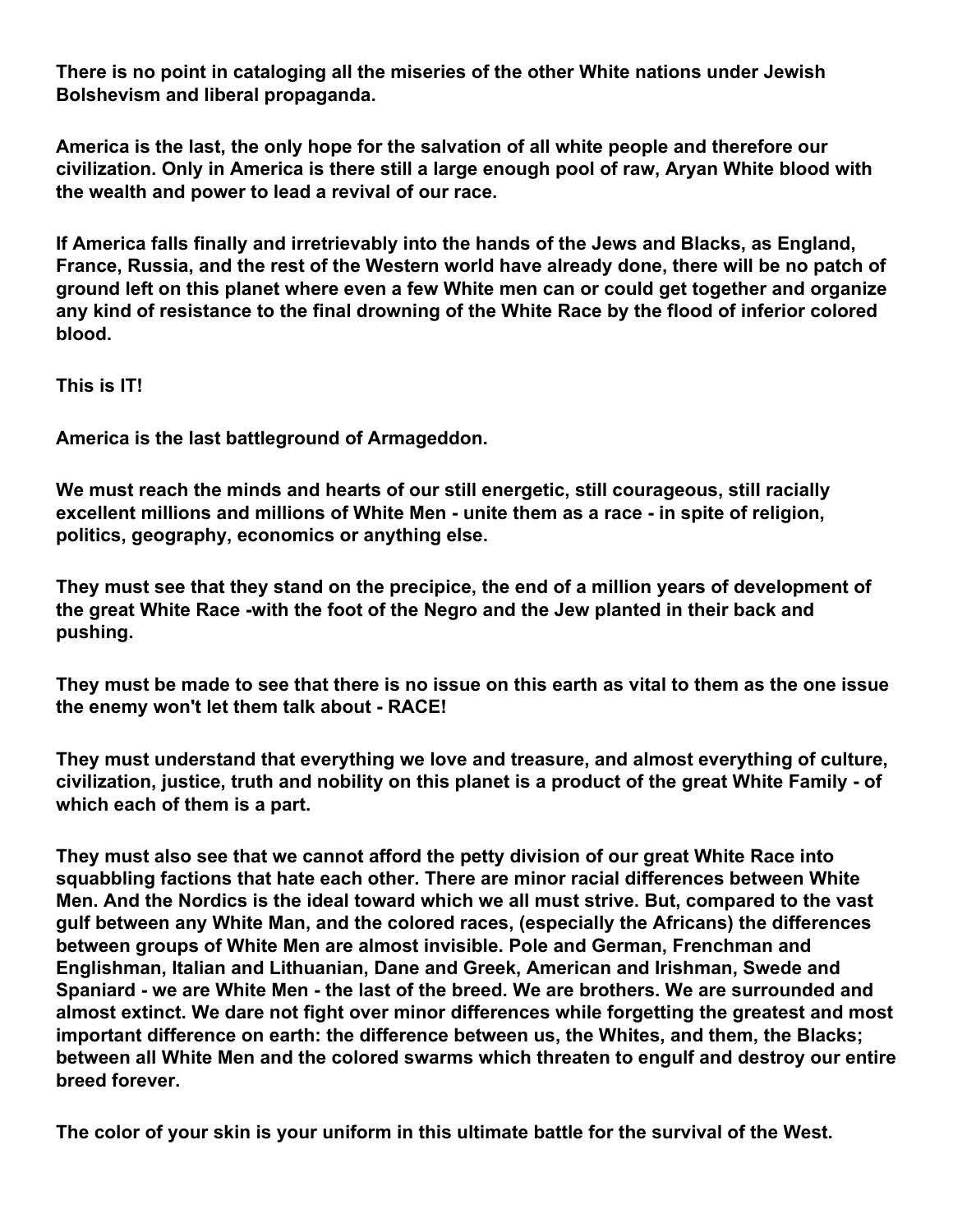**It is a matter of life and death that we find the energy, will, wisdom and diplomacy to reach the millions of "conservatives" who are spiritually on our side, but who are still blind to the issue on which all the others depend -breed, race.**

**Every single White civilization before us has perished in dark squalor because the Whites never realized that all other problems of economics, politics, theology, culture, etc., are child's games, compared to the fatal problem of RACE!**

**Our people are surrounded, discouraged, torn apart by childish squabbles, unconscious of who we are and what we are, sent scurrying into a thousand blind alleys by side issues of politics, economics, religion and culture, terrified even to mention the real racial problems which are destroying us, until we are facing a catastrophe unheard-of in all history.**

**Whenever before the Whites have suffered disaster -in India, Egypt, Brazil, etc. - there have always been places left on earth where the White race could breed true, and produce new energy and the seeds from which could spring a renewed White Race.**

**Today, the Jews, Bolsheviks and liberals have succeeded in a worldwide attack upon the White Race. They have left no hiding-place, no refuge for our breed to survive and replenish itself. Their United Nations has made it t crime of "genocide" even to mention these facts. Ai now they are pushing viciously for a world police for to enforce racial catastrophe under the name of "broth hood" and "equality."**

**A century of Jewish propaganda, Jewish brainwashing Jewish "equality," Jewish propagandizing of the "masses" against the elite, the Jewish domination of our race by the power of gold and Jewish debunking of our leaders has produced the ultimate horror upon the planet, a race of Whites who can hardly wait to destroy themselves in the name of "world brotherhood."**

**It is the inborn, basic nature of the White Race that alone can produce what we call Western civilization, which has, as a matter of fact, produced Western civilization and which alone can sustain Western civilization.**

**Emotional, tear-jerking propaganda about brotherhood and "love" can hide that fact. But all their slogans and propaganda cannot make it less of a fact.**

**On the other hand, it is the inborn, basic nature of the colored races, especially the African Black race, to be unable to develop, use or sustain Western civilization, because the drive to idealism, unselfishness, foresight, abstract, scientific thinking and cultural organization is not in the Negro. In fact, history has shown that whenever a civilizing White race has brought in dark people slaves and slowly mixed with them, the civilization of the White people collapsed exactly as fast as they became dark mixed, mongrel people.**

**If you want to see a classic scientific proof of the evil of this race mixing, compare the histories of North America and South America.**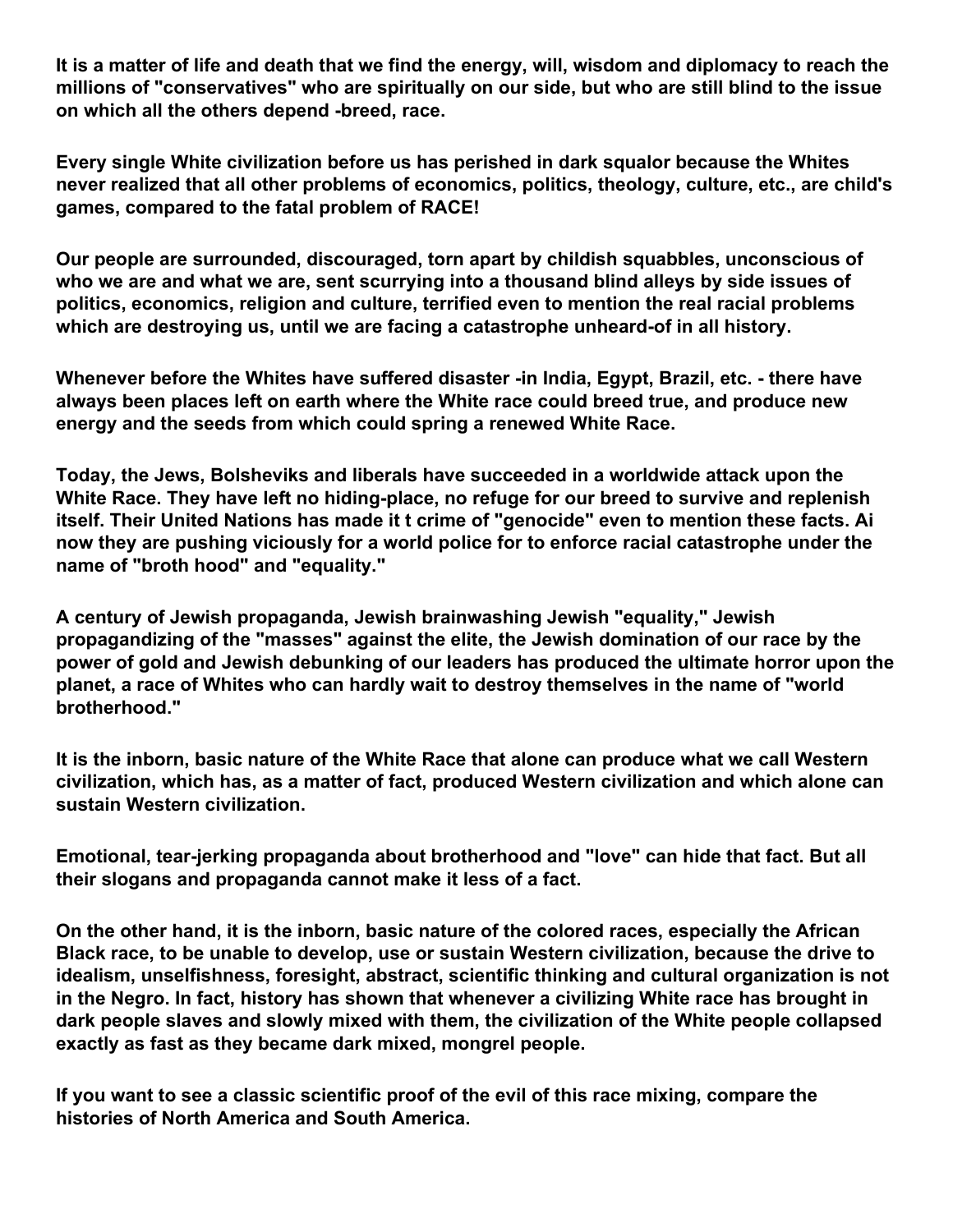**South America is as rich, or richer, in natural resources than North America**

**South America has as wide, or wider, range of climate, than North America.**

**South America is bigger than North America.**

**South America was settled before North America, and has had more time to grow and develop.**

**Why is South America not far ahead of North America in civilization?**

**Why do all the people of the world clamor to get into NORTH America, but few try to migrate to SOUTH America?**

**Why is North America now the "richest" continent on earth, while South America is still an "undeveloped," backward, starving continent, still containing headhunters and still largely a jungle?**

**You cannot claim this is because of "form of government," or because of "freedom," or any other reasons of economics, politics, theology, sociology, etc., because South America has had, and still has, all the things of this nature there are in North America. Most of the constitutions of Latin America are modeled directly, almost word for word, after the 'U. S. Constitution.**

**But most of South America remains, poor, chaotic, backward, dirty and "undeveloped" - as the liberals like to call the sorry, miserable colored races.**

**The only real difference between North America and South America is in the people - the RACES.**

**The people of North America are overwhelmingly WHITE - and mostly Nordic.**

**The people of South America are mostly dark - mixtures of native colored Indians, Negro slaves and Spaniards or Portuguese.**

**The English, Scandinavian, Scotch, Irish, French and German settlers of North America did not come only to loot and exploit and then return to Europe with their booty, as did the Spanish and Portuguese who came to South America.**

**The Nordics (or "Anglo-Saxons") who came to North America came to settle, and they therefore brought their women with them, and lived as families. Northern Whites largely exterminated the native, colored population.**

**The Spaniards, who came only as looters and exploiters brought very, very few of their women, and joined the colored natives.**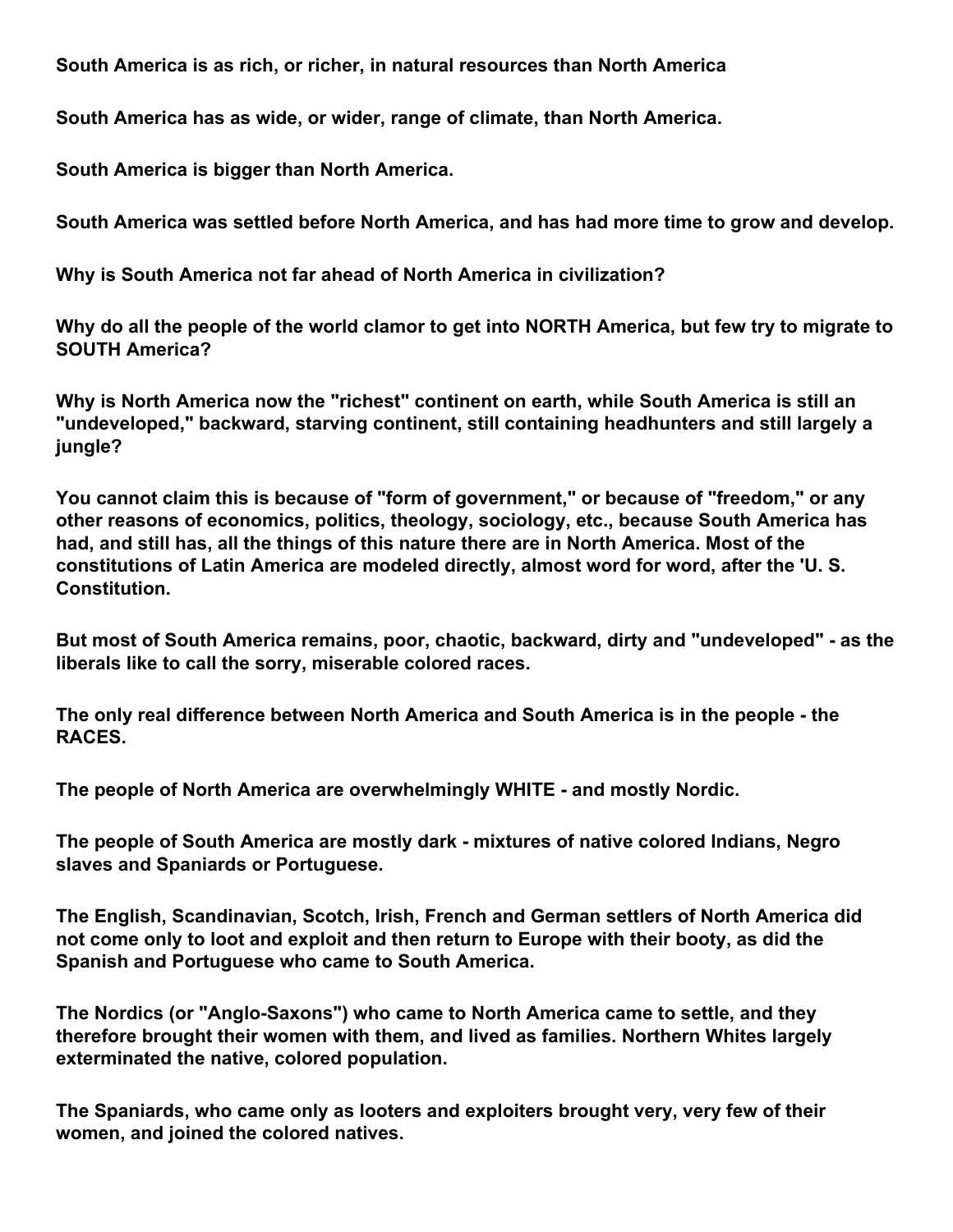**Male human nature being what it is, Nature took its course.**

**In the North, the men produced more White Men, like themselves, mating only with their own women.**

**In South America, the Spaniards satisfied their lust on native Indian women, and later - the Negro slave women they imported from Africa. They produced vast numbers of stunted, stupid, brown mongrels.**

**That is not "hate" or "bigotry;" that is historical fact. And you can see the result for yourself if you visit South America.**

**In Brazil and the largest part of this vast Latin American continent, you will feel like some kind of foreign giant among colored pygmies when you walk down one of their streets. The population swarms with brown, murky-eyed, stunted and lethargic human creeps in baggy rags. Only where Northern energy and capital has moved in, as in the big cities, will you find what we would call "civilization." Wherever the native, mongrel population is left to itself, you will find filth, squalor, cruelty, incredible lack of morals or standards of conduct, political chaos, tyrants, laziness and the same kind of half-civilization you find in Africa, India and wherever the colored man rules.**

**These are cruel and brutal statements, perhaps. The heart of gentle folk rebels at their recitation. But the survival of Western civilization depends on their recital and their being burned into the minds of our people.**

**The mush-headed liberals, the Jews, the commies and the vast herds of brainwashed Americans are now doing to North America what the Spaniards did to South America.**

**And you can't afford to be tender hearted about this subject, because there is no way to correct a racial mistake, once we allow it to be made.**

**If we allow the idiots and conscious chart-forgers and ship-wreckers to make miserable little brown mongrels out of your grandchildren and their children, then you will make a South American jungle, too, out of our mighty, wondrous North American WHITE civilization.**

**Your people will drown in dark blood more surely than in all the oceans of the world. White people must be made conscious that they are all ONE FAMILY, with different branches of the family called Baltics, Nordics, Anglo-Saxons, Mediterraneans, Slavs, Dinarics, Alpines, etc. But no matter what branch of the family a White Man may be, he is infinitely closer to any of his other White brothers and sisters than to any of the colored races; and there is an unbridgeable gulf between ANY White Man and the miserable, half-animal Congo Negro who spawned the blacks in our midst.**

**Nothing on this planet is so precious to us, and should be so precious to the world, as the White "Master-Race" heredity that, alone, can produce and maintain justice, order, culture and White civilization.**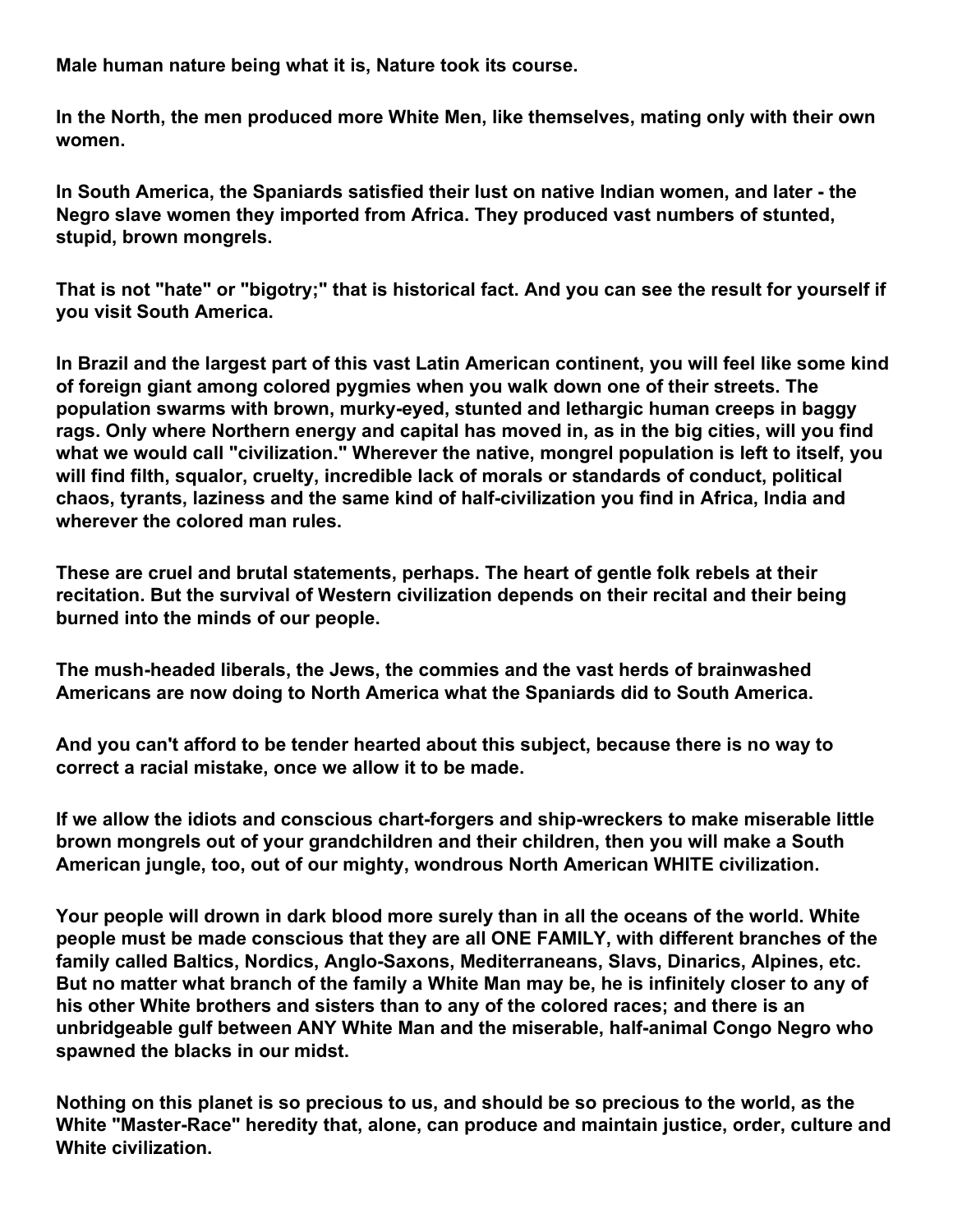**Those Jews aid ape-like Negroes who plot to destroy that precious pool of White blood, and the "liberals" who help them in that plot, are murderers and exterminators of a whole race, the greatest race which has ever walked the face of this planet.**

**[Chapter 11 - NIGHTMARE](#page-181-0)**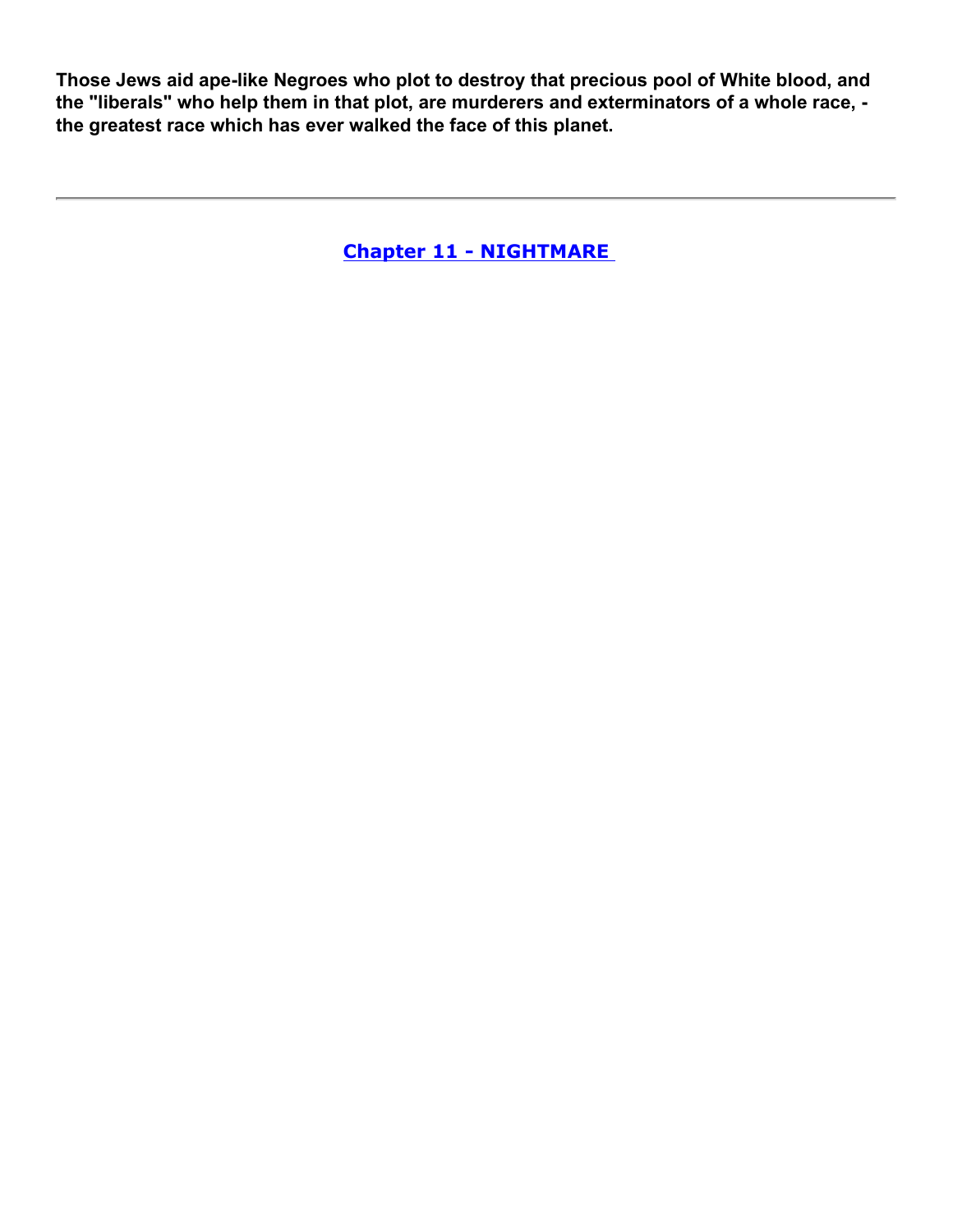# NIGHTMARE

<span id="page-181-0"></span>**It's hot. The night atmosphere is heavy and oppressive. All the windows are open. You can hear a siren a few blocks away, the kids screaming in the street and even the drunken voices of the O'Malleys in their usual argument. But no breath of air comes through the windows. You lean back in your squeaky wicker chair, tee shirt wet with perspiration. Even the little fan oscillating back and forth just emphasizes the brutal heat and sweatiness of the air when the fan momentarily brushes you.**

**You turn on the TV and take a gulp of beer out of the cold can.**

**It seems like only another hot August night - only somehow this one's different. You can feel it.**

**There's an air of tension, expectancy, foreboding.**

**The news has been bad. But then it's been bad ever since the riots began way back in June. You've gotten used to the riots every summer, since 1963. Now, in 1971, the summers are expected to be periods of almost open warfare between Blacks and Whites. Even the winters aren't real truces any more, as they used to be in the sixties.**

**There are outbreaks of the Black-and-White war even in the coldest winter months. But always the harried authorities have managed, somehow, to restore some kind of order. By the Whites staying out of black areas, they have managed to keep working and to keep up some pretense of civilized life.**

**But this year the riots have been almost constant. The TV in front of you has just shown dramatic pictures of what's going on in other cities: the searchlight stabbing into the city night, highlighting black faces distorted with hate, fighting the police and national guard troops, the gunfire and the blazing buildings where Molotov cocktails have sent up whole blocks in flames.**

**However, it's been quiet in your city, now for almost two weeks. The cops and the soldiers beat down the last uprising by the Blacks before it got out of the Negro area only a few blocks.**

**The TV newscaster is telling how another boatload of black saboteurs fresh from guerilla training in Cuba has been intercepted alter a running gun battle in the Caribbean and has been prevented from landing in Florida.**

**You are sick of it! Sick to death of this eternal trouble with these black mobs and Communist agitators, raising hell, raping, killing, rising up and burning, looting and threatening whole cities.**

**You turn off the TV.**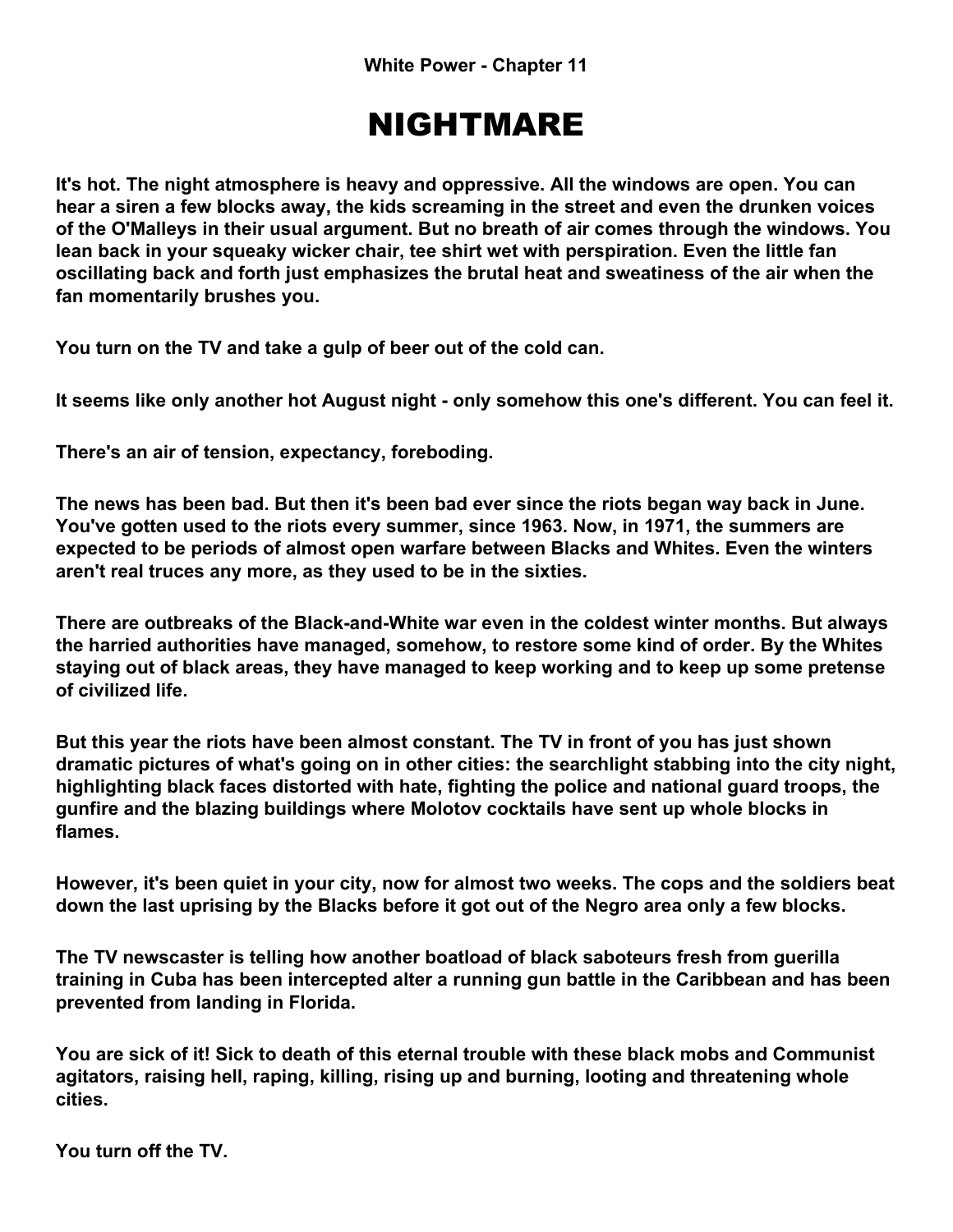**You gaze up at the ceiling in the growing darkness, wondering where in hell it will end, how it will end. The heavy, hot air of August is laden with sounds of automobile horns, kids shouting, neighbors hollering and somebody practicing the piano nearby. More sips of beer, getting warm as you reach the bottom of the can. You want to get your mind off the damned niggers, for a change. You turn on the light to read the Western paperback you bought on the way home.**

**Then you hear it.**

**At first you think it's some kind of crowd cheering at a ball game. There's the sound of a tremendous number of people shouting, a long, long way off. But somehow it's different from any sports crowd. There's a vicious, deadly sound to this roaring mob. You get up from the wicker chair and go to the window. Over the black silhouette of the brick apartments to the east, you see the familiar glow. Fires!**

**So it's started again!**

**Why can't they kill all those black bastards, once and for all, and put an end to this crazy business! To hell with it! You won't watch, this time. You close the window, go back and turn the TV back on. Maybe you can get your mind off the everlasting nigger trouble by watching some movie or comedy show.**

**With the window shut, it seems for a moment you've gotten away from the damnable nigger hell.**

**With the TV on, you can't hear the mob or the occasional gunfire.**

**You get another cold beer and try to relax in the glow of the TV tube. Just as you get interested in a Western, the damned thing goes dead on you. You get up to wiggle the plug. Sometimes you can fix it that way. Then you notice that the fan is off, too. Must be a fuse. So you go into the kitchen and look into the fuse box with the flashlight.**

**No fuses are blown.**

**But by then, you're already beginning to notice all the lights are off, even the street light which usually shines into the kitchen window. It's really black! You're not used to such total darkness, such absence of any glow or reflected light at all. It gives you an eerie feeling.**

**You stick your head out the kitchen window. Outside there is something new, something evil. You don't know what it is, but it grips your heart with fingers of ice.**

**It's silent in your neighborhood. No more kids shouting, no more piano practicing, no more quarrelling at the O'Malley's - nothing, - just silence. Dead, empty, heavy silence. The quiet lends impact to the distant sounds of the mob down in the central part of the city. In the silent dark, in which you can see nothing, the sounds of the black mob down there are amplified and**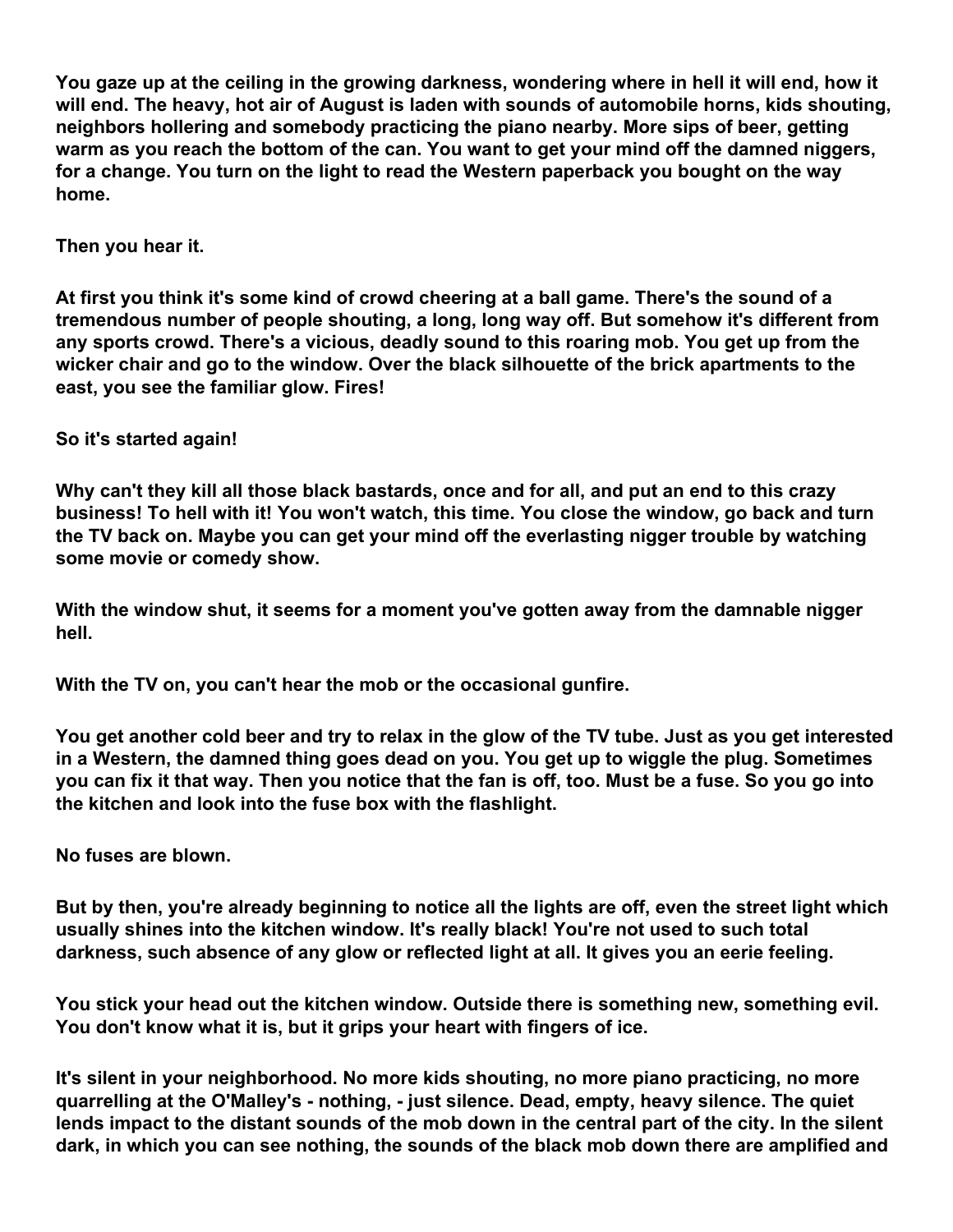**emphasized until they seem to be coming at you.**

**In the darkness outside your window, you hear Jack Morgan, who's been drinking beer on his front steps, hollering to his wife, upstairs, "Don't worry, honey, it's just a power failure. They'll have it on in a little while. Keep your shirt on."**

**A kid begins to cry - then another. There is an excited, but hushed, buzz outside as the neighborhood tries to adjust to the total darkness.**

**Everybody is listening to the sound of that black mob in town, but reassuring each other that the authorities will soon put down the rebellion, as they always have.**

**Then you hear Mrs. Johnson calling to a neighbor for some water. "Something's wrong with mine," Mrs. Johnson hollers, "I can't get any water to fix the baby's bottles."**

**Then, from most of the neighbors all at once, you hear that everybody's water is off. You realize that something must be seriously wrong, and pick up the phone to call the cops. At least you can report that the water is off in your neighborhood.**

**The phone's dead!**

**Remembering your transistor radio, you turn it on.**

**". . . . the public is asked to remain calm, until the National Guard can restore order. Stay in your homes and do not panic. There is nothing about the present emergency any different OH, MY GOD! Oh ----ahhhh."**

**Over the tiny speaker in the radio comes the unmistakable gurgling sound of a man gasping his last breath. Just before the station goes off the air, you hear "How you like that, you White Mother- f---er!"**

**You lean out the window. "Did you hear that!" you holler to the neighborhood in general. "Hear what?" comes from a dozen throats.**

**"I just turned on my pocket-radio and heard what sounded like an announcer gettin' killed, right on the air. Then they went off!"**

**"Try another station!" somebody hollers.**

**"I already have," comes from somebody else. "They're all off."**

**"I'm gettin' my guns," you holler.**

**"Better be careful," shouts a neighbor, "you know the new laws on guns!"**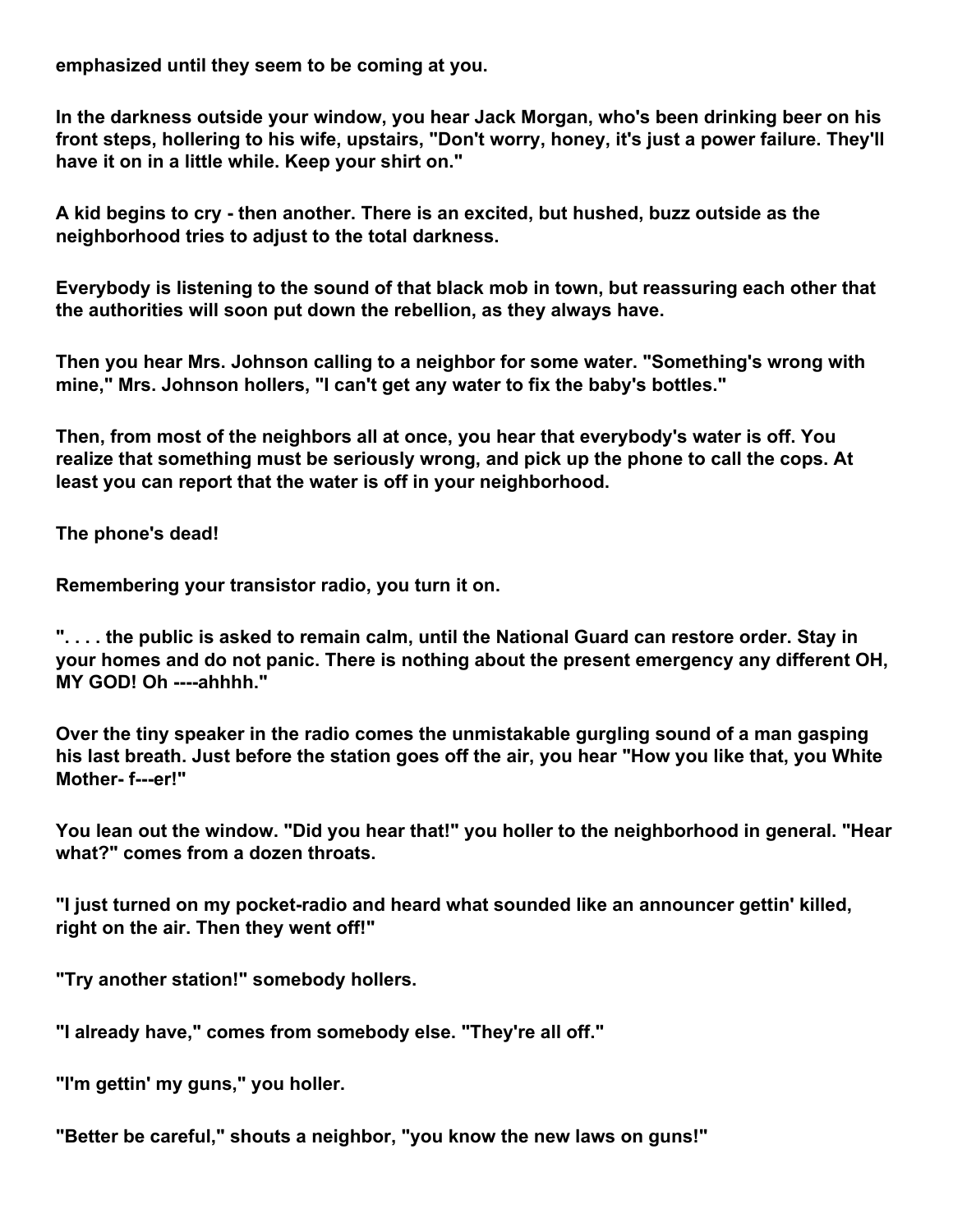**"To hell with the new laws," you roar. "If those black bastards come messin' around here, they're gonna get shot. I don't care if they throw me in jail for it. I'm not gonna let those filthy niggers shoot up and burn this place, and hurt our women!"**

**But before you can grab your hidden guns and get out front, they are here!**

**A car comes screeching around the block, tossing Molotov cocktails and firing automatic weapons! In the glare of the flaming gasoline bombs you see the white eyes in the black faces. But even if you couldn't see them, you'd know what they are by their filthy language! As usual they are drunk and roaring typical black curses on all White people - liberal, rich, poor, rightwing, Klan -any White man.**

**As the carload of black terrorists disappears, still firing, you can hear the screams of the dying, and the expressions of horror from people whose loved ones have been shot to death.**

**You grab your old Marine Corps M 1 and the .38 and take the steps, even in the dark, three and four at a time.**

**Outside, in the flickering light of the fires, surrounded by moans and prayers of your neighbors, you find a little group of men who have had enough service experience not to panic. They have their guns ready, and are trying to decide what to do.**

**You suggest that somebody be sent to the police station over on Grand. They all agree. A kid with two pistols volunteers. He disappears into the dark. You don't know the cops are all dead.**

**Just as you are discussing where each guy will be posted, another carload of the bastards comes roaring back toward town from the suburbs, blasting away. You hit the deck, slam home the bolt of the old M 1 and feed a surge of satisfaction when the old rifle rattles off each round at the black terrorists. You can hear one of the sons-of-bitches scream as he's hit! Reminds you of the war! But then you remember - this is home! This is where your wife and kids live.**

**And that brings a new and horrible thought!**

**The wife and kids are visiting across town. What's happening there?**

**Your heart stops for a moment. But then fury surges up within you. If they've touched Janie and those little kids!**

**You begin to consider your position.**

**No lights, no water, no phone, no radio - few guns, fewer who know how to use them and have the guts to use them no organization! And very little ammo!**

**While you're thinking about all this, a matter of only minutes since the first attack, here come**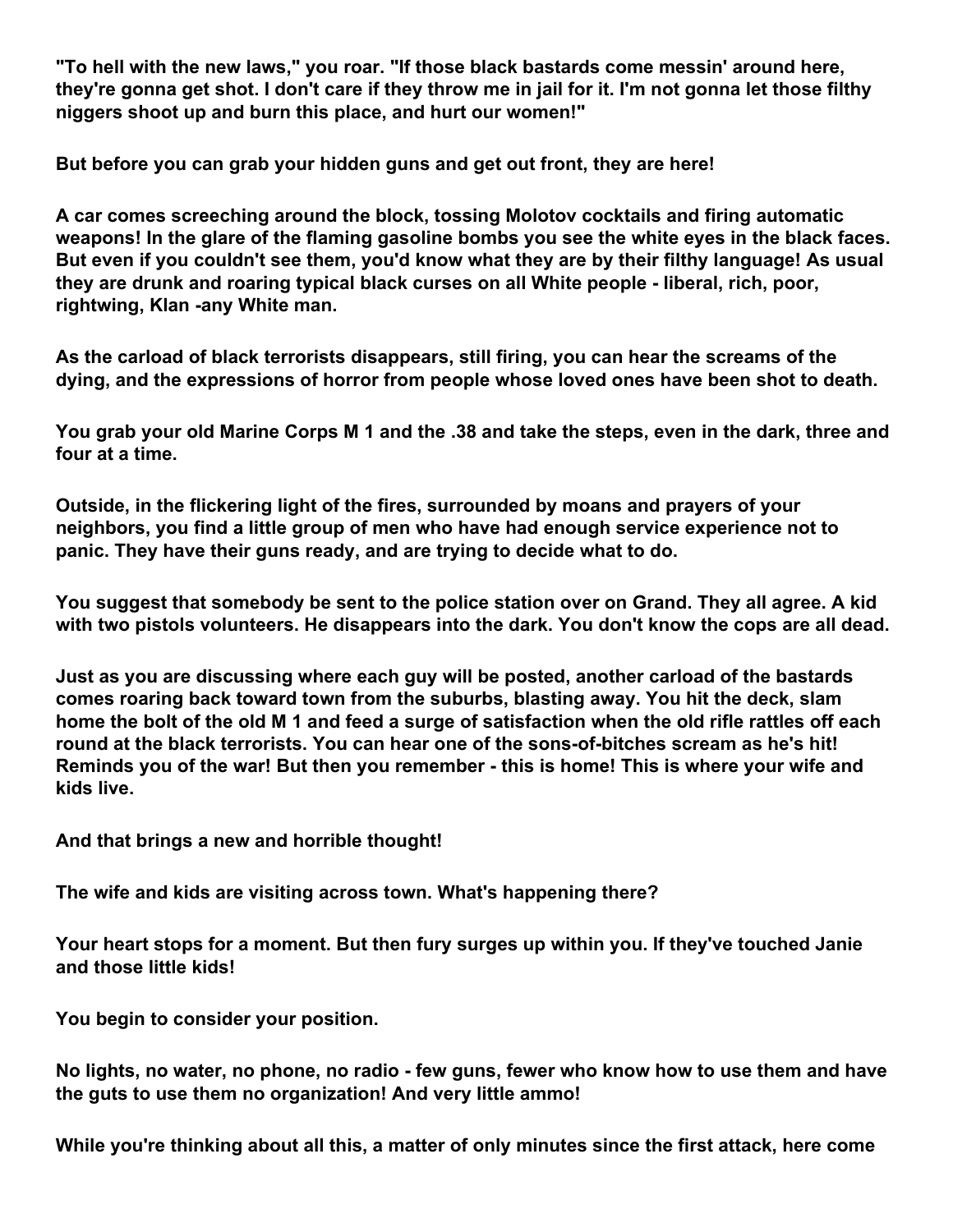**three more cars! You blast away with the M 1. You hit another one! But the rest of the guys are firing away at nothing, wasting the few rounds of ammo you've got!**

**You yell at them to cease-fire! It's too late. They're all out of ammo.**

**The groans and crying and prayers of the people who are hit have demoralized most of the rest of the people. Surprisingly, a lot of the women seem tougher than the men, and are doing their best with torn skirts and shirts for bandages and what comfort they can provide with words. Many of the men, especially the younger "jive" generation with the long hair and the stoop shoulders, are acting like a bunch of teenage girls, screaming and screeching, begging somebody to "help" them. "Help" them! You'd like to "help" them, with a good kick in the ass.**

**Now it's no longer dark. The whole neighborhood is blazing.**

**The fires set by the flaming gasoline are burning viciously. There's nothing to stop them. No fire department - not even any water.**

**The night was already oppressively hot. Now, with many houses roaring infernos of flame, the heat makes your skin shrivel.**

**Already, many others are moving onto a vacant lot trying to get away from the searing flames. You hear a man and his young wife screaming at each other, a few houses away. She is trying to run back into their house to get something, before it burns up. He is holding her while she struggles and screams. Their kids huddle around her, crying.**

**She never gets to go into the house.**

**A carload of blacks see her in her nightgown, as they go by. They shoot her husband and her kids. They grab her and drag her screaming, into the car, laughing insanely and boasting to each other what they are going to do. And you can't do a damned thing with empty guns.**

**Within minutes, two more carloads of the black devils roar into the neighborhood. But these don't keep going -shooting - like the others.**

**They get out to loot - and rape!**

**Most of the men around you have long since scrambled off to hide in terror. You can do little else, yourself.**

**>From under a bush on somebody's lawn, shaded from the worst of the blazing heat and light, you watch the black savages grabbing everything they want - radios, TVs - and women! God, you never thought you'd see a sight like this!**

**You'd read about it happening far away in the Congo and other places, but always thought it was something you'd never see here.**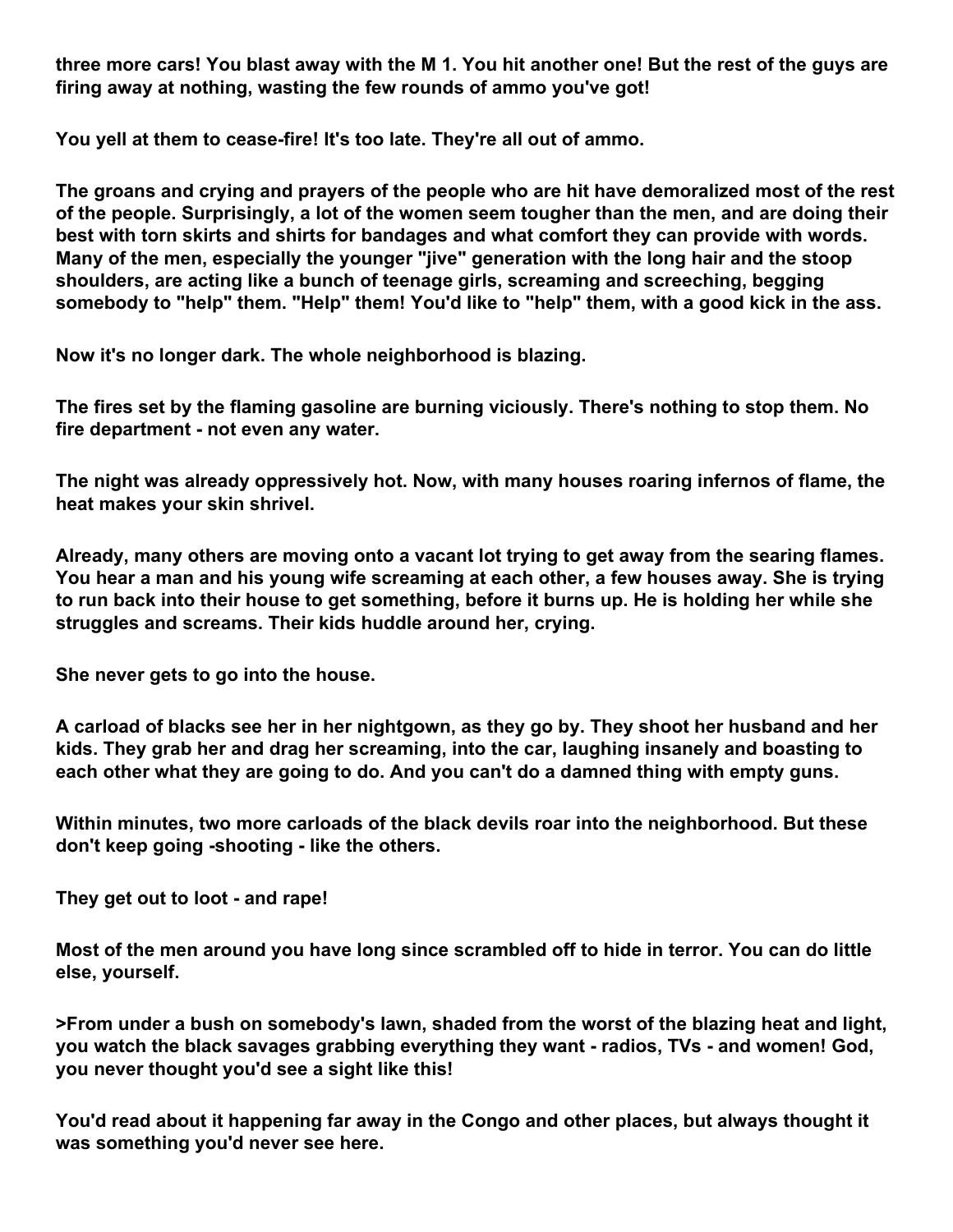**Now you are forced to watch, helplessly, while six of the black animals rip the clothes off the little teenage O'Malley girl and rape her, one after the other - after murdering her mother, father and brothers. At first, she screams and struggles desperately. But after two or three of the lustful black beasts have beaten her and had their way, she lies whimpering. Then there's no more whimpering.**

**All night the horror continues. The houses burn to black ruins. And still they burn.**

**The carloads of Negroes roam at will through the neighborhood, looting, murdering the wounded just for pleasure - and raping!**

**You are helpless! Beaten**

**Finally, about three a.m., things slow down a bit. You crawl out and call to some others still alive. "Where the hell is the National Guard?", you keep repeating to each other, dazedly, stupidly. "Where in the hell is the God-damned Guard?"**

**You are the only one with enough experience and leadership to try to do anything at all. You suggest gathering the wounded and helpless and trying to get them all together behind a pile of old bricks and stone in the vacant lot. The wounded are crying, really crying for water. But there is no water. Nobody thinks of food, yet. That will come later. But for now, everybody is just trying to survive. And every moment, you can hear the roar of the huge mob in the central city moving out, getting nearer!**

**The others agree to try to get the wounded down behind the brick pile. But before you can finish the job, you hear a new noise, - the clanking, motor noises you remember from the war: TANKS!**

**The Guard! At last!**

**"It's the National Guard!" you shout to the others. 'I can hear the tanks!"**

**They all listen. A feeble cheer goes up as they all hear the tanks.**

**Just in time, too, because now the black mob is within blocks! You can imagine just what it would be like if that black swarm of bloodthirsty Africans gets here to finish off the remaining survivors! Now the tanks are moving in to restore order at last!**

**You feel, for the fist time, that you will survive. And you resolve never to be caught like this again, never to be disorganized, and so poorly armed! If the bastards ever try to do it again, gun laws or no gun laws, you resolve to be ready!**

**The noise of the tanks gets closer - closer. Now you can see them! Thank God!**

**The iron monsters are clanking along the streets, clearing them, with infantry troops moving in**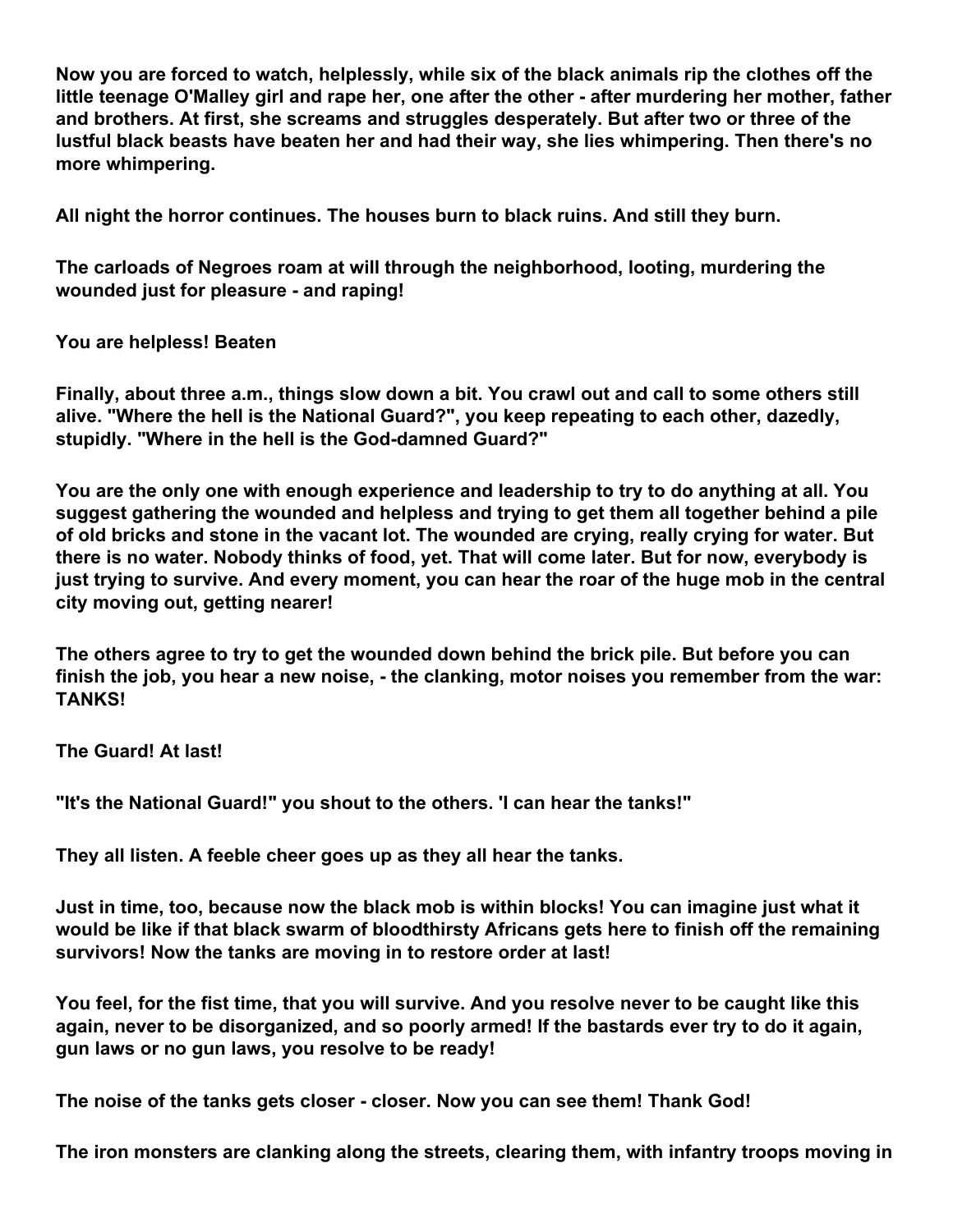**behind them in full battle gear!**

**My God, what a beautiful, delicious, gorgeous sight!**

**Nothing ever looker so beautiful! Slowly, in a daze, those able to walk begin to move out from behind the brick pile.**

**The tanks and troops uncover a swarm of blacks hiding in a construction project. The infantry troops move in to round them up. The tanks stop.**

**But what's this! What the hell!**

**What are the tanks doing now?**

**They're turning! They're not waiting for the infantry to finish off the black terrorists in the construction project - they're turning back! My God! Don't they know there are hundreds of White people out there helpless?**

**But they're not just "turning back!"**

**The tanks have swiveled around their guns and, are going at their own infantry troops! What the hell! And while you're still stunned, the tanks open up with machine guns on their own infantry and mow them down, hundreds of them!**

**Then the top of the lead tank pops open - and you know why.**

**A big black head comes out, grinning!**

**Now there is silence among the little band of men, women and children behind the bricks. They are too stunned even to curse. Nobody needs to explain.**

**They realize now what has happened.**

**The great majority of the blacks in the armed forces and the National Guard have joined the black rebellion.**

**Now the mighty technical weapons of the United States are in the hands of black savages, only a few generations removed from animal life in the jungle. Rockets, tanks, nuclear bombs - all that White genius created to protect itself, stupidly and treasonably turned over to the enemy himself in the name of "brotherhood" and "equality!"**

**You use the last reserves of your will and energy to herd the tiny band of your surviving neighbors down into an abandoned cellar under the bricks and wreckage.**

**Now you are alone, against a world gone mad**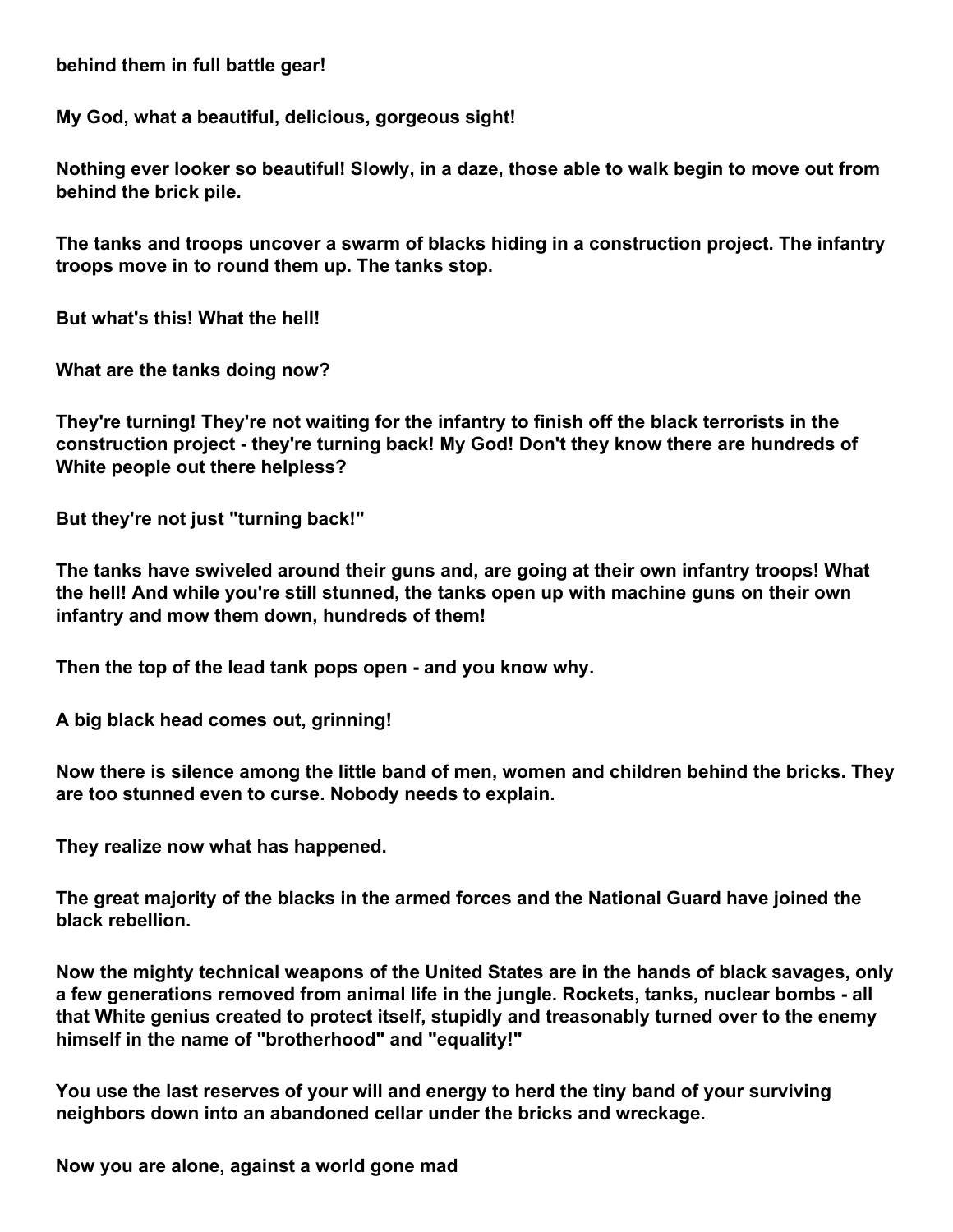**No water, no food, no ammunition, no communication, no medicine! Nothing!**

**But you aren't going to give up, yet.**

**Maybe it's only local. Maybe the Army, or the Marine Corps, or somebody will be able to get control of this revolt of the jungle.**

**If only you can hold out, maybe help will come.**

**But the tanks are followed, now, by swarms of blacks streaming out of the city, drunk with whiskey and blood -acting precisely as their kind of people have acted from time immemorial in the African jungles, with animal ferocity and bloodthirstiness! Every White soldier and National Guardsman in the area is dead, many mutilated -taken by complete surprise by their own black "comrades!" Day dawns hot, more horrible than the night, filled with smoke and flames, Dozens of moaning Wounded lie all around you, crowded down in there under the rocks and bricks. The cries for water, particularly from the kids, are endless and heartbreaking. But there is no water.**

**You can do nothing.**

**About eight o'clock things have become fairly quiet in your neighborhood. Only the crackling arid snapping of the fires all around can be heard.**

**Then you hear a wail from the street.**

**Your peek out - and see one of the Negroes you shot last night, crawling, moaning and crying for help.**

**You dare not move.**

**But suddenly one of the bravest of the women'folk, a woman who has been comforting and bandaging and helping the wounded and dying all night long, dashes out from under the shelter She runs toward the black man in the street.**

**You watch with horror while she plunges a big kitchen knife, again and again and again into the quivering black body!**

**You recognize her. It's Mrs. Moody - the liberal! She's contributed hundreds of dollars to the blacks, helped them endlessly, marched in their picket lines, sat-in with them and even gone to Mississippi to register them as voters. Now you watch her out there, finally asserting the animal wisdom God gave her to protect her own! Last night her husband and kids were murdered. Mrs. Moody is no more "liberal." Now she's a member of the great White Race -a fighter! But it's too late!**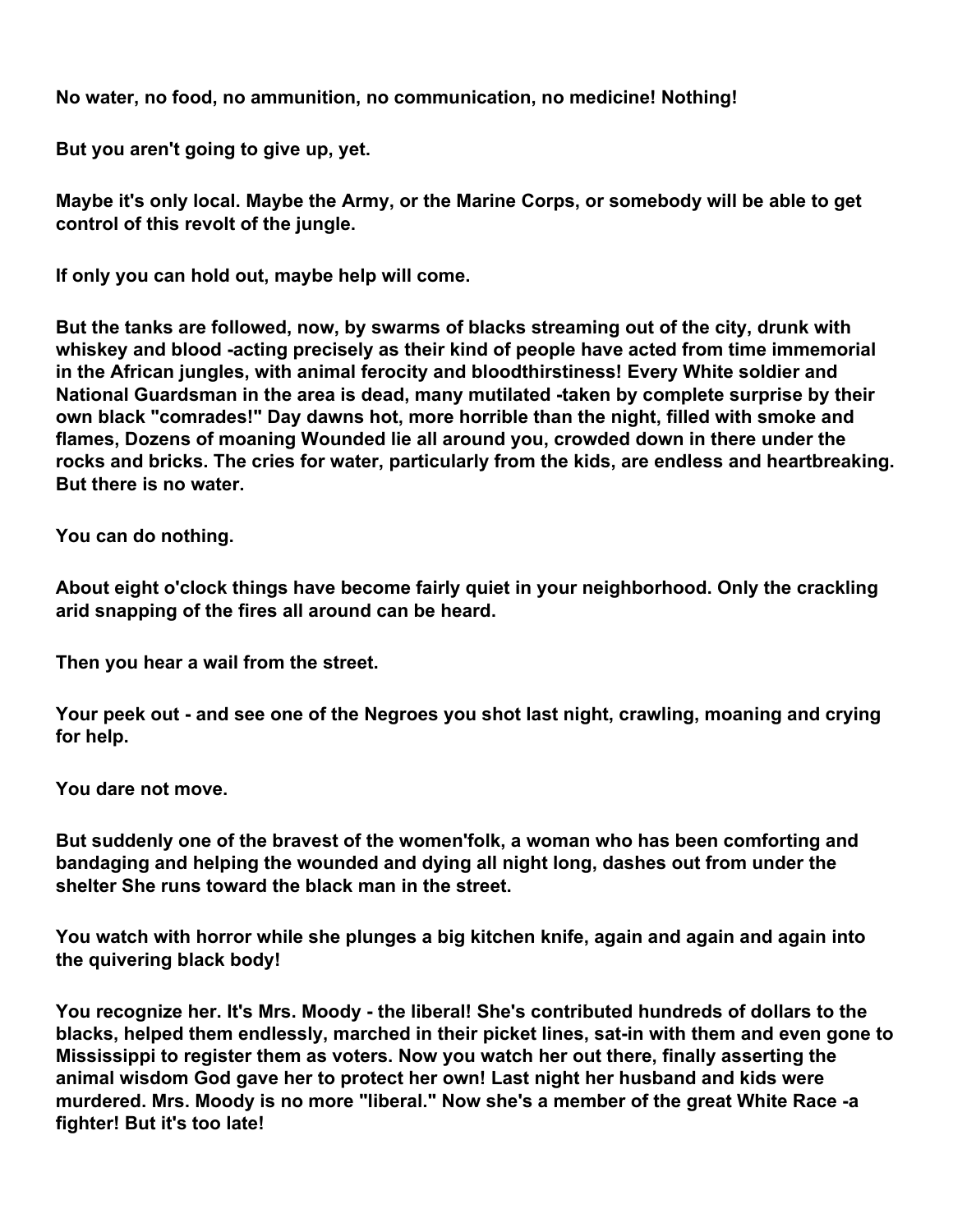**At ten o'clock, you see more blacks roaming around the neighborhood, picking over the ruins, kicking the dead, ripping the clothing off females and laughing insanely at their unspeakable atrocities - just like the Mau Mau brothers in Africa!**

**For the whole day you manage to survive and keep the little group together.**

**But several die, and the thirst becomes unbearable for all of you.**

**About seven o'clock, when the summer night is still hot with sunshine, you have to watch a little girl die in her mother's arms. She keeps crying for her "Mommy," and her mother keeps crooning Mommy's right here, darling, right here! I'm right here!". and sobbing softly, rocking the little curly headed kid back and forth, back and forth, until the little head falls sideways.**

**Your eyes fill with tears, and your heart with rage, at the idiots and political rats that brought the greatest nation on earth to this and all in the name of "brotherhood" and "progress." Progress! At about eight, you can hear a sound truck in the distance. For a long time it cruises around and you can't figure out what it is saying.**

**Then it begins to move into your neighborhood, and you can hear the message rasping from the loudspeakers:**

**"This is the new Socialist Democratic People's Government of the United States. We have overthrown the racist "hate" government of the United States. United Nations Ambassador Alfred Goldberg has already recognized the new People's Democracy.**

**The Armed Forces and the National Guard are in our hands. United Nation's Chinese troops are now landing at all airports to assist the freedom-loving People's liberation army in restoring order. Resistance is useless. Nothing can move without our permission in the entire nation. You are ordered to come out of hiding, and report to the nearest registration point for movement to prepared refugee areas where you will be fed and then put to work. After nine p.m. tonight, all those who have not checked into registration centers will be shot . . . . This is the new Socialist Democratic People's Government of the United States. The Armed Forces and the National Guard of the United " -and the truck went on out of the neighborhood, playing it's message of doom for our nation, over and over.**

**Your eyes blurred with tears, you watch most of the people stumble up out of the hiding place and begin to wander around looking for the "registration points." You have found one round to put in your .38.**

**You point it at your head . . . then you notice a pretty young girl looking up at you, a silent prayer in her eyes. You hand her the pistol and stumble out of the hole before you hear the explosion.**

**What I have written is no hysterical pipe dream of an alarmist.**

**Precisely this sort of thing is planned, in detail, by the enemy - and has already been put into**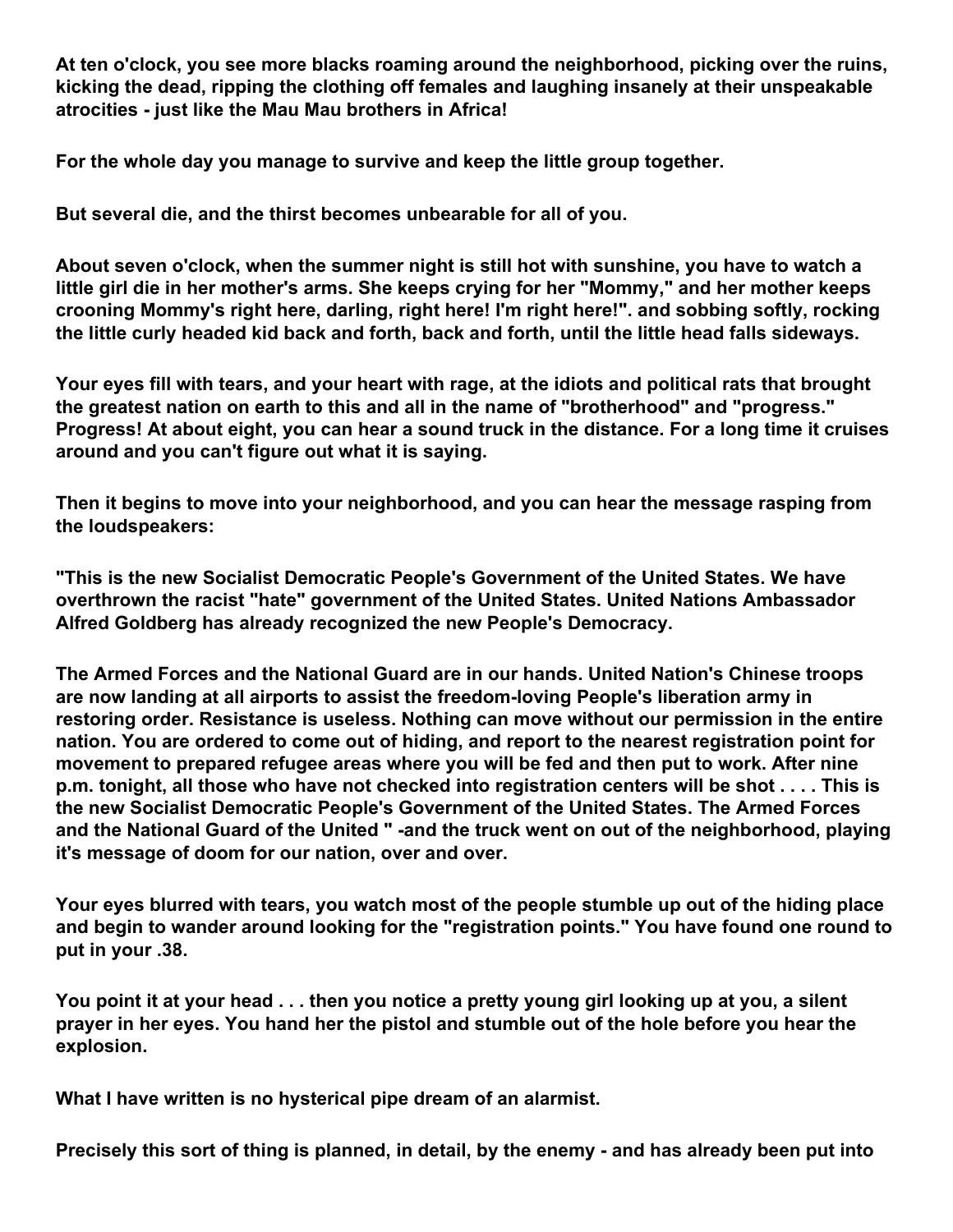**bloody action wherever the Blacks have risen up in places like Portuguese Angola, the Congo, Kenya, etc., against the Whites who built those countries.**

**Here in America, it has already started - the way a deadly disease starts with first a small pimple, then a sore, then more and more, until finally it breaks out with a raging fever and lays the victim low.**

**The liars and chart forgers have done everything possible to camouflage the real nature of the riots spreading all over America, and to pretend that they are the result of frustration and can be cured by making things "better" for the Negro.**

**Let me first point out that the number and viciousness of these riots is directly proportional to the degree of welfare and "freedom" lavished on Negroes. There have been no Watts-style riots in Mississippi, where there is a more realistic attitude to the Blacks, and therefore more control. It is in the big cities of the North and West that they have had the most fearful riots, although the northern politicians are on their knees kissing the toes of the arrogant Blacks. But the Blacks demand more and ever more and will never be satisfied short of sacking the city and massacring the Whites as their African brothers have already done in Kenya and the Congo.**

**The liars and chart-forgers never tell the American people what is behind all this rioting, continually repeating that it is "spontaneous" and the result of hundreds of years of oppression. These lies have succeeded well enough so that most Americans really believe that the riots simply erupt on hot summer nights because the poor, oppressed Negroes can't stand the "frustration" anymore. First, of course, there is the point that it is just as hot and frustrating for millions of poor White people, but they don't rush out with bombs and guns to riot and loot.**

**To judge just how wickedly false and dangerous is this "spontaneous" riot bit, you must know the background -the decades of patient Communist planning and organizations which has gone into producing them.**

**We have already presented the statements of Israel Cohen from 1912, reprinted in the Congressional Record, that the chief weapon of the Communists in overthrowing the U.S.A. would be the Negroes. (Chapter IX)**

**Before Word War II, Eugene Dennis, National Secretary of the Communist Party of the United States, laid out the plan in more detail. Here is an actual quote from Dennis' book, "A Soviet America," as quoted by Kenneth Goff, ex-Communist associate of Dennis, in his book, "Confessions of Stalin's Agent."**

**"At that hour large race riots are supposed to take place in every city of any size. Leaders of these mobs are to be carefully chosen and trained in advance. The disturbances are to be of some extent so as to require sending large forces of police to those areas. While the authorities are trying to quell these riots, picked bands of Communists are to seize their radio and TV stations and telephone exchanges. Flying squads of Communists are to seize control of the water supply and shut it off, also electrical power and gas. Homes will be without water**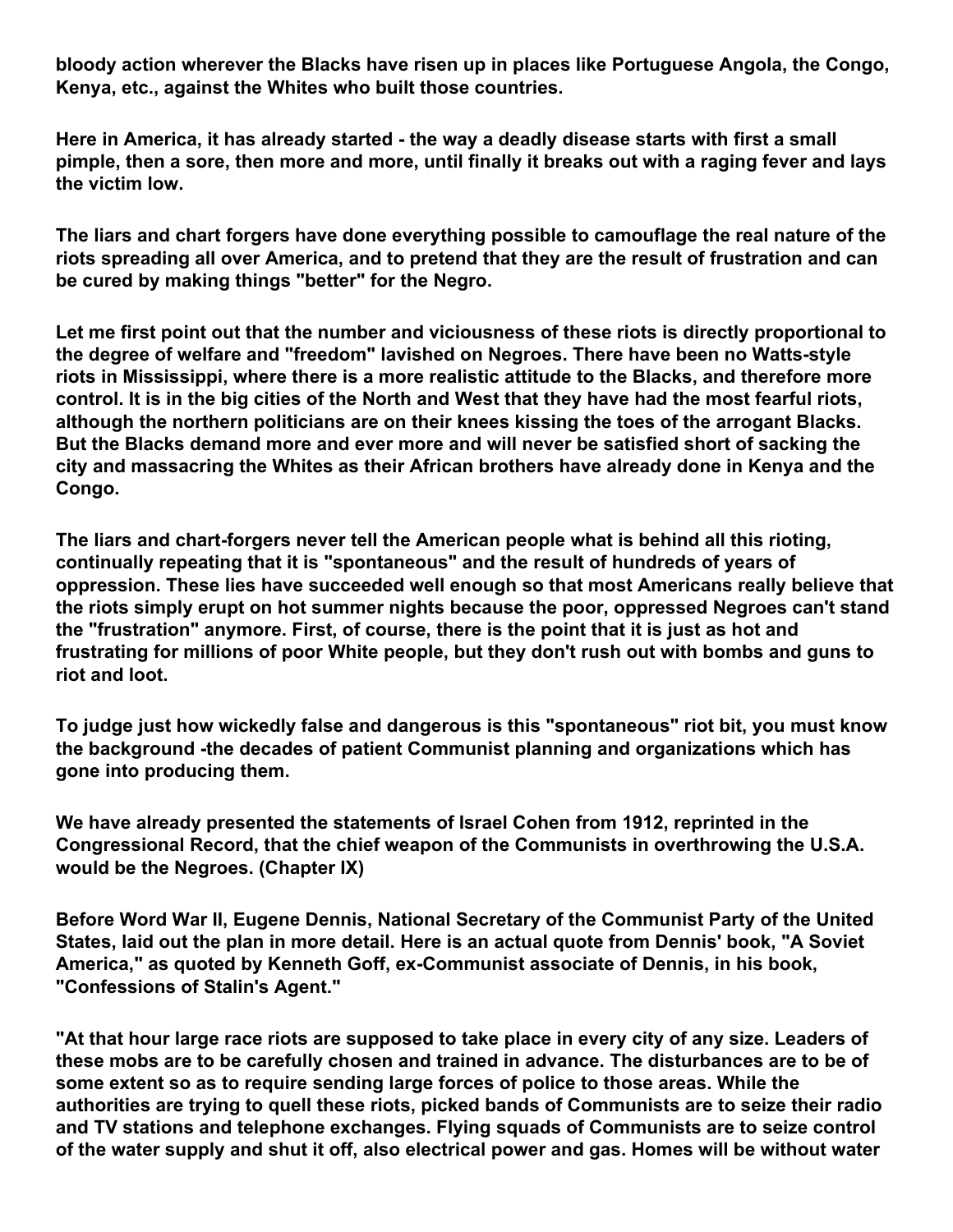**and fuel, light and telephone. It will be impossible for the people to communicate with friends and relatives. Professional murderers will round up the people in the business districts in some of the larger buildings and hold the men as hostages, while their women are to be turned over to sex-crazed mobs unless the men surrender."**

**Notice the call for the shutting off of electricity, gas, etc. This has been the standard plan of Mau Mau attack on urban cities of the White Man all over Africa; first they smash the power station and the telephone, etc. Then, in the blackness and confusion, they strike with their bloody African terror.**

**I have already shown in Chapter IV how William Weiland and our own State Department conspired with incredible arrogance to oust pro-American Batista who had severed relations with the Communist nations, and install the rabid Communist, Fidel Castro.**

**This was for a purpose - but not the simple purpose of helping Communism in general.**

**The conspirators needed a base in the new world for the launching of their Black terror campaign, masquerading as a "civil rights" movement. Among other things, they wanted a radio station able to flood the minds of millions of American Negroes with their agitational propaganda, and a safe refuge for terrorists - as Laos is in Vietnam.**

**With the capture of Cuba by Castro (arranged by traitors in our own Government and press) Communist training camps were organized, where Communist black terrorists can learn all the techniques to implement the usual terrorist "war of liberation," and where equipment for sabotage, poisoning of reservoirs and food supplies can be smuggled into the United States. Remember how Castro lived in the "Therzsa" Hotel in Harlem when he came to the U. N.? Few people realize that Castro is 1/4 Negro, and his revolution is as much Black as Red!**

**The Cuban spearhead of communist Black terrorism only ninety miles from our American coast has been guaranteed by the U.S.A. against any attack by Cuban patriots seeking to free their homeland. Kennedy and Khrushchev put on a big fake drama about missiles and their removal (all of which we successfully predicted in the Rockwell Report knowing exactly what they were up to). The end result of this missile charade was that there was never any inspection - but the U. S. Navy was ordered to PROTECT the Cuban coast from any possible landings, by Cuban patriots - and this is still going on, with Cuban anti-Castroites being seized on the high seas at gun-point, and delivered to prisons in America for attempting to free their own country!**

**Not only that, but Eleanor Roosevelt and a gang of similar Reds and pinkos, organized a giant support operation to pay enormous sums of blackmail and supply vast stores of rare equipment to Castro, ostensibly to "rescue" anti-Castro-Cubans, although one U.S. Navy task force could have rescued the refugees - and Cuba, in one day.**

**As soon as Cuba was a secure and heavily armed camp, aimed like a dagger at the heart of America, the head of the NAACP in Monroe, North Carolina, a big black buck named Robert Williams, launched a trial armed rebellion and kidnapped a White couple as hostages. When his rebellion was finally beaten down, he fled to the prepared refuge in Cuba and organized the**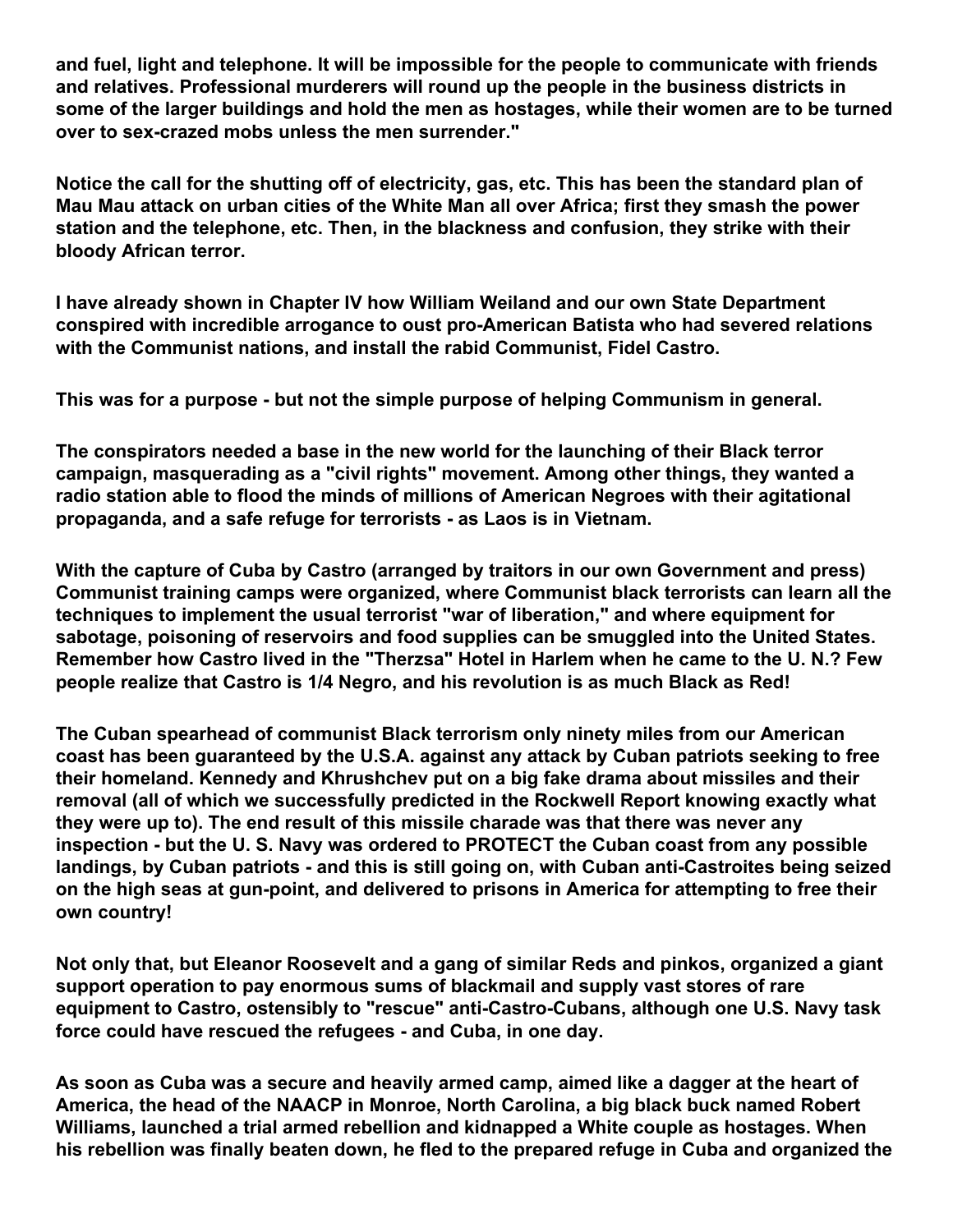**radio operation already planned, "RADIO FREE DIXIE."**

**On one of these first Cuban broadcasts, Williams gloated, "We failed with armed rebellion in Monroe only because it was our first try, and we made mistakes. We actually had enough force and arms to reduce the area to ashes and rubble. We did beat the police and emergency forces. What stopped us was the importation of terrorist state troopers from other areas. Had we attacked in these other areas too, and tied down these forces, we would have succeeded,"**

**What the chart-forgers and liars have not told Americans is that the entire blueprints for the bigcity riots are all laid out in Williams' publication, The Crusader, which was first published in Cuba. Here's the cover of the issue which actually predicted the Watts riots and laid out the technique - even to the slogan, "Let it burn!"**

**And here's more precise plans from The Crusader for EXACTLY how they are doing it, and why they believe they can beat the entire U.S.A. - just as set forth in the first part of this chapter:**

**When massive violence comes, the USA will become a bedlam of confusion and chaos. The factory workers will be afraid to venture out on the street to report to their jobs. The telephone workers and radio workers will be afraid to report. All transportation will grind to a complete stand still.**

**Stores will be destroyed and looted, Property will be damaged and expensive buildings will be reduced to ashes. Essential pipe fines will be severed and blown up and all manner of sabotage will occur, Violence and terror will spread like a firestorm. A clash will occur inside the armed forces.**

**At U.S. military bases around the world local revolutionaries will side with Afro G.I.s. Because of the vast area covered by the holocaust U.S. forces will be spread too thin for effective action. U.S. workers, who are caught on their jobs, will try to return home to protect heir families. Trucks and trains will not move the necessary supplies to the big urban centers. The economy will fall into state of chaos.**

**This racist Imperialist oppressor will not be brought to his knees, simply because of the fighting ability and military power of Black Freedom Fighters and their allies inside the U.S. but because of the creation of economic, chaotic conditions, total disorganization frustration of his essential end ultra vital organs of production and adverse conditions created by the world wide liberation struggle**

**Such formidable enemy will fall prey to the new concept of revolution because of this ultra modern and automated society and the lack of psychological conditioning of his forces. Our people have already been conditioned by almost 400 years of violence, terror and hunger.**

**The new concept of revolution defies military science and tactics. The new concert lightning campaigns conducted in highly sensitive urban communities with the paralysis reaching the small communities and spreading to the farm areas The old method of guerrilla warfare, as carried out front the hills and countryside, would be ineffective in a powerful country like the USA. Any such force would be wiped out in an hour. The new concept is to huddle as close to**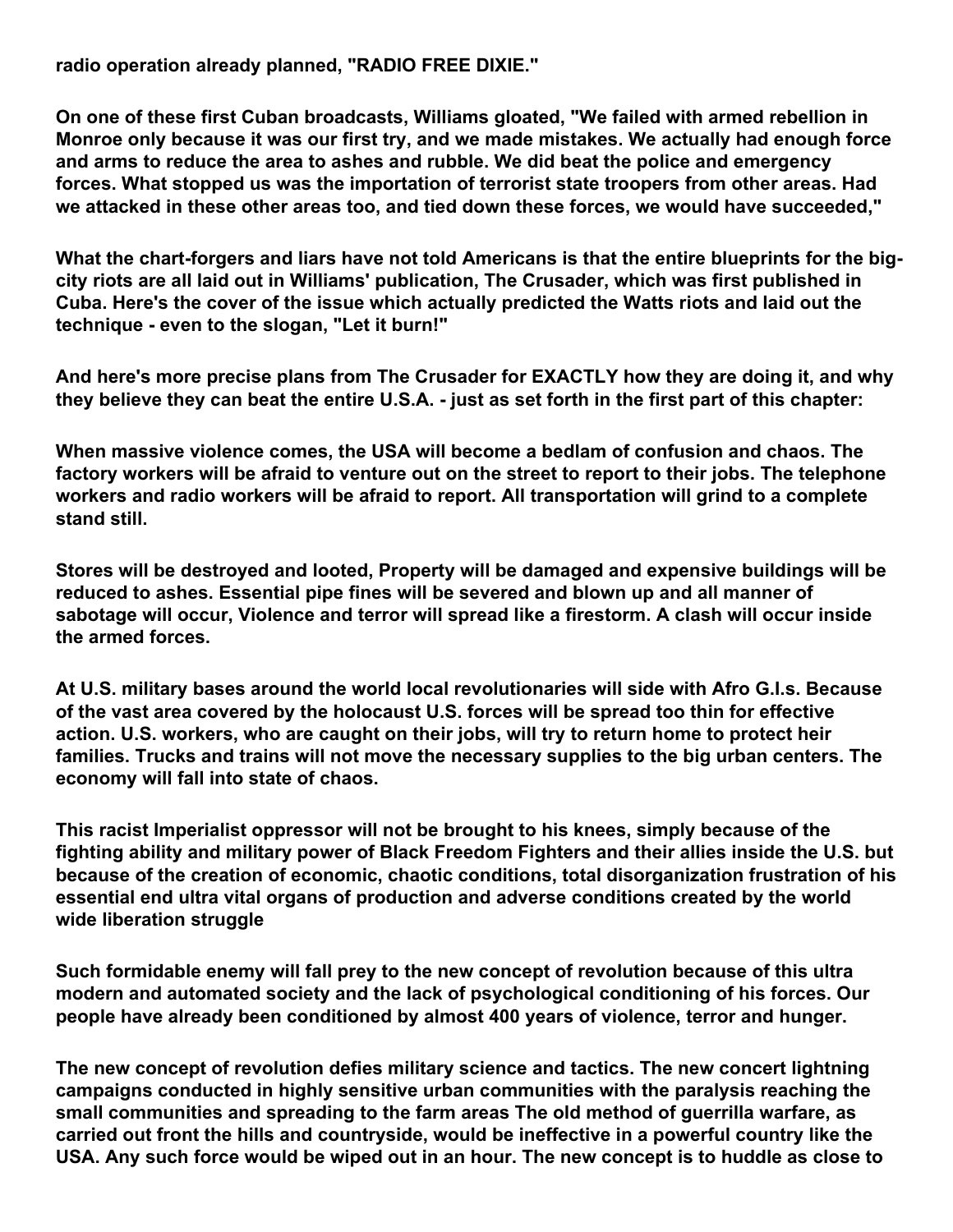**the enemy as possible so as to neutralize his modern and fierce weapons. The new concept creates conditions that involve the total community whether they want to be involved or not, It sustains a state of confusion and destruction of property. It dislocates the organs of harmony and order and reduces central power to the level of a helpless, sprawling, octopus. During the hours of day sporadic rioting takes place and massive sniping. Night brings all out warfare, organized fighting and unlimited terror against the oppressor and his forces. Such a campaign will bring about an end to oppression and social injustice in the USA in less than 90 days and create the basis for the implementation of the U.S. Constitution with justice and equality for all people.**

**It is no longer a truism that our people cannot win such a struggle. The world has changed and the favor of the situation has shifted to the side of the Afro-American. Those who cry that we cannot win are either agents of the oppressor, latent masochists or ignorant of the new facts of life. We do not need paternal white "big daddies" for our friends now. What we need are some fighting John Browns.**

**Our friends are growing throughout the world, while those of our oppressors are diminishing. It is important that we immediately create stronger ties with our brothers of Latin America, Asia and Africa. It is important that our people stop cooperating with our oppressor and exert more effort to expose his beastly ways to the peoples of the world. Yes, we can win because our struggle is just and our friends are many. The handwriting is already on the wall. Victory is now within our reach.**

## **LET US PREPARE TO SEIZE IT!**

**Now read this photo static reproduction of a broadcast of their "RADIO FREE DIXIE" to millions of U.S. Negroes and you will have a better idea of what the riots and F raising by Negroes means, and what's ahead for America - if something drastic is not done, and soon.**

## **A RADIO FREE DIXIE BROADCAST**

**Zero hour approaches. The winds of turmoil and violence approach the shores of oppression and discontent. The racist forces of tyranny and hate sweeping out of the distance to cast havoc on our dehumanized, so-called violent and helpless people. In this crucial hour of the long and bitter struggle for the survival of our people in racist America, the philosophy of soca violence is a pathway to suicide and extermination. The racist oppressed people in North America is a savage brute. He is a raging beast devoid human sensibilities. Those deluded dupes who speak of the power of non-violence and love in taming the wrath of racist white savages are no more than recklessly leading our brutally oppressed people down the violent, blood of genocide.**

**The racist thug advocates of white supremacy have a mortal fear of self-defense on the part of our long submissive people. This is because fact that the United Stales' position in the world is so sensitive and today that any long drawn massive rioting across the nation would stnke knell for the farce called the democratic way of life. Contrary to what Unc and racist buffoons would have our people believe, it is not the Negro who would be exterminated in such a conflict, but the so-called American way of those racist imperialists who conspire to conquer, dominate and spread Birmingham type justice around the world. All the civilized peoples of the world**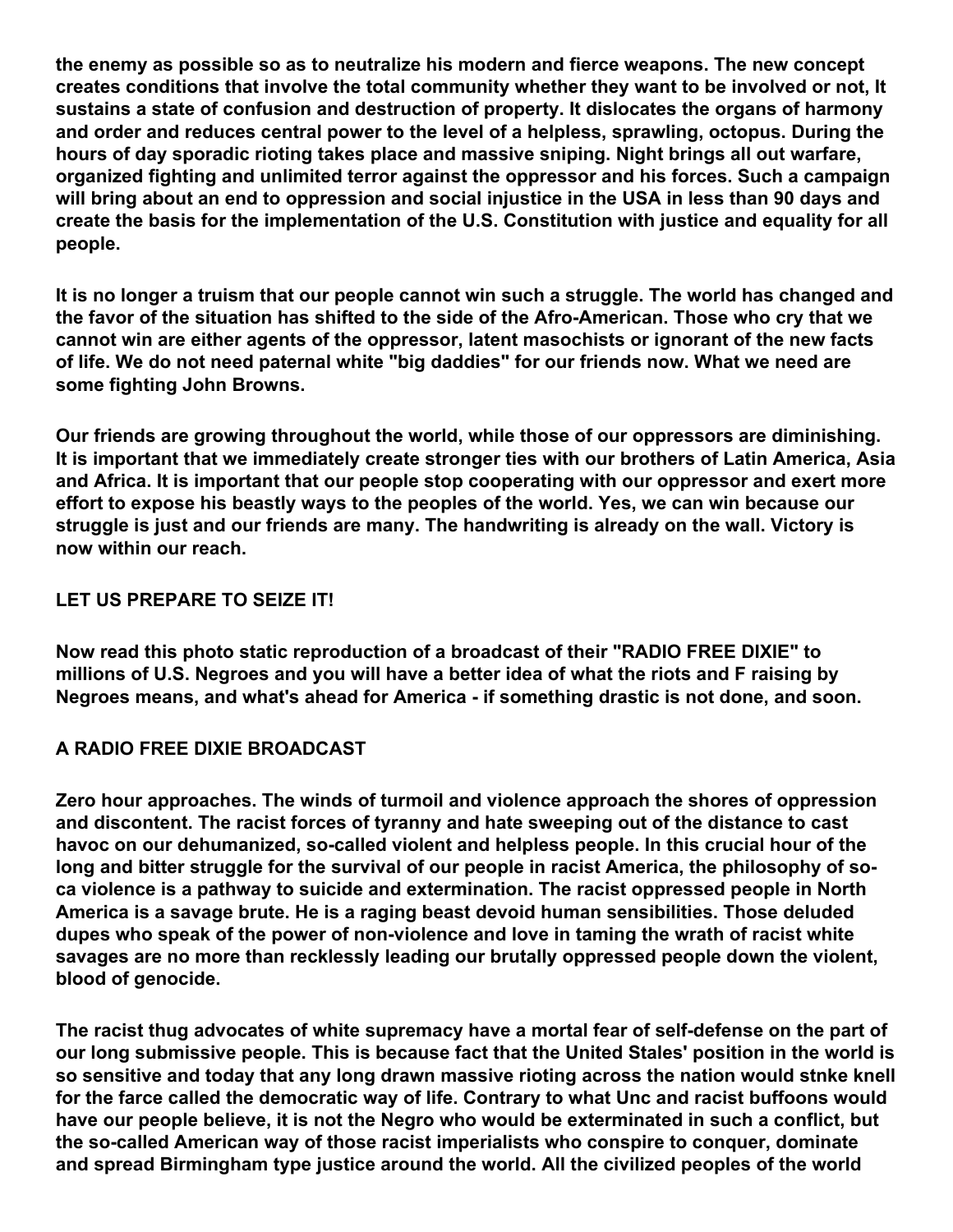**sympathy with our struggle to civilize the master race savages and their jungle called representative democracy of the Christian USA.**

**Knowing what the Communist forces of "liberation have done in the Congo, Kenya, Vietnam and all over the planet in the way of wholesale slaughter and torture, rap and pillage, can you have any doubt left as to what is ahead for America?**

**Does the first part of this Chapter still seem improbable?**

**It should not - not to anybody who sees the historical pattern that has been developing, unhindered, for half a century now.**

**The White Man once ruled the world with an iron, relatively just and humane hand. There were abuses, but nothing like what happens when rule is turned over to the colored races the White Man has dominated and civilized.**

**Now that the White Man has become "too liberal to fight", as Khrushchev boasted, and will no longer enforce civilized conduct on the backward colored races, they are rising up like unleashed jungle animals all over the earth and sinking their fangs into the jugular veins of their one-time masters. It has already happened to the people of Kenya. Whites scoffed at the idea that the Mau Mau could ever win by their primitive and bloody voodoo and terrorism. But the Mau Mau did win, and the Mau Mau devil, Kenyatta, now rules Kenya, including the Whites who waited too long.**

**The Whites of the Congo and a dozen other places waited too long before realizing what was up, and they are now dead, raped, or gone.**

**In Rhodesia, the Whites finally realized what was ahead and have made a brave stand to protect themselves, and civilization. It is interesting to note, however, that the entire leadership of the U.S.A. is backing the forces of savagery and murder against our own White brothers and sisters in Rhodesia (and South Africa).**

**The people of the United States still cannot see that the Black hell going on is not sporadic, spontaneous and the result of frustration-but the highly organized and planned invasion of our country by the enemy, who has already landed by the millions, and is attacking.**

**If they got off of ships and ran up a beach, and did what they are doing to our cities, it would be stopped immediately. But since our chart-forgers and liars with their "love" and Brotherhood baloney, keep most Americans believing "there no plan" behind it, we tolerate a yearly escalation of the attack upon us by millions of Blacks and Communists, including most of our own "leaders".**

**One of the purposes of this book, White Power, is to alert our people to this deadly threat. And one of the best ways to do that is to LISTEN to the enemy. He is not hiding what he plans; he boasts about it! I have printed only a tiny fraction of the available documents that YOU can get. Just to show what I mean, here is the back page of one of these Crusaders put out by Robert Williams. You can get one for yourself, by writing to the person and address shown on the**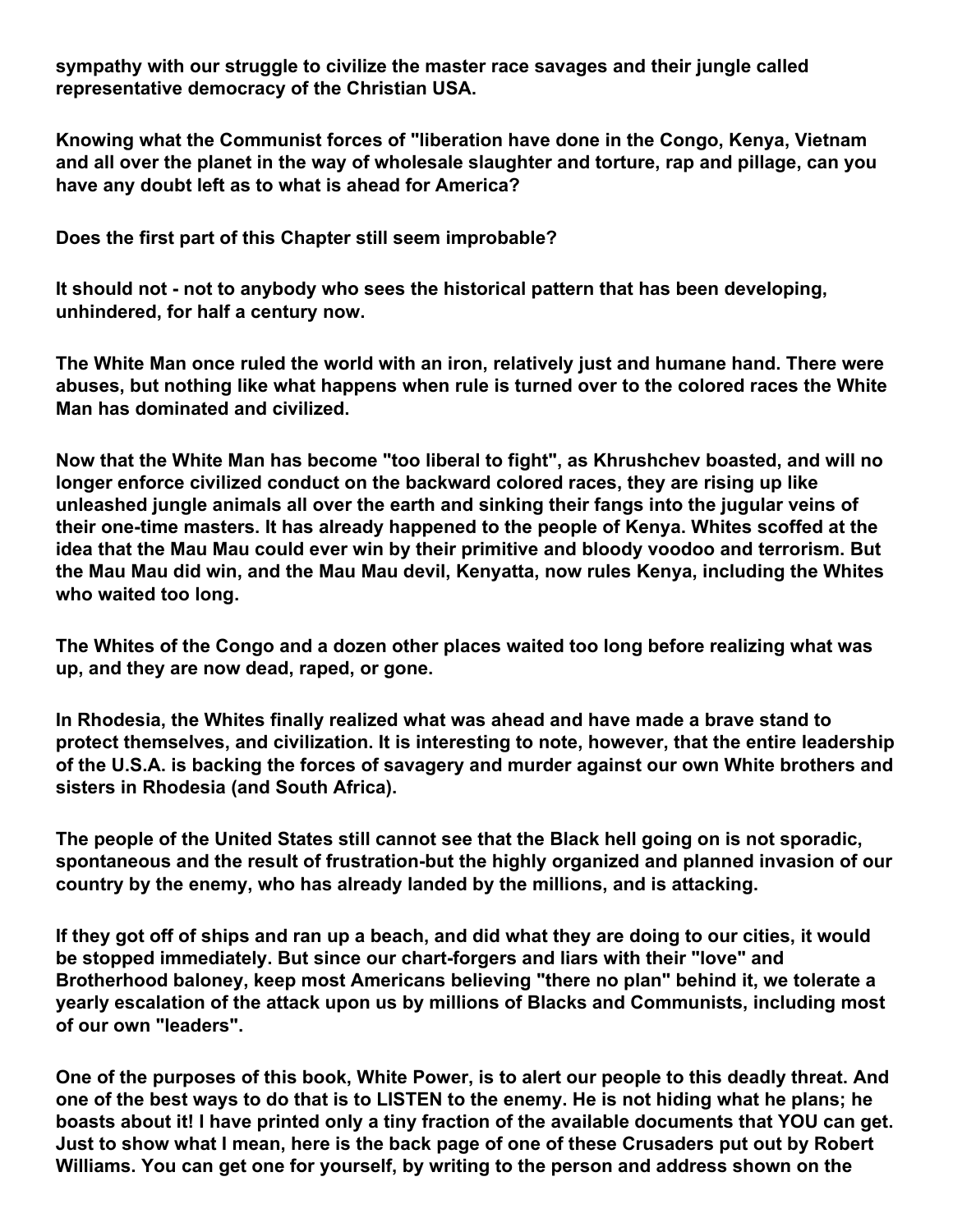**back of this vile Communist plan for murder and rape of America.**

**.professors in Japan who are interested in the affairs and problem, of the Negro people. It is not only an academic research group but it moves against any racial discrimination and porticipate3 in democratization movements in Japan.**

**They send delegates to the Afro-Asian Peoples Solidarity Congresses and cooperate with the Japanese Committee Anti-Racial Discrimination in South Africa. The Kobe-City University society, aside from these activities, publishes a quarterly bulletin wh.ch brings up-to-date information to the Japanese people on the liberation struggle of Afro-Americans and includes literary works by Negroes and historical informative articles in the Japanese language.**

**TUNE IN TO. RADIO FREE DIXIE - 690 on the dial (long wave) Best Reception: Transistor, Car and Home radios with outside aerial. FRIDAY, 1011 p.m. SUNDAY and TUESDAY, 11-12 midnight (E.S.T.)**

#### **CRUSADER APPEAL**

**HELP build THE CRUSADR! We need volunteer distributors throughout this world. We, especially, need people in the black ghettoes to pass our message along. Help by distributing THE CRUSADER in your church, school, club place of employment or unemployment line. Financial contributions needed, also Jazz records for RADIO FREE DIXIE. Send for your bundle today to: THE CRUSADER, MRS. ANNE OLSON, 21 ELLIS GARDENS, TORONTO 3, ONTARIO, CANADA.**

**- PUBLISHED IN CUBA AS A PRIVATE PUBLICATION -**

#### **THE CRUSADER**

**The filth is distributed in North America via a woman in Canada named Mrs. Anne Olson, as the photostat shows. That's how we got what you've already seen.**

**Here's a letter we received from this wretched woman, showing how relatively easy it is to get this material:**

**Now that you've seen some samples from this Crusader, and seen the letter from Mrs. Olson, of 21 Ellis Gardens, let me supply another piece of the puzzle-a truly frightening piece!**

**Remember that all through these documents, the Communist race-agitators call for attacking the White Man's sources of ELECTRICITY first, so that they can spread their terror in the blackout. That is the recurrent theme in the Crusader; again and again the American Mau Mau leader emphasizes that the first step in seizing America by terrorism is to smash the POWER PLANTS and create mass blackouts.**

**Mrs. Anne Olson, of 21 Ellis Gardens, funnels this material to Negroes all over North America.**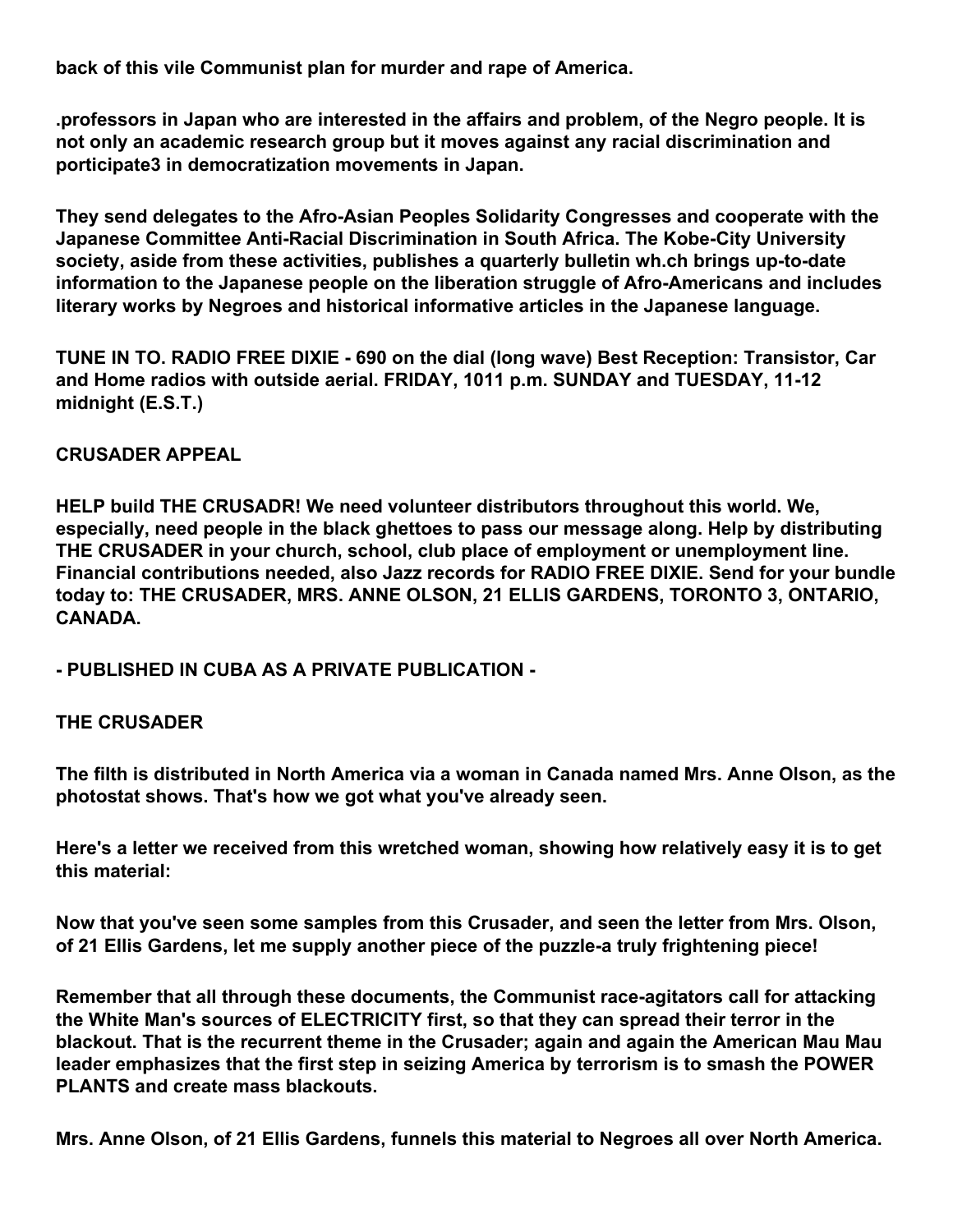**Why do I repeat that name and address TWICE?**

**Because there is something startling about somebody ELSE who lives at 21 Ellis Gardens. Mr. Olson, Mrs. Olson's husband, went to visit Castro's Cuba in the summer of 1965. Three months later, on November 9, 1965, the Sir Adam Beck No. 2 Hydroelectric Plant near Toronto, Ontario, experienced a monstrous power failure which spread utter darkness throughout the night, from New York City to Canada-1/4 of the U.S.A., plus Canada!**

**Mr. Olson works as the technician at the Sir Adam Beck No. 2 Hydroelectric Plant! (See Christian Crusade Bulletin, March 1966, p. 5)**

**Is this not at least suspicious?**

**Yet the officers of the National Energy Board of Canada, the officials of The Hydro-Electric Power Commission of Ontario and the U.S. Power Commission who investigated the power failure never once mentioned this curious fact, but engaged in a lot of double talk about "miscalculations". (Other power failures since then: Texas, New Mexico and Mexico later in 1965; Cincinnati and Kentucky in Nay 1967; Pennsylvania, New Jersey, New York and Delaware in June 1967.) "Miscalculations"?-backing out thirty million people for twelve and more HOURS?**

**Would it not be at least prudent to check on Mr. Olson, to see if he DID what he awl his wife RECOMMEND?**

**Meanwhile, there is unfortunately a good deal of truth in what Williams and these black terrorists are preaching: that while Americans have grown strong in weapons and machinery, we have grown soft and dependent on that machinery and weaponry.**

**I remember well that in World War II we won partly because of enormous superiority in firepower and material. We "sat on" the Japs and Germans, much as a fat man could sit on a tough but tiny fighter, even if the fat man couldn't fight a lick.**

**Not that Americans can't fight; it's just that we have ever more and more machines and firepower to do it for us, and we get more and more dependent on the easy, mechanized ways every day. We are losing the fighting ferocity of our forefathers which whipped the Indians and everybody else in sight. We are becoming a nation of button-pushers.**

**"If ever the TV and radio goes off, the electricity is shut off, the telephone is gone, the water disappears and there is nobody to tell them what to do, most White Americans will panic," boasts this black Communist terrorist, Robert Williams.**

**And Williams is right!**

**"They'll sit around in the dark waiting for the radio to come back on and tell them what to do", he continues.**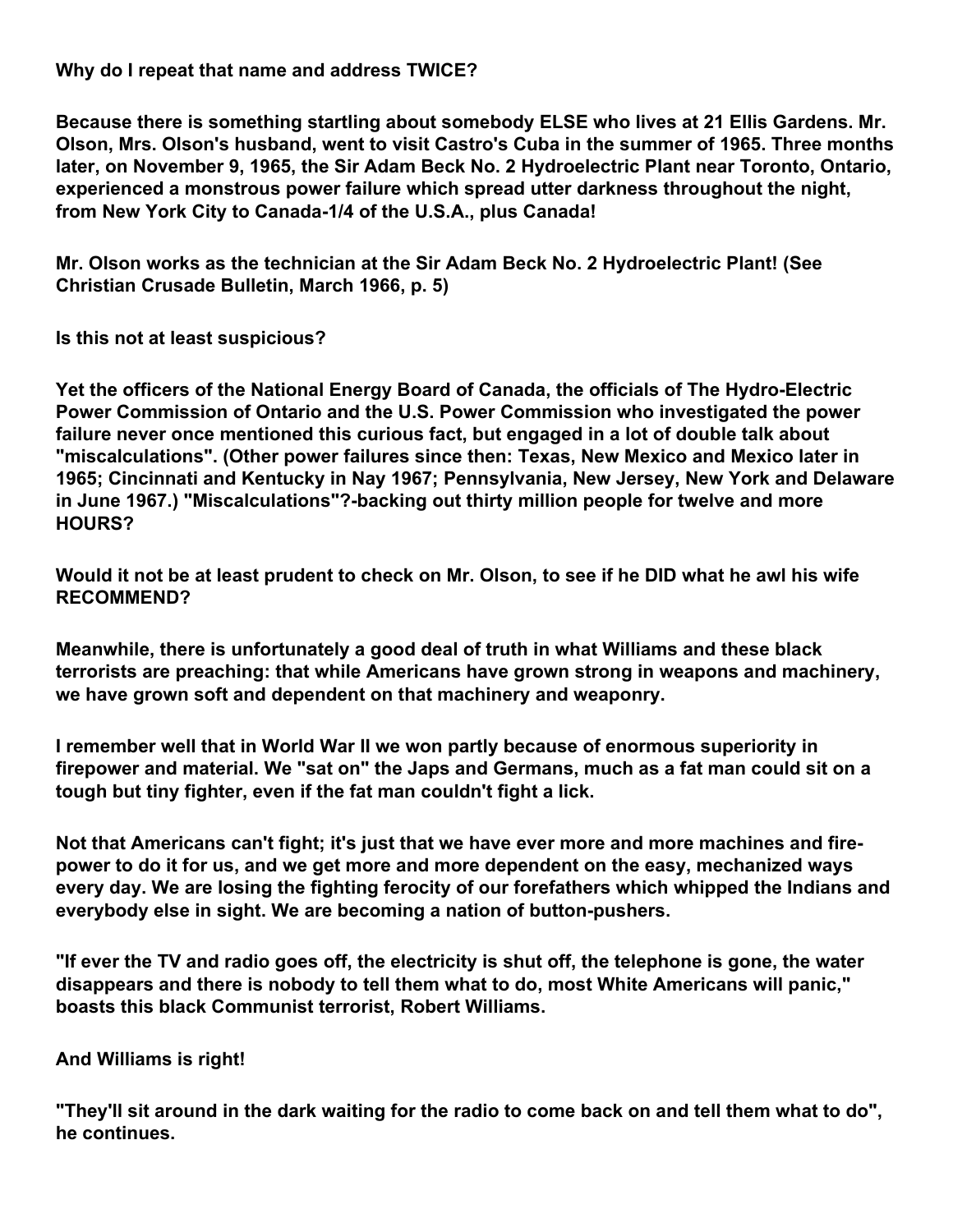**And he's right again - unless we change things!**

**Now add the fact that the Negroes in Los Angeles, Detroit, Chicago, Cleveland and many other cities have already proved that they can conquer the entire police departments of these huge cities. Only the National Guard, with heavy weapons and tanks has been able to restore order. In Detroit, even the National Guard was not enough, and the Army had to be called. The police, by themselves, are helpless. (And every day, they apply more and more "handcuffs", review boards, etc., to make the police still more helpless and they work to get guns away from White people.**

**But that's not the real danger, nor the final aim of the Black revolutionists.**

**As shown by the Crusader photostats, they're after the Armed Forces!**

**Day after day, week after week, year after year, the Blacks pour into our Army, Navy, Air Force and Marine Corps-and National Guard.**

**All recent Presidents and political leaders have gone way overboard insuring that Negroes get favored in promotions, over White Men. Not just equal, but favored.**

**President Kennedy even set up a Jew, Abe Fortas, to make the Gesell Report, (G.R.) a special study to find ways to make more and more and more Negro officers and noncoms, by setting up political commissars in almost every unit - usually black - to report any senior officer not pushing Negroes up. It's going on now, as you read these lines.**

**As a result, the services are filling up faster and faster with Negroes, and especially with black bosses: black corporals, black sargeants, black lieutenants-all the way up to black generals! Today, all services except the Navy are between 1/4 and 1/8 Negro, with an even higher percentage of Negro non-come! (See Gesell Report)**

**Ask yourself what happens in every neighborhood where Negroes move in.**

**Don't the Whites move out?**

**Even the Jews are recognizing that U.S. cities of the North are now more segregated than the South, as a result of the flight of the Whites to the suburbs, as the Blacks have gotten more and more numerous in the cities.**

**When Blacks move in, Whites move out.**

**And that's precisely what is happening in our Armed Forces-exactly as planned! Except for draftees who have no choice, the Armed Forces are filling up with Negroes-and Negroes are getting the commands. Any effort to stop the upward rush of Negroes by honest White officers is blasted as "bigotry," and the White officer who tries to insist on merit, even by Blacks, is himself discriminated against. I know. I was in, not too long ago.**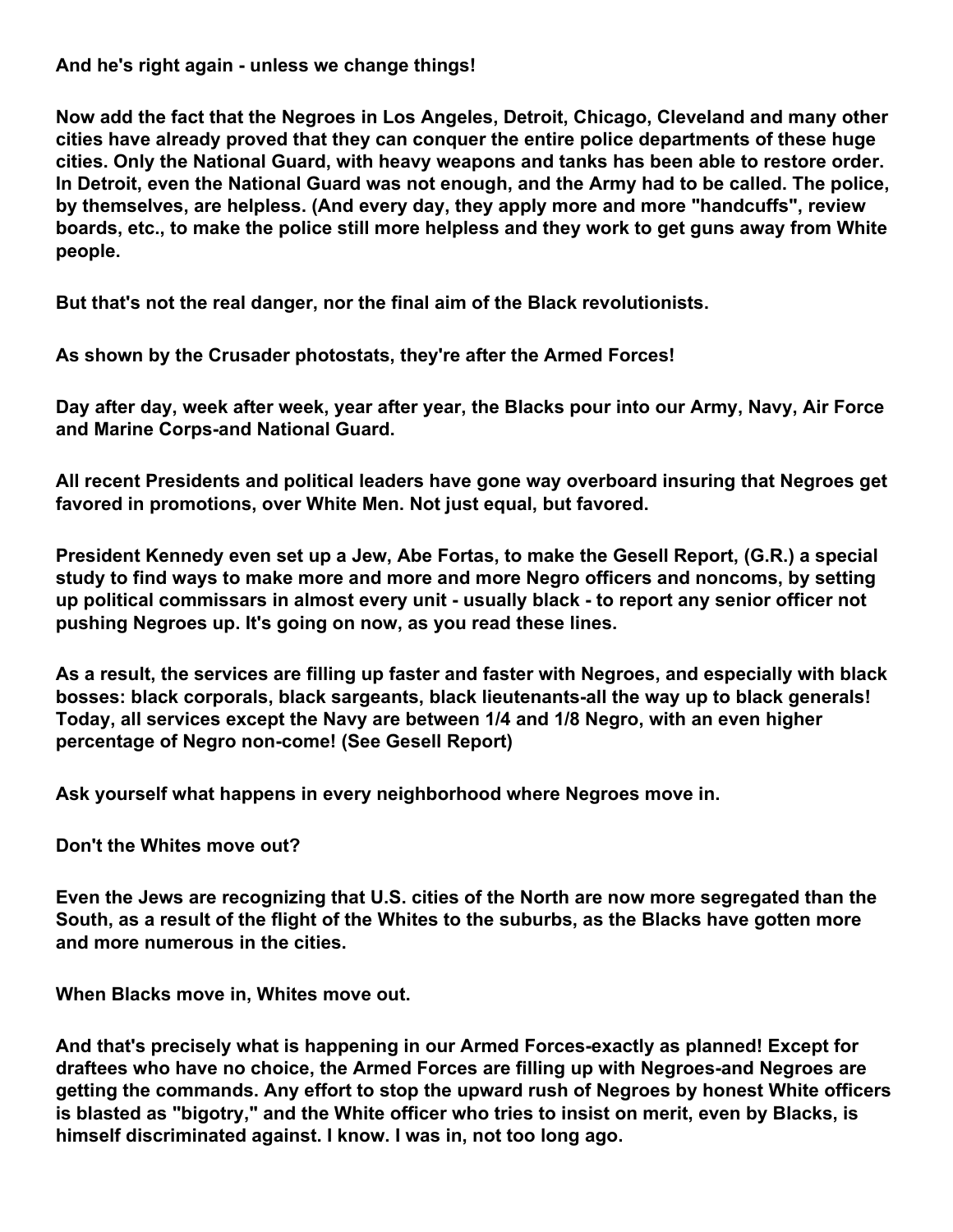**The Blacks re-enlist; Whites get out.**

**The process is one which goes faster and faster, and feeds on itself. If you've ever seen a neighborhood "go Black", you know what I mean. First one Negro, then a few-quite a few. Then, suddenly, the whole neighborhood is Black.**

**That's the way it's happening in the Army, Air Force, Marines, and to a lesser extent, to the Navy. We think we are protected behind a barrier of rockets, nuclear weapons and other technological machinery, which are undoubtedly the most powerful the world has ever seen.**

**But if that machinery and weaponry falls under the control of the enemy, it is not only useless to us, it is sure death!**

**At this very moment, the sell-out politicians and demagogues are turning these mighty technical weapons over to more and more Africans!**

**And the Blacks, in turn, are falling more and more under the control of Mau Mau revolutionists!**

**Aside from the danger we face from our own Armed Forces in Black hands, there is the personal danger you face on a man-to-man basis, from the t('mfic organization of the new generation of Black guerilla-fighters in the big cities of the North.**

**In Chicago, there is an enormous criminal gang of Black teenagers called "The Mighty Blackstone Rangers", numbering in the thousands. There used to be a smaller gang called the ~'Disciples", but they have recently merged with the "Rangers" to make the largest Black killer gang in the United States. They are so highly organized they have command centers, use walkie-talkies, and negotiate "peace treaties" with the Chief of Police of Chicago-on television! They are the terror of Chicago!**

**Today, most of them are still teenagers. They are the result of twenty years of your paying gigantic welfare taxes to breed literally millions of these Black animals-without roots, without homes, without morals, without any respect for anything 1-let alone "authority".**

**The average White American has forgotten his heritage of violence.**

**I know I had, until I launched the American Nazi Party.**

**As a kid in school, of course, you have a few fist fights. Maybe, like me, you were also in a couple of wars.**

**But even in wars, hand-to-hand combat - violence to the death - is rare. Not one in a thousand experiences it.**

**But violence-to-the-death was the day-to-day life of the human race for millenniums. And dayto-day violence-to-the-death is still the way of life to most big city Negroes. They go at one**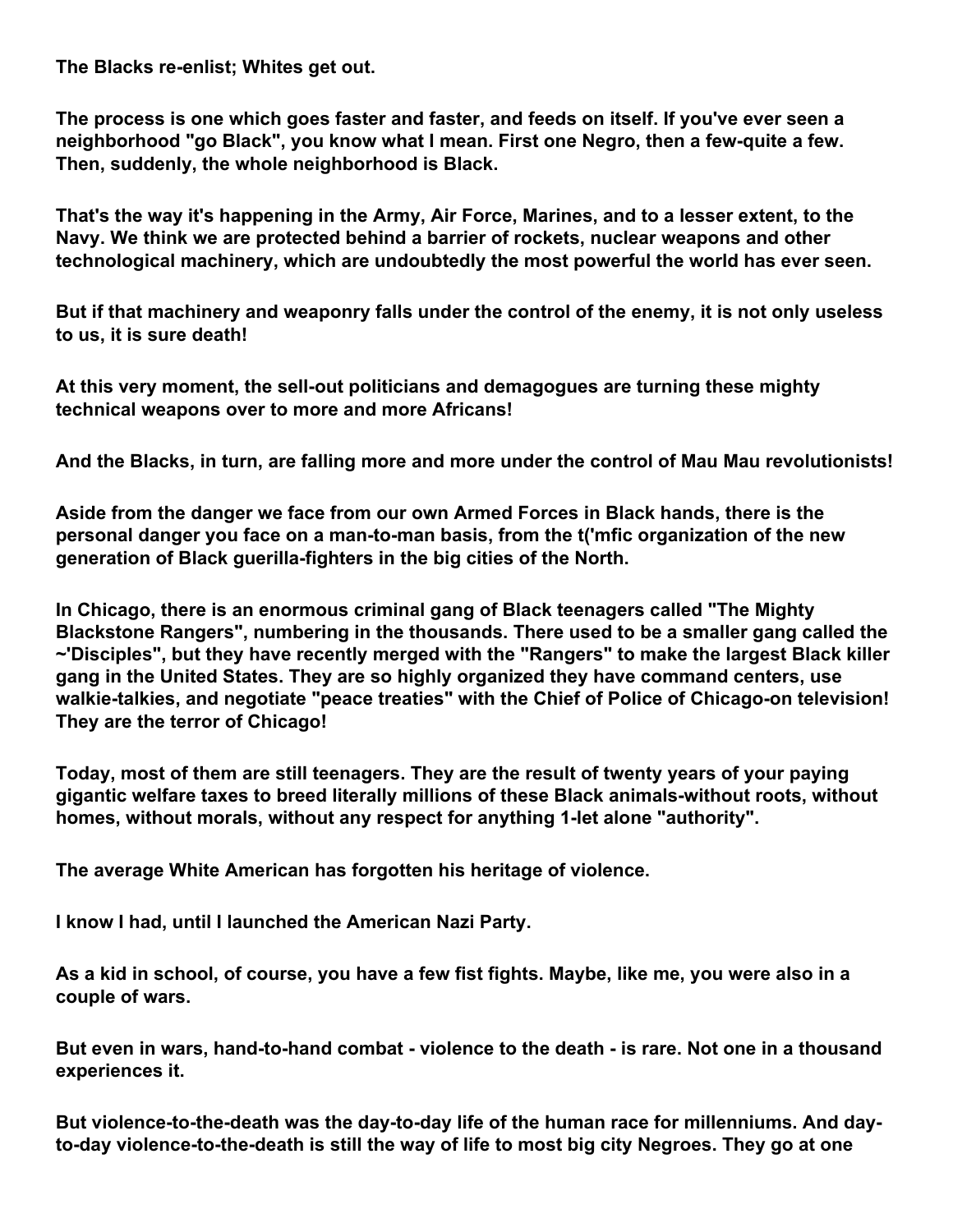**another with knives, razors, guns, axes, gouging hands and even teeth. They are used to it, and don't get particularly "shook-up" when suddenly overwhelmed by an explosion of this kind of deadly violence - any more than a dog is "shook-up" over a dogfight.**

**Most importantly, these millions of young, tough Blacks have learned the art of violence-to-thedeath. They know what to do.**

**Do you?**

**What would you do if attacked, right now, by a gang of hoods with clubs, knives, guns and bombs?**

**These highly organized Blacks are familiar with violence, know how to use it and defend from it. Millions of them even enjoy it. It doesn't panic them.**

**But most White Men have become spiritually soft in terms of being ready, from moment to moment, to fight to the death, personally.**

**When these millions of Black teenagers now learning personal violence and terrorism in the streets of our big cities are in their twenties, and heavily armed, as many of them already are, they will be ready for a revolution of personal violence which will stun the average White Man and leave him helpless.**

**I know these Black "kids." They are so used to violence and horror that they laugh in its presence. They fear no policeman, no gun, and no knife - nothing. They have little to lose, and their status in their own Black gang is based on their utter disdain for danger and violence. Caged up with these wild Black animals in jails as I often am, is a terrifying education.**

**We are putting tens of thousands of these Black killers into uniform, and handing them the deadliest weapons in the history of the world!**

**Just what do you think will happen when they decide to turn those weapons on you - as we have shown is planned?**

**Already, Negroes are rebelling at killing colored people (the enemy Viet Cong), and their more rabid leaders, such as Carmichael (and now King), are telling them to commit sedition - not fight.**

**And our cowardly government is letting them get away with this sedition. How long do you think this can go on without an uprising in the armed forces? - Also as planned and documented?**

**And just how do you think the Armed Forces could put down such a Black uprising from within, when every man of the White troops has been taught that to oppose Negroes is "hate;" when many of the officers are Black; when the fighters among our White Race have been prematurely retired like the immortal "Chesty" Puller of the Marine Corps and a thousand**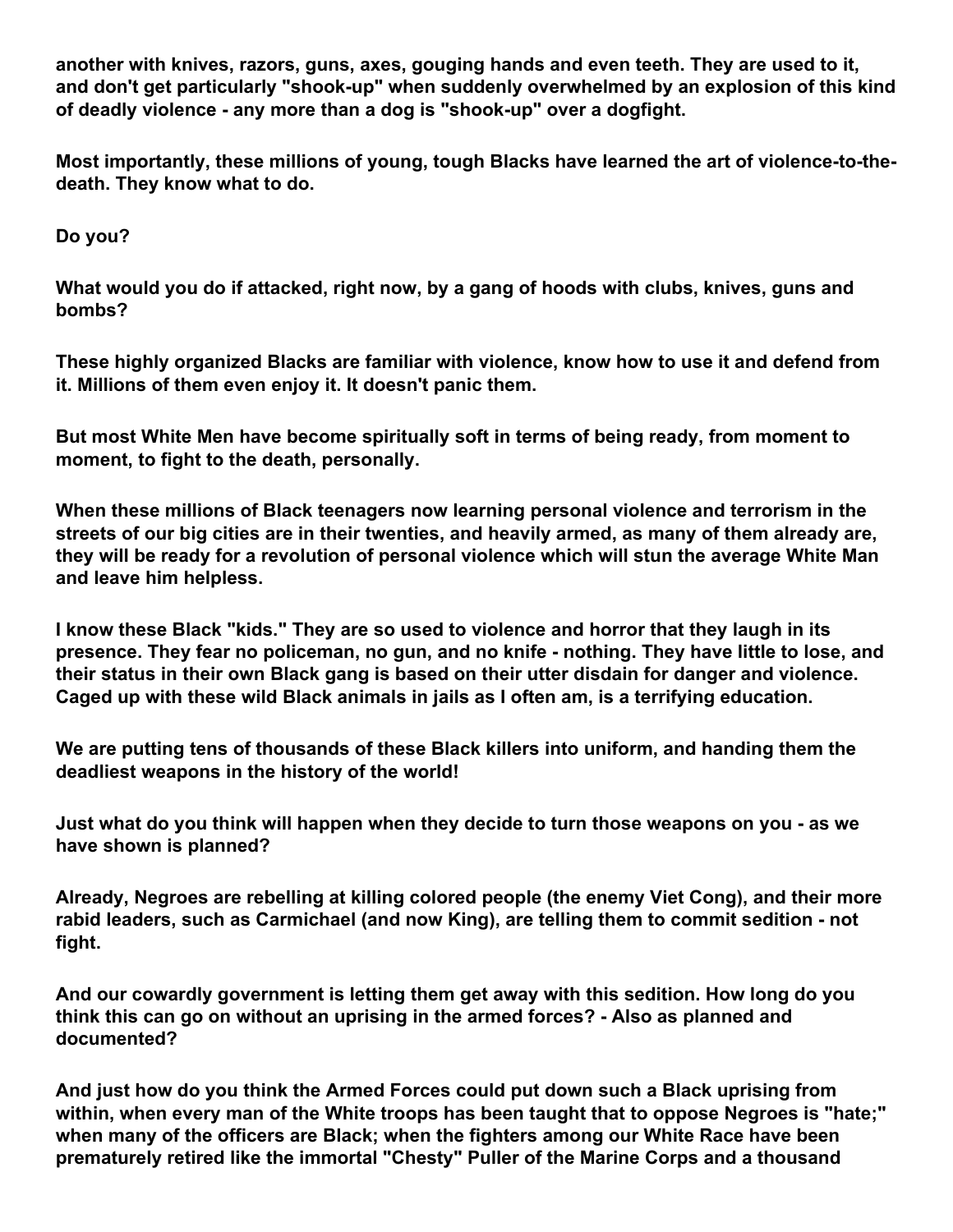**others; when the Whites are completely disorganized, while the Blacks have instant and almost perfect communications; when every Black leader is paraded on TV and in the international press so all the Blacks can know him and be ready to obey, while there are no real White leaders, because anybody who dares call himself a White leader is blacked out of the press, or so disgraced as a "bigot" and a "hater" that he cannot be effective with his own people?**

**During the first hours of such a Black uprising in our Armed Forces, in fact, many of the Whites would help the enemy - also as planned and documented in the Crusuder.**

**Our people have been so damnably brainwashed and beaten down by the Jewish doses of "brotherhood" and "love" propaganda, not to mention naked Communist propaganda for the Blacks, that our population - and Armed Forces - swarm with "nigger lovers" - White Men who really believe it is their duty, for one reason or another, to prefer these Blacks to their own people. If properly "set," by being told the Black uprising was for the purpose of getting a more liberal "brotherhood" government, lots of these damned fool White Men would join the side of their deadly enemies, long enough to give victory to these savages and their Jew communist leaders.**

**Precisely this has happened in every country where the Reds have seized power - and the stupid collaborators have then been liquidated by the Reds - and Blacks -as the fools and dangerous turncoats they are!**

**I am well aware that, as I dictate this, it all seems too wild and impossible to be worthy of belief or even investigation. I, myself, would not have believed it, were I you, had I not investigated and found the same thing happening time after time all over the planet, with the victims always flabbergasted and unable to believe that it could have**

**The title of this chapter is "Nightmare."**

**That title refers not only to what is ahead for all of us if we let it happen, but to the indescribable agony of those who KNOW.**

**If you are one of the few people who have been warning America of her deadly peril, only to find that nobody will listen, then you know the nightmare whereof I speak.**

**The nearest thing to it is when I was a kid and went to one of those horror movies, where the hairy hand keeps reaching out to seize the unsuspecting heroine from behind. You want to scream at her, "WATCH OUT BEHIND!" - only you can't!**

**America today is that unsuspecting, carefree heroine, happily engaged in everything trivial, while the Black hairy paw with the hammer and sickle on it creeps closer and closer and closer God grant that we may be able to shout to her to WAKE UP in time!**

**This time it's no movie.**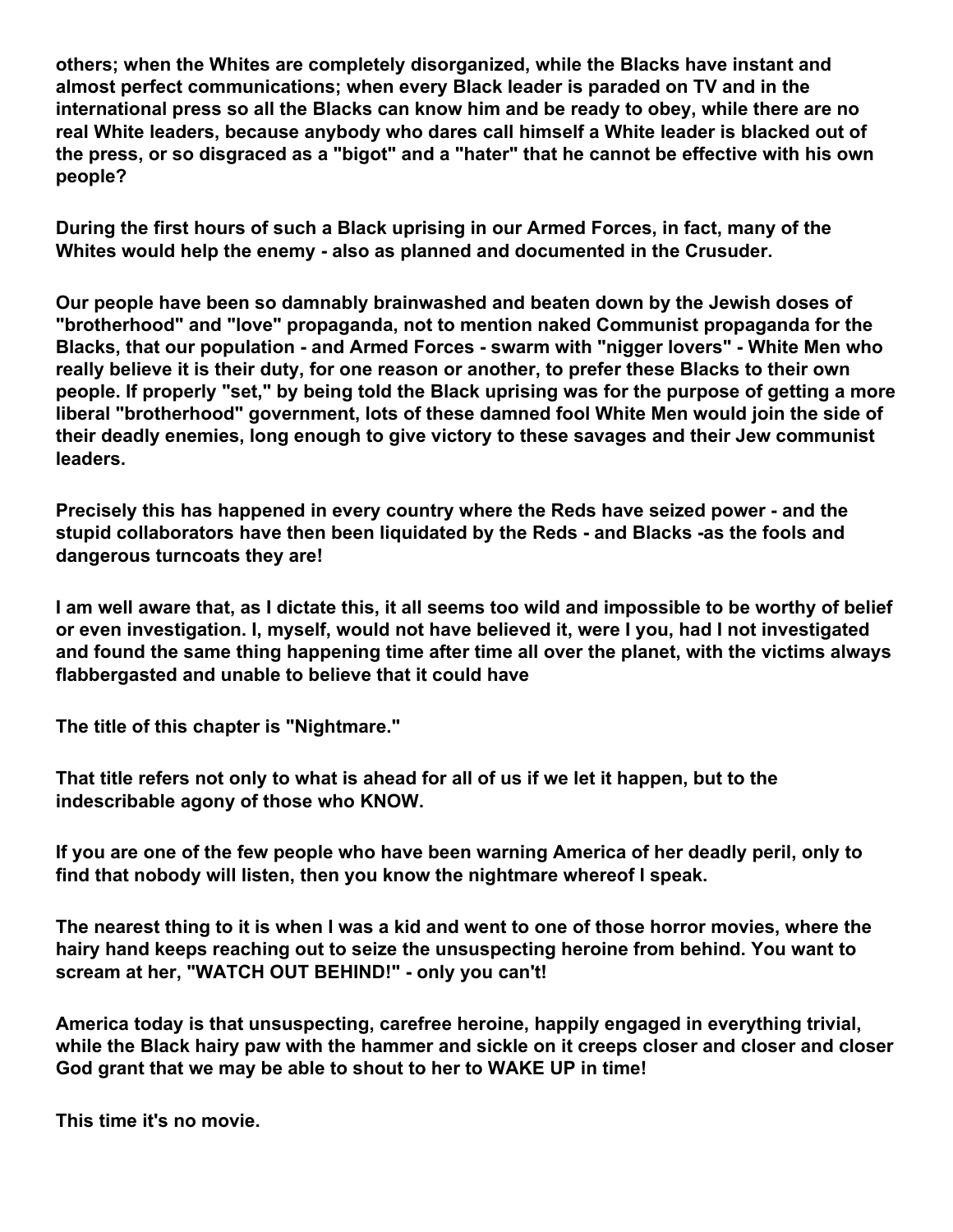**That hairy, ape-like black claw has already closed around the throats of dozens of unsuspecting nations before us.**

**For fifty years it has been happening to one victim after another.**

**And what have WE been doing about it?**

**[Chapter 12 - FIFTY YEARS OF FAILURE](#page-202-0)**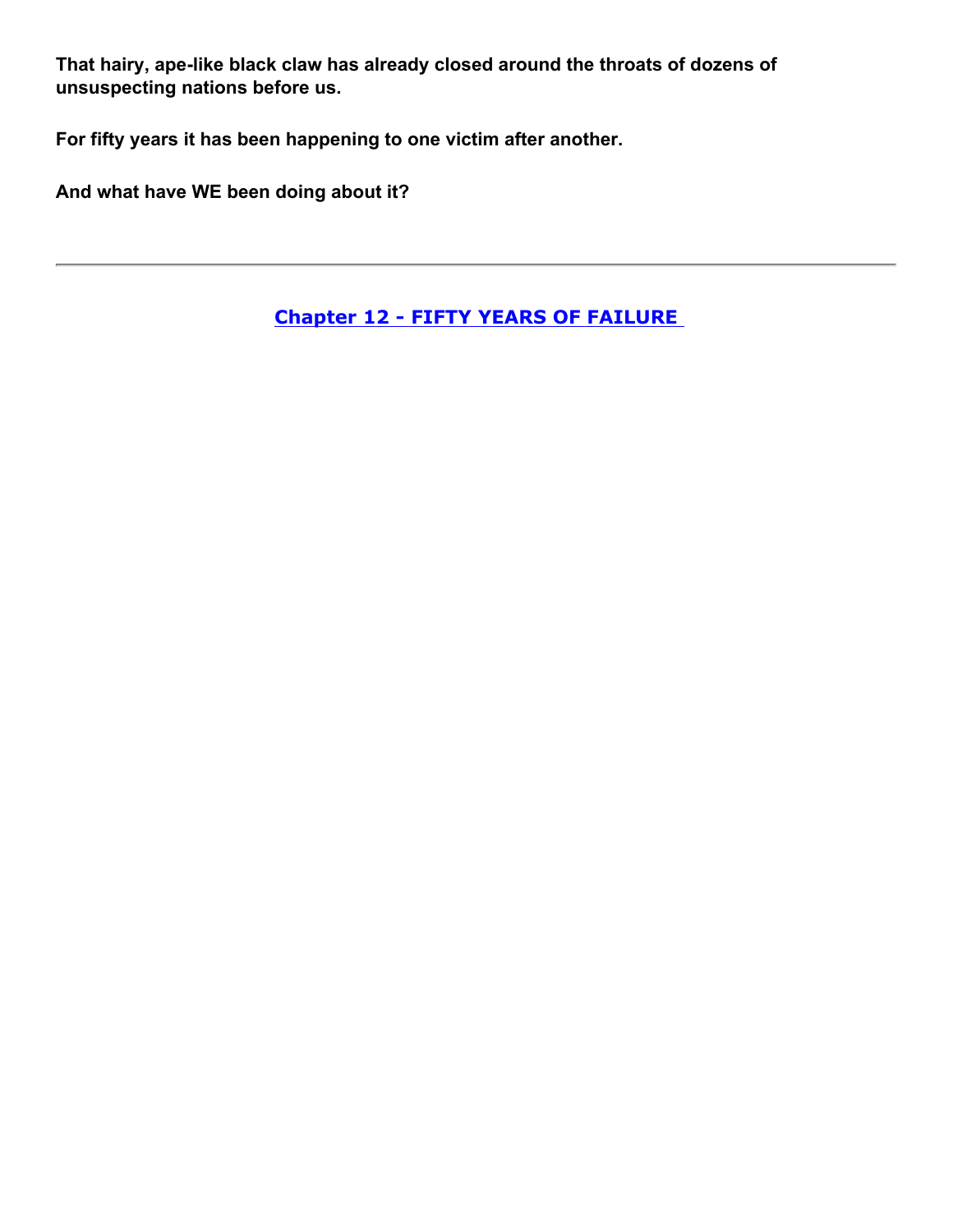# FIFTY YEARS OF FAILURE

<span id="page-202-0"></span>**Had I been born a thousand years ago, I would have been a "leftist."**

**All higher animal social groups, such as wolves, seals, monkeys, etc., have governments of absolute tyranny by the most superior individual, able to conquer all rivals. Only thus can nature guarantee the group the best possible leadership in the struggle to survive. No other "government" is thinkable or possible among higher animals.**

**Such natural "tyranny" is no hardship on animals unable to imagine any other state. Animals simply accept the absolute domination of their conqueror, once established, the same way they unthinkingly accept storms, pain, annual migrations, birth and other phenomena of the natural world into which they are born.**

**As the first cave men emerged from the dumb-brute state, their "government" was inevitably a simple carry-over of this rule by combat-proven conquerors.**

**In terms of geology and anthropology, not until the most recent times did man become sufficiently imaginative and intelligent to project his brief periods of surcease from the leader's domination into the abstract concept of "freedom." Even today, such a concept is utterly foreign and useless to primitive and savage groups under natural conditions. Whenever more advanced civilized groups attempt to give or force their noble concepts of "free" government on backward people, the latter quickly revert to their dictators and tyrants, as we see all over the tropics, in Africa, Haiti, etc.**

**Early kings and chieftains in European civilization, men like the Viking kings, King Arthur, Charlemagne, and William the Conqueror were very real fighting heroes, literally able to prove their kingship in mortal combat, as in all primitive groups. And, since their people were still close to nature, their governments were usually acceptable to most citizens of the time, even the lowest.**

**Strong and truly brave men are rarely cruel and evil; meanness and cruelty are the traits of weaklings, never strong men.**

**But as kingship became a hereditary institution, utterly worthless and vicious weaklings, who could never survive in combat, became "kings." And their cruel, mean "governments" were absolutely intolerable.**

**Under the last of vicious and stupid tyrants, thinking and courageous men of all estates began to risk their lives to oppose these evil, little men, and to oppose the system that made such little men "kings."**

**I would have been one of those men.**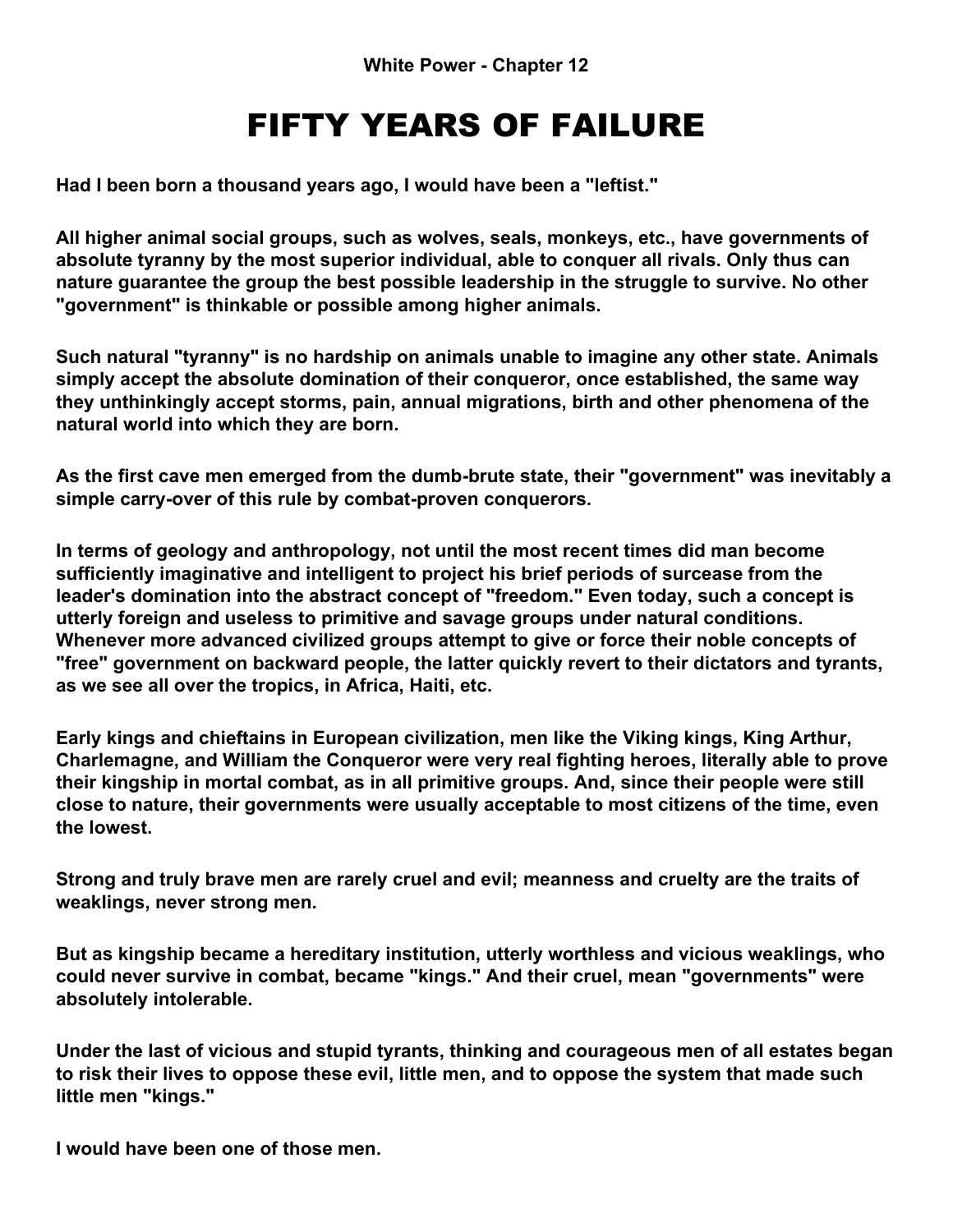**In an age of absolute, unnatural and tyrannical authority, self-respecting men by the thousands gave their lives so that their fellows could have some relief from this arbitrary total authority by unfit weaklings and so that the system of hereditary tyranny could be brought in check.**

**The results were the first European parliaments.**

**In these groups of nobles who began to limit the absolute authority of unfit kings, those who favored still further limitations on the power of the monarch and more "individual freedom" for the people traditionally sat on the LE FT.**

**Opposite this group, on the RIGHT, sat those who favored either the status quo or more autocratic power for the king - more government and less individual freedom.**

**That was the origin of "left" and "right," and the only true meaning of the words.**

**While the Western world suffered the grinding tyranny of weaklings, fools and greedy schemers as "kings" (and the system which crowned them), the place for self-respecting men who would not bow their necks to the tyrant's yoke was on the LEFT. And that is where I would have been, until the evil was corrected.**

**In short, from the earliest emergence of Western man, humanity has necessarily struggled against the naked tyranny of the "right," against arbitrary and absolute power and the system that could place such power irrevocably in the hands of weaklings and fools. "Progress," therefore, for a thousand years, was to move to the LEFT.**

**However, bad as was the absolute tyranny of the extreme right, it had the advantage of order. There was a hierarchy of social and political status, a "pecking order" from the king down to the lowliest serf. Everybody knew his "place" and any disorder in the society was summarily put down by the king and his "nobles," backed by their army. A Martin Luther King and his riots would not have lasted ten minutes in feudal society. There was "order" in society. But it was something of the "order" of a penitentiary.**

**Thus, at the extreme right end of the political spectrum, there is absolute tyranny, but also absolute order.**

**In moving away from this absolute tyranny of the right it was impossible not to move to the left. And at the opposite extreme, the extreme left, the political opposite of the extreme right, stands total freedom and no order -"anarchy!" Anarchy is a condition of no government, with each man free to do as he damn pleases. This is the condition aimed at by the Marxists, who claim that with "perfect" Communism, government will "wither away." (Strangely enough, it is also the aim the mixed-up Birchers and Kosher Conservatives pretend to aim at - "less government," etc., etc.)**

**But when there is no government, in spite of the pretty theories of the Communists and Birchers, there is no order, and no safety for the decent citizen. During the Boston police**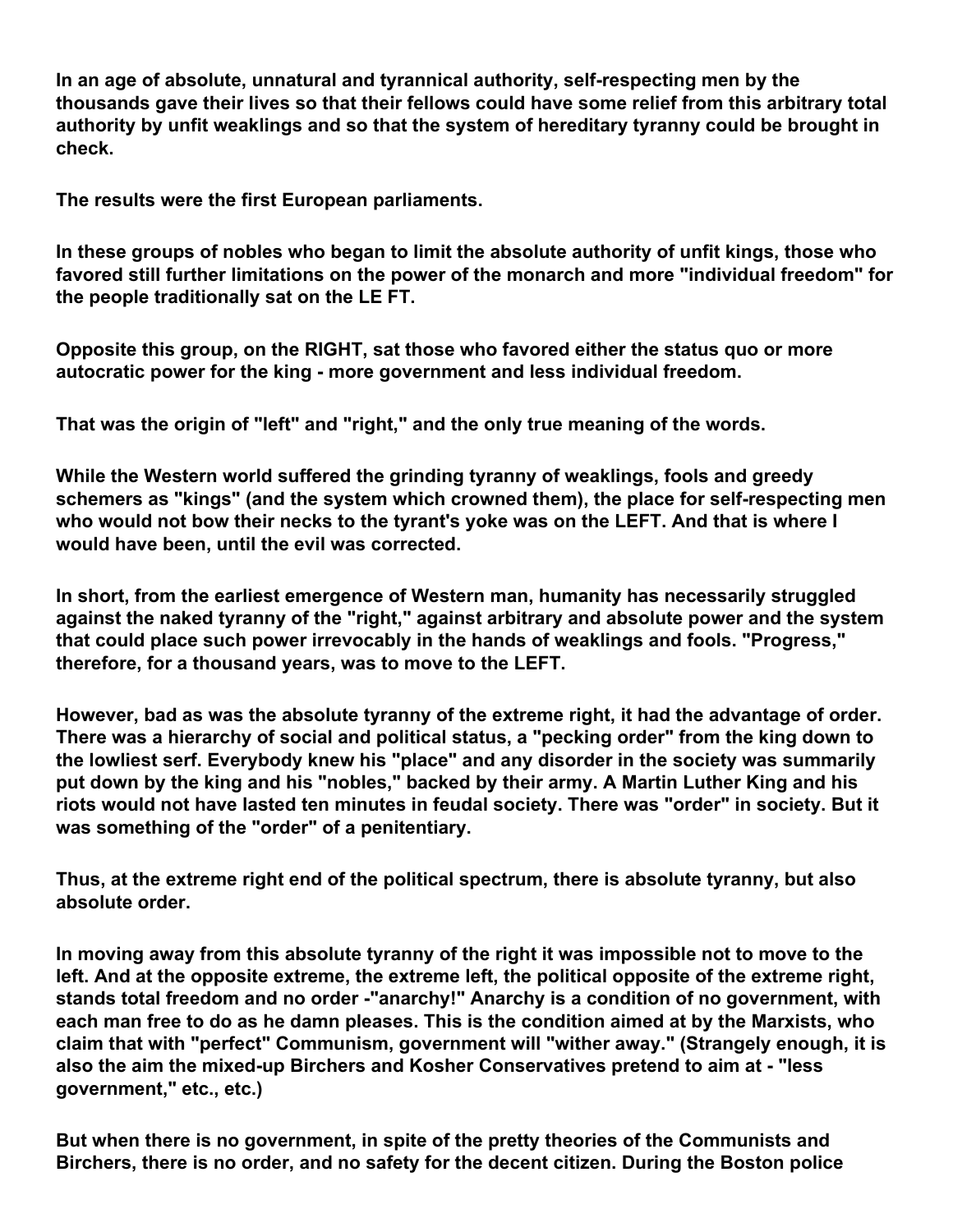**strike in the twenties, before Coolidge put it down with the National Guard, there was bloodshed and looting all over Boston in the police-less city, and no decent citizen could come out of his home. Even in his home, the decent citizen was likely to be attacked, robbed, raped and outraged.**

**Never in this world will all humans be "noble" and full of "love" for fellow men. And as long as there is just one louse who would use force to rob, rape, loot, kill, etc., then there must be some government and some kind of force available to society to protect itself from even a small minority of predators.**

**To recapitulate, absolute tyranny by fools and weaklings is intolerable.**

**But so is absolute freedom - anarchy - intolerable.**

**As with most human affairs, the answer lies not in the extremes, but in what Plato called the "golden mean" -- a balance between the two extremes, enough authority to maintain order and enough freedom to avoid tyranny.**

**However, in struggling away from the misery of the total tyranny of the feudal middle ages, Western man had no choice but to move to the left - from total tyranny and order, toward the other extreme of total freedom and no order - chaos. I would have been forced, therefore, to move left with the struggle for some freedom from absolute tyranny by weakling, unfit "kings."**

**But humanity has a terrible habit in correcting evils.**

**Often it moves and fights long and hard to correct an evil, only to keep moving in the same direction to make an evil out of the correction!**

**This is precisely what has happened in Western Civilization.**

**"Freedom" has become an insane fetish, a crazy, illogical shibboleth toward which everybody bows, regardless of whether it is real, responsible freedom such as America knew during the eighteen-hundreds, or the wild, murderous, vicious libertinism masquerading as "freedom" of savage Africa and the American "left."**

**We of the National Socialist White People's Party believe that Western Man necessarily moved left for a thousand years, away from the total tyranny of the right, until he reached the "golden mean" of a perfect balance between the need for order (and some government) and the need for liberty.**

**We believe that that ideal political golden mean was reached in the American Constitution not the filthy, twisted thing the present Supreme Court has made of it, but the original, magnificently balanced government of laws and checks devised by our inspired Founding Fathers. Before proceeding, let me sum up the argument so far. The terms "left" and "right" refer only to the degree of authority in a society. The more authoritarian a government, the more "right" it is; the more libertarian it is, the more it is "left." This is historical and semantic**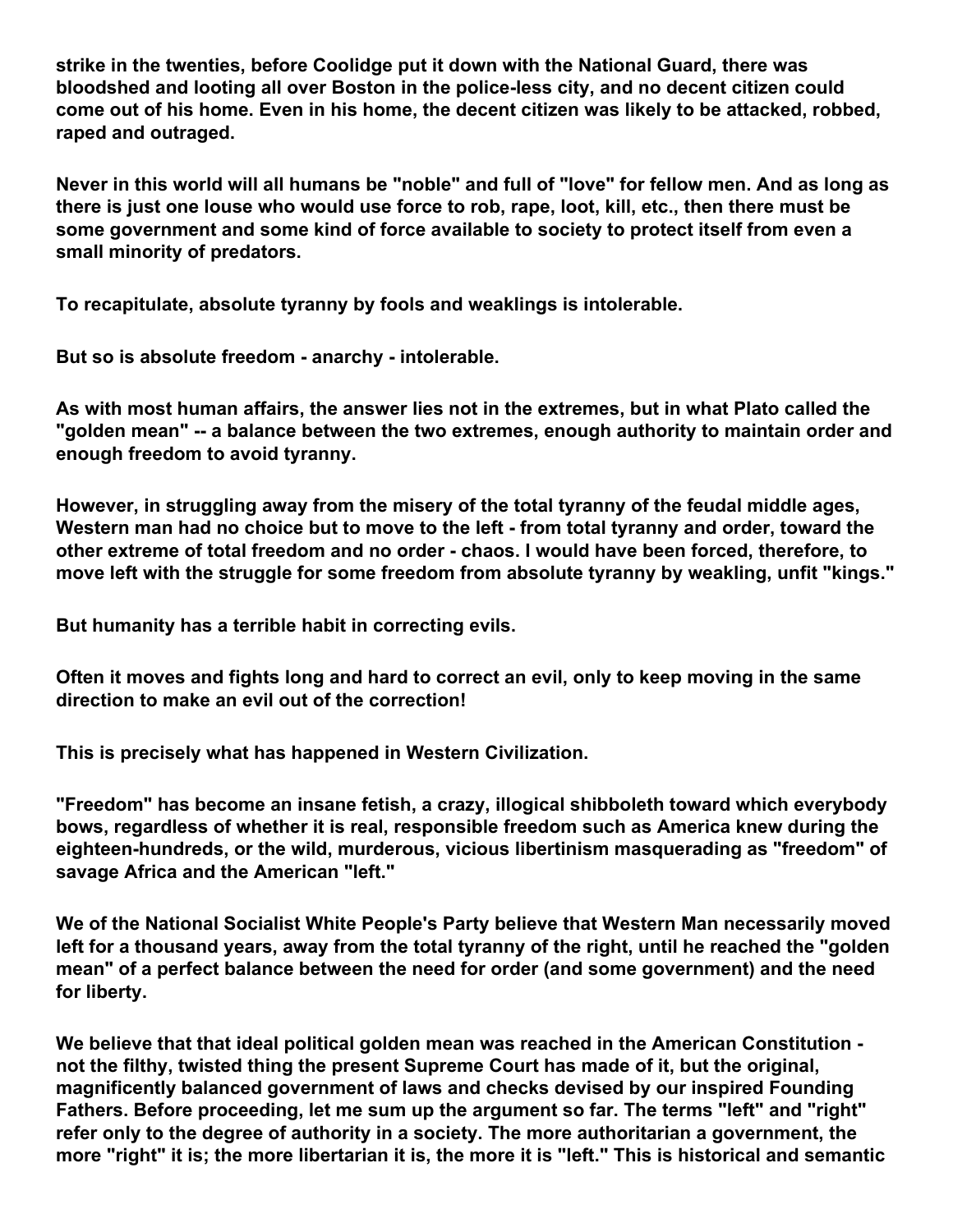**fact.**

**The extreme right of the political spectrum is absolutely tyranny - all order with no freedom.**

**The extreme left of the political spectrum is absolute freedom - all liberty and no order.**

**Both extremes are intolerable for the White men of Western Civilization.**

**The ideal to be aimed at is a perfect balance of enough governmental authority to guarantee order and safety for each citizen, while permitting him maximum personal freedom from arbitrary government and unjust force.**

**In spite of the insane misuse of the term by almost everybody today, I cannot avoid declaring that the aim of good government in Western Civilization, therefore, must be to avoid the intolerable extremes of both left and right, and establish a government of political center.**

**HOWEVER, and that is one hell of a big "however"**

**When Western Man had moved to the left far enough to correct the evil of tyranny, he failed to stop!**

**After we had established the American Constitutional Republic in 1789, the perfect balance between authority and order balanced against liberty and freedom, we continued to move to the left - toward libertinism and anarchy!**

**After thousands of years of struggle toward "freedom" Western Man was unable to be satisfied when he reached moderation. Like a man dying of thirst in the desert, who gulps down so much water that he kills himself, Western Man, thirsting madly for freedom, has gone right on past the inspired balance and moderation of the Constitution of 1789 to chase the chimera of "liberty" until today we teeter on the edge of anarchy - until there is so much phony "liberty" that the likes of Stokley Carmichael, Rap Brown and Martin Luther King can legally survive while they incite riots, bloodshed and war in our midst, and win world prizes for "peace !"**

**All forms of authority, from the father of the family, to the police and soldiers, have been so beaten down and blasted that our younger generation is scornful of all authority. Stern, oldfashioned fathers are cursed as "fascists" or laughed at and ridiculed whenever they try to assert any authority to maintain order in the family. Policemen are suspended or even tried and jailed for "brutality" whenever they use force to bring order among rioting, murdering Negroes or other disorderly citizens. College administrations are called "tyrannical" for trying to administer their own colleges, and bearded anarchists and terrorists defy all authority to parade around campuses actually carrying signs reading "F---!" as proof of their "freedom." Workers are taught that they should boss businesses. Our Supreme Court and our toady Congress have decreed that the owner of a restaurant must recognize the "freedom" of a Negro or anybody to force his way onto private property, to eat or wet on the tables - as the urge may strike him. Criminals' "rights" are so zealously guarded that there is little order or**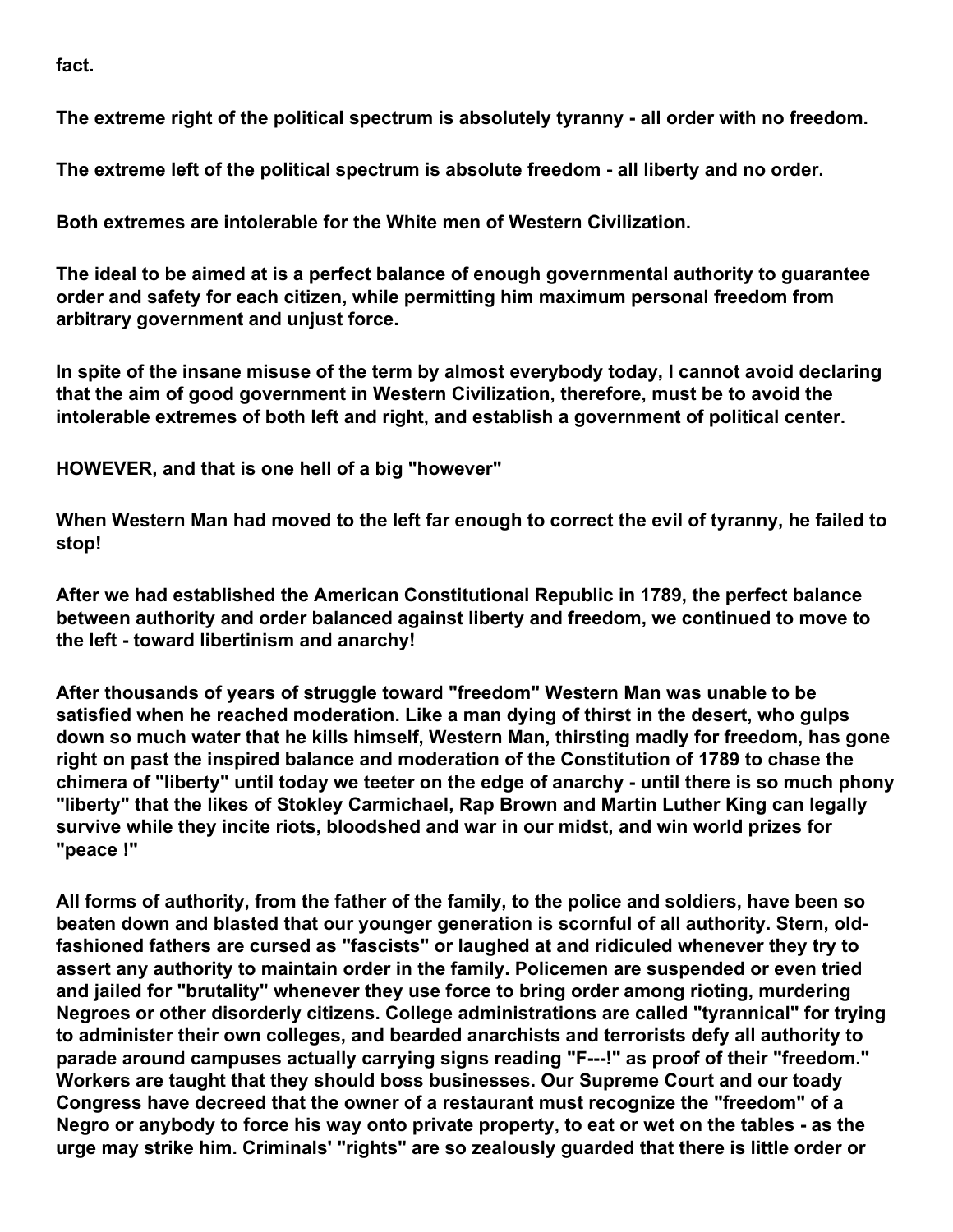**safety in our cities any more. Queers demand the "right" to be "married" in public. Kids in school terrorize their teachers. Beatniks demand free and legal dope. Jew and liberal "writers" demand the "right" to publish and sell to our kids the vilest and most perverted pornography as "literature" and "art."**

**I could go on and on, but this enumeration should be sufficient to show what has happened to our once magnificent authoritarian, Constitutional Republic.**

**We are racing toward anarchy, toward chaos and total freedom for mobs.**

**Under these deadly conditions it is a matter of life or death for those who would lead us politically to know what they are talking about, and not confuse the issue.**

**Yet we have the man who commands millions of dollars of funds contributed by desperate, decent Americans Robert Welch - telling Americans "Nazism and Communism are the SAME THING!" To understand just how insane and suicidal that is, let me report an experiment we used to make when I was studying psychology at Brown University.**

**We got a bucket of hot water and a bucket of ice water, and stuck one hand in each bucket. After our hands had gotten used to the extreme heat and the extreme cold, we plunged both hands together into a bucket of water at room temperature. The ordinary water felt boiling hot to the hand that had been in the ice water, and the same water felt freezing cold to the hand that had been in the hot water.**

**I have mentioned this experiment (which you can do yourself) to point up the relative nature of the words "left" and "right." To be sure, there are absolute extremes of these terms, as I have shown: tyranny on the right and anarchy on the left.**

**But the spectrum from right to left is a very great distance, and regardless of one's absolute position on the scale, those to the left of one look like "leftists" regardless of their absolute position, and those to the right appear as "rightists."**

**This is why we have Gus Hall, head of the Communist Party of America, calling the wild, raging radicals of Progressive Labor "leftists" and calling President Johnson a "Nazi"!**

**This relativity on the left-right political scale is why "left" and "right" have lost a lot of meaning today. America has moved so damnably far toward the extreme left, that any effort to get back to the center must, by necessity, be "Extreme Rightist".**

**Three decades ago, when Jewish Bolshevik leaders like Rosa Luxemburg were hanging the Red flag up and taking over whole states in Germany, the only reply of decent Germans had to be a movement toward the most violent extremity of the right-toward tyranny. When something gets too warm you can cool it off by blowing on it. But when it catches on fire, as Germany was on fire with Jewish Bolshevism, you can't put the fire out by blowing on it-you need the OPPOSITE of fire-water, to put it out!**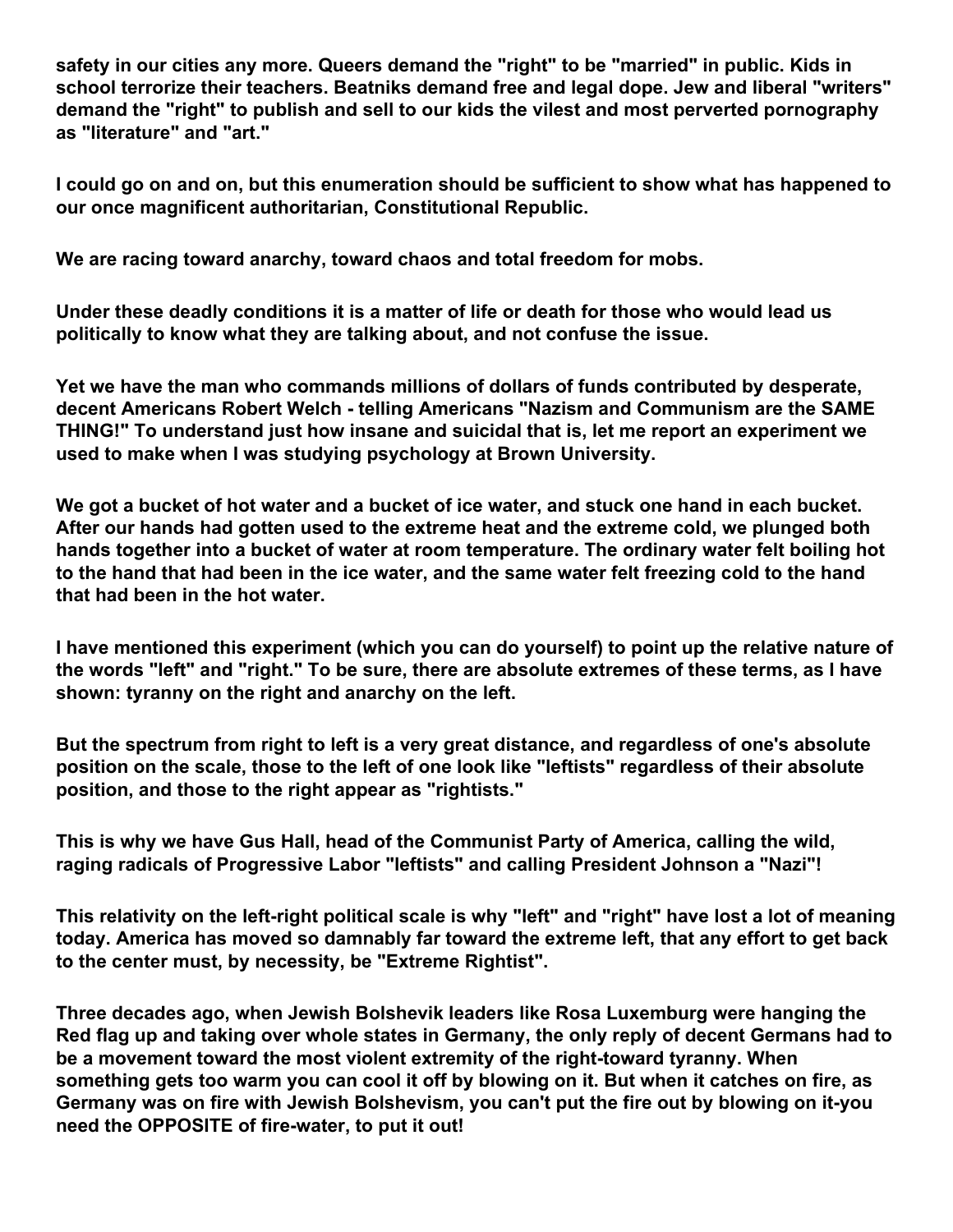**When leftism reaches the point of revolution and anarchy, you can't stop it with a Constitution, logic, pleading or common sense. You can stop it only by restoring the missing order, by force and authority!**

**This is precisely what Adolph Hitler did, and why he is so brutally hated by the scummy anarchists, Bolsheviks and assorted Jews whom he out-witted and out-fought.**

**So far, the U.S.A. has not gone as far down the road to the left as Germany. No U.S. states have hung up the Communist rag and totally overthrown order and authority, as the Jews did when Germany was defeated in World War I. So far, we can still save ourselves by Constitutional and orderly methods, and we do not yet have to move all the way to dictatorship, to correct the evil. So far. There is plenty of power in the Presidency already so that I-or any honest, decent and informed American leader-can restore order and liberty under law to our perishing America.**

**But if the Kosher Conservatives continue to temporize with the Negro situation and pretend that we can beat the Jews and their rush toward anarchy and Bolshevism by loving Jews and Negroes and never mentioning the enemy-and by pretending that "Communism and Nazism are the same thing"-God help us! We will be like a man who finds a little glow of fire in a box of dynamite and keeps blowing on it, hoping that he can "cool it off" and stop the fire without using water or radical methods, for fear of ruining his dynamite.**

**America can no longer fiddle around with easy ways!**

**America is "on fire" with anarchy!**

**But the fire is still small. We do not yet need the dictatorship Hitler was forced to adopt (because Germany needed political "martial law" with whole states going Red).**

**But we do need a movement that is radical rightist, and tough.**

**Those who keep prating of "individual freedom" should take a look in the streets of any American city and see the wild, wooly, murderous "individual freedom" we already have-for Negroes, criminals, Reds and Jews! There is too much "individual freedom" for the enemy. But the Kosher Conservatives don't dare even mention the enemy!**

**It is not more "individual freedom" we need, but more AUTHORITY for decent, White Americans, to save themselves from rampaging Negroes and Communist Jews and anarchist "students", etc.**

**The men who gave us the United States of America established, not an anarchist "democracy", but a highly organized state that, today, would be called "extreme rightist".**

**In fact, by modern standards, our Founding Fathers, would be called the most rabid kind of "fascists" and even "Nazis".**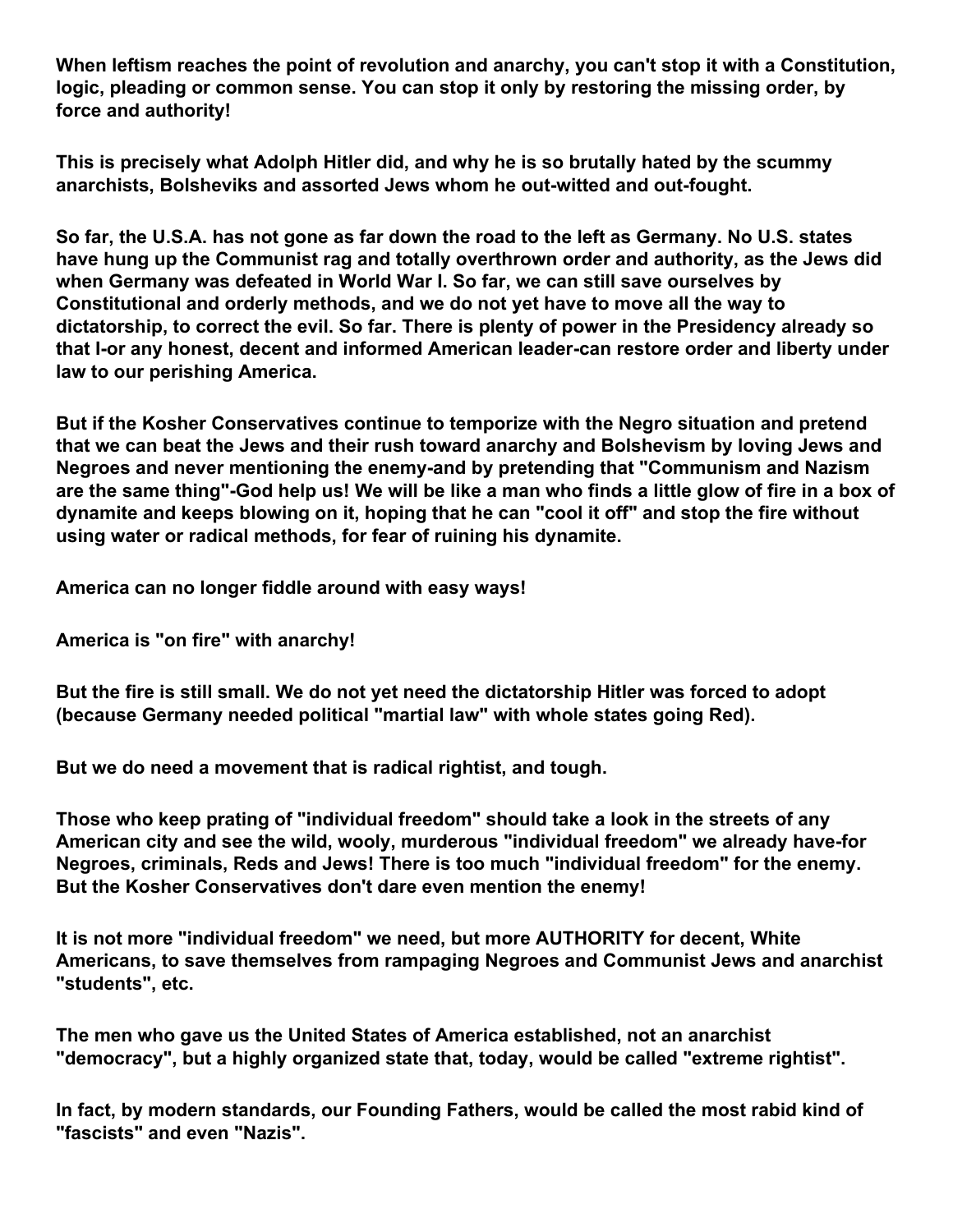**Let me remind the reader that his great-great-great grandparents did not grant Negroes any kind of "equality", -but chained them up as slaves. They would have laughed at modern methods of "crime prevention" by handing out more and more money and easy days in sofa jails. They set up WHIPPING posts, ducking stools and hung those who refused to conform to society's rules. Even the most rabid "Nazi" today does not advocate slavery, although the men who wrote the Declaration of Independence and the Constitution not only advocated slaverythey practiced it.**

**They didn't permit women or men without property to vote.**

**They didn't believe in letting the "people" select a President, being well aware of the danger of the demagoguery which plagues our nation today. Instead, they set up an electoral college to guarantee selection, not of the most popular demagogue, but of the best statesman to lead America. (So we have by-passed the Electoral College.)**

**Let me shock you with a startling fact.**

**There is a photograph that was smuggled out of the sacrosanct chamber of the United States Supreme Court.**

**It is a photograph I took myself-a photographs of the rich, red rug right under the nose of Chief Justice Warren and the other eight Justices. It covers the whole floor of the Supreme Court Chamber!**

**If you look at the rug you might recognize a symbol all over that rug in the United States Supreme Court.**

**It is called a "Fasces".**

**Here is the definition from the section on "Fasces" from Webster's Collegiate Dictionary (Fifth Edition) page 363:**

**It shows a picture of a bundle of sticks bound together to make an AX-representing AUTHORITY. fas'ces (fäs'ëz), n.pl. [L., pl. of fascis bundle.) Rom. Antiq. A bundle of rods having among them an ax with the blade projecting, borne before Roman magistrates as a badge of authonty. -**

**The same "Fasces" is carved on the front walls of the U.S. Congress. In fact, the fasces is found all over National and State Government buildings, money, etc. The same symbol is on our U.S. dime [The old pre-Roosevelt "Mercury Head" dimes-ed.]**

**Do you recognize anything familiar in that name, "Fasces"?**

**You should. It is the origin of the word "fascist"-which is so much hated by the Jews and Reds. Perhaps you have been taken in by the lies of both the Jews and the Kosher Conservatives, that fascism is "evil" and "un-American."**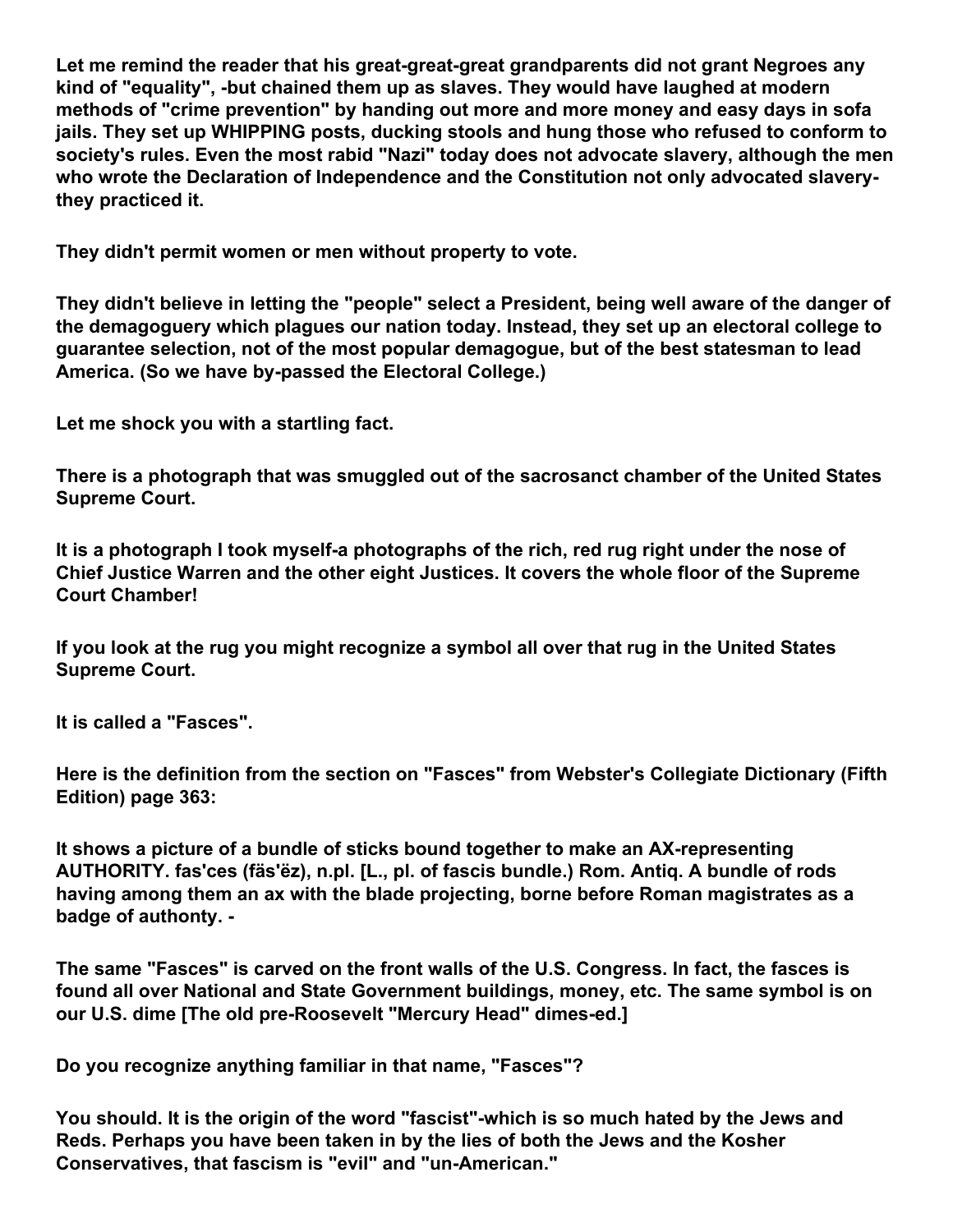**If you have, then look at the definition from Webster's Collegiate Dictionary (Fifth Edition) page 365 - the definition of "Fascism:"**

**Fascist movement. The movement toward nationalism and conservatism as opposed to internationalism and radicalism, originated by the Fascisti in Italy.**

**Note that Fascism is defined as "The Movement toward nationalism and conservatism as opposed to internationalism and radicalism".**

**Now do you see why the Jews (and the rightwing cowards) hate that word "fascism" so much?**

**The "Fasces" were plastered all over everything connected with the United States Government, because, by definition, THE AMERICAN GOVERNMENT WAS DESIGNED TO BE A "FASCIST" GOVERNMENT! (Nationalist and Conservative)**

**Until the Jews got into the act, nobody was afraid of "Fascism"-our own government proudly placed the symbol of fascist authority all over our most sacrosanct governmental chambers, on our money and on our statues. (Abraham Lincoln's hands rest on two Fasces in the Lincoln Memorial!)**

**Why do you suppose the Jews, Reds and "Kosher Conservatives" hate that word and that symbol so bitterly today?**

**The answer is to be found in the very nature of the "fasces" themselves.**

**They originated, according to an ancient Roman legend, when the tribes in ancient Italy were torn into a thousand feuding "splinters". A great leader, meeting with other chiefs, picked up a stick and snapped it easily, showing how easily the tribes were being beaten one at a time by the barbarians.**

**Then the leader gathered up a bundle of the little sticks, tied them together and tried to break them, lie couldn't of course. All tied together, they were too tough! Then he mounted an ax blade on the bundled sticks and showed that in unity and aggressive self-defense, there is strength and victory.**

**Our kind of people used, and understood that symbol for thousands of years-right up until World War II, when Hitler and Mussolini finally realized how to stop the infernal division of our people by the Jews.**

**In Germany and Italy the Jews had the masses of people (being led by Jewish Communists) hating their own intelligentsia as a "ruling class'-and the "ruling class' hating the masses of their own people as "greedy, brutal labor"- the suicidal "class warfare" of Communism.**

**The Jews had Germany and Italy broken into a thousand squabbling, petty, and greedy little**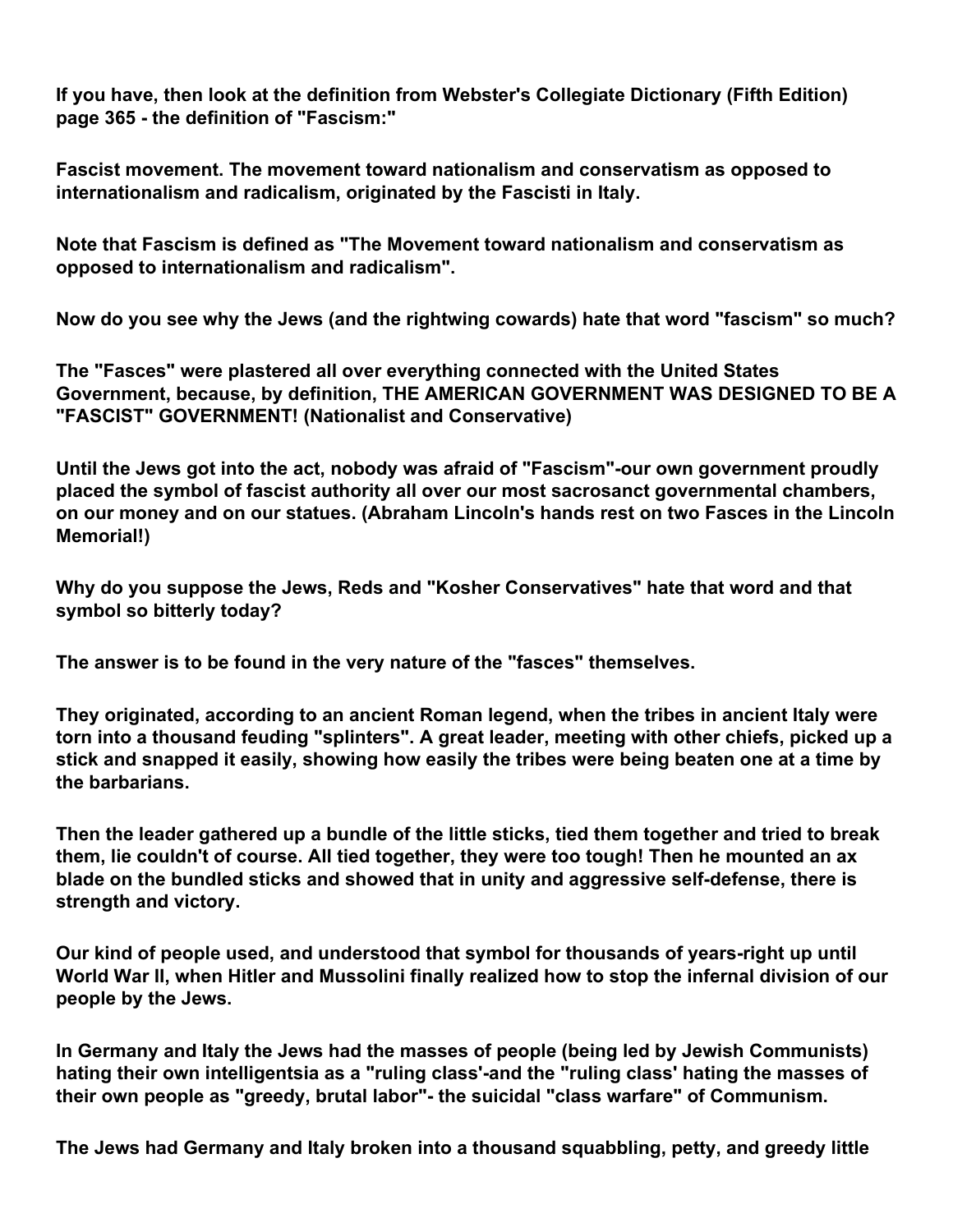**groups that were all helpless before the united power of organized, implacable Jewry. As the Roman leader made the little sticks strong by bundling them together in the "fasces", so Mussolini made the Italian people strong enough to survive and establish order through unity and authority. Hitler did the same thing for the German people. And because a united people led by strong, honest leaders is too hard a nut to crack for Jewish parasites, merchants, money-lenders and Communist revolutionists, the Jews roundly hated Messrs. Mussolini and Hitler, and got the rest of the world to go and whip them.**

**Today, America and all White, Western, Christian nations are divided as never before. Here in the U.S.A. they have us divided into Republican and Democrat, Catholic and Protestant, rich and poor, Yankees and Confederates, Capital and Labor, Liberals and Conservatives, etc., etc.**

**Is there ANY "conservative" who has not sighed: "If only we could get together!" The Jews have lied about the nature of "fascism" to keep us divided and hating the only thing that can save us.**

**But in view of the definition in the dictionary, which we have re-printed, which shows that "fascism" is not "the same thing as Communism", but is actually nationalistic conservatism, how are we to explain the chorus of "conservatives" who are busily baying with the Jewish pack on the heels of "fascism"?**

**Why do they hate us, too?**

**The answer is that most of them are too lazy to do their homework and find out what fascism is.**

**They simply hear the Jews and Communists screaming day and night how vile it is, so they either hate it too or they are too scared of the Jews to admit to themselves that fascism and Nazism are the opposite of Communism.**

**The National Socialist White People's Party believes that our Founding Fathers established an authoritarian. republic (by no means a "democracy"-a form of government which they openly despised). They established the fasces as the very symbol of the authority that brought unity and order to the thirteen original colonies.**

**And it is an AUTHORITARIAN REPUBLIC for which we stand, as did our forbears. Our swastika is the White Man's racial symbol of orderly government and strong leadership-under a constitution and laws.**

**The "fasces" all over Washington and on the dimes in your pocket show the only way to salvation for our White American Constitutional Republic.**

**The American Nazi Party is not afraid to follow that way of the Founding Fathers in spite of the lies of Jews and the Kosher Conservatives.**

**The masses instinctively sense the need for authority and unconsciously seek a strong leader.**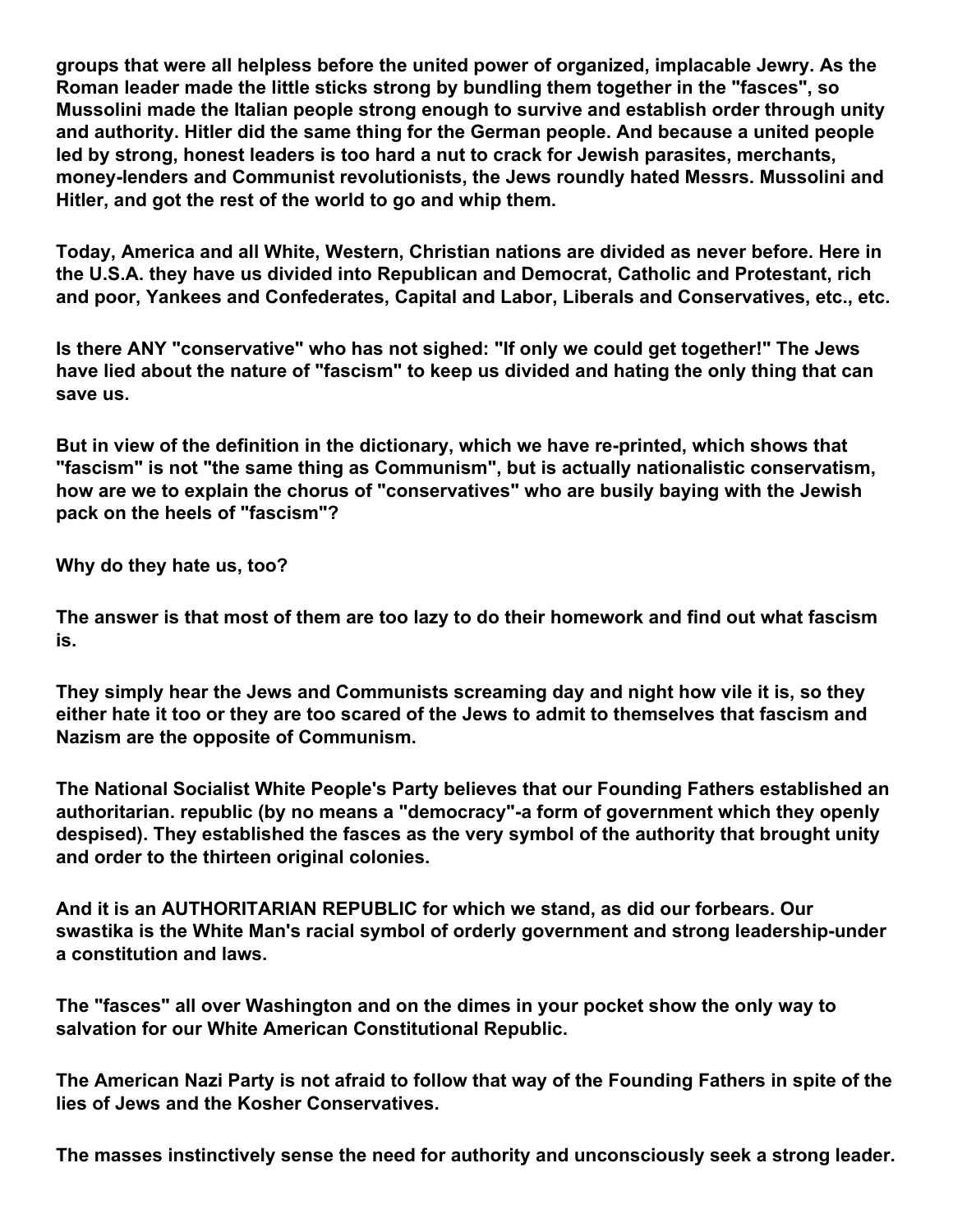**And the masses, in turn, are the very essence of that we need to win.**

**If we are to win legal, political power, we need, not a few "conservatives", but the millions and millions of essentially non-political, working people and ordinary Americans loosely called "the masses". Yet this enormous mass of power is the very thing "conservatives" can never, never, never win.**

**The U.S. News and World Report for June 7, 1965 contains a statistical analysis of the catastrophic national elections for President of 1964.**

**These figures show more clearly than any amount of arguing or wishful thinking that it is no longer mathematically possible for any sort of "conservative" national candidate to win on any sort of traditional economic "conservative" platform, without the hidden issue of RACE.**

**In fact, the figures show that an economic "conservative" not only MUST lose, but that the trend of our population is daily moving toward a situation such that only a madman will be able to pretend there is any possibility of national political victory for any sort of economic "conservative" program.**

**I will attempt to explain this further on, but for now, let me present the cold figures.**

**First, let me give the percentages of votes won by Johnson and Goldwater in the upper echelons of our population. Among professional men, managers, etc., Johnson got 58% of the vote. Among college-educated persons, Johnson got 54%. Among those with income of \$10,000 or above, 56% voted for Johnson. In the smaller cities and towns, Johnson got 63%.**

**Observe that the gap between the two candidates in the higher levels and rural areas averages out to about 15% of the vote. This would not be an insurmountable difference and might easily be changed by more effective campaigning than was done by Goldwater.**

**But now let's look at the opposite to the above categories.**

**Among unskilled labor, Johnson got 80% of the vote.**

**Goldwater got only 16%! Those with no higher than a grade-school education voted for Johnson.**

**Those with incomes below \$10,000 gave 70.7% of their vote to Johnson, and only 29.3% to Goldwater. The big cities and urban areas gave Johnson 72% to 28% for Goldwater.**

**The spread between Johnson and Goldwater among the lower economic classes and the urban voters averages out to a huge gap of more than 54%!**

**But even that shocking figure does not tell the whole story of why it is madness to keep trying**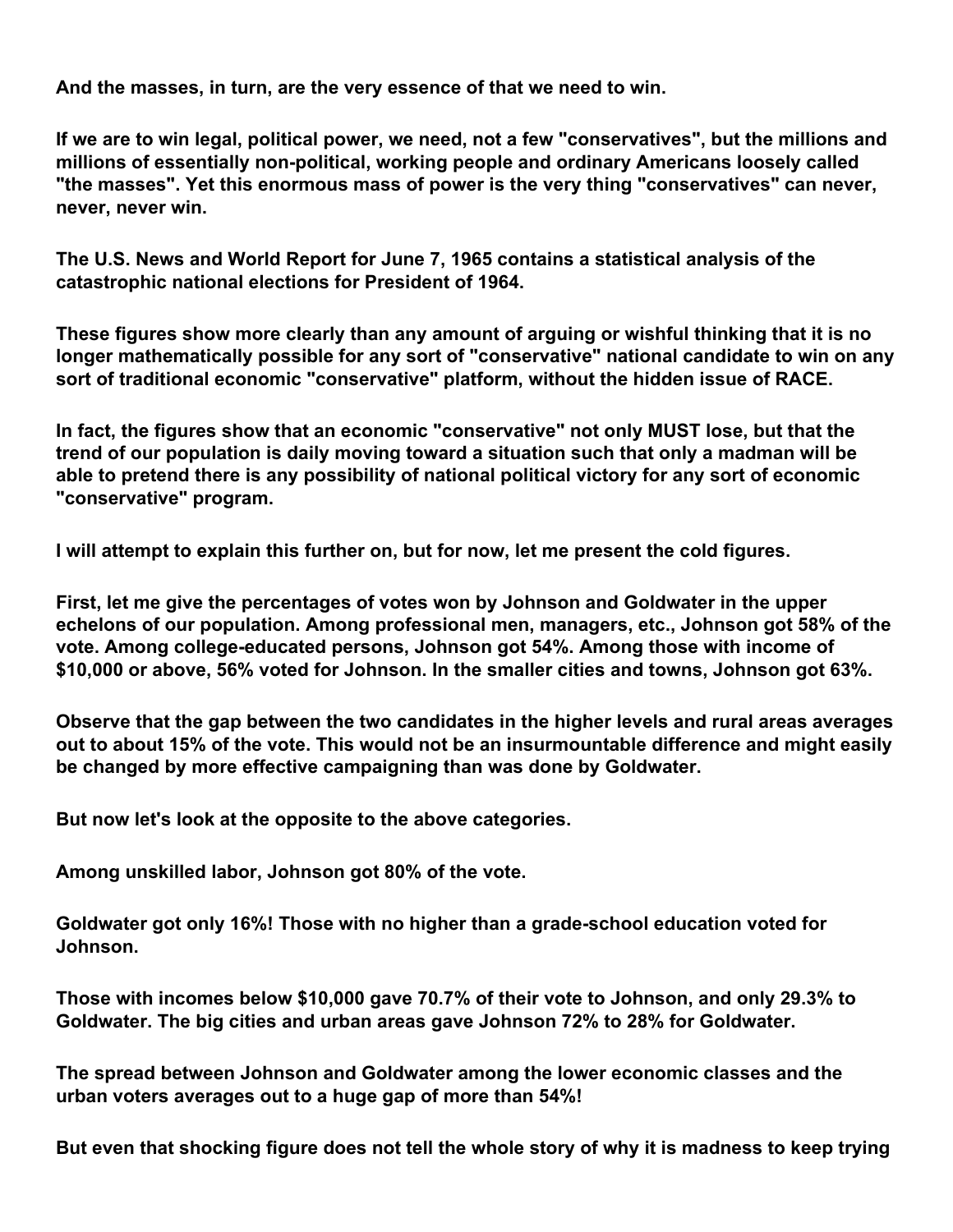**to win political power on a "conservative" program.**

**Take a look at the relative sizes of the two groups we have compared above.**

**The World Almanac for 1965 shows that the first group we compared, the professional and managerial workers, who voted for Johnson only a 15% gap compose only 21.8% of the population, while the rest of the labor force, semi-skilled and un-skilled, account for 78.2% of the population.**

**Of the smaller cities and towns which went to Johnson only 63% are shown in the World Almanac as having a total population of 54,054,425, the urban areas which went for Johnson 72% show a total population of 125,368,750.**

**And while college graduates went for Johnson by only 54%, the total number of such college people is listed in the World Almanac as only 4,528,215; while the grade-school population that went for Johnson is listed as 40,217,215 (these figures are the enrollment in colleges and grade-schools for 1963). To the number enrolled in grade schools must be added many more millions who are totally illiterate or have only a few years in school.**

**Putting all of this together, we find that the upper echelon and rural sectors of our population, which might possibly be won by a national conservative candidate, comprise only a relatively tiny percentage of the population of the United States (Approximately 20%). However, even this most favorable economic conservative section of the U.S. population is split on economic issues and was won by Johnson, even though the average margin of his victory was only 15% in this sector of the population.**

**On the other hand, the vast masses of Americans who live in urban areas, have only a gradeschool education, are only semi-skilled or un-skilled labor, and earn less than \$10,000 per year comprise more than 80% of the population.**

**And in this enormous mass, Johnson won 8 out of every 10.**

**The key fact is that the vote of the most illiterate or ill-informed person counts just as much as the vote of H. L. Hunt, or Robert Welch, and there are millions of "little people" for every highlevel voter.**

**For those not of a mathematical turn of mind, let me boil it all down to a very, very simple statement.**

**Except on the race issue, the ONLY place economic "conservatives" have any chance at all for a large vote is among those in management positions, upper income levels and those with higher educations-in short, among the trained THINKERS.**

**Among those with grade school educations, in blue-collar or laboring jobs, and incomes below \$10,000 per year, "conservatism" sells about as well as snowballs at the North Pole. THE MASSES want a "WARM" candidate who seems "human" and "lovable". Roosevelt,**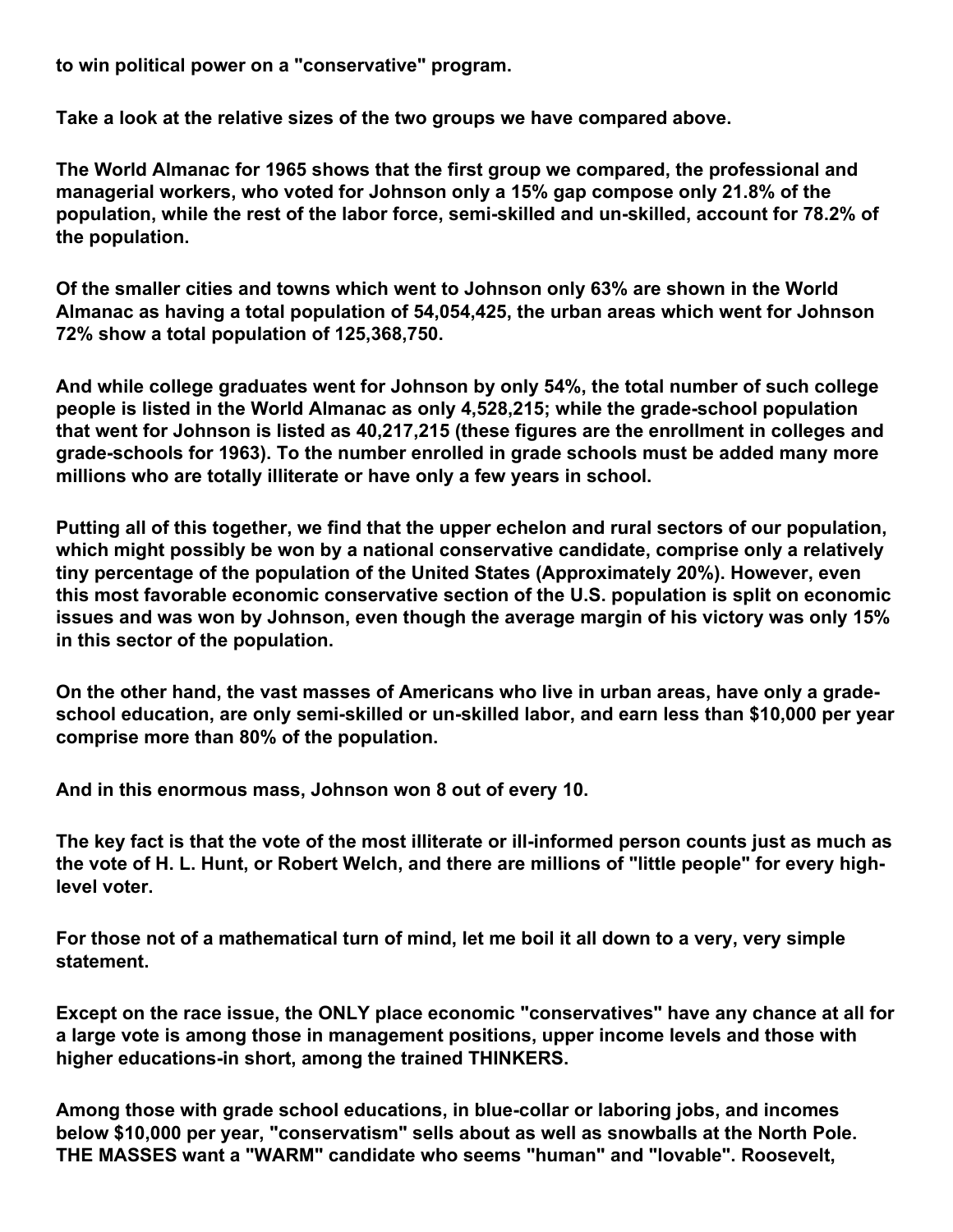**Truman, Ike, Jake now Johnson have all been successful in peddling just right "IMAGE" to win.**

**No matter how we may deplore it, that is a fact - just as it is a fact that Whites don't like "niggers", no matter what the hypocrites pretend.**

**Without the masses, we can never, never win power.**

**And without power, it is a complete and disgusting waste of time to sit around groaning about "constitutionalism' "Christianity", "States' Rights", etc., etc.-interminably That's what we have been doing, and I would think any intelligent person would long ago have had all he could stand of the endless "Oh-my-God;" reports, the "What-We-Must-Do" pamphlets and the "Let'sall-get-together" societies.**

**I am not prepared to waste another moment in failure or impotent groaning. Only if every move is calculated to win power, legally, am I willing to suffer and sacrifice anymore.**

**And the statistics show, with devastating clarity that it is IMPOSSIBLE to win nationally as an economic "CONSERVATIVE".**

**How, then, can we win?**

**The answer is that we must find a way to reach the hearts of the millions who voted for Johnson, Roosevelt, Ike, Harry and Jake. Goldwater assuredly didn't do it with his "soak-thepoor" and "off-to-war" image. Neither can any other economic "conservative"-because a "conservative" is basically trying to peddle ice-cold drinks to "brace you up," when the potential customers are all shivering in the cold rain. Average people want to feel warm, safe and secure. That's the way folks are. And if you insist on trying to sell ice-cold drinks to people shivering in a freezing rain on a bitter cold night, you are sure to fail. We have been failing.**

**The enemy is brilliant in his understanding of all this and in the calculating manner in which he uses psychology on behalf of race-mixing, subversion, degeneracy, immorality and treason!**

**So far, our side is utterly, unbelievably stupid and blind in dealing with masses of human beings.**

**Some who do understand the psychology of masses explain their failure to use that knowledge effectively by claiming that it is "wicked" or "immoral" to be a "demagogue", etc.**

**This is like watching a robber and rapist tearing up your home, ravishing your wife and kidnapping your children and refusing to try to stop him because he has a gun, and it would be "wicked" for you to use a gun, just like the criminal.**

**As long as bad men use psychology and demagoguery to win the masses for evil purposes,**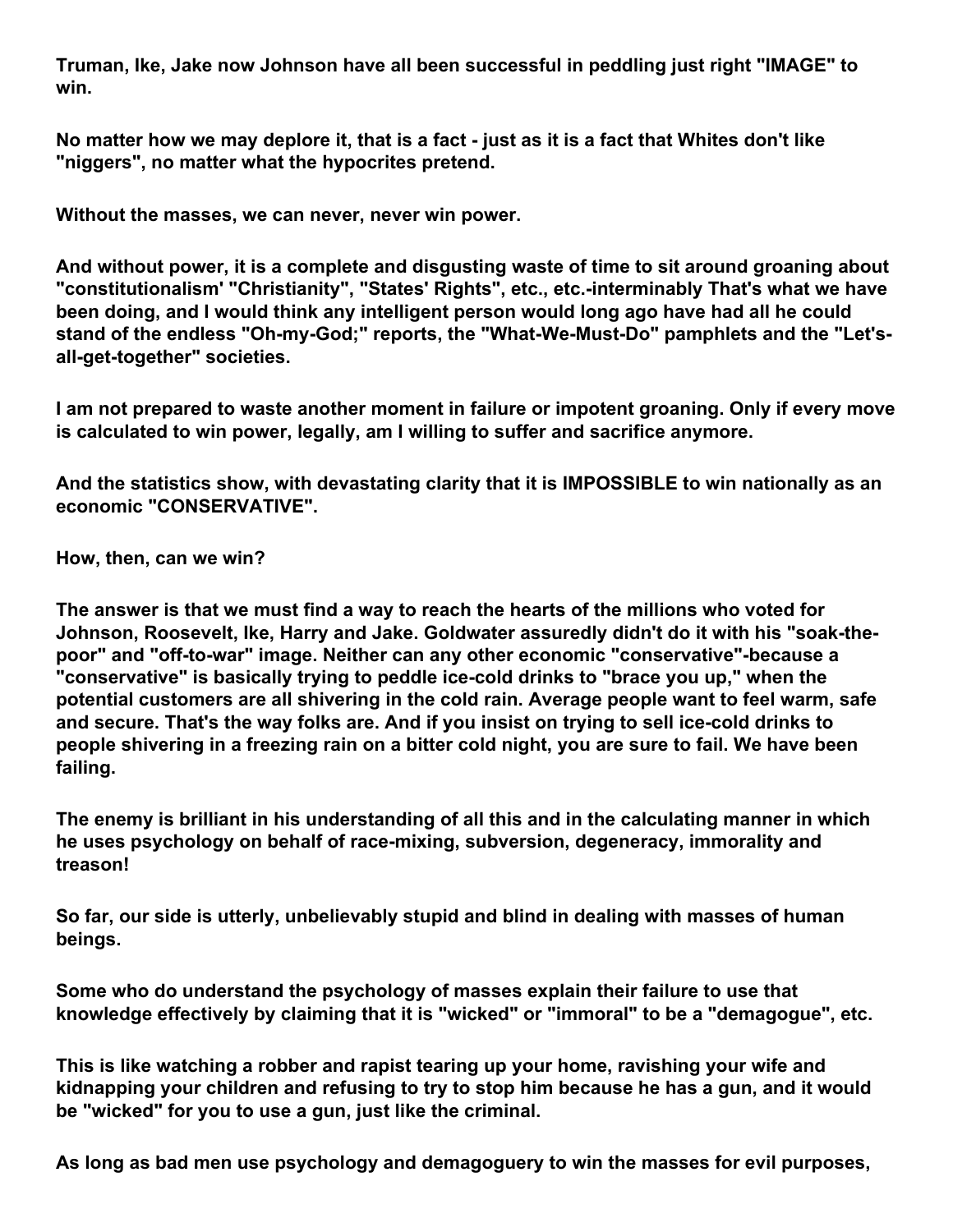**good men must use these methods to help our people unite and survive, or we die!**

**I am not the least bit ashamed to admit that I would draw the line at nothing to save our White race. And that includes risking my own life countless times, being beaten, jailed and lied about by almost everybody. I can see no great moral victory in seeing our people, our women, our little White children and young girls rounded up for Chinese Communist slave-labor camps or brothels, or turned over to billions of howling African savages-all because our side is too "nice" to use sound psychology to win the masses.**

**But we don't have to do anything really "vile" to win.**

**We have only to quit the sterile effort to win by trying to drive cold, hard unsympathetic facts into the minds of the masses. It won't work.**

**We have only to put the truth into a form suited to the people. You don't do that with long dissertations, rationalizations, statistics, facts and unvarnished truths.**

**You do it with PARABLE, analogy, slogans, diagrams, posters, demonstrations, and above all combat-things that reach the hearts of men and then filter into their minds.**

**When we can finally make the rightwing leadership understand that, then we can stop the madness of economic "conservatism" and get busy on the ONE issue that DOES reach the hearts of millions-RACE!**

**Point out to a man that if he elects Candidate A he will have a "nigger" neighbor and his kids won't be safe and his property value will crash, and you will reach his HEART. You will beat Candidate A.**

**But tell him the national debt is too high, that "the Constitution is being violated" and that corporation taxes are too high, and he will hardly hear you. You will lose.**

**Tell him that we must be ready to start up a war to preserve the "Monroe Doctrine" and he will call you a "war monger" and be scared to death of you.**

**Tell him you are down on benefits, working folks, high wages and social security, and that you want to cut down on taxes on rich people, and he will actively despise you, as "anti-people".**

**The other side tells him they are "for the little guy"; they holler "down with the big interests" and he'll vote for them till kingdom come, no matter how many mansions or TV stations they own or how they turn him over to outright crooks posing as leaders.**

**The other side has been doing this kind of thing on behalf of evil for years and winning the masses, thus winning power, and thereby changing America into a nightmare of treason and degeneracy.**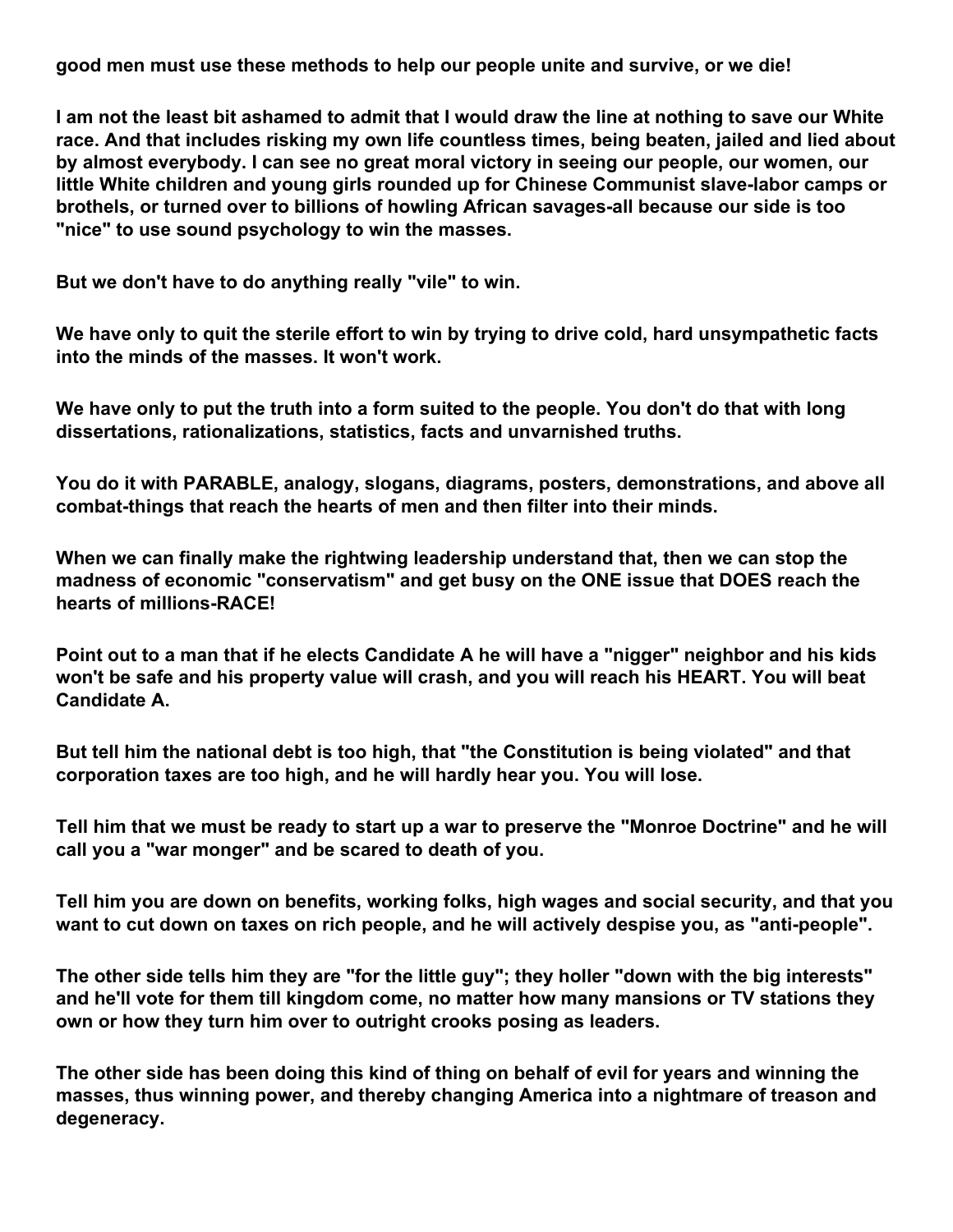**Our side has been too damned snotty and uppity to take stock of itself, and is still peddling the bitter and icy "pill" of economic "conservatism" to the masses of people who have rejected it for fifty years, by bigger margins each time.**

**It took me 15 years to figure that out.**

**In 1956, I sold out the magazine I had successfully started for the wives of Service men all over the world, ("U. S. Lady" Magazine) and put all the money into an effort to "unite" the conservatives. I formed the "American Federation of Conservative Organizations," innocently believing that, if only we could get the right wing together, we could easily conquer the left.**

**By this time, I had plenty of opportunity to look over the activity of the "right wing"-the conservatives-and had come to the conclusion, in my total ignorance of the real nature of the case, that all they needed to succeed was an organizational drive to get them "together", with a business-like PLAN. I had found that there were dozens and maybe hundreds of very rich men, like H. L. hunt of Texas, and Robert Welch of Boston, who felt much as I did, and who, together, could pool enough money and resources to swamp the Marxist-Zionist Jews and left wingers. There seemed to be plenty of talent and ability-and actually a majority of our people over on my side of politics, so that common sense seemed to force the conclusion that it was only a lack of determined effort to put this TOGETHER which permitted the left-wing minority, sparked by the sub-minority of Jews, to keep winning victory after victory and send America down the path to Marxist socialism and racial disintegration.**

**I realized, even then, that talking and educating are useless unless they are directed at the only worthwhile political goal, POWER.**

**But I reckoned without any knowledge of the human content of the "right-wing", in those days. >From the millionaires to the scared little people who attend the endless pitiful "conservative", "100% American", "old-fashioned", "constitutional", "state's rights"-meetings-I learned by bitter experience, that the human material of the right wing consists 90% of cowards, dopes, nuts, one-track minds, blabber-mouths, boobs, incurable tightwads and-worst of all-hobbyistspeople who have come to enjoy a perverted, masochistic pleasure in telling each other forever how we are all being raped by the "shhh-youknow-whos", but, who, under no conditions, would think of risking their two cars, landscaped homes, or juicy jobs to DO something about it.**

**Knowing none of this, however, and being full of my usual enthusiasm and drive, I paid for a series of radio spots before and after rightwing commentator Fulton Lewis' show, announcing a Washington meeting to organize the rightwing.**

**The response seemed to be gratifying. Hundreds of people called and I arranged with one of them, Sam Jones, the correspondent of Bill Buckley's National Review, to use the lovely old Virginia mansion in McLean for our first meeting,**

**Of the hundreds who called, only about fifty showed up at the meeting.**

**I addressed the meeting in the best "conservative" style lecturing "nicely" on the need "to get**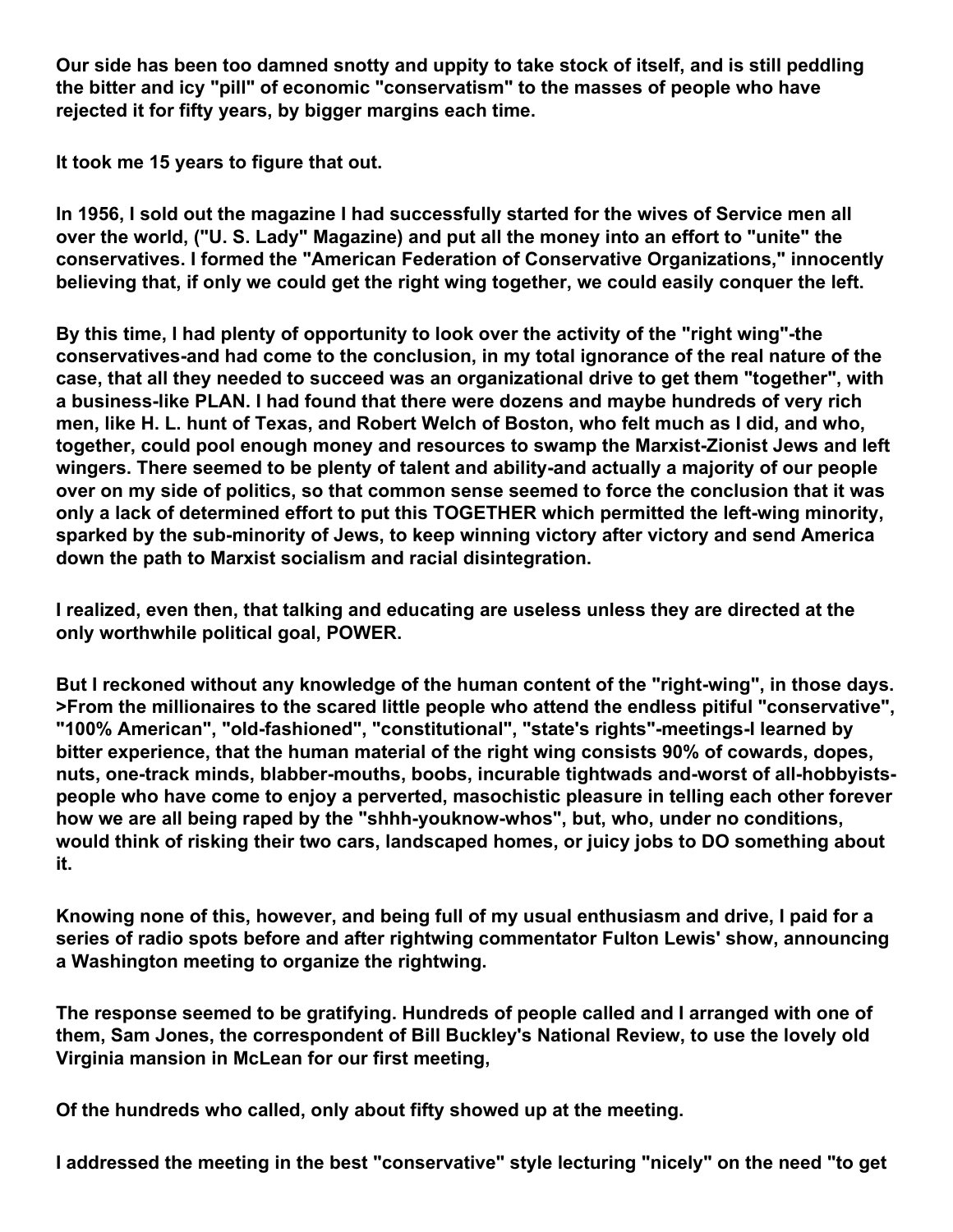**together" more than anything else, and receiving little flurries of polite applause.**

**How I shudder now to think of all that feeble, useless, stupid "niceness"-while our race and our whole world are being brutally destroyed!**

**>From time to time somebody in the audience would ask "what about the Jews?" And there would be snickers and shifting around of feet, like grammar school kids when somebody mentions the word "sex". Then I would scold this "bold" character for such a "disgusting display of prejudice", making my righteous love of the wonderful Jews very clear, and even sharing knowing winks with some close friends at my "clever" deception.**

**The Jews would not have disturbed such a meeting for anything in the world. We, like a million other "conservatives", were giving ourselves the illusion of "fighting" treason, subversion, Communism and race-mixing (the Jews) without doing anything and without hurting the enemy himself. If we did NOT have such silly little secret meetings, we would eventually build up such a pressure of frustrated patriotism that we just might have done something forcefuland therefore effective.**

**A little collection was taken up; we passed out membership cards, and then stood around babbling, as is the inevitable custom after such "battles" with the enemy.**

**Everybody congratulated everybody else at this new and terrible assault on the "Eskimos", as John Kasper called them then, and we went home all aglow with the great "success".**

**I poured out my time and money in an all-out effort to organize the rightwing "nicely", as the "American Federation of Conservative Organizations", and publish a national conservative paper.**

**We held meetings in the best meeting rooms in the Statler and Mayflower Hotels. I had beautiful stationery engraved in gold. I used all my skill in art, writing, organizing, promoting and leading-the same skills that are now serving the American Nazi Party-but were useless then. The basic premise-the premise of conservatism-was wrong.**

**Although it is made to appear so, the battle between the "conservatives" and "liberals" is NOT a battle of ideas or even of political organization. It is a battle of force, terror and power. The Jews and their accomplices and dupes are not running our country and its people because of the excellence of their ideas or the merit of their work, or the genuine majority of people behind them.**

**They are in power in spite of the lack of these things, and only because they have driven their way into power by daring MINORITY TACTICS. They can stay in power only because people are afraid to oppose them-afraid they will be socially ostracized, afraid they will be smeared in the press, afraid they will lose their jobs, afraid they will not be able to run their businesses, afraid th4y will lose political offices. It is FEAR, and FEAR alone that keeps these filthy leftwing sneaks in power- NOT ignorance by the American people as the "conservatives" keep telling each other.**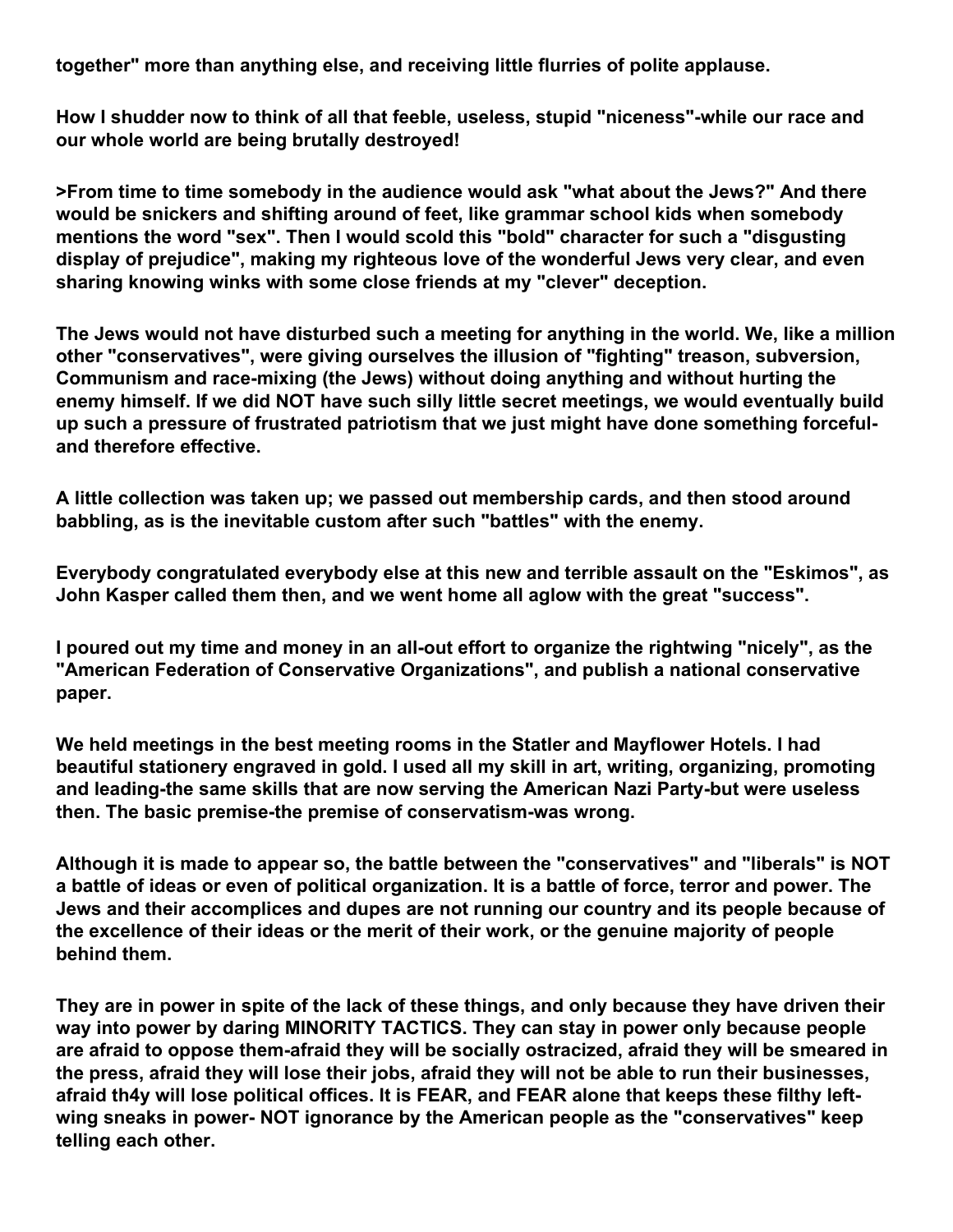**Our right-wing "fighters" keep assuring each other "ye shall know the truth and the truth shall make you free". But the truth is that any SLAVE knows the truth, but what good does it do him, unless he can somehow get the POWER to FORCE his way to freedom. It is not the truth that will make us free in America, because millions already know the truth and hate bitterly what is going on, but they are AFRAID even to admit they know the truth. Ten million signed the petition for Joe McCarthy-and they are not all dead. But they might as well be, as long as the right wing spends all its time and money trying to "win" another ten million instead of getting the ten million we already have to STAND UP! We have plenty of people, money and facilities to take America back from the traitors tomorrow morning if all the people who already know what is going on, were not AFRAID anymore and would STAND UP!**

**As long as the right-wing confines its fighting to being "nice", the great masses of the public will bow down like sheep to the left-wing which is NOT nice - which uses smear, economic persecution, legal harassment, and finally physical terror to maintain its domination of our national life and culture by FORCE. The force is disguised, of course, in checkbooks, judge's robes, rigged party conventions, etc.-but it is still either the force itself, or the threat of force which has America down and AFRAID.**

**No amount of papers and pamphlets, were they all masterpieces of propaganda-and no amount of talk and meetings can stop this growing left wing force and POWER and FEAR it inspires-much less drive it back and finally destroy it.**

**But in 1955, I still imagined we could "sneak up" on the Jews, like the rest of my "sissy" friends. We would build a great "grass-roots" membership by not mentioning the Jews at all, even praising them-and then, while they suspected nothing, we would get stronger and stronger until finally one fine day we would wipe the smiles off our faces, spin around on the surprised Hebrews, and let them see just what we had in mind!**

**I found this coward's dream being promoted everywhere I went. Every conservative I met would draw me aside and groan about the latest outrages and treason of the "you-knowwho's", and describe to me the latest plans to sneak up on the tormentors.**

**And I was as much a part of this childish illusion as anybody else. I spent literally hundreds of hours discussing the methods for this super-sneaky revolution.**

**And the only thing I gained from it all was the final discovery that it was-and always has beenimpossible to beat terrorists by talk. One must dislodge such evil usurpers by the same weapon that got them in POWER. Theirs was and is secret and disguised. Ours, by nature, must be open, legal and honest. But it must still be POWER-not talk of pamphlets or sneaky dreams-and it involves, therefore, RISK.**

**I also learned to know the people my wife and I came to call the "die-hards" for some obscure reason I can't recall. These were the perennial "patriots", the eternal attenders of meetings, the inexhaustible talkers and babblers, the super-clever know-it-ails who are going to "throw the election into the house this time", etc., etc., and the disgusting hobbyists who discharged their pent-up "patriotism" once a week or so in the masochistic organism they seemed to obtain by flagellating themselves with the latest outrages of the Jews. These people seemed**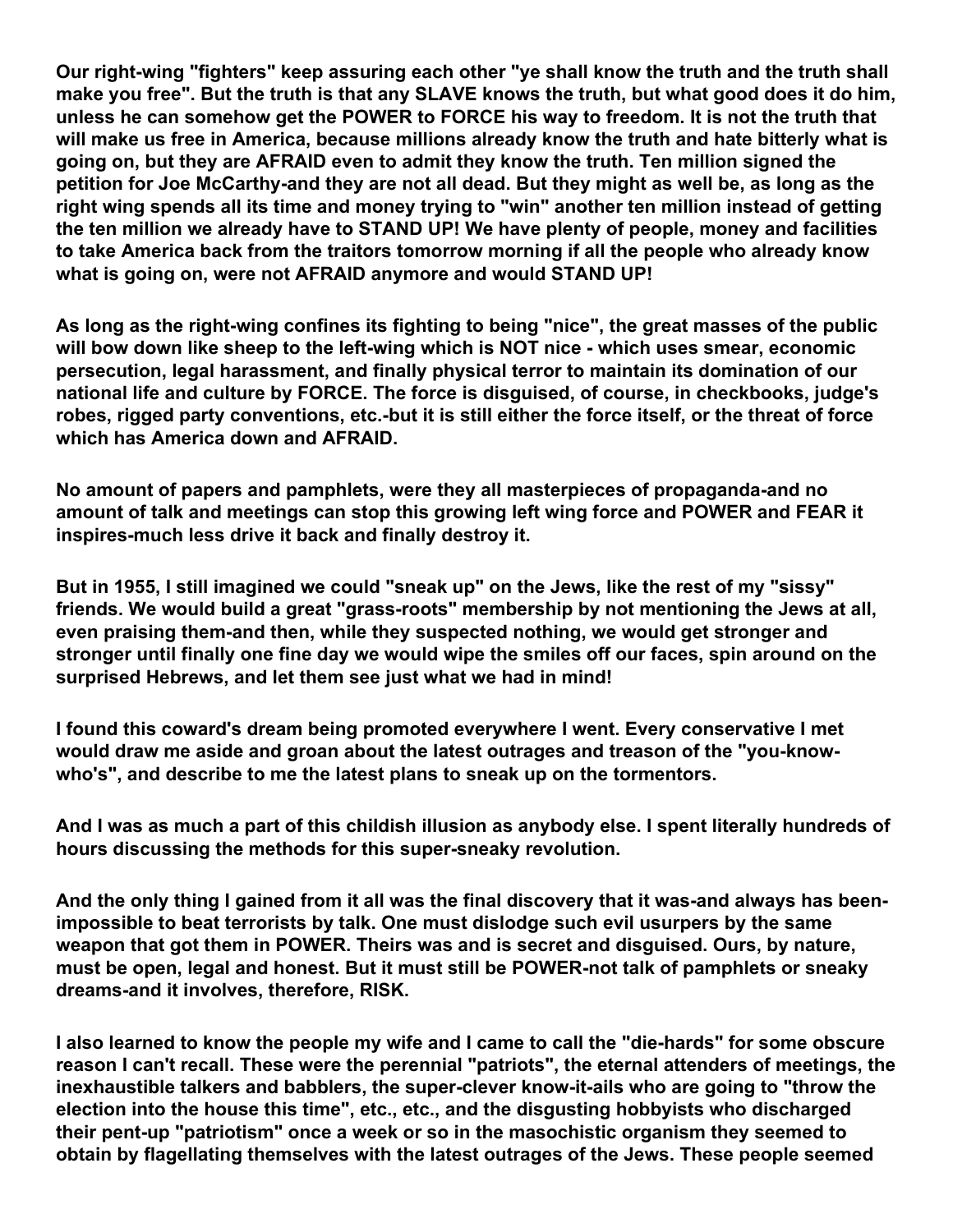**to have been "fighting" the Jews all their lives-years and years and years. Their standard reaction to anything they didn't think up themselves-a new plan for sneaking up on the Jew- was "I was fighting this thing before you were born, son"-and this was supposed to send the upstart packing.**

**As if people who had spent forty or fifty years fighting so monstrously unsuccessfully had any business daring to open their mouths at all!**

**As the months wore on and we began to see our small savings diminish with no signs of any real progress, I began to get a case of the "desperationitis" so common to the right wing. I had begun to meet a large, unorganized, but regular circle of "patriots" which exists everywhere, and discuss all kinds of "trick" methods of "spilling the beans" on the Jews, all at once. There were endless plans for dropping "the whole story" out of airplanes by the millions on the public while the helpless Jews watched the leaflets flutter down in rage. There was talk of a plan to raid a TV network station, hold the personnel at gunpoint while one of us-nobody cared to discuss exactly who-would present to the breathless millions the documents and facts on the Jewishness of Communism-which we have so abundantly but which mean so little as long as we reach only each other. There was even a scheme for sending aloft huge signs on balloons, tied to inaccessible places, which would "squeal" on the Jews from the sky while they scrambled madly to get them down. These wild ideas are actually-as you read thisbeing discussed by otherwise intelligent people somewhere-people who are simply too overwhelmed by their own timidity and ignorance to see that even if they DID these nasty tricks on the Jews, there would be NO RESULT at all.**

**People are more inert than it is possible to believe, even after you discover this fact. It takes an incredible amount of propaganda, repeated over and over and over and over to move them even a little bit. This is one of the reasons Joe McCarthy told me he wouldn't even attempt to tell the whole truth. "They'd simply put me away as a lunatic" he said, 'and the public would forget what it was all about". And he was probably right.**

**The idea that there is ANYTHING EASY that can be done, which will send the Jew traitors scurrying for Israel like rats, while we walk triumphantly into the White House, is one of the worst self-delusions which has been keeping the right wing babbling and conspiring while the Jews have been laughing at us and trampling all over our Constitution, our rights, our traditions, our dignity and our White Race.**

**Anybody, when he first discovers what is going on, might be forgiven a certain period of nourishing this childish delusion. But when he sees the Jews starving the families of his fellow sneaks, railroading them into jail, shipping them to mental health "hospitals", smearing and blasting them for just the teeniest weeniest little attempt to stand up to Jewish power, he ought to get the idea in no more than a few years. Any man who spends thirty or forty years pretending to imagine there is such an easy way while our country and our White Race go down and down and down- is not a dreamer-or ignorant. He is a coward!**

**"Conservatives" are the world's champion ostriches, muttering to each other down under the sand in "secret", while their plumed bottoms wave in the breezes for the Jews to kick at their leisure. Conservatives are fooling nobody but themselves.**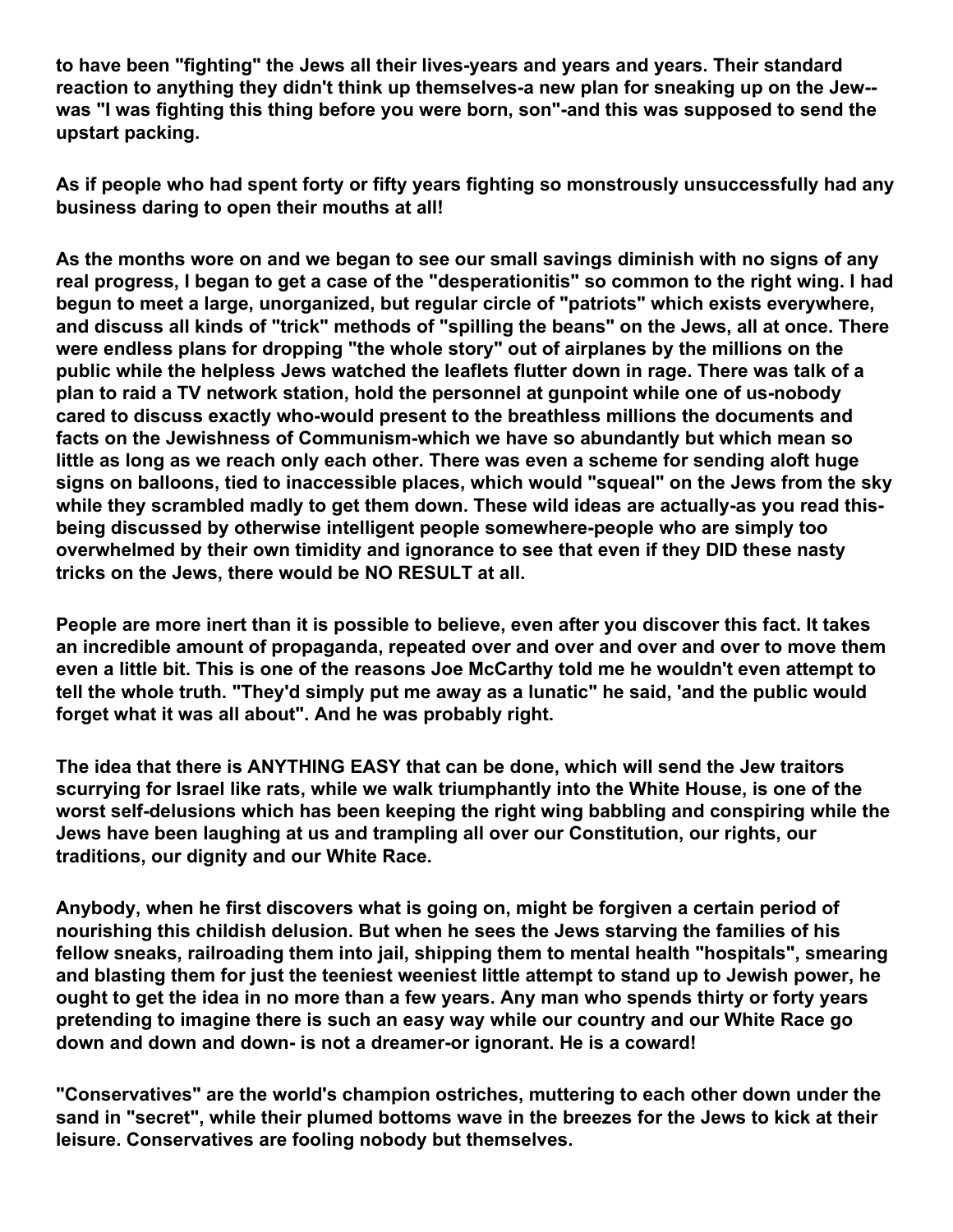**One of the conservative leaders I contacted was William F. Buckley, Jr., the publisher of National Review. My friend here in D. C., Sam Jones, was his correspondent, and we got together at a meeting in New York. It was an intellectual thrill, just talking with Buckley and his staff. There is more pulsating brainpower and genius than any place else on earth I have ever been. Bill, himself, is personable in the extreme, and brighter than all the rest. But his staff contains three or four Jews, one of them particularly Jewish-looking, and the atmosphere there is different than with other "conservative" groups.**

**Buckley is extremely cagey on the Jewish question and even when you get him alone, it is difficult to elicit information as to his awareness. The best you can get are guarded implications from which you are at liberty to infer what you want. I have since learned the reason for this: Buckley's millionaire father had a major interest with the Jews in Israel, and the result, even today, is that Buckley's anti-liberalism and anti-Communism stop at the borders of Israel and the Zionist meeting halls.**

**However, at the time, I too was playing this silly "I've-got-my-eyes-closed" game, so I felt that much could be accomplished by helping Buckley, and I agreed to promote National Review for him. He deposited a thousand dollars in a Washington bank to my account and I started on a project designed to get mass circulation for National Review in colleges and universities.**

**In those days, however, I was heavily involved in my own effort to launch A. F. C. 0. and the newspaper, and I am ashamed to have to admit that I did a rotten job for Bill. I made some efforts, but they were without the drive and full enthusiasm necessary in such a promotion, and nothing happened. I returned the money to Bill, less expenses, with a guilty conscience. Outside of being too cagey on the Jewish question, which is, of course, his privilege, Bill Buckley was 1O0% square as a man, and unlike the situation with other right-wingers with whom I have worked or tried to work, my failure to accomplish anything with Buckley was entirely my fault.**

**In spite of all the money I poured into it and all the work and inspiration I gave it. My effort to "unite the conservatives" and beat the champion sneaks of the world-the Jews-by sneaking didn't work. I ran out of money and went to work for two right-wing millionaires, first Bob Snowden of Memphis, Tenn. and Hughes, Arkansas, and then Russell Maguire, (who used to publish Mercury Magazine-I was his assistant).**

**Maguire talked a good fight. But when the real fight began, he took off. I have exposed the whole ugly story in a previous book, (without libel suits by either of them), but I will not repeat it here.**

**Suffice to say that these millionaires, while sincere, simply did not and probably still do not really believe that we are in deadly danger. They figure there will be some easy way of saving their enormous wealth, short of "coming right out with it".**

**Many right-wingers are sincerely concerned, I know, about my battles with men such as Maguire, Snowden, Welch, Hargis, et al., and my revelations of what they really are. "They are doing good", I am told, "why not let them go about their business their own way. They are helping. Don't hurt them".**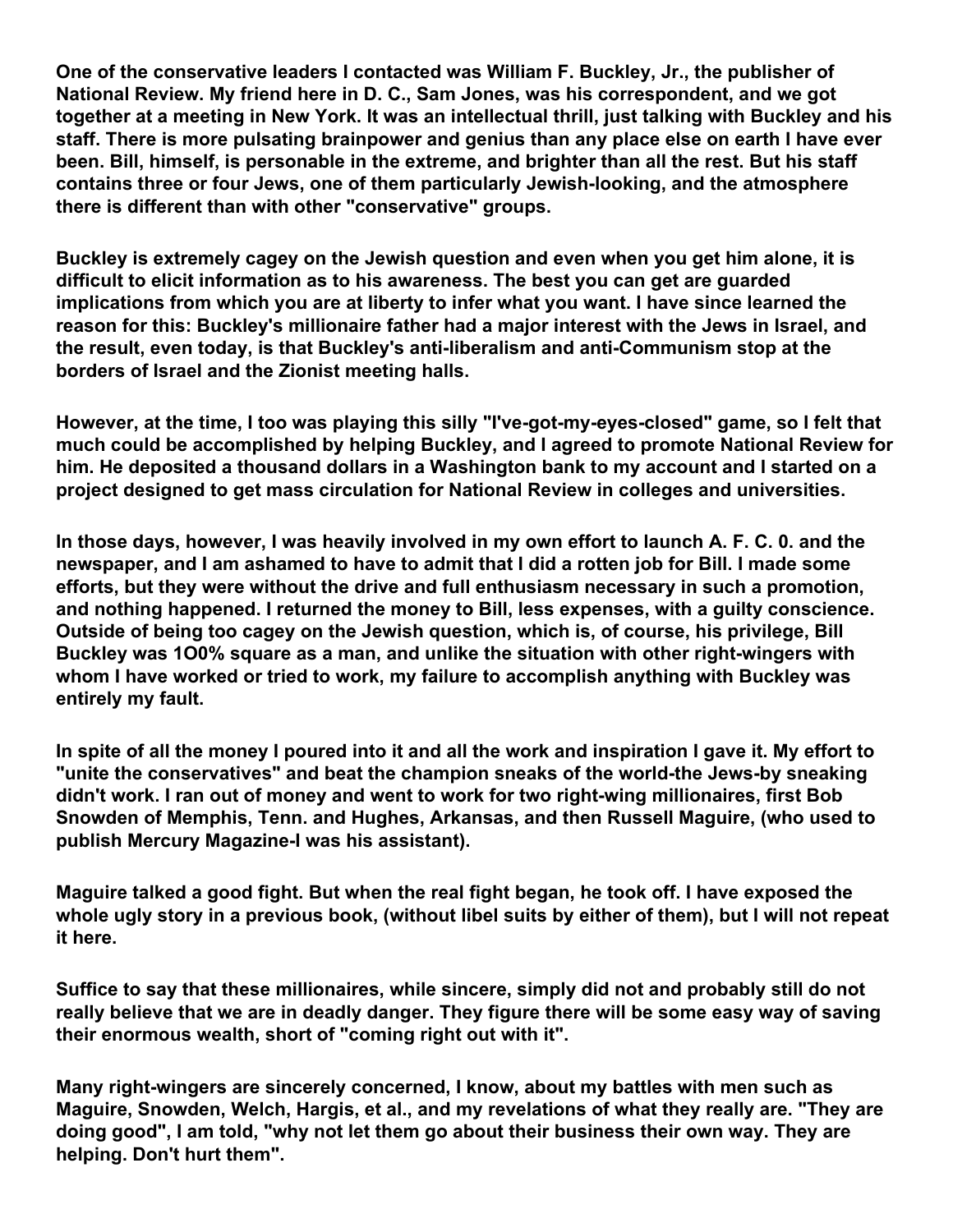**I maintain they are only giving the appearance of helping-but are actually hurting.**

**Before a mass of people will rise up and do anything effective and forceful about a tyrannical situation, there must be built up a certain emotional pressure. A firecracker has not the force of a rifle bullet because it explodes harmlessly in all directions. But the gas from a rifle bullet cannot escape, except by forcing the bullet out at terrific speed, because it is confined, directed into useful channels.**

**As long as Welch and all the rest of his ilk, rich and poor, can give themselves the illusion of "fighting the Jews" by exploding the pressure inside of them verbally and harmlessly, in all directions, and without ever hurting a Jew traitor, they keep the pressure we need to get mad and fight from ever building up.**

**The Jews know this, and permit these hundreds and hundreds of harmless rightwing organizations to spout endlessly in silence behind the Jewish "paper curtain". They don't reach any significant number of people outside their own group. Even when they do, their approach is so feeble and so psychologically wrong that they win only a few rare types.**

**They never, never get out into the public, into the streets, and reach the masses with an inspiring and driving masculine movement, which alone can win the hearts of the masses! They pass literature and talk only to each other.**

**If just one tenth of the money which pours every year, year after year, into such "fire-cracker" movements were to be contained, directed, and used behind an ideological bullet forced out by fighting men, the Jews would stop at nothing to crush and destroy that deadly "bullet". Even without that money, with only a few grains of "powder", but confined and directed with force, we have already earned the all-out hate of the Jews, the only sure sign that we are not firing the eternal rightwing "gas" at them, but the deadly bullets which they know will eventually destroy their illegal, tyrannical power.**

**This does not mean that we must work ourselves up to a "pitchfork-and-barricade" revolution by violence. This old-fashioned attack won't work, as our side learned in the Civil War and the Klan prosecutions.**

**There are plenty of people already awake in America. They are afraid and they are frustrated by their inability to do anything about the terrible evil they see growing.**

**Mercury magazine did indeed "inform" a lot of people. So does the Birch Society. But we don't need any more informed people who won't stand up and FIGHT to oppose tyranny!**

**Such things as Mercury and the Birch Society also kept the "steam pressure" of emotions down in millions of Americans who were already informed-who feel that as long as such things as Mercury are published and Welch is petitioning to impeach Earl Warren, "something" is being done. These good people are fooled by the constant advice to "write your senator" into imagining that we can somehow petition or talk our way out of tyranny. Worst of all, these papers and societies are financial "leaks" which keep the rightwing bled to**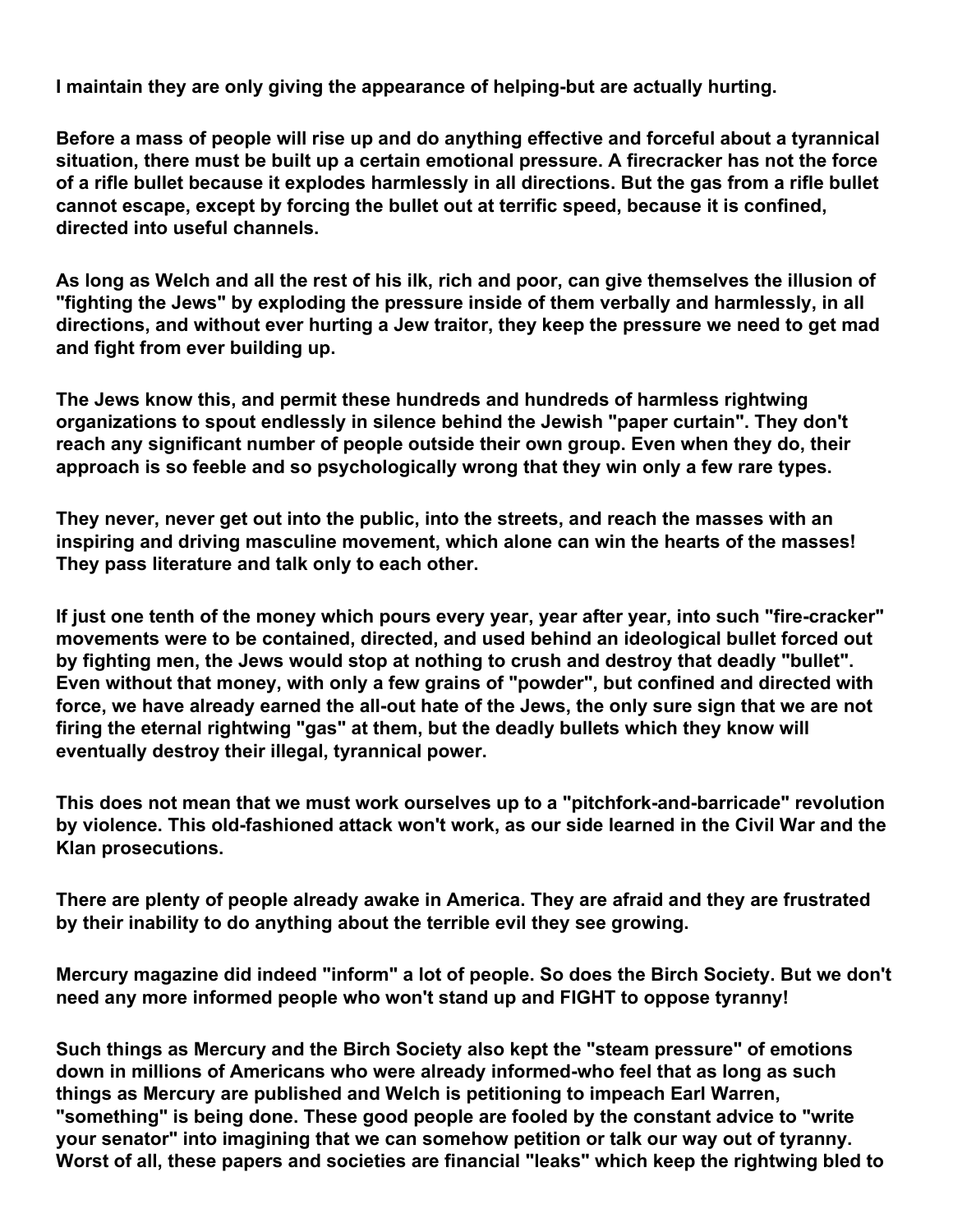**death and anemic. There simply is no money for the battle, no money for the bullets and powder, because it has all been spent on fire-crackers, uniforms, the band, pictures of the enemy, exciting rallies, and bed-time stories for the troops.**

**You can't get these myriad stamp-licking and squawking societies together-as I found out-and every experienced "patriot" knows. And even if you could, they would be worse hitched up together than they are squabbling separately. As Hitler puts it so masterfully, "eight lame men walking arm in arm do not make one gladiator".**

**These weak rightwing leaders, who, for forty or fifty years have been preaching a million different tricks to avoid the desperate, dangerous fight which is always the price of any victory, are approaching the end of the road. They cannot much longer pretend that we can save ourselves with their sugary nostrums. When the patient feels the death rattle in his chest, as white America can feel it now, our people will become disgusted with the quack physicians and their sugar syrups and pills, and will welcome our rough and tough, but powerful medicine.**

**Our motto here is "White man, stand and fight for survival with us, or stand out of our way!!!"**

**But it is not just the pantywaist "conservative" dabblers who stand in our way and must be pushed aside if we are ever to win.**

**Even more deadly are the Judas's, the Kosher Conservative "leaders" the other side sends over to lead our side.**

**Consider!**

**A Jew, Kivie Kaplan, leads the NAACP, while other Jews like the Rosenwalds, the Sterns and the Lehmans provide the millions in gold to promote Communist race mixing in America.**

**A Jew, Milton Rosen, leads the most dangerous and violent Communist group in America, "Progressive Labor".**

**A Jewess, Bettina Aptheker, leads our college intellectuals and leftist revolutionaries.**

**A Jewess, Dorothy Schiff, publishes the leftist New York Post, while her fellow Jews publish most of the other "liberal" papers such as the New York Times (Sulzburger), Washington Post (Myers), and so ad nauseum.**

**If it's LEFT, you will find one of God's Chosen leading it and/or financing it, sometimes with a "shabbez-Goy" out front, but always with the Jews holding the purse strings and providing the sparks of life for leftist revolution, race mixing and perversion.**

**You would think that with this undeniable record of leading the attack on America, Jews would have a tough time getting themselves accepted as OUR leaders, too. You would think that the rightwing would at least be suspicious of Jews, let alone accept them as leaders.**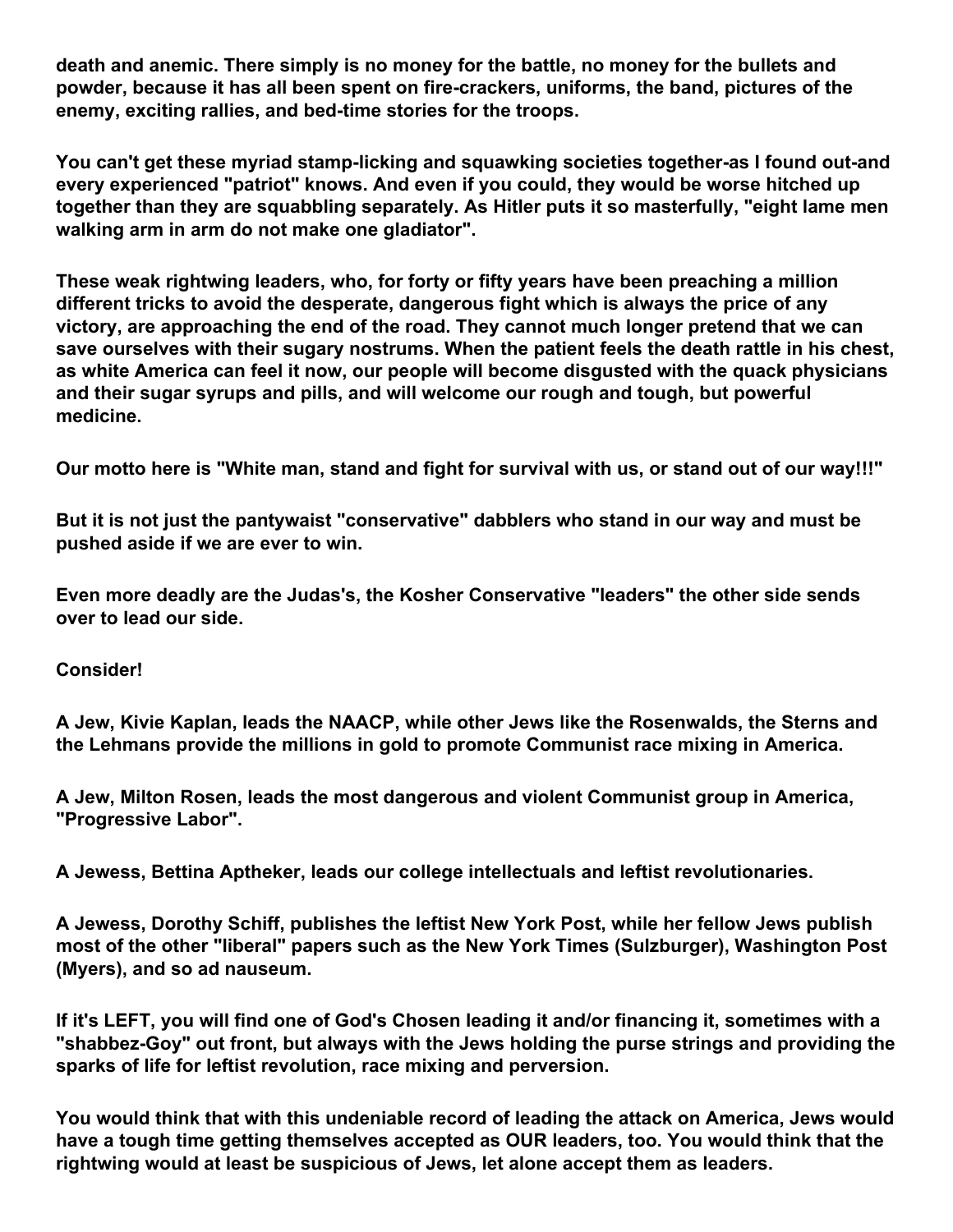**In fact, the Protocols (and Lenin) have openly said that the way to emasculate and smash the opposition is to LEAD it yourself-lead it to perdition and frustration.**

**And is not the whole rightwing in perdition and frustrated as few such large movements in history have ever been frustrated?**

**Knowing the brilliance of the Jewish and Communist conspiracy, can anyone believe that these master-plotters would fail to install some of their best men and women over on OUR side?**

**It was a little difficult to SEE all this about Barry Goldwater, in spite of his sponsorship of more integration legislation than any other senator, his sell-out of Taft for Ike, his backing of "terrible 1313", and his origination of the Alaska Mental Health concentration camp laws.**

**If Goldwater was really trying to get elected in 1964, can you think of anything more stupid than to go to Appalachia and preach cutting down aid for the poor, go to Tennessee and preach cutting cheap TVA electricity to poor farmers, to go to St. Petersburg, Florida and preach cutting aid to the aged? Or, when the people were up in arms about nigger crime in the streets and the Republicans had made an excellent movie on the subject for national television, can you think of a better way to insure not getting votes than by banning this film, as Goldwater did, so that it was never shown?**

**It was downright funny for millions and millions of White Christian Americans to be working so desperately hard to elect a Jewish president of the United States!**

**But there is nothing funny about the man behind Goldwater-and behind Buckley, behind Young Americans for Freedom, behind the Committee to Keep Red China Out of the U.N., and a dozen other "fronts" operated from 79 Madison Avenue, New York City-the 100% Jew-"ex"- Communist MARVIN LIEBMAN!**

**Liebman's latest front is the "Friends of Rhodesian Independence" and, like all his other "committees' and fronts, it is raking in the influential names-and the cash-millions of dollars. He is getting free advertising from dozens of good and sincere patriots and their papers. So long as this Yiddish faker can be made to appear to be "doing something" to help our White brothers in Rhodesia, nothing real can be done to help them. It is a vile and sickening fraud which angers me more than any such Jew fakes in the recent past.**

**To present my case against Mr. Liebman, let me dissect one of his earlier "committees" which is still doing a land office business sabotaging America, even while the best Americans are still pouring out their souls and their substance to help this Jewish "right-wing leader".**

**Liebman set up the "Committee to Keep Red China Out of the United Nations" at his patriotic money-mill, 79 Madison Avenue, New York City. Like all Liebman fronts, this one was beautifully calculated to grab right-wingers and patriots in a sensitive spot, with a consequent rich haul in cash. It did and it continues to do so.**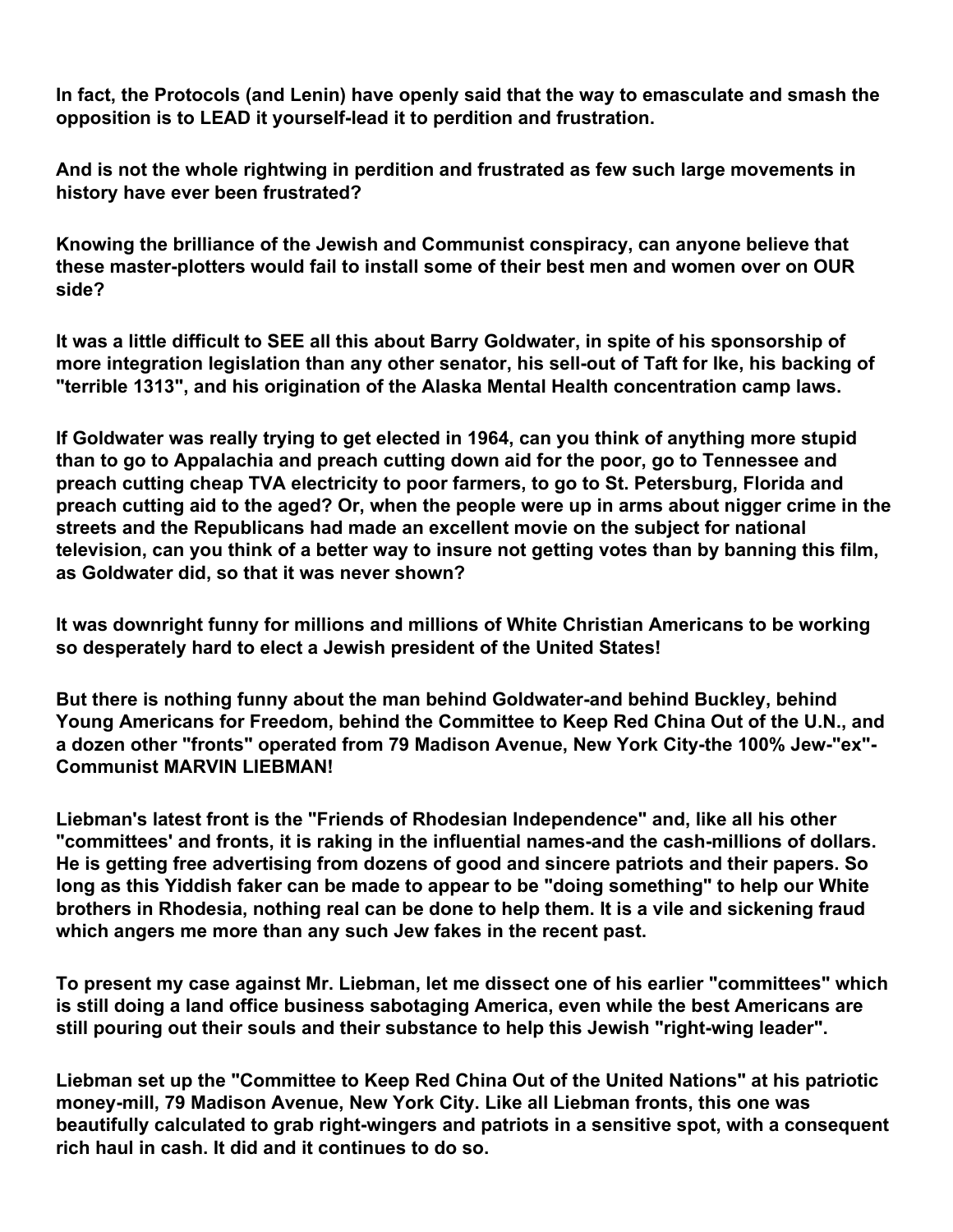**But few or none of the patriotic victims of this Hebrew political swindle have ever examined the letterhead of Liebman's "Committee". There they would have found the names of such sterling "conservatives" as Sen. Paul Douglas, Rep. Fino, Rep. Halpern, Sen. Javits, Hubert Humphrey and dozens of other rabid leftists.**

**Why? How come?**

**Why would leftists want to keep Red Chinese out of their beloved, Red and Black U. N.?**

**The answer is that on the day Red China gets INTO the United Nations, there is an excellent chance that the U.S.A. will get OUT. Public opinion has taken a lot from the U.N., but these leftists cunningly calculate that Red China in would mean the U.S.A. out.**

**Meanwhile, Mr. Liebman gathers up literally millions of dollars, holds mass rallies in Madison Square Garden, etc., and keeps good, patriotic American all busy as beavers fighting to keep Red China out of the U.N. so that the U.S.A. will stay in this filthy mess.**

**When it became obvious that tens of thousands of patriotic young Americans at our colleges were fed up with the rabid beatniks and leftist traitors rampaging on college campuses, Mr. Liebman got some assistant Jew (Schuchman) to organize "Young Americans For Freedom" and once again he rounded up all the opposition to Jewry and set them to harmless sputtering in carefully controlled, pro-Jewish patriotic meetings. As usual, the Goy herd of rich and influential patriots could hardly wait to pour their names and cash upon this wonderful Jew, Liebman. When I speak on college campuses, some of the most violent and vociferous opposition comes from the poor, Liebman-dominated YAF'ers who wave the stupidest, and most pitiful picket signs imaginable at me and shout that I am a "Red", etc. (Incidentally, I have also had some of my most heartening successes with these poor kids in Liebman's "YAF". They have basically good instincts, and my speech always astounds them. Often they gather with me later and it is only a matter of an hour or two to disgust them with the way Liebman and the finks running YAF have deceived them.)**

**Back in February 1962, in the ninth issue of the Rockwell Report, I started a long series of exposes of Liebman and his money-mill at 79 Madison Avenue. I exposed the fact that, although Liebman was supposed to have nothing to do with YAF, Liebman's postage meter number appeared on YAF mail, and YAF mail was opened and signed for by Liebiman's office! That included cash!**

**As soon as this expose was out, Liebman hurriedly shifted operations to cover up.**

**But I have continued to follow his nefarious operations and expose them to college students at every opportunity. Especially have I been able to make progress with college students in YAF when I reveal Liebman's atrocious Communist background. Finally, when the facts could no longer be hidden, YAF admitted them.**

**Here are the facts, admitted by YAF in its own publication, The New Guard, for May 1966. You read them and then judge whether Mr. Liebman could possibly be the right man to lead the**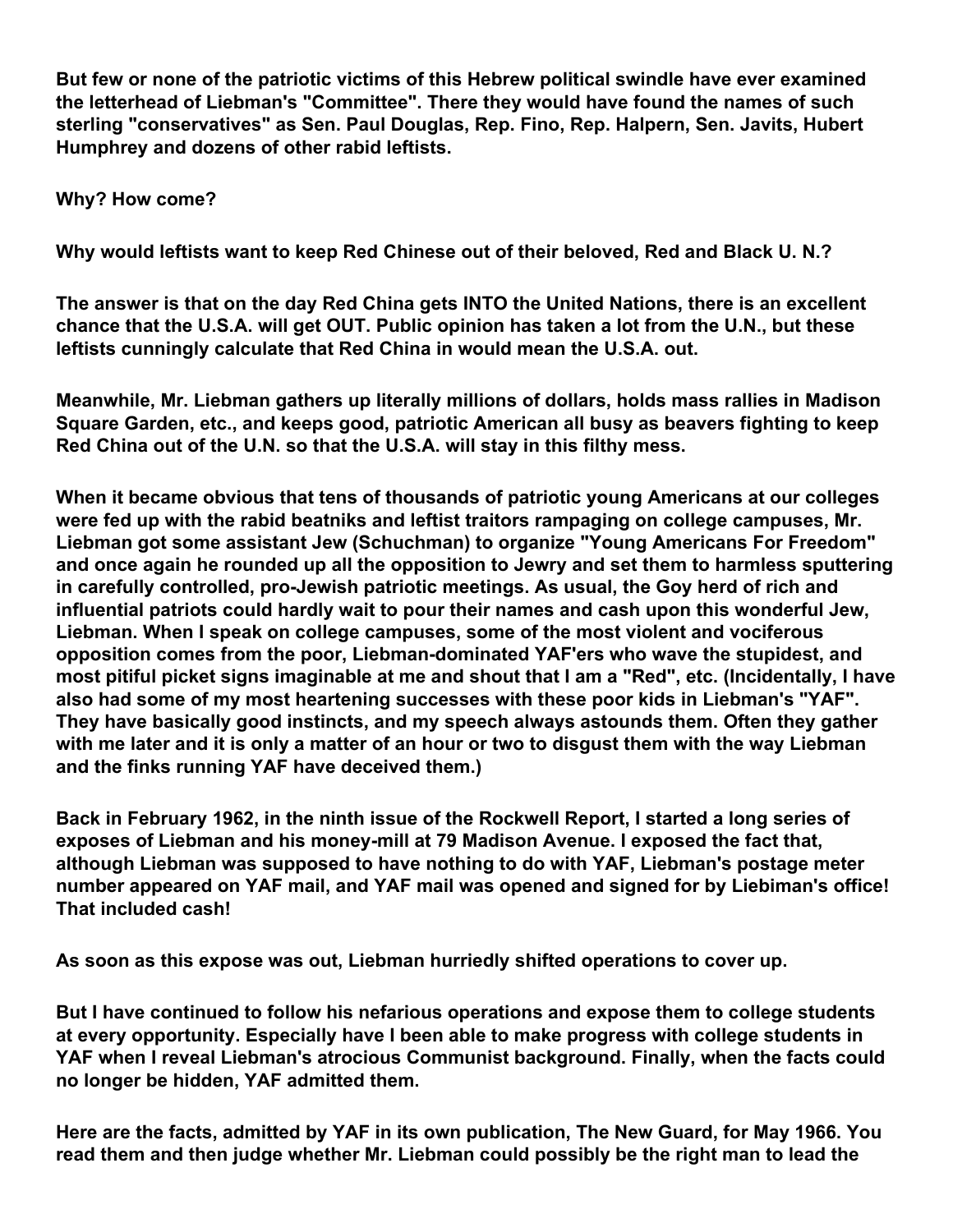**kids in YAF, the patriots in the Red China Committee, the White Men in the Rhodesia Committee and all the other fronts he uses to pump the rightwing dry and keep it frustrated and miserable. Marvin Liebman was recruited by a Jew civics teacher (!) in his native Brooklyn into the American Students Union, notorious as the way-out front for young Communists. Within months, Liebman rose into the disciplined ranks of the Communist Party itself, openly joining the Young Communist League. YAF admits "few even of New York City youth were as active in the Party as young Marvin".**

**Liebman himself confesses that, in typical Jew fashion, he didn't like the open, "rough stuff" like picketing, preferring to become what he calls a "manipulator" of others!! (As he is now doing.) Jew Liebman-"Marv"-did all the right Jew things: matriculated at New York University, took an apartment in "the Village", wrote leftwing propaganda and affected all the "literary" pretensions of the dirty beatnik Reds, Negroes and general scum.**

**Drafted into the Army, YAF admits that Liebman discovered a "clever" system to avoid KP and any other details he didn't like. In typical Jewish style, Marvin simply "broke his glasses", allowing the Goyim boobs to do all the work. When this no longer worked, Jew Marvin managed to get a "cut finger". (No kidding! YAF actually admits all this in print!)**

**This sharpie Communist Jew also managed to flunk basic training!**

**In spite of ducking all KP by either breaking his glasses or malingering with a hangnail, the Jew was able to fast-talk his way into writing the KP manual for the Goyim to work harder!**

**Finally, Marvin managed to get himself discharged from the hated Army-for sunstroke!**

**The courageous Jew, fresh from "battle" in the Army, scurried back into the Communist sewer pipe and became editor of The Spotlight for American Youth For Democracy. YAF says, at this point, "Liebman flourished under Communist discipline and was proud to be a Communist functionary".**

**No broken glasses or hangnails here for this hebe.**

**Liebman became a satellite of Communist leader Earl Browder and his Jewish wife. When Browder fell from grace, Marvin found himself out in the cold with the straight commie gang, and, like most Jews, became a follower of the top Jewish Communist of all time (outside of Marx, himself), Trotsky (Bronstein).**

**As a Trotskyite, Liebman signed on with the Israeli terrorist gang, the IRGUN, and helped in the torture and murder of British young men. Then he tried to join the Greek Communists, but was discouraged by lack of funds, and decided there was a way to be a Communist and wealthy and comfortable.**

**Marv went to work as a fund-raiser for the United Jewish Appeal. These professional Jew money gatherers sent him to school on how to make a "pitch", how to design a tear-jerking campaign to rake in the shekels, how to beat the bucks out of the faithful by veiled pressure**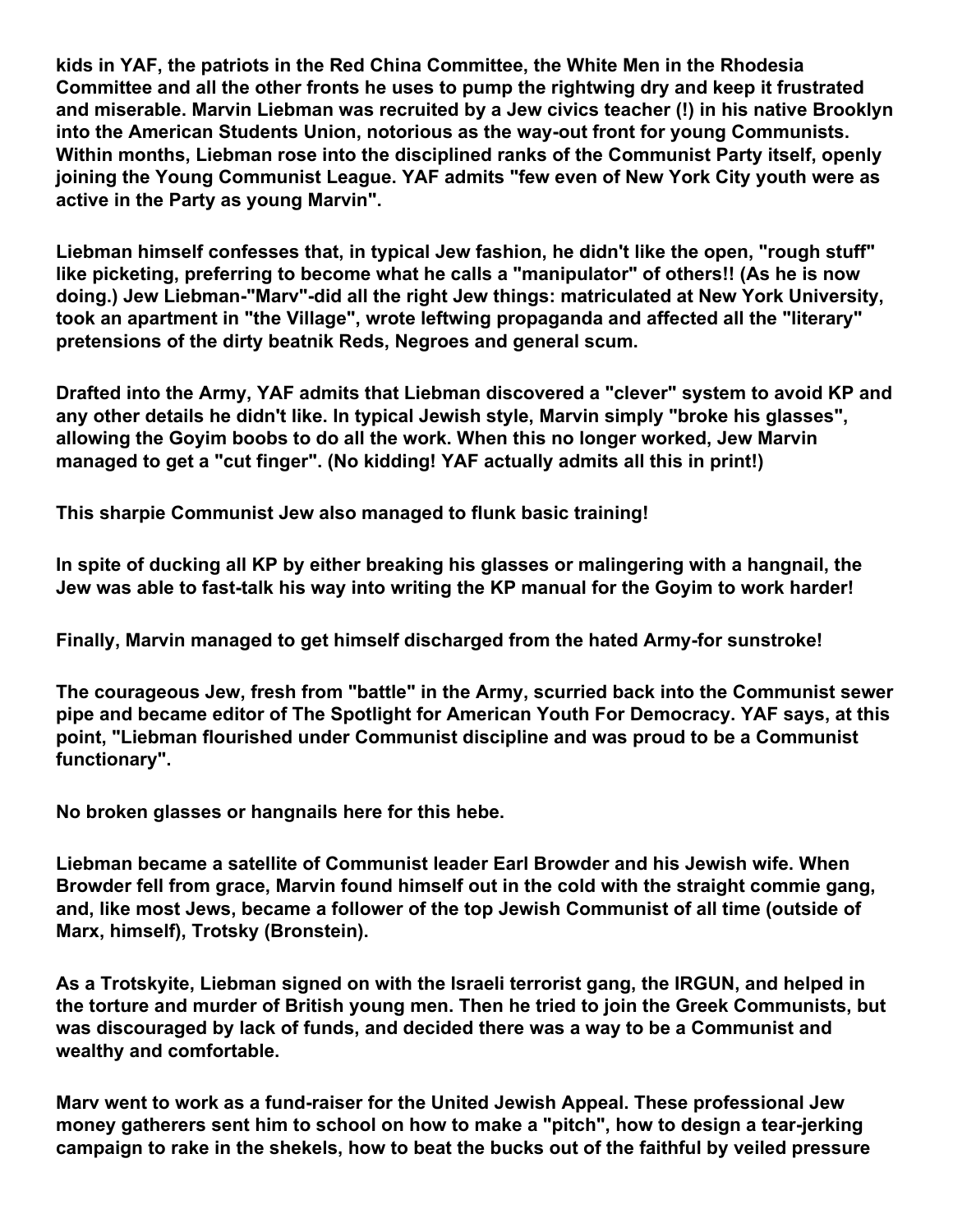**and how to gather names and influence.**

**Once he saw these professional Jew moneychangers operating, Marvin knew he had discovered his life's work. But he was still so Red, so passionately left, that he felt impelled to put his talents to work for his Jew Communist "cause". He raised money for Henry Wallace's campaign for President. He campaigned for the rabid leftist Rudolph Halley for New York City Council. Finally he wound up working for the man who set him on course for what he is doing now, a rabid leftist named Harold Oram. Oram put Liebman in charge of smuggling Chinese out of Red China (and, it must be presumed, into our U.S.A.). Liebman raised huge sums doing it and learned the techniques of squeezing money and big names out of his causes with which to get more money.**

**In 1953, when patriots were worried about a sell-out to Red China, Oram and Liebman saw their golden opportunity to:**

- **1. Rake in the millions**
- **2. Mislead the anti-Communists**
- **3. Prevent the anti-Communists from effective action**
- **4. Keep real anti-Communists broke**
- **5. Discredit real anti-Communists, and**
- **6. Hide the real facts about Communists.**

**They formed their "Committee of One Million Against the Admission of Red China to the United Nations". They herded in Herbert Hoover, Charles Edison, Walter Judd and many other real patriots. But mostly they gathered in the money! How it rolled in!**

**After that one, it was easy. Using the techniques learned in the Communist Party and at the United Jew Appeal school on fund-raising, Liebman set up one outfit after the other to rake in the millions from gullible patriots who never stopped to consider how odd it was that with the leftwing led almost 100'% by Jews, only a rabid Jew Zionist-terrorist "ex"-Communist seems to be available to "lead" our side in opposing all these Jews!**

**Now let's take a look at Liebman's latest, his committee on Rhodesia.**

**At the head of it he has placed no other than "Taylor Caldwell".**

**Taylor Caldwell is supposed to be a great novelist, and also a great "rightist".**

**I used to wonder how a strong anti-Communist can get her books sold so vigorously all over the world in every Jew book store.**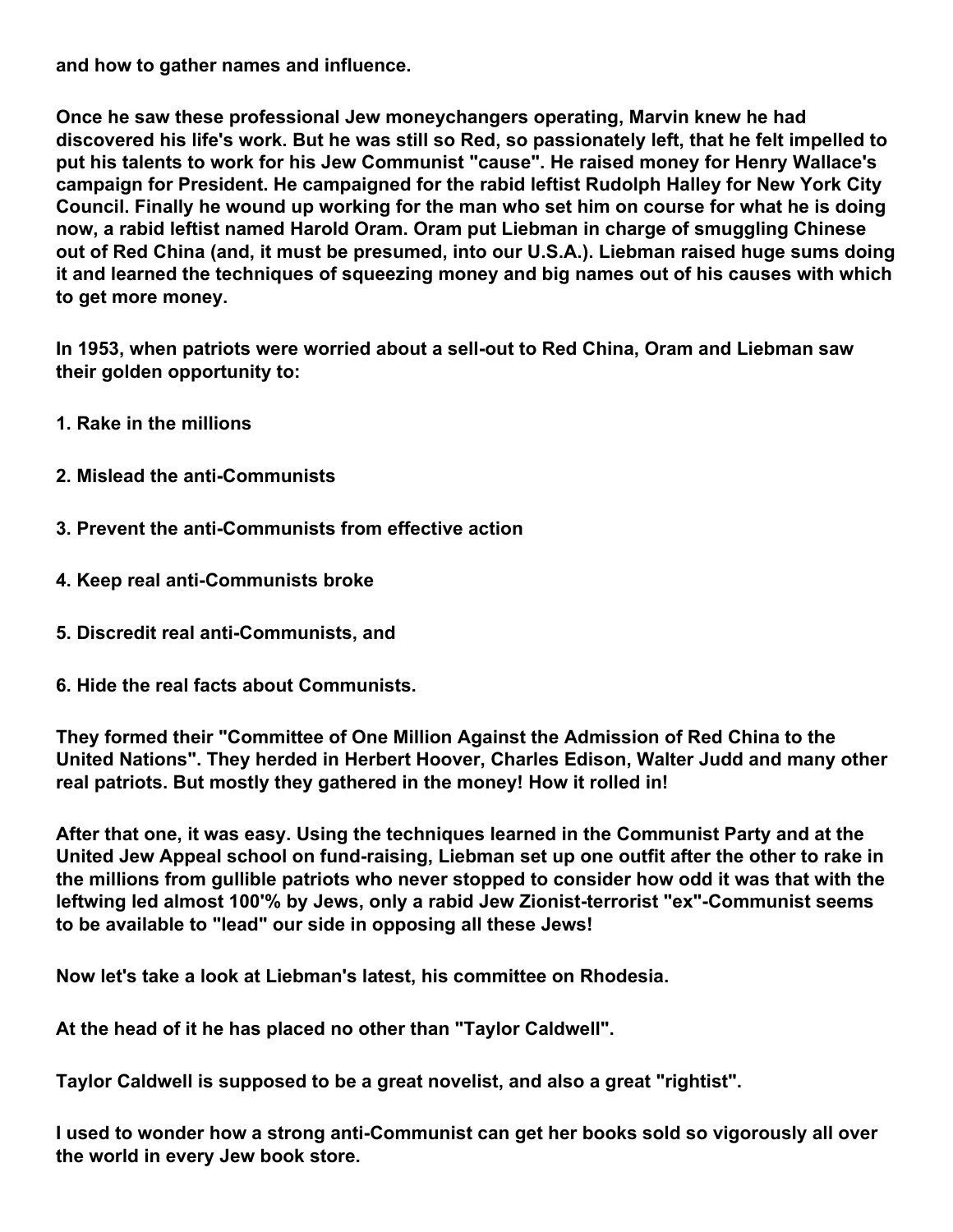**Then I learned something. Miss "Caldwell" wrote me a vile letter after she read one of my Rockwell Reports about the "Berlin Crisis", in which I exposed the printed material by the Jews in which they predicted, before World War II, exactly how they would divide Germany, as it has been divided, and how they would eventually exterminate the Germans as a people, by mass sterilization. (See Rockwell Report No. 1, October 1961)**

**Miss "Caldwell's" letter was a staggering document. It was stupid and uninformed beyond my possibility of belief.**

**She wrote pages of foolishness of which I will give one example: in order to discredit my claim that Jews have something to do with Communism, she rages that the two most anti-Communist papers in New York are the News and the Mirror (this was in 1961) and that they are owned by Jews! On the other hand, says this "great" writer, the most leftwing paper in New York, the Times, is 98% Christian. ( ! ! !!) (The Times is owned by the Sulzburgers and the Ochs-Jews-while for new readers, the News is owned by the Christian Pattersons).**

**To top off her hysterical display of ignorance, and "prove" Communism is not Jewish, she writes that notorious "Sidney Hook of Columbia University is deeply conservative"!!**

**Here's a direct quote from this crazy female: "The majority of Jews . . . are deeply conservative". ( !) She adds that millions and milions of Jews were murdered by "Russian Communists"!!!**

**She ends her letter with the word, "Sh-t !".**

**A real "lady".**

**I was simply flabbergasted by this dose of madness and utter stupidity. I could not understand it, no matter how I tried.**

**Finally, I dug into the lady's background a bit and began to learn that there is a reason for her "insanity", and a reason for her great "success" as a "writer".**

**She isn't really "Taylor Caldwell"; she is really "Mrs. Marcus Reback" and is married to Mr. Reback, a Jew!**

**Her daughter married a Jew by the name of Gerald Fried Another daughter married a Jew named Goodman.**

**Now do you see why "Miss Caldwell" had such a fit when I printed the evidence of Jewish involvement in Communism and the plan to exterminate the German people? And why she can peddle her books by the millions in Jew bookshops all over the world even while she is a top Birch Society functionary and author? And why such a filthy-mouthed woman can be hailed far and wide as a brilliant authoress, just as Jewess Barbara Streisand is worshipped in every Jewish paper and magazine as the world's greatest singer, etc. etc.?**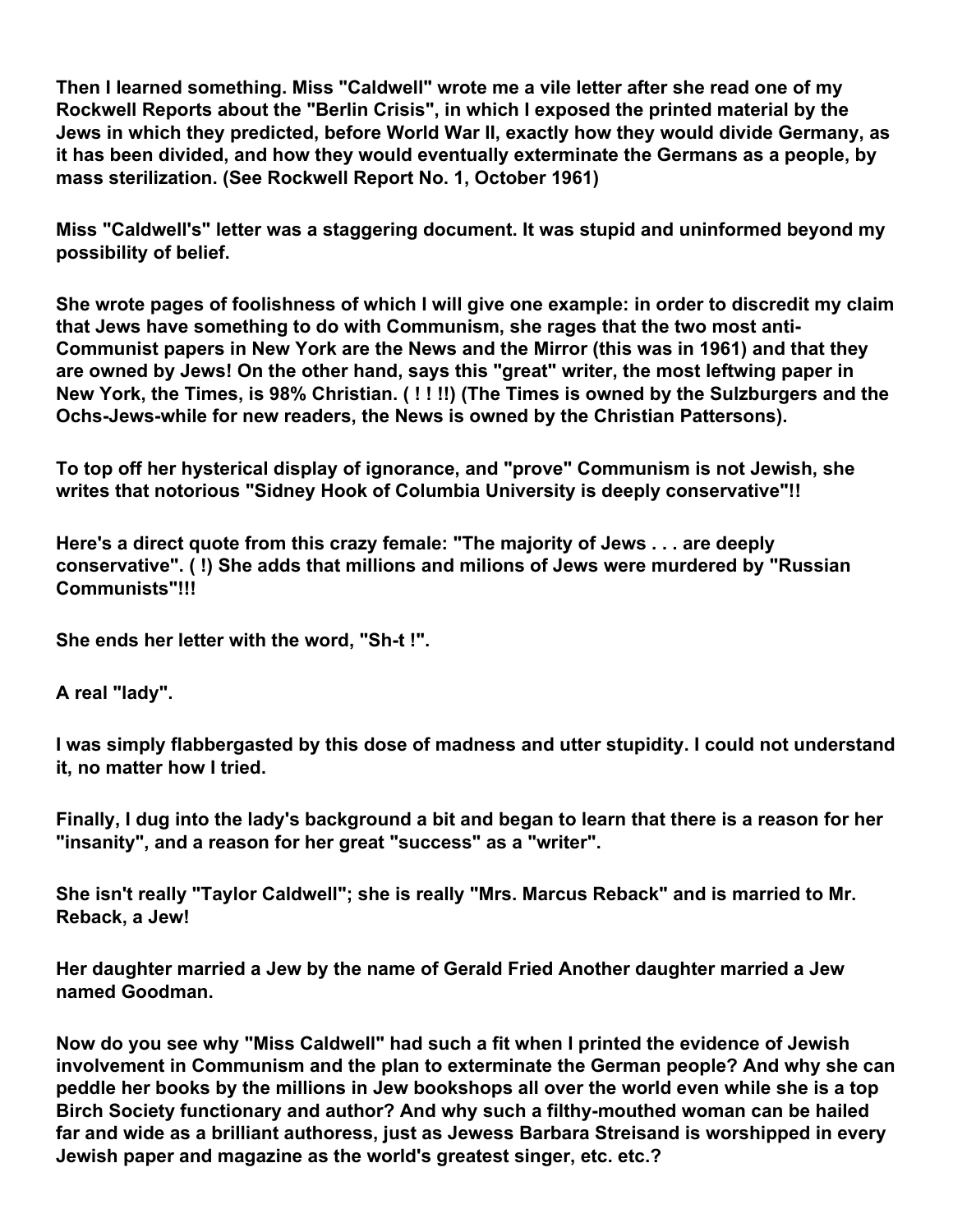**While "Taylor Caldwell" is one of the big wheels of the John Birch Society, she is also listed as a "contributing editor" of the magazine that attacked Goldwater as a psychopath, the great "conservative" magazine Fact, published by Ralph Ginsburg, recently sentenced to prison for his utterly filthy "Eros". Fact is about as far left as you can get, and this "Taylor Caldwell" (Mrs. Marcus Reback) gets away with posing as a great "conservative" even while she helps Mr. Ginsburg smear her supposed conservative "friends"!**

**So now "Miss Caldwell" (Mrs. Reback) has been made the head of the Friends of Rhodesia, under Marvin Liebman. With such a nice brace of Jew "friends", Rhodesia doesn't need any enemies.**

**But even this Jewish manipulator, Liebman, isn't the worst cause of the endless failure in the anti-Communist camp!**

**The most deadly danger of all are the capable "conservatives" who have somehow fallen into the clutches of the Jews!**

**These Jew-directed "Kosher Conservatives" have enormous amounts of money, industrial power and national influence. Were they ever to take a united stand against the Jewish tormentors of our people, the game would be over in the morning.**

**So, knowing this, the Jews have developed for these sincere but shortsighted wealthy rightwingers a sort of playpen in which they can thrash around to their heart's content, without ever doing any damage to the plans of our mortal enemies!**

**The very word and idea of "conservatism" guarantees that the victims of this delusion will merely try to "conserve" what is already GONE (such as the Constitution, etc.), thus condemning themselves to a pitiful, rear-guard DEFENSIVE action. They are very much like white-whiskered old Calvary Generals, long retired, cackling and fuming for the restoration of their beloved cavalry, long after tanks and rocket-launchers have swept the last horses from the battlefield.**

**Those committed to "conserving" something are doomed to think so strongly in terms of defense that the very idea of attack seems sacrilegious to them. \Whenever I propose action, such as beating the daylights out of the traitors who burn American flags, these "conservatives" react as though I had belched in the middle of the silent prayer in church.**

**The Jews have made it relatively safe for patriots who agree tacitly to remain in the official Jewish playpen. And the boundaries of that Jewish playpen consist of avoiding mention of just two things: RACE and JEWS.**

**You are allowed to be an economic conservative; you are allowed to be against all sorts of pet hates of "conservatives", such as "big government", Earl Warren, low tariffs, taxes, unions, etc. But let any conservative mention the Jews publicly and he will promptly find himself attacked with maximum Jew terrorism. Let him say that he thinks there is some evidence that perhaps Negroes are not biologically equal to White People-and the floodgates of Jewish hate**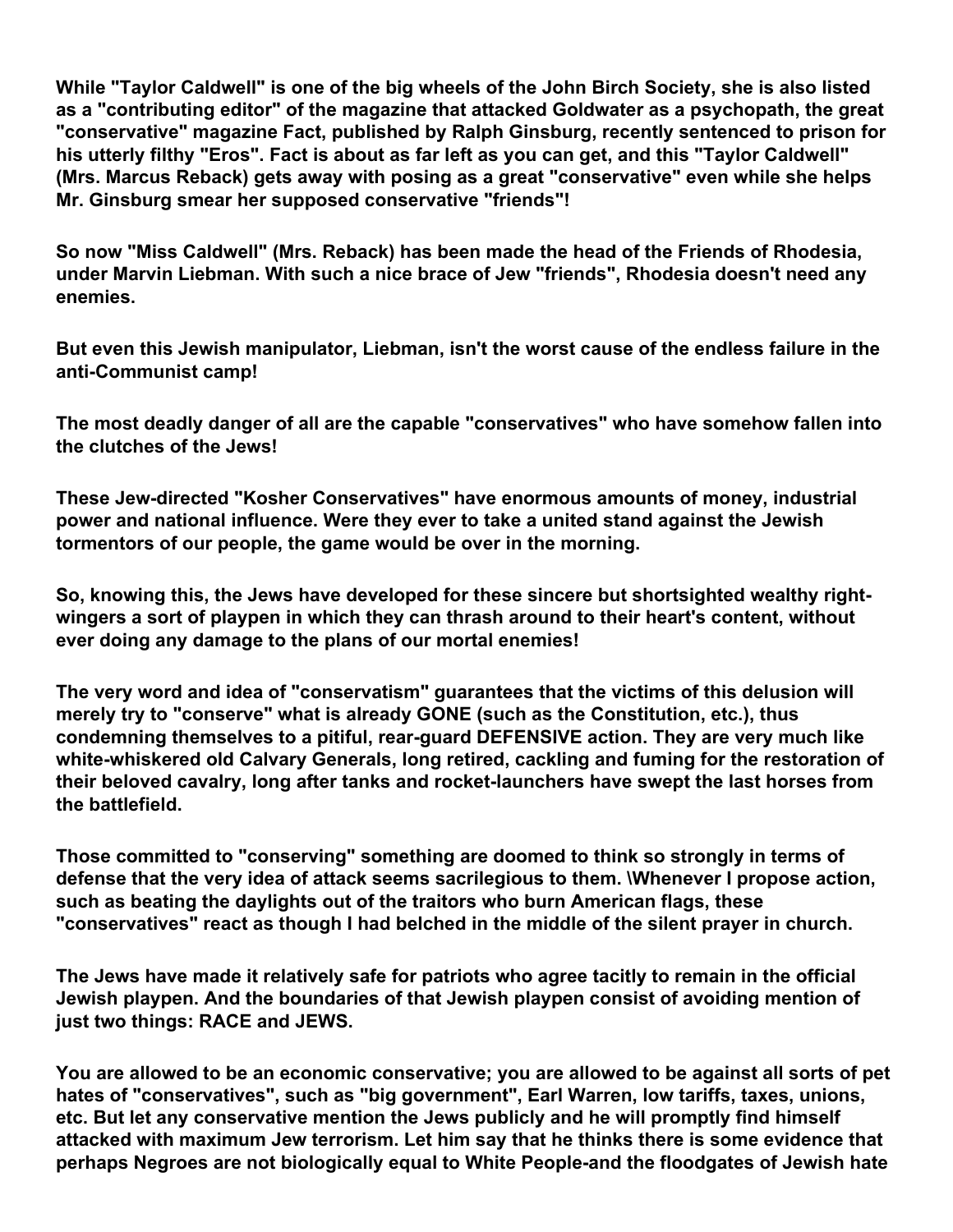**and sewage will be opened to pour upon his head such a torrent of abuse and smear that he will run like a rabbit. He will be termed a "racist", a "bigot", a "hater", a "fascist"-and finally, a "NAZI"!**

**The poor, scared inmates of this Jewish "conservative" playpen are so terrified of the Jews getting even the least idea that they might even be thinking about sneaking an inch or two out of the playpen, that they usually seek to assure and reassure the Jews of their meek submission by endless attacks on "racists" and "Nazis".**

**Such organizations as The Birch Society, Billy James Hargis, Fred Schwartz, the Constitution Party all stay in their playpen, although most of the leaders know "the score". But they have decided that it is "clever strategy" to cooperate with the Jews in order, thereby, to build a larger membership and financial power.**

**But did you ever in your life hear of anybody winning a war by agreeing first never to mention the enemy, and then never doing anything to attack the enemy which was not first approved by the enemy?**

**That's precisely how we lost the Korean War and are now wasting thousands of American lives losing in Vietnam.**

**When an enemy has you down and almost whipped, it is pure insanity to accommodate him in ANY way. And to pretend he is your pal, and then allow him to dictate your strategy is pure suicide, not to mention cowardice.**

**In addition to emasculating your fight before it begins, this conservative defeatism and lack of aggressiveness- the "States' Rights" euphemisms CONVINCES OUR SIDE THAT THE ENEMY IS ALL-POWERFUL. Cocky self-confidence is a might weapon, and has more than once given victory over a big man to a little man. But any man, little or big, who cowers and cringes before the enemy, rubbing his hands and smiling and hunching his shoulders and reassuring his deadly enemy that he is just crazy about him-has disarmed himself and made it impossible for himself to FIGHT. There's nothing clever or smart about that.**

**Our nation and our people are perishing from an overdose of political sneaks, demagogues, liars and cowards. The people may not be able to articulate that thought in these words. But they know it in their hearts. They long for a man to come forth who disdains compromise, sneaking, demagoguery and slick lies. They want to hear a man say- nay shout-what is in the hearts of the people without fear and without compromise. They want a real LEADER, not another slick politician. They will accept, vote for and cheer a substitute only so long as the real thing is unavailable. The light of the moon is appreciated only when there is no sun.**

**Before such a strong leader can come forward and reach the hearts of millions of the people, the people must first be made ready for the battle that will be made inevitable by any such a leader. The Jews, Blacks, Communists, liberals -and the entrenched Kosher Conservatives will fight desperately to prevent such a man from coming forward, because they know it will mean their own death knell as "leaders." They will fight with furious passion against the leadership of an honest man, because it will expose their own miserable failure and**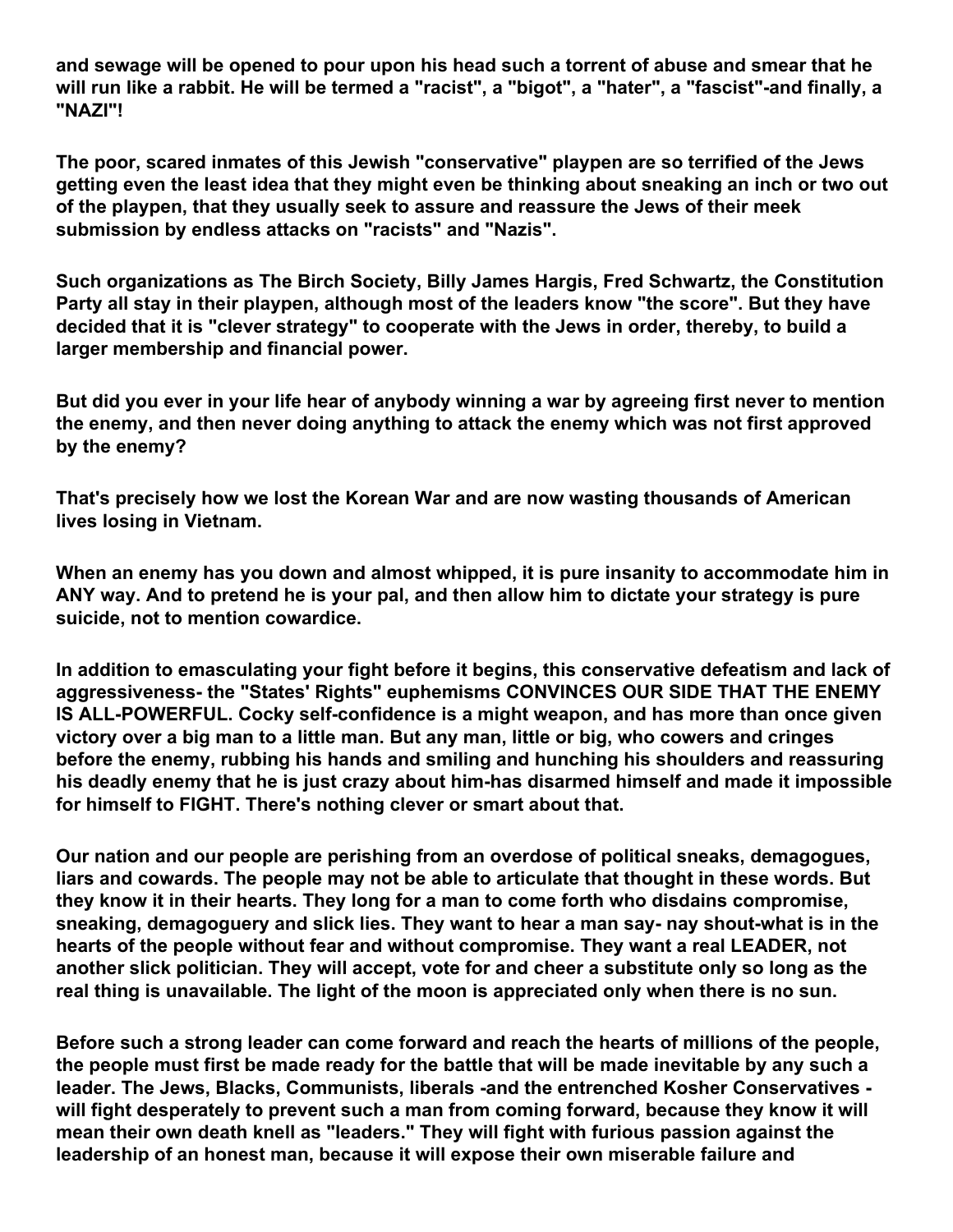**cowardice.**

**The people already sense this. But they do not yet want the all-out, bloody battle, in which they would probably lose their color TV, their two cars and their electric lawnmower. They still hope they can win by some EASY way. And George Wallace (as I write) represents that hopeful, "easy" way, to America's millions.**

**But the enemy cannot allow the victory of a Wallace because they know Wallace would be only the forerunner of a new, all-out "Hitler"-IF he won.**

**At the same time, Wallace has built into his campaign the same weaknesses and guarantees of destruction as the Birchers, etc.; he has insisted on trying to win a life-and death battle the same way we are "fighting" in Vietnam- by fighting only on terms and grounds allowed by the enemy Instead of fighting on the grounds of RACE, on which he could unite the squabbling and divided "right", he fight on the untenable grounds of "states' rights", "segregation' and the rest of the Kosher Conservative shibboleths which are so easily demolished by the brutal enemy.**

**The clever campaign and pressure of the Jews upon America first produced such compromising economic kosher "conservatives" as Buckley. When he was unable to stop the Jewish juggernaut (because he was with it), the few who could see the need for something more flocked to the banners of the Birch Society. But today, that too is failing, because the Birch Society also consorts with and "loves" the enemy-the Jews Jews-and gives patriots' contributions to send Negroes to college on scholarships, all while calling honest men who name the enemy "Communist agents provocateurs"!**

**The next phase of this American movement toward the right must be and is "Wallace-ism"-the covert and sneaky racism, which is now the fashion in the South and conservative circles.**

**For the same reasons that Buckleyism and Welchism failed, Wallace-ism will also fail.**

**We can't win in Korea and Vietnam when we won't fight, and we can't win here in America either when we not only will not fight, but we won't even name the enemy.**

**Are we not damned fools to continue to let the enemy dictate the terms of the struggle?**

**Are we not idiots to continue to fight on the enemy's brutal terms when we suffer nothing but defeat, and see the end only months away?**

**Are we not worse than mad to tolerate almost nothing but Jews and "ex"-Communists or pro-Communists like Liebman, Goldwater-and now Reagan-to lead us, when there are millions of pure, unadulterated Americans willing and capable of leading?**

**How long will we continue to believe we can "out-sneak" and out-wit the Jews by "smart" demagoguery, when they are the world's champion sneaks and demagogues?**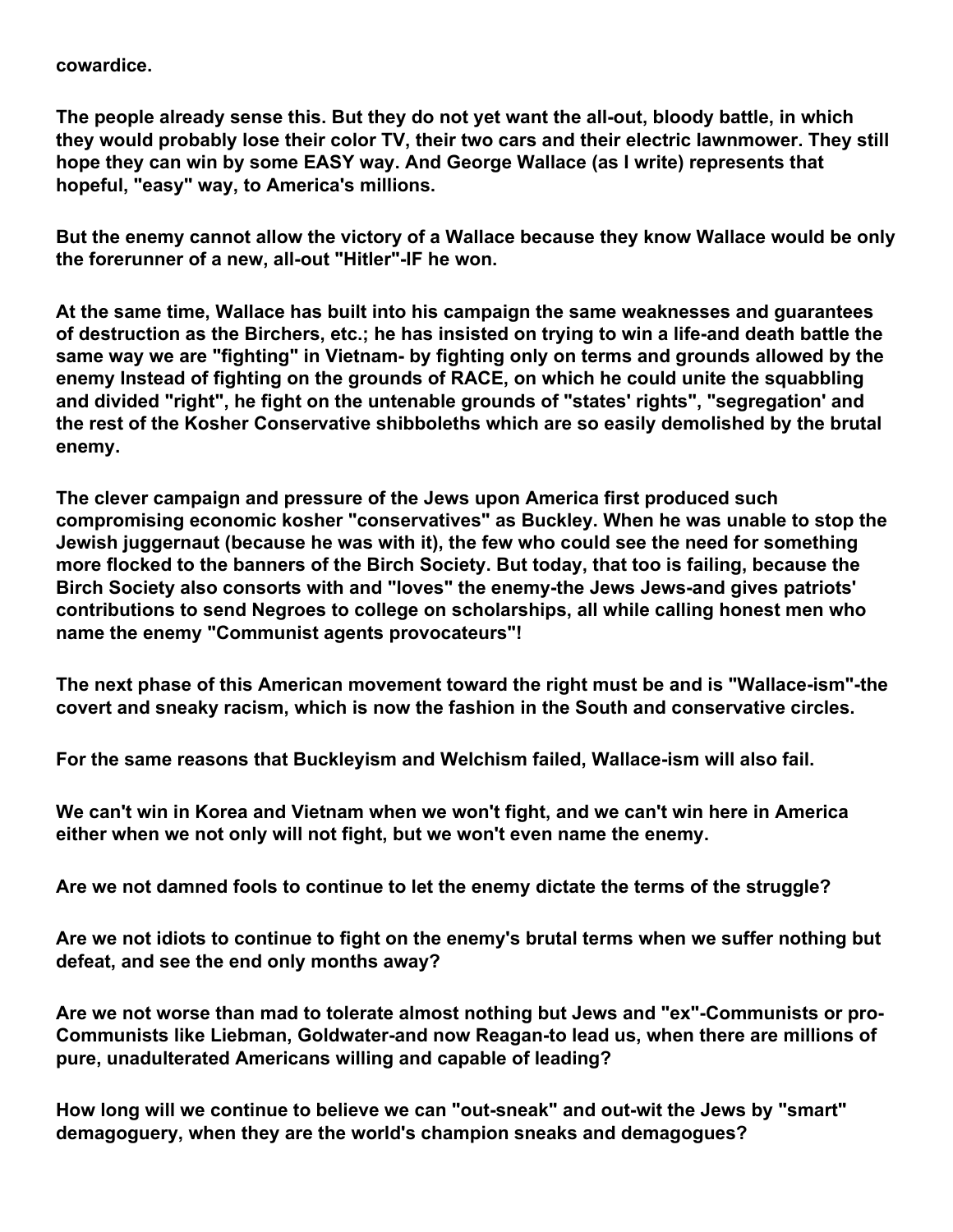**For every sneaky lie we can tell, (such as that we are "not racists",) the Jews can tell ten much better and more convincing lies.**

**How long before our masses of great Americans get mad enough to say, as we must, "To hell with all the pretense and fancy talk! It's time to name the damnable Jewish, Zionist, "nigger" and Communist enemy, fight him, and kill those who are trying to commit treason, enslave us or kill us! It's time to fight!"**

**The answer to that question is that it will not be long. Wallace must have his day. The people must learn that our race of people can't win by any kind of sneaking-even when it is considered clever sneaking, such as denying that one is a "racist", and even saying that "racism is evil". Wallace-ism is a phase that must be grown out of, as a teenager passes through immature phases of development. Racism is not only not "evil"-racism is our only hope!**

**America will soon be ready for a leader who has gone through hell to preach pure racism, to fight for our White people, as a race, without any pretty excuses or cover-ups.**

**The people, when they have been robbed of their savings by inflation and economic catastrophe, when "niggers" are raping their mothers, wives, sisters and daughters, when their country is in flames and being looted by "nigger" mobs, when Jews have become only a tiny bit more arrogant and monopolize everything, parading around as our teachers, musicians, comedians, actors, philosophers, writers and finally our owners-when the people have had only a little more of this, then the radical racial stance and record of the American Nazi Party will bring us the hearts and love of the masses of Americans.**

**It is tempting for a rightist political group to make all sorts of compromises right now in order to attract, hold and gain the financial support of large numbers of people who do not yet see the desperate need for radical measures.**

**This is what all the big, successful rightwing organizations are now doing. They say everything calculated to bring them flocks of frustrated people, and they avoid saying anything that might shock and distress these flocks of poor, frustrated Americans, even though they may know that our people need to hear and know the bloody, deadly and dangerous truth.**

**These presently "successful" rightwing organizations, including the Wallace promoters, are like a mother who is too chicken to take her son to a dentist to have his tooth pulled when it is rotten and diseased, but instead gives him doped-up soothing syrup. None of these "soothing syrup" patriots dare to go after the deadly germs which are causing the trouble, recommend killing the germs (which represents the Jewish traitors in our midst) and getting rid of the aching tooth. (Which, in this analogy, represents the twenty million "niggers" causing America the worst "ache" we have ever had.)**

**But the time comes when even the worst coward about going to the dentist can no longer fool himself with soothing syrups, and scrambles in to a real dentist to have the radical treatment which alone can solve his problem-to have the tooth jerked out and the germs of decay**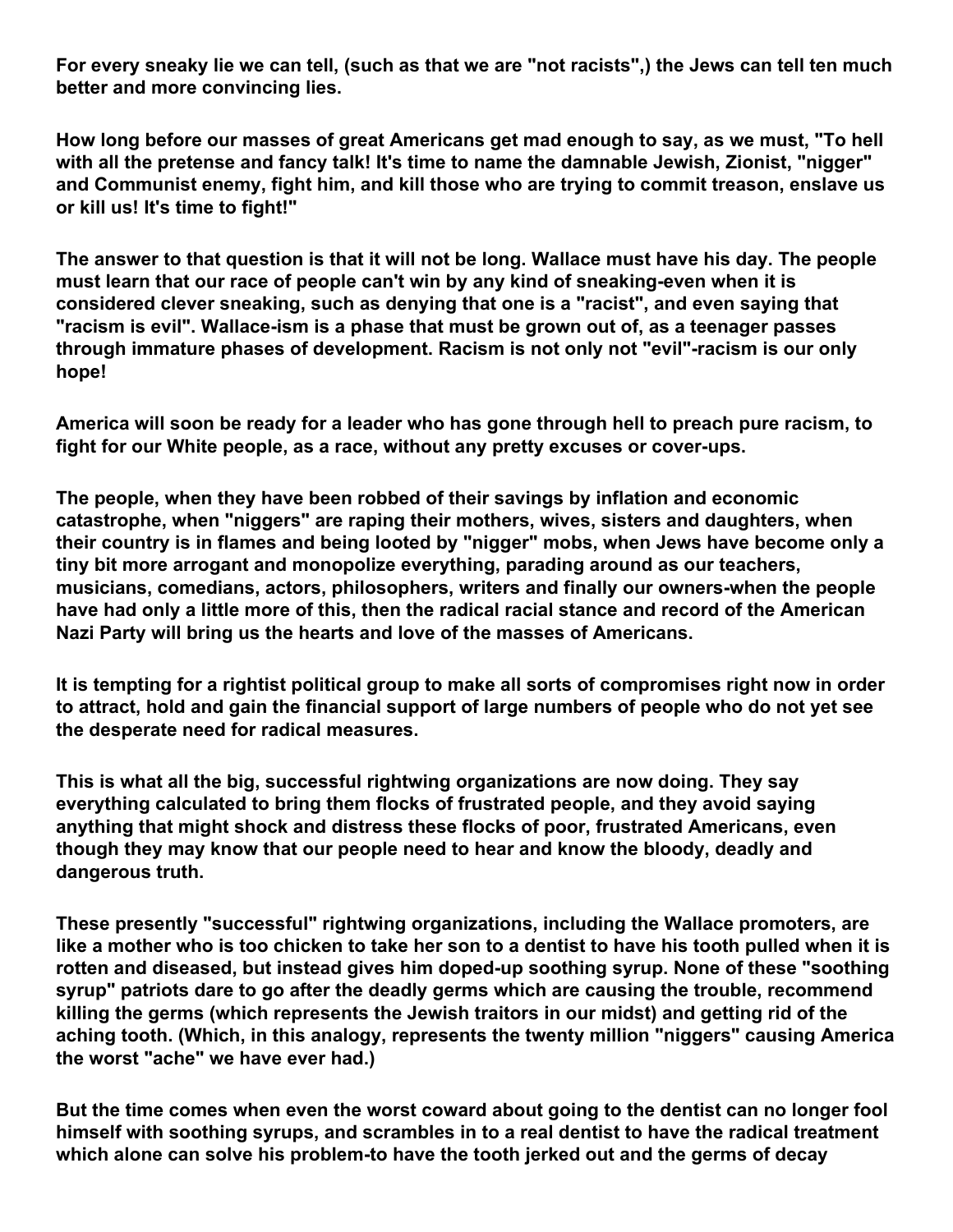**KILLED.**

**Nothing less can stop a real tooth-ache.**

**And nothing less than killing the enemy germs and extracting the "nigger" hell-raisers can stop the disease and pain which is killing America and the White Race.**

**Our job is to be good dentists, remain steadfast and keep our pliers and germicide ready to extract the black aching tooth and disinfect our Nation of the germs of Jewish treason and decay, when the patient is ready.**

**Fifty years of "conservative" failure is enough!**

**[Chapter 13 - WHITE IMPERIUM](#page-232-0)**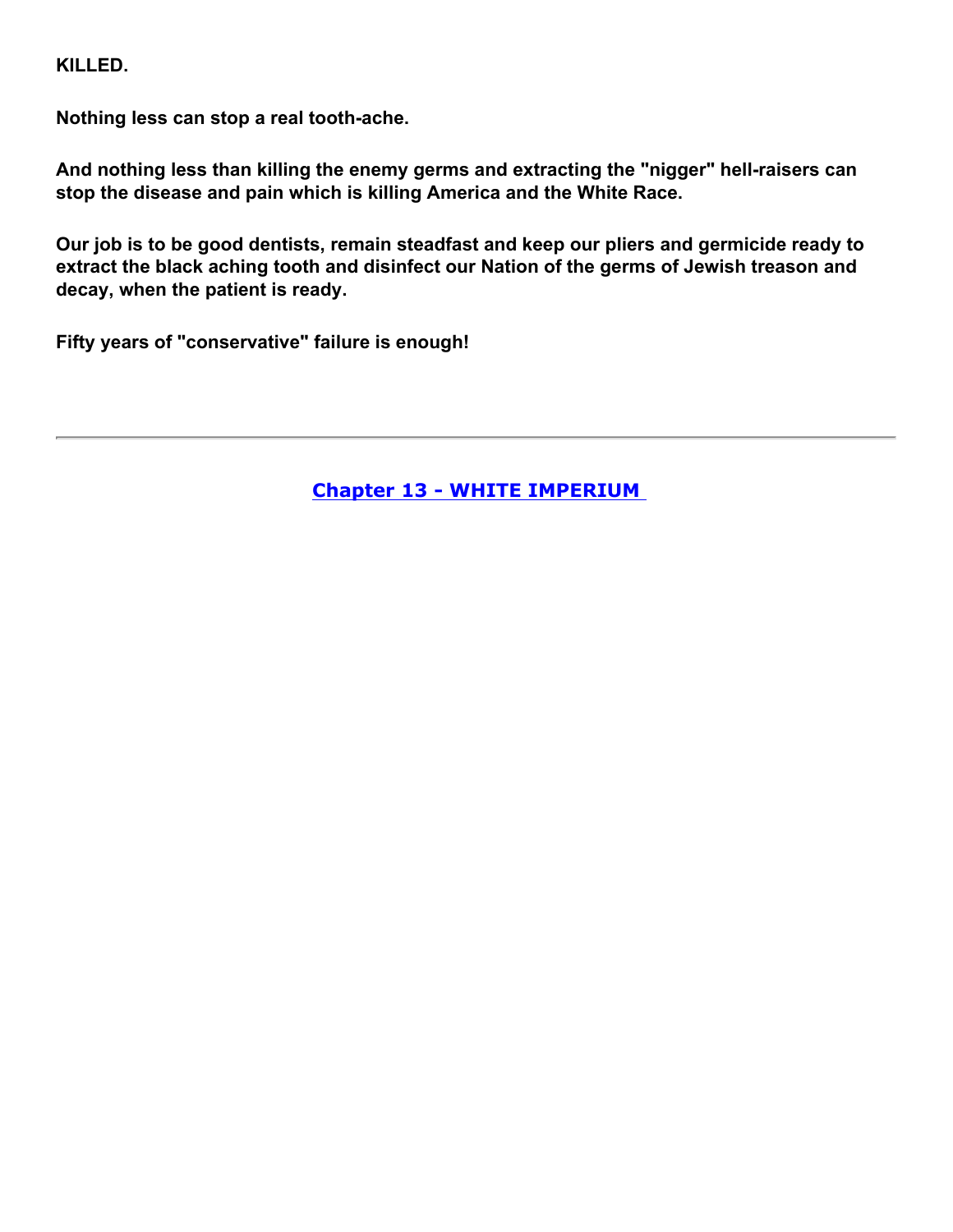# WHITE IMPERIUM

<span id="page-232-0"></span>**In the previous chapter, I have presented the almost unbelievable evidence that, faced with the ultimate catastrophe in all human history; the only response of most of our side has been to follow the enemy.**

**Before I proceed with a presentation of what can and must be done to stop this suicidal insanity, I must pause to reinforce in the mind of the reader that this struggle is not only "for keeps", but that loss of the struggle will mean slaughter and terror such as this planet has never before experienced.**

**The Jews and their colored allies behind the hell in the world today are not fooling; they do not use half-measures. They kill their enemies.**

**For an unimpeachable witness to the bloody, murderous nature of the Jews, one has only to inspect their own words. They boast about it.**

**In the early centuries of human history, all races and groups did plenty of killing. But only the Jews and other Orientals have ever wallowed in the blood and gloried in the agony and bizarre slaughter of their victims, with a depraved hate.**

**If this sounds too extreme, pick up the Jewish Torah (the Old Testament) and read the first few chapters as history. The men whom the Jews worship as their "saints" and "prophets" were the bloodiest gang of massacre-artists in all history, by their own testimony. Everywhere they went, they delighted in slaughtering all those who "pisseth against the wall" (as they like to put it), sometimes going still further and murdering even the pigs, cattle, and cats and dogs of their enemies.**

**Edward Gibbon provides another historical example of the oriental-Jewish propensity for murder, in his monumental and authoritative Decline and Fall of the Roman Empire. On page 384 of edition published In London in 1783, Gibbon writes:**

**>From the reign of Nero to that of Antoninus Pius, the Jews displayed a fierce impatience of the dominion of Rome, which repeatedly broke out in the most furious massacres and insurrections. Humanity is shocked at the recital of the horrid cruelties that they [the Jews] committed in the cities of Egypt, of Cyprus, and of Cyrene, where they dwelt in treacherous friendship with the unsuspecting natives. . In Cyrene they massacred 220,000 Greeks; in Cyprus, 240,000; in Egypt a very great multitude. Many of these unhappy victims were sawed asunder according to a precept to which David had given the sanction of' his example The victorious Jews devoured the flesh, licked up the blood, and twisted the entrails like a girdle around their bodies.**

**Too few Americans are aware of the fact that in modern times the most frightful gang of killers ever spawned in America is not the Mafia, but a gang of Jews from the Lower East Side of New**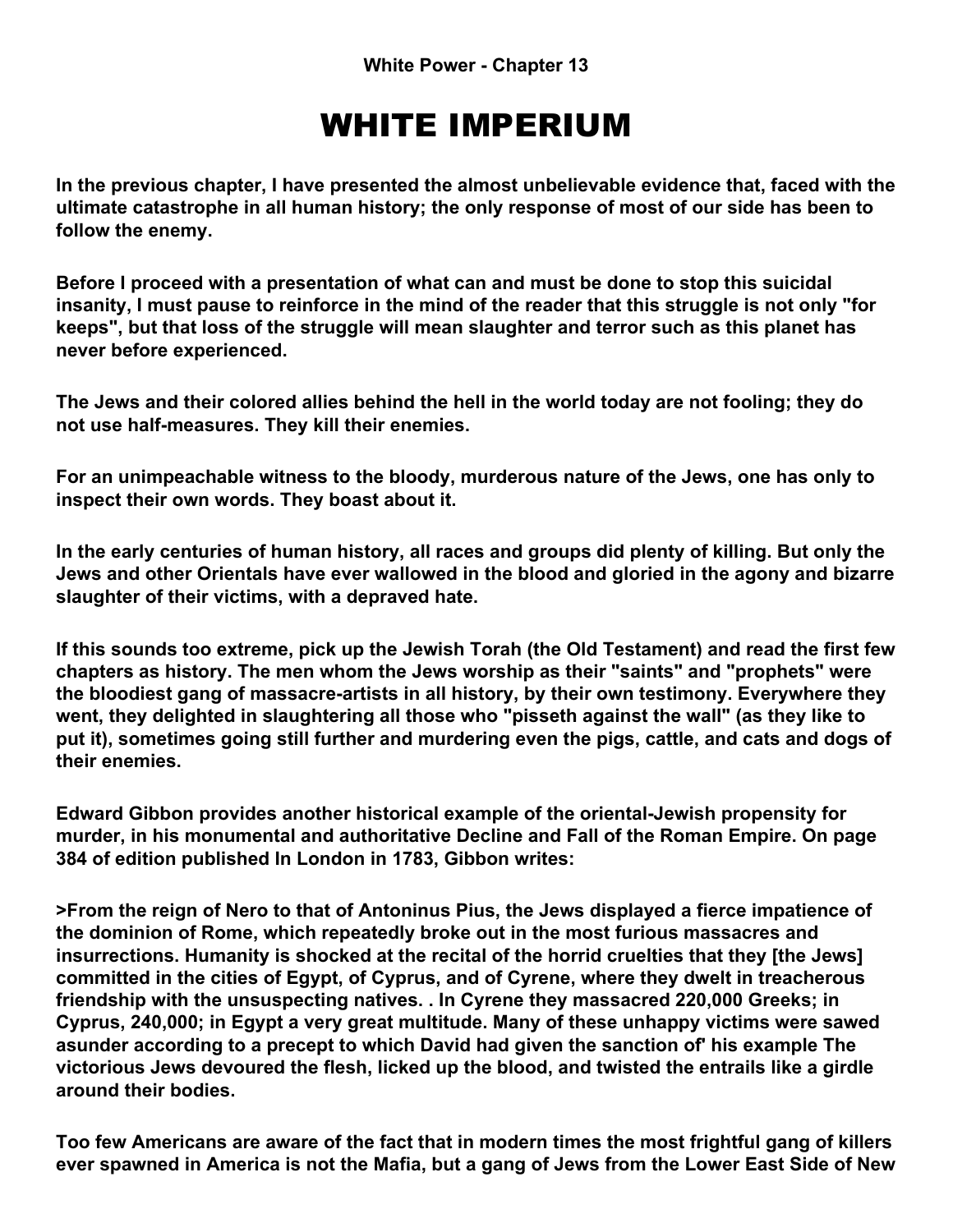## **York City.**

**Murder, Inc., was based in the Greenpoint District of Brooklyn and run by the Jew, Louis "Lepke" Buchaiter. In the tradition of the Torah Jews and the Jews mentioned by Gibbon, who sawed people asunder and danced in the streets wearing the entrails of their victims, the bloodthirsty Jews of Murder, Inc., specialized in trussing up their victims alive and then stabbing them to death slowly with ice-picks-for cash! No other group of killers for pay has ever equaled the bloody, Jewish, Murder, Inc.!**

**>From a hard-to-find book called Murder, Inc. about the clean up of this gang by the former Attorney General of New York, Thomas E. Dewey, I copied down the choice characters as they appeared in the book. Take a look at the names of the people involved in this Jewish murdermill for money.**

**AL GLASS Carl SHAPIRO Max "The Jerk" GOLOB Irving "Chippy" WEINER "Abbadabba" BERMAN "Waxey Gordon" WECHSLER Bo WEINBERG Emanuel "Mendy" WEISS "Tootsie" FEINSTEIN Sholem BERNSTEIN Hyman KASNER Jacob "Hooky" ROTHMAN Mickey COHEN (You've heard of him.) Charlie WORKMAN Mert WERTHEIMER "Pittsburg Phil" STRAUSS "Pretty" AMBBERG (This "Abe" WAGNER Jew specialized in murder "Bugsy" GOLDSTEIN by torture with an ice pick.) "Bugsy" SIEGEL (Another one you've heard of) "Dopey Benny" FEIN Benny "The Boss" TANNENBAUM Abraham "Misfit" LANDAU "Big Harry" SCHACTER Meyer LANSKY Joey AMBERG "Gangy" COHEN Emanuel "Manny" KESSLER "Puggy" FETNSTEIN "Dandy Phil" KASTEL Frankie TEITELBAUM "Longy" ZWILLMAN "Lulu" ROSENKRANZ Isidore "Curley" HOLZ Charlie SOLOMON Paul BERGER Lou COHEN "Wolfie" GOLDIS Abe SLABOW "Nig" ROSEN Yasha KATZENBERG "Fat Sidney" BLATZ Max RUBIN Allie "Tick Tock" TANNENBAUM Charlie YANOWSKI Moses "Moey Dimples" WOLINSKY Max SHAMAN "Happy" MELTZER Moses "Moe" SEDWAY AL SILVERMAN Harry "Big Greenie" Lou GLASSER GREENBAUM Willie SHAPIRO Jacob "Gurrah" SHAPIRO Max BLECKER Sam GASBERG Harry MILMAN Arnold ROTHSTEIN "Muddy" KASOFF Joey SILVERS Hyman YURAN "Fatty" KOPERMAN Solomon "Jack" GOLDSTEIN Izzzy FARTISTEIN**

**And many others, all JEWS.**

**During World War II, the Nazis were supposed to have been the ultimate in brutality and ruthlessness. But the fact is that they failed precisely because they were not as ruthless and brutal as the enemy.**

**Almost all the guerrilla fighters behind Nazi lines have since turned out to be Communists-and Jews. When these Communist "partisans" started shooting German soldiers in the back from ambush during World War II and murdering troops and civilians by blowing up trains, the Germans responded by shooting some hostages, but almost always with a certain restraint. The inevitable result was always a more bitter resistance by the Reds, because when you strike a blow at a determined enemy, it must smash him completely-or it only fires him up to greater resistance, hatred, and strength.**

**When you use terror, as the Jews know all too well, it must be total.**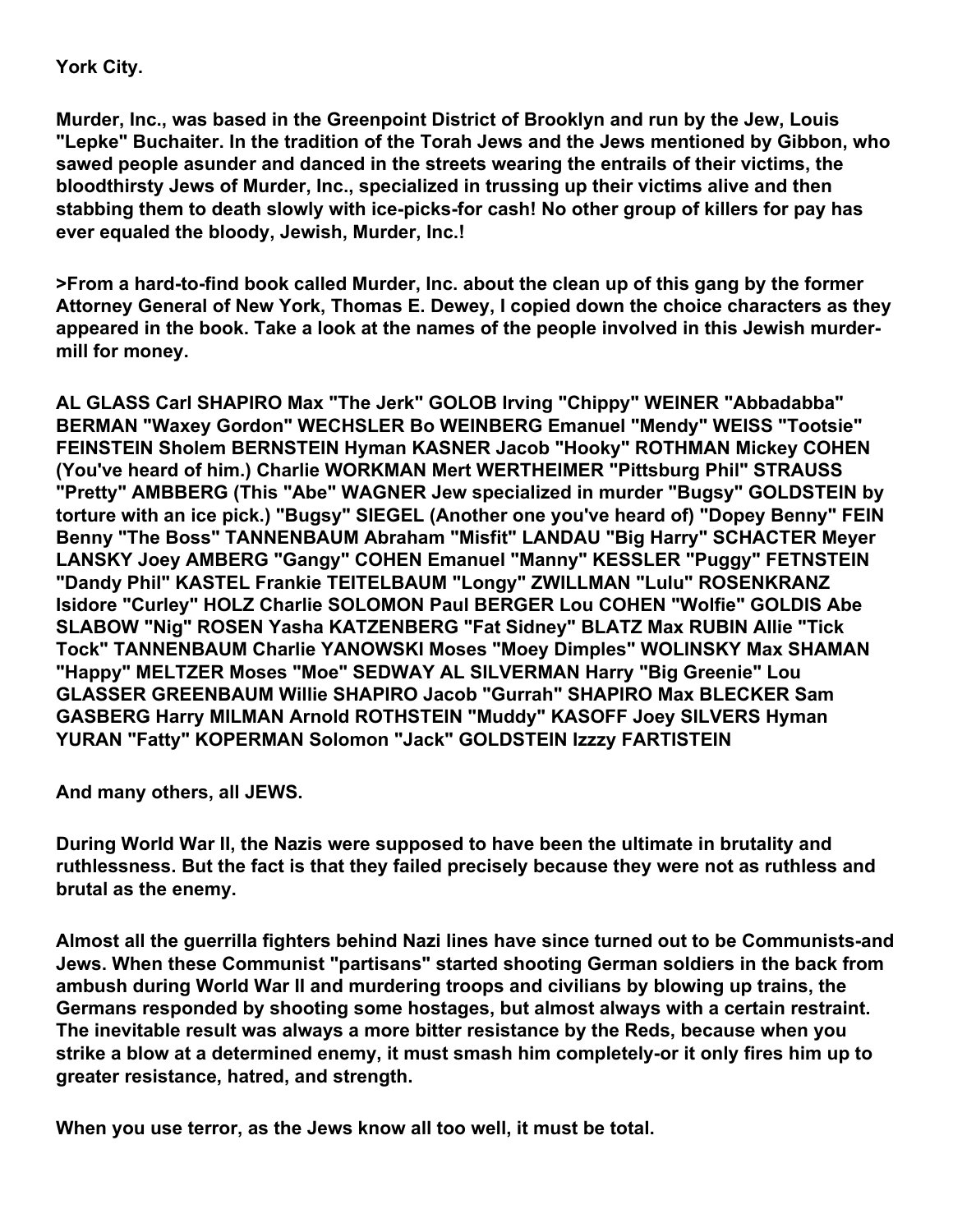**Observe what these Communist lovers of humanity did in the Katyn Forest in Poland during World War II. The U.S. Senate investigated this unspeakable atrocity, and you can check the facts in the U.S. Senate report on the massacres there.**

**As soon as the Communists overran Poland, the Jewish commissar in the Red army gathered all the officers of the Polish army-not just the top ones, but every officer in the Polish army-15,000 of them-marched them out into the Katyn Forest, and systematically slaughtered them. They buried these 15,000 Polish officers in acres of mass graves.**

**When the Germans got control of Eastern Poland they found the mass graves.**

**They called in the International Red Cross to inspect the site right after they found it, and then invited two top U.S. Army Colonels to see, with their own eyes, this bloody evidence of the nature of the Jews who were leading our "gallant Soviet allies" (as I was being told at the time). Roosevelt and his gang gagged these two U.S. officers and threatened them with court martial if they ever opened their mouths!**

**My point in picking out this tiny bit of evidence of the nature of the monsters we must fight is to show you a pattern-a pattern of systematic extermination that will quickly destroy us, our people and our whole civilization, unless we stop it!**

**The Jewish masters of world revolution never take any chances on attacks behind their lines. They know that most people don't move without leadership of the elite of their group-the natural leaders-just as your hands won't move without the leadership of your head. So the Jewish revolutionists systematically, coldly, smash the "head".**

**That is why they killed all the Polish officers (not a few hostages, as the Germans might have done)-the whole leadership corps of Polish strength. Beheaded, the Polish people never again caused the Reds any real trouble.**

**One of the latest refinements in the Jewish technique of "beheading" whole peoples and movements is used more and more frequently in the Soviet satellite states of Europe (which were given to the Reds by traitors in the U.S. government).**

**The wily Jews running things from behind the scenes in these unhappy Soviet work-colonies have discovered and put to use an absolutely devilish scheme to keep any resistance to Jewish tyranny from ever succeeding.**

**>From time to time, these calculating Communist friends, just like their brethren in Murder, Inc., cold-bloodedly plot, organize, and pull off a "rebellion" against themselves.**

**Secretly, they permit the arming and organizing of a "resistance" they themselves have promoted. They watch it develop, sometimes helping it if it seems to falter. Their "Radio Free Europe" has this devilish purpose, for example.**

**As soon as they feel sure it has rounded up all the best and most daring potential leaders of**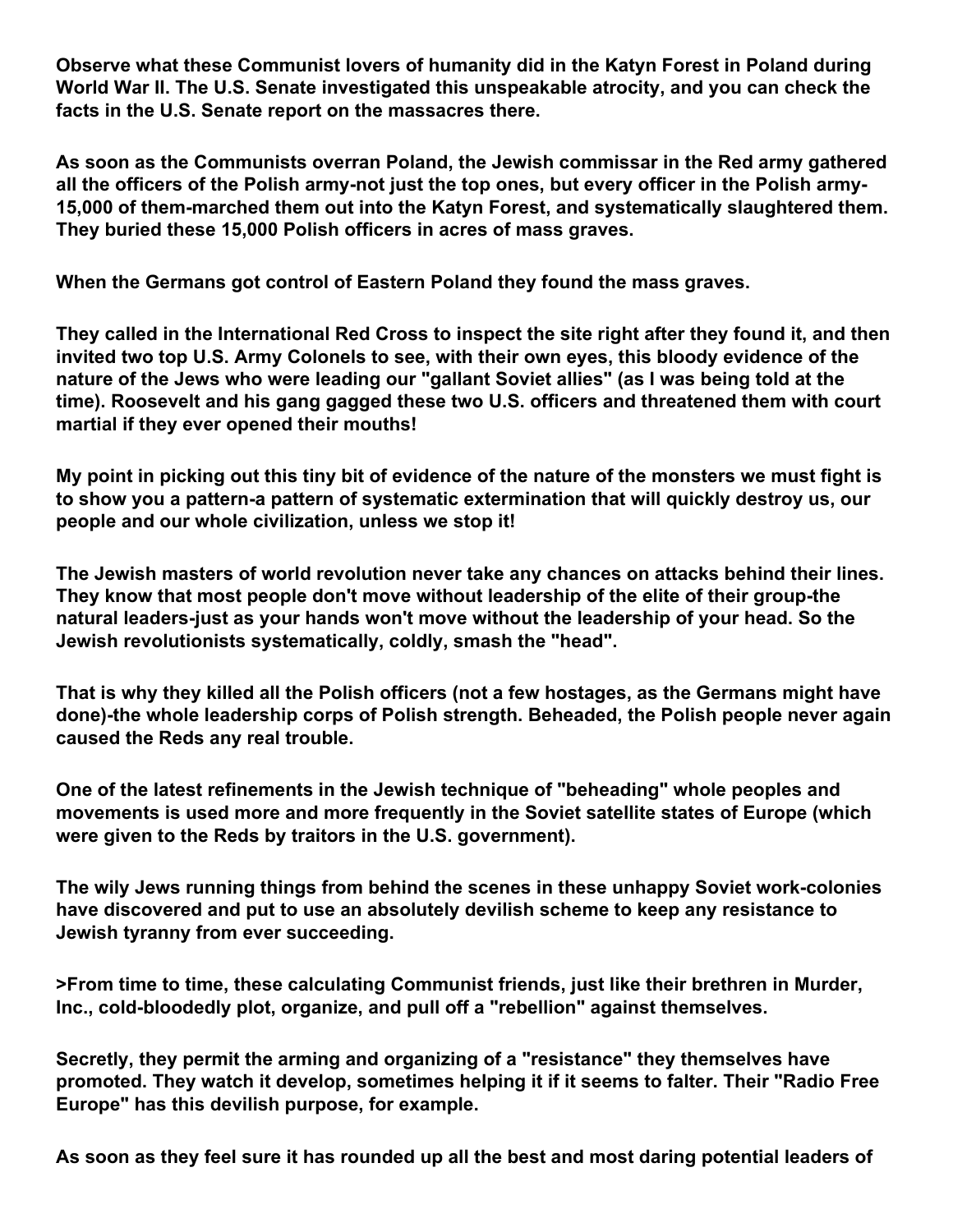**the people, they precipitate open rebellion, which lets them swoop in and exterminate the latest and newest crop of leaders-which is what they were after in the first place!**

**This actually happened in Hungary in 1956!**

**This calculating deviltry has the added advantage that the tortured people begin to be aware of how they have been suckered, so that any future leaders who try to organize any resistance are instantly treated as enemy agents provocateurs by their own peoples, no matter how sincere. It is impossible for resistance to develop in such a fog of suspicion.**

**In recent centuries, the Jews have found an even easier way to kill off the hated goyim. They get us to do it.**

**My brother used to be the bouncer in a roughneck dance hall. Since my brother is anything but a tough guy, I asked him how he survived as a sort of "cop" among all those brutal hoods.**

**He answered, "Whenever I find a tough who is drunk and causing trouble, I go find a bigger tough, usually just as drunk, and tell him I need his help. I build up his ego, make him feel important, and convince him the other guy is an "enemy". He goes over and throws the other guy out, and then I lock 'em both out."**

**For a least a hundred years now, the Jews have been working this diabolical scheme on White nations the world over.**

**Whenever I travel from our Arlington, Virginia, headquarters to our printing and production plant, down in the Virginia countryside between Washington and Richmond, I pass through some of the most blood-soaked ground in America, battlegrounds of a war in which more White Americans were slaughtered than all the rest of our wars combined! (People forget that the so-called Civil War was our greatest bloodletting, far surpassing World Wars I and II and all our other wars.)**

**Sometimes when I see one of the little historical markers on the highway. I stop the car and walk out into the quiet hills and meadows where armies of brave young Americans killed each other. As I stand there on those long-silent battlefields of Bull Run, Manassas, Fredericksburg, Spotsylvania, or Chancellorsville surrounding the national headquarters and printing plant of the American Nazi Party, I can almost hear the bugles and shouts of those hundreds of thousands of the finest youth on both sides; the rebel yells-stopped suddenly by a thrust of cold steel in the gut and changed to a scream of terror and death. I can hear the animal grunts as my brothers, on both sides, work hard at the bloody job of stabbing, shooting, cannonading and clubbing their own white brothers to death by the hundreds of thousands-all on behalf of swarms of half-ape Negroes who are now tearing up America! I am not ashamed to admit that, standing there in the peaceful silence of the countryside and visualizing thousands of our heroic young lads killing and dismembering each other on those battlefields, I cannot hold back the tears.**

**The so-called Civil War is far enough back in history, today, so that many Americans on both sides of the Mason-Dixon line can begin to see, at last, the tragic folly of this fratricide. For**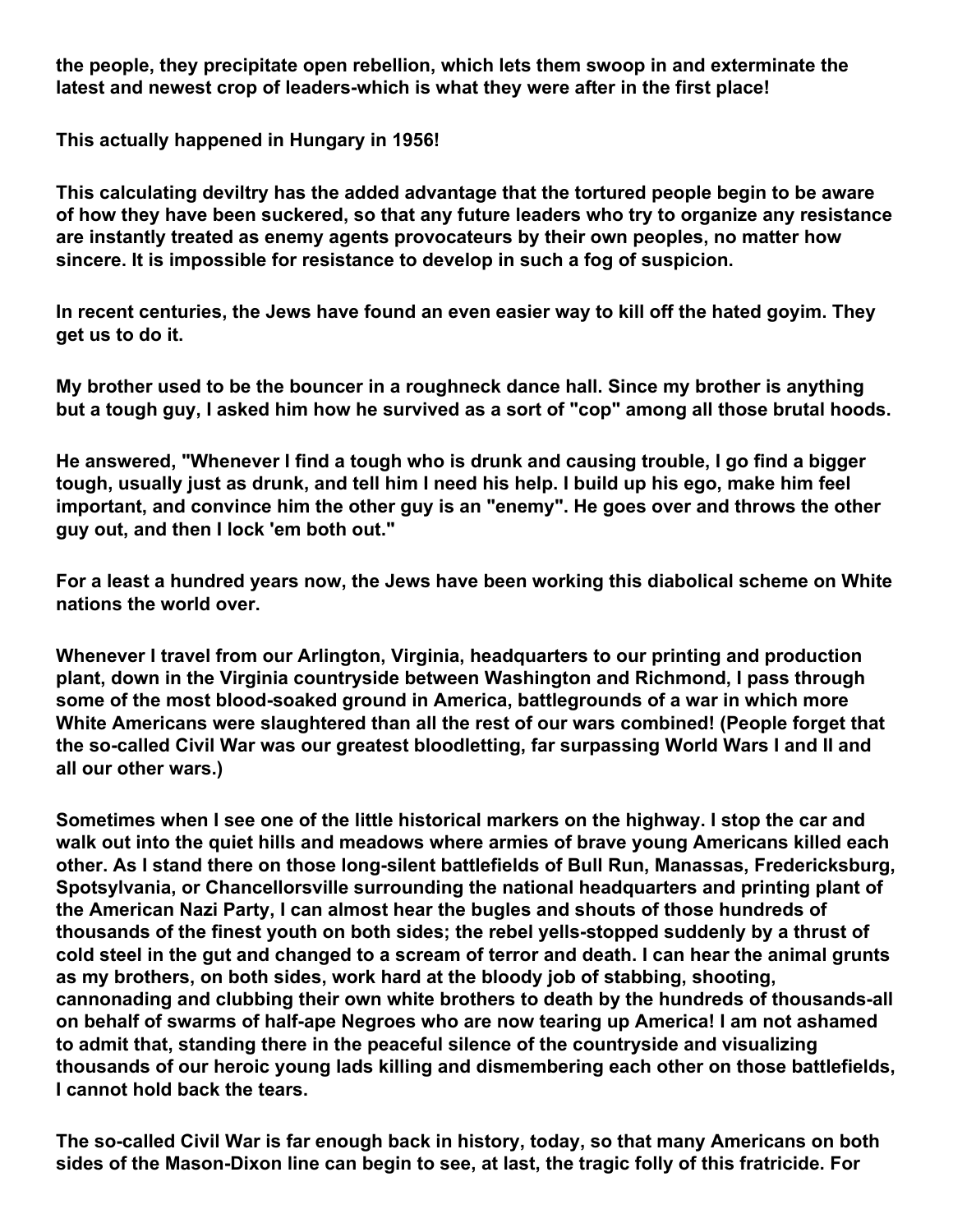**many years now, as I write this, the "Southern Democrats" and the "Conservative Republicans" of the North have been standing together, at least in some Congressional struggles, to try to repair some of the crazy damage done to our White Race on the bloody battlefields of the Civil War.**

**The Civil War was not fought to "preserve the Union", as the propaganda goes, but to serve the commercial interests of the racial agitators who provoked that war with their "Uncle Tom's Cabin" propaganda and their sob-sister, hypocritical "love" of the Blacks. These same racial agitators happily and greedily brought their colored friends over to America by the boatload when it paid (up until 1808, when the slave trade was stopped). But as soon as Southern commercial competition seemed inconvenient to them, as soon as there was no more cash in selling the Blacks, then their hearts went out to the poor, persecuted half-apes they had so recently delivered in chains from Africa, for gold, for cash, in the great sailing ships of the North.**

**The Civil War was only the first of the "Wars of Racial Suicide" of our people, the first of the hundred-year marathon of mutual slaughter of White Brother by White Brother (and now that air-bombing is possible, the slaughter of White Sisters, too, by White Brothers, as we did during World War II when we slaughtered a quarter of a million of them fleeing from Communism in the beautiful, nonmilitary, defenseless city of Dresden).**

**Nothing is so completely insane and suicidal as the eager rush of White men all over the world to murder each other by the millions whenever it suits the Jews and their lying, liberal friends to set us at each other's throats.**

**The Jews have only to use their newspapers, television, radio, books, magazines, and school texts to poison our minds, and different groups of White men can be fired up to murderous rage against each other, time after time. The Jews have only to tell us of the "atrocities" committed by some other group of White men, and we slaughter them by the millions. Always it is the best manhood among us that is killed off in these fratricidal wars, since the less able are left home as "4-F's" while the best potential fathers go off to the slaughter. And of these "best" who do go to the slaughter, it is always the cream of the crop of the best of our manhood who get killed first, since they are the ones whose idealism and courage lead them to be the volunteers in the first assaults and on especially dangerous missions.**

**Whenever any segment of the White Race appears to the Jews to be on the road to recovery of national health (and therefore ready to flush out the germs of Jewish degeneracy and disease), the Jews simply go to work on all the rest of the White world (exactly as predicted in the Protocols) to inflame the rest of us against our own brothers.**

**They lie to us that our White Brothers are the "enemy", that our White Brothers are "torturing and murdering babies and innocent people", that they are planning to "conquer" us and enslave or murder us, that they are "beasts", that all humanity cries out for us to go and smash our brothers-always on behalf of these Jews and/or Negroes-and for the last half century, on behalf of the Communists. What did the American majority get out of World War I or World War II?**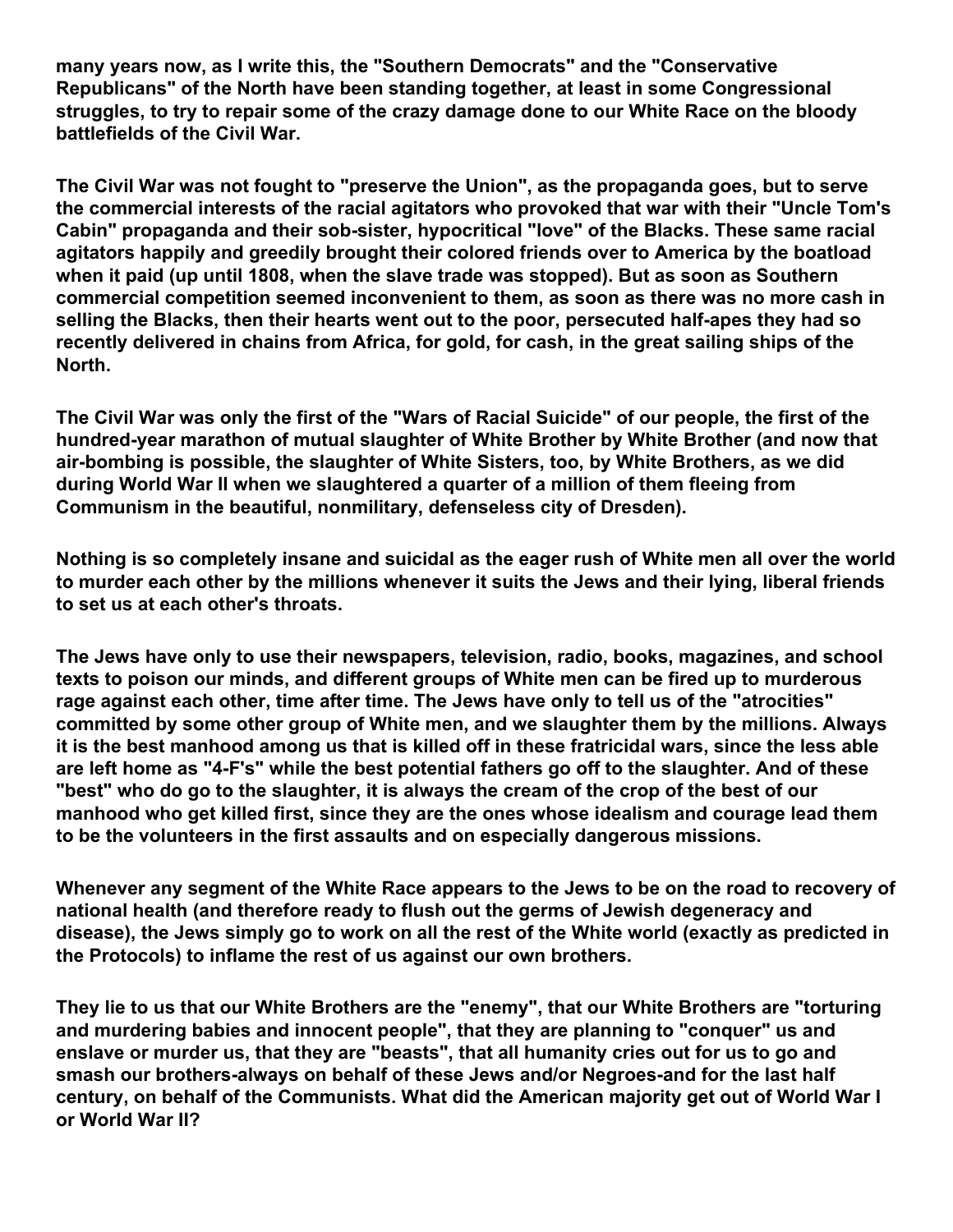## **Did we save the world from Tyranny? No!**

**Did we make the world "safe for Democracy"? No!**

**Did we gain any land or great, rich prizes-any mines or colonies? No!**

**All we got were headaches, responsibilities, and more little spit-in-the-eye wars, anti-American hate, Berlin Walls, "Foreign Aid" handouts, Koreas, Vietnams, Cubas, and endless riots and crime at home.**

**That is the standard pattern of our "wars" today-mutual suicide of White against White, followed by the handing over to Communists, Jews, and Negroes of more and more of our territory, wealth, rights, and power, and the disarming of any real opposition to Jewish-led scum as a form of treason to the "American dream".**

**As long as the Conservatives are too cowardly to face up to this fact, and continue to blast real anti-Communist fighters such as the German National Socialists, and now the American Nazis, we will be utterly defenseless against the wily Jews. You cannot claim the "truth" as your biggest weapon, and then crawl at the feet of the Jews to tell the biggest lies of all times about Adolf Hitler and your own fighters!**

**To see the psychological folly of the Conservative position on Hitler and the "Nazis", just imagine the effect if there had been large numbers of rich Mexicans living in the United States at the time of the fight at the Alamo. Further, let's suppose that most American newspapers were owned and controlled by Mexican-Americans, so that our people heard nothing else but that Davy Crockett and his gang of "war-criminals" were committing "aggressive war" by seizing Mexican property at the Alamo, while Santa Anna led the "democratic" forces of "justice and mercy".**

**Any American who questioned the evilness of Davy Crockett or who doubted the goodness of Santa Anna would never get a hearing, but would be immediately dubbed a "Mexican hater", an "anti-Mexican"--and then be driven into poverty and disgrace.**

**Unless somebody had the guts and integrity to tell the truth about the heroism of Davy Crockett and his men at the Alamo, America itself would soon be completely in the hands of the Mexicans!**

**That's what the Jews have accomplished by scaring or swindling American conservatives into joining the Jews in their hate-Hitler and anti-Nazi campaign of lies and filth.**

**Without the inspiration and heroism of men like Crockett and Bowie and Travis, we can't win our wars, When you become so depraved and cowardly that you can be scared into cursing your own heroes, you have lost the power to survive-history has already marked you for the ash-heap.**

**In 1932, when the conspirators managed to get Franklin Roosevelt and his Jewish gang into**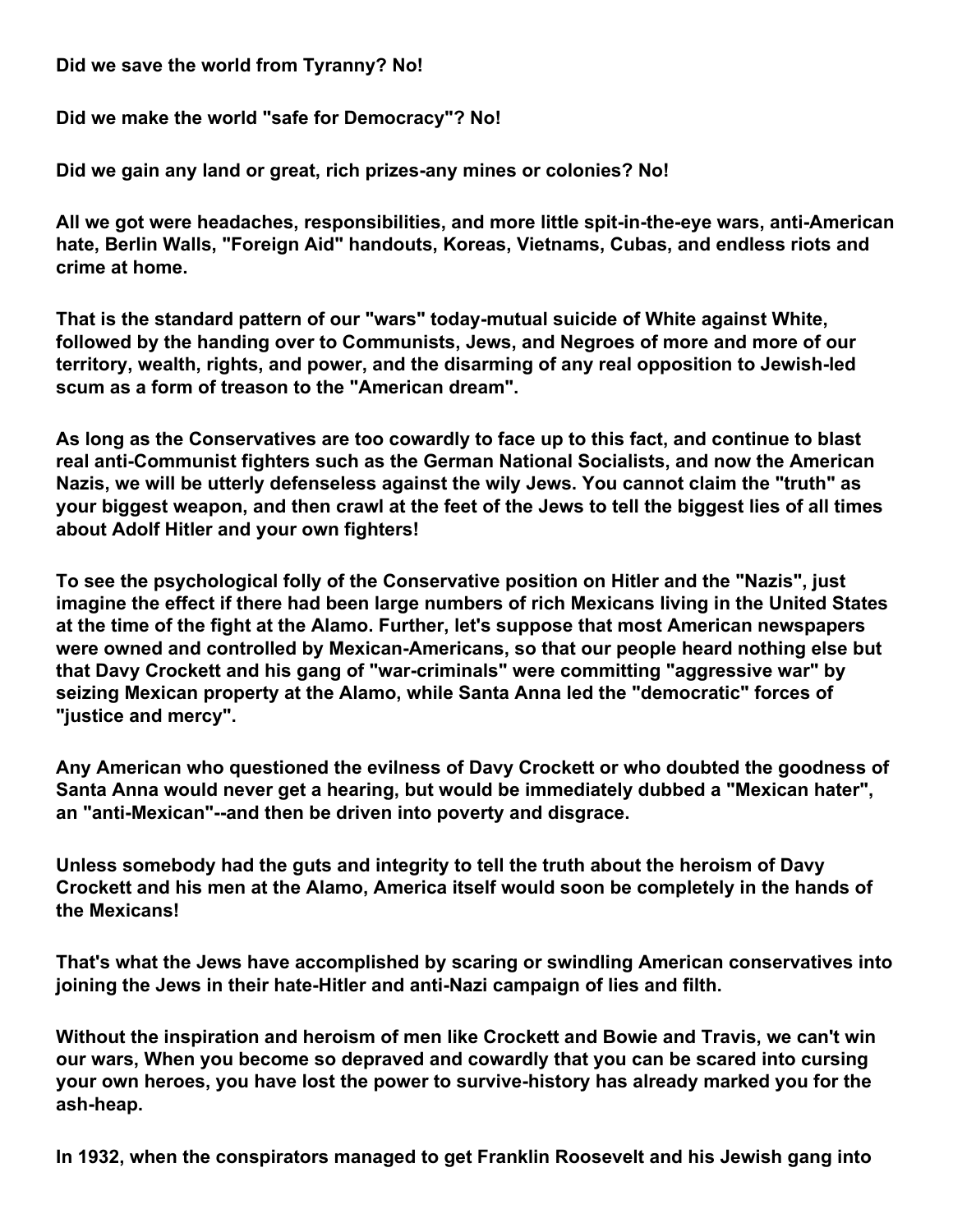**the White House, they planned an open takeover for their Communist world revolution. America had been lied to, primed with a terrible depression, and sold the Roosevelt bill-ofgoods. It would have been a cinch.**

**But the monkey wrench in their machinery of world revolution was Germany, which was the key to the control of Europe. Unless Germany could be seized, or at least rendered powerless (as it now has been), world Communist victory would be impossible.**

**At the last moment, a strong man arose and seized the initiative from the scheming Jews. Adolf Hitler managed to win back to sanity and honor so many millions of good German people that the weak government was forced to give Hitler legal power, by the will of the people.**

**Adolf Hitler fought the Alamo of the White Race. He held off the colored forces of racial suicide, the forces of Communism, the forces of arrogant Zionism, and the forces of international money-manipulation long enough for a few men like myself to wipe the Jewish cobwebs out of our brains and start the long battle to awaken our people and free them from the menacing spectre of Jewish and colored world tyranny.**

**Hitler purchased, with his own life and the lives of millions of young German men, the precious time for us to be able to wake up and organize to resist the Jews and Negroes, just as Crockett and his men purchased with their lives the time for General Sam Houston to organize to resist the Mexicans.**

**To get back to our Mexican-American analogy, can you imagine how the Mexicans would have been doubled up laughing (in private) if at the time of the Alamo, all American leaders were denouncing Crockett and his men as "a gang of hoodlums", "war criminals", "bullies", "Huns", operators of Mexican "slaughter camps", etc., while at the same time these American leaders were heaping endless praise on their wonderful, patriotic Mexican "friends" here in America, and sending every kind of help and aid to Santa Anna, calling him "Good old Uncle Santa"-just as Truman referred to Stalin as "Good Old Uncle Joe"?**

**But there's more to the Conservative madness.**

**Today the Jews have actually got the Conservatives in America repeating in chorus; like a bunch of parrots, "Communism and Nazism are the same thing"! (This allows the Conservatives to "prove" to the Jews and Red terrorists that they, the Conservatives, are just as anti-Nazi as they are anti-Communist!)**

**This bit of madness must have the Jews rolling on the floor, holding their sides in agonies and paroxysms of laughter.**

**To get the full flavor of this "Communism-and-Nazism are-the-same-thing" madness, I must ask the reader to bear with me a moment while we return to the Alamo analogy. Imagine, if you can, all the "respectable" men and patriots of the time, all doing lots of profitable business with Mexicans, swearing up and down to their Mexican friends that while they were pro-American, they were certainly not ''anti-Mexican''!**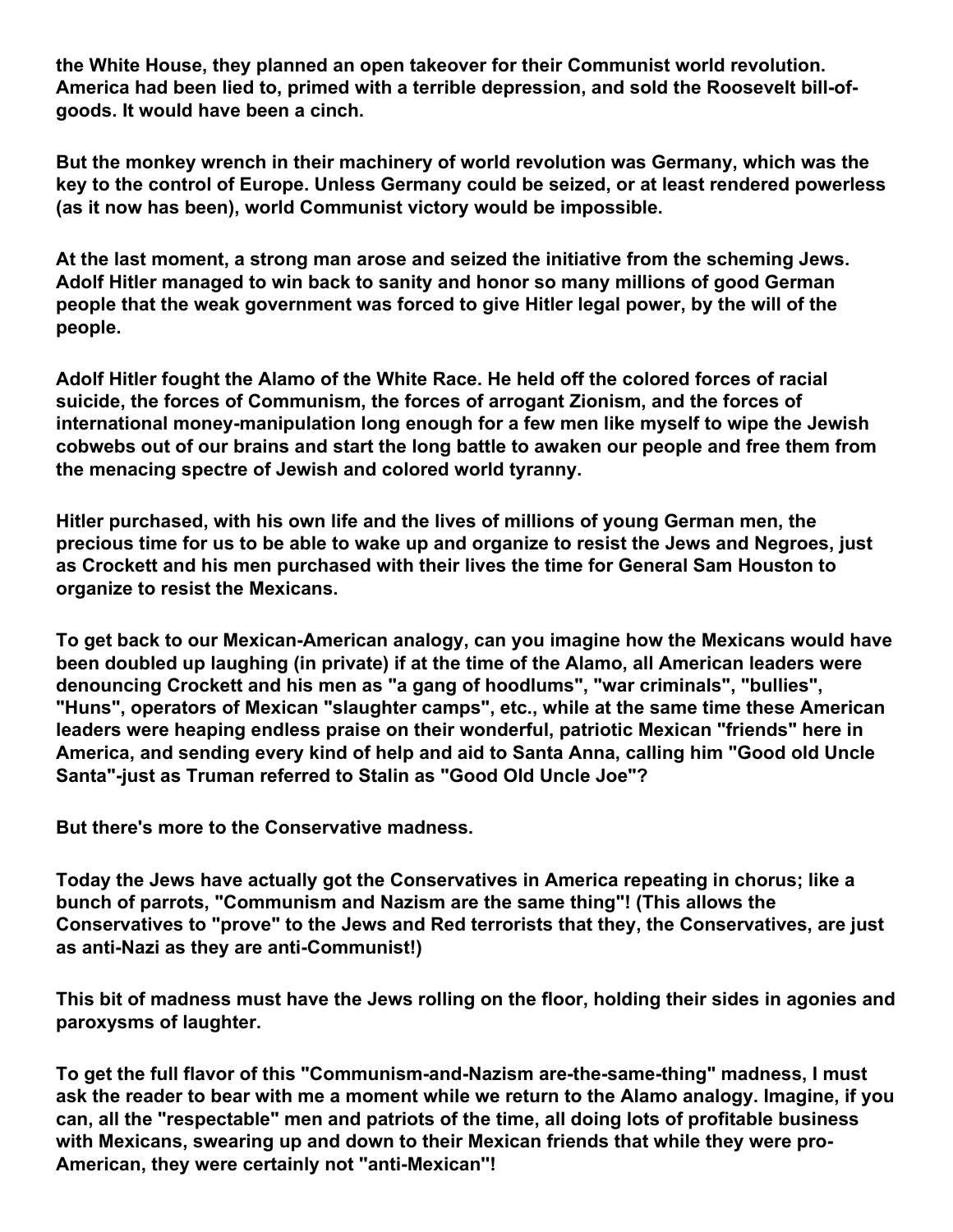**To equal the madness of the present day "patriots" saying, "Communism and Nazism are the same thing," these "patriots" of the Alamo days would have to be bowing up and down before their Mexican business partners like figures in Black Forest clocks, repeating over and over, "We're not Anti-Mexican. In fact, we're just as much against Crockett as we are against Santa Anna. In fact, Crockett and Santa Anna are the same thing! They are both shooting and using guns!"**

**It's really as simple as that, although, when you are right in the middle of it all, and you yourself are subject to the terrorism and smear and loss of job and fortune arranged by the Jewish lovers of democracy, it may be hard for you to realize the full depth of this anti-Hitler madness for a while.**

**In historical perspective, William Buckley putting Max Lerner, Jacob Javits, and a long parade of vile, pinko, Red, and Zionist Jews on his TV program and treating them like noble and honest Americans while he cannot find enough words to curse and damn me or anybody else who dares tell the truth about Adolf Hitler, will be downright funny (if we survive long enough to laugh).**

**For a hundred years, the Jewish agitators have doubled and redoubled the rate at which we are killing off our best, by pitting brother against brother in endless, silly wars we always lose and they always win.**

**The Jewish aim is and remains the wiping out of the best of the goyirn", as the Talmud puts it. They keep getting us killed - now by the millions - while they increase and grow stronger. In the beginning of this chapter I mentioned that there was one other Oriental group beside the Jews that has distinguished itself in history for the magnitude of its slaughter and bloodthirstiness - the Mongols.**

**There is nothing else in all history to match the record of hideous mass cruelty and murder of the "Golden Horde" of Genghis Khan.**

**The same Asiatic strain in the Jews that produces such a love of slaughter and cruelty is found in its pure, original form in the savage Mongol.**

**When this yellow beast of Asia rises up and stalks the earth, the Great Writer of history dips his pen in blood and prepares to write chapters of death, suffering, and destruction. But that was hundreds of years ago. What could Genghis Khan have done with a hydrogen bomb, today?**

**Unless you, White Man, can muster the will to make yourself think that chilling thought, and do something about the approaching time when it will happen, you will find out, and your children will learn the ancient meaning of the 'Yellow Peril" - the colored peril.**

**The Jews have gathered up the colored peoples of the earth, armed them with the ultimate weapons of atomic energy, and agitated them to unlimited dreams of world conquest.**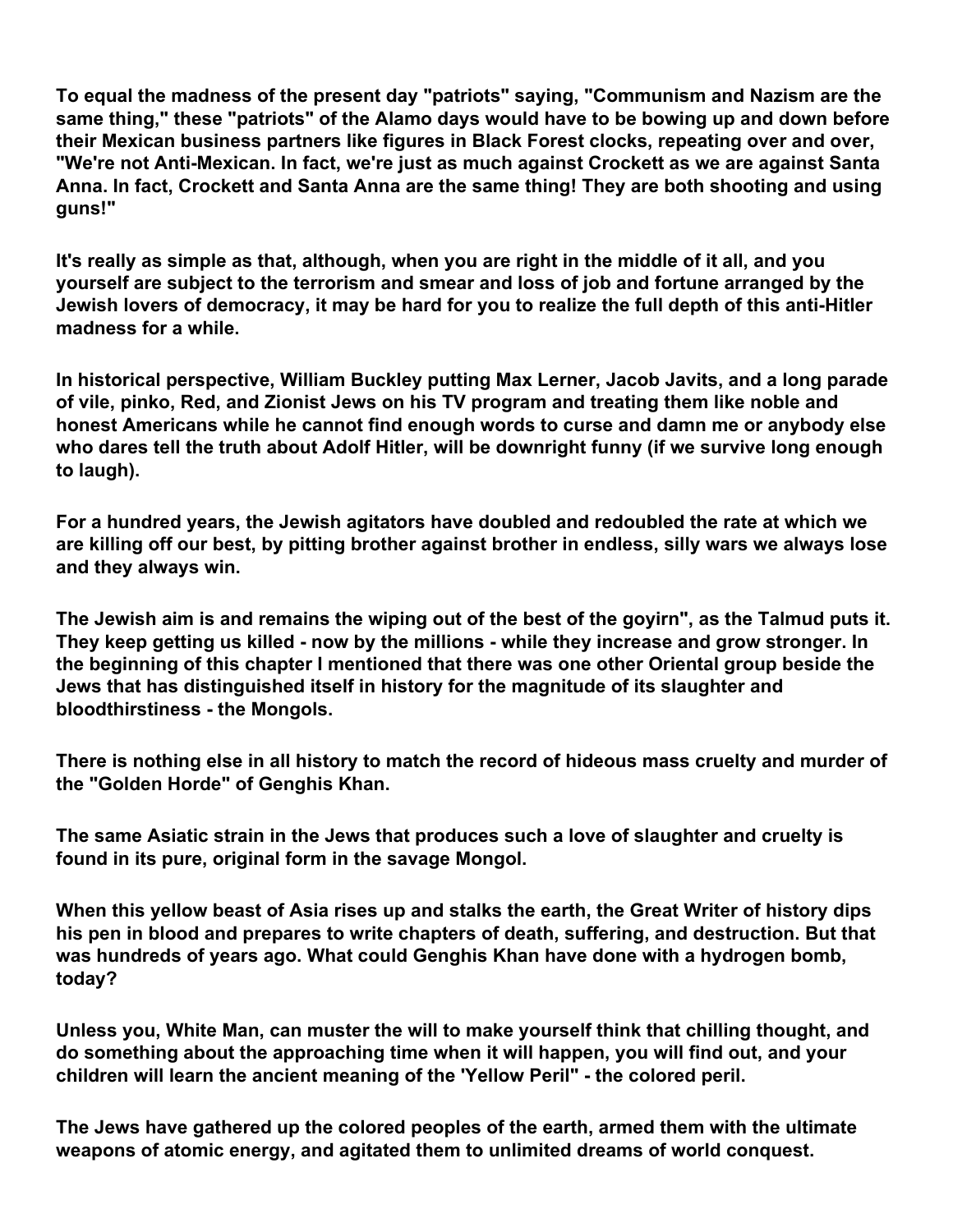**As I write, our "experts" keep expressing more and rnore "surprise" at the speed with which Red China is progressing with a deliverable H-bomb!**

**Only a fool could fail to see that the world is rapidly approaching a terrible climax in which the most historic decision in all human history will be made: the long-awaited Armageddon, or "Ragnarok",**

**Every year, every month, every week, and every hour, we get closer to that terrible moment when Red China, allied with black Africa, India, black America, and the rest of the colored world, will have the power to launch at the White nations of the world rockets with H-bomb warheads. China already is within months of being able to devastate White America and White Europe.**

**We comfort ourselves with the thought that "they wouldn't dare" - because we would blast them right back. If they kill a hundred million of us, we'll kill two hundred million of them.**

**How silly can you get?**

**Immediately after the Reds took over China, they purposely murdered forty million people to "thin out" a population far too thick to support. All the colored nations have this same overpopulation problem, as we have already shown in the first parts of this book. China, India, and Africa would be blessed by the destruction of several hundred million extra hungry mouths.**

**If these colored races launch a swarm of H-bombs at us, a possibility our experts already admit, we could stop only a few of them. Most of them would get through, wiping out such cities as Los Angeles, New York, Chicago, Detroit, Boston, Dallas, Denver, Minneapolis, Houston, St. Louis, Philadelphia, and Washington, We'd lose not only more than a hundred million of our people, but all the complex machinery which supports a modern, industrial society.**

**What we would destroy in "retaliation" against the colored world would not be "people" in the American sense of the word, but swarms of illiterates, miserable, barely existing coolies, cannibals, untouchables, anti beggars, who are worthless - an actual burden to their government!**

**The colored leaders do not fear "retaliation"! it would be a help to them!**

**Russia is realizing this more and more. There is a growing hostility and fear between Russia and China, because Russia realizes that China is less a Communist nation than a colored nationalistic nation.**

**Russians are "White", and the Chinamen hate and attack them as "imperialists and exploiters" - just the same as they attack us "dirty American fascists".**

**What's ahead for our world, in your lifetime, is not a war between Communism and Capitalism,**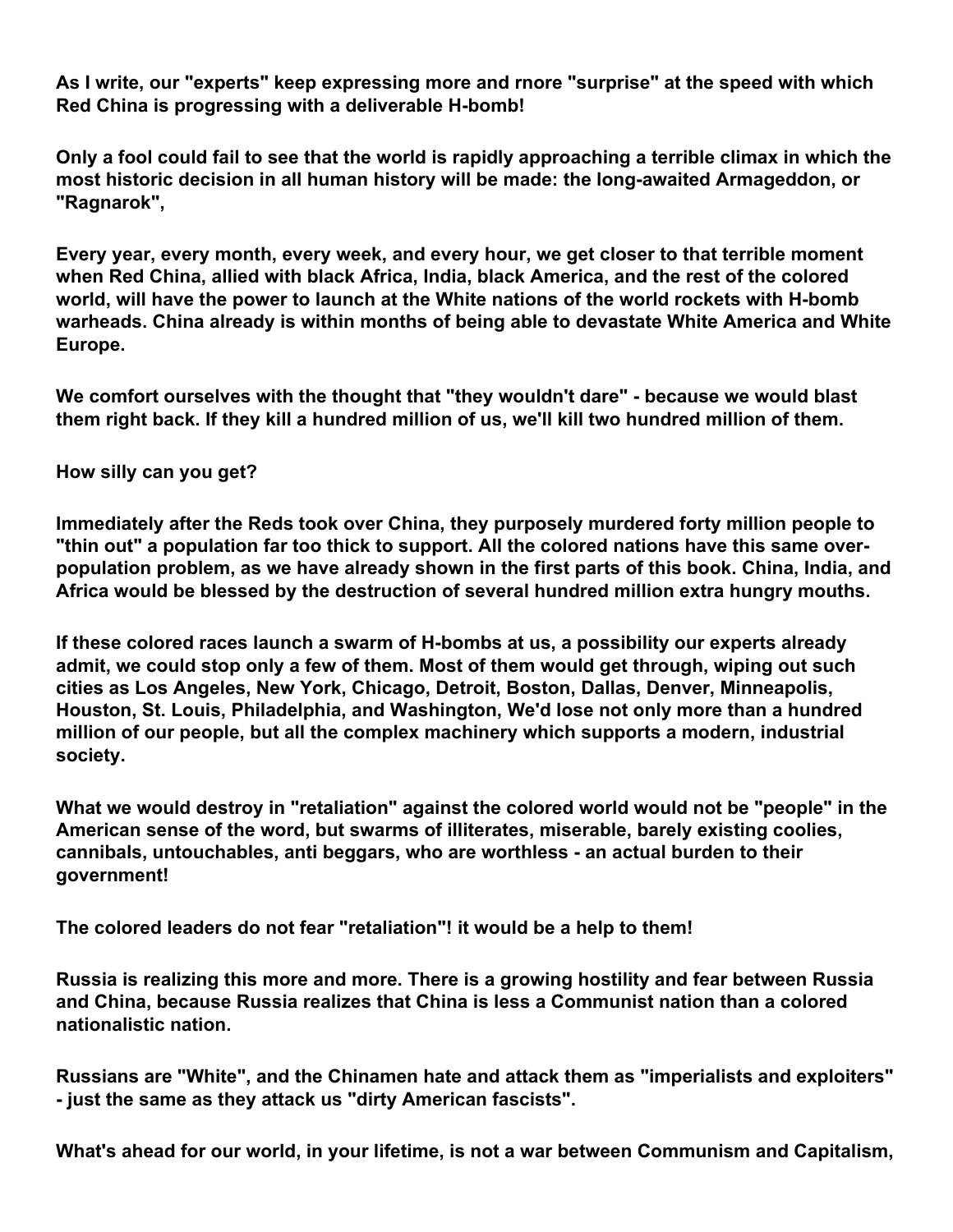**but a war of annihilation between the elite white minority of mankind and the swarming, inferior, colored majority.**

**Communism is becoming - in fact is - a colored world mutiny against the White Race. And the colored Chinese are within days or months of possessing the power to destroy all of us with out own atomic weapons (which our liberals and Jews have given to them)**

**While Johnson, DeGaulle, Kosygin, Wilson, Kissinger and the rest of the white ninnies, posing as "statesmen", bicker and haggle with one another, Red China, harboring and training colored world revolutionists and terrorists, is organizing, on a worldwide scale too terrible and bloody for the Western mind to contemplate, a Genghis Khan horde of colored death for the White Race.**

**Once these colored men of the East possess the H-bomb and the ability to deliver it, nothing can stop the attack -and the destruction of the West!**

**They have everything to gain - and we have everything to lose.**

**They openly write about it, talk about it, gloat about it! And still our "statesmen" play medieval games of economic sanctions, power-balances, disarmament, etc., ad nauseam.**

**As long as the vast masses of the White men in all nations tolerate puppets and damned fools in positions of leadership, these puppets and liberals will play their childish games of 19thcentury "power politics" while the colored world and the Jews prepare for the racial Armageddon, using the White Man's H-weapons to destroy him.**

**To survive, we must get these puppets and fools out of positions of power and influence, and install some tough, realistic leaders who will unite and organize us for survival. Such men will realize and make use of the basic fact of life that is so thoroughly forgotten by the fatheads in power today.**

**The central fact that is being forgotten in today's insane world is force!**

**Liberalism and intellectualism have so blinded Western Man that the majority of us have forgotten the absolute and total primacy of force.**

**Every grain of sand on every beach in the world is where it is because of a force that put it there.**

**When superior force meets weaker force, superior force always conquers and annihilates the weaker. The liberals and mush-heads wish it were otherwise, and today's artificial world of machinery makes it appear possible to them that force can be replaced by "reason".**

**But this is as irrational and superstitious a bit of jungle "thought" as that of any witch doctor waving a lizard's tail over a cannibal with a broken leg.**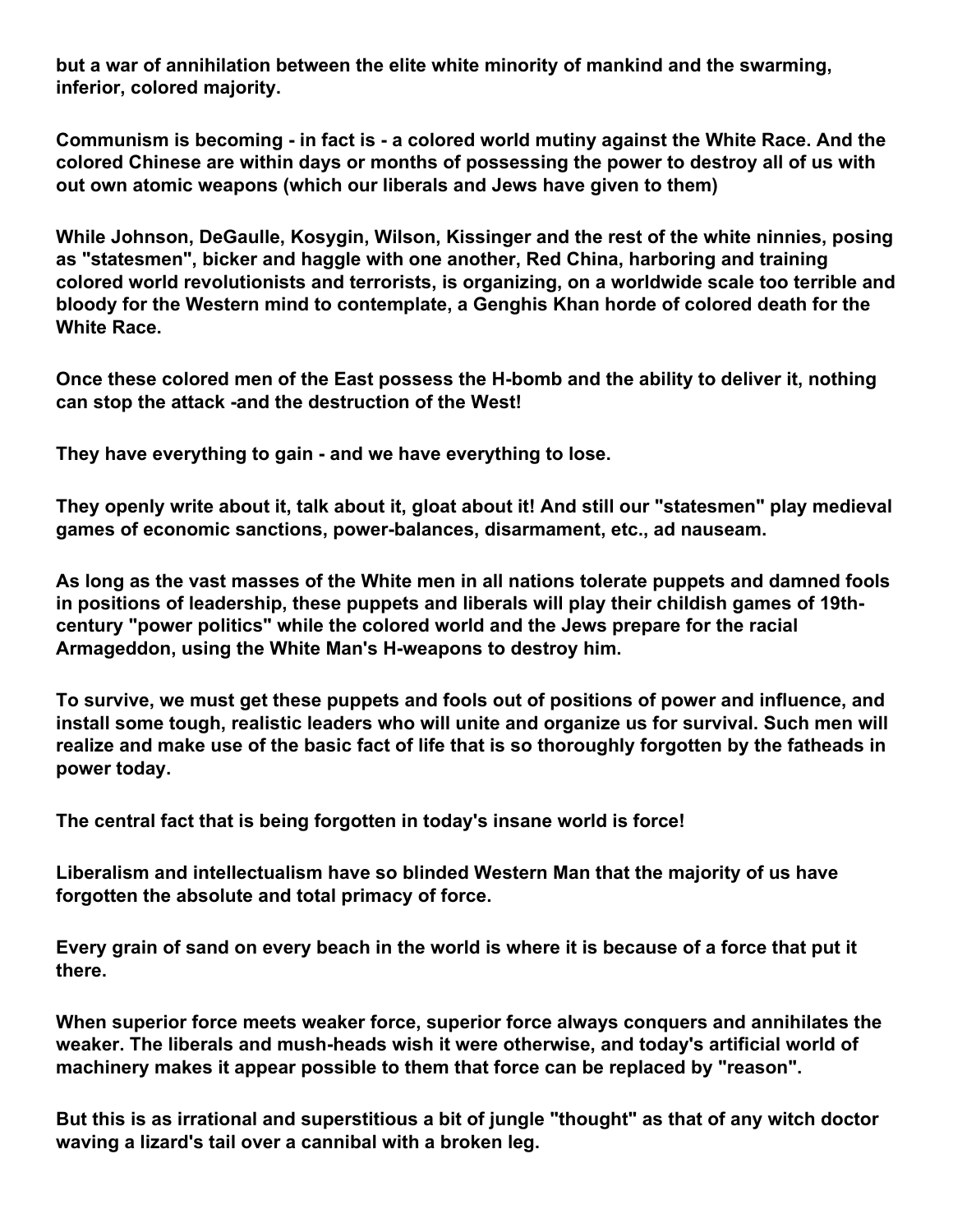**If good men abandon and denigrate force, then bad men will take it up and beat us to death with it.**

**When good men lay down their club, bad men will smash them with that club sooner or later.**

**If I get over only one single point in this book let it be this fact: that civilization, peace, and order depend, not on "good will", but force, policemen, armies, and weapons.**

**Hitler put it more succinctly and more poetically than I could hope to: "The gentle Goddess of Peace can walk safely only at the side of the fierce God of War!"**

**Those who truly want to see a world of real order and peace, a world where men can live their lives with reasonable expectations of planning their futures and achieving goals without being shot, bombed, blown up, raped, burned, beaten to death in insurrections, eaten in the Congo, sent off to insane wars to die by the millions for nothing, and forever kept in spiritual turmoil and misery, must decide right now to work for the establishment of white unity and white mastery of the world.**

**There is no other alternative.**

**Only the White Race - always the White Race - has demonstrated, over the centuries, the ability to enforce peace and order in this world.**

**Ever since the British Empire abdicated, exactly as Adolf Hitler predicted, the world has plunger deeper and deeper into chaos, bloodshed, and terror.**

**Nothing can stop this continuing plunge, outside of an all-out drive by White Men to quit arguing about petty, relatively minor differences among them, unite as a Master Race, and enforce peace and order.**

**The whole world is in a state of riot, much like that in our cities.**

**The only way to restore order in a riot is with force: instant, sure, and dramatic force, applied with intelligence and as much justice as possible - but, above all, force.**

**That word, "force," has been made a dirty word, today, by the Jews and their suckers who dream of peace through wormy weakness.**

**What used to be called our War Department, for instance, has been renamed the "Defense Department" - a subtle and apparently minor change, but a psychological retreat of enormous significance. This psychology of retreat and "defense" has robbed us of Nature's primary gift to all her creatures, the will to fight to live and protect one's own.**

**The whole White Race has been poisoned with this subtle defeatism and weakness.**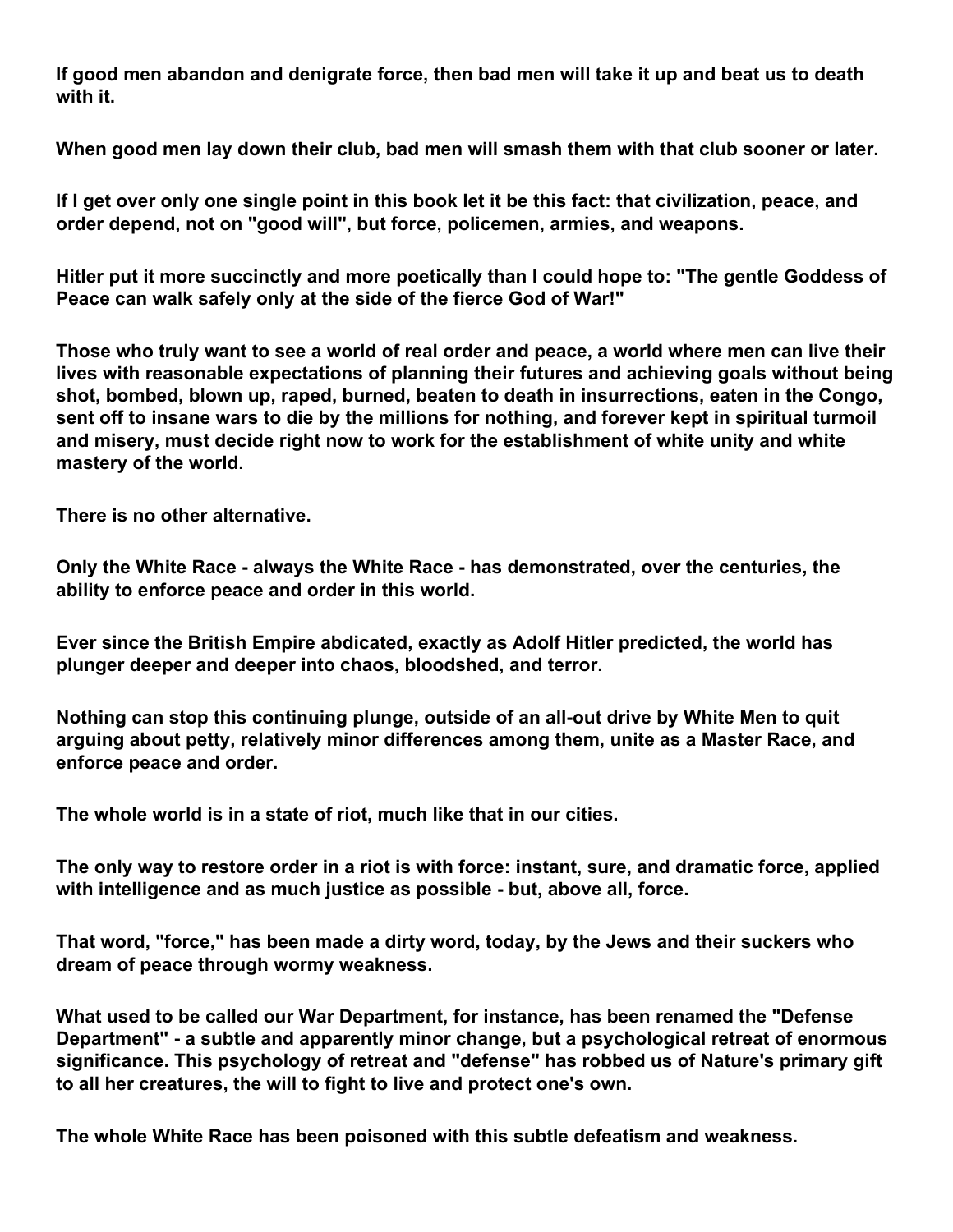**The White Race was once the policeman of the world, and the world was orderly. Compared to the bloody upheavals of today, it was also relatively peaceful.**

**Unless the White Race can find the leadership, the wisdom, and the will once again to police the world, the planet will continue in the grip of increasing chaos and terror, until the jungle reclaims the survivors hiding in caves and holes like frightened beasts.**

**Only a united White Race, supremely conscious of its natural destiny, a destiny bequeathed it in the gift of superior birth, as a master race, a noble race able to create the wonders of Western Culture - only such a united race can muster the will and the strength to restore order to a world in the process of suicide and disintegration.**

**And yet, faced by the most hideous threat of all times, outnumbered ten to one, we find ourselves disorganized, demoralized, wallowing in defeatism, crawling at the feet of our own destroyers, and losing strength every moment. It is easy to fall prey to despair.**

**But there is another element in this cosmic crap game which must be taken into account if we are to make a correct judgment about the survival of our people and culture is the fact of the Jewish-Negroid-Mongoloid threat.**

**That element is timing - or, if you will, destiny.**

**The mighty White Race is brainwashed, filled with suicidal self-hatred, crazy about its deadly enemies, trivialized, doped up on drugs and lies, and apparently rushing headlong toward oblivion.**

**But the strength of the blood is still there, as we have shown in every war where the Jews have "turned us loose".**

**Whenever as in World War II, the Jews wish us to be our ancient, ferocious, mighty selves, able to smash anything in our way: whenever they allow Natural Law to return to us, even in a temporary and wrong way, our people show themselves still heroes and fighters, not decadent weaklings, or in any way like the people of a dying culture.**

**The rumors of our death, to quote Mark Twain, are "greatly exaggerated".**

**They are appearances only.**

**Let only a strong leader appear, let our people once see the real nature of their Jewish and colored "friends" (as is already beginning to happen), and the blood of our Viking ancestors will well up in a berserker rage which will sweep away the miasma of Jewish and colored poison gas from our lives as a lion sends a pack of vultures flapping with one lunge.**

**It is not yet our "time" to die.**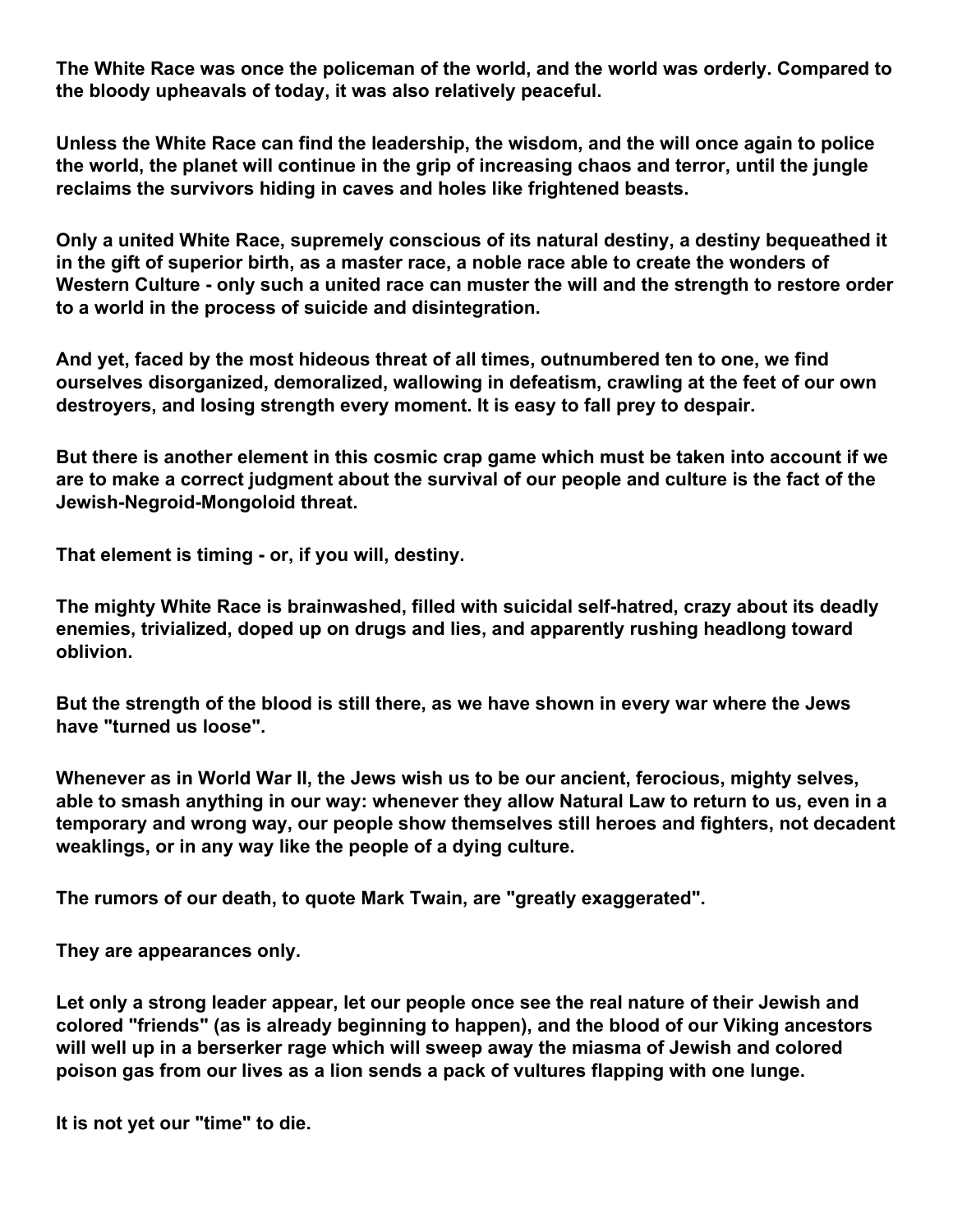**Destiny has a way of doing her will in spite of all human efforts to foil her, both when she is creating and when she is destroying.**

**Destiny brought forth the greatness of Rome when it was time. Arid, when it was time, she cast it aside and made a way for the mightier Barbarians, sweeping down from the cool northern forests.**

**Destiny brought forth the British Empire, when it was time. And, after centuries of rule, Destiny withdrew her blessing and the British Empire died - when it was time.**

**Destiny is even now, in America, conceiving the new imperium of our time, the White Imperium - the unification of the White Race and its conscious racial mastery of the Globe.**

**In spite of all signs of death and disease, deep within the vitals of our race is growing the embryo of that unity and that White Imperium which will last for its thousands of years, and destroy all which stands in its way.**

**Destiny simply will not be thwarted or swindled, even by such master swindlers as the Jews. The Jews have let the colored genie out of the bottle, armed him, agitated him, directed him to "sic" the White world, and set him galloping on a mission that the Jew hopes will turn the world over to the Chosen Ones.**

**But the latest moves of the African and Asian hordes remind me of that dramatic paragraph one of the most dramatic in all of English literature - written by Somerset Maugham, which conveys my meaning as no other exposition could:**

#### **DEATH SPEAKS:**

**There was a merchant in Baghdad who sent his servant to market to buy provisions and in a little while the servant came back, white and trembling, and said "Master just now when I was in the market place I was jostled by a woman in the crowd and when I turned I saw it was Death that jostled me She looked at me and made a threatening gesture: now, lend me your horse and I will ride away from this city and avoid my fate. I will go to Samarra and there Death will not find me."**

**The merchant lent him his horse, and he dug his spurs in its flanks and as fast as the horse could gallop he went. Then the merchant went down to the market place and he saw me standing in the crowd and came to me and said, "Why did you make a threatening gesture to my servant when you saw him this morning?" "That was not a threatening gesture" I said, "It was only a start of surprise. I was astonished to see him in Baghdad, for I had an appointment with him tonight in Samarra."**

**Today, the colored untermenschen of the world, the scum, the beggars, cannibals, untouchables, and all that sorry swarm let loose by the Jews are riding hard upon their horses, charging at full speed, Spurring their mounts to furious gallops, racing faster and faster and faster to Samarra.**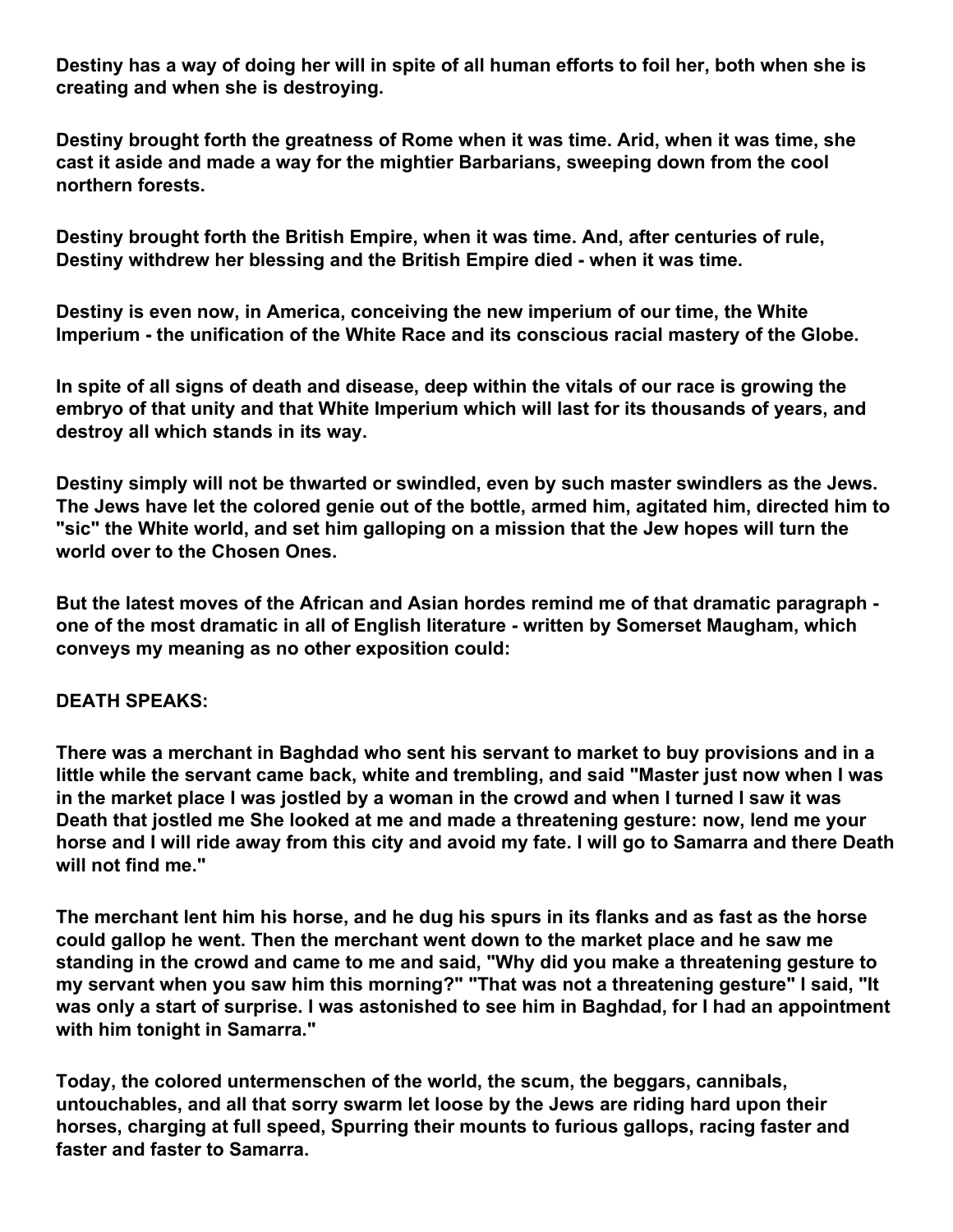**[Chapter 14 - WHITE REVOLUTION](#page-246-0)**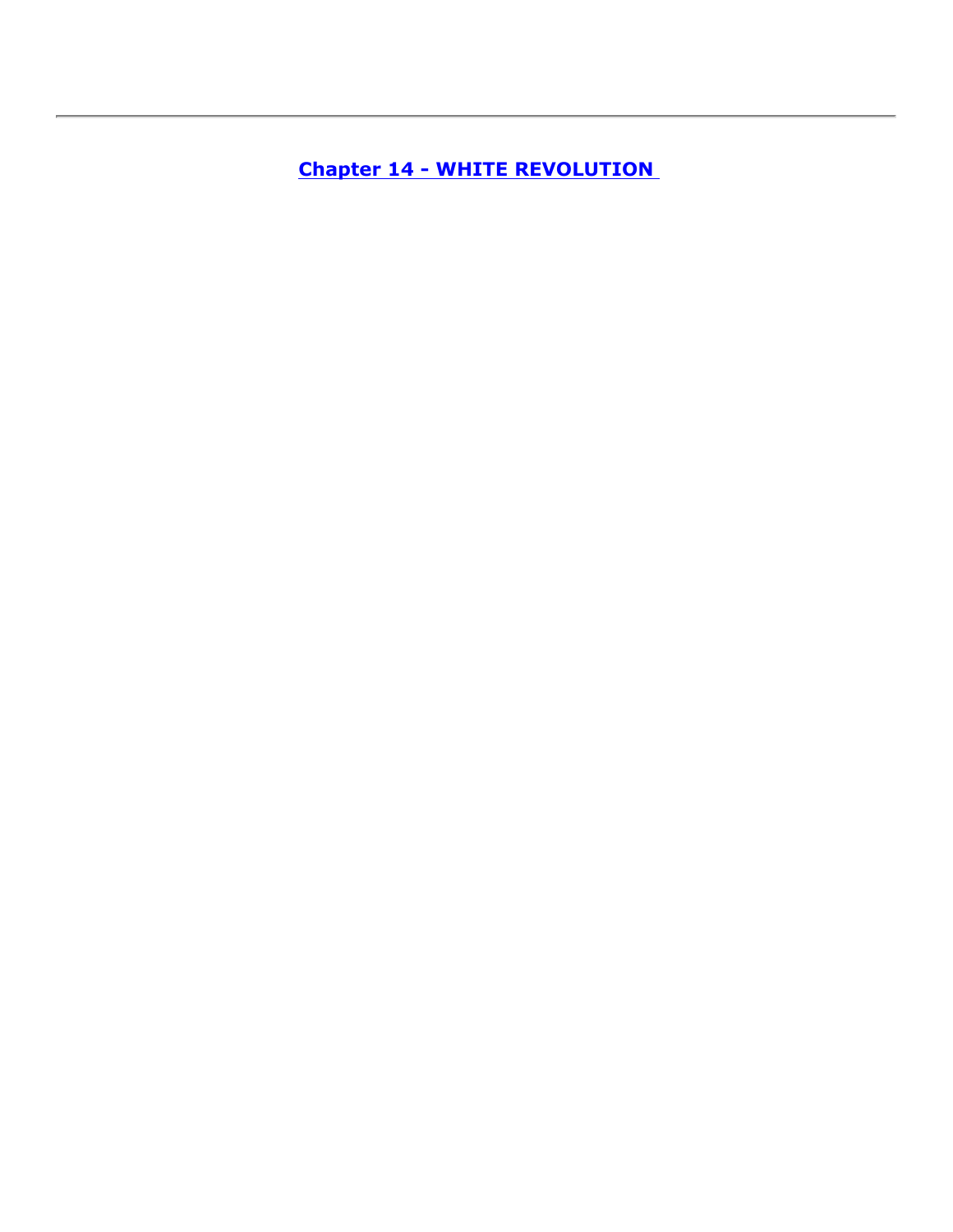# WHITE REVOLUTION

<span id="page-246-0"></span>**Before going further, let's briefly review what we've already covered In the first twelve chapters of WHITE POWER, I have presented the thesis that:**

**Western society is sick, rotten, and dying but most of its citizens don't seem to care. (Chapter 1- "Death Rattle")**

**Our people, especially our youth, are spiritually lost -empty. (Chapter II - "Spiritual Syphilis")**

**This sick, rotten, spiritually empty state of our people is not natural degeneration but the result of the efforts of a gang of "liberal" liars - the "chart forgers." The purpose of these lying chart forgers is to pile up Western Civilization on the rocks, so that, like the old-time ship wreckers, they can loot and enslave our people. (Chapter - "Chart Forgers")**

**To hurry our "ship of "state" onto the rocks, the ship wreckers have installed as our "captains" nothing but crooks and traitors working with the ship wreckers (Chapter IV "Crooked Captains")**

**The chart forgers and ship wreckers are led by a breed of people called "Jews." (Chapter V- "The Ship Wreckers")**

**The Jewish breed is leading the ship wreckers, crooked captains, and chart forgers in a conspiracy to smash Western Civilization and the White Race because they are mentally ill, they suffer from mass Paranoia; they believe they are "God's Chosen People" and always innocent "scapegoats," the classic symptoms of paranoia. They have developed these crazy ideas into a "religion" because they are basically parasites that will not work and must get a living off other people, like tapeworms. Healthy societies always purge these human tapeworms out. Jews can live only in an unhealthy society, just as tapeworms can live only in an unhealthy and unclean body. Jews, therefore, foster every kind of degeneracy and chaos so that they can suck the blood of an unhealthy people.**

**(Chapter VI "Close Look at the Crooks")**

**There are two segments of this world Jewish conspiracy, both aiming at world conquest and both using the strategy "divide and conquer." One segment, the "friends of the captain," is Zionist and capitalist. They promote the world Jewish conspiracy by gathering up gold by fake speculation and unfair merchandising, then using the gold to buy up newspapers and other media with which to brainwash the people. They also exaggerate upper-class arrogance and wealth, thus promoting class war. (Chapter VII-"Friends of the Captain")**

**The other segment of world Jewry operates as "friends of the crew." They preach violent class war from below:**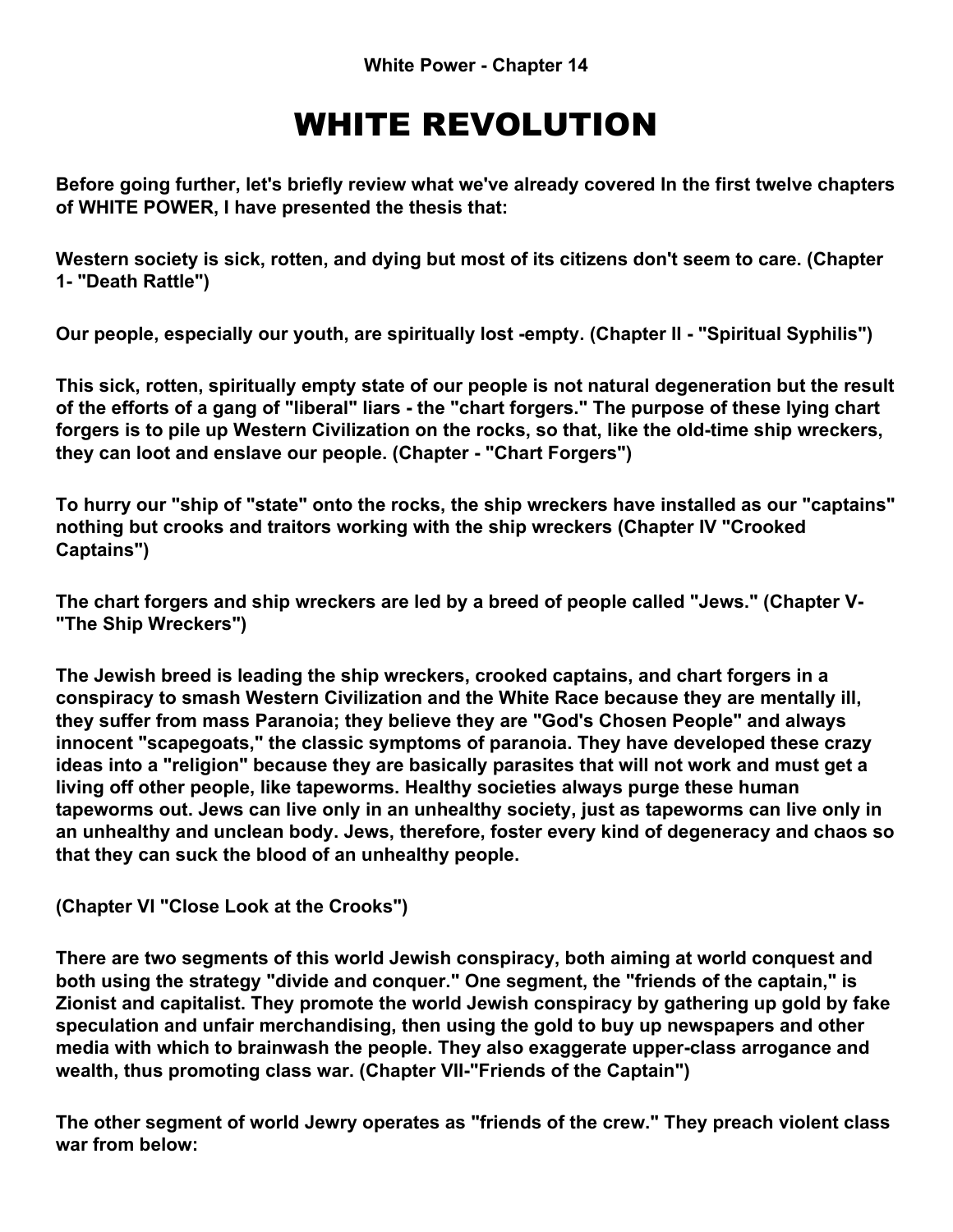**Communism - mutiny. The Communist Jews believe they can thus fulfill the ancient Jewish prophecies of world domination by the bloody violence of world revolution. They need endless masses of easily manipulated humanity. So the Jews promote first the breeding of the huge colored swarms and then their incitement to a Marxist mutiny against the elite White minority. (Chapter VIII-"Friends of the Crew")**

**To destroy the hated Whites and thus advance their violent world revolution, the Jews promote the endless breeding, arming, and organizing of the colored world. They move hordes of Blacks into urban areas, forcing them into competition with Whites, and then, when the Blacks fail, the Jews convince them that they are being "oppressed." This produces riots and finally armed rebellion both in America and elsewhere. As a result of this Jewish promotion of colored breeding, the colored birthrate is skyrocketing while the best of the Whites are killing each other off in fratricidal wars and by birth control. The end will be world racial warfare, in which the swarming colored races will be pitted against the minority of Whites for survival. Either the colored swarms, led and inflamed by the Jews, will overwhelm the White minority and inherit a ruined world, or we will smash them. It's "them or us," (Chapter IX "Black Plague")**

**The Negro masses are biologically inferior and easily manipulated. But the Jews can't as easily manipulate White men, so they are doing everything possible to destroy the idea that there is any such thing as "race," with the intention of breeding the White man (especially the Nordic) out of existence, (Chapter X,. "The Facts of Race")**

**Ahead lies all-out world race-war, with Blacks mutinying in the armed forces, with the Whites paralyzed by "love" and integration propaganda, with the fearful weapons of modern White technology falling into the hands of Black terrorists and being used against their White creators to create a Marxist-mongrel-Jewish U.N.-dominated America. (Chapter XI "Nightmare")**

**In the face of this hideous threat, the only White response has been fifty years of failure, because our side has insisted on "fighting" only in the Jewish-built conservative "Playpen," never mentioning the Jewish enemy, and never fighting on the only grounds which can unite our squabbling side -~ RACE. Conservatives have been suckered into fifty years of fighting on the Jews' favorite grounds - economic manipulations. "Conservatives" drive our own masses away from us by preaching economic "royalism," just as the Jews want. In spite of this conservative stupidity, the healthy racial instincts of our working people have been leading them steadily to the right, until a substantial portion are now following Wallace. But even Wallace accommodates the Jews by denying race, and by cooperating with the devilish Jewish enemy. No leader, even Wallace, who stays in the Jewish playpen, can hope to win. Only a leader who tells the revolutionary truth - all of it - can win. And that includes the fact that Adolf Hitler fought the Alamo of our White Race and that the enemy is JEWISH and NEGRO. (Chapter XII - "Fifty Years of Failure")**

**Instead of such honesty, however, the conservative movement is used and manipulated by Jews who pose as our "leaders."**

**Those who have followed these facts and arguments must now be asking themselves (as I**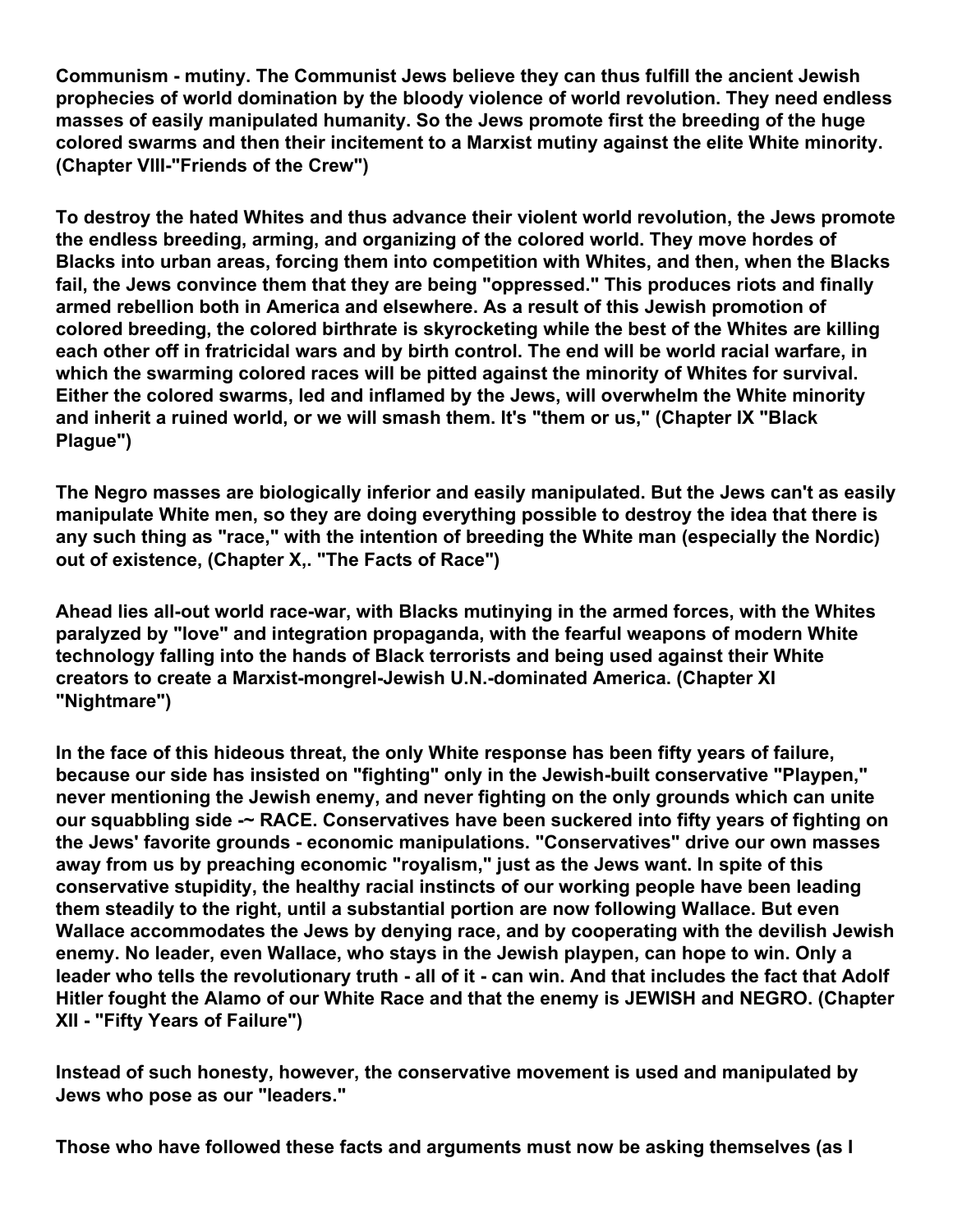**once did) "What does it all mean? What are we to do? Can we win? And, if so, how?"**

**The purpose of this chapter is to show the reader that there is a historically proven method of smashing these arrogant Red Jews and their colored troops. Hitler did it - which is precisely why they hate him and revile his name and anything connected with him so bitterly.**

**Germany found itself in exactly the same revolutionary mess we now face.**

**We have been forced into a crazy Vietnam War that we aren't allowed to win. Mobs here at home are sabotaging the kids out there fighting. They even attack troop trains and ammunition ships and get away with it.**

**German troops, fighting at the front in World War I, found themselves sabotaged from the rear by a Jewish-Marxist revolution, just as we have here now. Jews caused a vast ammunition strike, so the troops had nothing to shoot, and stirred up a mutiny in the German Navy at Kiel.**

**Here in America, Jews and their allies promote draft-dodging, give aid and comfort to the enemy, and promote outright rebellion among Negroes, who shout "Hell no, we won't go!"**

**We find Jewish scum hanging up the Viet Cong (Communist) flag in our streets and burning our American flag.**

**In the states of Bavaria, Hesse, and Saxony, in Germany, the Reds seized governments. They hung up their hammer-and sickle rags and dragged the German flag in the mud.**

**In Germany, the Jews had used the methods of capitalism to gather up almost all the wealth, to become almost all the professors, almost all the lawyers, almost all the doctors, and to push Germans out of the professions. Jews dominated Germany through the press, the professions, and the power of money.**

**Here in America, we have the same thing happening, with the percentage of Jews in high positions going up, and, Jews quietly dominating America through control of the press, professions, and money.**

**While rich German Jews were seizing all the top professional jobs, the Communist-Jew labor agitators were turning millions of German working men into enemies of their own people - into rabid, violent Communists, just as Jews are doing to many U.S. laboring men, through rotten, Red unions.**

**The Jews in Germany, like typical parasites, devoured the wealth of the nation so greedily they wrecked the economy and ruined the currency, bringing on catastrophic inflation.**

**We have precisely the same thing going on here, with only the degree of crisis not yet the same as it was in Germany.**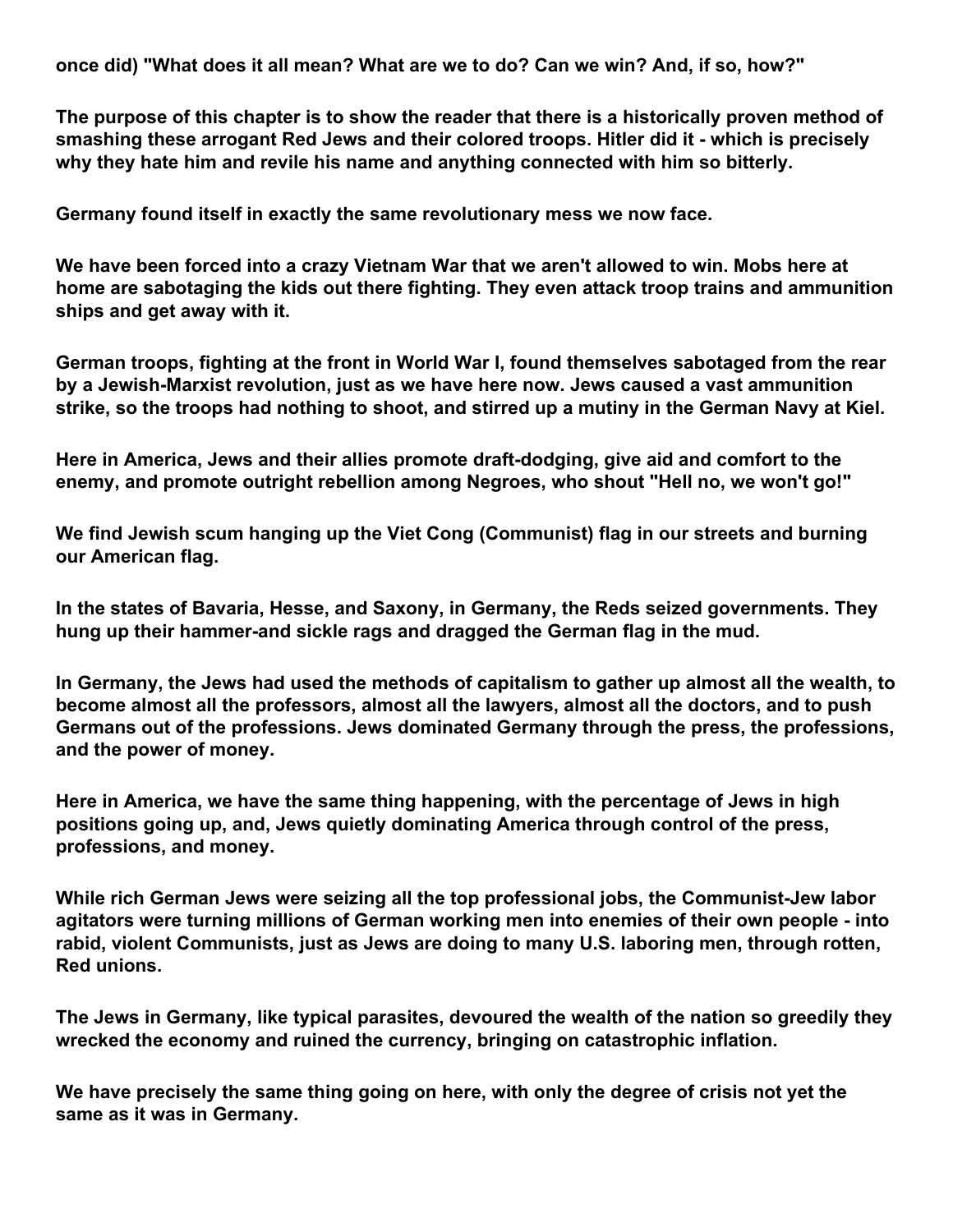**But all-out inflation is just ahead.**

**The Jews in Germany had almost total control of the press and all other media for reaching the minds and hearts of the people and were using this power to sow degeneracy, chaos, and mindless hedonism among the Germany people.**

**Is it any different here in America, today?**

**The Jews in Germany, with their Communist lies and propaganda, had incited and inflamed millions of Germans to hatred of their fellow Germans. Without understanding what was causing their poverty and misery, they filled the German streets with violent, rioting mobs.**

**Is it any different here in America, today?**

**The Jews in Germany, before World War II, were pushing homosexuality, loose morals, filthy "literature," crazy "dances" fresh from the African jungles, insane "art," Marxist "music," and self-indulgence for youth.**

**Is it any different here in America, today?**

**NO!**

**The Jews wrecked Germany.**

**They have almost wrecked America.**

**In Germany, at the last minute, from out of the soul of the German people came forth a man with the spiritual power and leadership to reassert the supremacy of the German majority, restore German honor, and build a healthy, wholesome society.**

**A simple German corporal arose and gathered about him brave comrades who would rather die than watch their people smashed and enslaved by Jews. Adolf Hitler launched a gigantic renaissance of the people that astonished the whole world!**

**Hitler used the eternal laws of revolution and counter-revolution to smash illegal Jewish power and reassert the legitimate power of the majority of the German people.**

**The reason our side in America has done nothing but retreat in such a disgusting and cowardly manner for fifty years is that, so far, nobody on our side has ever applied these eternal laws of REVOLUTION, POWER, and MASS POLITICS to our problem**

**Our side has been too powerful and wealthy for too long to be able to feel any real possibility of defeat and death. Our side has been playing kid games of economic conservatism, while the enemy - professional revolutionaries almost to a man - has been systematically destroying our power, our wealth, and our ability to resist. Every day, every year, we get weaker and they get**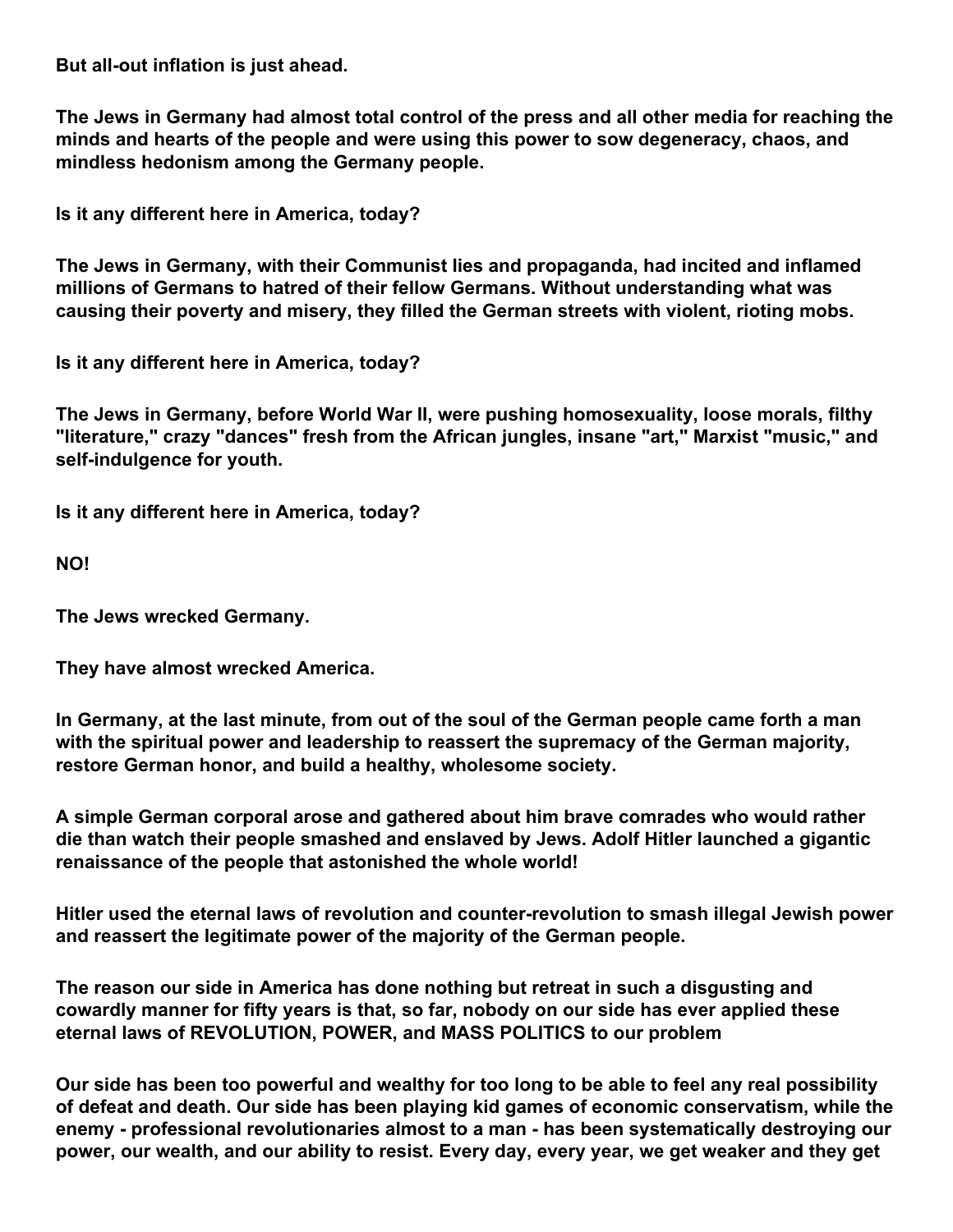**stronger.**

**The continued existence of Western Civilization and the White Race depends on whether enough Americans are sufficiently concerned about imminent catastrophe to do something professional and revolutionary about it - rather than continue to play the easy, kosherconservative, play pen games of the last fifty years.**

**We are facing a REVOLUTION, and a bloody one at that.**

**"States' rights," "conservatism," "Wallace-ism," and even the Klan are only crumbling Maginot lines, walls which may delay the brutal advance of the enemy a bit, but which will never stop him. ONLY AN ATTACK CAN DO THESE THINGS and no half-hearted, Vietnam-style "attack," either, but the old-fashioned kind in which our purpose is simple and direct: to ANNIHILATE the enemy - to smash him, beat him down and exterminate him, until he is no longer a threat.**

**The reason our people are unable to see the urgent, desperate need for a revolution, instead of the silly, conservative shilly-shallying in the Jewish playpen, is that almost all of our people, on both sides, left and right, have fallen victims to Jewish propaganda against "extremism" and radicalism.**

**The attack upon us is called, even by the enemy, a "Black Revolution." It is Communist. It is lawless. IT IS RADICAL, VIOLENT AND BLOODY!**

**The only defense that even has a prayer of succeeding must be equally radical.**

**When somebody is shooting at you, only counter fire can succeed.**

**Anyone might be pardoned for believing for a few minutes, or even an hour or so, that he might be able to talk his way out of a gun fight. But when the shooting goes on and on, gets more and more bloody, and the enemy openly proclaims his intention of wiping you out, as the Blacks are doing, it is madness and suicide to keep depending on the easy, "nice," "moderate", conservative" methods of survival.**

**The way you "shoot back" in a revolution is with a revolution of your own.**

#### **THEY HAVE STARTED A BLACK REVOLUTION. ONLY A WHITE REVOLUTION CAN STOP IT!**

**And that's what this book's all about.**

**Over the past twenty years, I have run the course from "Republican," to "hard-shell Republican" to "anti-Communist" to "McCarthyite" to "Birch-type Conservative" to sneaky Nazi! ---and finally to all out National Socialist---Hitlerite!**

**I have become a revolutionary as dedicated to professional, hard-boiled, White Man's, anti-Communist revolution as any Communist is dedicated to his bloody revolution.**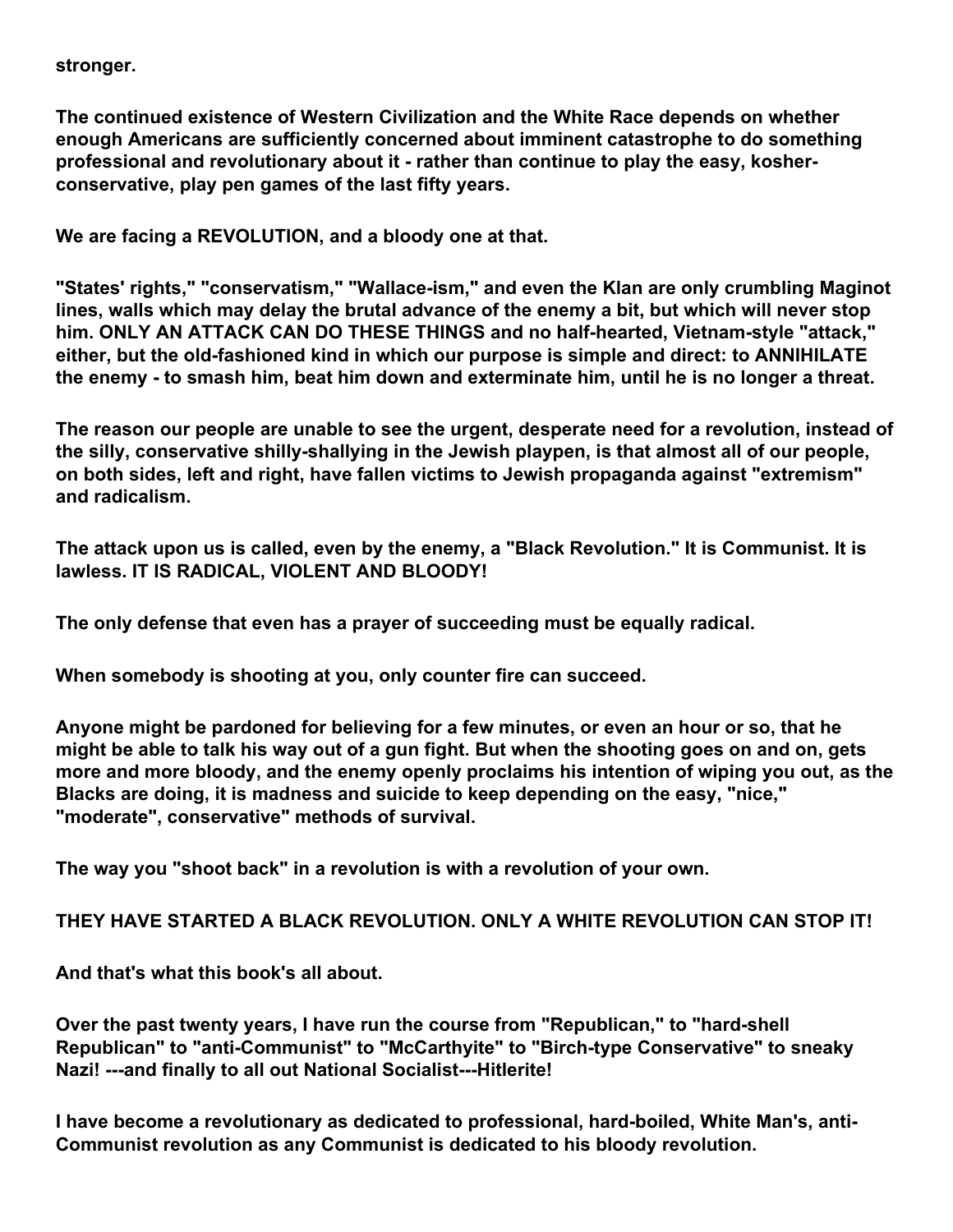**And a White Man's, anti-Communist revolution to succeed, must be something more than just against the other side.**

**It must be a revolution for something so grand and noble that a man can give his life heroically fighting for it.**

**Men will talk about almost anything.**

**Men will fight for very few things.**

**And men will fight to the death for only the most basic of motives. They will fight heroically (that is, with supreme self-sacrifice - which is what "heroism" means) only for idealistic aims they hold greater and more holy than their own personal survival.**

**Only when you can make a man feel, deep in his heart, that survival of his loved ones, his honor, or his whole people are in deadly danger, will he risk his life to do battle against overwhelming odds, where his own personal survival is unlikely.**

**The Jews are filled to overflowing with this "family" feeling, so that they not only stick together, as is well known, but they sacrifice and give for each other too, as the records of any Jewish fund appeal will show, and the rush of Jews even to fight for their precious Israel shows this even more. Pointedly. it is this fanatic "family feeling" which makes the Jews such a power in this world.**

**The Blacks, today, have also been filled by Jewish agitation with this same feeling of fighting for their family, for "their own," to the point where they go out by the thousands and face beatings, fire hoses, jails, and even death to advance the revolution of their "soul brother's."**

**But America's anti-Communist leadership, so far, is so hung up on money, security, comfort, luxury, and Sunday evening, tea-sipping anti-Communism that nobody will sacrifice much for such disgusting materialism, let alone give his life heroically for such cowardly "leaders."**

**The masses of working people, especially, are not only not won over to fight for their own side by the "Bloomers" Buckley, "Rabbit" Welch, "Fatty" Hargis, and "Dry Goods" Goldwater economic approaches, but, as we have shown in "Fifty Years of Failure," the masses are positively repelled and disgusted by this selfish money-madness of the would-be, anti-Communist "leadership."**

**To fire up our people to fight the flaming counter-revolution we must launch at the Jewish and Negro enemy, we must give our people an overwhelming sense of family-an urgent, selfsacrificing, idealistic drive to draw together and fight for "our own." "Wallace-ism" is the nextto-last step toward that goal.**

**But Wallace-ism must fail, as have all the other half measures, because it lacks the guts and honesty to give the masses that powerful, OPEN feeling of "family," without which it is just one more (even if temporarily more successful) effort to sneak up on the Jewish enemies without**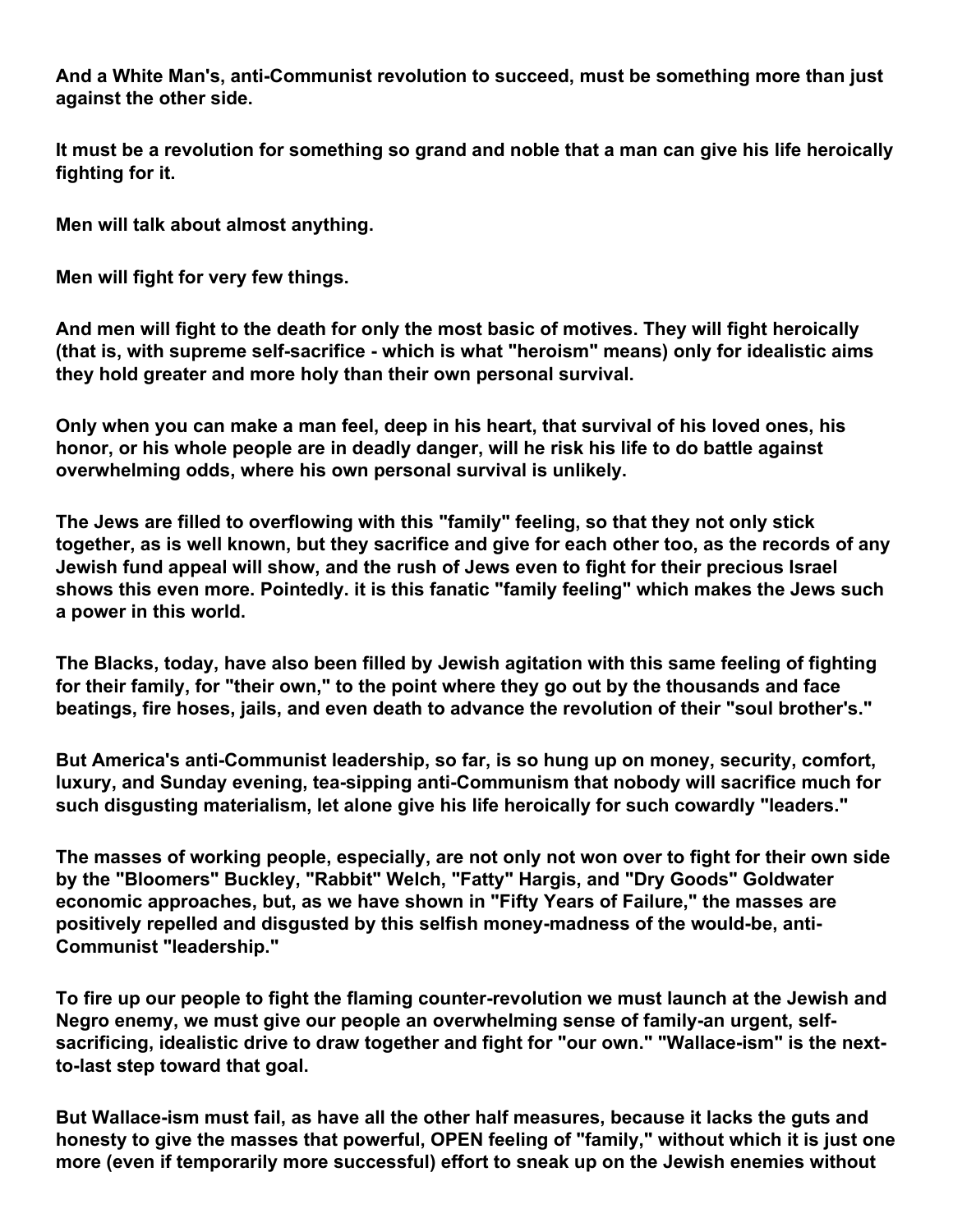**naming them, and even by cooperating with them.**

**The fuel, which feeds the fires behind Wallace-ism is racism, the very feeling of family of which I have written.**

**But Wallace endlessly repeats, "I am not a racist; racism is evil!"**

**The people don't believe him of course. The enthusiasm he generates is racial family feeling not political. Wallace is the best racial symbol of our White Family that has been allowed by the Jews (through compromise) to rise as a national and somewhat respectable figure.**

**But that very compromise by which Wallace has achieved some "respectability" will eventually give the Jews the power to destroy Wallace (and destroy him they will) -just as they have crushed all the other compromisers for 50 years.**

**It is not the compromisers and respectable "nice guys" who have the power to inflame and lead the masses of people in times of bloody revolution, but the wild, rabid, flaming extremists- the Patrick Henrys, the Lenins, the Garibaldis, the Kenyattas-and the Hitlers-the men most hated and cursed by whatever power they are fighting. (Let me make it clear that I am not implying that these men are anything alike. My point is that each of them succeeded against a starting lineup of dozens of other would-be leaders only because they were the most EXTREME.)**

**Lenin won in Russia, over the more moderate Mensheviks, precisely because he was exiled and jailed as the most violent and extreme among all the competing leaders.**

**Jomo Kenyatta, the Mau-Mau leader, won power in Kenya precisely because he was tossed in jail as the most violent, radical, and bloody cannibal leader.**

**Here in America, Stokely Carmichael and H. Rap Brown are inevitably winning the hearts of the Black masses precisely because they are the most violent, radical and extreme Black leaders and will probably go to jail, which will help make them all the more the leaders of the Blacks.**

**On an absolutely different plane, Adolf Hitler won the hearts of the German people, and won power precisely because he, too, was thrown in jail as the most extreme, most radical and uncompromising of all the competing "nationalist" leaders.**

**These ultimate leaders of revolution are always hated and cursed by the compromisers and cowards on their own side because the cowards and compromisers are desperately eager to avoid the bloody terrorism of the enemy. So the compromisers try to win the enemy's temporary favor by blasting away at the genuine revolutionaries who alone can win what these parlor revolutionaries pretend to fight for.**

**Thus, we find almost every anti-Communist leader in America, from Buckley to Welch, slyly spreading the lie that I am working for the Jews and Communists by "provoking" the enemy. Sure I provoke the enemy, just as a soldier provokes the enemy-by shooting at him! The**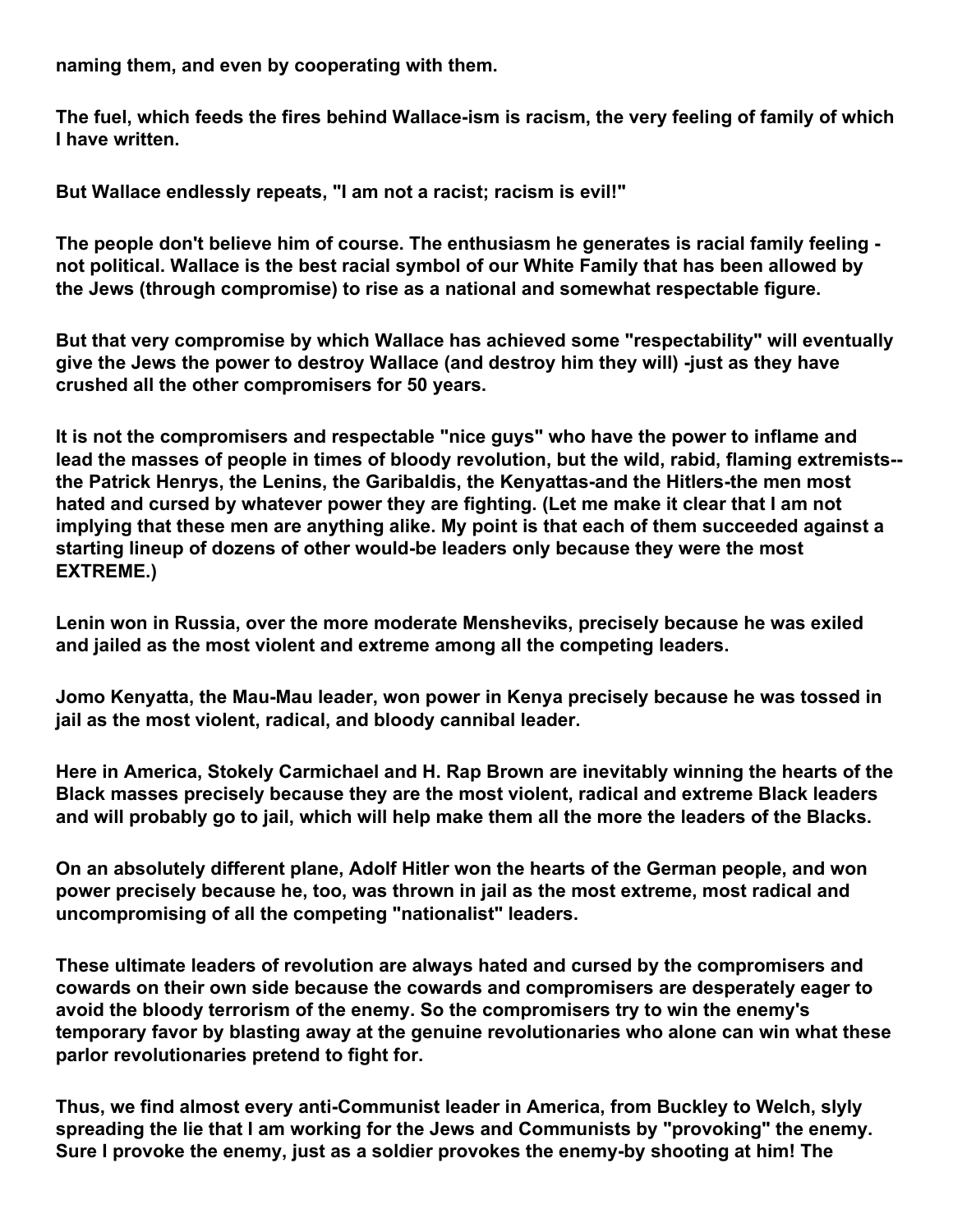**compromisers and kosher conservatives hope that by blasting me viciously enough, they will win the trust and love of their Jewish pals (although every major Jewish organization and leader in America is viciously blasting away at Welch, Buckley, Hargis and the rest of the "mybest-friends are Jews" bunch).**

**How can you fight-and win-without provoking the enemy?**

**Deep in their hearts, the masses of people - and many of the leaders---already feel that the Jewish, Negro, and Communist problem has gone far, far past the point where we can talk the enemy out of power. The ordinary workingman knows the enemy has forced us into a FIGHT to survive and keep what we have built, when he sees what the Blacks are doing in America.**

**If our people are to have any hope of eventual victory, we must have a hard-core revolutionary cadre organized and ready to assume leadership when Wallace-ism, the last hope of the compromisers folds up.**

**To organize and train that hard-core cadre of revolutionary White leaders is and has been my naked purpose in building the American Nazi Party.**

**When the Communists had had enough of Kerensky's hanky-panky, Lenin was able to grab power, even though he had to come from far behind in the leadership race, because he stuck resolutely to the hard, tough, no-compromise line, and was ready when the time was ripe, in spite of all jails and persecutions**

**When the Germans had had enough hanky-panky with Von Papen, Bruning, et al., Hitler was able to win power, even though he had to come from far behind in the leader-ship race, because he stuck resolutely to the hard, tough, no-compromise line and was ready when the time was ripe, in spite of jails and persecutions.**

**When the wild Blacks in Kenya had had enough of the hanky-panky of the "moderate", pro-British Black leaders, Jomo Kenyatta was able to come from behind in the leadership race, because he stuck resolutely to the hard, tough no-compromise line and was ready when the time was ripe in spite of the fact that he was doing a long jail sentence then.**

**No matter how we suffer and go to jail, starve, and are cursed by our own side today, I know with historical certainty that the Nazi party will have the strength to come from far behind when the time is ripe and our people are finally disgusted with the endless compromisers, from Welch to Wallace.**

**When they want to fight, when they are ready to sacrifice anything rather than bow to Negroes and Jews one more day, nothing can stop us. For we shall have behind us the mightiest force on this planet: millions and millions of fighting-mad White men, filled with that holy and revolutionary sense of family which has proven unconquerable down through the ages.**

**The situation, with the revolutionary, bloody Blacks forcing the calling out of the army in Detroit even as I write these words, has now gone past the point where a Wallace can deal with it on a "states' rights" basis. Already, it is clear that it will take a massive and unified federal**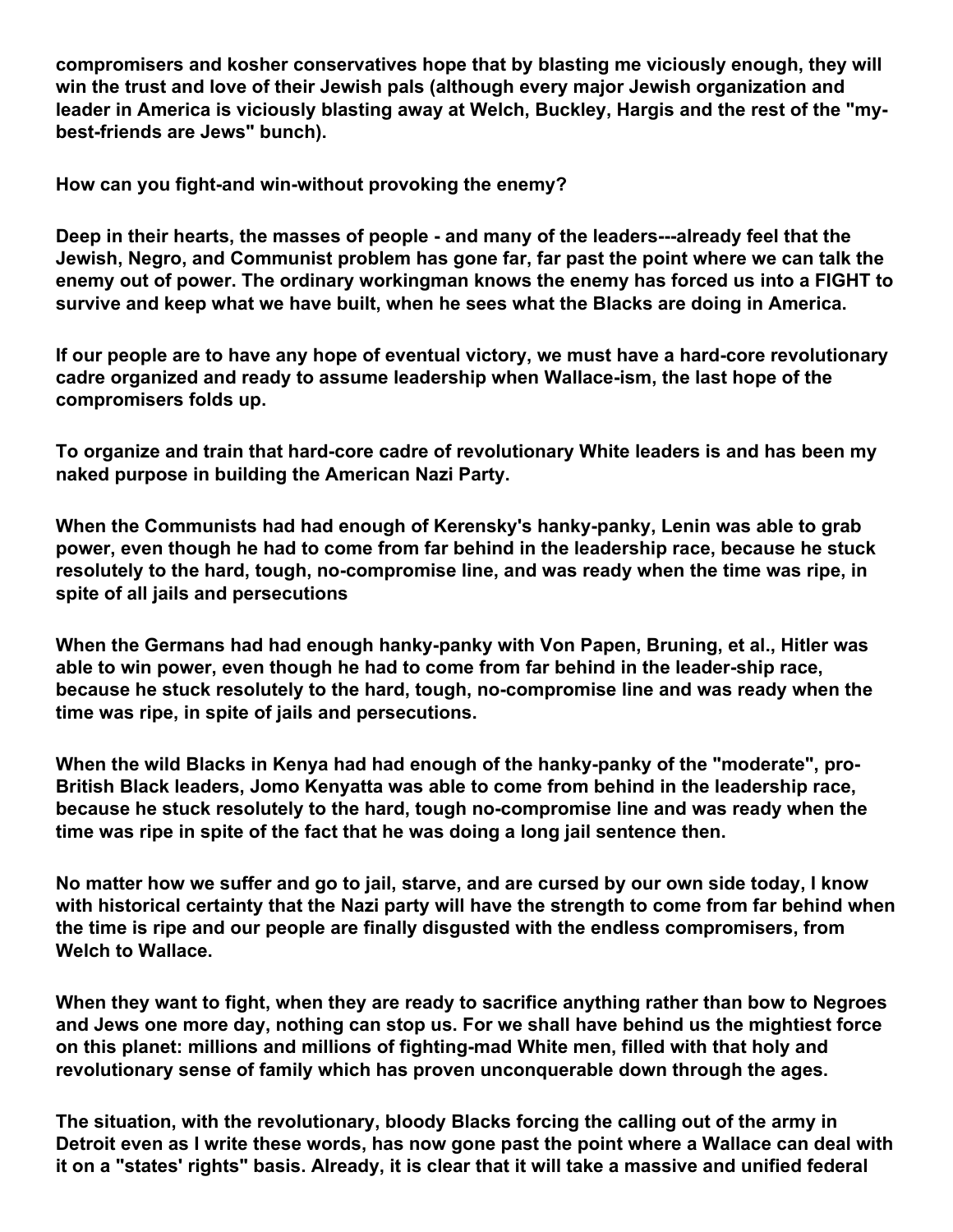**effort to restore order and sanity.**

**When our people have had enough Black Revolution and conservative cowardice, then we will be ready to smash the enemy with WHITE REVOLUTION.**

**[Chapter 15 - NATIONAL SOCIALISM](#page-255-0)**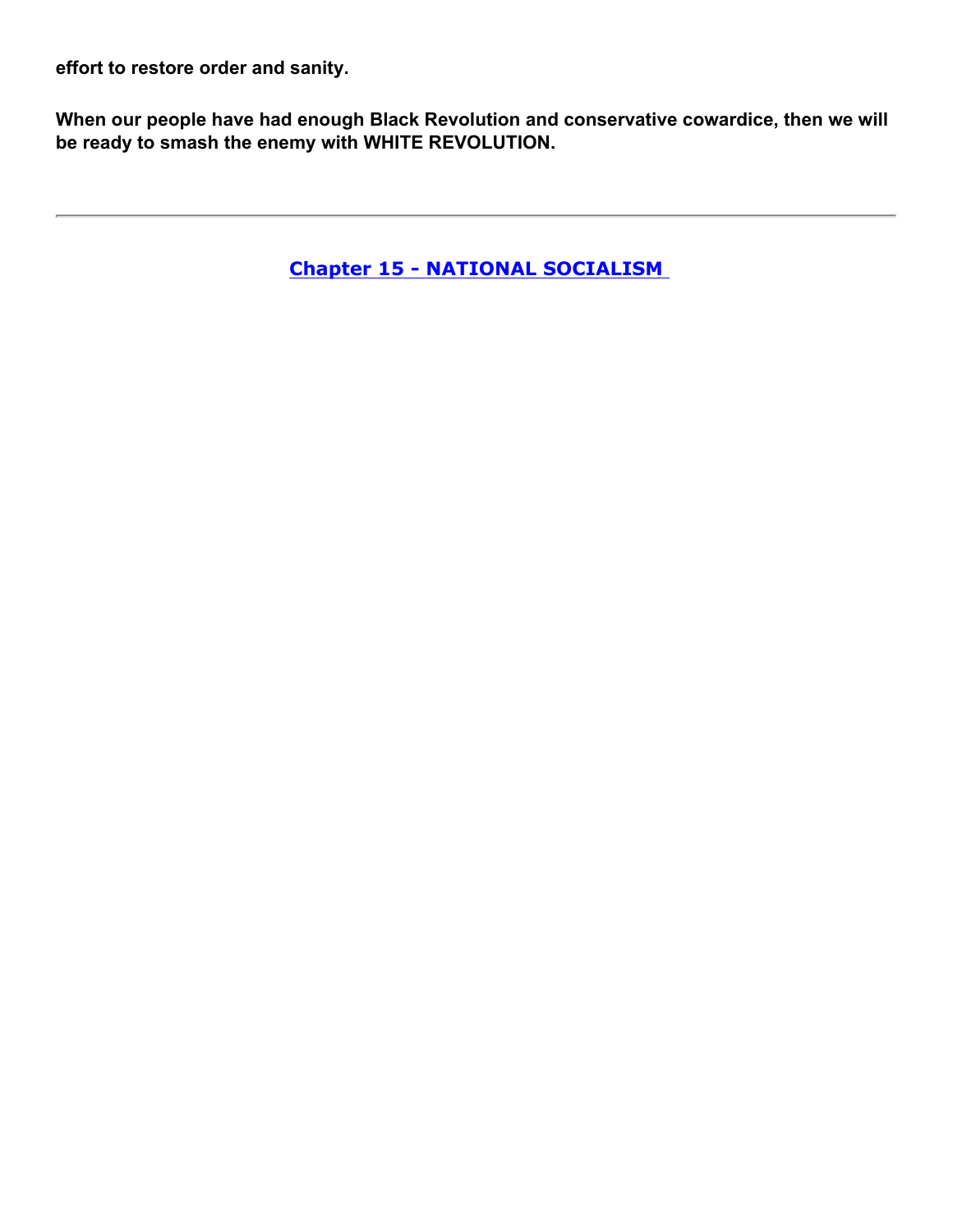## NATIONAL SOCIALISM

<span id="page-255-0"></span>**So far, this book has been mostly critical.**

**Now it is time to present constructive plans for building and creating.**

**I have put a year of research and hundreds of pages of writing into the effort to help the reader see and understand that Western Civilization is within a very few years of the end reached by Roman civilization-oblivion-and that he, personally, will suffer the fate of millions who have already fallen into the hands of the Jewish mortal enemies of Western Civilization- enslavement or, more likely, murder-unless we can find the will and the wisdom, somehow, to stop running away from the enemy and attack him with a White revolution!**

**Just how do you go about creating a revolution?**

**Are we all to grow beards, rush into the streets and begin shouting, waving our arms, throwing bombs, and otherwise acting the part of stereotype "revolutionaries"? NO! Of course not.**

**Our revolution has been all laid out for us.**

**Hitler inspired, organized, and pulled off a relatively peaceful revolution, a revolution which took far fewer lives than the American Revolution, and an insignificant number of lives compared to any ever pulled off by the Jewish Bolsheviks.**

**Not only that, but Hitler's revolution, as he promised in Mein Kampf, was 100% "legal" legitimate---the formally expressed will of the majority of the German people, sanctioned by both the top executive officer of Germany, von Hindenburg, and by the German "congress", the Reichstag.1 Hitler had many opportunities to seize power by force and could have done it easily in 1931. But Hitler believed that a revolution against the will of the people, a revolution that gains power only by force, cannot long endure.**

**Hitler, as I do, believed that a leader is an enemy of civilization unless he has the will of his people behind him.**

**How, then, can I be calling for "revolution"? How can I write of "killing and being killed"?**

**Is not the very essence of revolution violence?**

**Not necessarily.**

**There may be an element of violence, yes. When you are attacked by a killer and faced with**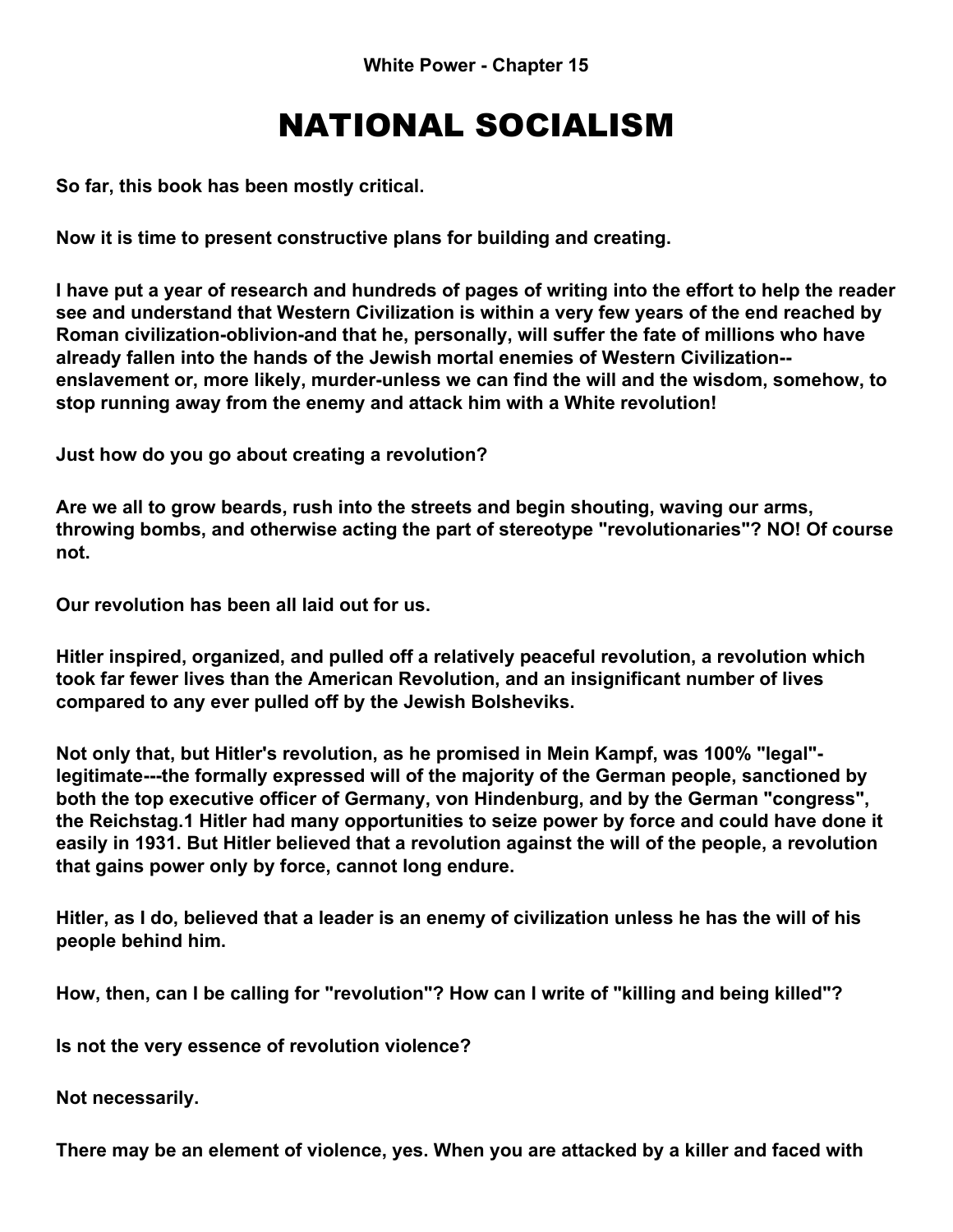**the choice of death or dealing death yourself, then violence is the only possibility. And Western Civilization is indeed under attack by an enemy who regularly, as a matter of policy, kills and massacres more ruthlessly than any other group in history.**

**So we must be violent enough to put a stop to the Communist enemy's killing and ruthless enough to smash his power.**

**1 In 1923, when the Reds threatened to seize power in Bavaria, the Nationalists, the conservatives, and General Ludendorf asked Hitler to lead a "Putsch"-a revolt-in Munich. Then the weakling leaders double-crossed him at the last moment. The "Putsch" was crushed and Hitler was sent to prison. But this was not a revolution against the will of the people, as events proved later. But the essence of a real revolution is never JUST the bloodshed and upheaval. In a genuine and lasting revolution, violence and killing are only one expedient means to the end of a radical change in over-all spiritual outlook-the outward manifestation of a supreme human will to establish a new arrangement of physical affairs to conform with an inner ideal.**

**The authority exercised by most of those in power today is unadulterated tyranny, though it is hypocritically disguised as "democracy". It is not the benevolent, intelligent authority to maintain order and justice established by the Founding Fathers for the benefit of White men.**

**Our revolution must be based firmly on the ideal of destroying the illegal power of tyrants, and restoring a just social order that is based on a firm authority that comes straight from our people, and is freely granted to a leader.**

**That, believe it or not, is precisely what Adolph Hitler did for Germany, and what we must do for America.**

**Our revolution, in short, must have as its driving force and goal, not merely the hatred and destruction of the enemy, but it must be imbued with an absolute determination to establish a just social order in which each man can achieve his maximum potential as a successful, happy, and productive part of our great White Race.**

**What is such a just order of society?**

**There is no need for this understanding of the scientific principles of successful group living among those in healthy societies where natural instincts are unimpaired. Animals, for instance, have orderly, successful "societies" because Nature gives every social creature all the instincts he needs for successful group living.**

**Wolves, ants, bees-and apes- for instance, have highly organized and thoroughly healthy, orderly societies.**

**Early men had healthy societies. Then man's growing control over Nature allowed him to escape his natural environment, surround himself with artificialities and luxury until he became decadent and full of arrogant conceit-a conceit that is today called "liberalism".**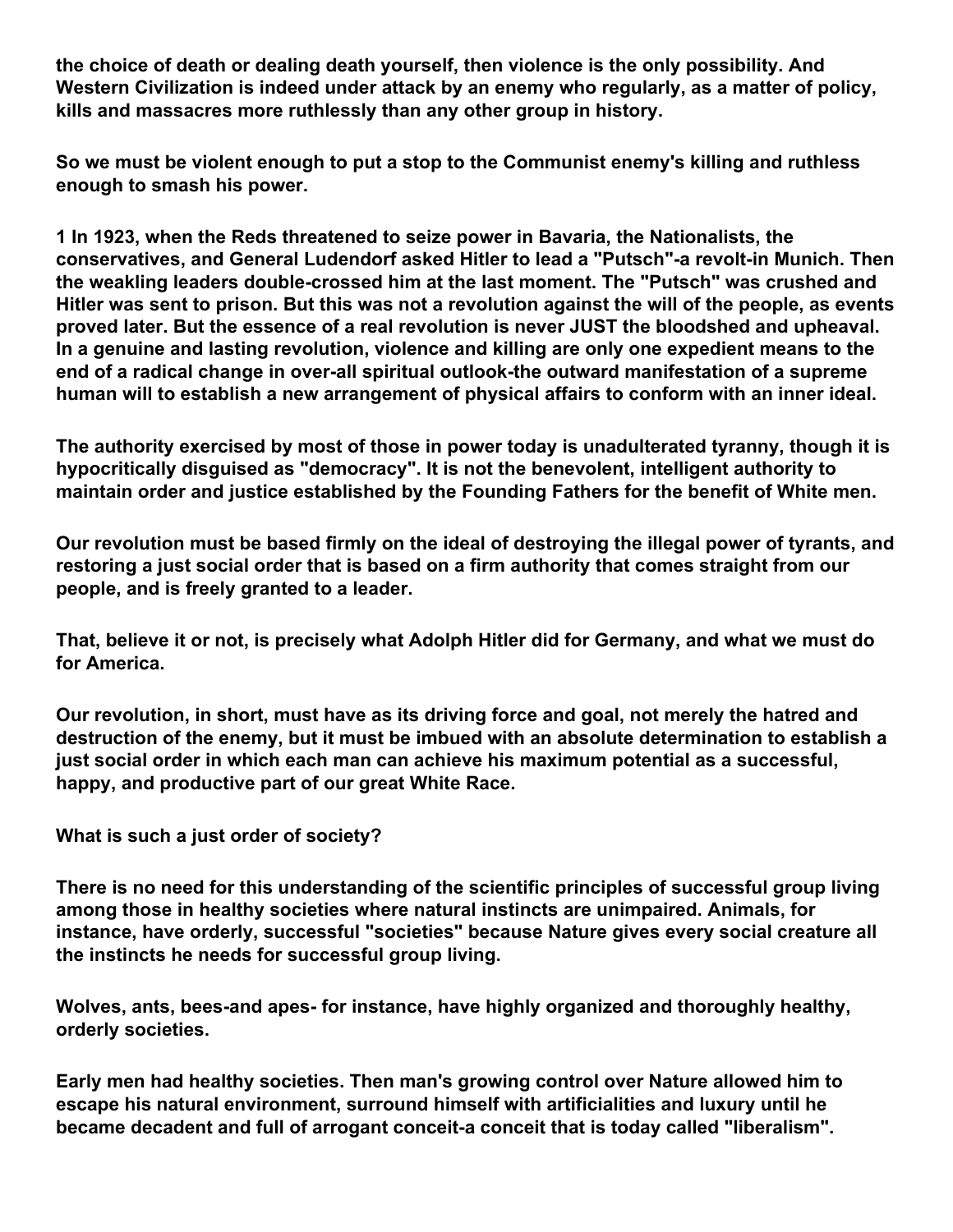**Only by going back to the simpler and more primitive life-situation of the unthinking and uncivilized animal world, and observing the workings of the instincts given them by the Creator, can we catch a glimpse of the wonders of what has also been given us-and which we have thrown away.**

**Nature has created "breeds" with which she can experiment and seek always better breeds, just as does a good farmer. The Creator, being an infinitely wiser farmer than any human, absolutely insists on the purity, the sanctity-the BIOLOGICAL INTEGRITY of each group.**

**But Nature, like a farmer breeding cows, can improve the breed only by fostering the breeding of the better type, and eliminating the poorer type. Nature accomplishes this task with the most powerful instincts we are given: LOVE of our own, and HATRED of those who intrude-or "outsiders".**

**These two instincts are equally important: Love is not "good" while hate is "evil"-which is the canard so dearly loved by the Jews, liberals, hippies, queers, and half-wits.**

**Love is indeed incredibly powerful, and good, when it is NATURAL.**

**LOVE, the natural, healthy kind, is indeed what makes the world go round, and is the most beautiful, holy miracle we ever see here on this earth.**

**BUT WITHOUT A DEADLY HATE OF THAT WHICH THREATENS WHAT WE LOVE, LOVE IS AN EMPTY WORD, A CATCHWORD FOR HIPPIES, QUEERS, AND COWARDS.**

**I should like to write much more of this particular law of social living, because, as we shall see, BIOLOGICAL INTEGRITY is the essence, the be-all and end-all of National Socialism when applied to Aryan society-and, indeed, of every healthy human society which has ever existed.**

**But there simply is not space in this work for the book that could be written on this subject alone. I can only sum up by saying that the first law of all group living by social creatures is BIOLOGICAL INTEGRITY; absolute, total and uncompromising loyalty to one's own racial group based on a consuming love, and absolute, uncompromising hatred of any outsiders who intrude and threaten to mix their genes with those of the females of one's own group.**

**The everyday way this law is manifested is love of one's own kind, and hatred of aggressive intruders (which is why most healthy Whites have such instinctive abhorrence of "niggers", Jews, and other "aliens").**

**The second most important law is the law of TERRITORY.**

**For example, ten or twenty males of the tiny tropical fish called "swordtails" will each stake out a section of a tank as soon as they are placed in it, and they will attack any intrusion by another male.**

**If females are introduced into the tank, the males will fight over them, as expected. But the**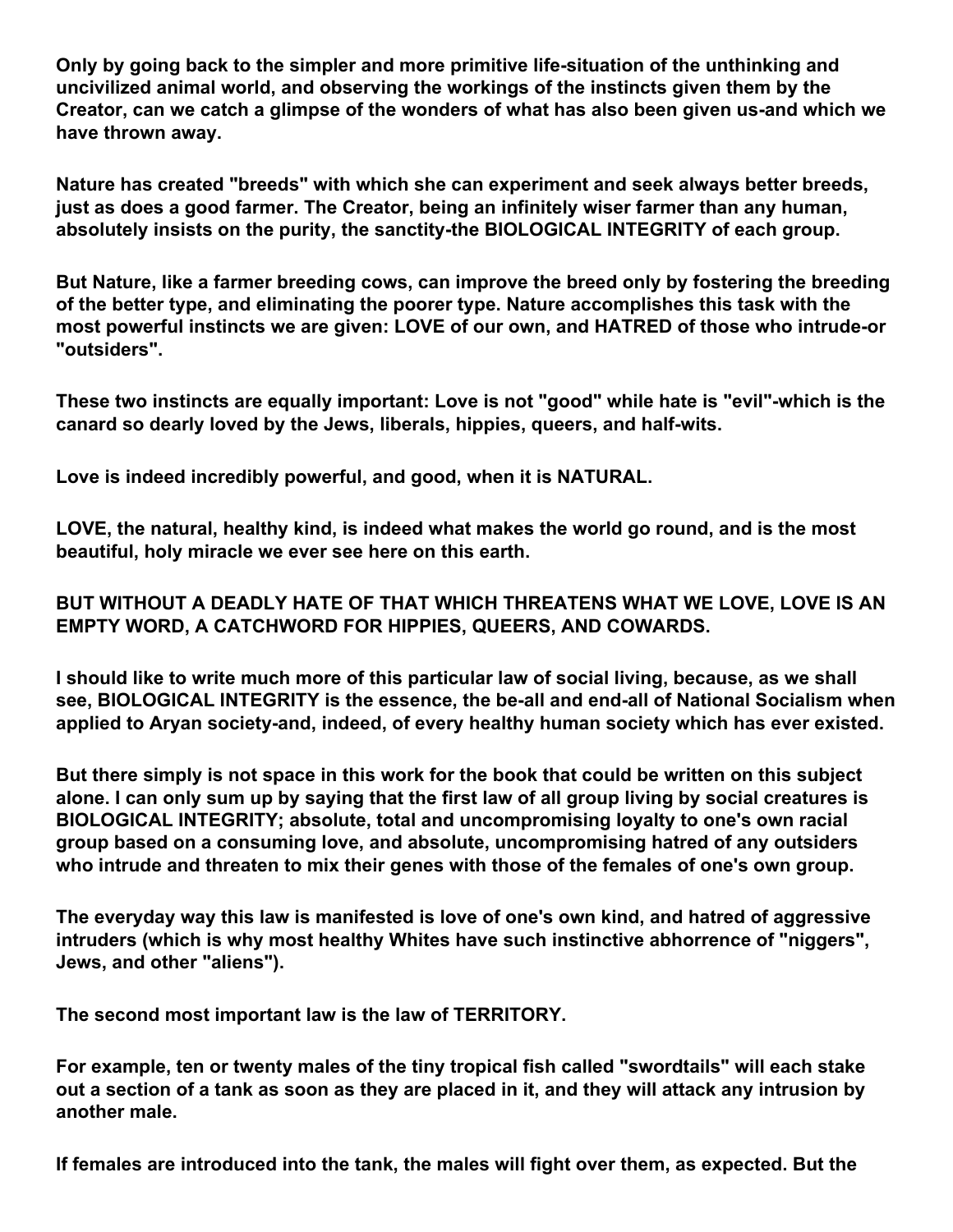**surprise to science was that sex is not the strongest motive in the life of these little fish.**

**If you start cooling the water in their tank, you can reach a point where the water is so cold the males no longer give much of a damn when you introduce the females. When the water gets so cold as almost to kill the little fish, they pay no attention at all to the females. But even when they are on the point of almost freezing to death, they will still come out ferociously to defend their TERRITORY-their private property!**

**National Socialism is based, among other things, on this concept of private property. The law of TERRITORY comes out as "Nationalism" and private property in human society.**

**Throughout the animal kingdom, the leader is never chosen by vote, but always by the natural selection established by Nature as the only sure method of insuring that the group is led by the best-combat. This I have called the law of LEADERSHIP.**

**Once each member of an animal society learns his or her place in the natural biological order of toughness, wisdom, and cleverness, each member settles down into his own niche and the group is relatively peaceful and orderly. Only when young males begin to mature and have to fight their way up or down the ladder is there serious battles. And then, as soon as each male learns who he can whip, and who can whip him, he settles down and lives peacefully and contentedly in that place he has found for himself.**

**Thus is established two more of the fundamental principles or laws of all group living - LEADERSHIP by the best, and a natural hierarchy or scale of leadership of all the other members of the group - STATUS.**

**Finally, a study of the animal world establishes that females stay out of the affairs of males, and specialize in producing and rearing the young by organizing healthy families. To summarize: There are five basic laws of all group living, which I have called "THE LAWS OF THE TRIBE";**

- **(1) The law of BIOLOGICAL INTEGRITY (love inside, hate outside);**
- **(2) The law of TERRITORY (private property);**
- **(3) The law of LEADERSHIP (by the best);**
- **(4) The law of STATUS (or the natural place of every individual in a group); and**
- **(5) MOTHERHOOD for females.**

**With these natural principles in operation, as they are throughout the whole world of social animals, there is a relative peace and order in the group.**

**It is only when the group somehow is forced into unnatural conditions that the God-given**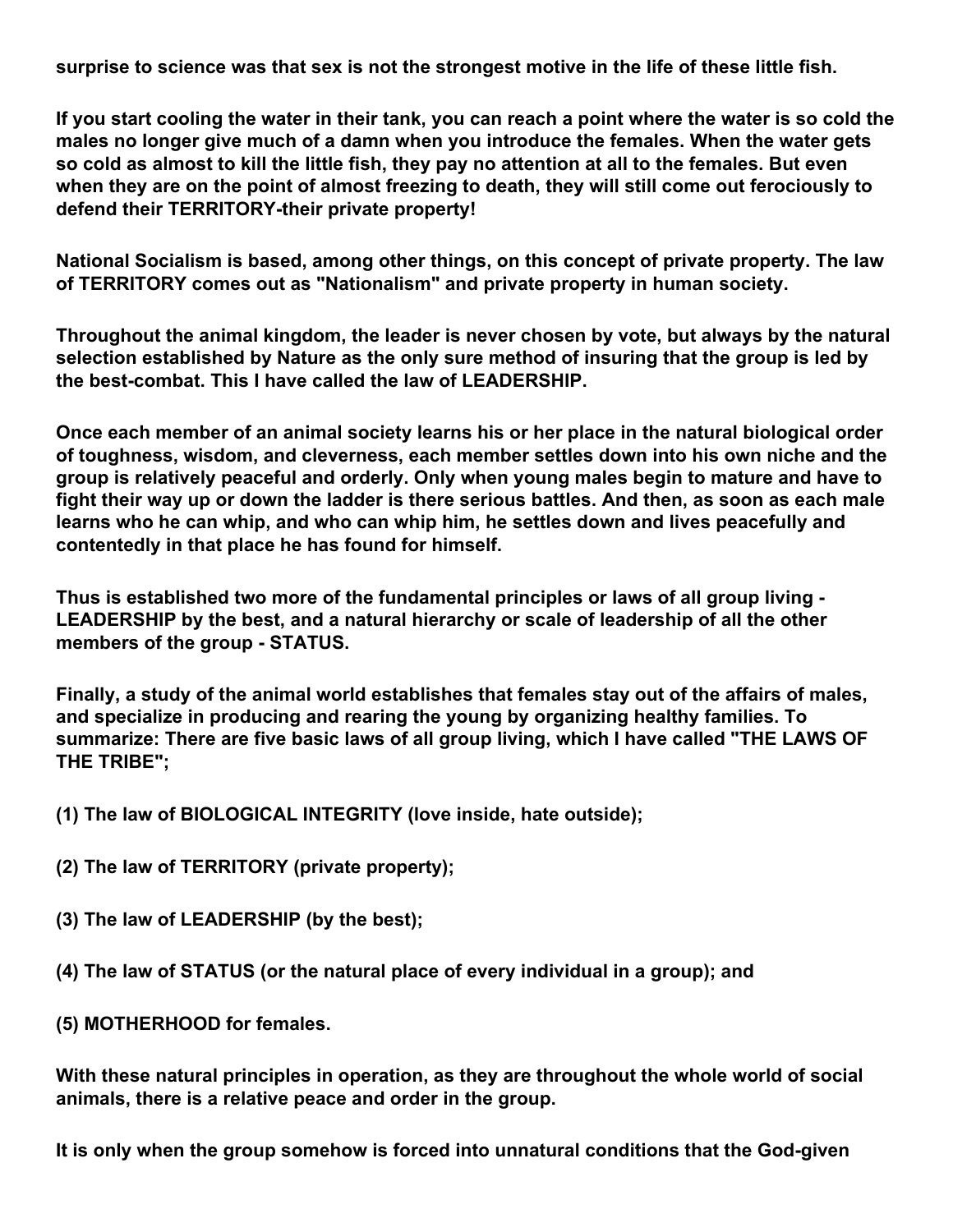**instincts to obey these iron laws of Nature fail.**

**In evaluating all this in your own mind, think of the apparently "crazy" pattern of juvenile delinquency. We have the sons and daughters of some of the most "advantaged" and wealthy people suddenly seeming to go mad, beating up old folks, tearing things up senselessly, taking poisonous drugs, and becoming arrogant, anti-social criminals. At the same time, we find the children of some of the poorest groups in our society producing almost no delinquents at all.**

**Until very recently, for instance, young Chinese were never delinquents (and they still have a far lower delinquency rate than other groups) The young of tightly knit, even though very poor, groups are often untouched by the modern madness of juvenile delinquency.**

**Why is this? Why should a wealthy young boy or girl become a thief, a vandal, and be violently anti-social in spite of all conceivable advantages, while the children of some of the poorest people in America are well-adjusted and constructive?**

**The answer is that children who are brought up in a group which has managed to maintain some semblance of the laws of natural group living (the "Laws of the Tribe"), who feel that they are loyal members of a group, a "tribe", that they "belong" to something or somebody worthwhile, and who therefore have a sense of the five basic laws of all group living, are not frustrated, not lost and not empty.**

**The Jews, with their spreading of liberalism and Communism, have consciously and scientifically gone about the process of wiping from the souls of our people all memory of the sacred 'Laws of the Tribe", which, alone, can make a group of humanity healthy, happy and peaceful.**

**No human being can live in peace and productive happiness OUTSiDE of some kind of "TRIBE" to which he is SUPREMELY LOYAL and which in turn SUPPORTS HIM SPIRITUALLY.**

**The Jews have spread the unspeakably destructive idea of "universalism", "one-world-ism" one mob of raceless, stateless, and atomized individuals-as the supreme idea of mankind. Even the conservatives have been suckered into paying lip-service to this same unnatural, fragmented, super-individualistic, JEWISH disease of society.**

**We are told by the Jews that the Law of BIOLOGICAL INTEGRITY (love inside, hate outside) is "racism"-the "ultimate evil" of all time! We are told that if we do not love Yellow men, Black men-and especially Jews-as much as our own people, then we are vicious, perverted, and doomed-we are "racists". Millions of pitiful White suckers believe that Jewish lie!**

**We are told that the Law of TERRITORY (private property) is an UN-natural greed, and that decent men must wish to share everything and have no desire for their own private property. They call this "Marxist socialism", "Communism", and various other names indicating a concern for "society" and "community"-but all of them striking at the heart of the most powerful and only motivation in living creatures to build, create, and produce. More millions believe these Jew liars.**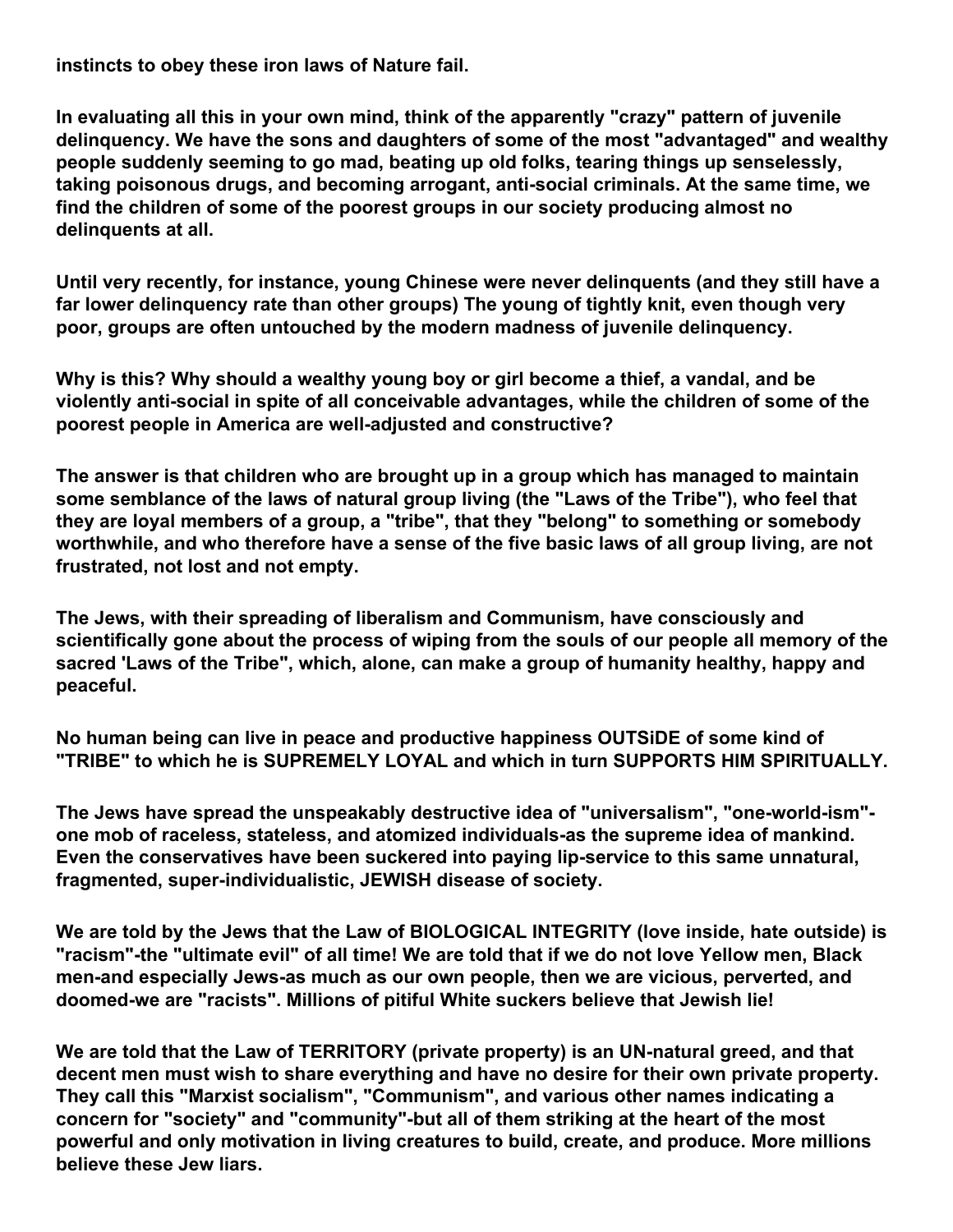**We are told by the Jews that the Law of LEADERSHIP (rule of the best) is "dictatorship" and that we must strive for "democracy" (rule by mobs) : Millions of White Aryans have been suckered into believing this siren song of "democracy", until mobs of human garbage are now terrorizing our whole nation.**

**We are told by the Jews that the Law of STATUS (the establishment of the natural order of ability of each person in his right place) is "class exploitation" and that the natural leaders of society-those who have been successful- must be smashed and murdered by those who have not. Whole nations full of good White Aryans have been suckered with this vile Jewish method of dividing and conquering our people through class warfare.**

**Finally, we are told by these ever-loving Jews that the specialization of women in child-rearing is a beastly enslavement of our females, that women are intended to be judges, locomotive engineers, army officers, and business executives. The result, of course, is the growing destruction of that sacred and beautiful institution of all healthy civilizations, motherhood, and with it the home and family. Our entire Western world has fallen for this "democratic" Jewish swindle, which has made women the most pitiful victims of the Jewish disease. Millions of "modern" women are hopelessly lost, frustrated and utterly miserable, even while they are squawking about more "rights" through loudspeakers and marching around in hell-raising, militant, political organizations. Meanwhile, millions of families are without warm, wonderful mothers, and homes are becoming more like luxurious jails than the miracles of love and warmth that were the homes of a century ago.**

**Have you ever wondered why so many juvenile delinquents congregate in gangs? For years, like most people, I presumed this was an unnatural perversity in "bad" boys, because I was brought up in a sort of bourgeois "cocoon", knowing little of the brutal realities of life.**

**But once one understands the laws of social living for all creatures-the human need to live by the "Laws of the Tribe"-"gang" becomes more understandable. It shows our kids, at least, still have healthy instincts, even though the outward manifestation of these instincts is vicious and antisocial as a result of the unnatural conditions imposed on the kids by their utterly unhealthy urban environment.**

**Observe that gang's very first characteristic is "exclusiveness". They fanatically "stick together". Attack one, and they all attack you. Mess with one of the gang's females, and you are dead. They are passionately loyal to each other. And they hate outsiders and attackers even more passionately.**

**They have reasserted Nature's holy laws of BIOLOGICAL INTEGRITY, of group loyalty, although they know not why.**

**Observe that the next thing a gang does is to stake out a "turf"-a territory. Woe unto him who violates that "turf"-infringes upon the "private property" of the gang! Could anything more obviously exemplify the law of TERRITORY?**

**The gang is never led by "democratic" elections, but by the toughest, the best (by the gang's**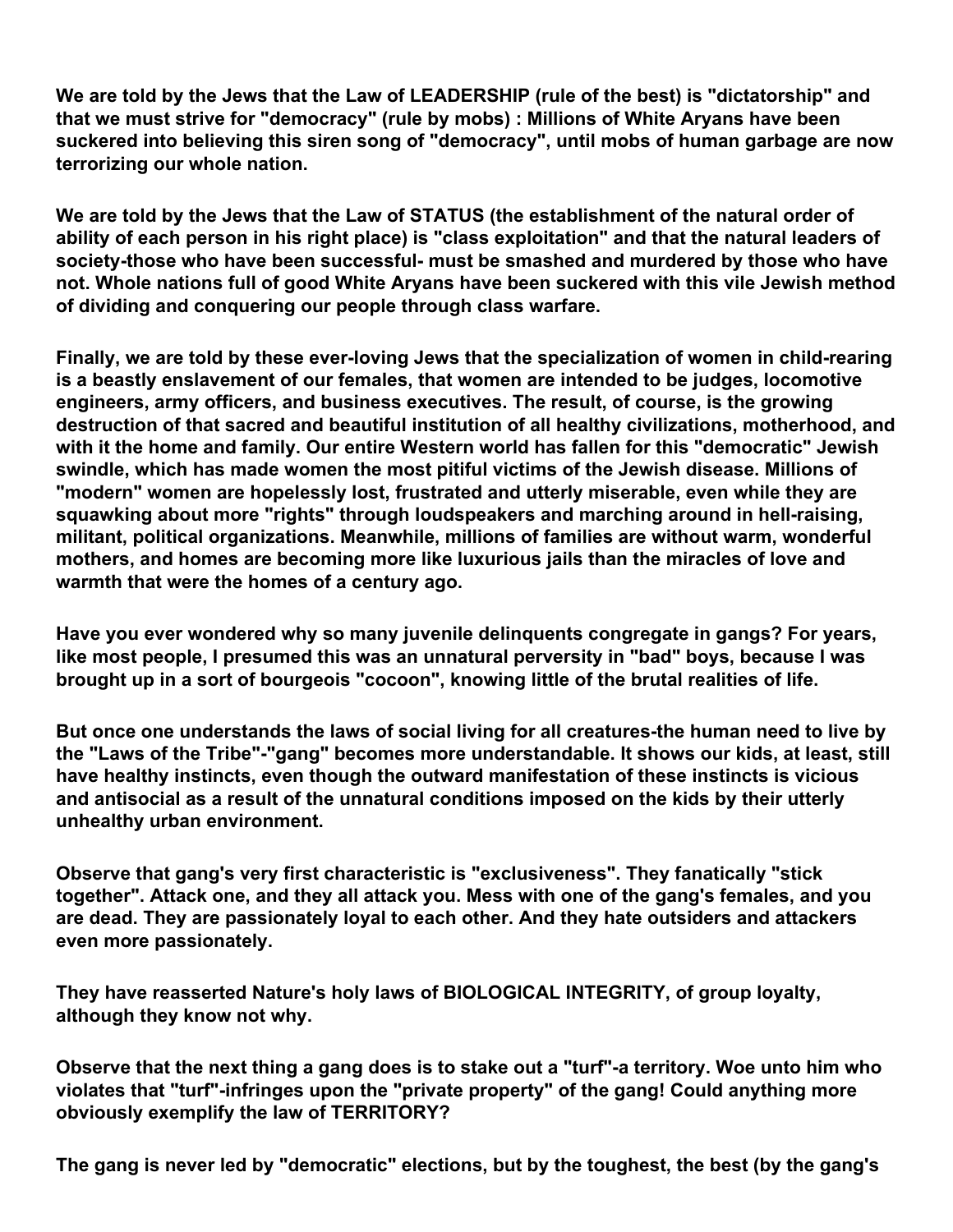**standards). Here is a classic example of the law of LEADERSHIP.**

**Observe how each of a gang's members is acutely aware of his own exact place in the gangwho is above him, and who below. Let anybody try to move up on him, and he gets smashed. Let him try to move up a notch, and the guy above will smash him. Here is the law of STATUSjust as in Nature.**

**And finally, observe the females of a gang. Do they give any orders to the leader? No! Do they race around and demand "rights"? Hell no! They act in the manner of females in all the rest of the animal world and do not try to act like males. They glory in their roles as females, as "belonging" to and proudly helping a powerful male. And this is precisely the role of females in wholesome and happy societies.**

**(It is interesting to note that the Jewish Freudian psychiatrist fakers are being forced to return to the laws of the group, the laws of the tribe-to effect "cures" of drug addicts and alcoholics. They form a group and their powerful instincts of loyalty to that group can sometimes overcome lonely, individual weaknesses)**

**The Blacks, too, in their blind and stupid struggling are doing the same thing, instinctively forming Black loyalties, hollering "Black Power" and calling each other "soul brothers".**

**In spite of the most extreme poverty on the Lower East Side of New York City in the early years of Jewish immigration, even these wretched swarms of Jewish refuse from Europe stuck together with such fanatical group loyalty obeying all the "Laws of the Tribe", that there was almost no delinquency and no crime against each other among them. In fact, the group loyalty of these Jews is perhaps the most fantastic in the history of the world. It has propelled them into near mastery of the entire world--not because they are braver, work harder are more intelligent or more worthy than the rest of us-but because they observe the basic laws of Nature and maintain group loyalty. While all the rest of us have fallen for their rotten "one world", "we-are-all-brothers" garbage, which disintegrates our Society, the Jews maintain their society with a group loyalty such as history has never before seen, and thus they go from one triumph to another.**

**Not until Adolf Hitler, fifty years ago, began to see all this intuitively as a new world-view, the Weltanschauung of National Socialism, did non-Jews gain their first insight into the emerging science of human group-living. What we have done instinctively for centuries, and the Jews are still doing instinctively, Adolf Hitler began to see and understand intuitively.**

**The essence of National Socialism is racism, which, in the simplest terms, is just the belief that humans differ in excellence of breed exactly the same as all other living things, and that the White Man is so far the finest breed to appear, while the Blacks are the lowest. And, as the reader will recall, this is the very first law of Group Living, "BIOLOGICAL INTEGRITY" as I have designated it.**

**Contrary to the abominable lies of the Jews (and the "conservatives") private property was powerfully protected by Adolf Hitler, Krup and the other large or small property owners and businessmen never lost a cent under Hitler, nor did the German princes. (At one time, rabid**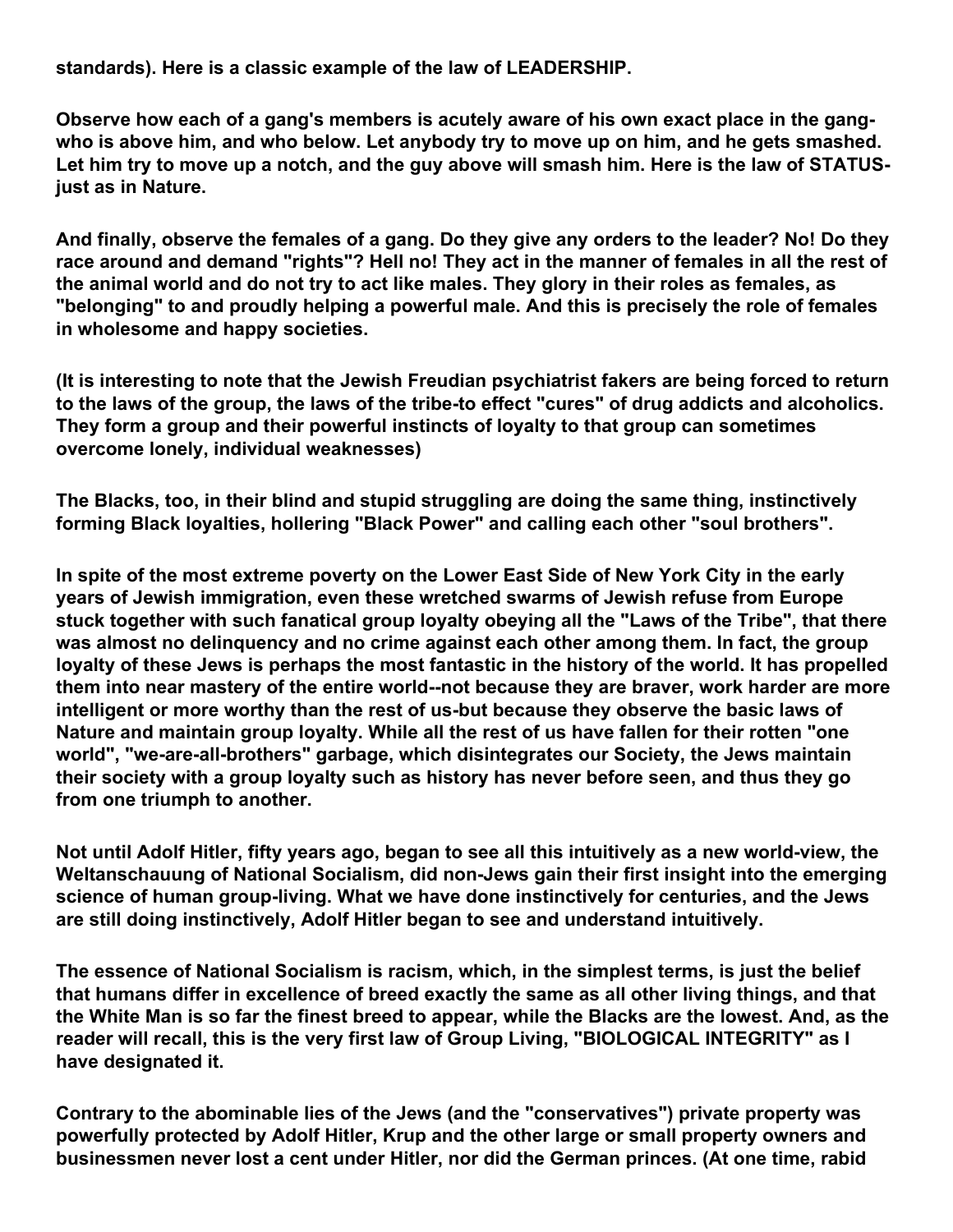**"leftists" in his party wanted to dispossess the German princes, and Hitler had to put down a mutiny in his own ranks to protect their property rights, which he did. Hitler was a nationalist, a believer in territory, private property.**

**Needless to point out, Hitler gave his people LEADERSHIP--not sweet-talk or demagoguery and they loved him for it. They followed him lovingly and willingly as do the members of all happy, successful, wholesome social groups.**

**There was peace and order among Hitler's people, because he taught that a man deserved and must get, as much respect for being a good ditch-digger (if that was the limit of his capacity to serve his People) as the man who was able to invent a new and wonderful machine, or be a Political leader.**

**Each person in Hitler's Germany was honored for his own place in society, provided he filled it to the best of his ability. They were not goaded eternally (as our people are by the Jews) to demand jobs only as Presidents, Chairmen of the Board, and executives when some people are not born with those particular talents.**

**To fail at what one could do, while raising hell and aiming for what one can't do, is to disrupt orderly and happy society, not to mention hopelessly frustrating the individual who refuses to recognize his natural place in the world.**

**Thus Hitler's state recognized the law of STATUS. Each man was honored for what he did loyally and with his best effort, regardless of whether he was a farmer, a warrior, a laborer, a factory worker, or whatever.**

**Finally, Hitler saw to it that women were restored to their ancient birthright and honored as wives, mothers and producers of happy, wholesome homes--as the authors of good people.**

**The lies about the Hitler-times are now so enormous and powerful that it is almost impossible to doubt them. But if you meet an honest and courageous German who lived through these great times (and he is willing to talk in spite of the terror which is abroad today for those who dare tell the truth), you will learn that the German people found out what good leadership and a natural healthy state is like, under Hitler.**

**To prevent that knowledge and that natural state of society from spreading (and thereby destroying the parasitic existence of Jewry) those Jewish devils provoked the rest of us to go and slaughter and smash this miracle of White Aryan renaissance.**

**But natural law cannot be smashed, anymore than you can "smash" the fact that two plus two equals four. You may terrorize people out of saying it and get them all parroting "two plus two is seventeen"--but two and two is still four, and there will always be someone with the guts and wisdom, sooner or later, to strike down the terrorists and liars to reassert the truth.**

**Already, this is happening all over the world.**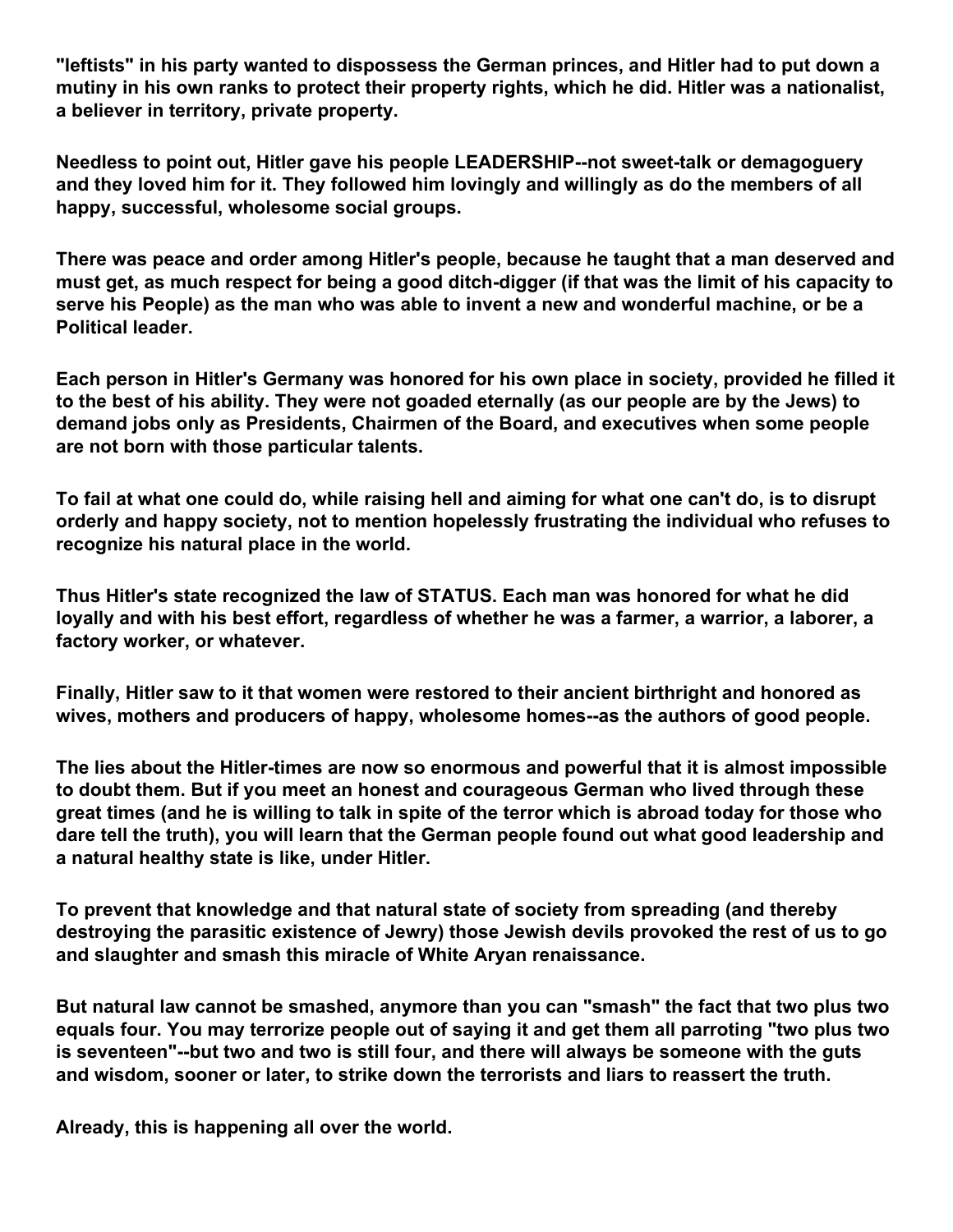**The young "gangs" I have mentioned are only one sign of what is really going on. People will find their way back to the natural "Laws of the Tribe".**

**What Hitler gave the world, as National Socialism is, in a sense, only a modern form of the ancient, natural "tribal law", the prescription for happy and healthy group living given by the Great Spirit to all living creatures, including man.**

**National Socialism is nothing more or less than NATURAL ORDER (a name which would, in some ways, be more descriptive of the reality than "National Socialism"). Hitler had to design the name of his movement to succeed in a specific political situation, and was therefore forced to use names and terms which would accomplish his purposes. In Germany, there were millions and millions of Germans who thought of themselves as "socialists"-but were in the manipulating clutches of the Jews. Rather than fight any more battles than he had to, Hitler said, in effect, to these millions, "If you must be 'socialists', let us not be Jewish 'socialists' - Marxists------let us be 'NATIONAL Socialists', meaning a national society. Let us be 'socialists' for Germany, not the Jews."**

**And it worked! Millions and millions of good men and women who had been seduced into Communism by the Jews were won back to their own people and the Natural Order of healthy group living by Hitler's methods.**

**Beyond the fundamental elements of natural order, which I have set forth above, National Socialism, embodies something far higher and nobler than any mere set of rules or principles. National Socialism, as a PHILOSOPHY, embodies the eternal urge found in all living thingsindeed in all creation-toward a higher level of existence-toward perfection-toward God.**

**This "aristocratic" idea of National Socialism-the idea of a constant striving in all Nature toward higher and higher, more and more complex, and more and more perfect existence--is the metaphysical, supernatural aspect of our ideal.**

**In other words concepts of social justice and natural order are the Organs and nerves of National Socialism but its PERSONALITY, its "religious" aspect-the thing that lifts it above any strictly Political philosophy-- its worshipful attitude toward Nature and a religious love of the Great gifts of an Unknown Creator.**

**Christianity, for instance, is a far higher thing than its rituals, the words of its prayers or any of its creeds. It is a SPIRITUAL STRIVING toward the believer's ideals of Spiritual Perfection. National Socialism is the same sort of striving toward ever higher and higher levels here on this earth, while Christianity is striving toward a future and later life not of this earth.**

**For the ordinary "soldier" in our "army", building and fighting for Natural Order--National Socialism--it is sufficient that they respect and obey the laws and doctrines established by the lofty ideals of our Philosophy with merely an instinctive love of those ideals, perhaps not with complete understanding of the highest forms of our Philosophy.**

**But just as the greatest Christian leaders have been those not preoccupied with details and rules but rather those who were "God intoxicated" with the highest ideals of the religion, the**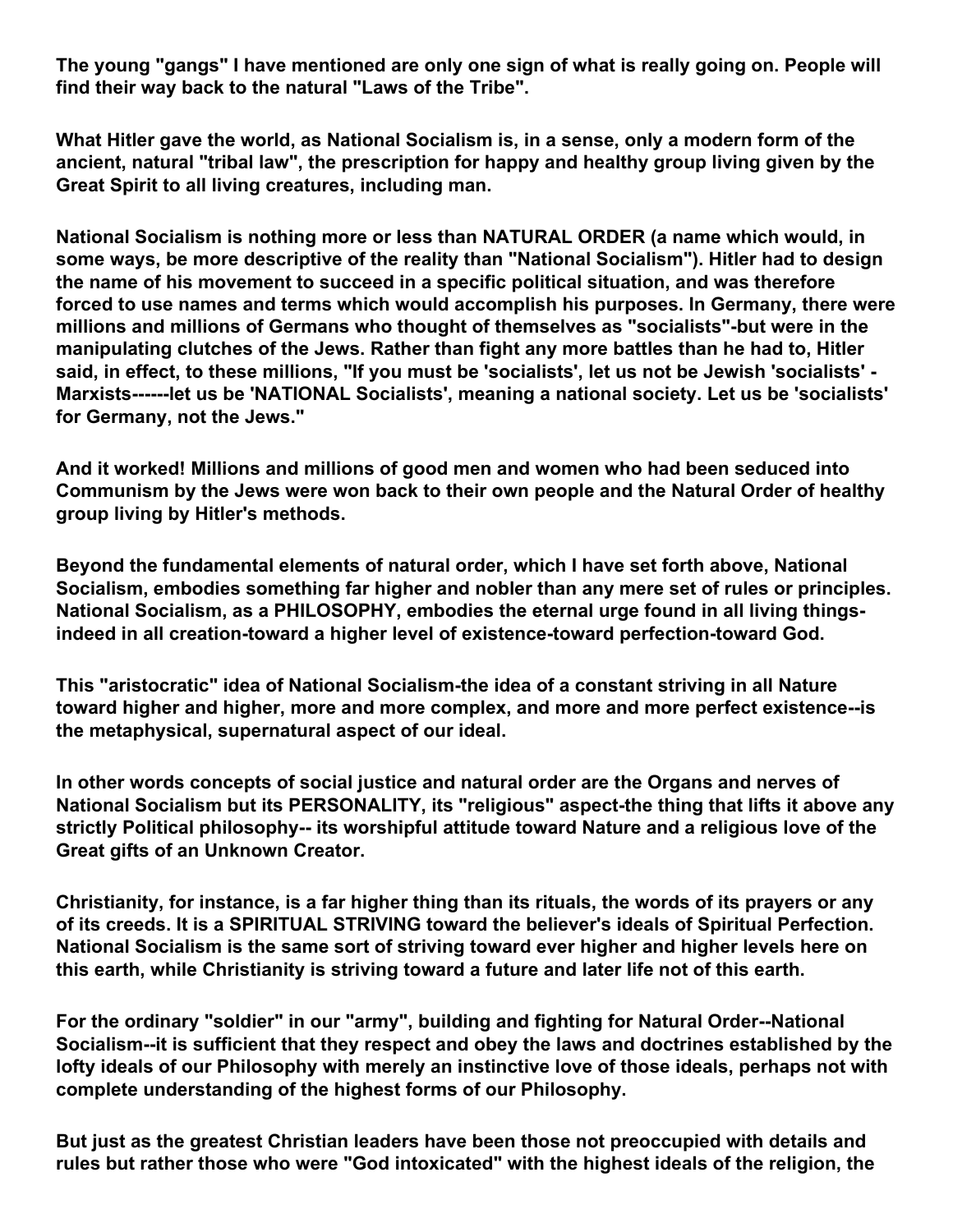**leaders among our National Socialist elite must share this fundamentally religious approach. For them the true meaning of our racial doctrine must be part of their idealistic "striving toward God".**

**Through total identification of ourselves with our great race, we partake of its past and future glories. When we contribute in any way, especially by self-sacrifice toward helping our race along the path toward a higher existence, we reach toward God-the Creator of the Master Race,**

**In short, while the mechanics and rules of National Socialism, as codified and set forth here, are sufficient for most of us, for the few idealists ready and willing to sacrifice their very lives in the cause of their people, National Socialism must be a very real religious ideal-a striving toward God. National Socialism is the only movement that has gained sufficient selfknowledge and insight to be able to understand this movement away from liberal artificiality and shortsightedness and toward the eternal wisdom of Nature. Our all-out belief in race, our insistence on the natural laws in society, economics and every other field of human activity are, in every case, the conscious, scientific application of Nature's iron laws, instead of conceited and short-sighted perversions of these laws, as pushed by the arrogant, peanutbrained liberals and Marxists.**

**Our liberal and Marxist opponents are just as blind to what they are doing. But in every case, it will be found that they are basically haters of the laws of Nature, conceited, hall-educated "intellectuals" who are victims of the truisms about "a little knowledge" being "a dangerous things". Because they have found they can teach a Congo Negro to recite poetry or even act like a lawyer or a doctor, they get all puffed up with their ability to wrench Nature around to suit themselves, and imagine they can make self-starting, Western White men out of any Hottentot. The fact that Nature has already made of the Negro what he is, and no human agency can make a "silk purse out of a sow's ear", they simply refuse to acknowledge.**

**National Socialism is the distilled essence of the love of and respect for Nature, and the loving, conscious, and scientific application of the eternal, just and beautiful laws of Nature to every moment of Man's existence. At the same time, National Socialism recognizes Man's need for a higher culture than that of the unthinking animals of the jungle and there raises the application of Natural law from the naked, tooth-and-fang competition of the animal world, for instance, to regulated and orderly competition, under fair rules.**

**Our opponents want to eliminate competition altogether-an utterly unnatural idea.**

**National Socialism insists that man can refine and enrich the application of the Natural Laws of life for the benefit of man, but insists also that Man cannot escape or defy Natural Law. Between the states of social health ("National Socialism" or Natural Order) and social disease (Jewish Marxism) lay the "no-man's-lands" of nothingness-the place where humans are neither dead, nor really alive.**

**Democracy, ''liberalism", and "conservatism" are pure, unadulterated states of nothingness. They have no basic, fundamental outlook on life, no understanding, no vital force deep down inside them. They are fancy tricks with pretty words and phrases, meaning nothing at all. They**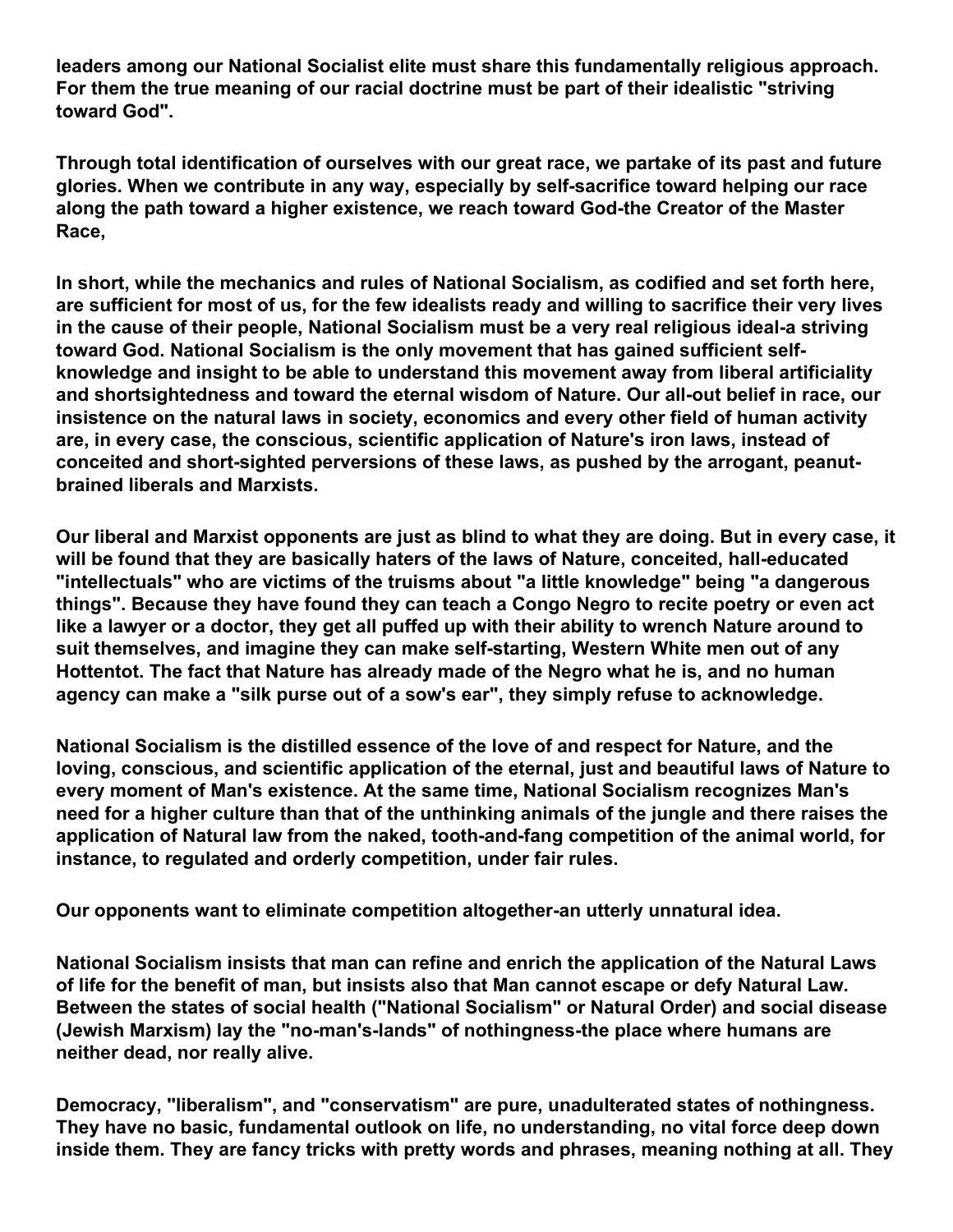**lead only to chaos and prepare the way for the Jews and their damnable, unnatural Communism.**

**The only way we can ever put a stop to this Jewish con game and capture the minds and hearts of our people is to restore to our people Natural Order-the Laws of the Tribe-which, alone, will give us the strength and the will to reassert the natural, biological superiority of our White Race, and thus save Western Civilization.**

**Destroy the cohesive forces of Natural Order in any group, and that group will become chaotic, hopeless, frustrated, lost, empty, vicious, and finally helpless before any other group that is united and obeys the Laws of the Tribe.**

**That's why the Blacks, in so many cases, terrify whole cities. They stick together. Hit one, and a million Blacks roar out at you. That's why police often no longer dare arrest them, even for the most outrageous offenses.**

**And the Jews are even more powerful among us, for the same reason. They stick together.**

**Adding the Laws of the Tribe to the Laws of Race which we examined earlier in Chapter IX, we can synthesize a new law of modern society; the Law of Group Dominance.**

**In a state of Nature, that animal or primitive human group that is biologically superior, the group composed of the best individuals, carrying the best genes and chromosomes, will dominate all inferior groups, because all groups in Nature (superior or inferior) obey the Laws of the Tribe equally.**

**Thus, the only factor operating competitively in the animal world is biological excellence of breeding. But scientific gadgetry, luxury and Jewish "liberalism" have so greatly destroyed the modern, civilized White Man's ability to feel and obey Nature's "Laws of the Tribe" that he has lost his group cohesiveness; he has come "unglued" as a social animal; he is fragmented and atomized into millions of isolated individuals and hundreds of thousands of selfish "pressure groups", classes, etc. This almost complete fragmentation of the great "tribe" of White men has reduced us to impotence, as a group.**

**The law of GROUP DOMINANCE among men is the rule that any group which fanatically adheres to the Natural Laws of the Tribe will be able to dominate any group which disobeys those laws, no matter how inferior may be the "tribe" which does obey the laws.**

**This is why Negroes and Jews lord it all over the White Man in the America built and owned by White men. This is why we suffer "minority" tyranny. Any organized minority of scum and human trash have power-while the great White, non-Jewish majority is a sprawling, helpless, paralyzed giant.**

**The goal, then, of our National Socialist revolution is the restoration of the Laws of the Tribe to our people, to enable their natural biological superiority of breeding once again to give the White Man dominion of what he built and should dominate.**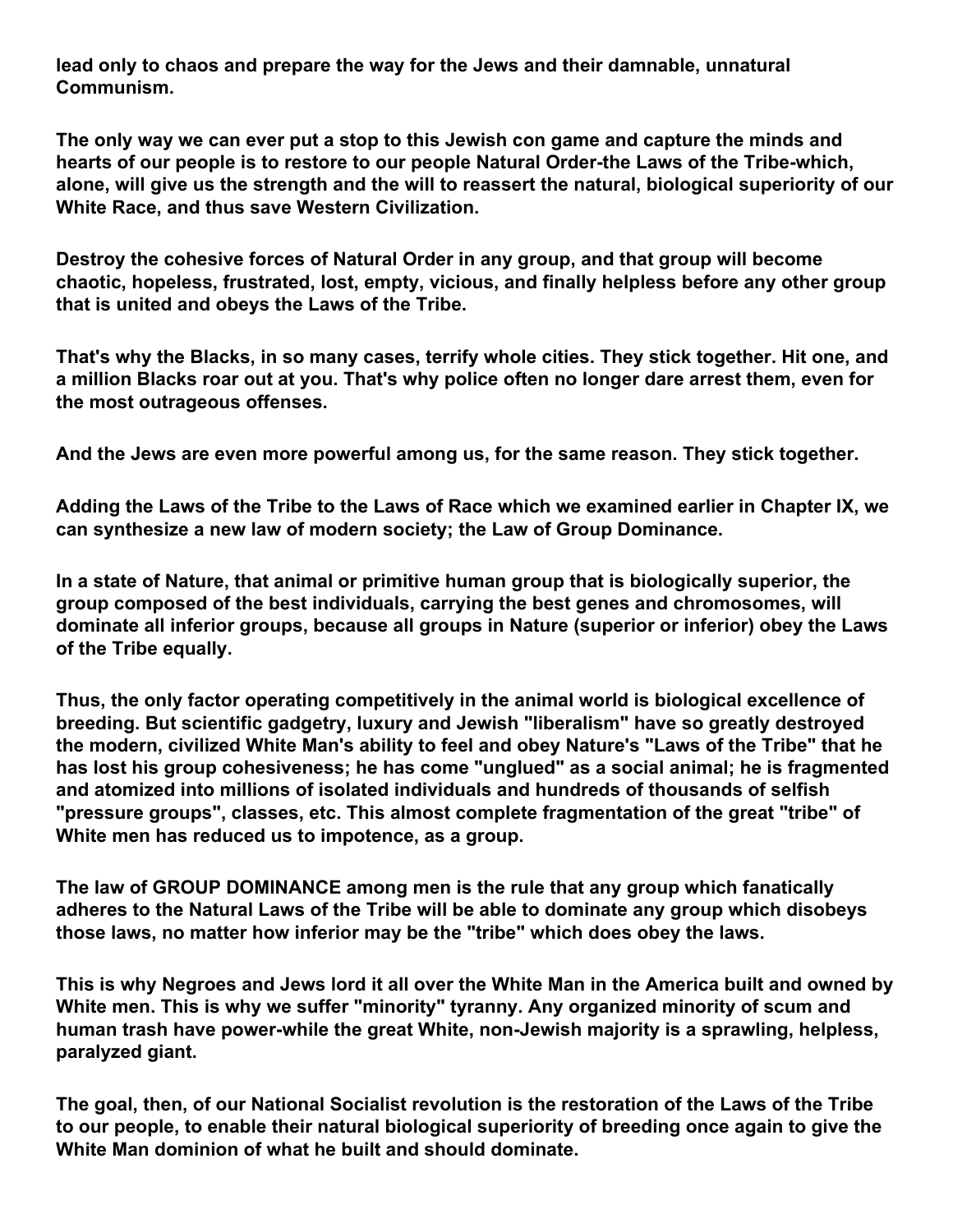**This is exactly what Hitler and National Socialism did in Germany for millions and millions of fragmented, atomized people who were sunk in the depths of hopelessness and chaos.**

**Hitler did not win such astounding success with his people because he was a "tough guy", because he put on big, exciting rallies, because the Germans are natural "beasts", nor any of the other reasons put forth by the lying Jews and their toady liberal and conservative allies.**

**The reason Hitler was able to accomplish a social miracle in Germany was because Hitler intuitively understood all that I have written and restored his people to NATURAL SOCIAL ORDER.**

**Hitler taught his people to quit hating each other as isolated, lonely and frightened individuals, and gave them back that holy sense of nationhood, of "Tribe"; yes, of real brotherhood (not the artificial kind peddled by the Jews). (There is nothing wrong and everything right about "brotherhood" with your own people. It is when the Jews slyly and falsely try to extend "brotherhood" to pull the hood over the "brother" and try to make us "brothers" with Zulus, pygmies, Chinese, Bushmen and Jews, that "brotherhood" becomes a byword for racial catastrophe, as it has.)**

**Hitler gave his people the same sacrificial spirit of warm love for one's family and one's people (which is a big "family"), which unites and blesses every natural social group of creatures in creation.**

**As I have pointed out many times, no man can live happily, successfully, and productively as a lonely, bitter individual at war with all his fellows. Every one of us has a deep need for the warmth and love of his group, of those in his biological family of people. Modern man has lost that feeling of group warmth, loyalty and love, and the result is the chaos and spiritual emptiness we see all around us in this disintegrating Western society.**

**The horrors depicted in the first chapter of this book are the direct result of America's almost total disobedience of the laws of the tribe. These horrors would continue, even if all the Jews and Negroes were to disappear overnight, unless we restore to our people, as Hitler did, the NATURAL ORDER, "Laws of the Tribe".**

**Our revolution, therefore, is not material and physical, but a radical spiritual change in the feeling of our people:**

**The elimination of selfish atomism and greedy, narrow "individualism"; whether it be called "liberalism", "conservatism", or "democracy", and the restoration in the hearts of Western White men of the deeply satisfying feelings of love of our own kind. This love of one's group manifests itself in the willingness to sacrifice and give for one's family-and the larger family of one's race.**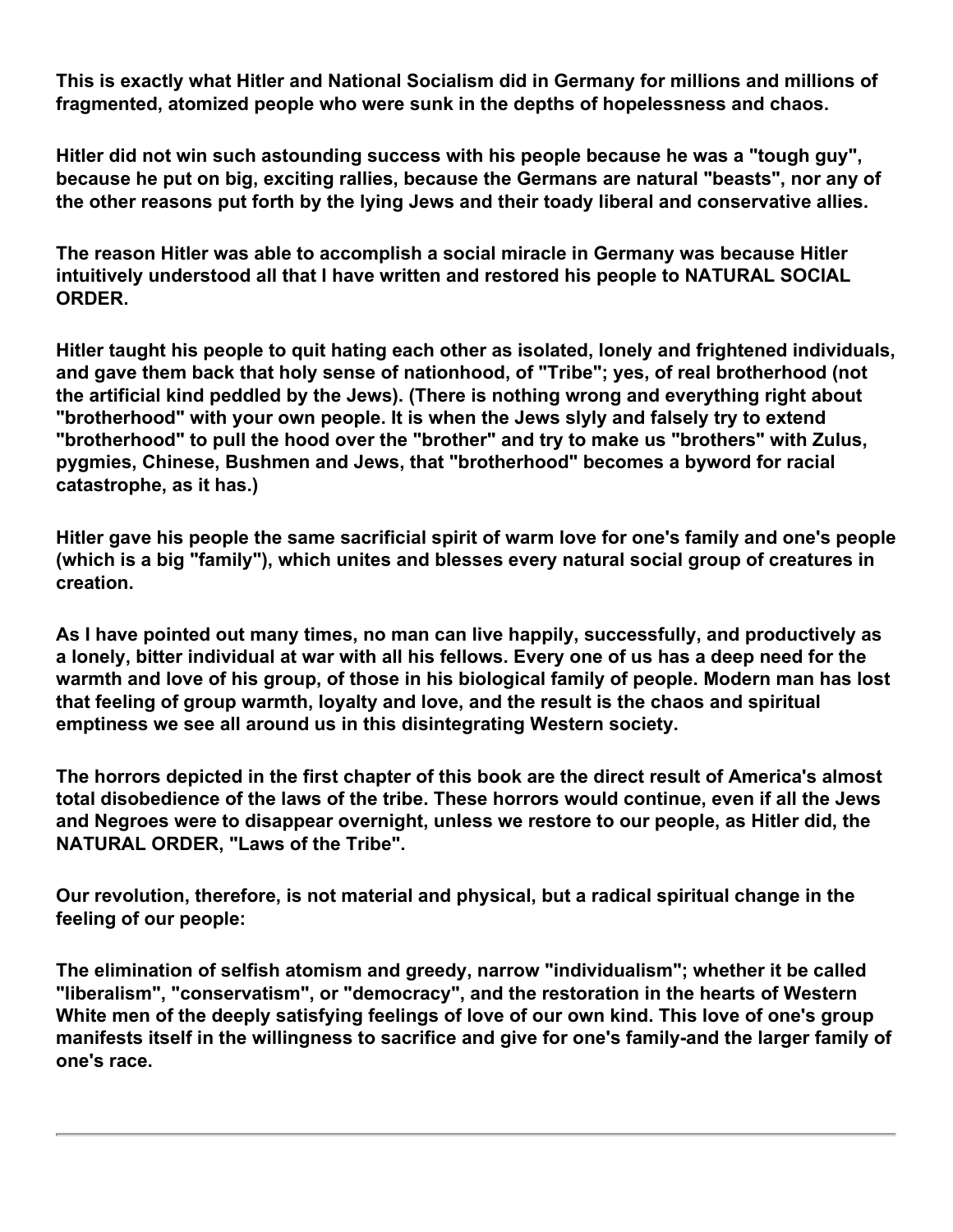## **[Chapter 16 - WHITE POWER](#page-268-0)**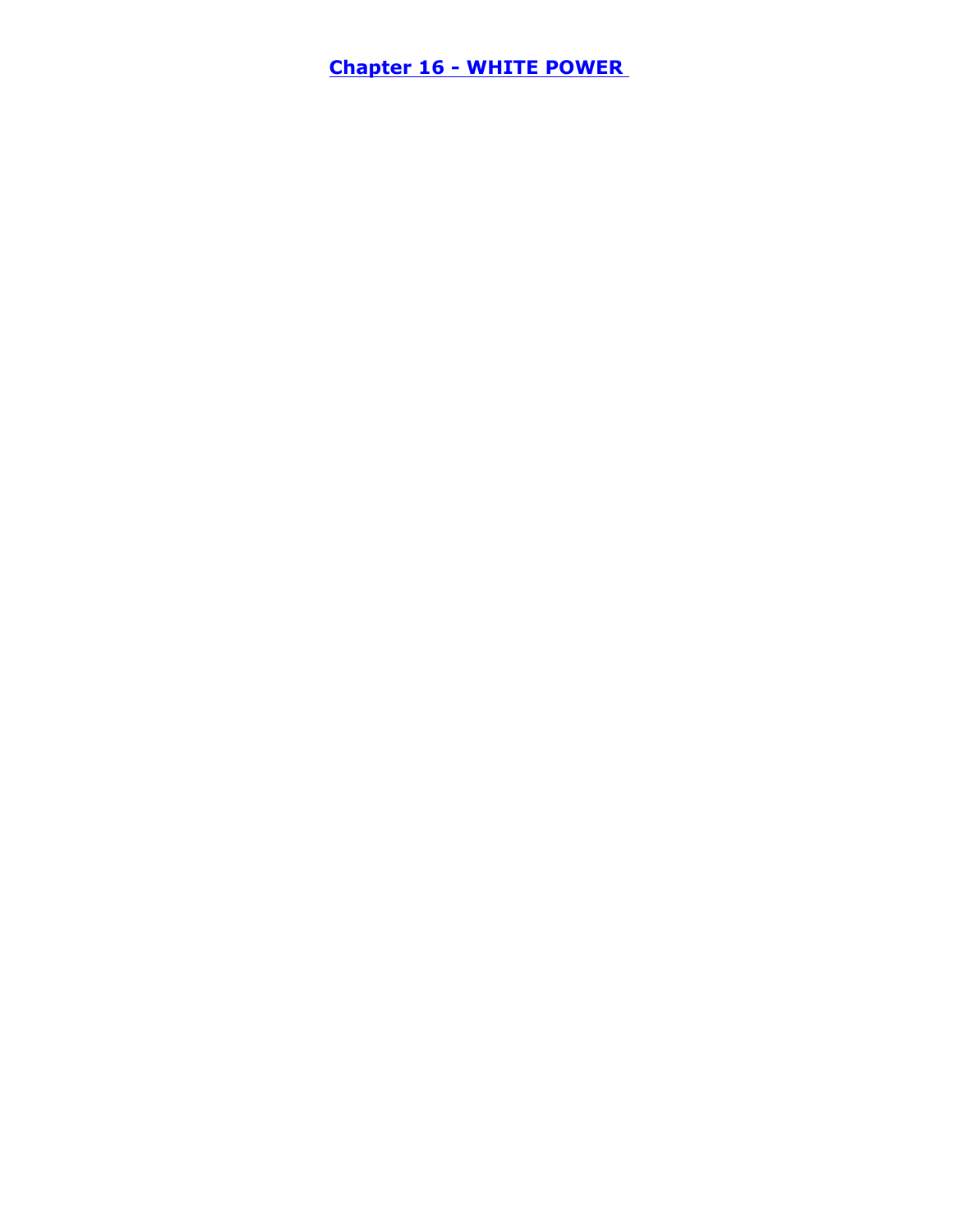## WHITE POWER

<span id="page-268-0"></span>**Make no mistake about it, I am advocating total and complete WHITE POWER in this world!**

**White men can no longer shilly-shally around with compromises and half-hearted measures to protect their own lives and interests. What we face is not a social, philosophical, economic, religious or territorial battle, but a struggle between QUALITY - the elite, but minority, White Race - against QUANTITY, the vast swarms of sub-human scum who have been gathered up under the banners of Jewish Marxism to be used as a giant battering ram against the White Race.**

**Our beleaguered Race will organize itself and fight for its own survival, or the scum of the earth will inundate it. If we continue to hesitate, to rationalize, and to temporize with halfhearted measures, we will be obliterated from the face of this planet. This is truly "SCUM POWER" with a vengeance - like some horrible multiplication of roaches who, if there be only enough of them, can literally smother the greatest thinker or fighter in history the scum of the world are gathering for the attack.**

**There are seven of them for every one of us!**

**The only answer to SCUM POWER must be, and is, WHITE POWER. The power of the elite of the world, the White human beings who have already proved their natural, God-given superiority over this gathering swarm of scum, must drive it back, re-establish order and culture in the world, and maintain that order the only way order has ever been maintained - BY FORCE!**

**Today, there is no segment of the White Race left on earth with the possibility of turning back the scum except the White Men of the United States of America.**

**America is the only nation, as a matter of cold fact with the PHYSICAL power to master the scum.**

**The center of Jewish power and money is here in New York City, U. S. A. not Moscow, and not even Jerusalem. And the American working man and farmer still has in him the good and wholesome racial instincts of our ancestors who, time after time, drove back the mongrel hordes by sheer force of guts and will.**

**I am well aware of the upwelling of revulsion which comes over many Europeans at the thought of the sort of "Americans" they have seen and experienced ever being able to reestablish Western Culture. And they can hardly be blamed. "American" representatives in Europe today are, for the most part, JEWS. The "American" foreign policy they have seen, which destroyed their countries, slaughtered their people, and turned half of Europe over to Communism, and which today continues to give aid and comfort to White Men's enemies while destroying their friends, was and is directed, inspired and instigated by JEWS.**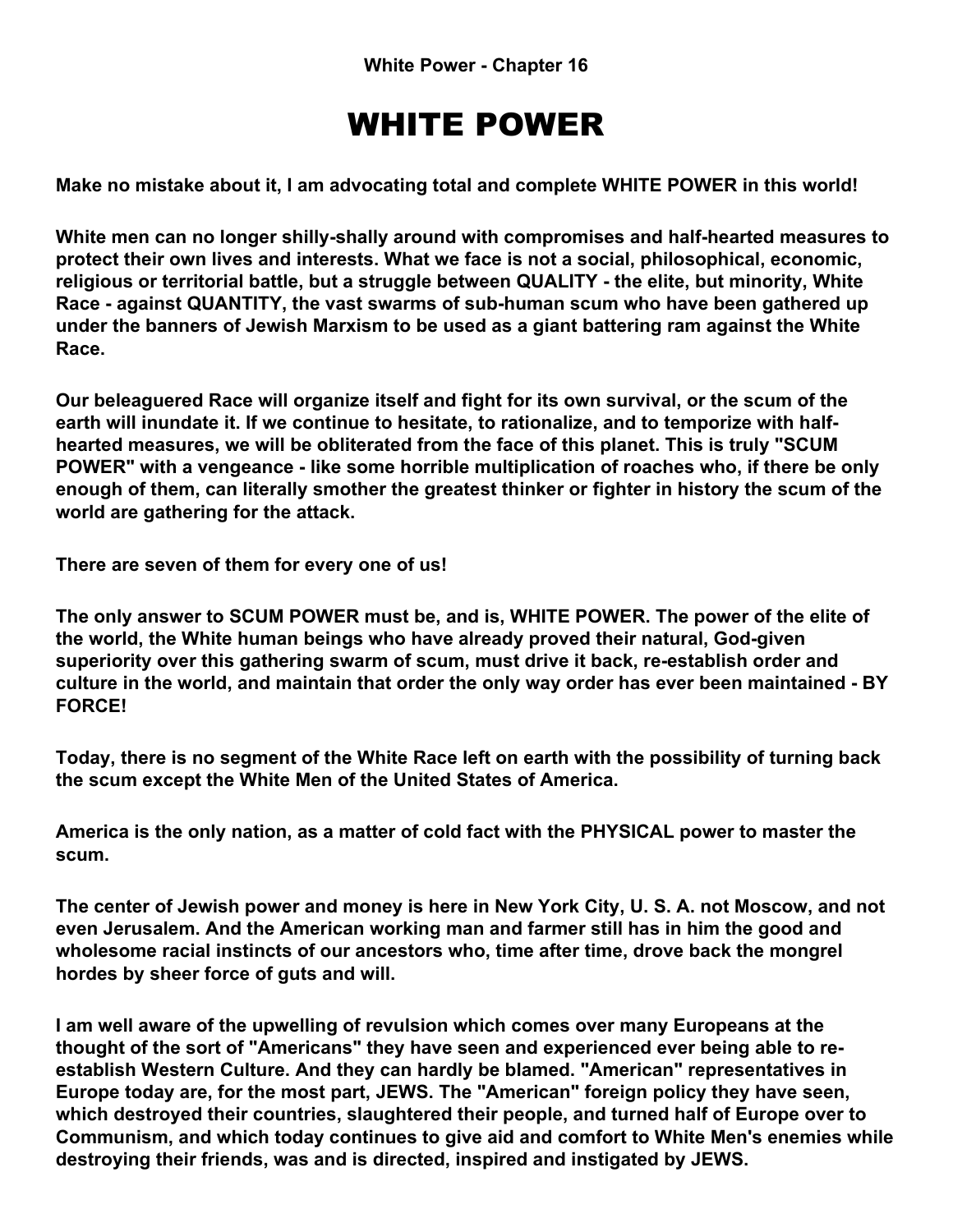**In short, Europeans have seen America only through Jewish eyes - they have seen "Americans" who are not Americans at all, but Jews.**

**But my fellow White Men of Europe, believe me when I tell you that America is brimming over with good and brave men - men who share your blood, and who will bring honor to our race when finally they see the urgent necessity of rolling up their sleeves for an all-out fight.**

**But aside from that point, the eternal jealousies, rivalries, and blood feuds between segments of the White Race must be STOPPED as a matter of strategic necessity-not to be continued for the benefit of united world Jewry.**

**White Men of Europe: put aside, if you can, the memory of two world wars in which we joined hands with our mortal enemies to slaughter your finest young men - we too shed our blood in those unholy wars. Forgive us for being so blind - for turning the deadly power of our might against you, instead of the Jewish Communism that is now devouring us all. Forgive us for the misery and degradation we forced upon you, and join us in a last ditch fight for our race and respective nations.**

**THIS TIME it will be different!**

**THIS TIME we shall stand together as brothers against a common foe.**

**THIS TIME the traitors will find no White Man anywhere who will listen to their lies and fight their battles for them.**

**THIS TIME we shall have no mercy for those who have caused untold suffering among our people; we shall give no quarter to those who have lived among us for no purpose other than to destroy us. THIS TIME - together - WE SHALL DRIVE THE BASTARDS TO THE WALL!**

**How is this to be done?**

**Believe it or not, it is not terribly difficult. The only obstacle in our path at the moment is the unbelievable ability of our people to RATIONALIZE and TEMPORIZE in the face of deadly danger.**

**The horse is infinitely more powerful than a man, and could stomp him to death if he ever realized it. But he doesn't realize it, and so he goes on in harness, pulling and hauling and tied up.**

**The vast majority of Americans are fed up to the teeth with arrogant Jews stealing their wealth and rioting Blacks tearing up their streets, but - like the horse -they know not their strength.**

**Here in America, White Men outnumber alien scum by enormous margins. If ever they realize the strength their numbers represent, nothing on earth can stop them from stomping to death the filthy subversives and traitors who have been beating them, lying to them, stealing from**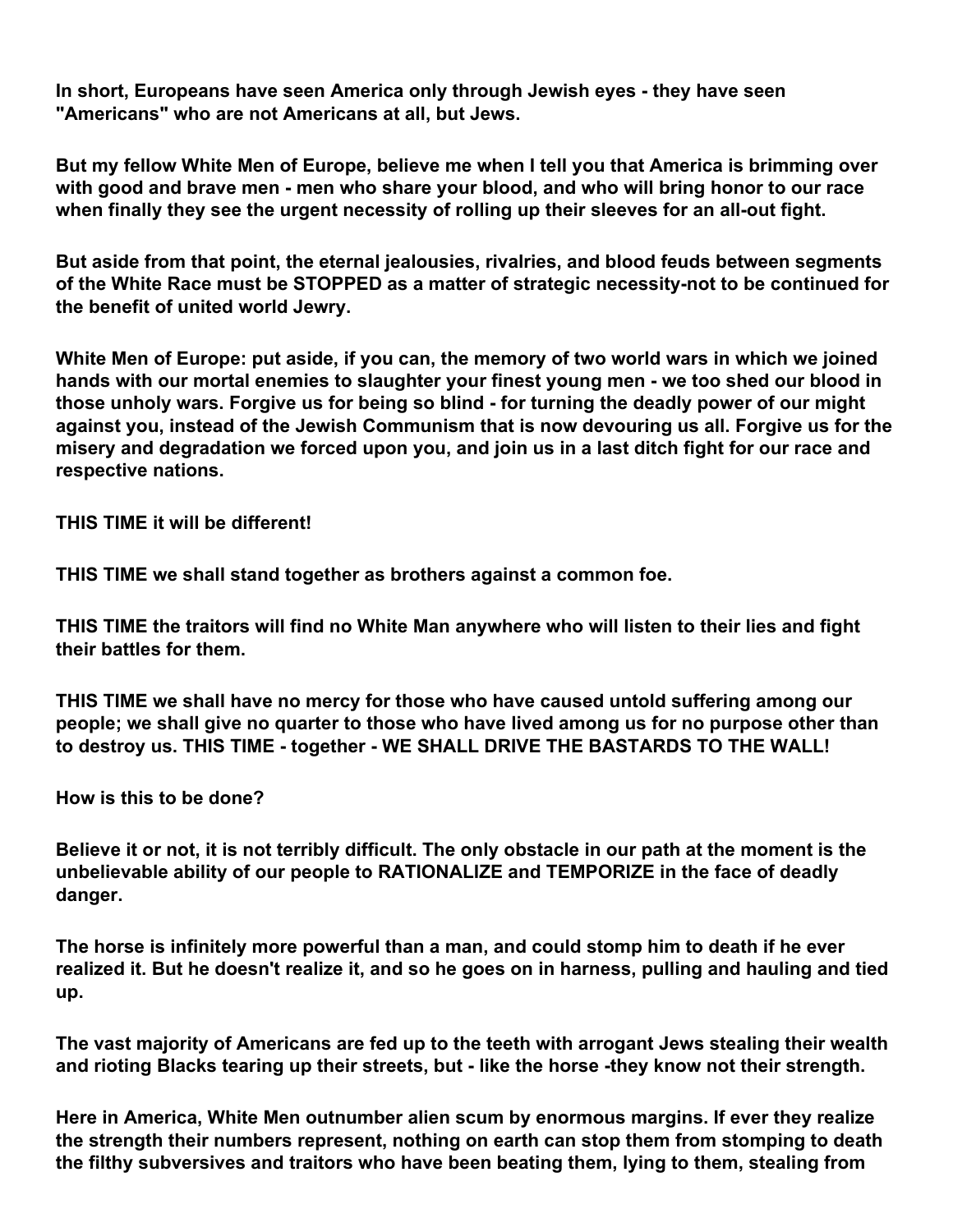**them, and finally turning a mob of black African savages loose on them.**

**Once a horse finds he CAN stomp a man and get away with it, he is an "outlaw" and nothing more can be done to make a drudge of him.**

**The only reason the White Men of America cannot now feel their strength, even though they are the overwhelming majority with unheard of strength, is that the Jews, through their control of our entire system of communications, have been able to keep them apart.**

**Most White Men IN THEIR HEARTS agree with the things I've said in this book. But they think they are alone!**

**The Jews have recognized the inborn sense of fair play in the White Man. They have recognized the White Man's deep-rooted desire for order, and his innate repugnance for that which upsets his order. AND THEY HAVE TAKEN ADVANTAGE OF THOSE GOOD AND WHOLESOME QUALITIES - they have used the best in us to destroy us!**

**TV, radio, movies, books, magazines, newspapers, schools, and even our own government officials, tell us constantly and repeatedly that it isn't "nice" to believe an African ape is not our equal - albeit the facts conclusively prove our superiority in all matters pertaining to a civilized society. It isn't "nice," we're taught to believe, to want our bloodline kept pure - to want our grandchildren WHITE.**

**It isn't "nice" to point to the filth, immorality, crime and disease that move into a neighborhood on the heels of Black "neighbors." It isn't "nice" to want our children educated on their own level, instead of being held down to that of the stupid Black. It isn't "nice," we are told, because it isn't "fair.'**

**But let's turn it around.**

**Is it "nice" to have our women live in constant fear of being raped or murdered by a Black ape on the rampage? Is it "nice" to have our children adopting the language, attitudes and morals of sub-human scum? Is it "nice" to have our men competing with illiterates for their livelihood and having the illiterates come out on top? Is it "nice" to tolerate taxes and inflationary prices to support the multiplication of Black scum, when it drives our mothers from the home and family into the factories? Is it "nice" to leave our children the inheritance of a world governed by alien scum?**

**HELL NO; IT ISN'T NICE - and it isn't fair.**

**You're a slave in your own country, White Man. Each year you get to keep less of the fruits of your labor; each year it gets more difficult to carry the burden the aliens have placed upon you each year the cheap labor of aliens makes your future less secure; each year you retreat a few steps more into the world of slavery.**

**Where will it all end? I'LL TELL YOU - it will end with the complete and total annihilation of**